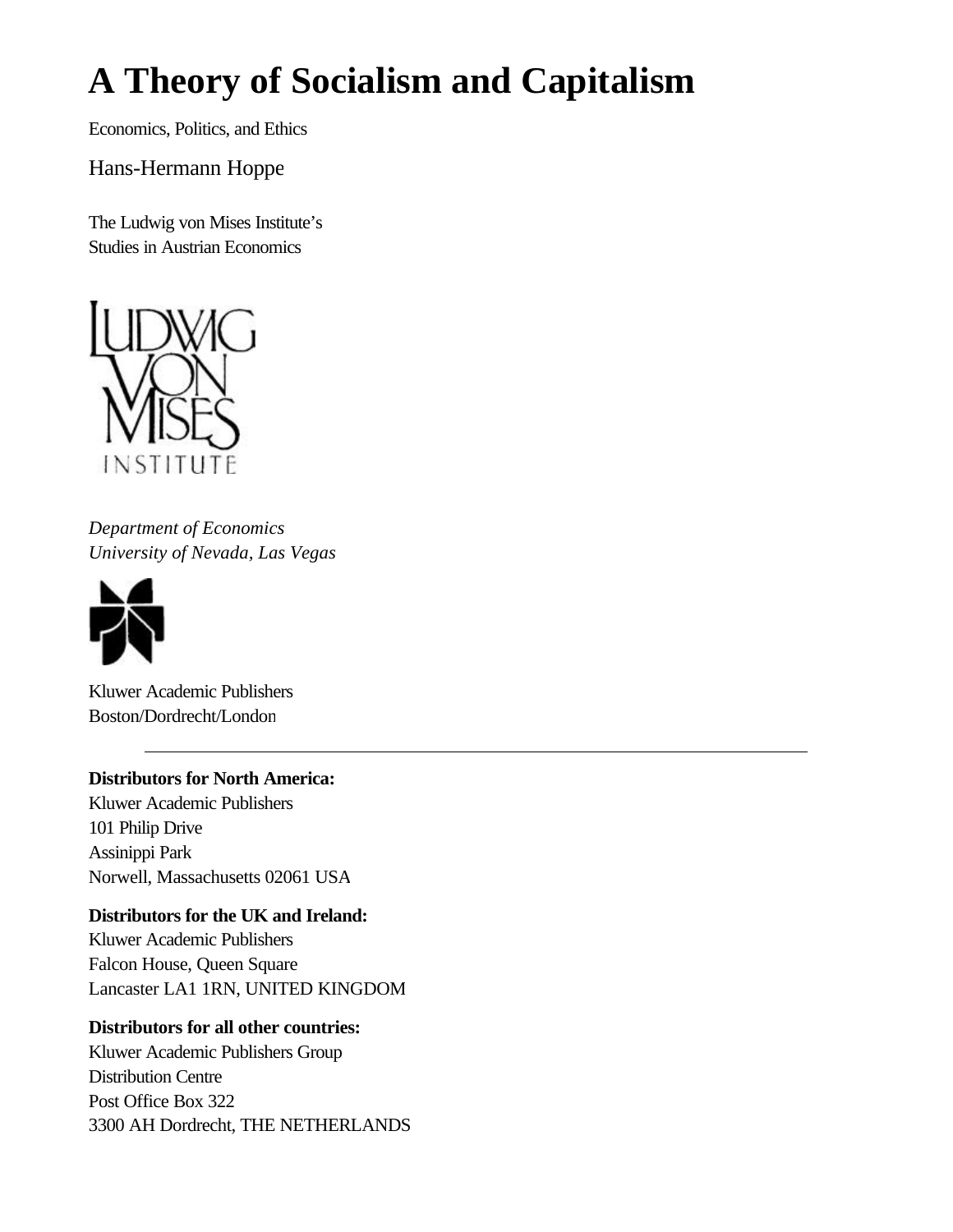#### **Library of Congress Cataloging-in-Publication Data**

Hoppe, Hans-Hermann.

A theory of socialism and capitalism : economics, politics, and ethics / by Hans-Hermann Hoppe.

 p. cm. Includes index. ISBN 0-89838-279-3 1. Socialism. 2. Capitalism. 3. Property 4. Comparative economics. 5. Comparative government. I. Title. HX73.H67 1988 306'.3–dc 19 88-14066 CIP

Copyright © 1989 by Kluwer Academic Publishers. Second Printing 1990.

All rights reserved. No part of this publication may be reproduced, stored in a retrieval system, or transmitted in any form or by any means, mechanical, photocopying, recording, or otherwise, without the prior written permission of the publisher, Kluwer Academic Publishers, 101 Philip Drive, Assinippi Park, Norwell, Massachusetts 02061.

Printed in the United States of America **[p. vi]**

### **Contents**

| 1.  |                                                                                       |
|-----|---------------------------------------------------------------------------------------|
| 2.  |                                                                                       |
| 3.  |                                                                                       |
| 4.  |                                                                                       |
| 5.  |                                                                                       |
| 6.  | The Socialism of Social Engineering and the Foundations of Economic Analysis 95       |
| 7.  | The Ethical Justification of Capitalism and Why Socialism is Morally Indefensible 127 |
| 8.  | The Socio-Psychological Foundations of Socialism or the Theory of the State 145       |
| 9.  |                                                                                       |
| 10. |                                                                                       |
|     |                                                                                       |
|     |                                                                                       |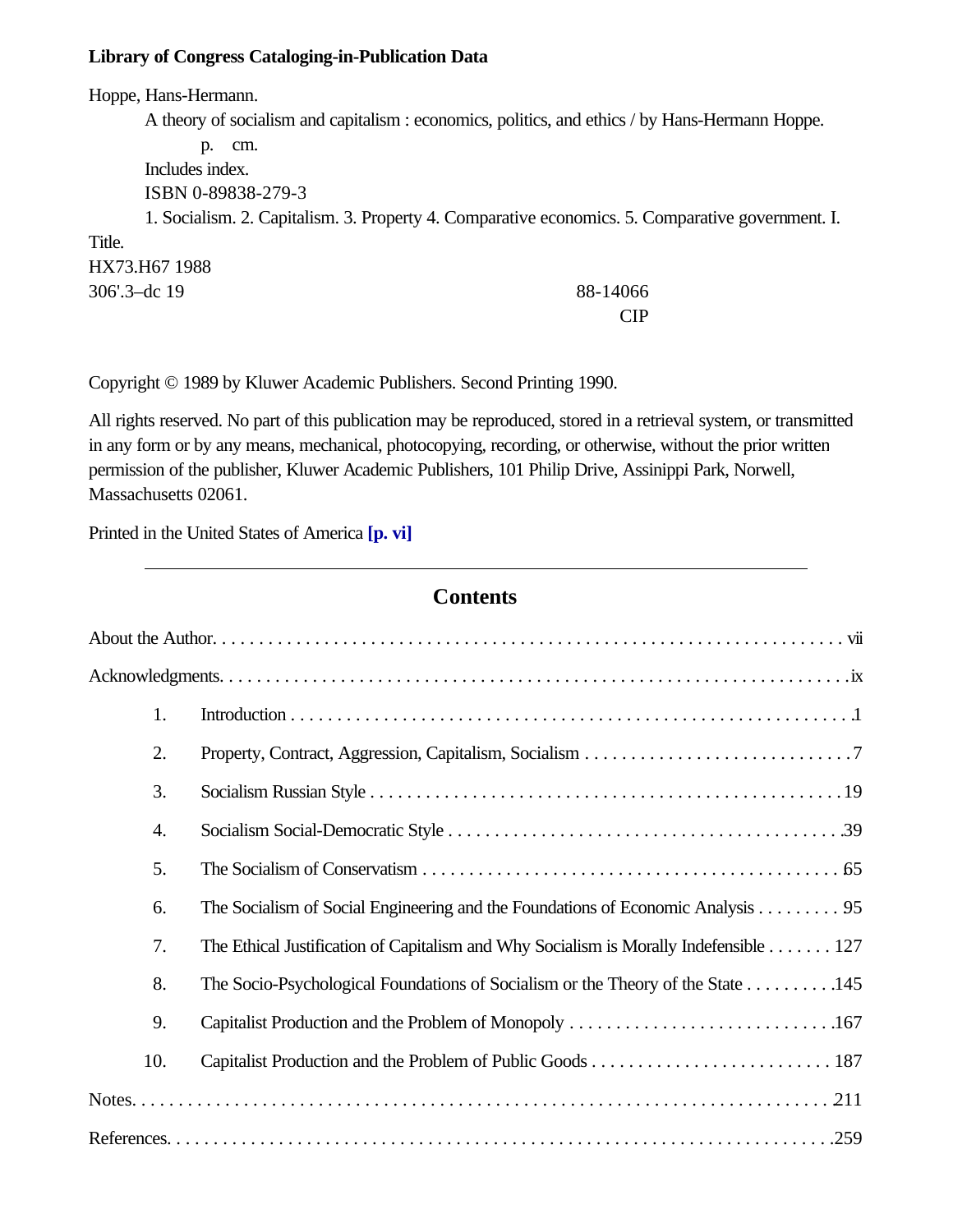#### **About the Author**

 Hans-Hermann Hoppe was born on September 2, 1949, in Peine, West Germany. He attended the Universitatet des Saarlandes, Saarbruecken, the Goethe-Universitaet, Frankfurt/M, and the University of Michigan, Ann Arbor, for studies in Philosophy, Sociology, History, and Economics. He earned his Ph.D. (Philosophy, 1974) and his "Habilitation" (Sociology and Economics, 1981), both from the Goethe-Universitaet, Frankfurt/M.

 He taught at several German universities as well as at the Johns Hopkins University Bologna Center for Advanced International Studies, Bologna, Italy. He is presently a Professor of Economics at the University of Nevada, Las Vegas and a Senior Fellow of the Ludwig von Mises Institute.

 Hoppe is the author of *Handeln und Erkennen* (Bern 1976); *Kritik der kausalwissenschaftlichen Sozialforschung* (Opladen 1983); *Eigentum, Anarchie und Staat* (Opladen 1987) and numerous articles on philosophy, economics and the social sciences. **[p. ix]**

#### **Acknowledgements**

 Three institutions assisted me while I wrote this treatise. As a Heisenberg Scholar I enjoyed the most generous financial support from the German Science Foundation (DFG) from 1982 through 1986. The present study is the most recent work I completed during this period. Additional support came from the Johns Hopkins University Bologna Center for Advanced In ternational Studies, where I spent the academic year 1984-1985 as a Visit ing Professor. The lectures delivered there provided the core of what is presented here. Finally, during the academic year 1985/86, when my re search took on its present form and which I spent in New York City, I received the most unbureaucratic and cordial help from the Center for Libertarian Studies.

 My wife Margaret gave unflagging emotional support for my work. She also took on the task, often enough against my stubborn resistance, of edit ing my writing in a foreign language.

 My deepest gratitude is to my teacher and friend Murray N. Rothbard. To his scholarly and personal example I owe more than I can properly express. He read an earlier draft of the study and provided me with invaluable comments. Innumerous discussions with him were a never ending source of inspiration and his enthusiasm was a constant encouragement.

To these people and institutions I owe a sincere "thank you." **[p. 1]**

### **A Theory of Socialism and Capitalism**

### **Chapter 1 Introduction**

 The following study on the economics, politics and morals of socialism and capitalism is a systematic treatise on political theory. Interdisciplinary in scope, it will discuss the central problems of political economy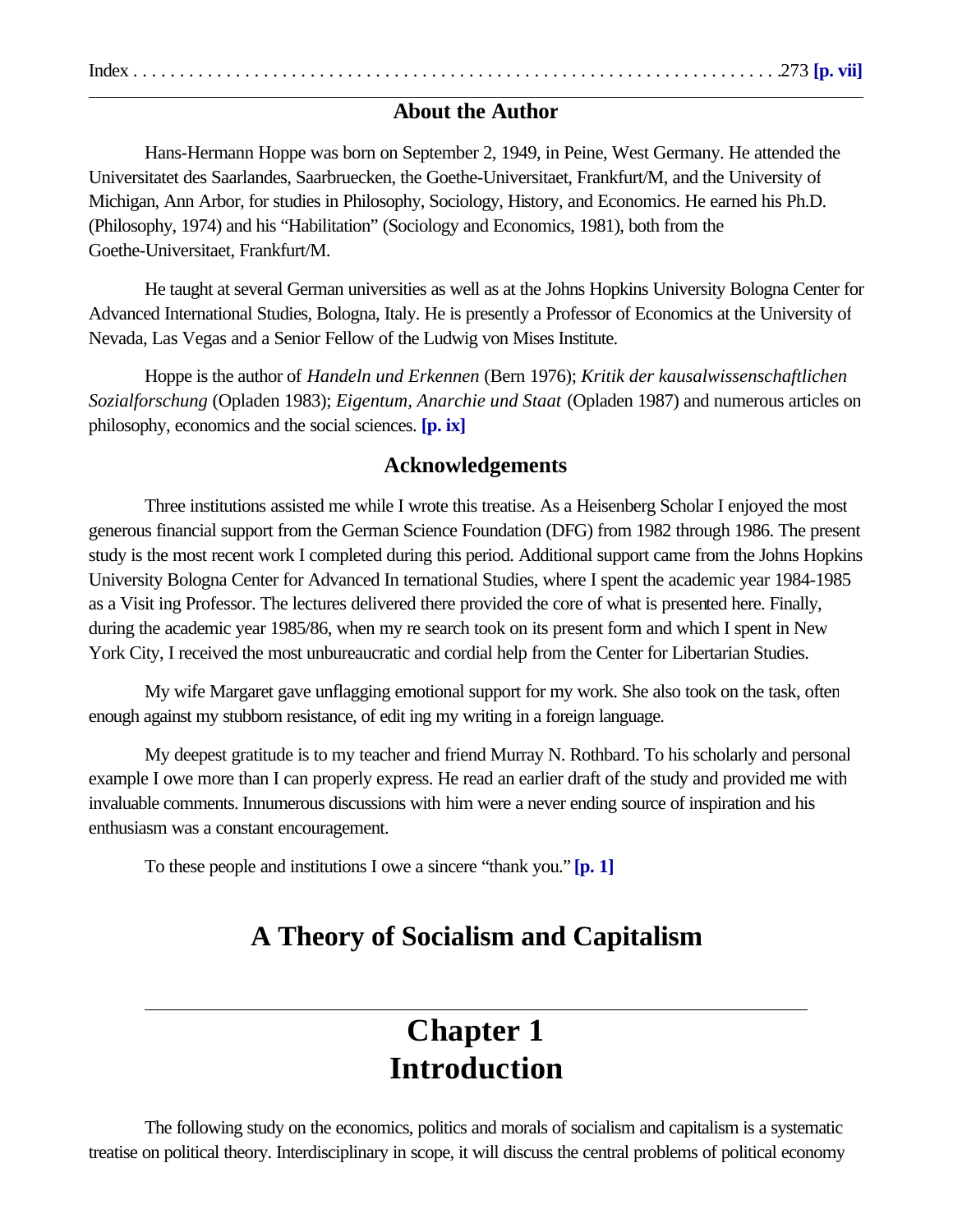and political philosophy: how to organize society so as to promote the production of wealth and eradicate poverty, and how to arrange it so as to make it a just social order.

 But in doing this I will also constantly touch upon and illuminate social and political problems in the narrower, more common sense of these terms. In fact, it is one of the major goals of this treatise to develop and explain the conceptual and argumentative tools, economic and moral, needed to analyze and evaluate any kind of empirical social or political system, to understand or appraise any process of social change, and to explain or interpret similarities as well as differences in the social structure of any two or more different societies.

 At the end of the treatise it should be clear that only by means of a theory, economic or moral, which is not itself derived from experience but rather starts from a logically incontestable statement (which is something very different from an "arbitrarily postulated axiom") and proceeds in a purely deductive way (perhaps using some explicitly introduced empirical and empirically testable assumption, in addition) to results which are themselves logically unassailable (and thus require no empirical testing whatsoever), will it become possible to organize or interpret an otherwise chaotic, overly complex array of unconnected, isolated facts or opinions about social reality to form a true, coherent economic or moral conceptual system. Hopefully it will be demonstrated that without such a theory, political economy and philosophy can be considered nothing other than groping in **[p. 2]** the dark, producing, at best, arbitrary opinions on what might have caused this or that, or what is better or worse than something else: opinions, that is, whose opposites can generally be defended as easily as the original posi tions themselves (which is to say that they cannot be defended in any strict sense at all!).

 Specifically, a theory of property and property rights will be developed. It will be demonstrated that socialism, by no means an invention of nineteenth century Marxism but much older, must be conceptualized as an institutionalized interference with or aggression against private property and private property claims. Capitalism, on the other hand, is a social system based on the explicit recognition of private property and of nonaggressive, contractual exchanges between private property owners. Implied in this remark, as will become clear in the course of this treatise, is the belief that there must then exist varying types and degrees of socialism and capitalism, i.e., varying degrees to which private property rights are respected or ig nored. Societies are not simply capitalist or socialist. Indeed, all existing societies are socialist to some extent. (Even the United States, certainly a society that is relatively more capitalist than most others, is, as will become apparent, amazingly socialist and has gradually become more so over time.)

 One goal then, is to demonstrate that the overall degree of socialism, i.e., the overall degree of interference with property rights that exists in a given country, explains its overall wealth. The more socialist a country, the more hampered will be the process of production of new and the upkeep of old, existing wealth, and the poorer the country will remain or become.**1** The fact that the United States is, by and large, richer than Western Europe, and West Germany much richer than East Germany can be explained by their lesser degree of socialism, as can the fact that Switzerland is more prosperous than Austria, or that England, in the nineteenth century the richest country in the world, has now fallen to what is aptly called an underdeveloping **[p. 3]** country.

 But the concern here will not be exclusively with the overall wealth ef fects, nor with the economic side of the problem alone. For one thing, in analyzing different types of socialism for which there exist real, historical examples (examples which, to be sure, very often are not called socialism, but are given a more appealing name**2**), it is important to explain why, and in what way, *every* intervention anywhere, big or small, here or there, produces a particular disruptive effect on the social structure which a superficial, theoretically untrained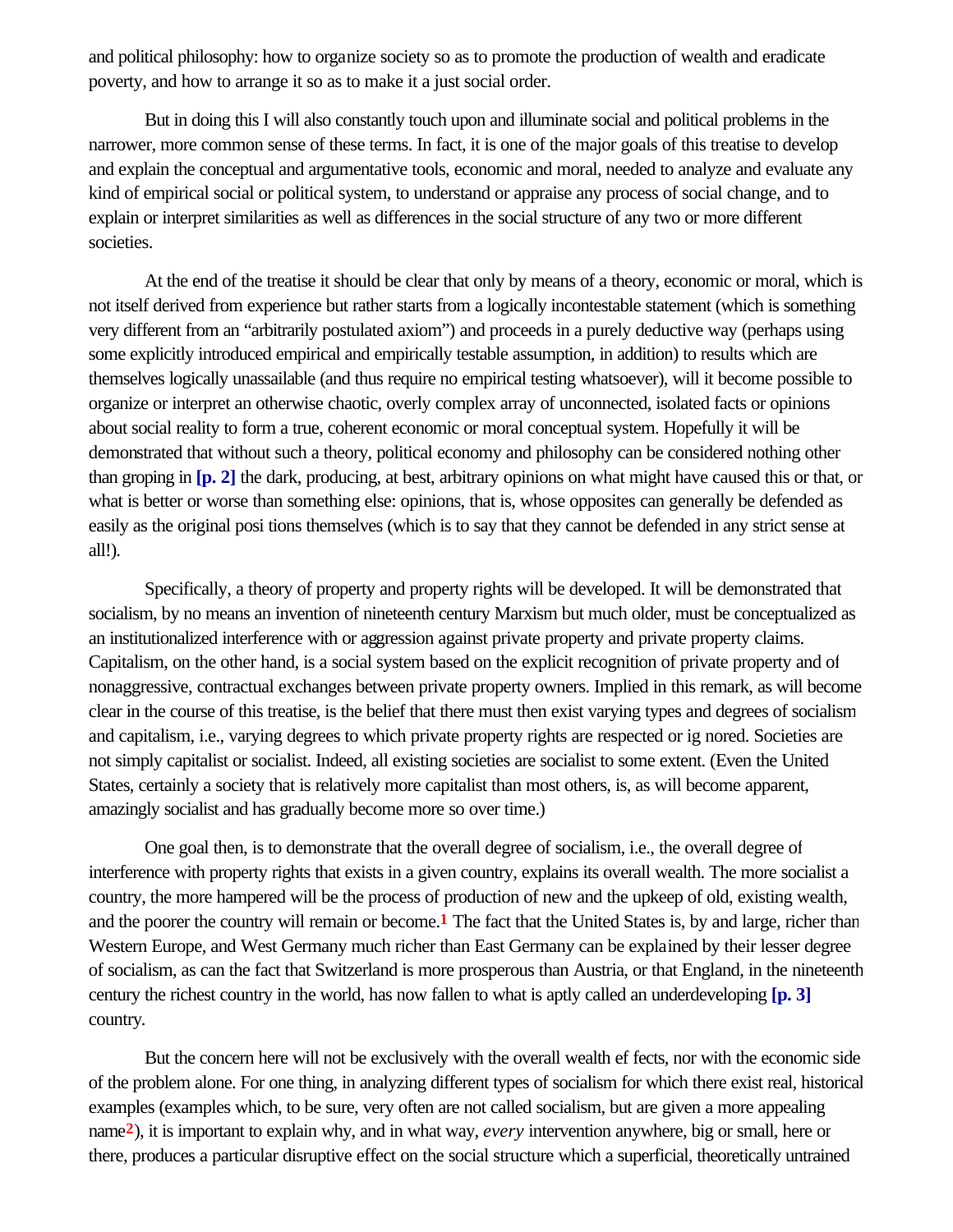observer, blinded by an immediate "positive" consequence of a particular intervention, might not perceive. Yet this negative effect nonetheless exists, and with some delay will cause problems at a different place in the social fabric more numerous or severe than the ones originally solved by the initial act of intervening. Thus, for instance, highly visible positive effects of socialist policies such as "cheap food prices," "low rents," "free" this and "free" that, are not just positive things hanging in midair, unconnected to everything else, but rather are phenomena that have to be paid for somehow: by less and lower quality food, by housing shortages, decay and slums, by queuing up and corruption, and, further, by lower living standards, reduced capital-formation, and/or increased capital consumption. And a much less conspicuous but almost always "positively" mentioned fact—a greater feeling of solidarity among the people, the greater value attached to things like family, relatives, or friends, which is found to exist between, for instance, the East Germans as compared to their more "individualistic," egoistic West/German counterparts—is again not a simple, isolated, unanalyzable fact. Such feelings are the result of a social system of constant shortages and of continually repressed opportunities to improve one's situation by one's own means. In East Germany, in order to accomplish the most simple routine tasks, such as a house repair which in other countries requires no more than a telephone call, you simply must rely [p. 4] more heavily on "personal" relations (as compared to impersonal business relations); and where someone's "public" life is under constant observation by "society," you simply have to go private.

 Analyzed in some detail are the particular disruptive effects that are produced: (1) by a traditional Marxist policy of nationalizing or socializing the means of production, or rather, by the expropriation of private owners of means of production; (2) by a revisionist, social-democratic policy of egalitarian income redistribution; (3) by a conservatively minded policy of attempting to preserve the status quo through economic and behavioral regulations and price controls; and (4) by a technocratically minded system of pragmatic, piecemeal social and economic engineering and intervention.

 These policy types, which will be analyzed sequentially, are not com pletely homogeneous and mutually exclusive. Each one can be carried through to varying degrees, there are different ways of doing things under each of these categories of policy and the different policy schemes can be combined to a certain extent. In fact, every given society is a mixture of all of them as it is the result of diverse political forces which have varied at different times in strength and influence. The reason for analyzing them separately (apart from the obvious one that not all problems can be dis cussed at once) is that they constitute policy schemes associated with clear ly distinguishable social groups, movements, parties, etc., and that each policy scheme affects overall wealth in a somewhat different way.

 And socialism will by no means be analyzed solely from an economic point of view. Of course, socialism, especially its Marxist or so-called "scientific" brand, has always pretended to be an economically superior organization of society (apart from all of its other alleged qualities) compared to the so-called "anarchy of production" of capitalism**3**. But socialism does not **[p. 5]** collapse once it is demonstrated that in fact the opposite is true and it brings impoverishment, not wealth. Certainly, socialism loses much of its attrac tiveness for most people once this is understood. However, it is definitely not at its argumentative end so long as it can claim—whatever its *economic* performance may be—that it represents a higher morality, that it is more just, that it has an ethically superior foundation.

 Hopefully however, by a close analysis of the theory of property implicit in the different versions of socialism, this treatise will make clear that noth ing could be farther from the truth. It will be demonstrated that the property theory implicit in socialism does not normally pass even the first decisive test (the necessary if not sufficient condition) required of rules of human conduct which claim to be morally justified or justifiable. This test, as for mulated in the so-called golden rule or, similarly, in the Kantian categorical imperative, requires that in order to be just, a rule must be a *general* one applicable to every single person in the same way. The rule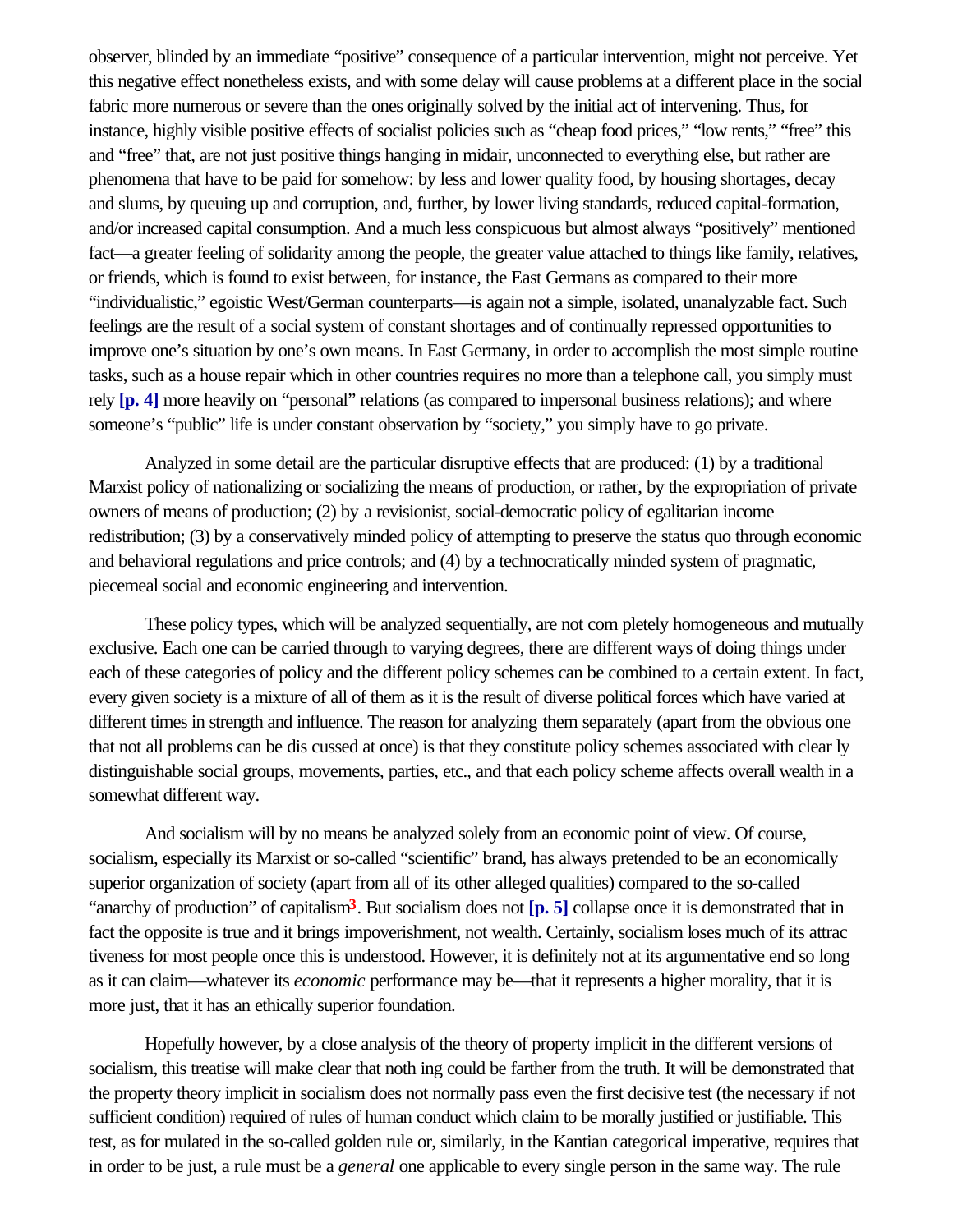cannot specify different rights or obligations for different categories of people (one for the red-headed, and one for others, or one for women and a different one for men), as such a "particularistic" rule, naturally, could never, not even in principle, be accepted as a fair rule by everyone. Particularistic rules, however, of the type "I can hit you, but you are not allowed to hit me," are, as will become clear in the course of this treatise, at the very base of all practiced forms of socialism. Not only economically but in the field of morals, too, socialism turns out to be an ill-conceived system of social organization. Again, in spite of its bad public reputation, it is capitalism, a social system based squarely on the recognition of private property and of contractual relations between owners of private property, that wins outright. It will be demonstrated that the property theory implicit in capitalism not only passes the first test of "universalization" but it turns out to be the logical precondition (*die Bedingung der Moeglichkeit*) of any kind of argumentative justification: **[p. 6]** Whoever argues in favor of *anything*, and in particular in favor of certain norms as being fair, must, implicitly at least, presuppose the validity of the property norms implicit in capitalism. To deny their validity as norms of universal acceptability and argue in favor of socialism is thus self-contradictory.

 The reconstruction of the morals of private property and its ethical jus tification then leads to a reevaluation of socialism and, as it turns out, the institution of the state, depending as it does for its very existence on taxation and forced membership (citizenship), as the very incorporation of socialist ideas on property. Without any solid economic or moral reasons for their existence, socialism and the state are then reduced to and will be explained as phenomena of merely socio-psychological relevance.

 Led by such considerations, the discussion finally returns to economics. The concluding chapters deal with the constructive task of explaining the workings of a pure capitalist social order as the morally and economically required alternative to socialism. More specifically, they will be devoted to an analysis of how a social system based on a private property ethics would come to grips with the problem of monopoly and the production of so-called "public goods," and in particular with the production of security, i.e., of police and judicial services. It will be argued that, contrary to much that has been written in the economics literature on monopoly and public goods, neither problem exists or, if they did exist, would still not suffice in any meaningful sense to prove any economic deficiency in a pure market system. Rather, a capitalist order always, without exception and necessarily so, provides in the most efficient way for the most urgent wants of voluntary consumers, including the areas of police and the courts. With this constructive task completed, the argument will have been brought full circle, and the demolition of the intellectual credibility of socialism, morally and economically, should be complete. **[p. 7]**

# **Chapter 2 Property, Contract, Aggression, Capitalism, Socialism**

 Before advancing to the more exciting field of analyzing diverse policy schemes from the standpoint of economic theory and political philosophy, it is essential to introduce and explain the basic concepts used throughout the following study. Indeed, the concepts explained in this chapter—the concepts of property, contract, aggression, capitalism and socialism—are so basic, so fundamental, that one cannot even avoid making use of them, if at times only implicitly. Unfortunately, though, the very fact that in analyzing any kind of human action and/or any kind of interpersonal relationship one must make use of these concepts does not imply that everyone has a precise understanding of them. It seems instead to be the other way around.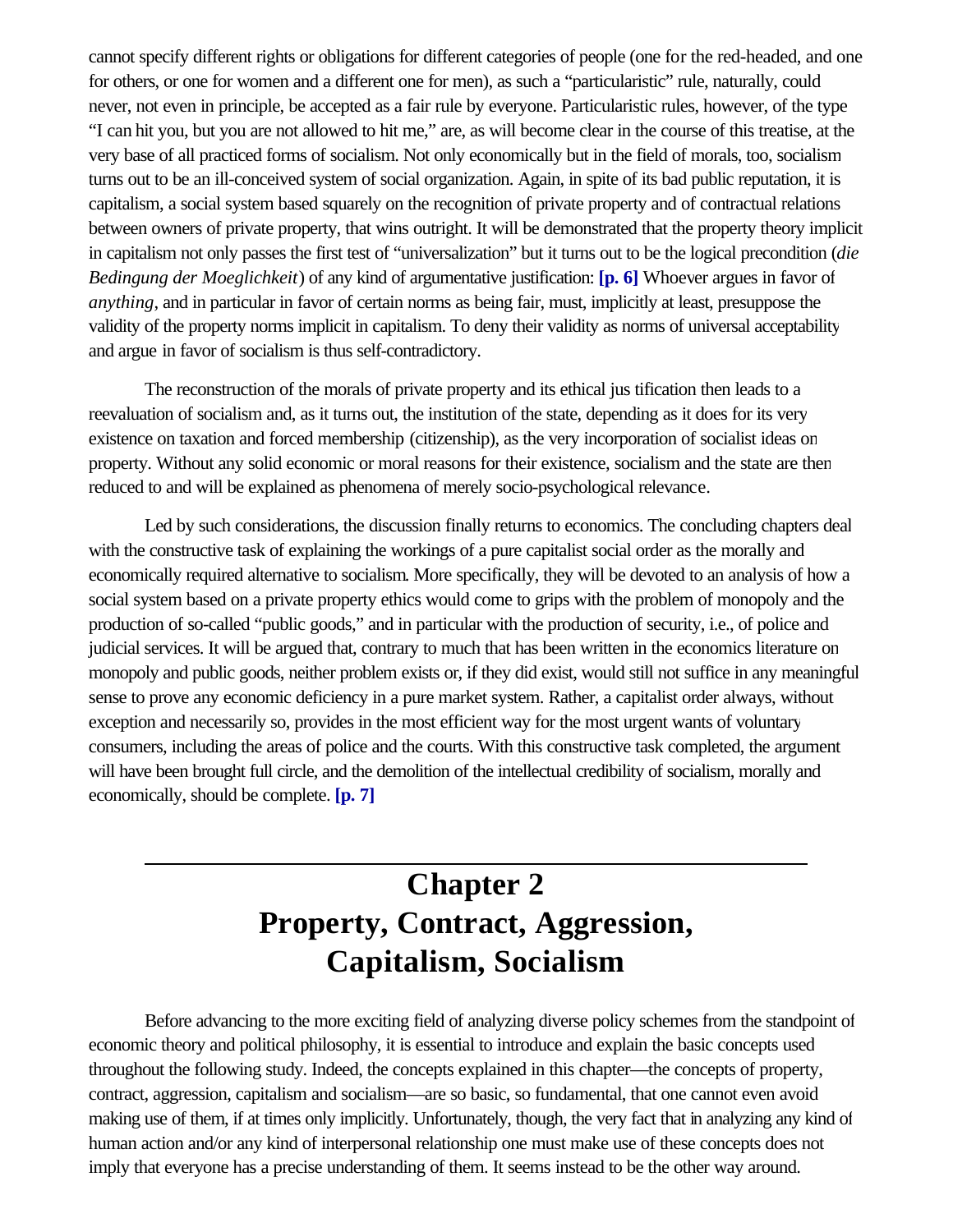Because the concept of property, for instance, is so basic that everyone seems to have some immediate understanding of it, most people never think about it carefully and can, as a consequence, produce at best a very vague definition. But starting from imprecisely stated or assumed definitions and building a complex network of thought upon them can lead only to intellectual disaster. For the original imprecisions and loopholes will then pervade and distort everything derived from them. To avoid this the concept of property must first be clarified.

 Next to the concept of action, *property* is the most basic category in the social sciences. As a matter of fact, all other concepts to be introduced in this chapter—aggression, contract, capitalism and socialism—are definable in terms of property: *aggression* being aggression against property, *contract* being a nonaggressive relationship between property owners, *socialism* being an institutionalized policy of aggression against property, and *capitalism* being an institutionalized policy of the recognition of property and contractualism. **[p. 8]**

Let us start with an elucidation of the precondition necessary for the concept of property to emerge.<sup>1</sup> For a concept of property to arise, there must be a scarcity of goods. Should there be no scarcity, and should all goods be so-called "free goods" whose use by any one person for any one purpose would not in any way exclude (or interfere with or restrict) its use by any other person or for any other purpose, then there would be no need for property. If, let us say, due to some paradisiac superabundance of bananas, my present consumption of bananas does not in any way reduce my own future supply (possible consumption) of bananas, nor the present or the future supply of bananas for any other person, then the assignment of property rights, here with respect to bananas, would be superfluous. To develop the concept of property, it is necessary for goods to be scarce, so that conflicts over the use of these goods can possibly arise. It is the func tion of property rights to avoid such possible clashes over the use of scarce resources by assigning rights of exclusive ownership. Property is thus a normative concept: a concept designed to make a conflict-free interaction possible by stipulating mutually binding rules of conduct (norms) regarding scarce resources.**2** It does not need much comment to see that there is indeed scarcity of goods, of all sorts of goods, everywhere, and the need for property rights is thus evident. As a matter of fact, even if we were to as sume that we lived in the Garden of Eden, where there was a superabun dance of everything needed not only to sustain one's life but to indulge in every possible comfort by simply stretching out one's hand, the concept of property would necessarily have to evolve. For even under these "ideal" cir cumstances, every person's physical body would still be a scarce resource and thus the need for the establishment of property rules, i.e., rules regard ing people's bodies, would exist. One is not used to thinking of one's own body in terms of a scarce good, but in imagining the most ideal situation one could ever hope for, the Garden of Eden, it becomes possible to realize **[p. 9]** that one's body is indeed the *prototype* of a scarce good for the use of which property rights, i.e., rights of exclusive ownership, somehow have to be established, in order to avoid clashes.

 As a matter of fact, as long as a person acts,**3** i.e., as long as a person intentionally tries to change a state of affairs that is subjectively perceived and evaluated as less satisfactory into a state that appears more rewarding, this action necessarily involves a choice regarding the use of this person's body. And choosing, preferring one thing or state over another, evidently implies that not everything, not all possible pleasures or satisfactions, can be had at one and the same time, but rather that something considered less valuable must be given up in order to attain something else considered to be more valuable.**4** Thus choosing always implies the incurrence of costs: foregoing possible enjoyments because the means needed to attain them are scarce and are bound up in some alternative use which promises returns valued more highly than the opportunities forfeited.**5** Even in the Garden of Eden I could not *simultaneously* eat an apple, smoke a cigarette, have a drink, climb up a tree, read a book, build a house, play with my cat, drive a car, etc. I would have to make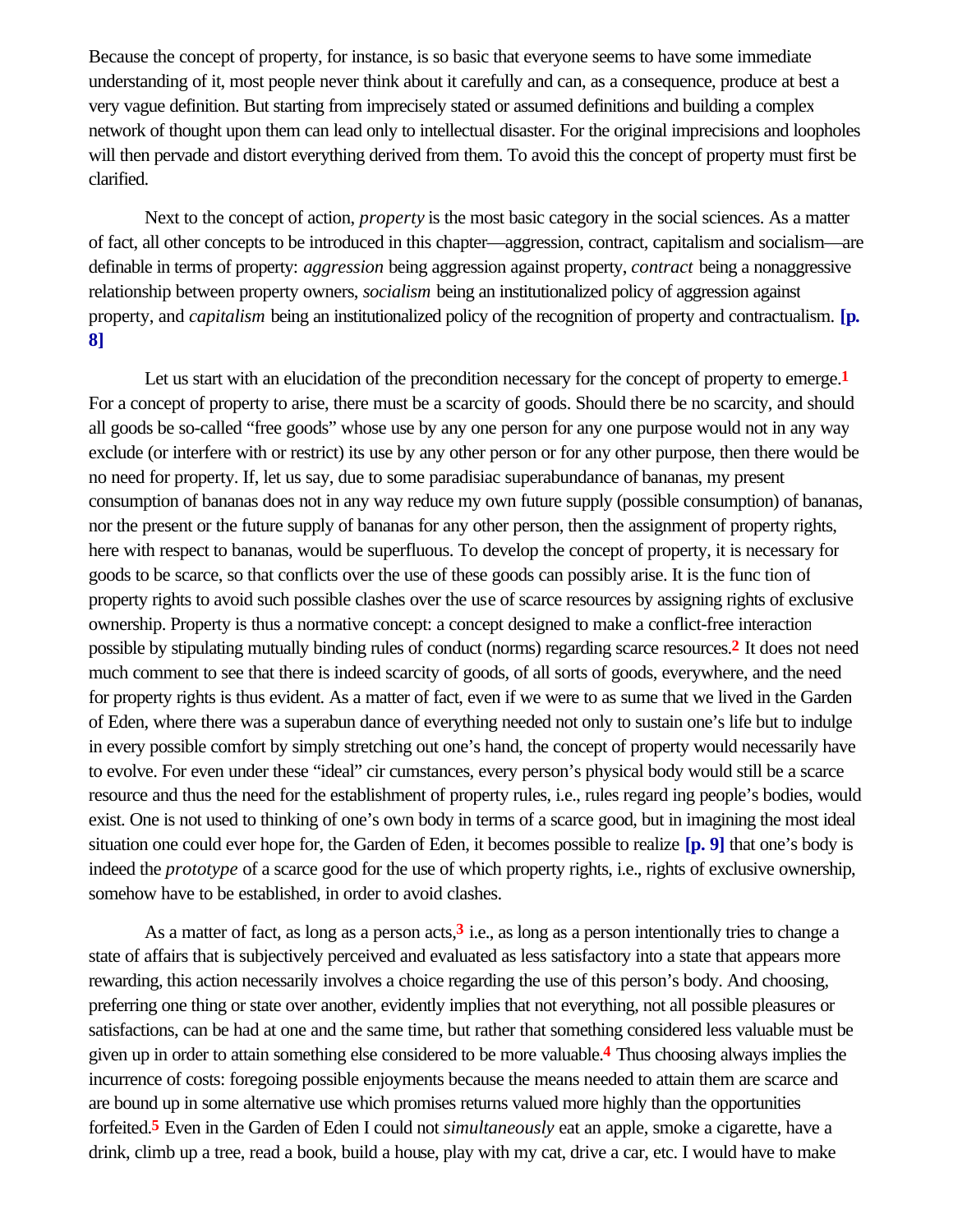choices and could do things only sequen tially. And this would be so because there is only one body that I can use to do these things and enjoy the satisfaction derived from doing them. I do not have a superabundance of bodies which would allow me to enjoy all possible satisfactions simultaneously, in one single bliss. And I would be restrained by scarcity in another respect as well: as long as this scarce resource "body" is not indestructible and is not equipped with eternal health and energy, but rather is an organism with only a limited life span, time is scarce, too. The time used up in pursuing goal A reduces the time left to pursue other goals. And the longer it takes to reach a desired result, the higher the costs involved in waiting will be, and the higher the expected satisfaction must be in order to justify these costs. **[p. 10]**

 Thus, because of the scarcity of body and time, even in the Garden of Eden property regulations would have to be established. Without them, and assuming now that more than one person exists, that their range of action overlaps, and that there is no preestablished harmony and synchronization of interests among these persons, conflicts over the use of one's own body would be unavoidable. I might, for instance, want to use my body to enjoy drinking a cup of tea, while someone else might want to start a love affair with it, thus preventing me from having my tea and also reducing the time left to pursue my own goals by means of this body. In order to avoid such possible clashes, rules of exclusive ownership must be formulated. In fact, so long as there is action, there is a necessity for the establishment of property norms.

 To keep things simple and free of distracting details let us continue to assume, for another stretch of analysis, that we indeed inhabit a Garden of Eden, where exclusively one's body, its standing room, and time are scarce resources. What can the prototype of a scarce good, a person's body, tell us about property and its conceptual derivatives?

 While even in a world with only one type of scarce resource all sorts of norms regulating exclusive ownership with respect to scarce means are conceivable in principle (for example, a rule such as "On Mondays I deter mine to which uses our bodies can be put, on Tuesdays you determine their use," etc.), it is certain that not all of them would in fact have the same chance of being proposed and accepted. It then seems to be best to start one's analysis with the property norm, which would most likely be accepted by the inhabitants of Eden as the "natural position" regarding the assignment of rights of exclusive ownership in bodies. To be sure, at this stage of the argument we are not yet concerned with ethics, with the problem of the moral justification of norms. Thus, while it can well be admitted from the very outset that I am indeed going to argue later on that the natural position **[p. 11]** is the only morally defendable one, and while I am also convinced that it is the natural one *because it* is morally defendable, at this stage, natural does not imply any moral connotation. It is simply meant to be a socio-psychological category used to indicate that this position would probably find the most support in public opinion.**6** Indeed, its naturalness is reflected by the very fact that in talking about bodies, it is almost impossible to avoid using possessive (possession-indicating) expressions as well. A body is normally referred to as a specific person's body: my body, yours, his, etc. (and, incidentally, the same is done whenever one speaks of actions!); and one does not have the slightest problem distinguishing what is mine, yours, etc.; clearly, in doing so, one is assigning property-titles and distinguishing between proper owners of scarce resources.

What, then, is the natural position regarding property implicit in one's natural way of speaking about bodies? Every person has the exclusive right of ownership of his body within the boundaries of its surface. Every person can put his body to those uses that he thinks best for his immediate or long-run interest, well-being, or satisfaction, as long as he does not interfere with another person's rights to control the use of his/her respective body. This "ownership" of one's own body implies one's right to invite (agree to) another person's doing something with (to) one's own body: my right to do with my body whatever I want, that is, includes the right to ask and let someone else use my body, love it, examine it, inject medicines or drugs into it,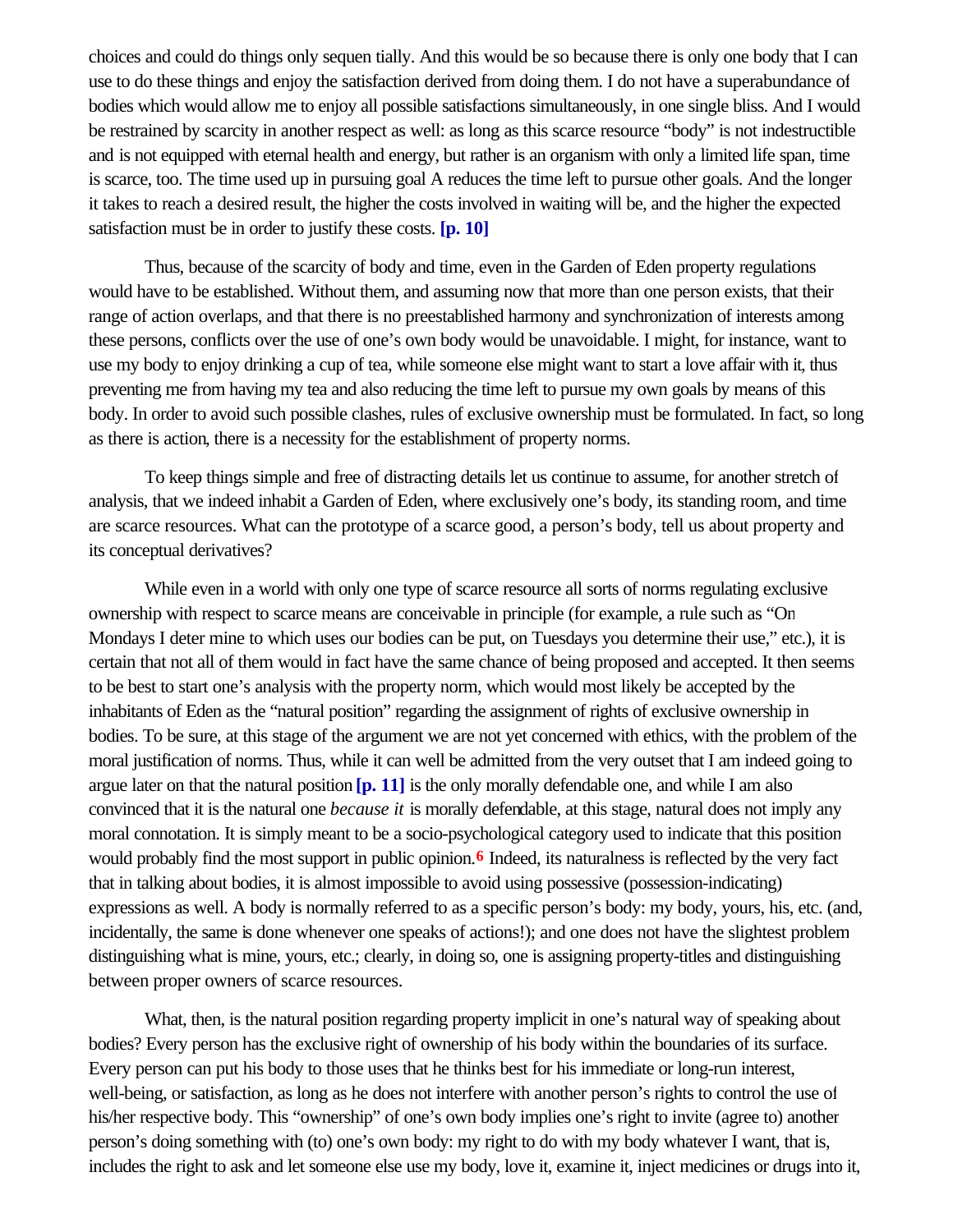change its physical appearance and even beat, damage, or kill it, if that should be what I like and agree to. Interpersonal relationships of this sort are and will be called *contractual exchanges.* They are characterized by the fact that an agreement on the use of scarce resources is reached, which is based on mutual respect and recognition of each and all of the exchanging partners' domain of exclusive control over their respective bodies. By definition, such contractual exchanges, while not necessarily advantageous for each and all **[p. 12]** of the exchanging partners *in retrospect* (I might not like my looks after wards, even though the surgeon did exactly what I told him to do to my face), are always, and necessarily so, mutually advantageous for every par ticipant ex ante, otherwise the exchange simply would not take place.

 If, on the other hand, an action is performed that uninvitedly invades or changes the physical integrity of another person's body and puts this body to a use that is not to this very person's own liking, this action, according to the natural position regarding property, is called *aggression*.**7** It would be aggression if a person tried to satisfy his sexual or sadistic desires by raping or beating another person's body without having this person's explicit con sent. And it would be aggression as well, if a person were physically stopped from performing certain actions with his body which might not be to someone else's *liking*, such as wearing pink socks or curly hair, or getting drunk everyday, or first sleeping and then philosophizing instead of doing it the other way around, but which, if indeed performed, would not in itself cause a change in the physical integrity of any other person's body.**8** By definition, then, an aggressive act always and necessarily implies that a person, by performing it, increases his/her satisfaction at the expense of a decrease in the satisfaction of another person.

 What is the underlying rationale of this natural position regarding proper ty? At the bottom of the natural property theory lies the idea of basing the assignment of an exclusive ownership right on the existence of an objective, intersubjectively ascertainable link between owner and the property owned and, mutatis mutandis, of calling all property claims that can only invoke purely subjective evidence in their favor aggressive. While I can cite in favor of my property claim regarding my body the objective fact that I was the body's first occupant—its first user—anyone else who claims to have the right to control this body can cite nothing of the sort. No one could call my body a product of his will, as I could claim it to be the product of mine; such **[p. 13]** a claim to the right to determine the use of the scarce resource "my body" would be a claim of nonusers, of nonproducers, and would be based ex clusively on subjective opinion, i.e., on a merely verbal declaration that things should be this or that way. Of course, such verbal claims could (and very likely always will) point to certain *facts*, too ("I am bigger, I am smarter, I am poorer or I am very special, etc.!"), and could thereby try to legitimize themselves. But facts such as these do not (and cannot) establish any objective link between a given scarce resource and any particular person(s). Everyone's ownership of every particular resource can equally well be established or excluded on such grounds. It is such property claims, derived from thin air, with purely verbal links between owners and things owned, which, according to the natural theory of property, are called aggressive. As compared with this, my property claim regarding my body can point to a determinate natural link; and it can do so because my body has been *produced*, and everything produced (as contrasted with things "given"), logically, has a determinate connection with some definite individual producer(s); it has been produced *by me*. To avoid any misunderstanding, 'to produce' is not to say "to create out of nothing" (after all, my body is also a naturally given thing); it means to change a naturally given thing according to a plan, to transform nature. It is also not to say "to transform each and every part of it" (after all, my body has lots of parts with respect to which I never did anything!); it means instead to transform a thing within (including/excluding) borders, or, even more precisely, to produce borderlines for things. And finally, "to produce" also is not to say that the process of production must go on indefinitely (after all, I am sleeping sometimes, and my body is certainly not a product of my actions right then]), it simply means that it was produced in the past and can be recognized as such. It is such property claims, then, which can be derived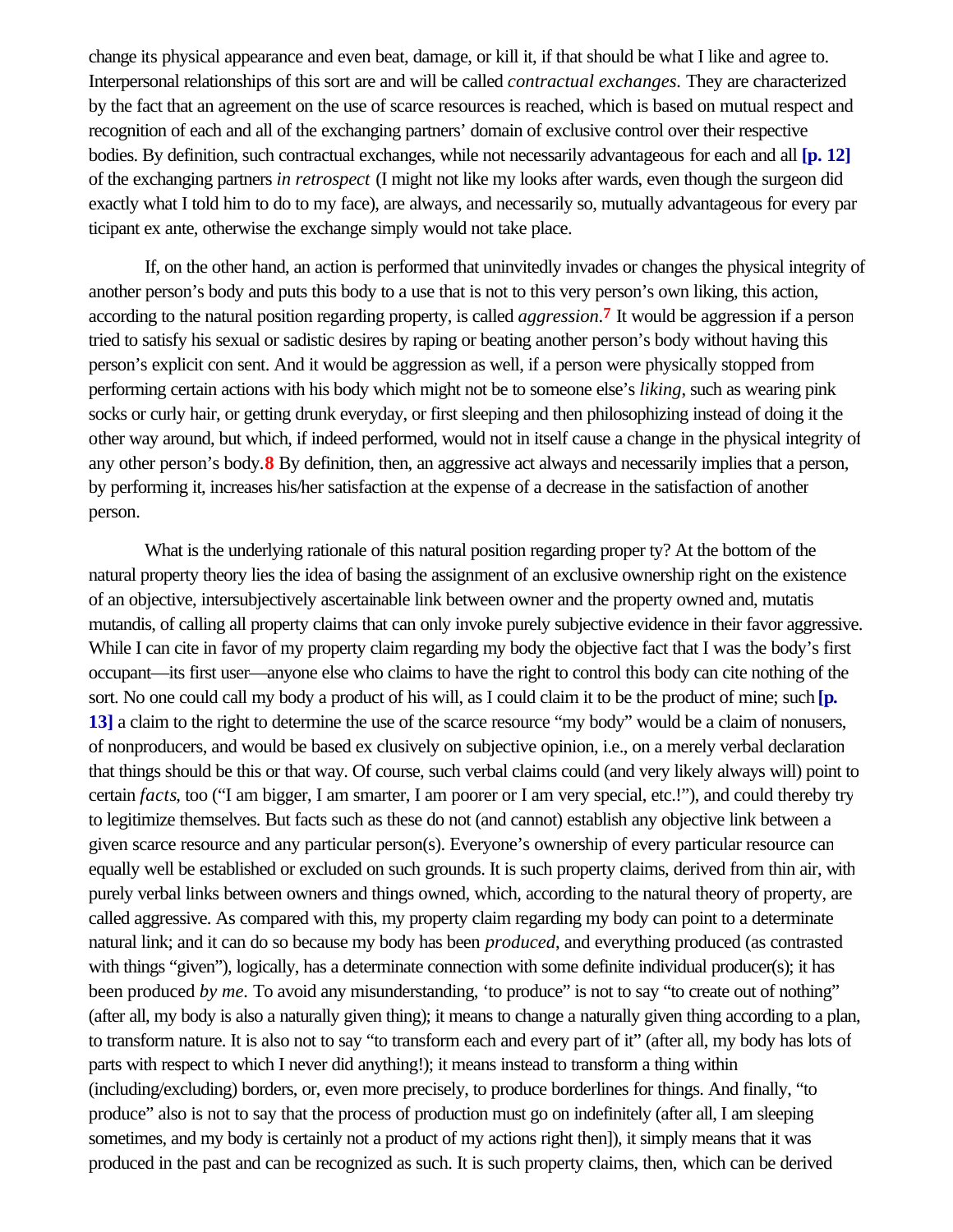from past, embordering productive efforts and which can be tied to specific individuals as producers, which are **[p. 14]** called "natural" or "nonaggressive."**9**

 The ideas of capitalism and socialism should be almost clear at this point. But before leaving the Garden of Eden once and for all, a look at the *consequences* of the introduction of elements of aggressively founded ownership into paradise should be taken, as this will help elucidate, purely and simply, the central economic and social problem of every type of real socialism, i.e., of socialism in a world of all-around scarcity, the detailed analysis of which then is the concern of the following chapters.

 Even in the land of milk and honey, people evidently could choose dif ferent lifestyles, set different goals for themselves, have different standards as to what kind of personality they want to develop and what achievements to strive for. True, one would not need to work in order to make a living as there would be a superabundance of everything. But, put drastically, one could still choose to become a drunk or a philosopher, which is to say, more technically, one could choose to put one's body to uses that would be more or less immediately rewarding from the point of view of the acting person, or one could put one's body to such uses which would only bear fruit in a more or less distant future. Decisions of the afore-mentioned type might be called "consumption decisions." Decisions, on the other hand, to put one's body to a use that only pays later, i.e., choices induced by some reward or satisfaction anticipated in a more or less distant future requiring the actor to overcome disutility of waiting (time is scarce!), might be called "investment" decisions—decisions, that is, to invest in "human capital," in the capital embodied in one's own physical body.**10** Now assume that aggressively founded ownership is introduced. Whereas before every person was the exclusive owner of his body and could decide on his own whether to become a drunk or a philosopher, now a system is established in which a person's right to determine how to use his body is curtailed or completely eliminated, and instead, this right is partly or fully delegated to another person **[p. 15]** who is not naturally linked to the respective body as its producer. What would be the consequence of this? The abolition of private ownership of one's body can be far-reaching: the nonproducers can have the right to determine all of the uses of "my" body all of the time, or their right to do so can be restricted with respect to time and/or domains, and these restrictions again can be flexible (with the nonproducers having the right to change the restrictive definitions according to their own taste) or fixed once and for all, and so the effects can, of course, be more or less drastic! But whatever the degree, socialization of ownership always, and necessarily so, produces two types of effects. The first effect, "economic" in the narrower sense of the term, is a reduction in the amount of investment in human capital as defined above. The natural owner of a body cannot help but make decisions regarding that body as long as he does not commit suicide and decides to stay alive, however restricted his ownership rights might be. But since he can no longer decide on his own, undisturbed by others, to what uses to put his body, the value attached to it by him is now lower; the want satisfaction, the psychic income, that is to say, which he can derive from his body by putting it to certain uses is reduced because the range of options available to him has been limited. But then, with every action necessarily implying costs (as explained above), and with a given inclination to overcome costs in exchange for expected rewards or profits, the natural owner is faced with a situation in which the costs of action must be reduced in order to bring them back in line with the reduced expected income. In the Garden of Eden, there is only one way left to do this: by shortening the waiting time, reducing the disutility of waiting, and choosing a course of action that promises earlier returns. Thus, the introduction of aggressively founded ownership leads to a tendency to reduce investment decisions and favors consumption decisions. Put drastically, it leads to a tendency to turn philosophers into drunks. This tendency is permanent and more **[p. 16]** pronounced when the threat of intervention with the natural owner's rights is permanent, and it is less so to the degree that the threat is restricted to certain times or domains. In any case, though, the rate of investment in human capital is lower than it would be with the right of exclusive control of natural owners over their bodies being untouched and absolute.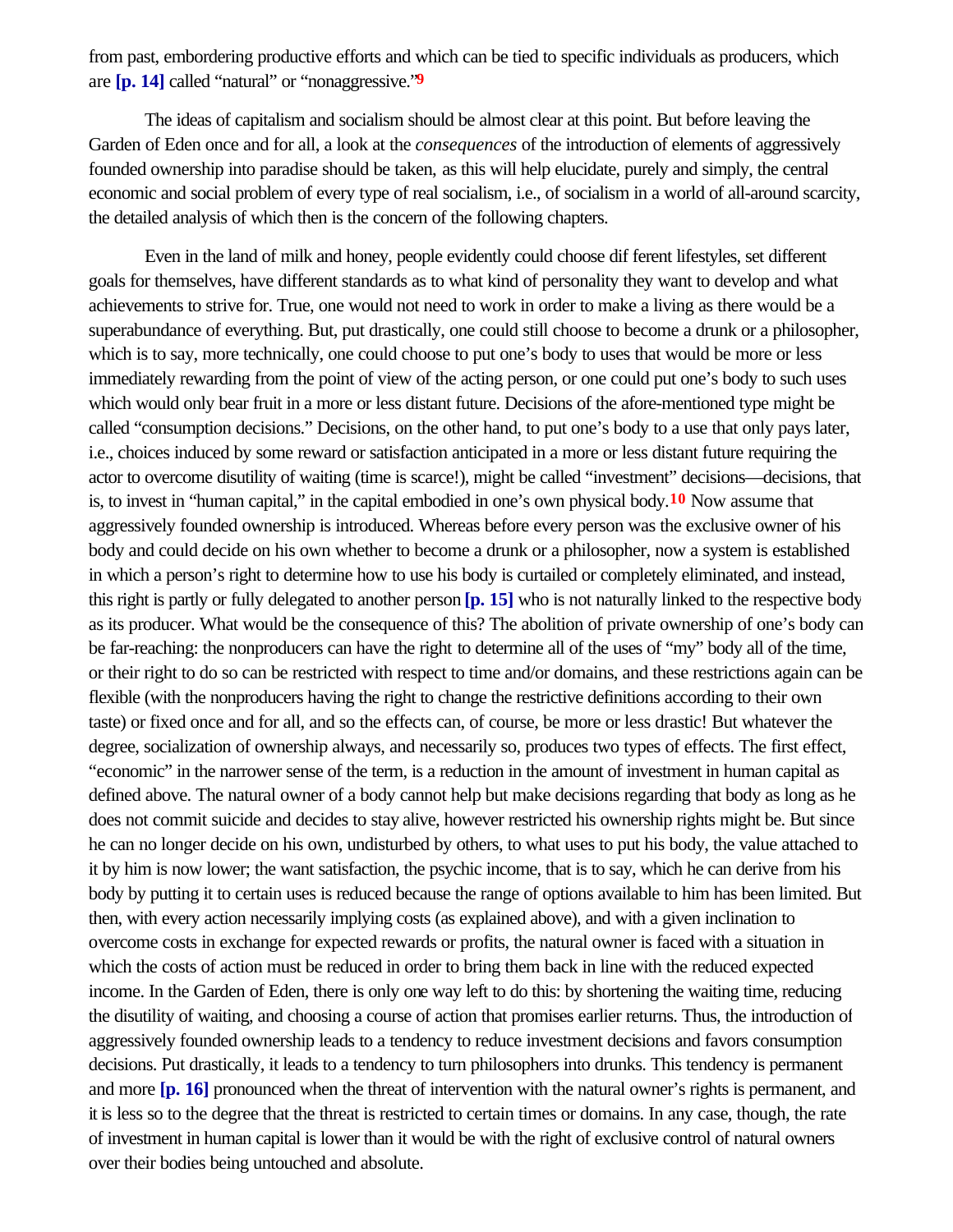The second effect might be called social. The introduction of elements of aggressively founded ownership implies a change in the social structure, a change in the composition of society with respect to personality or character types. Abandoning the natural theory of property evidently implies a redistribution of income. The psychic income of persons in their capacity as users of their "own" natural body, as persons expressing themselves in this body and deriving satisfaction from doing so, is reduced *at the expense* of an increase in the psychic income of persons in their capacity as invaders of other peoples' bodies. It has become relatively more difficult and costly to derive satisfaction from using one's body without invading that of others, and relatively less difficult and costly to gain satisfaction by using other peoples' bodies for one's own purposes. This fact alone does not imply any social change, but once a single empirical assumption is made, it does: As suming that the desire to gain satisfaction at the expense of a loss in satis faction available to others by instrumentalizing another person's body exists as a human desire, that it may not be instilled in everybody and to the same extent, but that it exists in some people sometimes to some degree and so conceivably can be suppressed or encouraged and favored by some given institutional arrangement, consequences are imminent. And surely, this as sumption is true. Then, the redistribution of chances for income acquisition must result in more people using aggression to gain personal satisfaction and/or more people becoming more aggressive, i.e., shifting increasingly from nonaggressive to aggressive roles, and slowly changing their per sonality as a consequence of this; and this change in the character structure, **[p. 17]** in the moral composition of society, in turn leads to another reduction in the level of investment in human capital.

 In short, with these two effects we have already pinpointed the most fun damental reasons for socialism's being an economically inferior system of property arrangements. Indeed, both effects will reappear again and again in the course of the following analyses of socialist policy schemes. All that is left now is to explain the natural theory of property as regards the real world of all around scarcity, for this is the point of departure for all forms of real socialism.

 Notwithstanding some evident differences between bodies and all other scarce resources, all conceptual distinctions can be made and applied again without difficulties: Unlike bodies, which are never "unowned" but always have a natural owner, all other scarce resources can indeed be unowned. This is the case as long as they remain in their natural state, unused by anyone. They only become someone's property once they are treated as scarce means, that is, as soon as they are occupied in some objective bor ders and put to some specific use by someone. This act of acquiring pre viously unowned resources is called "original appropriation."**11** Once unowned resources are appropriated it becomes an aggression to uninvitedly change their physical characteristics or to restrict the owner's range of uses to which he can put these resources, as long as a particular use does not affect the physical characteristics of anyone else's property—just as in the case of bodies. Only in the course of a contractual relationship, i.e., when the natural owner of a scarce means explicitly agrees, is it possible for someone else to utilize and change previously acquired things. And only if the original or previous owner deliberately transfers his property title to someone else, either in exchange for something or as a free gift, can this other person himself become the owner of such things. Unlike bodies, though, which for the same "natural" reason can never be unowned and also **[p. 18]** can never be parted with by the natural owner *completely* but only be "lent out" as long as the owners' agreement lasts, naturally all other scarce resources can be "alienated" and a property title for them can be relinquished once and for all.**12**

 A social system based on this natural position regarding the assignment of property rights is, and will from now on be called *pure capitalist.* And since its ideas can also be discerned as the dominating ideas of private law, i.e., of the norms regulating relations between private persons, it might also be termed a pure private law system.**13** This system is based on the idea that to be nonaggressive, claims to property must be backed by the "objective" fact of an act of original appropriation, of previous ownership, or by a mutually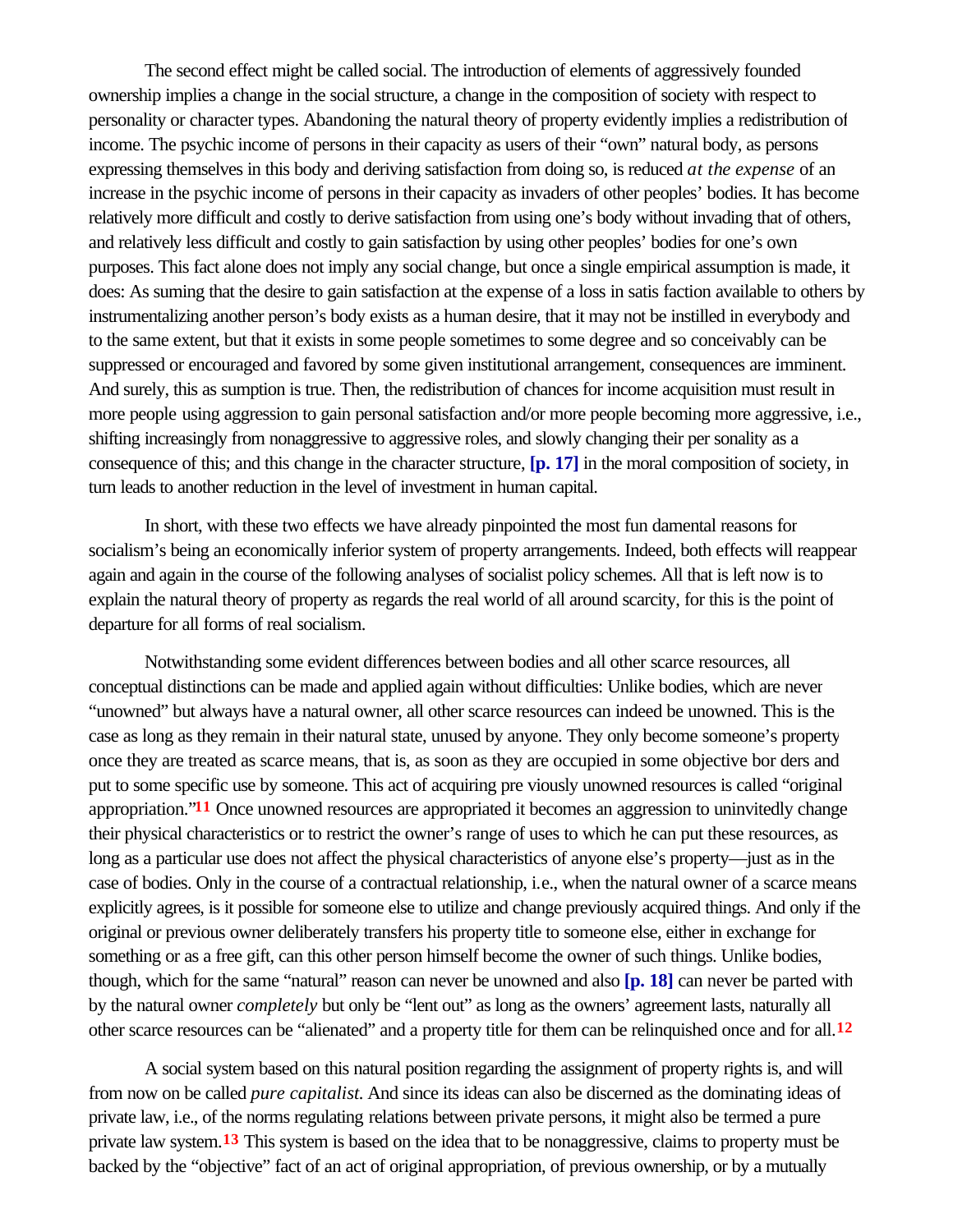beneficial contractual relationship. This relationship can either be a deliberate cooperation between property owners or the deliberate transfer of property titles from one owner to another. If this system is altered and instead a policy is instituted that assigns rights of exclusive control over scarce means, however partial, to persons or groups of persons that can point neither to an act of previous usership of the things concerned, nor to a contractual relation with some previous user-owner, then this will be called (partial) *socialism.*

 It will be the task of the next four chapters to explain how different ways of deviating from a pure capitalist system, different ways of redistributing property titles away from natural owners of things (i.e., from people who have put some particular resources to a specific use and so are naturally linked to them, and onto people who have not yet done anything with the resources but who have simply made a verbal, declarative claim regarding them) lowers investment and increases consumption, and in addition causes a change in the composition of the population by favoring nonproductive over productive people. **[p. 19]**

## **Chapter 3 Socialism Russian Style**

 We have defined socialism as an institutionalized policy of redistribution of property titles. More precisely, it is a transfer of property titles from people who have actually put scarce means to some use or who have acquired them contractually from persons who have done so previously onto persons who have neither done anything with the things in question nor acquired them contractually. For a highly unrealistic world—the Garden of Eden—I then pointed out the socio-economic consequences of such a system of assigning property rights were then pointed out: a reduction of investment in human capital and increased incentives for the evolution of nonproductive personality types.

 I now want to enlarge and concretize this analysis of socialism and its socio-economic impact by looking at different though equally typical ver sions of socialism. In this chapter I will concentrate on the analysis of what most people have come to view as "socialism par excellence" (if not the only type of socialism there is), this probably being the most appropriate starting point for any discussion of socialism. This "socialism par excellence" is a social system in which the means of production, that is, the scarce resources used to produce consumption goods, are "nationalized" or "socialized."

 Indeed, while Karl Marx, and like him most of our contemporary intel lectuals of the left, was almost exclusively concerned with the analysis of the economic and social defects of capitalism, and in all of his writings made only a few general and vague remarks about the constructive problem of the organization of the process of production under socialism, capitalism's allegedly superior alternative, there can be no doubt that this is what he considered the cornerstone of a socialist policy and the key to a better and more prosperous future. 1 Accordingly, socialization of the means of production **[p. 20]** has been advocated by all socialists of orthodox Marxist persuasion ever since. It is not only what the communist parties of the West officially have in store for us, though they become increasingly reluctant to say so in order to seize power. In all of the Western socialist and social-democratic parties a more or less numerous, outspoken, and eloquent minority of some in fluence also exists, which arduously supports such a scheme and proposes socialization, if not of all means of production, then at least of those of big industry and big business. Most importantly, smaller or bigger sectors of nationalized industries have become part of social reality even in the so-called "most capitalist" countries; and of course an almost complete socialization of the means of production has been tried out in the Soviet Union and later in all of the Soviet-dominated countries of Eastern Europe, as well as in a number of other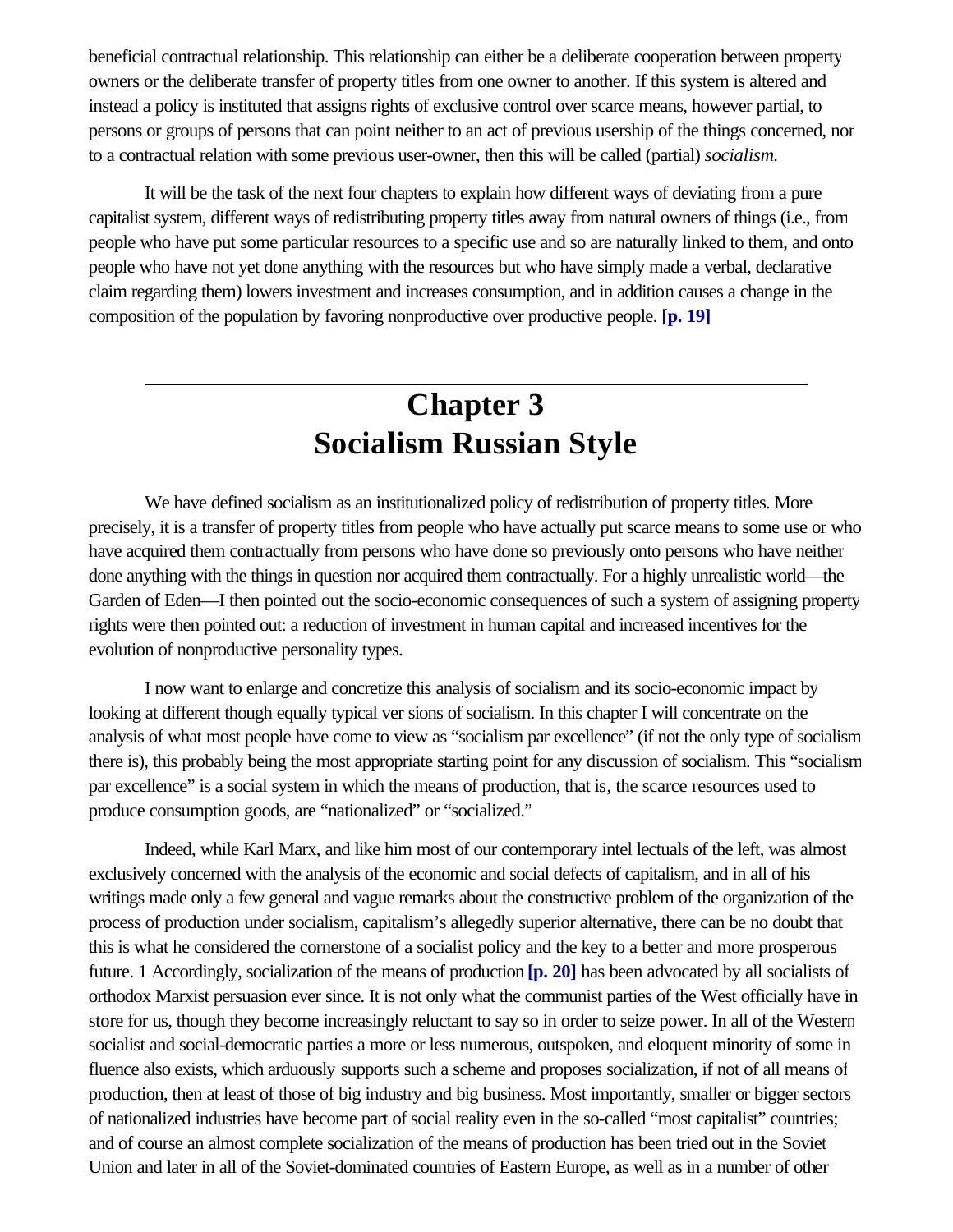countries all over the world. The following analysis should thus enable us to understand the economic and social problems of societies, insofar as they are characterized by nationalized means of production. And in particular, it should help us to understand the central problems that plague Russia and its satellites, as these countries have carried a policy of socialization so far that it can justly be said to be their dominant structural feature. It is because of this fact that the type of socialism under investigation is called "Russian" style.**2**

 As regards the motivational forces pushing socialization schemes, they are avowedly egalitarian. Once you allow private property in the means of production, you allow differences. If I own resource A, then you do not own it, and our relationship to this resource is thus different. By abolishing private ownership everyone's position visa vis means of production is equalized with one stroke, or so it seems. Everyone becomes co-owner of everything, reflecting everyone's equal standing as human beings. And the economic rationale of such a scheme is that it is supposedly more efficient. To the untrained observer unfamiliar with the action-coordinating function of prices, **[p. 21]** capitalism as based on private ownership of means of production simply appears chaotic. It seems to be a wasteful system characterized by duplicating efforts, ruinous competition, and the absence of concerted, coordinated action. As Marxists call it depreciatively, it is an "anarchy of production." Only when collective ownership is substituted for private does it seemingly become possible to eliminate this waste by implementing a single, comprehensive, coordinated production plan.

 More important, though, than motivation and promises is what a socialization of means of production really amounts to.**3** The property rules that are adopted under a socialization policy and which constitute the basic legal principles of countries like Russia are characterized by two com plementary features. First, nobody owns the socialized means of produc tion; they are "socially" owned, which is to say precisely: no person, or no group of persons, or all taken together is allowed to either acquire them or sell them and keep the receipts from their sale privately. Their use is deter mined by people not in the role of an owner but of a caretaker of things. And secondly, no person or group of persons or all taken together is allowed to engage newly in private investment and create new private means of production. They can neither invest by transforming the existing, nonproductively used resources into productive ones, by original saving, by pooling resources with other people, nor by a mixture of these techniques. Investment can only be done by caretakers of things, never for private profit, always on behalf of the community of caretakers with whom the possible profits from investments would have to be shared.**4**

What does it mean to have such a caretaker economy?. What, in par ticular, does it imply to change from an economy built on the natural theory of property to a socialized one? In passing, two observations should be made, which will already throw some light on the above-mentioned socialist promises of equality and efficiency. Declaring everybody a co-owner of**[p. 22]** everything solves the problem of differences in ownership only nominally. It does not solve the real underlying problem: differences in the power to control. In an economy based on private ownership, the owner determines what should be done with the means of production. In a socialized economy this can no longer happen, as there is no such owner. Nonetheless, the problem of determining what should be done with the means of production still exists and must be solved somehow, provided there is no prestabilized and presynchronized harmony of interests among all of the people (in which case no problems whatsoever would exist anymore), but rather some degree of disagreement. Only one view as to what should be done can in fact prevail and others must mutatis mutandis be excluded. But then again there must be inequalities between people: someone's or some groups' opinion must win over that of others. The difference between a private property economy and a socialized one is only *how* whose will prevails in cases of disagreement is to be determined. In capitalism there must be somebody who controls, and others who do not, and hence real differences among people exist, but the issue of whose opinion prevails is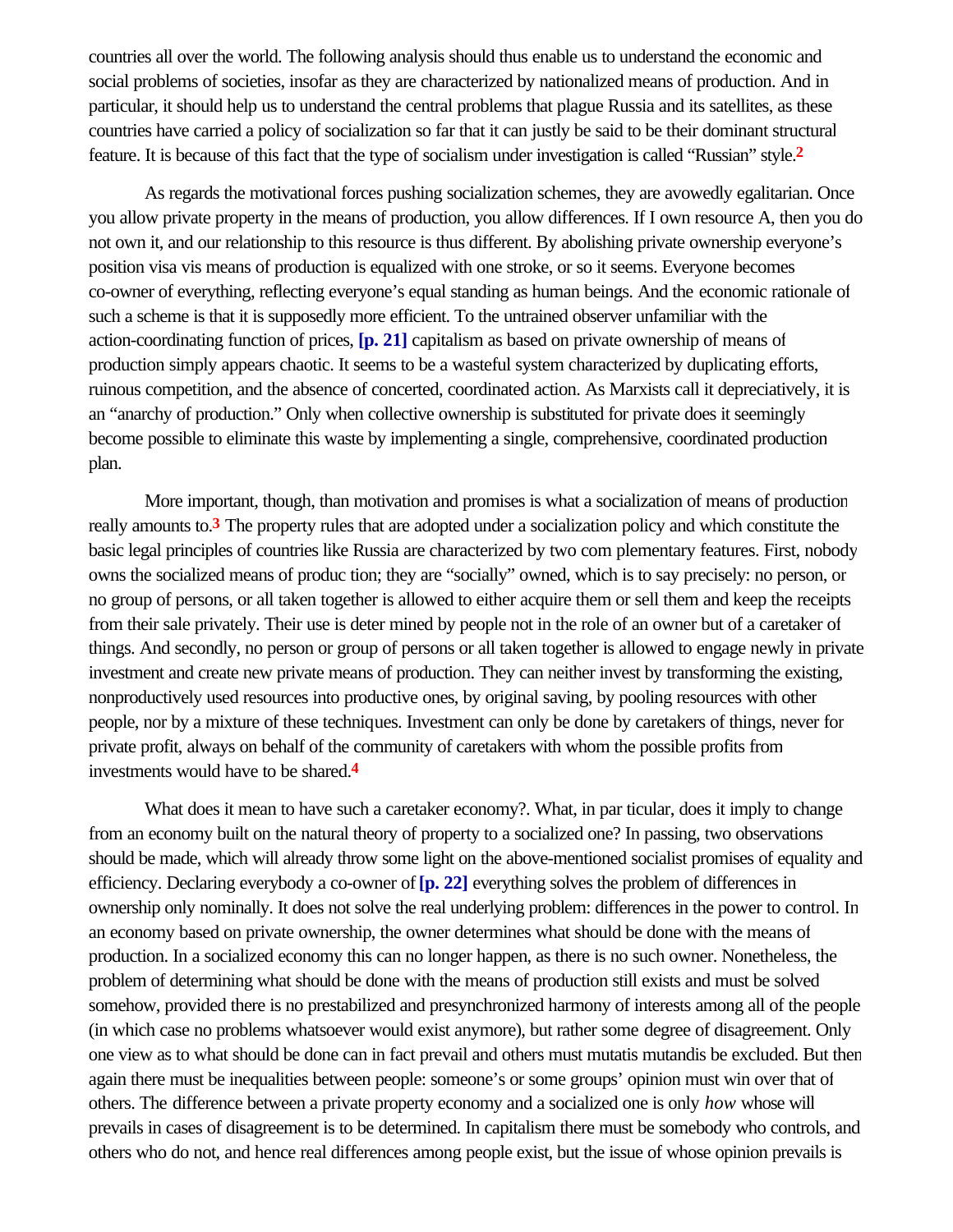resolved by original appropriation and contract. In socialism, too, real differences between con trollers and noncontrollers must, of necessity, exist; only in the case of socialism, the position of those whose opinion wins is not determined by previous usership or contract, but by political means.**5** This difference is certainly a highly important one, and our discussion will return to it later in this chapter and again in later chapters, but here it suffices to say that—contrary to socialism's egalitarian promises—it is not a difference between a non-egalitarian and an egalitarian system as regards power of control.

 The second observation is intimately connected with the first and con cerns socialism's allegedly superior coordinating capabilities. Again closer inspection reveals that the difference is merely illusory, created only by semantics: to say that an economy of private owners is supplanted by a nationalized **[p. 23]** one creates the impression that instead of a multitude of decision-making units, all of a sudden there is only one such unit. In fact, nothing has changed at all. There are as many individuals with as many different in terests as before. Just as much as capitalism then, socialism has to find a solution to the problem of determining how to coordinate the uses of dif ferent means of production, given the fact of differing views among people on how this should be accomplished. The difference between capitalism and socialism is again one of *how* coordination is achieved, and not between chaos and coordination, as the socialist semantic insinuates. Instead of simply letting individuals do what they want, capitalism coordinates actions by constraining people to respect previous user-ownership. Socialism, on the other hand, instead of letting people do whatever pleases them, coordinates individual plans by superimposing on one person's or group of persons' plan that of another disagreeing person or group *regardless* of prior ownership and mutual exchange agreements.**6** It hardly deserves comment that this difference, too, is of the utmost importance. But it is not, as Marxist socialism would like us to believe, a difference between social planning and no planning at all; on the contrary, as soon as the coordinating mechanisms of socialism and capitalism are brought into the open and reconstructed, socialism's claim to greater efficiency immediately begins to lose much of its credibility, and the opposite thesis appears to be more convincing.

 How well-founded this thesis indeed is, and exactly why it is that capitalism's, and not socialism's, coordinating mechanism proves to be economically superior will become clear when one turns away from ap parent differences and concentrates on real ones instead, and looks at the redistribution of property titles, and hence of income, which is implied in giving up capitalism in favor of a caretaker economy, as characterized above. From the standpoint of the natural theory of property—the foundation **[p. 24]** of capitalism—the adoption of the basic principles of a caretaker economy means that property titles are redistributed away from actual producers and users of means of production, and away from those who have acquired these means by mutual consent from previous users, to a community of caretakers in which, at the very best, every person remains the caretaker of the things he previously owned. But even in this case each previous user and each contractor would be hurt, as he could no longer sell the means of production and keep the receipt from the sale privately, nor could he privately appropriate the profit from using them the way they are used, and hence the value of the means of production *for him* would fall. Mutatis mutandis, every nonuser and noncontractor of these means of production would be favored by being promoted to the rank of caretaker of them, with at least partial say over resources which he had previously neither used nor contracted to use, and *his* income would rise.

 In addition to this redistributive scheme there is another one, implied by the prohibition of newly created private capital or by the degree of hamper ing (dependent as it is on the size of the socialized part of the economy) under which this process must now take place: a redistribution away from people who have forgone possible consumption and instead saved up funds in order to employ them productively, i.e., for the purpose of producing fu ture consumption goods, and who now can no longer do so or who now have fewer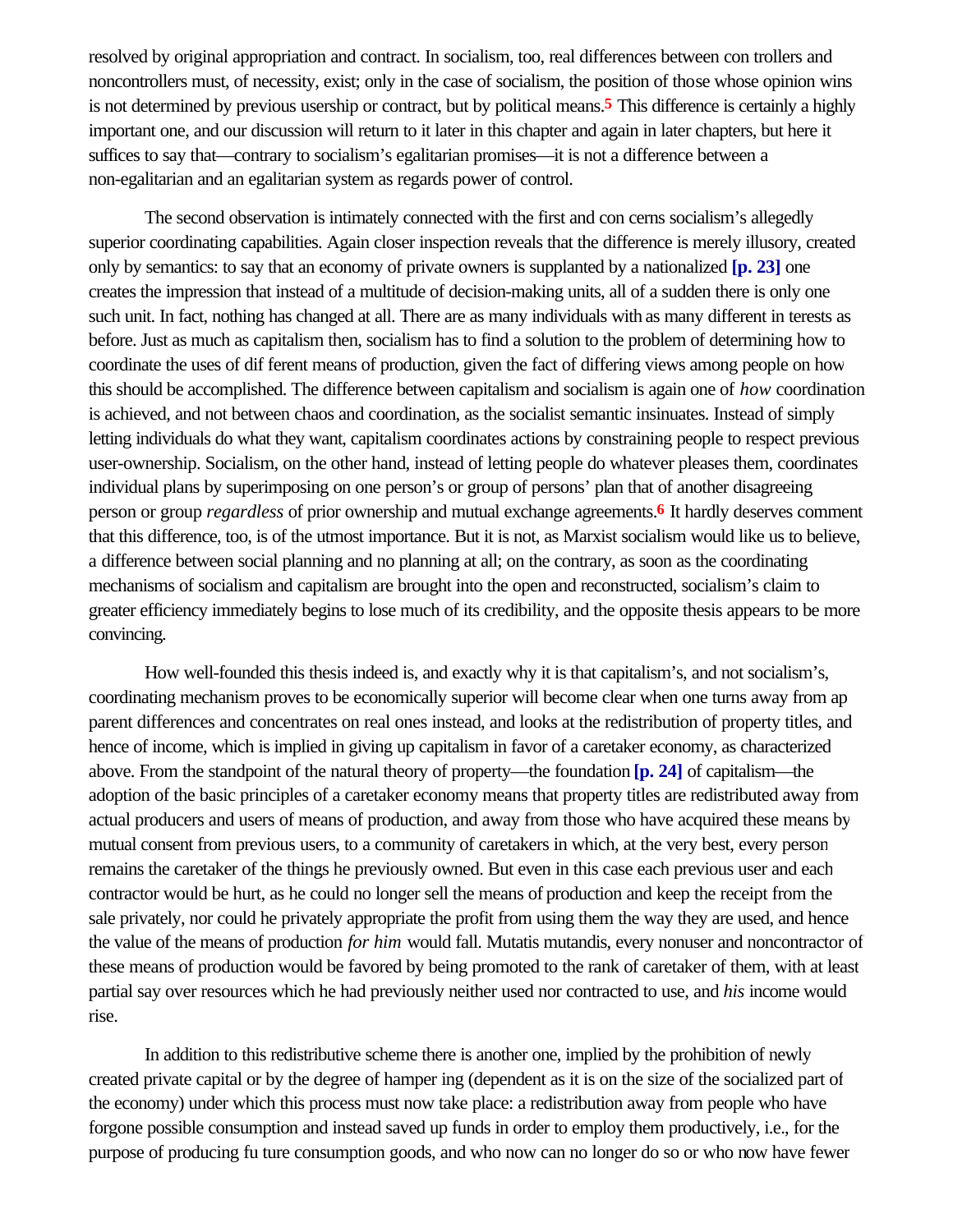options available, toward nonsavers, who in adopting the redistribution scheme, gain a say, however partial, over the saver's funds.

 The socio-economic consequences of a policy of socialization are es sentially implied in these formulations. But before taking a more detailed look at them, it might be worthwhile to review and clarify the central features of the real world in which this socialization scheme would purportedly take place. It should be recalled that one is dealing with a changing world; that man, in addition, can learn with respect to this world and so does not necessarily **[p. 25]** know today what he will know at a later point in time; that there is a scarcity of a multitude of goods and that accordingly man is pressed by a multitude of needs, not all of which he can satisfy at the same time and/or without sacrificing the satisfaction of other needs; because of this, man must choose and order his needs in a scale of preferences according to the rank of urgency that they have for him; also, more specifically, that neither the process of original appropriation of resources perceived as scarce, nor the process of production of new and the upkeep of old means of production, nor the process of contracting, is costless for man; that all of these activities cost at the very least *time*, which could be spent otherwise, e.g., for leisure activities; and in addition one should not forget that one is dealing with a world characterized by the division of labor, which is to say that one is not talking about a world of self-sufficient producers, but one in which production is carried out for a market of independent consumers.

 With this in mind, then, what are the effects of socializing the means of production? To begin with, what are the "economic" consequences, in the colloquial sense of the term? There are three intimately related effects.**7** First—and this is the immediate general effect of all types of socialism—there is a relative drop in the rate of investment, the rate of capital formation. Since "socialization" favors the nonuser, the nonproducer, and the noncontractor of means of production and, mutatis mutandis, raises the costs for users, producers, and contractors, there will be fewer people acting in the latter roles. There will be less original appropriation of natural resources whose scarcity is realized, there will be less production of new and less upkeep of old factors of production, and there will be less contracting. For all of these activities involve costs and the costs of performing them have been raised, and there are alternative courses of action, such as leisure-consumption activities, which at the same time have become relatively less costly, and thus more open and available to actors. Along the same line, because everyone's **[p. 26]** investment outlets have dried up as it is no longer permissible to convert private savings into private investment, or because the outlets have been limited to the extent to which the economy is socialized, there will therefore be less saving and more consuming, less work and more leisure. After all, you can not become a capitalist any longer, or your possibility of becoming one has been restricted, and so there is at least one reason less to save! Needless to say, the result of this will be a reduced output of exchangeable goods and a lowering of the living standard in terms of such goods. And since these lowered living standards are *forced* upon people and are not the natural choice of consumers who deliberately change their relative evaluation of leisure and exchangeable goods as the result of work, i.e., since it is experienced as an unwanted impoverishment, a tendency will evolve to compensate for such losses by going underground, by moonlight ing and creating black markets.

 Secondly, a policy of the socialization of means of production will result in a wasteful use of such means, i.e., in use which at best satisfies second-rate needs and at worst, satisfies no needs at all but exclusively increases costs.**8** The reason for this is the existence and unavoidability of change! Once it is admitted that there can be change in consumer demand, change in technological knowledge, and change in the natural environment in which the process of production has to take place—and all of this indeed takes place constantly and unceasingly—then it must also be admitted that there is a constant and never-ending need to reorganize and reshuffle the whole structure of social production. There is always a need to withdraw old in vestments from some lines of production and, together with new ones, pour them into other lines, thus making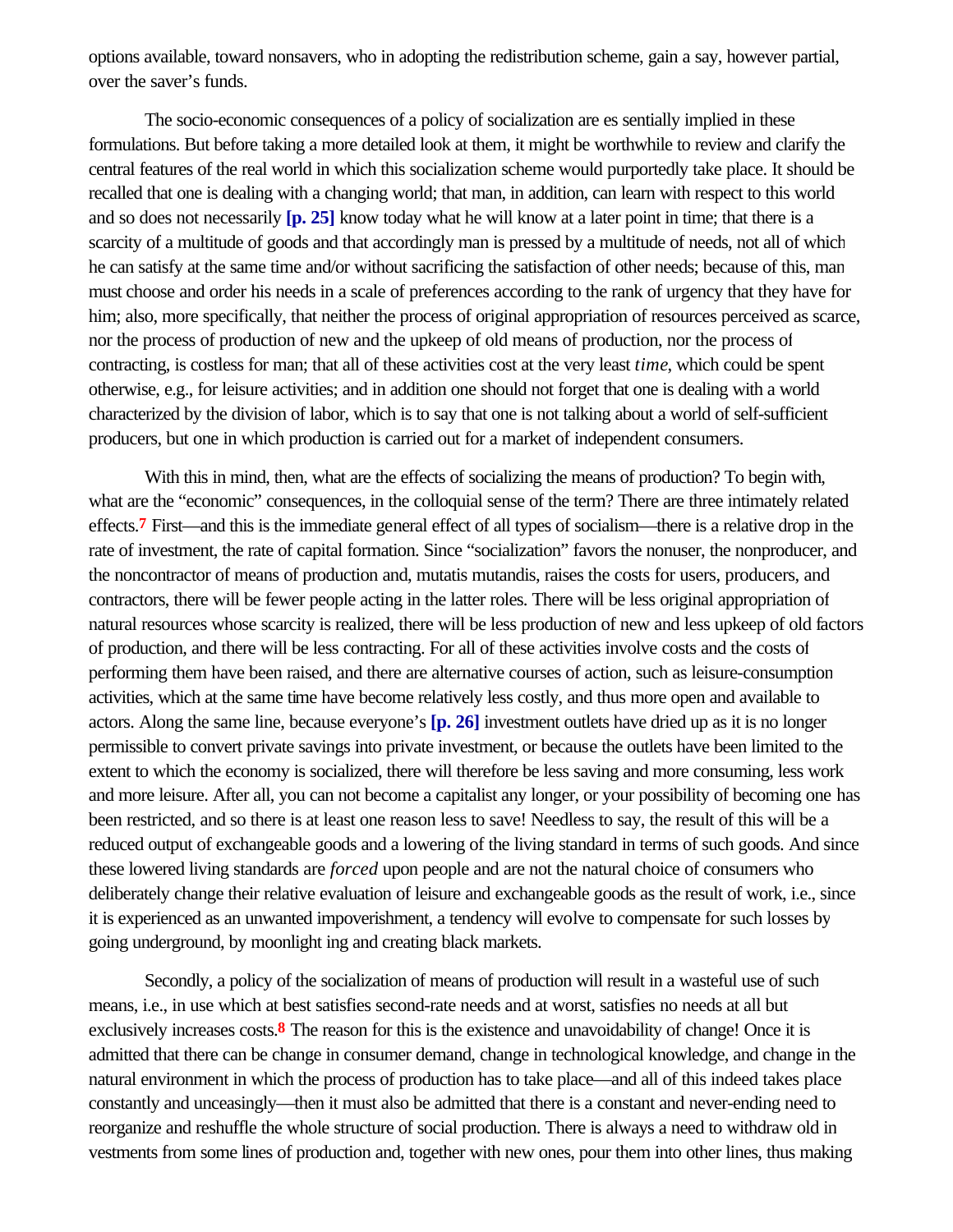certain productive establishments, cer tain branches, or even certain sectors of the economy shrink and others ex pand. Now assume—and this is precisely what is done under a socialization scheme—that it is either completely illegal or extremely difficult to sell the **[p. 27]** collectively owned means of production into private hands. This process of reorganizing the structure of production will then—even if it does not stop al-together—at least be seriously hampered! The reason is basically a simple one, but still of the utmost importance. Because the means of production either cannot be sold, or selling them is made very difficult for the selling caretaker or the private buyer or both, no market prices for the means of production exist, or the formation of such prices is hindered and made more costly. But then the caretaker-producer of the socialized means of produc tion can no longer correctly establish the actual monetary costs involved in using the resources or in making any changes in the production structure. Nor can he compare these costs with his expected monetary income from sales. In not being permitted to take any offers from other private individuals who might see an alternative way of using some given means of production, or in being restricted from taking such offers, the caretaker simply does not know what he is missing, what the foregone opportunities are, and is not able to correctly assess the monetary costs of withholding the resources. He cannot discover whether his way of using them or changing their use is worth the result in terms of monetary returns, or whether the costs involved are actually higher than the returns and so cause an absolute drop in the value of the output of consumer goods. Nor can he establish whether his way of producing for consumer demand is indeed the most efficient way (as compared with conceivable alternative ways) of satisfying the most urgent consumer needs, or if less urgent needs are being satisfied at the expense of neglecting more urgent ones, thus causing at least a relative drop in the value of the goods produced. Without being able to resort unrestrictedly to the means of economic calculation, there is simply no way of knowing. Of course one could go ahead and try to do one's best. That might even be successful sometimes, though one would have no way of assuring oneself that it is. But, in any case, the larger the consumer market is which one has **[p. 28]** to serve, and the more the knowledge regarding preferences of different groups of consumers, special circumstances of historical time and geographical space, and possibilities of technology is dispersed among different individuals, the more likely it is that one will go wrong. A misallocation of means of production, with wastes and shortages as the two sides of the same coin, must ensue. In hampering and of course even more so, in making it outright illegal for private entrepreneurs to bid away means of production from caretakers, a system of socialized production prevents opportunities for improvement from being taken up to the full extent they are perceived. Again, it hardly needs to be pointed out that this, too, contributes to impoverishment.**9**

 Thirdly, socializing the means of production causes relative impoverish ment, i.e., a drop in the general standard of living, by leading to an over-utilization of the given factors of production. The reason for this, again, lies in the peculiar position of a caretaker as compared with that of a private owner. A private owner who has the right to sell the factors of production and keep the money receipts privately will, because of this, try to avoid any increase in production which occurs at the expense of the value of the capital employed. His objective is to maximize the value of the products produced *plus* that of the resources used in producing them because he owns both of them. Thus he will stop producing when the value of the marginal product produced is lower than the depreciation of the capital used to produce it. Accordingly, he will, for instance, reduce the depreciation costs involved in producing, and instead engage in increased conservation, if he anticipates future price rises for the products produced and vice versa. The situation of the caretaker, i.e., the incentive structure which he is facing, is quite different in this respect. Because he cannot sell the means of production, his incentive to not produce, and thereby utilize the capital employed, at the expense of an excessive reduction in capital value is, if not completely **[p. 29]** gone, then at least relatively reduced. True, since the caretaker in a so cialized economy also cannot privately appropriate the receipts from the sale of products, but must hand them over to the community of caretakers at large to be used at their discretion, his incentive to produce and sell products *at all* is relatively weakened as well. It is precisely this fact that explains the lower rate of capital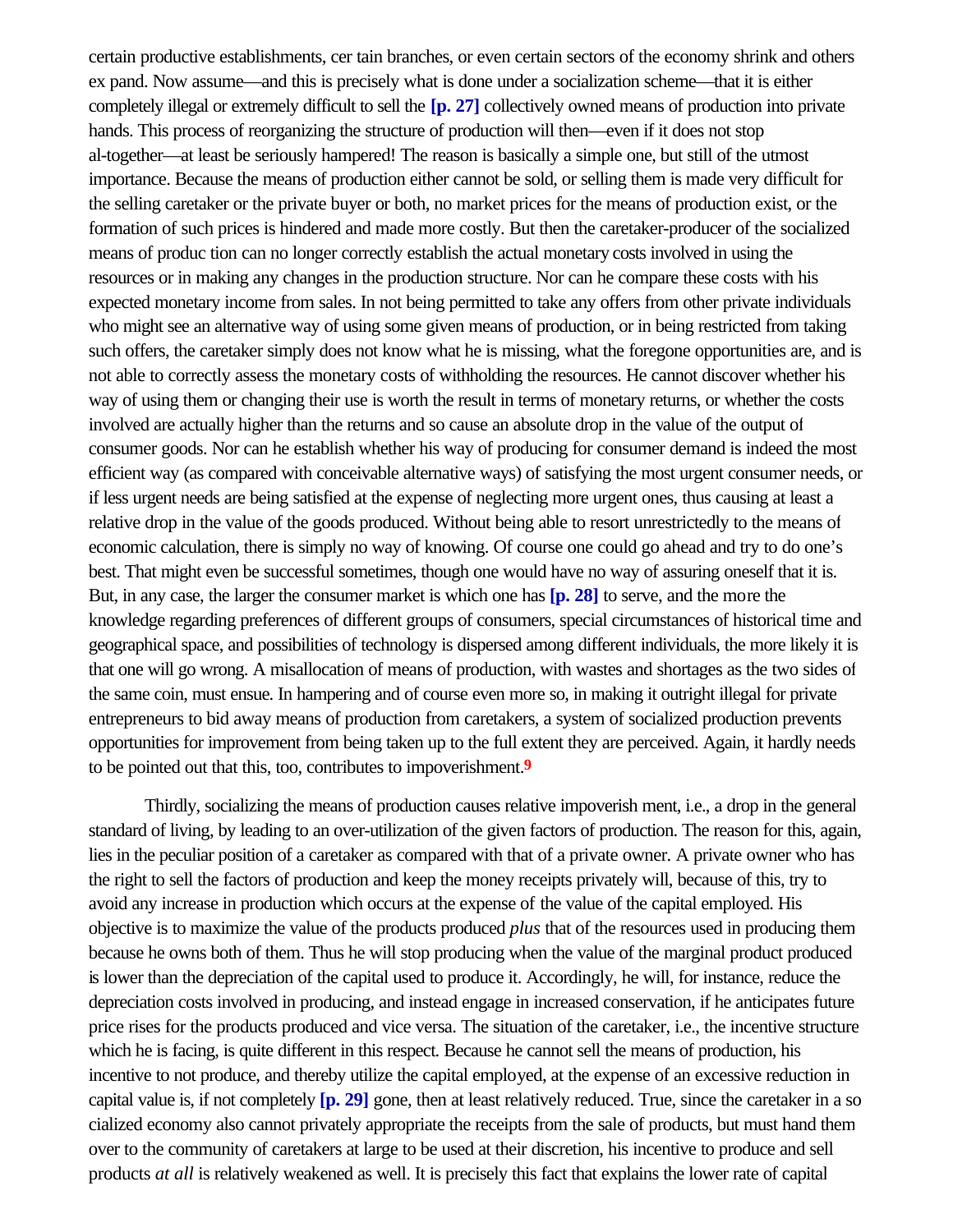formation. But as long as the caretaker works and produces at all, his interest in gaining an income evidently exists, even if it cannot be used for purposes of private capital formation, but only for private consumption and/or the creation of private, nonproductively used wealth. The caretaker's inability to sell the means of production, then, implies that the incentive to increase his *private income* at the expense of capital value is raised. Accordingly, to the extent that he sees his income dependent on the output of products produced (the salary paid to him by the community of caretakers might be dependent on this!), his incentive will be raised to increase this output at the expense of capital. Furthermore, since the actual caretaker, insofar as he is not identical with the community of caretakers, can never be completely and permanently supervised and thus can derive income from using the means of production for private purposes (i.e., the production of privately used, non-or black-marketed goods) he will be encouraged to increase this output at the expense of capital value to the extent that he sees his income dependent on such private production. In any case, capital consumption and overuse of existing capital will occur; and increased capital consumption once more implies relative im poverishment, since the production of future exchange goods will, as a con sequence, be reduced.

 While implied in this analysis of the threefold economic consequences of socializing the means of production—reduced investment, misallocation, and overutilization, all of which lead to reduced living standards—in order to reach a full understanding of Russian-type societies it is interesting and indeed **[p. 30]** important to point out specifically that the above analysis also applies to the productive factor of labor. With respect to labor, too, socialization implies lowered investment, misallocation, and overutilization. First, since the owners of labor factors can no longer become self-employed, or since the opportunity to do so is restricted, on the whole there will be less investment in human capital. Second, since the owners of labor factors can no longer sell their labor services to the highest bidder (for to the extent to which the economy is socialized, separate bidders having independent control over specific complementary factors of production, including the money needed to pay labor, and who take up opportunities and risks independently, on their own account, are no longer allowed to exist!) the monetary cost of using a given labor factor, or of combining it with complementary factors, can no longer be established, and hence all sorts of misallocations of labor will ensue. And third, since the owners of labor factors in a socialized economy own at best only part of the proceeds from their labor while the remainder belongs to the community of caretakers, there will be an increased incentive for these caretakers to supplement their private income at the expense of losses in the capital value embodied in the laborers, so that an overutilization of labor will result.**10**

 Last, but certainly not least, a policy of the socialization of the means of production affects the character structure of society, the importance of which can hardly be exaggerated. As has been pointed out repeatedly, adopting Russian-type socialism instead of capitalism based on the natural theory of property implies giving a relative advantage to nonusers, non producers, and noncontractors as regards property titles of the means of production and the income that can be derived from using of these means. If people have an interest in stabilizing and, if possible, increasing their income and they can shift relatively easily from the role of a user-producer or contractor into that of a nonuser, nonproducer, or noncontractor—assumptions, **[p. 31]** to be sure, whose validity can hardly be disputed—then, responding to the shift in the incentive structure affected by socialization, people will in creasingly engage in nonproductive and noncontractual activities and, as time goes on, their personalities will be changed. A former ability to per ceive and to anticipate situations of scarcity, to take up productive oppor tunities, to be aware of technological possibilities, to anticipate changes in demand, to develop marketing strategies and to detect chances for mutually advantageous exchanges, in short: the ability to initiate, to work and to respond to other people's needs, will be diminished, if not completely extinguished. People will have become different persons, with different skills, who, should the policy suddenly be changed and capitalism reintroduced, could not go back to their former selves immediately and rekindle their old productive spirit, even if they wanted to. They will simply have forgotten how to do it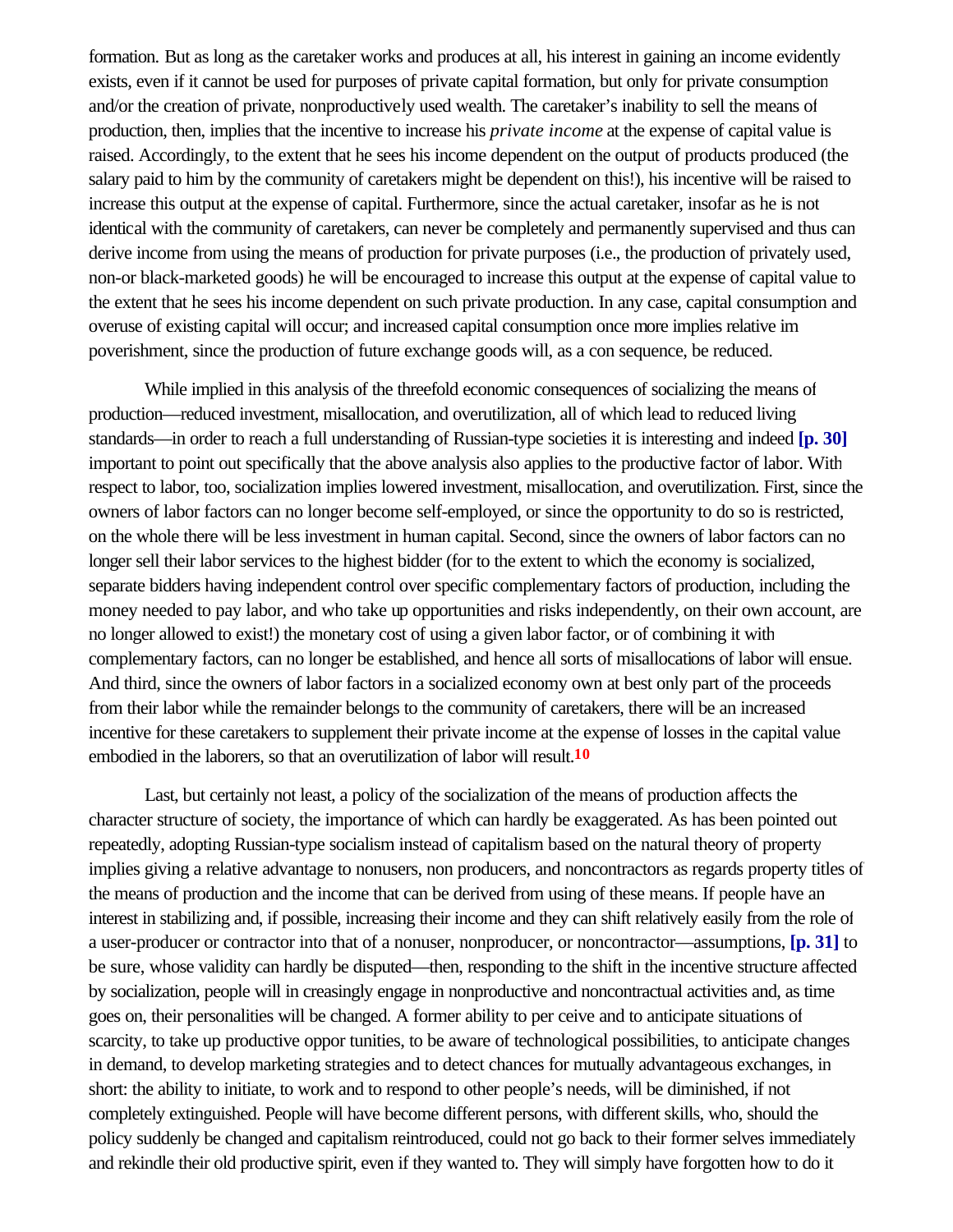and will have to relearn, slowly, with high psychic costs involved, just as it involved high costs for them to suppress their productive skills in the first place. But this is only half the picture of the social consequences of socialization. It can be completed by recalling the above findings regarding capitalism's and socialism's apparent differences. This will bring out the other side of the personality change caused by socializing, complementing the just mentioned loss in productive capacity. The fact must be recalled that socialism, too, must solve the problem of who is to control and coordinate various means of production. Contrary to capitalism's solution to this problem, though, in socialism the assignment of different positions in the production structure to different people is a *political* matter, i.e., a matter accomplished irrespective of considerations of previous user-ownership and the existence of contractual, mutually agreeable exchange, but rather by superimposing one person's will upon that of another (disagreeing) one. Evidently, a person's position in the production structure has an immediate effect on his income, be it in terms of exchangeable goods, psychic income, **[p. 32]** status, and the like. Accordingly, as people want to improve their income and want to move into more highly evaluated positions in the hierarchy of caretakers, they increasingly have to use their political talents. It becomes irrelevant, or is at least of reduced importance, to be a more efficient producer or contractor in order to rise in the hierarchy of income recipients. Instead, it is increasingly important to have the peculiar skills of a politician, i.e., a person who through persuasion, demagoguery and intrigue, through promises, bribes, and threats, manages to assemble public support for his own position. Depending on the intensity of the desire for higher incomes, people will have to spend less time developing their productive skills and more time cultivating political talents. And since different people have differing degrees of productive and political talents, different people will rise to the top now, so that one finds increasing numbers of politicians everywhere in the hierarchical order of caretakers. All the way to the very top there will be people incompetent to do the job they are supposed to do. It is no hindrance in a caretaker's career for him to be dumb, indolent, inefficient, and uncaring, as long as he commands superior political skills, and accordingly people like this will be taking care of the means of production everywhere.**11**

 A look at Russia and other East-bloc countries in which a policy of socialization of means of production has been carried out to a considerable degree can help illustrate the truth of the above conclusions. Even a super ficial acquaintance with these countries suffices to see the validity of the first and main conclusion. The general standard of living in the East-bloc countries, though admittedly different from country to country (a difference that itself would have to be explained by the degree of strictness with which the socialization scheme was and presently is carried through in practice), is clearly much lower than that in the so-called capitalist countries of the West. (This is true even though the degree to which Western countries are **[p. 33]** socialized, though differing from country to country, is itself quite con siderable and normally very much underestimated as will become clear in later chapters.) Though the theory does not and cannot make a precise prediction of how drastic the impoverishment effect of a socialization policy will be, except that it will be a noticeable one, it is certainly worth mentioning that when almost complete socialization was first put into effect in immediate post-World War I Russia, this experience cost literally millions of lives, and it required a marked change in policy, the New Economic Policy (NEP), merely a few years later in 1921, reintroducing elements of private ownership, to moderate these disastrous effects to levels that would prove tolerable.**12** Indeed, repeated changes in policy made Russia go through a similar experience more than once. Similar, though somewhat less drastic, results from a policy of socialization were experienced in all of the East European countries after World War II. There, too, moderate privatization of small farming, the crafts, or small businesses had to be permitted repeatedly in order to prevent outright economic breakdowns.**13** Nonetheless, in spite of such reforms, which incidentally prove the point that contrary to socialist propaganda it is private and not social ownership that improves economic performance, and in spite of the fact that moonlighting, illegal productive activities, bartering, and black market trade are ubiquitous phenomena in all of these countries, just as the theory would lead one to expect, and that this underground economy takes up part of the slack and helps to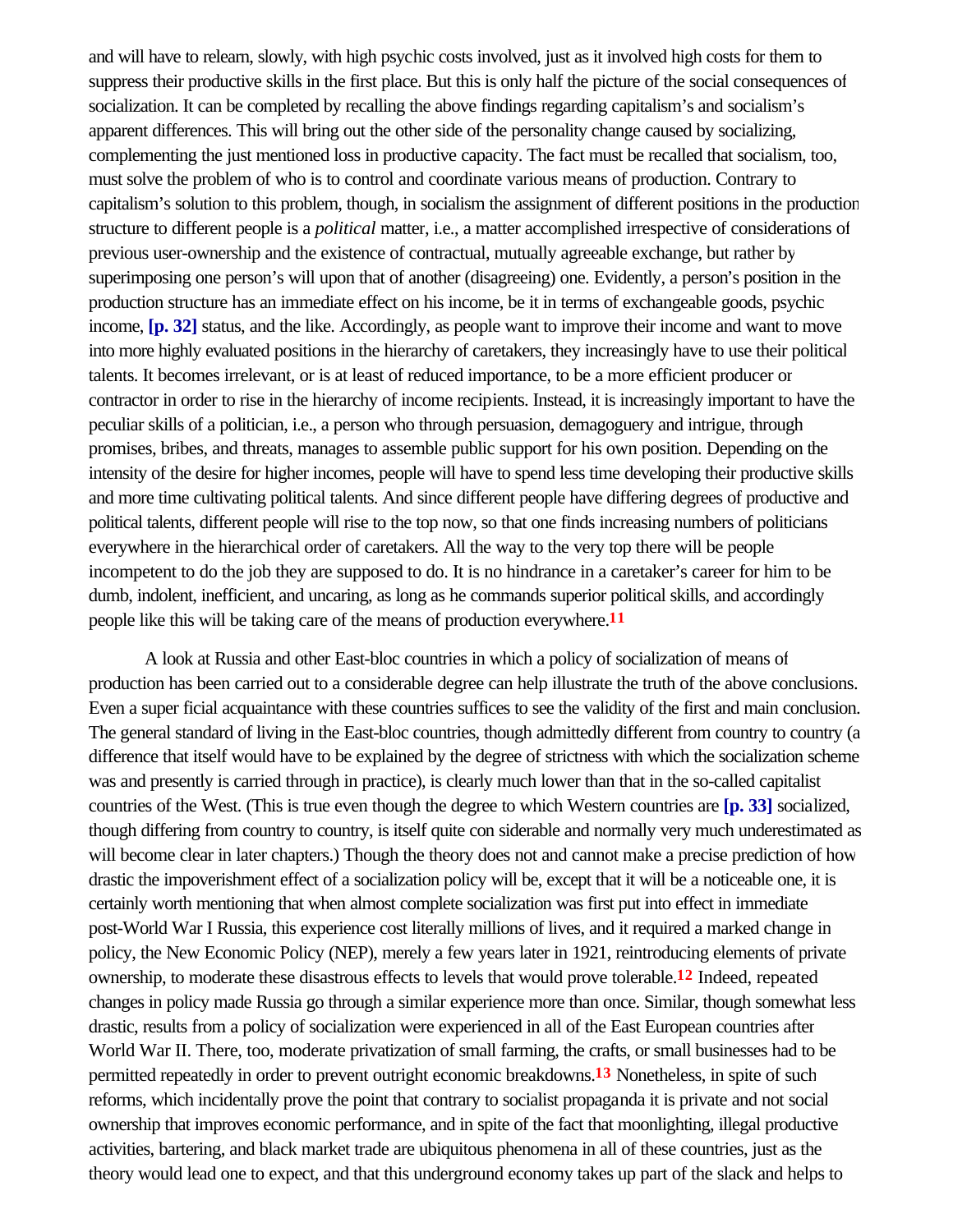improve things, the standard of living in the East-bloc countries is lamentably low. All sorts of basic consumer goods are entirely lacking, in far too short supply or of extremely poor quality.**14**

 The case of West and East Germany is particularly instructive. Here, history provides us with an example that comes as close to that of a con trolled social experiment as one could probably hope to get. A quite homogeneous population, with very much the same history, culture, character **[p. 34]** structure, work ethics, divided after Hitler-Germany's defeat in World War II. In West Germany, more because of lucky circumstances than the pressure of public opinion, a remarkably free market economy was adopted, the previous system of all-around price controls abolished in one stroke, and almost complete freedom of movement, trade, and occupation intro duced.**15** In East Germany, on the other hand, under Soviet Russian dominance, socialization of the means of production, i.e., an expropriation of the previous private owners, was implemented. Two different institution al frameworks, two different incentive structures have thus been applied to the same population. The difference in the results is impressive.**16** While both countries do well in their respective blocs, West Germany has the highest standard of living among the major West-European nations and East Germany prides itself in being the most well-off country in the East bloc, the standard of living in the West is so much higher and has become relatively more so over time, that despite the transfer of considerable amounts of money from West to East by government as well as private citizens and increasingly socialist policies in the West, the visitor going from West to East is simply stunned as he enters an almost completely different, impoverished world. As a matter of fact, while all of the East-European countries are plagued by the emigration problem of people wanting to leave for the more prosperous capitalist West with its increased opportunities, and while they all have gradually established tighter border controls, thus turning these countries into sort of gigantic prisoner camps in order to prevent this outflow, the case of Germany is a most striking one. With language differences, traditionally the most severe natural barrier for emigrants, nonexistent, the difference in living standards between the two Germanys proved to be so great and emigration from East to West took on such proportions, that in 1961 the socialist regime in East Germany, in a last desperate step, finally had to close its borders to the West completely. To keep the population **[p. 35]** in, it had to build a system the likes of which the world had never seen of walls, barbed wire, electrified fences, mine fields, automatic shooting devices, watchtowers, etc., almost 900 miles long, for the sole purpose of preventing its people from running away from the consequences of Russian-type socialism.

 Besides exemplifying the main point, the case of the two Germanys, be cause of its experimental-like character, proves particularly helpful in il lustrating the truth of the rest of the theoretically derived conclusions. Looking at comparable social positions, almost nowhere in West Germany will one find people working as little, as slowly, or as negligently (while the working *hours*, higher in the East, are of course regulated!) as their East German counterparts. Not, to be sure, because of any alleged differences in mentality or work ethics, as those are very much the same historically, but because the incentive to work is considerably reduced by a policy scheme that effectively closes all or most outlets for private investment. Effective work in East Germany is most likely to be found in the underground economy. And in response to the various disincentives to work, and in par ticular to work in the "officially" controlled economy, there is also a tendency among East Germans to withdraw from public life and to stress the importance of privacy, the family, relatives, and personal friends and connections, significantly exceeding what is seen in the West.**17**

 There is also ample evidence of misallocation, just as the theory would lead one to expect. While the phenomenon of productive factors that are not used (at least not continuously) but are simply inactive because com plementary factors are lacking can of course be observed in the West, in the East (and again, in the German case certainly not because of differences in organizational talents) it is observed everywhere as a permanent feature of life. And while it is normally quite difficult in the West, and requires special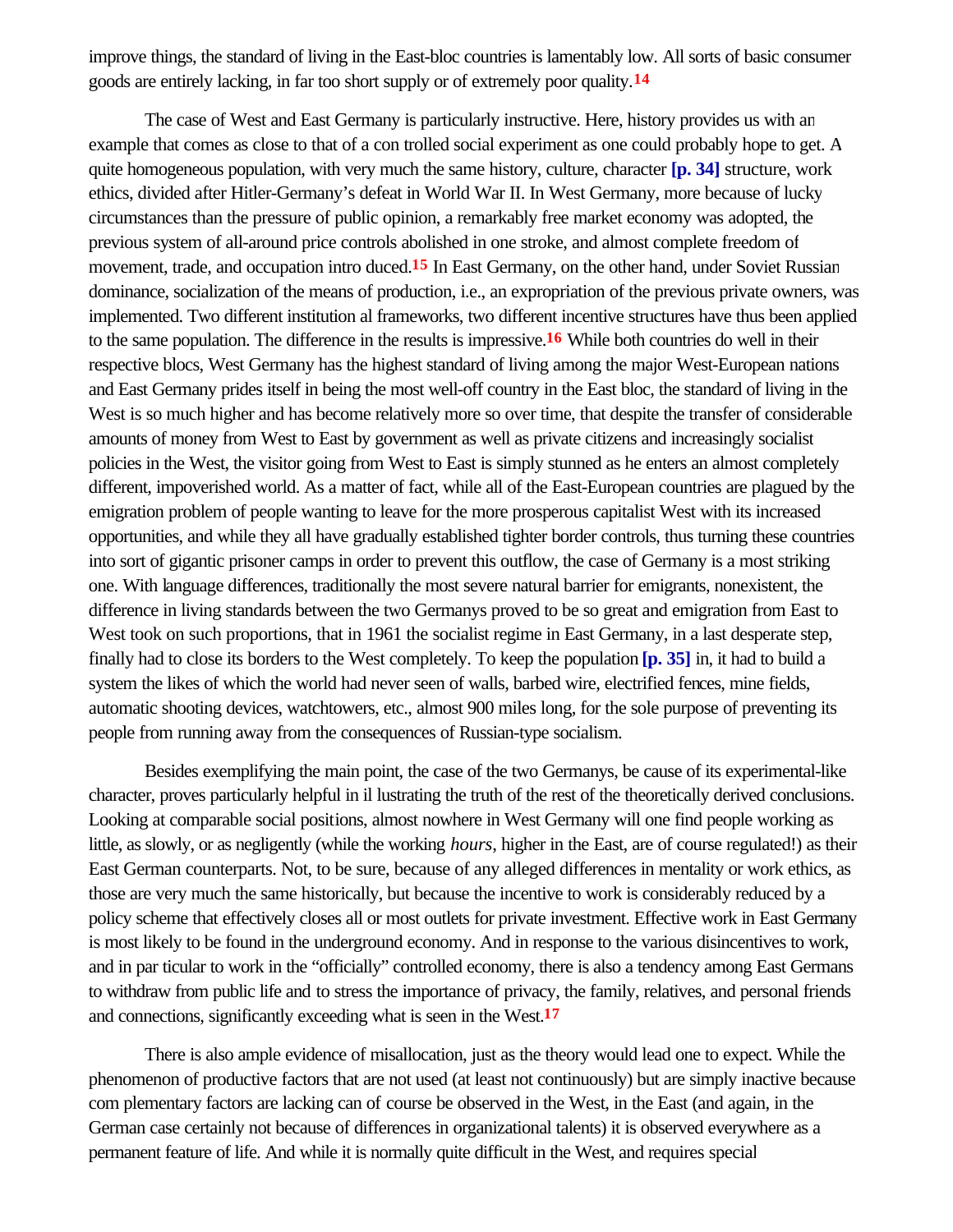entrepreneurial talent to point out changes in the use of certain means of**[p. 36]** production that would result in an overall improvement in the output of consumer goods, this is relatively easy in the East-bloc countries. Almost everyone working in East Germany knows many ways to put the means of production to more urgent uses than ones that are currently being used, where they are evidently wasted and cause shortages of other, more heavily demanded goods. But since they are not able to bid them away and must instead go through tedious political procedures to initiate any changes, nothing much can be or indeed is done.

 Experience also corroborates what has been said about the other side of the coin: the overutilization of publicly owned means of production. In West Germany such public goods also exist, and as would be expected, they are in relatively bad shape. But in East Germany, and no differently or in fact even worse in the other Soviet-dominated countries, where all factors of production are socially owned, insufficiently maintained, deteriorating, unrepaired, rusting, even simply vandalized production factors, machinery, and buildings are truly rampant. Further, the ecology crisis is much more dramatic in the East, in spite of the relatively underdeveloped state of the general economy, than in the West—and all this is not, as the case of Ger many proves clearly enough, because there are differences in people's "natural" inclination to care and to be careful.

 Finally, as regards the theoretically predicted changes in the social and personality structure, complaints about superiors are, of course, quite a common phenomenon everywhere. But in the countries of Russian-type socialism, where the assignment of positions in the hierarchy of caretakers is and must be entirely a *political* affair, such complaints about downright incompetent, unqualified, and ridiculous superiors are, even if not more loudly voiced, most frequent, most severe, and best-founded, and decent people are most often driven to despair or cynicism as a consequence. And since a few people from East Germany still go to West Germany at an age  $[p, 37]$  where they are still members of the labor force, some as escapees but more frequently because a sort of ransom has been paid for them, sufficient material also exists to illustrate the conclusion that in the long run a social ized economy will reduce people's productive capacities. Among those going to the West there is a significant number who led quite normal productive lives in the East but who, despite the absence of any linguistic and cultural barriers, prove to be incapable of, or have the greatest difficulties, adapting to Western society with its increased demand for productive and competitive skills and spirits. **[p. 38] [p. 39]**

# **Chapter 4 Socialism Social-democratic Style**

 In the last chapter I analyzed the orthodox marxist version of socialism—socialism Russian-style, as it was called—and explained its effects on the process of production and the social moral structure. I went on to point out that the theoretically foreseen consequences of relative impoverishment proved to be so powerful that in fact a policy of socializing the means of production could never actually be carried through to its logical end: the socialization of *all* production factors, without causing an immediate economic disaster. Indeed, sooner or later all actual realizations of Marxist socialism have had to reintroduce elements of private ownership in the means of production in order to overcome or prevent manifest bankruptcy. Even moderate "market" socialism, however, cannot prevent a relative impoverishment of the population, if the idea of socialized production is not abandoned entirely, once and for all.

 Much more so than any theoretical argument, it has been the disap pointing experience with Russian-type socialism which has led to a constant decline in the popularity of orthodox Marxist socialism and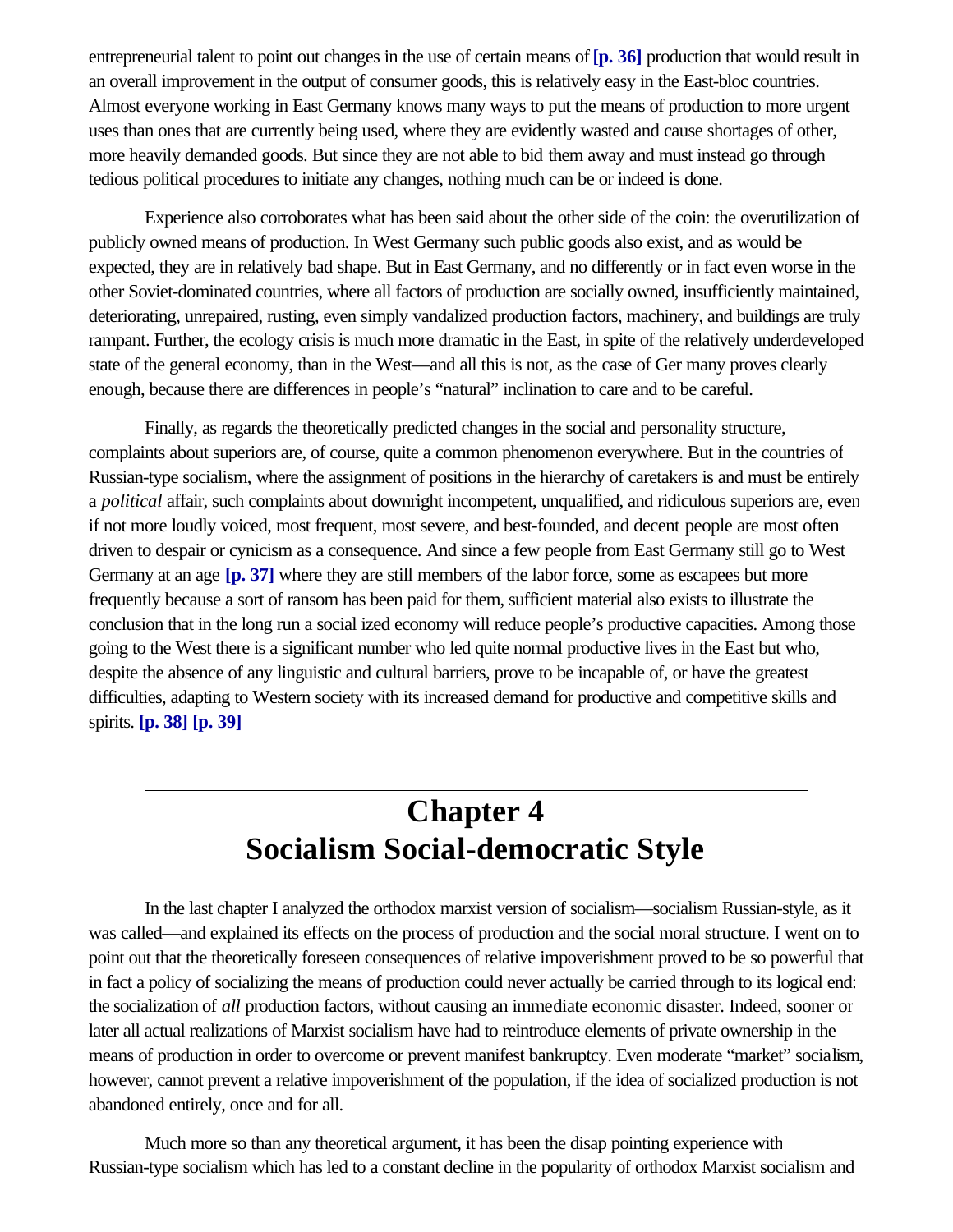has spurred the emergence and development of modern social-democratic socialism, which will be the concern of this chapter. Both types of socialism, to be sure, derive from the same ideological sources.**1** Both are egalitarian in motivation, at least in theory,**2** and both have essentially the same ultimate goal: the abolishment of capitalism as a social system based on private ownership and the establishment of a new society, characterized by brotherly solidarity and the eradication of scarcity; a society in which everyone is paid "according to his needs." From the very beginnings of the socialist movement in the mid-nineteenth century, though, there have been conflicting ideas on the methods best suited for achieving these goals. While generally there **[p. 40]** was agreement on the necessity of socializing the means of production, there were always diverging opinions on how to proceed. On the one hand, within the socialist movement there were the advocates of a revolutionary course of action. They propagated the violent overthrow of the existing governments, the complete expropriation of all capitalists in one stroke, and the temporary (i.e., until scarcity would indeed, as promised, be eradicated) dictatorship of the proletariat, i.e., of those who were not capitalists but who had to sell their labor services, in order to stabilize the new order. On the other hand there were the reformists who advocated a gradualist approach. They reasoned that with the enlargement of the franchise, and ultimately with a system of universal suffrage, socialism's victory could be attained through democratic, parliamentary action. This would be so because capitalism, according to common socialist doctrine, would bring about a tendency towards the proletarization of society, i.e., a tendency for fewer people to be self-employed and more to become employees instead. And in accordance with common socialist beliefs, this tendency would in turn produce an increasingly uniform proletarian class consciousness which then would lead to a swelling voter turnout for the socialist party. And, so they reasoned, as this strategy was much more in line with public opinion (more appealing to the mostly peacefully-minded workers and at the same time less frightening to the capitalists), by adopting it, socialism's ultimate success would only become more assured.

 Both of these forces co-existed within the socialist movement, though their relationship was at times quite strained, until the Bolshevik Revolution of October, 1917 in Russia. In practice, the socialist movement generally took the reformist path, while in the field of ideological debate the revolutionaries dominated.**3** The Russian events changed this. With Lenin in the lead, for the first time the revolutionary socialists realized their program and the socialist movement as a whole had to take a stand vis à vis the Russian **[p. 41]** experiment. As a consequence, the socialist movement split into two branches with two separate parties: a communist party either more or less in favor of the Russian events, and a socialist or social-democratic party with reservations, or against them. Still, the split was not over the issue of socialization; both were in favor of that. It was an open split over the issue of revolutionary vs. democratic parliamentary change. Faced with the actual experience of the Russian revolution—the violence, the bloodshed, the practice of uncontrolled expropriation, the fact that thousands of new leaders, very often of questionable reputation or simply shady, inferior characters, were being swept to the political helm—the social democrats, in their attempt to gain public support, felt they had to abandon their revolu tionary image and become, not only in practice but in theory as well, a decidedly reformist, democratic party. And even some of the communist parties of the West, dedicated as they were to a theory of revolutionary change, but just as much in need of public support, felt they had to find some fault, at least, with the peculiar Bolshevik way of implementing the revolution. They, too, increasingly thought it necessary to play the refor mist, democratic game, if only in practice.

 However, this was only the first step in the transformation of the socialist movement effected by the experience of the Russian revolution. The next step, as indicated, was forced upon it by the dim experience with Soviet Russia's economic performance. Regardless of their differing views on the desirability of revolutionary changes and equally unfamiliar with or unable or unwilling to grasp abstract economic reasoning, socialists and com munists alike could still, during a sort of honeymoon period which they felt the new experiment deserved, entertain the most illusory hopes about the economic achievements of a policy of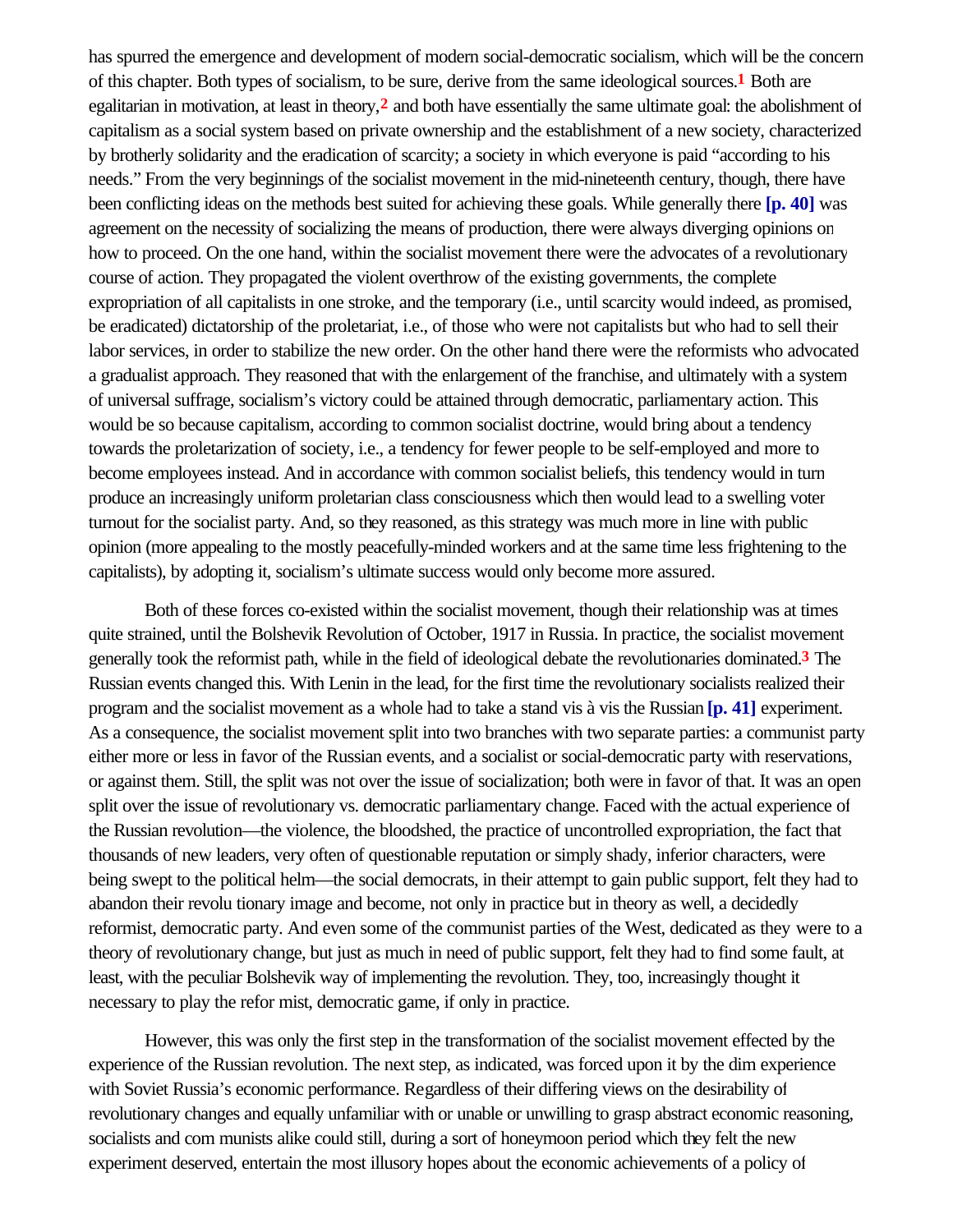socialization. But this period could not last forever, and the facts had to be faced and the results evaluated after some time had elapsed. For every decently neutral observer of things, and **[p. 42]** later for every alert visitor and traveler, it became evident that socialism Russian-style did not mean more but rather *less* wealth and that it was a system above all, that in having to allow even small niches of private capital formation, had in fact already admitted its own economic inferiority, if only implicitly. As this experience became more widely known, and in particular when after World War II the Soviet experiment was repeated in the East European countries, producing the very same dim results and thus disproving the thesis that the Soviet mess was only due to a special Asian mentality of the people, in their race for public support the socialist, i.e., the social-democratic and communist, parties of the West were forced to modify their programs further. The communists now saw various flaws in the Russian implementation of the socialization program as well, and increasingly toyed with the idea of more decentralized planning and decision-making and of partial socialization, i.e., socialization only of major firms and industries, although they never entirely abandoned the idea of socialized production.**4** The socialist or social-democratic parties, on the other hand, less sympathetic from the beginning towards the Russian model of socialism and through their decidedly reformist-democratic policy already inclined to accept compromises such as partial socialization, had to make a further adaptive move. These parties, in response to the Russian and East European experiences, increasingly gave up the notion of socialized production altogether and instead put more and more emphasis on the idea of income taxation and equalization, and, in another move, on equalization of opportunity, as being the true cornerstones of socialism.

 While this shift from Russian-type socialism towards a social-democratic one took place, and still is taking place in all Western societies, it was not equally strong everywhere. Roughly speaking and only looking at Europe, the displacement of the old by the new kind of socialism has been more pronounced, the more immediate and direct the experience with Russian-type **[p. 43]** socialism for the population in which the socialist and/or com munist parties had to find supporters and voters. Of all the major countries, in West Germany, where the contact with this type of socialism is the most direct, where millions of people still have ample opportunities to see with their own eyes the mischief that has been done to the people in East Ger many, this displacement was the most complete. Here, in 1959, the social democrats adopted (or rather were forced by public opinion to adopt) a new party program in which all obvious traces of a Marxist past were con spicuously absent, that rather explicitly mentioned the importance of private ownership and markets, that talked about socialization only as a mere pos sibility, and that instead heavily stressed the importance of redistributive measures. Here, the protagonists of a policy of socialization of the means of production within the social-democratic party have been considerably outnumbered ever since; and here the communist parties, even when they are only in favor of peaceful and partial socialization, have been reduced to insignificance.**5** In countries further removed from the iron curtain, like France, Italy, Spain, and also Great Britain, this change has been less dramatic. Nonetheless, it is safe to say that today only social-democratic socialism, as represented most typically by the German social-democrats, can claim widespread popularity in the West. As a matter of fact, due partly to the influence of the Socialist International—the association of socialist and social-democratic parties—social-democratic socialism can now be said to be one of the most widespread ideologies of our age, increasingly shap ing the political programs and actual policies not only of explicitly socialist parties, and to a lesser degree those of the western communists, but also of groups and parties who would not even in their most far-fetched dreams *call* themselves socialists, like the east coast "liberal" Democrats in the United States.**6** And in the field of international politics the ideas of social-democratic socialism, in particular of a redistributive approach towards the **[p. 44]** so-called North-South conflict, have almost become something like the of ficial position among all "well-informed" and "well-intentioned" men; a consensus extending far beyond those who think of themselves as socialists.**7**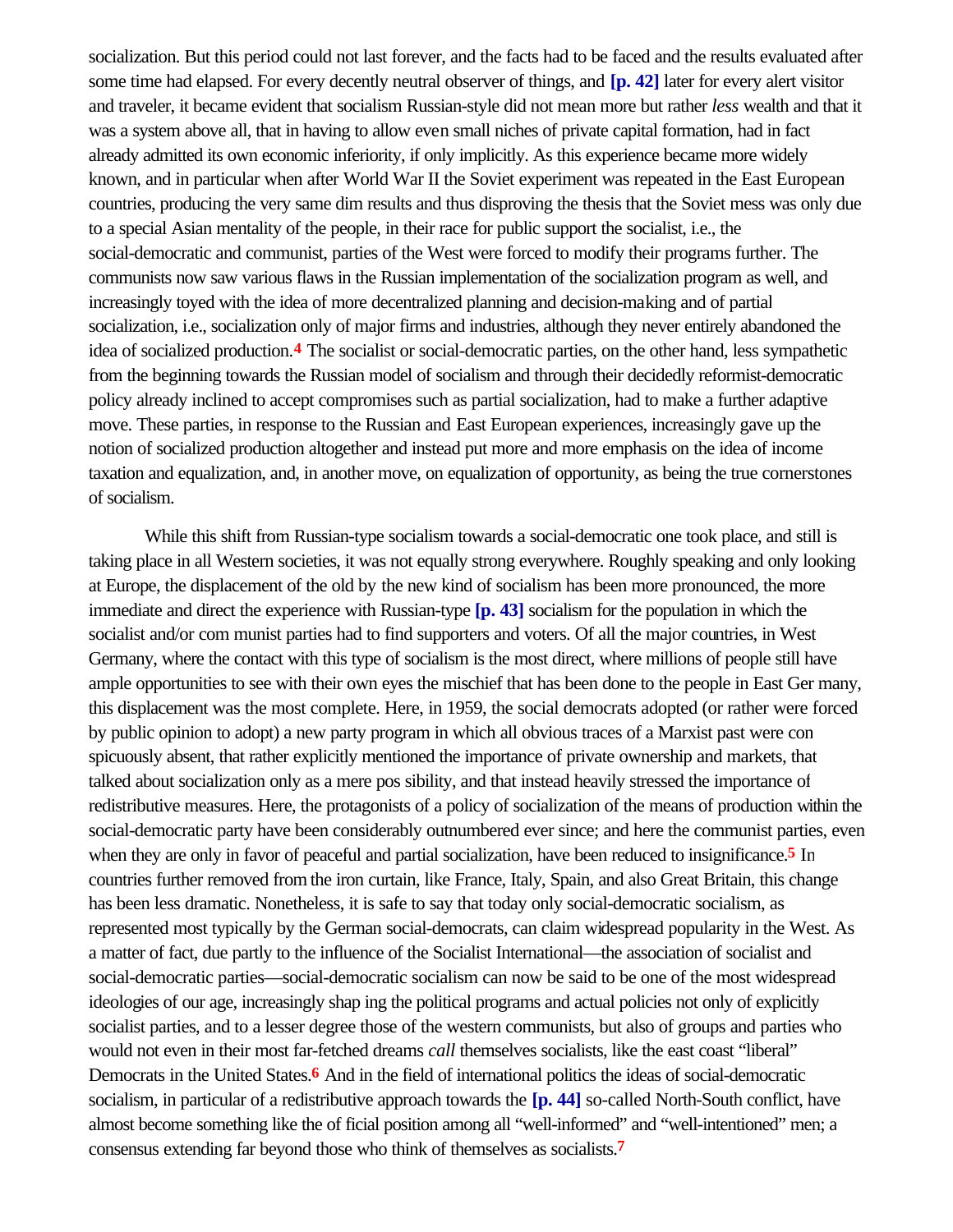What are the central features of socialism social-democratic-style? There are basically two characteristics. First, in positive contradistinction to the traditional Marxist-style socialism, social-democratic socialism does not outlaw private ownership in the means of production and it even accepts the idea of *all* means of production being privately owned—with the exception only of education, traffic and communication, central banking, and the police and courts. In principle, everyone has the right to privately ap propriate and own means of production, to sell, buy, or newly produce them, to give them away as a present, or to rent them out to someone else under a contractual arrangement. But secondly, no owner of means of production rightfully owns *all* of the income that can be derived from the usage of his means of production and no owner is left to decide how much of the *total* income from production to allocate to consumption and investment. Instead, part of the income from production rightfully belongs to society, has to be handed over to it, and is then, according to ideas of egalitarianism or distributive justice, redistributed to its individual members. Furthermore, though the respective income-shares that go to the producer and to society might be fixed at any given point in time, the share that rightfully belongs to the producer is in principle flexible and the determination of its size, as well as that of society's share, is not up to the producer, but rightfully belongs to society.**8**

 Seen from the point of view of the natural theory of property—the theory underlying capitalism—the adoption of these rules implies that the rights of the natural owner have been aggressively invaded. According to this theory of property, it should be recalled, the user-owner of the means of produc tion can do whatever he wants with them; and whatever the outcome of his **[p. 45]** usage, it is his own private income, which he can use again as he pleases, as long as he does not change the physical integrity of someone else's property and exclusively relies on contractual exchanges. From the standpoint of the natural theory of property, there are not two separate processes—the production of income and then, after income is produced, its distribution. There is only one process: in producing income it is automatically distributed; the producer is the owner. As compared with this, socialism social-democratic style advocates the partial expropriation of the natural owner by redistributing part of the income from production to people who, whatever their merits otherwise, definitely did *not* produce the income in question and definitely did *not* have any contractual claims to it, and who, in addition, have the right to determine unilaterally, i.e., without having to wait for the affected producer's consent, how far this partial expropriation can go.

 It should be clear from this description that, contrary to the impression which socialism social-democratic style is intended to generate among the public, the difference between both types of socialism is not of a categorical nature. Rather, it is only a matter of degree. Certainly, the first mentioned rule seems to inaugurate a fundamental difference in that it allows private ownership. But then the second rule in principle allows the expropriation of all of the producer's income from production and thus reduces his ownership right to a purely nominal one. Of course, social-democratic socialism does not *have* to go as far as reducing private ownership to one in name only. And admittedly, as the income-share that the producer is forced to hand over to society can in fact be quite moderate, this, in practice, can make a tremendous difference as regards economic performance. But still, it must be realized that from the standpoint of the nonproducing fellowmen, the degree of expropriation of private producers' income is a matter of expediency, which suffices to reduce the difference between both **[p. 46]** types of socialism—Russian and social-democratic style—once and for all to a difference only of degree. It should be apparent what this important fact implies for a producer. It means that however low the presently fixed de gree of expropriation might be, his productive efforts take place under the ever-present threat that in the future the income-share which must be handed over to society will be raised unilaterally. It does not need much comment to see how this increases the risk, or the cost of producing, and hence lowers the rate of investment.

With this statement a first step in the analysis that follows has already been taken. What are the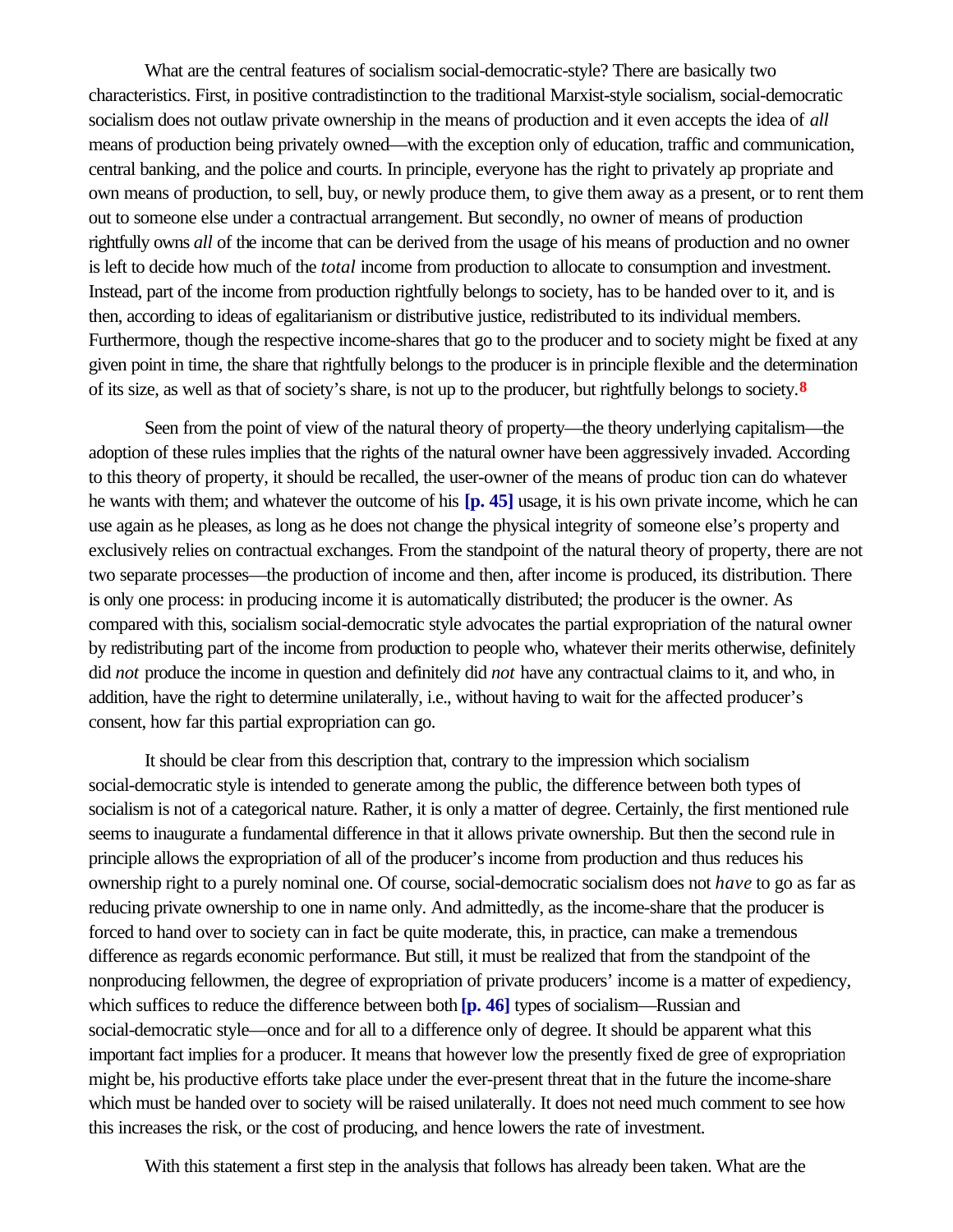economic, in the colloquial sense of the term, con sequences of adopting a system of social-democratic socialism? After what has just been said, it is probably no longer altogether surprising to hear that at least as regards the general direction of the effects, they are quite similar to those of traditional Marxist-type socialism. Still, to the extent that social-democratic socialism settles for partial expropriation and the redistribution of producer incomes, some of the impoverishment effects that result from a policy of fully socializing means of production can be circumvented. Since these resources can still be bought and sold, the problem most typical of a caretaker economy—that no market prices for means of production exist and hence neither monetary calculation nor accounting are possible, with ensu ing misallocations and the waste of scarce resources in usages that are at best of only secondary importance—is avoided. In addition, the problem of overutilization is at least reduced. Also, since private investment and capital formation is still possible to the extent that some portion of income from production is left with the producer to use at his discretion, under socialism social-democratic style there is a relatively higher incentive to work, to save, and to invest.

 Nonetheless, by no means can all impoverishment effects be avoided. Socialism social-democratic style, however good it might look in comparison **[p. 47]** with Russian-type socialism, still necessarily leads to a reduction in investment and thus in future wealth as compared with that under capitalism.**9** By taking part of the income from production away from the owner-producer, however small that part may be, and giving it to people who did not produce the income in question, the costs of production (which are never zero, as producing, appropriating, contractings always imply at least the use of time, which could be used otherwise, for leisure, consump tion, or underground work, for instance) rise, and, mutatis mutandis, the costs of nonproducing and/or underground production fall, however slight ly. As a consequence there will be relatively less production and investment, even though, for reasons to be discussed shortly, the absolute level of production and wealth might still rise. There will be relatively more leisure, more consumption, and more moonlighting, and hence, all in all, relative impoverishment. And this tendency will be more pronounced the higher the income from production that is redistributed, and the more imminent the likelihood that it will be raised in the future by unilateral, noncontractual societal decision.

 For a long time by far the most popular idea for implementing the general policy goal of social-democratic socialism was to redistribute monetary in come by means of income taxation or a general sales tax levied on producers. A look at this particular technique shall further clarify our point and avoid some frequently encountered misunderstandings and miscon ceptions about the general effect of relative impoverishment. What is the economic effect of introducing income or sales taxation where there has been none before, or of raising an existing level of taxation to a new height?**10** In answering this, I will further ignore the complications that result from the different possible ways of redistributing tax money to different individuals or groups of individuals—these shall be discussed later in this chapter. Here we will only take into account the general fact, true by definition for all **[p. 48]** redistributive systems, that any redistribution of tax money is a transfer from monetary income producers and contractual money recipients to people in their capacity as nonproducers and nonrecipients of contractual money incomes. Introducing or raising taxation thus implies that monetary income flowing from production is reduced for the producer and increased for people in their roles as nonproducers and noncontractors. This changes the relative costs of production for monetary return versus nonproduction and production for nonmonetary returns. Accordingly, insofar as this change is perceived by people, they will increasingly resort to leisurely con sumption and/or production for the purpose of barter, simultaneously reduc ing their productive efforts undertaken for monetary rewards. In any case, the output of goods to be purchased with money will fall, which is to say the purchasing power of money decreases, and hence the general standard of living will decline.

Against this reasoning it is sometimes argued that it has been frequently observed empirically that a rise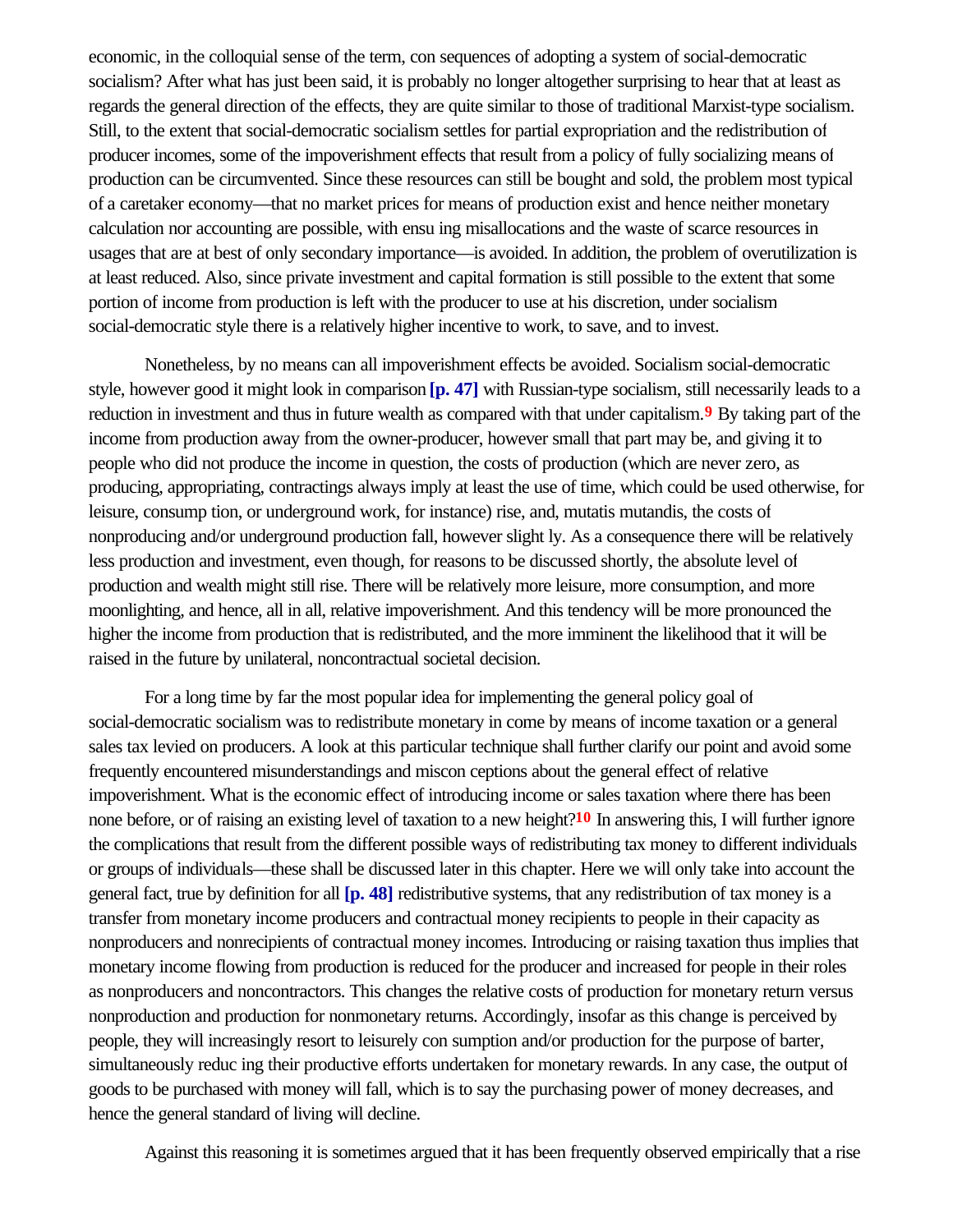in the level of taxation was actually ac companied by a rise (not a fall) in the gross national product (GNP), and that the above reasoning, however plausible, must thus be considered em pirically invalid. This alleged counter-argument exhibits a simple misunderstanding: a confusion between absolute and relative reduction. In the above analysis the conclusion is reached that the effect of higher taxes is a relative reduction in production for monetary returns; a reduction, that is, as compared with the level of production that would have been attained had the degree of taxation not been altered. It does not say or imply anything with respect to the absolute level of output produced. As a matter of fact, absolute growth of GNP is not only compatible with our analysis but can be seen as a perfectly normal phenomenon to the extent that advances in productivity are possible and actually take place. If it has become possible, through improvement in the technology of production, to produce a **[p. 49]** higher output with an identical input (in terms of costs), or a physically identical output with a reduced input, then the coincidence of increased taxation and increased output is anything but surprising. But, to be sure, this does not at all affect the validity of what has been stated about *relative* im poverishment resulting from taxation.

 Another objection that enjoys some popularity is that raising taxes leads to a reduction in monetary income, and that this reduction raises the mar ginal utility of money as compared with other forms of income (like leisure) and thus, instead of lowering it, actually helps to increase the tendency to work for monetary return. This observation, to be sure, is perfectly true. But it is a misconception to believe that it does anything to invalidate the rela tive impoverishment thesis. First of all, in order to get the full picture it should be noted that through taxation, not only the monetary income for some people (the producers) is reduced but simultaneously monetary income for other people (nonproducers) is increased, and for these people the marginal utility of money and hence their inclination to work for monetary return would be reduced. But this is by no means all that need be said, as this might still leave the impression that taxation simply does not affect the output of exchangeable goods at all—since it will reduce the marginal utility of money income for some and increase it for others, with both effects cancelling each other out. But this impression would be wrong. As a matter of fact, this would be a denial of what has been assumed at the outset: that a tax hike, i.e., a higher monetary contribution forced upon disapproving income producers, has actually taken place and has been perceived as such—and would hence involve a logical contradiction. Intuitively, the flaw in the belief that taxation is "neutral" as regards output becomes apparent as soon as the argument is carried to its ultimate extreme. It would then amount to the statement that even complete expropriation of all of the producers' monetary income and the transfer of it to a group of nonproducers would **[p. 50]** not make any difference, since the increased laziness of the nonproducers resulting from this redistribution would be fully compensated by an in creased workaholism on the part of the producers (which is certainly ab surd). What is overlooked in this sort of reasoning is that the introduction of taxation or the rise in any given level of taxation does not only imply favor ing nonproducers at the expense of producers, it also simultaneously chan ges, for producers and nonproducers of monetary income alike, the cost attached to different methods of achieving an (increasing) monetary in come. For it is now relatively less costly to attain additional monetary in come *through nonproductive means*, i.e., not through actually *producing* more goods but by participating in the process of noncontractual acquisi tions of goods *already produced.* Even if producers are indeed more intent upon attaining additional money as a consequence of a higher tax, they will increasingly do so not by intensifying their productive efforts but rather through exploitative methods. This explains why taxation is not, and never can be, neutral. With (increased) taxation a different legal incentive struc ture is institutionalized: one that changes the relative costs of *production* for monetary income versus nonproduction, including nonproduction for leisurely purposes and nonproduction for monetary return, and also versus production for nonmonetary return (barter). And if such a different incen tive structure is applied to one and the same population, then, and neces sarily so, a decrease in the output of goods produced for monetary return must result.**11**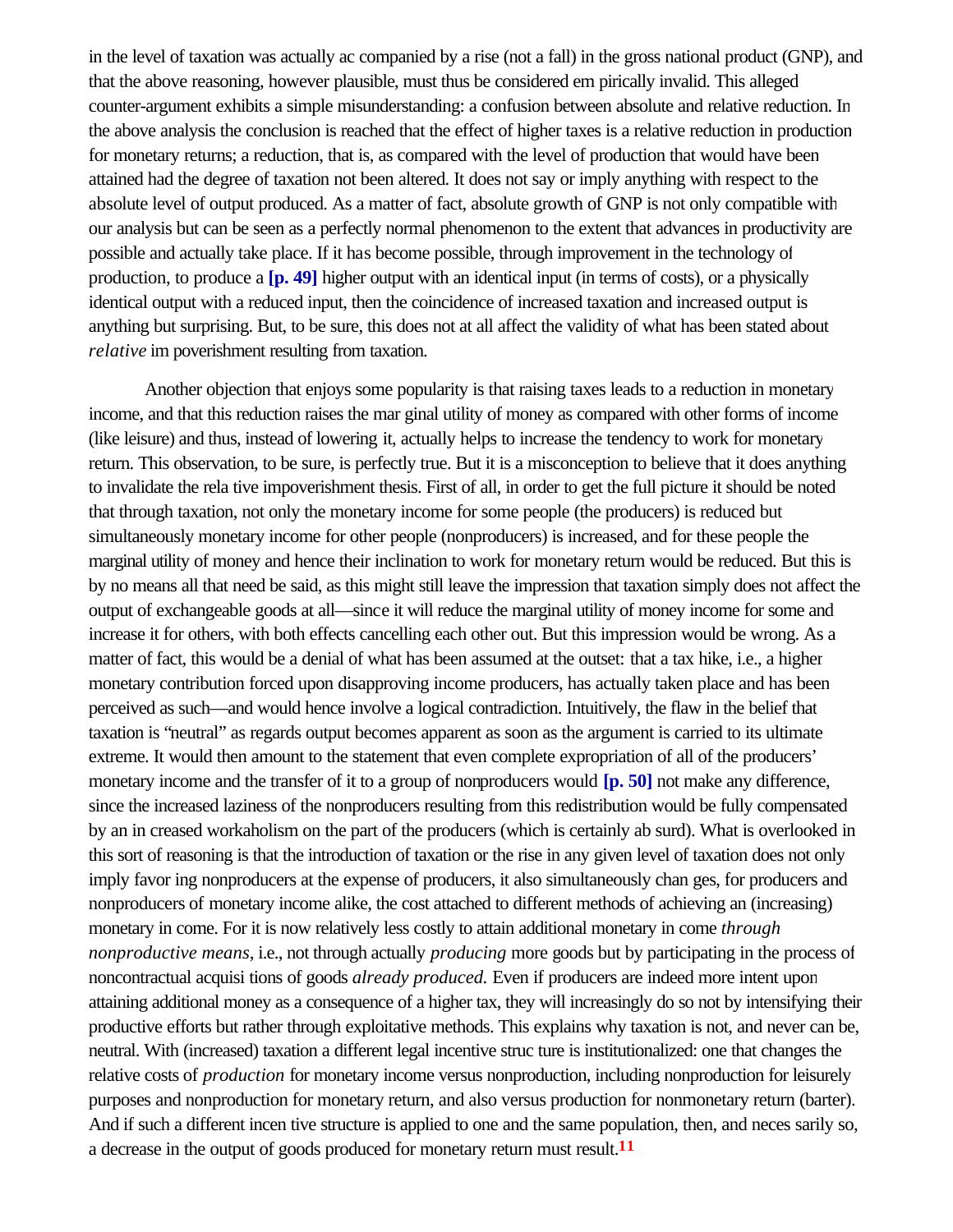While income and sales taxation are the most common techniques, they do not exhaust social-democratic socialism's repertoire of redistributive methods. No matter how the taxes are redistributed to the individuals com posing a given society, no matter, for instance, to what extent monetary in come is equalized, since these individuals can and do lead different lifestyles and since they allocate different portions of the monetary income assigned **[p. 51]** to them to consumption or to the formation of nonproductively used private wealth, sooner or later significant differences between people will again emerge, if not with respect to their monetary income, then with respect to private wealth. And not surprisingly, these differences will steadily become more pronounced if a purely contractual inheritance law exists. Hence, social-democratic socialism, motivated as it is by egalitarian zeal, includes private wealth in its policy schemes and imposes a tax on it, too, and in particular imposes an inheritance tax in order to satisfy the popular outcry over "unearned riches" falling upon heirs.

 Economically, these measures immediately reduce the amount of private wealth formation. As the enjoyment of private wealth is made relatively more costly by the tax, less wealth will be newly created, increased consumption will ensue—including that of existing stocks of nonproductively used riches—and the overall standard of living, which of course also depends on the comforts derived from private wealth, will sink.

 Similar conclusions about impoverishment effects are reached when the third major field of tax policies—that of "natural assets"—is analyzed. For reasons to be discussed below, this field, next to the two traditional fields of monetary income and private wealth taxation, has gained more prominence over time under the heading of opportunity equalization. It did not take much to discover that a person's position in life does not depend exclusive ly on monetary income or the wealth of nonproductively used goods. There are other things that are important in life and which bring additional income, even though it may not be in the form of money or other exchange goods: a nice family, an education, health, good looks, etc. I will call these nonexchangeable goods from which (psychic) income can be derived "natural assets." Redistributive socialism, led by egalitarian ideals, is also irritated by existing differences in such assets, and tries, if not to eradicate, then at least to moderate them. But these assets, being nonexchangeable goods, cannot **[p. 52]** be easily expropriated and the proceeds then redistributed. It is also not very practical, to say the least, to achieve this goal by directly reducing the nonmonetary income from natural assets of higher income people to the level of lower income people by, for instance, ruining the health of the heal thy and so making them equal to the sick, or by smashing the good-looking people's faces to make them look like their less fortunate bad-looking fellows.**12** Thus, the common method social-democratic socialism advocates in order to create "equality of opportunity" is taxation of natural assets. Those people who are thought to receive a relatively higher nonmonetary income from some asset, like health, are subject to an additional tax, to be paid in money. This tax is then redistributed to those people whose respective income is relatively low to help compensate them for this fact. An additional tax, for instance, is levied on the healthy to help the unhealthy pay their doctor bills, or on the good-looking to help the ugly pay for plastic surgery or to buy themselves a drink so that they can forget about their lot. The economic consequences of such redistributive schemes should be clear. Insofar as the psychic income, represented by health, for instance, requires some productive, time and cost-consuming effort, and as people can, in principle, shift from productive roles into nonproductive ones, or channel their productive efforts into different, non- or less heavily taxed lines of nonexchangeable or exchangeable goods production, they will do so because of the increased costs involved in the production of personal health. The overall production of the wealth in question will fall, the general standard of health, that is, will be reduced. And even with truly natural assets, like intelligence, about which people can admittedly do little or nothing, consequences of the same kind will result, though only with a time lag of one generation. Realizing that it has become relatively more costly to be intelligent and less so to be nonintelligent, and wanting as much income (of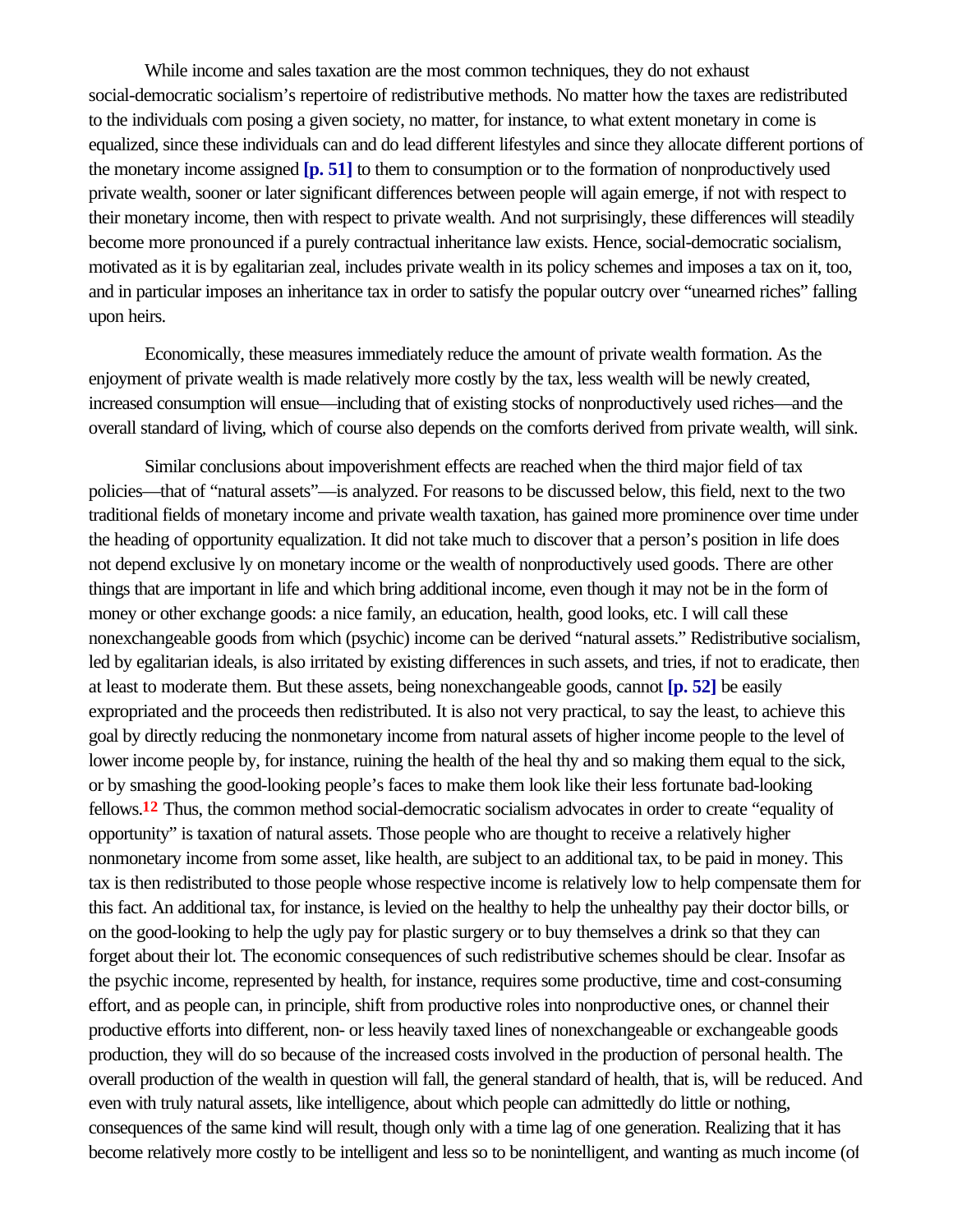all sorts) as possible for one's offspring, the incentive for intelligent people to **[p. 53]** produce offspring has been lowered and for nonintelligent ones raised. Given the laws of genetics, the result will be a population that is all in all less intelligent. And besides, in any case of taxation of natural assets, true for the example of health as well as for that of intelligence, because monetary income is taxed, a tendency similar to the one resulting from income taxation will set in, i.e., a tendency to reduce one's efforts for monetary return and instead increasingly engage in productive activity for nonmonetary return or in all sorts of nonproductive enterprises. And, of course, all this once again reduces the general standard of living.

 But this is still not all that has to be said about the consequences of socialism social-democratic-style, as it will also have remote yet nonethe less highly important effects on the social-moral structure of society, which will become visible when one considers the long-term effects of introducing redistributive policies. It probably no longer comes as a surprise that in this regard, too, the difference between Russian-type socialism and socialism social-democratic style, while highly interesting in some details, is not of a principal kind.

 As should be recalled, the effect of the former on the formation of per sonality types was twofold, reducing the incentive to develop productive skills, and favoring at the same time the development of political talents. This precisely is also the overall consequence of social-democratic socialism. As social-democratic socialism favors nonproductive roles as well as productive ones that escape public notice and so cannot be reached by taxation, the character of the population changes accordingly. This process might be slow, but as long as the peculiar incentive structure es tablished by redistributive policies lasts, it is constantly operative. Less in vestment in the development and improvement of one's productive skills will take place and, as a consequence, people will become increasingly unable to secure their income on their own, by producing or contracting. And as **[p. 54]** the degree of taxation rises and the circle of taxed income widens, people will increasingly develop personalities as inconspicuous, as uniform, and as mediocre as is possible—at least as far as public appearance is concerned. At the same time, as a person's income simultaneously becomes dependent on Politics, i.e., on society's decision on how to redistribute taxes (which is reached, to be sure, not by contracting, but rather by superimposing one person's will on another's recalcitrant one!), the more dependent it be comes, the more people will have to politicalize, i.e., the more time and energy they will have to invest in the development of their special talents for achieving personal advantages at the expense (i.e., in a noncontractual way) of others or of preventing such exploitation from occurring.

 The *difference* between both types of socialism lies (only) in the follow ing: under Russian-type socialism society's control over the means of production, and hence over the income produced with them, is complete, and so far there seems to be no more room to engage in political debate about the proper degree of politicalization of society. The issue is settled—just as it is settled at the other end of the spectrum, under pure capitalism, where there is no room for politics at all and all relations are exclusively contractual. Under social-democratic socialism, on the other hand, social control over income produced privately is actually only partial, and increased or full control exists only as society's not yet actualized right, making only for a potential threat hanging over the heads of private producers. But living with the threat of being fully taxed rather than actually being so taxed explains an interesting feature of social-democratic socialism as regards the general development toward increasingly politicalized characters. It explains why under a system of social-democratic socialism the sort of politicalization is different from that under Russian-type socialism. Under the latter, time and effort is spent nonproductively, discussing how to distribute the socially owned income; under the former, to be sure, this is also **[p. 55]** done, but time and effort are also used for political quarrels over the issue of how large or small the socially administered income-shares should ac tually be. Under a system of socialized means of production where this issue is settled once and for all, there is then relatively more withdrawal from public life, resignation, and cynicism to be observed. Social-democratic socialism, on the other hand, where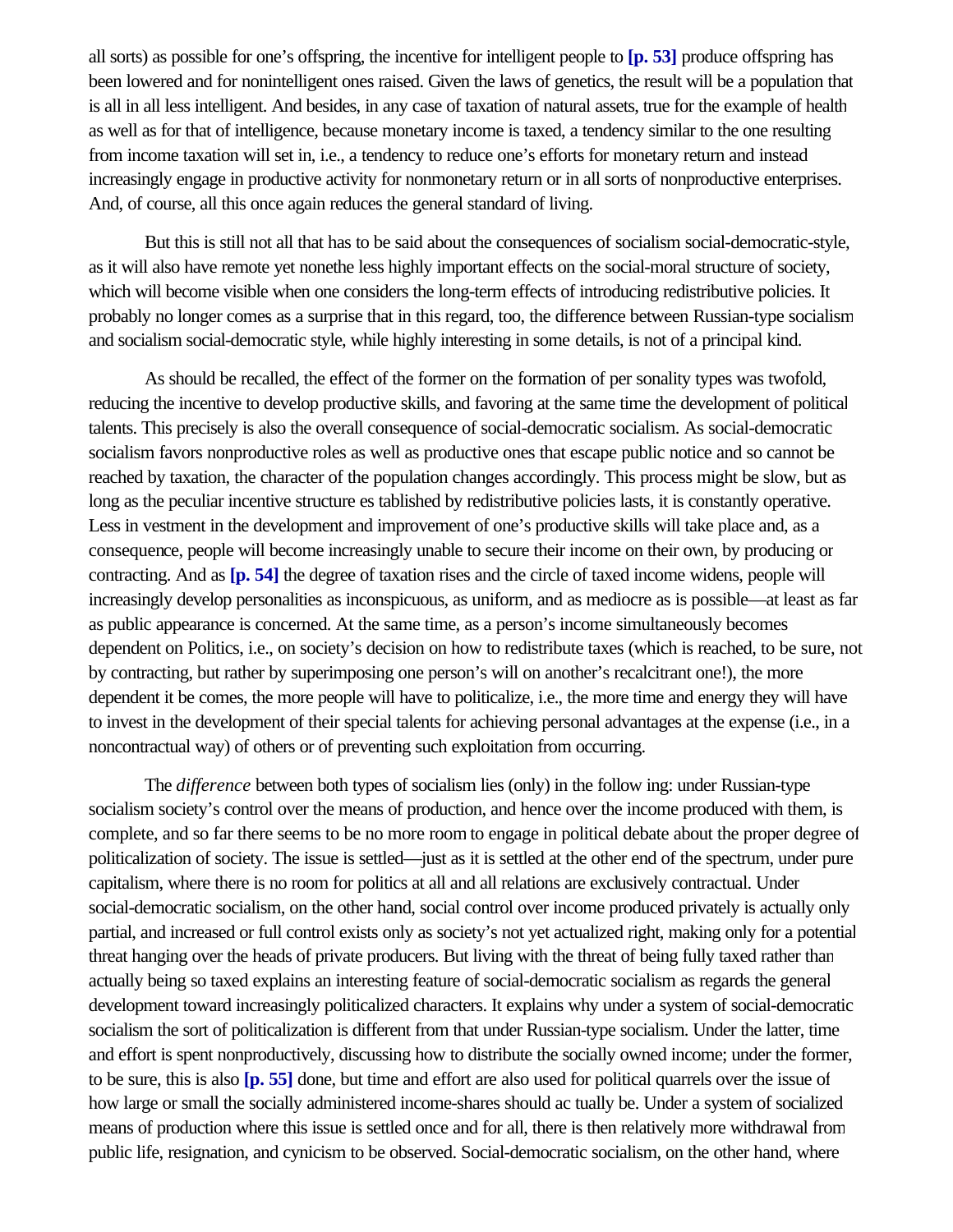the question is still open, and where producers and nonproducers alike can still entertain some hope of improving their position by decreasing or increasing taxation, has less of such privatization and, instead, more often has people actively engaged in political agitation either in favor of increasing society's control of privately produced incomes, or against it.**13**

With the general similarity as well as this specific difference between both types of socialism explained, the task remains of presenting a brief analysis of some modifying forces influencing the general development toward unproductive politicalized personalities. These are effected by dif fering approaches to the desirable pattern of income distribution. Russian and social-democratic socialism alike are faced with the question of how to distribute income that happens to be socially controlled. For Russian-type socialism it is a matter of what salaries to pay to individuals who have been assigned to various positions in the caretaker economy. For redistributive socialism it is the question of how much tax to allocate to whom. While there are in principle innumerable ways to do this, the egalitarian philosophy of both kinds of socialism effectively reduces the available options to three general types.**14** The first one is the method of more or less equalizing everybody's monetary income (and possibly also private, nonproductively used wealth). Teachers, doctors, construction workers and miners, factory managers and cleaning ladies all earn pretty much the same salary, or the difference between them is at least considerably reduced.**15** It does not need much comment to realize that this approach reduces the incentive to **[p. 56]** work most drastically, for it no longer makes much difference—salary-wise—if one works diligently all day or fools around most of the time. Hence, disutility of labor being a fact of life, people will increasingly fool around, with the average income that everyone seems to be guaranteed constantly falling, in relative terms. Thus, this approach relatively strengthens the tendency toward withdrawal, disillusionment, cynicism, and mutatis mutandis, contributes to a relative reduction in the general atmosphere of politicalization. The second approach has the more moderate aim of guaranteeing a minimum income which, though normally somehow linked to average income, falls well below it.**16** This, too, reduces the incentive to work, since, to the extent that they are only marginal income producers with incomes from production only slightly above the minimum, people will now be more inclined to reduce or even stop their work, enjoy leisure instead, and settle for the minimum income. Thus more people than otherwise will fall below the minimum line, or more people than otherwise will keep or acquire those characteristics on whose existence payment of minimum salaries is bound, and as a consequence, again, the average income to which the minimum salary is linked will fall below the level that it otherwise would have reached. But, of course, the incentive to work is reduced to a smaller degree under the second than the first scheme. On the other hand, the second approach will lead to a relatively higher degree of active politicalization (and less of resigned withdrawal), because, unlike average income, which can be objectively ascertained, the level at which the minimum income is fixed is a completely subjective, arbitrary affair, which is thus particularly prone to becoming a permanent political issue.

 Undoubtedly, the highest degree of active politicalization is reached when the third distributional approach is chosen. Its goal, gaining more and more prominence for social democracy, is to achieve equality of oppor tunity.**17** The idea is to create, through redistributional measures, a situation **[p. 57]** in which everyone's chance of achieving any possible (income) position in life is equal—very much as in a lottery where each ticket has the same chance of being a winner or a loser—and, in addition, to have a corrective mechanism which helps rectify situations of "undeserved bad luck" (whatever that may be) which might occur in the course of the ongoing game of chance. Taken literally, of course, this idea is absurd: there is no way of equalizing the opportunity of someone living in the Alps and someone residing at the seaside. In addition, it seems quite clear that the idea of a corrective mechanism is simply incompatible with the lottery idea. Yet it is precisely this high degree of vagueness and confusion which contributes to the popular appeal of this concept. What constitutes an opportunity, what makes an opportunity different or the same, worse or better, how much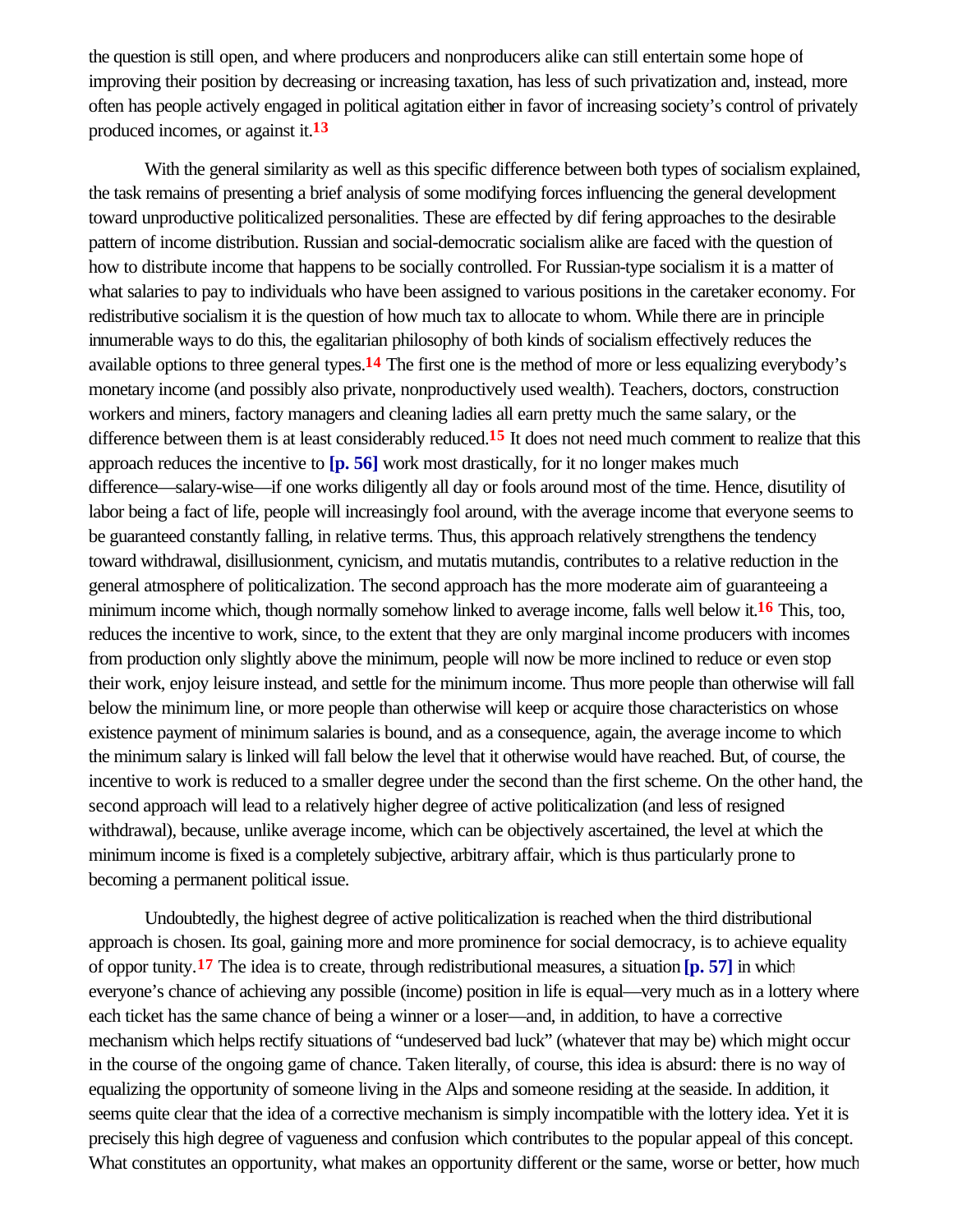and what kind of compensation is needed to equalize opportunities which admittedly cannot be equalized in physical terms (as in the Alpsseaside example), what is undeserved bad luck and what a rectification, are all completely subjective matters. They are dependent on subjective evaluations, changing as they do, and there is then—if one indeed applies the equality of opportunity concept—an unlimited reservoir of all sorts of distributional demands, for all sorts of reasons and for all sorts of people. This is so, in particular, because equalizing opportunity is compatible with demands for *differences* in monetary income or private wealth. A and B might have the same income and might both be equally rich, but A might be black, or a woman, or have bad eyesight, or be a resident of Texas, or may have ten children, or no husband, or be over 65, whereas B might be none of these but something else, and hence A might argue that his opportunities to attain everything possible in life are different, or rather worse, than B's, and that he should somehow be compensated for this, thus making their monetary incomes, which were the same before, now different. And B, of course, could argue in exactly the same way by simply reversing the **[p. 58]** implied evaluation of opportunities. As a consequence, an unheard of de gree of politicalization will ensue. Everything seems fair now, and producers and nonproducers alike, the former for defensive and the latter for aggressive purposes, will be driven into spending more and more time in the role of raising, destroying, and countering distributional demands. And to be sure, this activity, like the engagement in leisurely activities, is not only nonproductive but in clear contrast to the role of enjoying leisure, implies spending time for the very purpose of actually disrupting the undisturbed enjoyment of wealth produced, as well as its new production.

 But not only is increased politicalization stimulated (above and beyond the level implied by socialism generally) by promoting the idea of equaliz ing opportunity. There is once more, and this is perhaps one of the most interesting features of new social-democratic-socialism as compared with its traditional Marxist form, a new and different character to the kind of politicalization implied by it. Under any policy of distribution, there must be people who support and promote it. And normally, though not exclusively so, this is done by those who profit most from it. Thus, under a system of income and wealth-equalization and also under that of a minimum income policy, it is mainly the "have-nots" who are the supporters of the politicalization of social life. Given the fact that on the average they happen to be those with relatively lower intellectual, in particular verbal capabilities, this makes for politics which appears to lack much intellectual sophistication, to say the least. Put more bluntly, politics tends to be outright dull, dumb, and appalling, even to a considerable number of the have-nots themselves. On the other hand, in adopting the idea of equalizing opportunity, differences in monetary income and wealth are not only allowed to exist but even become quite pronounced, provided that this is justifiable by some underlying discrepancies in the opportunity structure for which the former differences help compensate. Now in this sort of politics the haves can participate, too. As **[p. 59]** a matter of fact, being the ones who on the average command superior ver bal skills, and the task of defining opportunities as better or worse being es sentially one of persuasive rhetorical powers, this is exactly their sort of game. Thus the haves will now become the dominant force in sustaining the process of politicalization. Increasingly it will be people from their ranks that move to the top of the socialist party organization, and accordingly the appearance and rhetoric of socialist politics will take on a different shape, becoming more and more intellectualized, changing its appeal and attract ing a new class of supporters.

With this I have reached the stage in the analysis of social-democratic socialism where only a few remarks and observations are needed which will help *illustrate* the validity of the above theoretical considerations. Though it does not at all affect the validity of the conclusions reached above, depend ing as they do exclusively on the truth of the premises and the correctness of the deductions, there unfortunately exists no nearly perfect, quasi-experimental case to illustrate the workings of social-democratic socialism as compared with capitalism, as there was in the case of East and West Ger many regarding Russian-type socialism. Illustrating the point would involve a comparison of manifestly different societies where the ceteris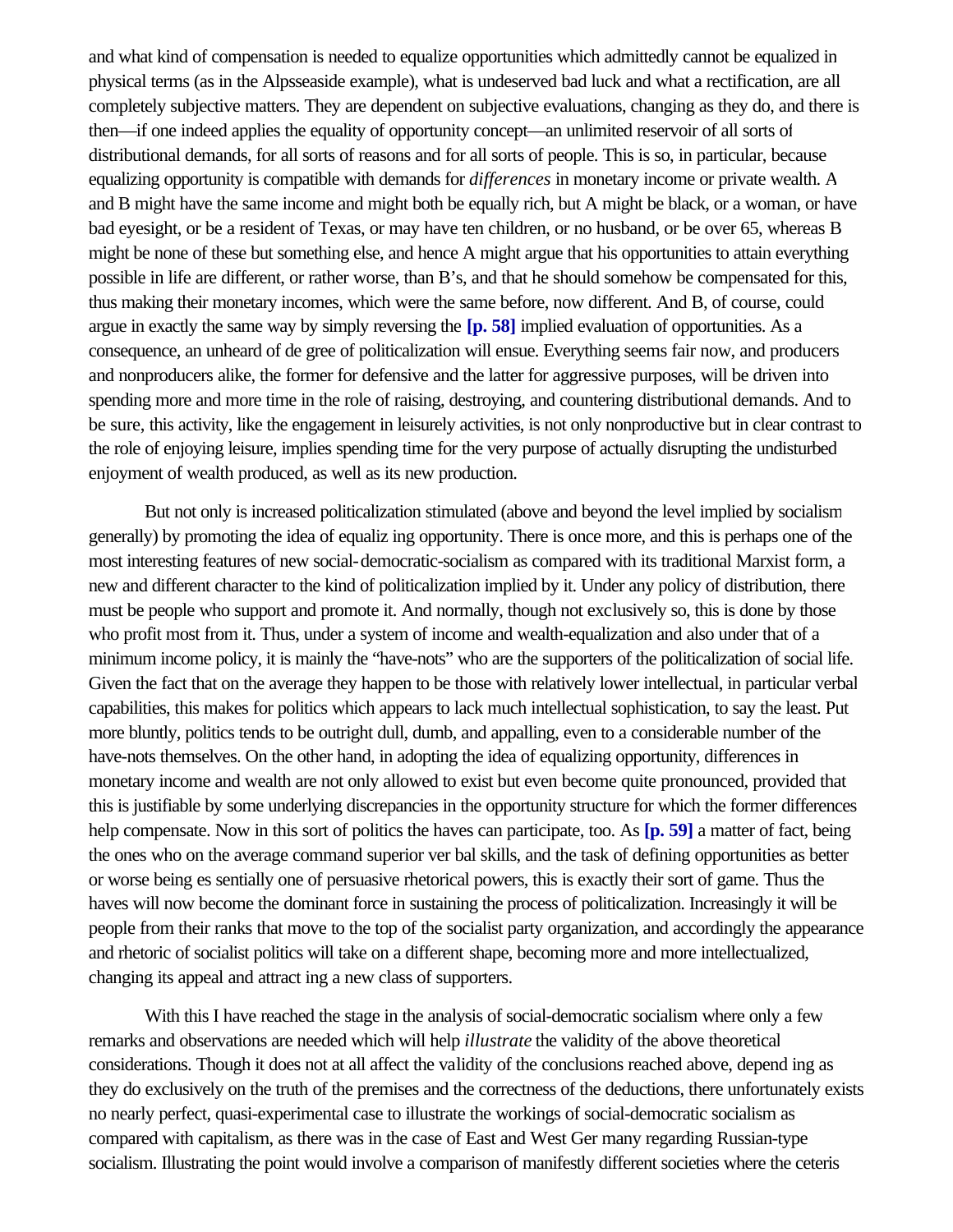are clearly not paribus, and thus it would no longer be possible to neatly match certain causes with certain effects. Often, experiments in social-democratic socialism simply have not lasted long enough, or have been interrupted repeatedly by policies that could not definitely be classified as social-democratic socialism. Or else from the very beginning, they have been mixed with such different—and even inconsistent—policies as a result of political compromising, that in reality different causes and effects are so en tangled that no striking illustrative evidence can be produced for *any* thesis of some degree of specificity. The task of disentangling causes and effects then becomes a genuinely theoretical one again, lacking the peculiar persuasiveness **[p. 60]** that characterizes experimentally produced evidence.

 Nonetheless some evidence exists, if only of a more dubious quality. First, on the level of highly global observations, the general thesis about relative impoverishment brought about by redistributive socialism is il lustrated by the fact that the standard of living is relatively higher and has become more so over time in the United States of America than in Western Europe, or, more specifically, than in the countries of the European Com munity (EC). Both regions are roughly comparable with respect to popula tion size, ethnic and cultural diversity, tradition and heritage, and also with respect to natural endowments, but the United States is comparatively more capitalist and Europe more socialist. Every neutral observer will hardly fail to notice this point, as indicated also by such global measures as state expenditure as percent of GNP, which is roughly 35 percent in the United States as compared to about 50 percent or more in Western Europe. It also fits into the picture that the European countries (in particular Great Britain) exhibited more impressive rates of economic growth in the nineteenth cen tury, which has been described repeatedly by historians as the period of classical liberalism, than in the twentieth, which, in contrast, has been termed that of socialism and statism. In the same way the validity of the theory is illustrated by the fact that Western Europe has been increasingly surpassed in rates of economic growth by some of the Pacific countries, such as Japan, Hong Kong, Singapore, and Malaysia; and that the latter, in adopting a relatively more capitalist course, have meanwhile achieved a much higher standard of living than socialistically inclined countries which started at about the same time with roughly the same basis of economic development, such as India.

 Coming then to more specific observations, there are the recent ex periences of Portugal, where in 1974 the autocratic Salazar regime of con servative socialism (on this type of socialism see the following chapter), **[p. 61]** which had kept Portugal one of the poorest countries in Europe, was sup planted in an upheaval by redistributive socialism (with elements of nationalization) and where since then the standard of living has fallen even further, literally turning the country into a third world region. There is also the socialist experiment of Mitterand's France, which produced an immediate deterioration of the economic situation, so noticeable—most conspicuous being a drastic rise in unemployment and repeated currency devaluations—that after less than two years, sharply reduced public support for the government forced a reversal in policy, which was almost comic in that it amounted to a complete denial of what only a few weeks before had been advocated as its dearest convictions.

 The most instructive case, though, might again be provided by Germany and, this time, West Germany.**18** From 1949 to 1966 a liberal-conservative government which showed a remarkable commitment to the principles of a market economy existed, even though from the very beginning there was a considerable degree of conservative-socialist elements mixed in and these elements gained more importance over time. In any case, of all the major European nations, during this period West Germany was, in relative terms, definitely the most capitalist country, and the result of this was that it be came Europe's most prosperous society, with growth rates that surpassed those of all its neighbors. Until 1961, millions of German refugees, and afterwards millions of foreign workers from southern European countries became integrated into its expanding economy, and unemployment and inflation were almost unknown. Then, after a brief transition period, from 1969 to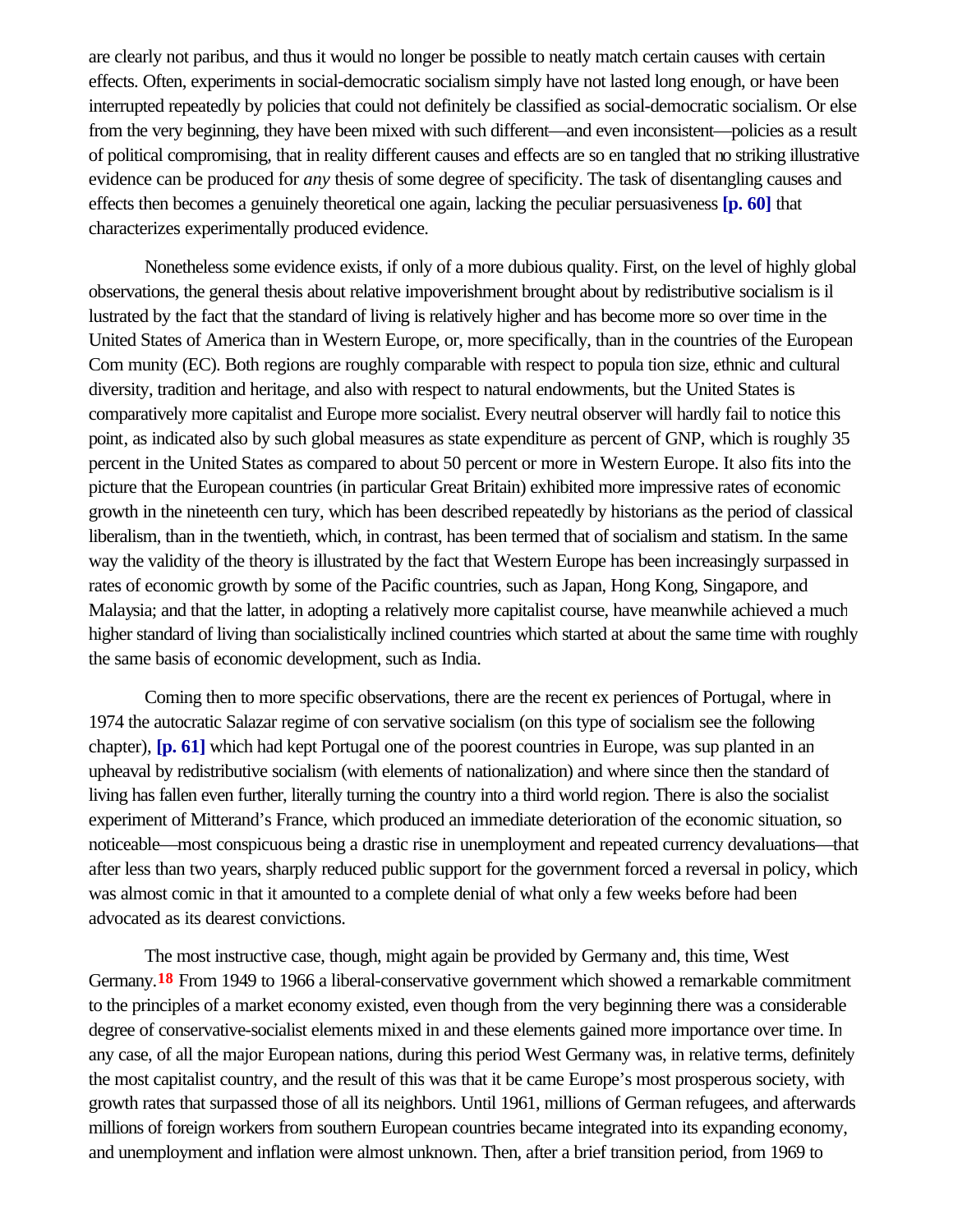1982 (almost an equal time span) a social-democratically led socialist-liberal government took over. It raised taxes and social security contributions considerably, increased the number of public employees, poured additional tax funds into existing social programs and created new ones, and significantly increased spending on all sorts of so-called "public **[p. 62]** goods, "thereby allegedly equalizing opportunities and enhancing the over all "quality of life." By resorting to a Keynesian policy of deficit spending and unanticipated inflation, the effects of raising the socially guaranteed minimum provisions for nonproducers at the expense of more heavily taxed producers could be delayed for a few years (the motto of the economic policy of former West German Chancellor Helmut Schmidt was "rather 5% inflation than 5% unemployment"). They were only to become more drastic somewhat later, however, as unanticipated inflation and credit expansion had created and prolonged the over- or rather malinvestment typical of a boom. As a result, not only was there much more than 5 percent inflation, but unemployment also rose steadily and approached 10 percent; the growth of GNP became slower and slower until it actually fell in absolute terms during the last few years of the period. Instead of being an expanding economy, the absolute number of people employed decreased; more and more pressure was generated on foreign workers to leave the country and the immigration barriers were simultaneously raised to ever higher levels. All of this happened while the importance of the underground economy grew steadily.

 But these were only the more evident effects of a narrowly defined economic kind. There were other effects of a different sort, which were ac tually of more lasting importance. With the new socialist-liberal government the idea of equalizing opportunity came to the ideological forefront. And as has been predicted theoretically, it was in particular the official spreading of the idea *mehr Demokratie wagen* ("risk more Democracy")—initially one of the most popular slogans of the new (Willy Brandt) era—that led to a degree of politicalization unheard of before. All sorts of demands were raised in the name of equality of opportunity; and there was hardly any sphere of life, from childhood to old age, from leisure to work conditions, that was not examined intensely for possible differences that it offered to different people **[p. 63]** with regard to opportunities defined as relevant. Not surprisingly, such op portunities and such differences were found constantly,**19** and, accordingly, the realm of politics seemed to expand almost daily. "There is no question that is not a political one" could be heard more and more often. In order to stay ahead of this development the parties in power had to change, too. In particular the Social Democrats, traditionally a blue-collar workers' party, had to develop a new image. With the idea of equalizing opportunity gain ing ground, it increasingly became, as could be predicted, the party of the (verbal) intelligentsia, of social scientists and of teachers. And this "new" party, almost as if to prove the point that a process of politicalization will be sustained mainly by those who can profit from its distributional schemes and that the job of defining opportunities is essentially arbitrary and a mat ter of rhetorical power, then made it one of its central concerns to channel the most diverse political energies set in motion into the field of equalizing, above all, educational opportunities. In particular, they "equalized" the op portunities for a high school and university education, by offering the respective services not only free of charge but by literally *paying* large groups of students to take advantage of them. This not only increased the demand for educators, teachers, and social scientists, whose payment naturally had to come from taxes. It also amounted, somewhat ironically for a socialist party which argued that equalizing educational opportunities would imply an income transfer from the rich to the poor, in effect to a subsidy paid to the more intelligent at the expense of a complementary income reduction for the less intelligent, and, to the extent that there are higher numbers of intelligent people among the middle and upper social classes than among the lower, a subsidy to the haves paid by the have-nots.**20** As a result of this process of politicalization led by increased numbers of tax-paid educators gaining influence over increased numbers of students, there emerged (as could be predicted) a change in the mentality of the people. It was increasingly **[p. 64]** considered completely normal to satisfy all sorts of demands through political means, and to claim all sorts of alleged rights against other sup posedly better-situated people and their property; and for a whole genera tion of people raised during this period, it became less and less natural to think of improving one's lot by productive effort or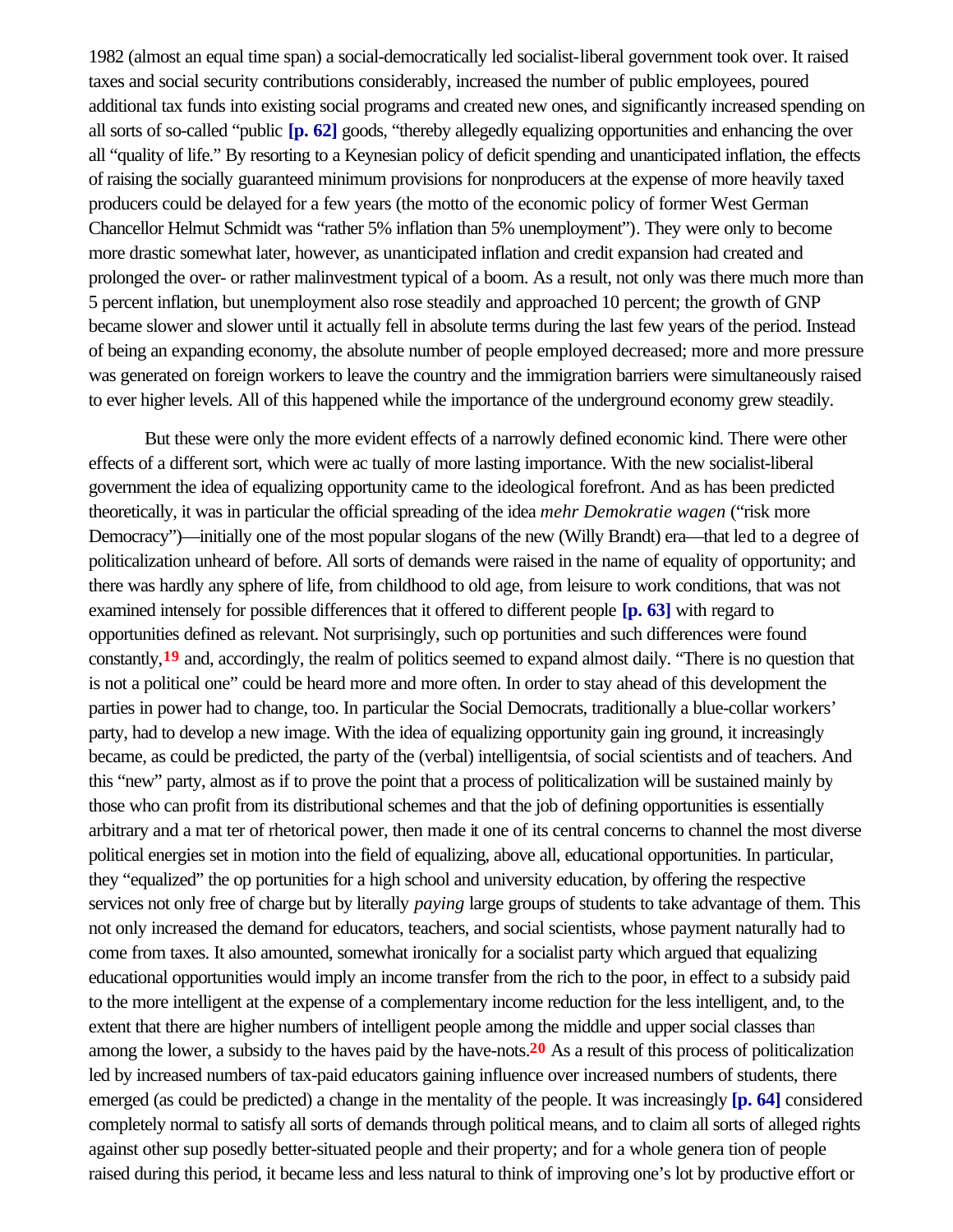by contracting. Thus, when the actual economic crisis, necessitated by the redistributionist policy, arose, the people were less equipped than ever to overcome it, because over time the same policy had weakened precisely those skills and talents which were now most urgently required. Revealingly enough, when the socialist-liberal government was ousted in 1982, mainly because of its obviously miserable economic performance, it was still the prevalent opinion that the crisis should be resolved not by eliminating the causes, i.e., the swollen minimum provisions for nonproducers or noncontractors, but rather by another redistributive measure: by forcibly equalizing the available work—time for employed and unemployed people. And in line with this spirit the new conservative-liberal government in fact did no more than slow down the rate of growth of taxation. **[p. 65]**

# **Chapter 5 The Socialism of Conservatism**

 In the two preceding chapters the forms of socialism most commonly known and identified as such, and that are indeed derived from basically the same ideological sources were discussed: socialism Russian-style, as most conspicuously represented by the communist countries of the East bloc; and social-democratic socialism, with its most typical representatives in the socialist and social-democratic parties of Western Europe, and to a lesser extent in the "liberals" of the United States. The property rules underlying their policy schemes were analyzed, and the idea presented that one can apply the property principles of Russian or social-democratic socialism in varying degrees: one can socialize all means of production or just a few, and one can tax away and redistribute almost all income, and almost all types of income, or one can do this with just a small portion of only a few types of income. But, as was demonstrated by theoretical means and, less stringently, through some illustrative empirical evidence, as long as one adheres to these principles *at all* and does not once and for all abandon the notion of ownership rights belonging to nonproducers (nonusers) and non-contractors, relative impoverishment must be the result.

 This chapter will show that the same is true of conservatism, because it, too, is a form of socialism. Conservatism also produces impoverishment, and all the more so, the more resolutely it is applied. But before going into a systematic and detailed economic analysis of the peculiar ways in which conservatism produces this effect, it would be appropriate to take a short look at history, in order to better understand why conservatism indeed is socialism, and how it is related to the two egalitarian forms of socialism discussed previously.

 Roughly speaking, before the eighteenth century in Europe and **[p. 66]** throughout the world, a social system of "feudalism" or "absolutism," which was in fact feudalism on a grander scale, existed.**1** In abstract terms, the social order of feudalism was characterized by a regional overlord who claimed ownership of some territory, including all of its resources and goods, and quite often also of all of the men placed upon it, without having originally appropriated them himself through use or work, and without having a contractual claim to them. On the contrary, the territory, or better, the various parts of it and the goods standing on it, had been actively oc cupied, used, and produced by different people before (the "natural owners"). The ownership claims of the feudal lords were thus derived from thin air. Hence, the practice, based on these alleged ownership rights, of renting land and other production factors out to the natural owners in return for goods and services unilaterally fixed by the overlord, had to be enforced against the will of these natural owners, by brutal force and armed violence, with the help of a noble caste of military men who were rewarded by the overlord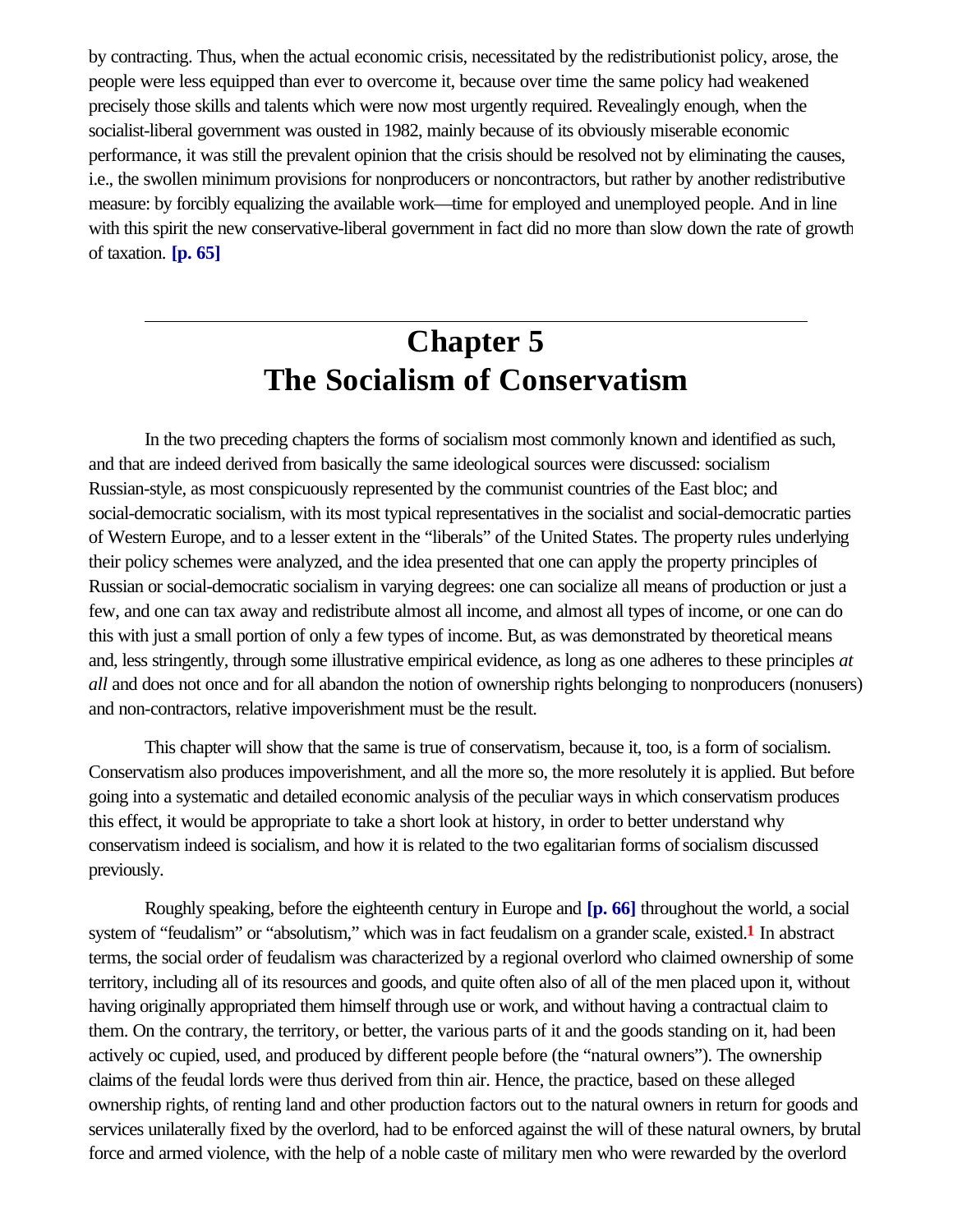for their services by being allowed to participate and share in his exploitative methods and proceeds. For the common man subject to this order, life meant tyranny, exploitation, economic stagnation, poverty, star vation, and despair.**2**

 As might be expected, there was resistance to this system. Interestingly enough though (from a present-day perspective), it was not the peasant population who suffered most from the existing order, but the merchants and traders who became the leading opponents of the feudal system. Buying at a lower price in one place and traveling and selling at a higher price in a different place, as they did, made their subordination to any one feudal lord relatively weak. They were essentially a class of "international" men, crossing the borders of various feudal territories constantly. As such, in order to do business they required a stable, internationally valid legal sys tem: a system of rules, valid regardless of time and place, defining property **[p. 67]** and contract, which would facilitate the evolution of the institutions of credit, banking and insurance essential to any large-scale trading business. Naturally, this caused friction between the merchants and the feudal lords as representatives of various arbitrary, regional, legal systems. The mer chants became feudalism's outcasts, permanently threatened and harassed by the noble military caste attempting to bring them under their control.**3**

 In order to escape this threat the merchants were forced to organize themselves and help establish small fortified trading places at the very frin ges of the centers of feudal power. As places of partial exterritoriality and at least partial freedom, they soon attracted growing numbers of the peasantry running away from feudal exploitation and economic misery, and they grew into small towns, fostering the development of crafts and productive enterprises which could not have emerged in the surroundings of ex ploitation and legal instability characteristic of the feudal order itself. This process was more pronounced where the feudal powers were relatively weak and where power was dispersed among a great number of often very minor, rival feudal lords. It was in the cities of northern Italy, the cities of the Hanseatic league, and those of Flanders that the spirit of capitalism first blossomed, and commerce and production reached their highest levels.**4**

 But this partial emancipation from the restrictions and the stagnation of feudalism was only temporary, and was followed by reaction and decline. This was due in part to internal weaknesses in the movement of the new merchant class itself. Still too much ingrained in the minds of men was the feudal way of thinking in terms of different ranks assigned to people, of subordination and power, and of order having to be imposed upon men through coercion. Hence, in the newly emerging commercial centers a new set of noncontractual regulations and restrictions—now of "bourgeois" origin—was soon established, guilds that restrained free competition were formed, and a new merchant oligarchy arose.**5** More important, though, for this reactionary **[p. 68]** process was yet another fact. In their endeavor to free themselves from the exploitative interventions of the various feudal lords, the merchants had to look for natural allies. Understandably enough, they found such allies among those from the class of feudal lords who, though comparatively more powerful than their noble fellows, had the centers of their power at a relatively greater distance from the commercial towns seeking assistance. In aligning themselves with the merchant class, they sought to extend their power beyond its present range at the expense of other, minor lords.**6** In order to achieve this goal they first granted certain exemptions from the "normal" obligations falling upon the subjects of feudal rule to the rising urban centers, thus assuring their existence as places of partial freedom, and offered protection from the neighboring feudal powers. But as soon as the coalition had succeeded in its joint attempt to weaken the local lords and the merchant towns' "foreign" feudal ally had thereby become established as a real power outside of its own traditional territory, it moved ahead and established itself as a feudal super power, i.e., as a monarchy, with a king who superimposed his own exploitative rules onto those of the already ex isting feudal system. Absolutism had been born; and as this was nothing but feudalism on a larger scale, economic decline again set in, the towns disintegrated, and stagnation and misery returned.**7**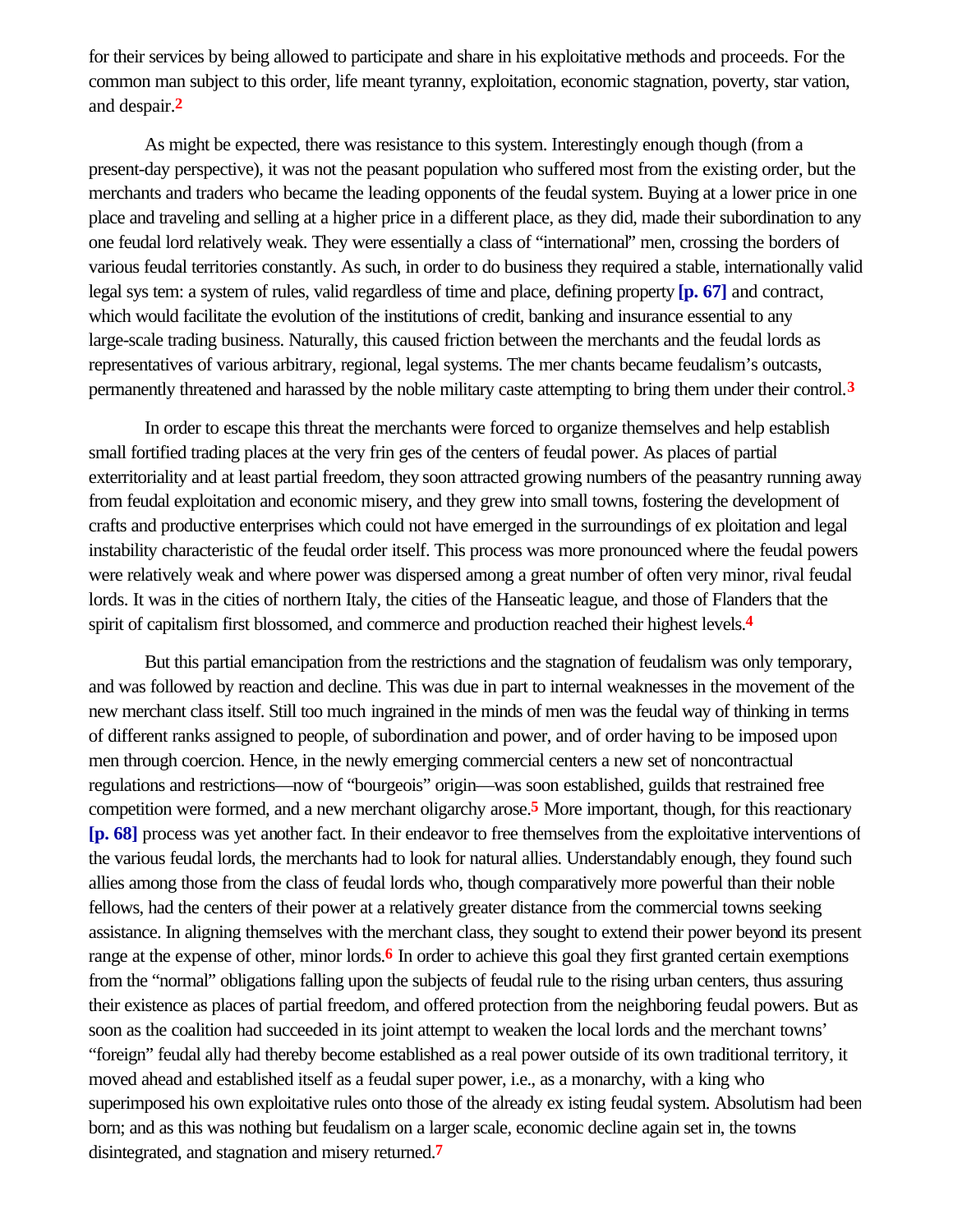It was not until the late seventeenth and early eighteenth centuries, then, that feudalism came under truly heavy attack. This time the attack was more severe, because it was no longer simply the attempt of practical men—the merchants—to secure spheres of relative freedom in order to do their prac tical business. It was increasingly an ideological battle fought against feudalism. Intellectual reflection on the causes of the rise and decline of commerce and industry that had been experienced, and a more intensive study of Roman and in particular of Natural Law, which had both been rediscovered in the course of the merchants' struggle to develop an international**[p. 69]** merchant law and justify it against the competing claims of feudal law, had led to a sounder understanding of the concept of liberty, and of liberty as a prerequisite to economic prosperity.**8** As these ideas, culminating in such works as J. Locke's "Two Treatises on Government," 1688, and A. Smith's "Wealth of Nations," 1776, spread and occupied the minds of a steadily expanding circle of people, the old order lost its legitimacy. The old way of thinking in terms of feudal bonds gradually gave way to the idea of a contractual society. Finally, as outward expressions of this changed state of affairs in public opinion, the Glorious Revolution of 1688 in England, the American Revolution of 1776, and the French Revolution of 1789 came along; and nothing was the same after these revolutions had occurred. They proved, once and for all, that the old order was not invincible, and they sparked new hope for further progress on the road toward freedom and prosperity.

 Liberalism, as the ideological movement that had brought about these earth-shattering events came to be called, emerged from these revolutions stronger than ever and became for somewhat more than half a century the dominating ideological force in Western Europe. It was the party of freedom and of private property acquired through occupation and contract, assigning to the state merely the role of enforcer of these natural rules.**9** With remnants of the feudal system still in effect everywhere, however shaken in their ideological foundation, it was the party representing an increasingly liberalized, deregulated, contractualized society, internally and externally, i.e., regarding domestic as well as foreign affairs and relations. And as under the pressure of liberal ideas the European societies became increasingly free of feudal restrictions, it also became the party of the Industrial Revolution, which was caused and stimulated by this very process of liberalization. Economic development set in at a pace never before experienced by mankind. Industry and commerce flourished, and capital formation and accumulation **[p. 70]** reached new heights. While the standard of living did not rise immediately for everyone, it became possible to support a growing number of people—people, that is, who only a few years before, under feudalism, would have died of starvation because of the lack of economic wealth, and who could now survive. In addition, with population growth leveling off below the growth rate of capital, now everyone could realistically entertain the hope of rising living standards being just around the corner.**10**

 It is against this background of history (somewhat streamlined, of course, as it has just been presented) that the phenomenon of conservatism as a form of socialism and its relation to the two versions of socialism originating in Marxism must be seen and understood. All forms of socialism are ideological responses to the challenge posed by the advance of liberalism; but their stand taken against liberalism and feudalism—the old order that liberalism had helped to destroy—differs considerably. The ad vance of liberalism had stimulated social change at a pace, to an extent, and in variations unheard of before. The liberalization of society meant that in creasingly only those people could keep a given social position once ac quired who could do so by producing most efficiently for the most urgent wants of voluntary consumers with as little cost as possible, and by relying exclusively on contractual relationships with respect to the hiring of factors of production and, in particular, of labor. Empires upheld solely by force were crumbling under this pressure. And as consumer demand to which the production structure now increasingly had to adapt (and not vice versa) was changing constantly, and the upspring of new enterprises became in creasingly less regulated (insofar as it was the result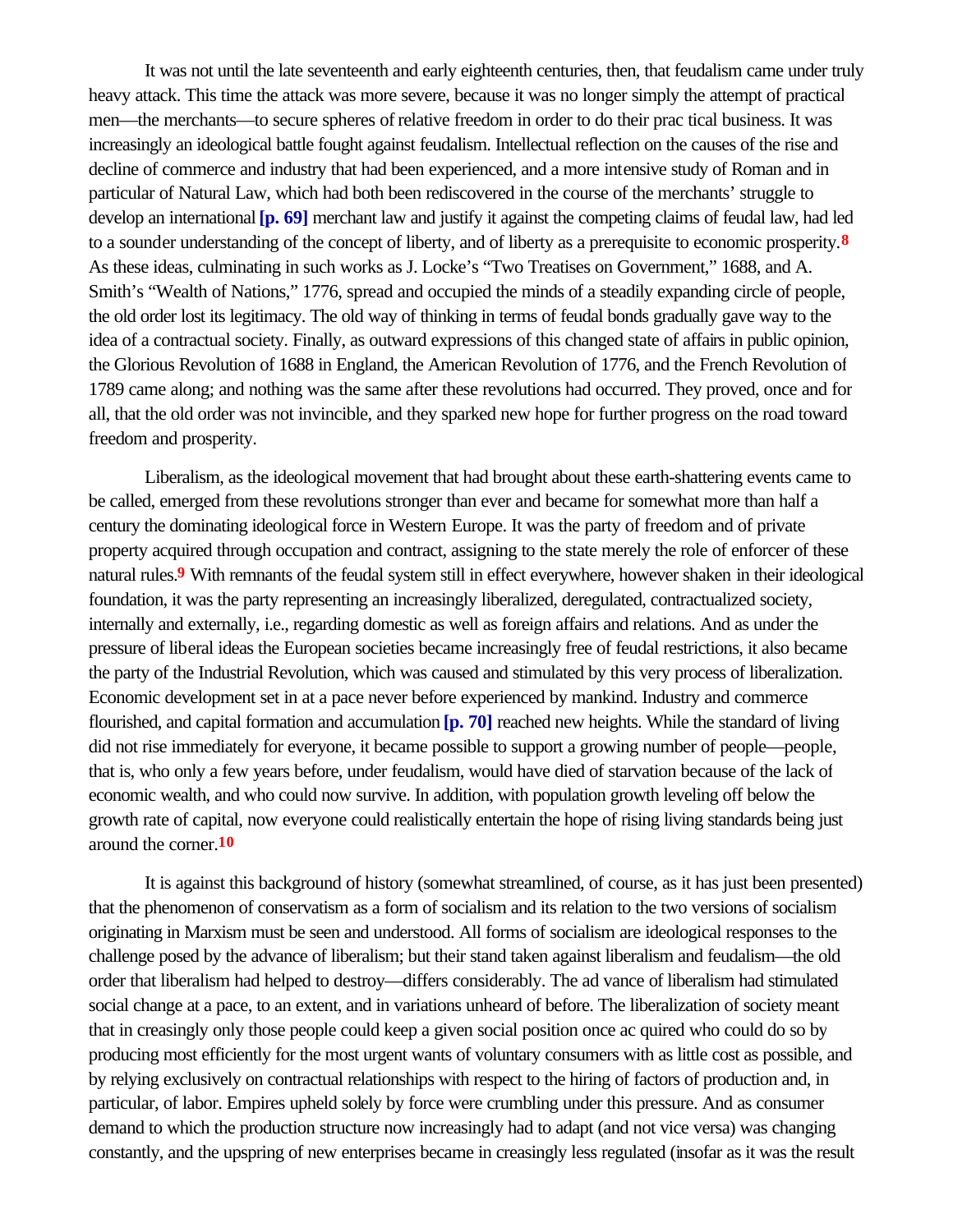of original appropria tion and/or contract), no one's relative position in the hierarchy of income and wealth was secure anymore. Instead, upward and downward social mobility increased significantly, for neither particular factor-owners nor owners of particular labor services were any longer immune to respective **[p. 71]** changes in demand. They were no longer guaranteed stable prices or a stable income.**11**

 Old Marxist and new social-democratic socialism are the egalitarian, progressive answers to this challenge of change, uncertainty, and mobility. Like liberalism, they hail the destruction of feudalism and the advance of capitalism. They realize that it was capitalism that freed people from exploitative feudal bonds and produced enormous improvements in the economy; and they understand that capitalism, and the development of the productive forces brought about by it, was a necessary and positive evolu tionary step on the way toward socialism. Socialism, as they conceive it, shares the same goals with liberalism: freedom and prosperity. But socialism supposedly improves on the achievements of liberalism by sup planting capitalism—the anarchy of production of private competitors which causes the just-mentioned change, mobility, uncertainty, and unrest in the social fabric—at its highest stage of development by a rationally planned and coordinated economy which prevents insecurities derived from this change from being felt at an individual level. Unfortunately, of course, as the last two chapters have sufficiently demonstrated, this is a rather confused idea. It is precisely by making individuals insensitive to change through redistributional measures that the incentive to adapt quickly to any future change is taken away, and hence the value, in terms of consumer evaluations, of the output produced will fall. And it is precisely because one plan is substituted for many seemingly uncoordinated ones that individual freedom is reduced and, mutatis mutandis, government by one man over another increased.

 Conservatism, on the other hand, is the anti-egalitarian, reactionary answer to the dynamic changes set in motion by a liberalized society: It is anti-liberal and, rather than recognizing the achievements of liberalism, tends to idealize and glorify the old system of feudalism as orderly and stable.**12** As a postrevolutionary phenomenon, it does not necessarily and **[p. 72]** outrightly advocate a return to the prerevolutionary status quo ante and ac cepts certain changes, however regretfully, as irreversible. But it is hardly ruffled when old feudal powers that had lost all or parts of their estates to the natural owners in the course of the liberalization process are restored to their old position, and it definitely and openly propagates the conservation of the status quo, i.e., the given highly unequal distribution of property, wealth, and income. Its idea is to stop or slow down the permanent changes and mobility processes brought about by liberalism and capitalism as completely as possible and, instead, to recreate an orderly and stable social system in which everyone remains securely in the position that the past had assigned to him.**13**

 In order to do so, conservatism must, and indeed does, advocate the legitimacy of noncontractual means in the acquisition and retention of property and income derived from it, since it was precisely the exclusive reliance on contractual relations that *caused* the very permanence of chan ges in the relative distribution of income and wealth. Just as feudalism al lowed the acquisition and upholding of property and wealth by force, so conservatism ignores whether or not people have acquired or retain their given income-and wealth-position through original appropriation and con tract. Instead, conservatism deems it appropriate and legitimate for a class of once-established owners to have the right to stop any social change that it considers a threat to their relative position in the social hierarchy of income and wealth, even if the various individual owner-users of various production factors did not contract into any such agreement. Conservatism, then, must be addressed as the ideological heir of feudalism. And as feudalism must be described as aristocratic socialism (which should be clear enough from its above characterization), so must conservatism be considered as the socialism of the bourgeois establishment. Liberalism, to which both the egalitarian and the conservative versions of socialism are ideological**[p. 73]** responses, reached the height of its influence around the mid-nineteenth century. Probably its very last glorious achievements were the repeal of the Corn Laws in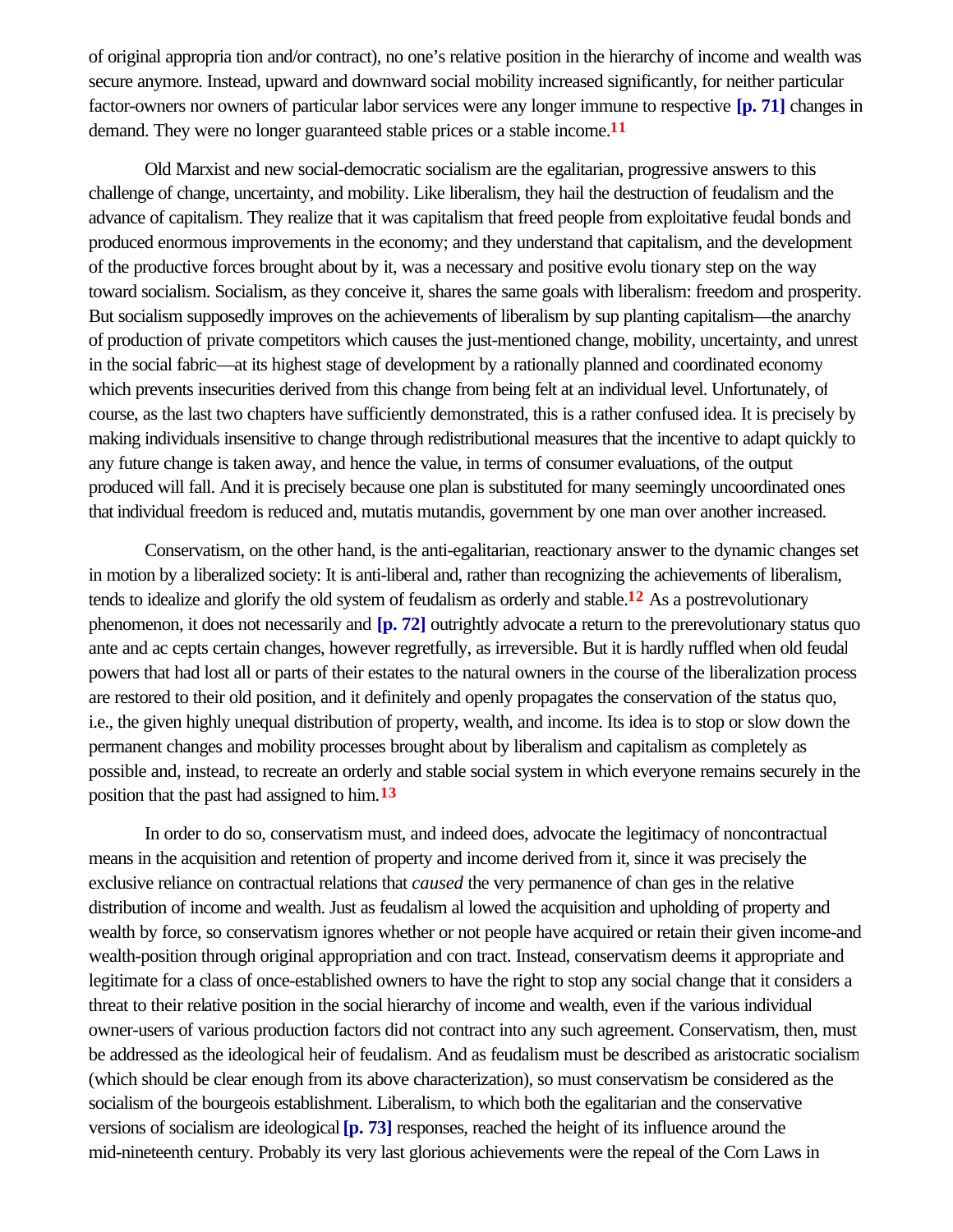England in 1846, accomplished by R. Cobden, J. Bright and the anti-corn law league, and the 1848 revolutions of continental Europe. Then, because of internal weaknesses and inconsistencies in the ideology of liberalism,**14** the diversions and the divisiveness which the various nation states' imperialist adventures had brought about, and last but not least be cause of the appeal that the different versions of socialism with their various promises of security and stability had and still have for the public's widespread distaste for dynamic change and mobility,**15** liberalism's decline set in. Socialism increasingly supplanted it as a dominating ideological force, thereby reversing the process of liberalization and once again impos ing more and more noncontractual elements on society.**16** At different times and places, different types of socialism found support in public opinion to varying degrees, so that today traces of all of them can be found to coexist in different degrees everywhere and to compound their respective im poverishment effects on the process of production, the upkeep of wealth and the formation of character. But it is the influence of conservative socialism, in particular, that must be stressed, especially because it is very often overlooked or underestimated. If today the societies of Western Europe can be described as socialist, this is due much more to the influence of the socialism of conservatism than to that of egalitarian ideas. It is the peculiar way in which conservatism exerts its influence, though, that ex plains why this is often not recognized. Conservatism not only shapes the social structure by enacting policy; especially in societies like the European ones where the feudal past has never been completely shaken off but where a great number of feudal remnants survived even the peak of liberalism. An ideology such as conservatism also exerts its influence, very inconspicuous ly, by simply maintaining the status quo and letting things continue to be **[p. 74]** done according to age-old traditions. What then are the specifically con servative elements in present-day societies, and how do they produce rela tive impoverishment?. With this question, we turn to the systematic analysis of conservatism and its economic and socio-economic effects. An abstract characterization of the property rules underlying conservatism and a description of these rules in terms of the natural theory of property shall again be the starting point. There are two such rules. First, conservative socialism, like social-democratic socialism, does not outlaw private property. Quite to the contrary: everything—all factors of production and all of the nonproductively used wealth—can in principle be privately owned, sold, bought, rented out, with the exception again only of such areas as educa tion, traffic and communication, central banking, and security production. But then secondly, no owner owns *all* of his property and all of the income that can be derived from its utilization. Rather, part of this belongs to the society of present owners and income recipients, and society has the right to allocate present and future produced income and wealth to its individual members in such a way that the old, relative distribution of income and wealth is preserved. And it is also society's right to determine how large or small the income and wealth-share that is so administered should be, and what exactly is needed to preserve a given income and wealth-distribution.**17**

 From the perspective of the natural theory of property, the property ar rangement of conservatism again implies an aggression against the rights of natural owners. Natural owners of things can do whatever they wish with them, as long as they do not uninvitedly change the physical integrity of someone else's property. This implies, in particular, their right to change their property or to put it to different uses in order to adapt to anticipated changes in demand and so preserve or possibly enhance its value; and it also gives them the right to reap privately the benefits of increased property values that stem from unanticipated changes in demand—from changes, **[p. 75]** that is, that were lucky for them, but which they did not foresee or effectuate. But at the same time, since according to the principles of the natural theory of property every natural owner is only protected against physical invasion and the noncontractual acquisition and transfer of property titles, it also implies that everyone constantly and permanently runs the risk that through changes in demand or actions which other owners perform with their property, property values will fall below their given level. According to this theory, however, no one owns the *value* of his property and hence no one, at any time, has the right to preserve and restore his property *values.* As compared with this, conservatism aims precisely at such a preservation or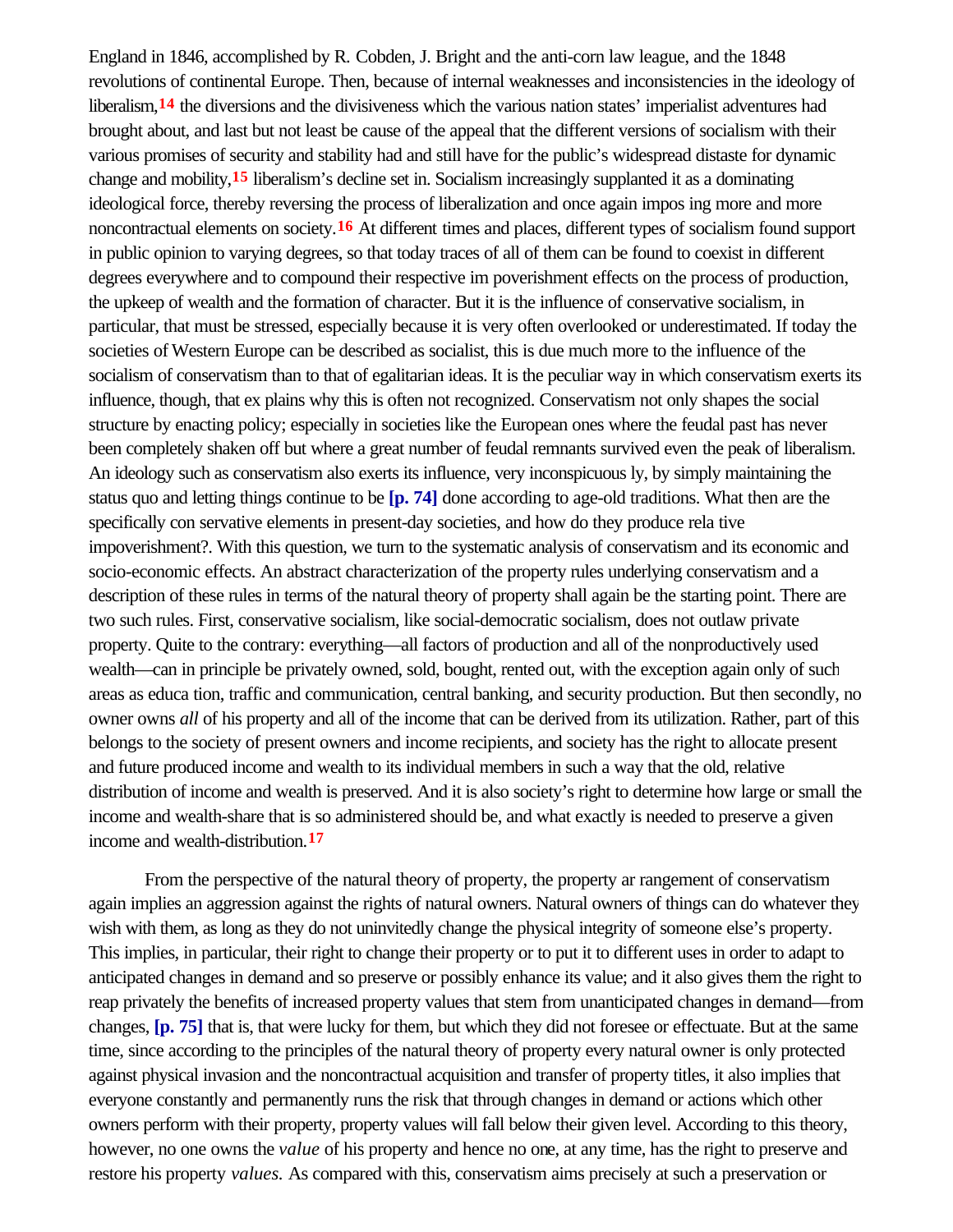restoration of values and their relative distribution. But this is only possible, of course, if a redistribution in the assignment of property titles takes place. Since no one's property values depend exclusively on one's own actions performed with one's own property, but also, and inescapably so, on other peoples' actions performed with scarce means under their own control (and beyond that of another's), in order to preserve given property values someone—some single person or some group of persons—would have to rightfully own all scarce means (far beyond those that are actually controlled or used by this person or group of persons). Furthermore, this group must literally own all persons' bodies, since the use that a person makes of his body can also influence (increase or decrease) existing property values. Thus, in order to realize the goal of conservatism, a redistribution of property titles must occur away from people as user-owners of scarce resources onto people who, whatever their merits as past producers, did not presently use or contractually acquire those things whose utilization had led to the change in the given distribution of values.

 With this understood, the first conclusion regarding the general economic effect of conservatism lies at hand: with the natural owners of things fully or partially expropriated to the advantage of nonusers, nonproducers **[p. 76]** and noncontractors, conservatism eliminates or reduces the former's incentive to do something about the value of existing property and to adapt to changes in demand. The incentives to be aware of and to an ticipate changes in demand, to quickly adjust existing property and to use it in a manner consistent with such changed circumstances, to increase productive efforts, and to save and invest are reduced, as the possible gains from such behavior can no longer be privately appropriated but will be so cialized. Mutatis mutandis, the incentive is increased to do nothing in order to avoid the permanent risk of one's property values falling below their present level, as the possible losses from such behavior no longer have to be privately appropriated, but will also be socialized. Thus, since all these activities—the avoidance of risk, awareness, adaptability, work, and saving—are costly and require the use of time and possibly other scarce resources which at the same time could be used in alternative ways (for leisure and consumption, for instance), there will be fewer of the former activities and more of the latter, and as a consequence the general standard of living will fall. Hence, one would have to conclude that the conservative goal of preserving existing values and existing distributions of values among dif ferent individuals can only be accomplished at the expense of a general, relative drop in the overall value of newly produced and old, maintained goods, i.e., reduced social wealth.

 It has probably become apparent by now that from the point of view of economic analysis, there is a striking similarity between the socialism of conservatism and social-democratic socialism. Both forms of socialism involve a redistribution of property titles away from producers/contractors onto nonproducers/noncontractors, and both thereby separate the processes of producing and contracting from that of the actual acquisition of income and wealth. In doing this, both make the acquisition of income and wealth a political affair—an affair, that is, in the course of which one (group of) person(s) **[p. 77]** imposes its will regarding the use of scarce means onto the will of other, recalcitrant people; both versions of socialism, though in principle claiming full ownership of all of the income and wealth produced on behalf of nonproducers, allow their programs to be implemented in a gradual fashion and carried through to varying degrees; and both, as a consequence of all this, must, to the extent that the respective policy is indeed enacted, lead to relative impoverishment.

 The difference between conservatism and what has been termed social-democratic socialism lies exclusively in the fact that they appeal to different people or to different sentiments in the same people in that they prefer a dif ferent way in which the income and wealth extracted noncontractually from producers is then redistributed to nonproducers. Redistributive socialism assigns income and wealth to nonproducers regardless of their past achievements as owners of wealth and income recipients, or even tries to eradicate existing differences. Conservatism, on the other hand, allocates income to nonproducers in accordance with their past,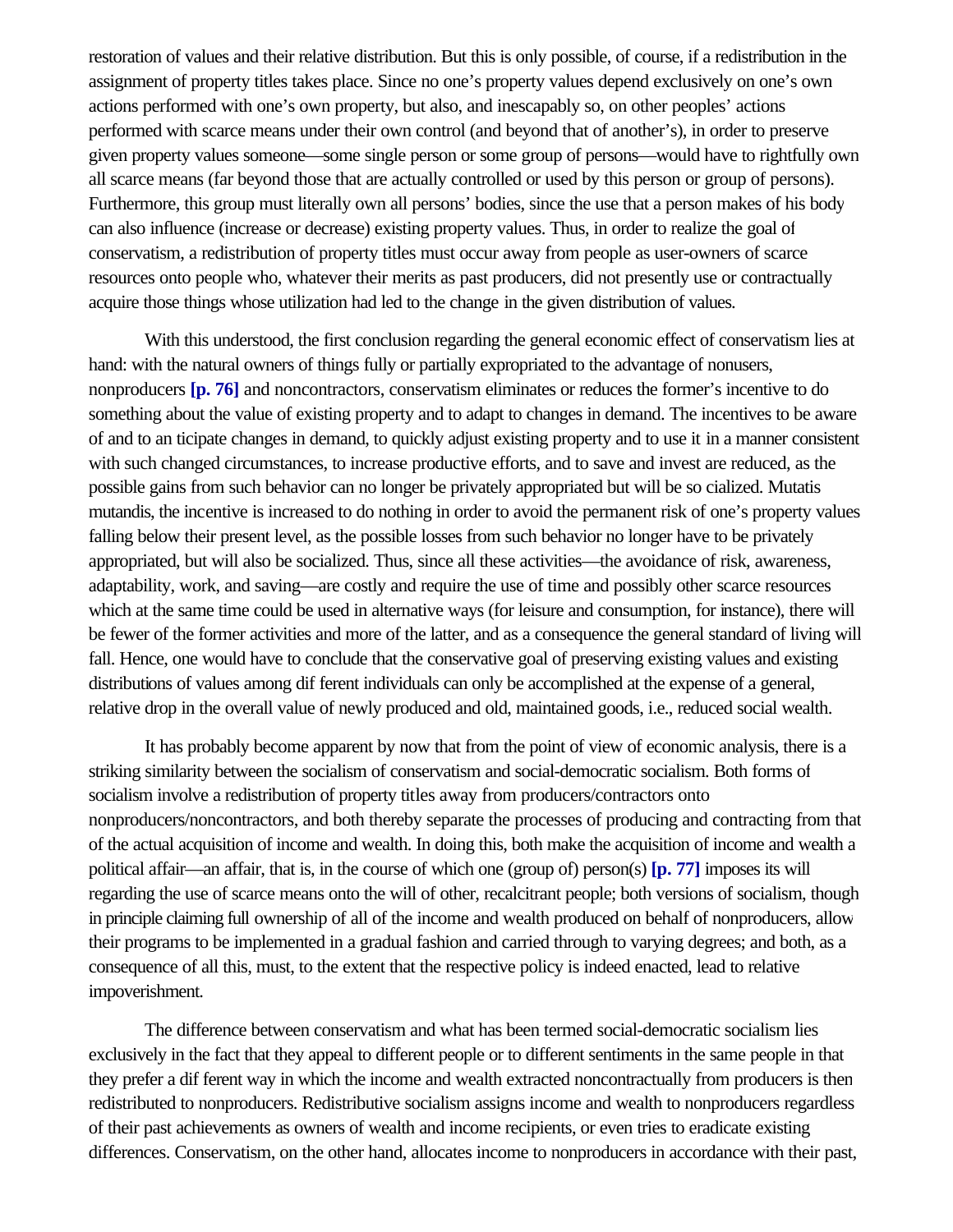unequal income and wealth-position and aims at stabilizing the existing income distribution and existing income differentials.**18** The difference is thus merely one of social-psychology: in favoring different patterns of distribution, they grant privileges to different groups of nonproducers. Redistributive socialism par ticularly favors the have-nots among nonproducers, and especially disad vantages the haves among the producers; and, accordingly, it tends to find its supporters mostly among the former and its enemies among the latter. Conservatism grants special advantages to the haves among the group of nonproducers and particularly damages the interests of the have-nots among productive people; and so it tends to find its supporters mainly in the ranks of the former and spreads despair, hopelessness, and resentment among the latter group of people.

 But although it is true that both systems of socialism are very much alike **[p. 78]** from an economic point of view, the difference between them with respect to their socio-psychological basis still has an impact on their respective economics. To be sure, this impact does not affect the general impoverish ment effects resulting from the expropriation of producers (as explained above), which they both have in common. Instead, it influences the choices that social-democratic socialism on the one hand and conservatism on the other make among the specific instruments or techniques available for reaching their respective distributional goals. Social-democratic socialism's favorite technique is that of taxation, as described and analyzed in the preceding chapter. Conservatism can use this instrument, too, of course; and indeed it must make use of it to some extent, if only to finance the enforcement of its policies. But taxation is not its preferred technique, and the explanation for this is to be found in the social-psychology of con servatism. Dedicated to the preservation of a status quo of unequal posi tions of income, wealth, and status, taxation is simply too progressive an instrument for reaching conservative goals. To resort to taxation means that one lets changes in the distribution of wealth and income happen first, and only then, after they have come into existence, does one rectify things again and restore the old order. However, to proceed in this way not only causes bad feelings, particularly among those who through their own efforts have actually improved their relative position first and are then cut back again. But also, by letting progress occur and then trying to undo it, conservatism weakens its own justification, i.e., its reasoning that a given distribution of income and wealth is legitimate because it is the one which has always been in effect. Hence, conservatism prefers that changes do not occur in the first place, and it prefers to use policy measures that promise to do just this, or rather, promise to help make such changes less apparent.

 There are three such general types of policy measures: price-controls, regulations, and behavior controls, all of which, to be sure, are socialistic **[p. 79]** measures, as is taxation, but all of which, interestingly enough, have generally been as neglected in attempts to assess the overall degree of socialism in different societies, as the importance of taxation in this regard has been overrated.**19** I will discuss these specific conservative policy schemes in turn.

 Any change in (relative) prices evidently causes changes in the relative position of the people supplying the respective goods or services. Hence, in order to fix their position it would seem that all that need be done is fix prices—this is the conservative rationale for introducing price controls. To check the validity of this conclusion the economic effects of price-fixings need to be examined.**20** To begin with, it is assumed that a selective price control for one product or one group of products has been enacted and that the current market price has been decreed as the price above or below which the product may not to be sold. Now, as long as the fixed price is identical to the market price, the price control will simply be ineffective. The peculiar effects of price-fixing can only come about once this identity no longer exists. And as any price-fixing does not eliminate the causes that would have brought about price changes, but simply decrees that no atten tion be paid to them, this occurs as soon as there are any changes in demand, for whatever reason, for the product in question. If the demand in creases (and prices, not being controlled, would go up as well) then the fixed price turns into an effective *maximum price*, i.e., a price above which it is illegal to sell. If the demand decreases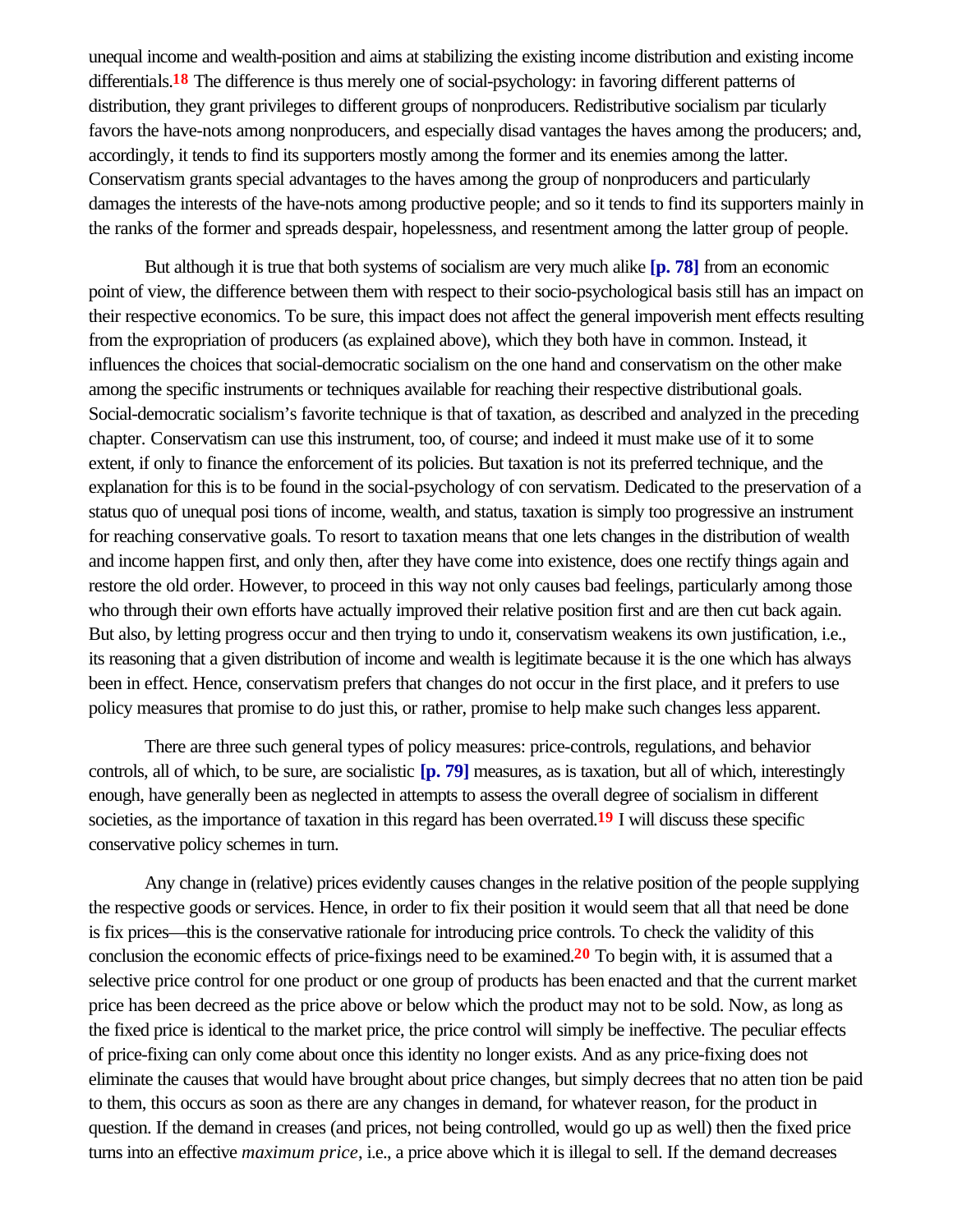(and prices, without controls, would fall), then the fixed price becomes an effective minimum price, i.e., a price below which it becomes illegal to sell.**21**

 The consequence of imposing of a maximum price is an excess demand for the goods supplied. Not everyone willing to buy at the fixed price can do so. And this shortage will last as long as prices are not allowed to rise with the increased demand, and hence, no possibility exists for the **[p. 80]** producers (who assumedly had already been producing up to the point at which marginal costs, i.e., the cost of producing the last unit of the product concerned, equaled marginal revenue) to direct additional resources into the specific line of production, thus increasing output without incurring losses. Queues, rationing, favoritism, under-the-table payments, and black markets will become permanent features of life. And the shortages and other side effects which they bring along will even increase, as excess demand for the price-controlled goods will spill over to all other noncontrolled goods (in particular, of course, to substitutes), increase their (relative) prices, and thereby create an additional incentive to shift resources from controlled into noncontrolled lines of production.

 Imposing a minimum price, i.e., a price above the potential market price below which sales become illegal, mutatis mutandis produces an excess of supply over demand. There will be a surplus of goods produced that simply cannot find buyers. And again: this surplus will continue as long as prices are not allowed to drop along with the reduced demand for the product in question. Milk and wine lakes, butter and grain mountains, to cite just a few examples, will develop and grow; and as the storage bins fill up it will be come necessary to repeatedly destroy the surplus production (or, as an al ternative, to pay the producers *not* to produce the surplus anymore). Surplus production will even become aggravated as the artificially high price attracts an even higher investment of resources in this particular field, which then will be lacking in other production lines where there is actually a greater need for them (in terms of consumer demand), and where, as a consequence, product prices will rise.

 Maximum or minimum prices—in either case price controls will result in relative impoverishment. In any event they will lead to a situation in which there are too many (in terms of consumer demand) resources bound up in production lines of reduced importance and not enough are available in lines **[p. 81]** of increased relevance. Production factors can no longer be allocated so that the most urgent wants are satisfied first, the next urgent ones second, etc., or, more precisely, so that the production of any one product is not extended above (or reduced below) the level at which the utility of the marginal product falls below (or remains above) the marginal utility of any other product. Rather, the imposition of price controls means that less urgent wants are satisfied at the expense of reduced satisfaction of more urgent wants. And this is to say nothing else than that the standard of living will be reduced. That people waste their time scrambling for goods because they are in artificially low supply or that goods are thrown away because they are held in artificially high supply are only the two most conspicuous symptoms of this reduced social wealth.

 But this is not all. The preceding analysis also reveals that conservatism cannot even reach its goal of distributional stability by means of partial price control. With only partially controlled prices, disruptions in the existing income and wealth position still must occur, as producers in uncontrolled lines of production, or in lines of production with minimum product prices are favored at the expense of those in controlled lines, or lines with maximum product prices. Hence there will continue to be an incentive for individual producers to shift from one line of production into a different, more profitable one, with the consequence that differences in the entrepreneurial alertness and ability to foresee and implement such profitable shifts will arise and result in disruptions of the established order. Conservatism then, if it is indeed uncompromising in its commitment to the preservation of the status quo, is driven to constantly enlargening the circle of goods subject to price controls and actually cannot stop short of complete price controls or price-freezing.**22** Only if the prices of all goods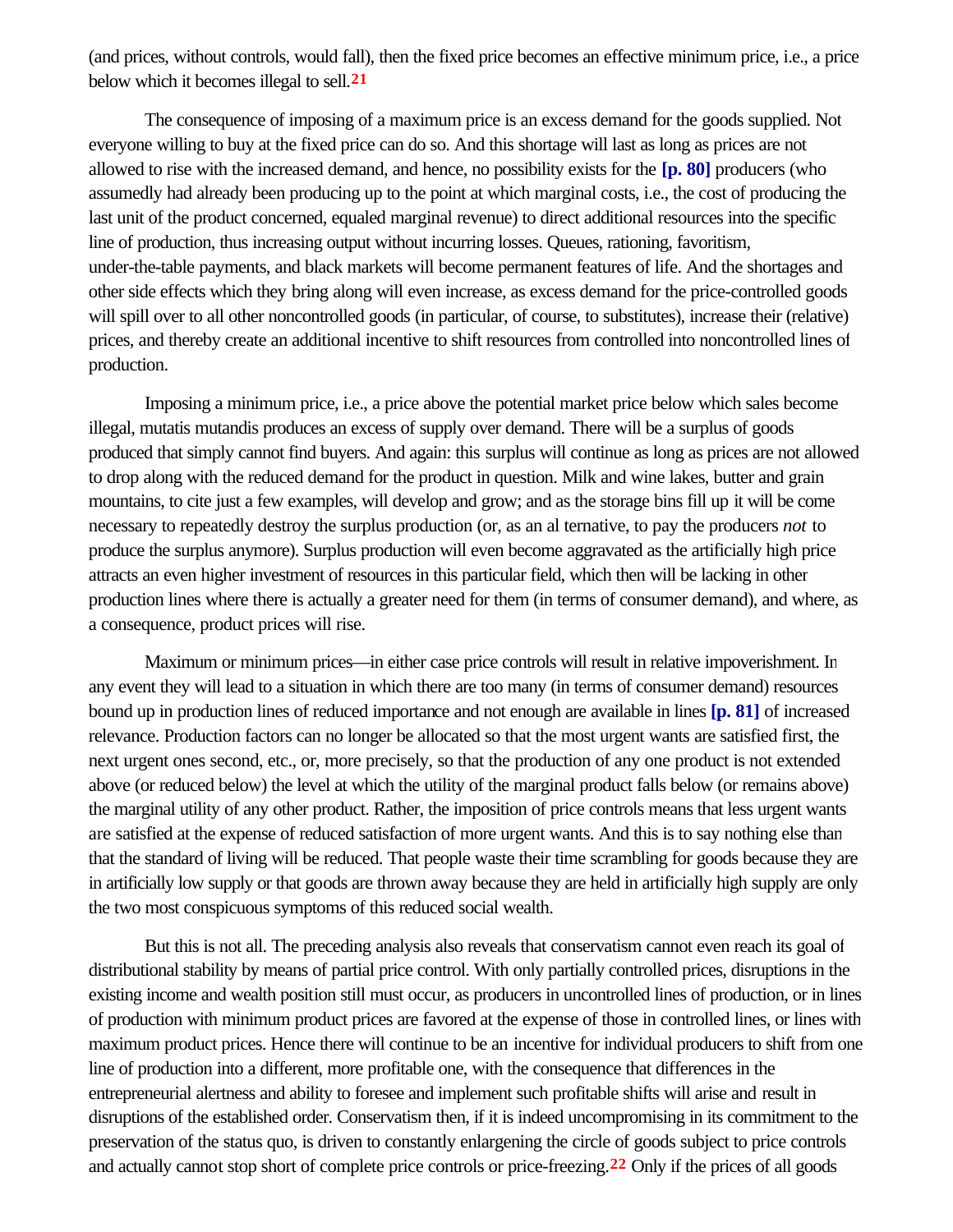and services, of capital and of consumer goods alike, are frozen at some given level, and the production process is thus completely separated from demand—instead of disconnecting **[p. 82]** production and demand at only a few points or sectors as under partial price control—does it seem possible to preserve an existing distributional order in full. Not surprisingly, though, the price that has to be paid for such full-blown conservatism is even higher than that of only partial price controls.**23** With all-around price control, private ownership of means of produc tion is in fact abolished. There can still be private owners in name, but the right to determine the use of their property and to engage in any contractual exchange that is deemed beneficial is lost completely. The immediate consequence of this silent expropriation of producers then will be a reduc tion in saving and investing and, mutatis mutandis, an increase in consump tion. As one can no longer charge for the fruits of one's labor what the market will bear, there is simply less of a reason to work. And in addition, as prices are fixed—independent of the value that consumers attach to the products in question—there is also less of a reason to be concerned about the quality of the particular type of work or product that one still happens to perform or produce, and hence the quality of each and every product will fall.

 But even more important than this is the impoverishment that results from the allocational chaos created by universal price controls. While all product prices, including those of all cost factors and, in particular, of labor are frozen, the demand for the various products still changes constantly. Without price controls, prices would follow the direction of this change and thereby create an incentive to constantly move out of less valued lines of production into more valued ones. Under universal price controls this mechanism is completely destroyed. Should the demand for a product in crease, a shortage will develop as prices are not allowed to rise, and hence, because the profitability of producing the particular product has not been altered, no additional production factors will be attracted. As a conse quence, excess demand, left unsatisfied, will spill over to other products, increasing **[p. 83]** the demand for them above the level that otherwise would have been established. But here again, prices are not allowed to rise with the in creased demand, and again a shortage will develop. And so the process of shifting demand from most urgently wanted products to products of secon dary importance, and from there to products of still lesser relevance, since again not everyone's attempt to buy at the controlled price can be satisfied, must go on and on. Finally, since there are no alternatives available and the paper money that people still have to spend has a lower intrinsic value than even the least valuable product available for sale, excess demand will spill over to products for which demand had originally declined. Hence, even in those lines of production where a surplus had emerged as the consequence of declining demand but where prices had not been allowed to fall accord ingly, sales again will pick up as a consequence of unsatisfied demand else where in the economy; in spite of the artificially high fixed price surpluses will become saleable; and, with profitability thus restored, an outflow of capital will be prevented even here.

 The imposition of all-around price controls means that the system of production has become completely independent of the preferences of con sumers for whose satisfaction production is actually undertaken. The producers can produce anything and the consumers have no choice but to buy it, whatever it is. Accordingly, any change in the production structure that is made or ordered to be made without the help offered by freely float ing prices is nothing but a groping in the dark, replacing one arbitrary array of goods offered by another equally arbitrary one. There is simply no con nection anymore between the production structure and the structure of demand. On the level of consumer experience this means, as has been described by G. Reisman, ". . . flooding people with shirts, while making them go barefoot, or inundating them with shoes while making them go shirtless; of giving them enormous quantities of writing paper, but no pens or ink, or **[p.**] **84]** vice versa; . . . indeed of giving them any absurd combination of goods." But, of course, ". . . merely giving consumers unbalanced combinations of goods is itself equivalent to a major decline in production, for it represents just as much of a loss in human well-being."**24** The standard of living does not simply depend on some total physical output of production; it depends much more on the proper distribution or proportioning of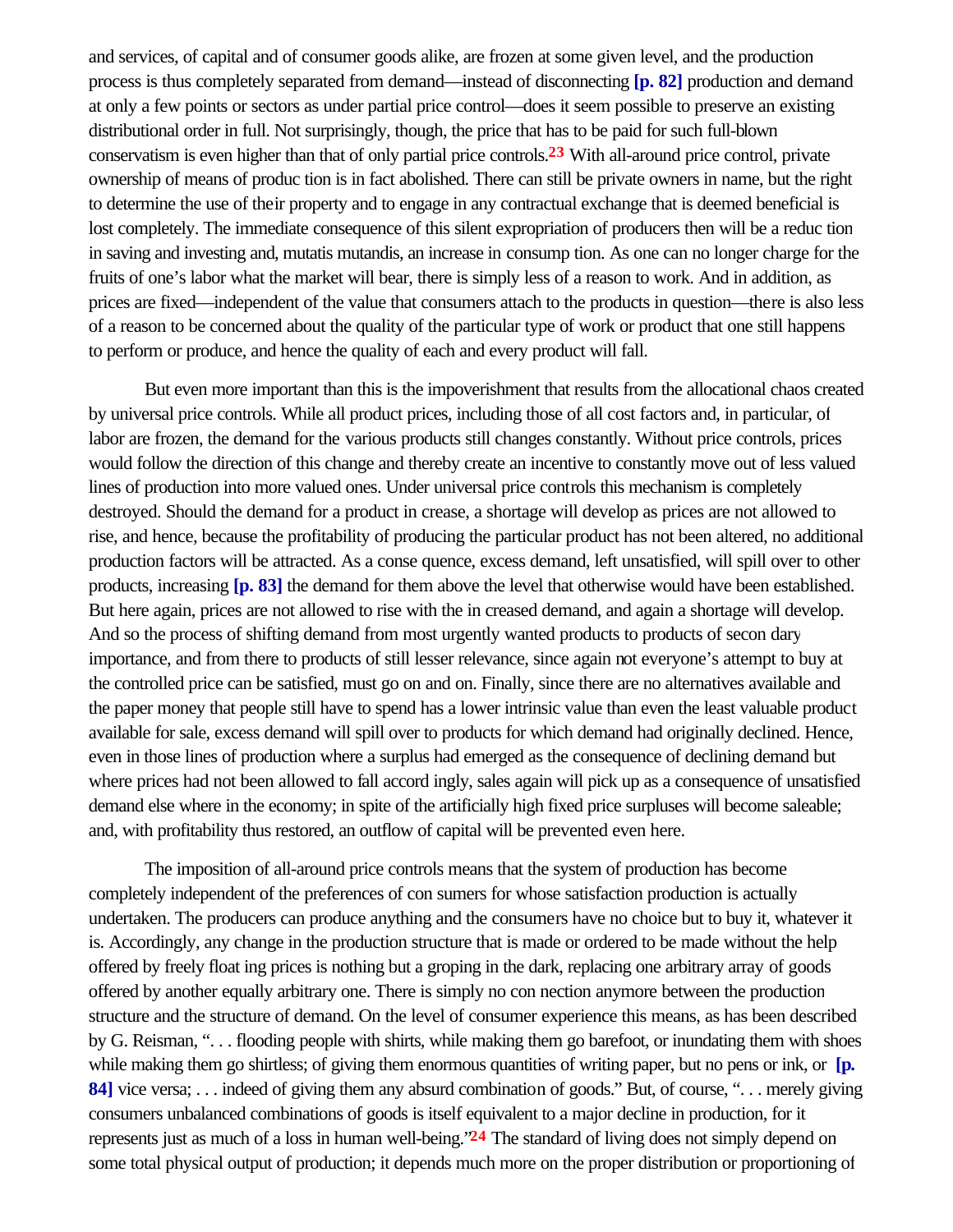the various specific production factors in producing a well-balanced composition of a variety of consumer goods. Universal price controls, as the 'ultima ratio' of conservatism, prevent such a well-proportioned composition from being brought about. Order and stability are only seemingly created; in truth they are a means of creating allocational chaos and arbitrariness, and thereby drastically reduce the general standard of living.

 In addition, and this leads to the discussion of the second specifically conservative policy instrument, i.e., regulations, even if prices are control led all-around this can only safeguard an existing order of income and wealth distribution if it is unrealistically assumed that products as well as their producers are "stationary." Changes in the existing order cannot be ruled out, though, if there are new and different products produced, new technologies for producing products are developed, or additional producers spring up. All of this would lead to disruptions in the existing order, as the old products, technologies, and producers, subject as they are to price con trols, would then have to compete with new and different products and ser vices (which, since they are new, *cannot* have been price-controlled), and they would probably lose some of their established income-share to the newcomers in the course of this competition. To compensate for such disruptions, conservatism could once again make use of the instrument of taxation, and indeed to some extent it does. But to let innovations occur first without hindrance and to then tax the gains away from the innovators and restore the old order is, as was explained, too progressive an instrument for a policy **[p. 85]** of conservatism. Conservatism prefers *regulations* as a means of preventing or slowing down innovations and the social changes that they bring about.

 The most drastic way of regulating the system of production would be simply to outlaw any innovation. Such a policy, it should be noted, has its adherents among those who complain about others' consumerism, i.e., about the fact that today there are already "all too many" goods and services on the market, and who wish to freeze or even reduce this present diversity; and also, for slightly different reasons, among those who want to freeze present production technology out of the fear that technological innova tions, as labor-saving devices, would "destroy" (existing) jobs. Nonethe less, an outright prohibition of all innovative change has hardly ever been seriously attempted—perhaps with the recent exception of the Pol Pot regime—because of a lack of support in public opinion which could not be convinced that such a policy would not be extremely costly in terms of wel fare losses. Quite popular, though, has been an only slightly more moderate approach: While no change is ruled out in principle, any innovation must be officially approved (approved, that is, by people other than the innovator himself) before it can be implemented. This way, conservatism argues, it is assured that innovations are indeed socially acceptable, that progress is gradual, that it can be introduced simultaneously by all producers, and that everyone can share in its advantages. Compulsory, i.e., government-enforced, cartels are the most popular means for achieving this effect. By re quiring all producers, or all producers of one industry, to become members of one supervisory organization—the cartel—it becomes possible to avoid the all-too-visible excess supply brought about by minimum price controls—through the imposition of production quotas. Moreover, the disruptions caused by any innovative measure can then be centrally monitored and moderated. But while this approach has been gaining ground constantly in **[p. 86]** Europe and to a somewhat lesser degree in the United States, and while certain sectors of the economy are indeed already subject to very similar controls, the most popular and most frequently used conservative-socialist regulatory instrument is still that of establishing predefined standards for predefined categories of products or producers to which all innovations must conform. These regulations lay down the kind of qualifications a per son must fulfill (other than the "normal" ones of being the rightful owner of things and of not damaging the physical integrity of other peoples' property through one's own actions) in order to have the right to establish himself as a producer of some sort; or they stipulate the kinds of tests (as regards, for instance, materials, appearance, or measurements) a product of a given type must undergo before being newly allowed on the market; or they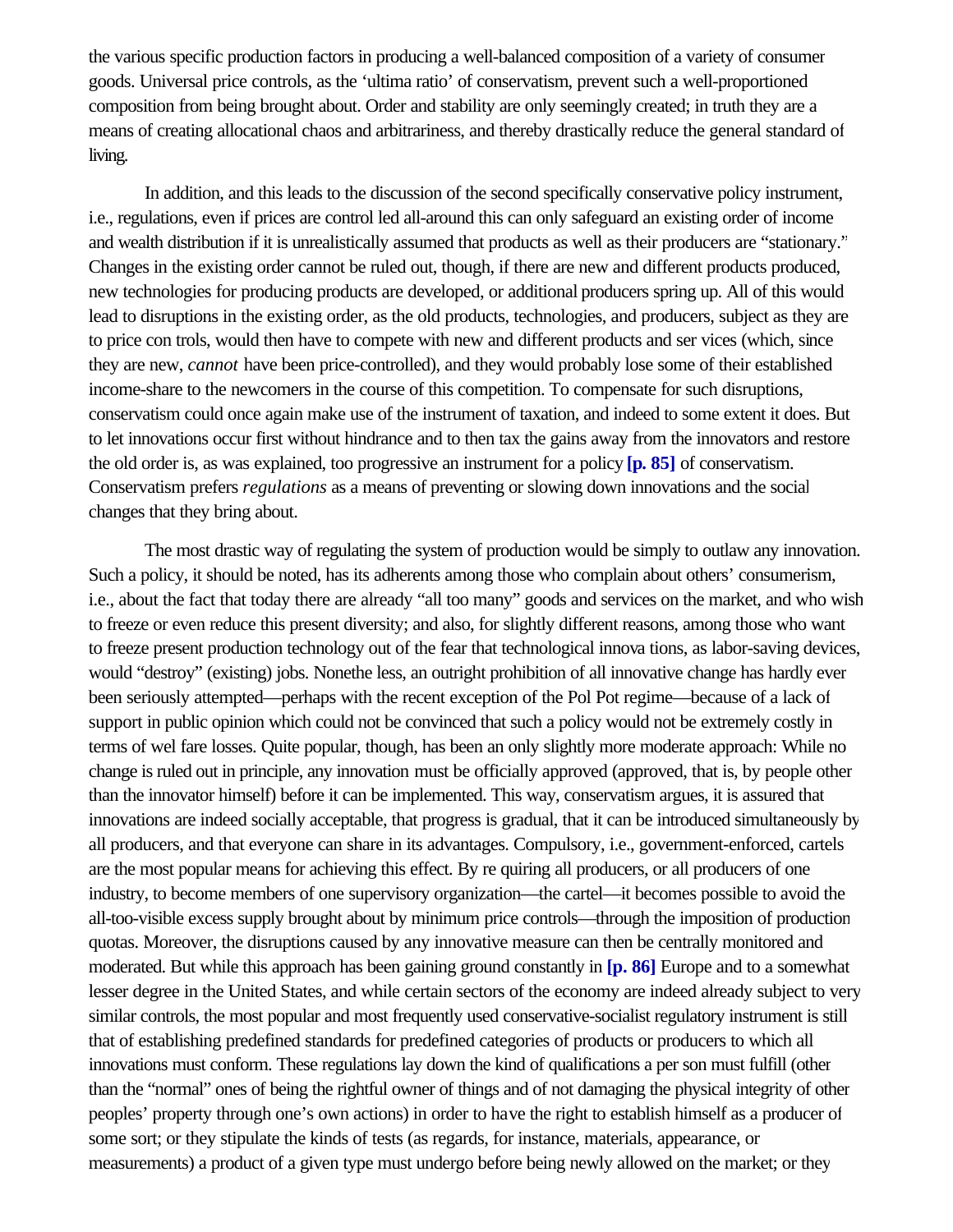prescribe definite checks that any technological improvement must pass in order to become a newly approbated method of production. With such regulatory means innovations can neither be completely ruled out, nor can it be altogether avoided that some changes might even be quite surprising. But as the predefined standards to which changes have to conform must of necessity be "conservative," i.e., formulated in terms of existing products, producers, or technologies, they serve the purpose of conservatism in that they will indeed at least slow down the speed of innovative changes and the range of possible surprises.

 In any case, all these types of regulations, the first mentioned ones more and the latter less, will lead to a reduction in the general standard of living.**25** An innovation, to be sure, can only be successful, and thus allow the innovator to disrupt the existing order of income and wealth distribution, if it is indeed more highly valued by the consumers than the competing old products. The imposition of regulations, however, implies a redistribution of property titles away from the innovators and onto the established producers, products, and technologies. Hence, in fully or partially socializing **[p. 87]** possible income and wealth gains stemming from innovative changes in the process of production and mutatis mutandis by fully or partially socializing the possible losses from not innovating, the process of innova tion will be slowed down, there will be fewer innovators and innovations, and instead, a strengthened tendency will emerge to settle for the way things are. This means nothing else than that the process of increasing consumer satisfaction by producing more highly evaluated goods and services in more efficient, cost-saving ways is brought to a standstill, or is at least hampered. Thus, even if in a somewhat different way than price controls, regulations will make the production structure fall out of line with demand, too. And while this might help safeguard an existing distribution of wealth, it must once again be paid for by a general decline in the overall wealth that is in corporated in this very same production structure.

 Finally, the third specifically conservative policy instrument is behavioral controls. Price controls and regulations freeze the supply side of an economic system and thereby separate it from demand. But this does not preclude changes in demand from coming into existence; it only makes the supply side irresponsive to it. And so it can still happen that discrepancies not only emerge, but that they also become appallingly apparent as such. Behavioral controls are policy measures designed to control the demand side. They aim at the prevention or retardation of changes in demand in order to make the irresponsiveness of the supply side less visible, thereby completing the task of conservatism: the preservation of an existing order from disruptive changes of any kind.

 Price controls and regulations on one side, and behavioral controls on the other are thus the two complementary parts of a conservative policy. And of these two complementary sides of conservatism, it might well be argued that it is the side of behavioral controls that is the most distinctive feature of a conservative policy. Though the different forms of socialism favor **[p. 88]** different categories of nonproductive and noninnovative people at the ex pense of different categories of potential producers and innovators, just as much as any other variant of socialism conservatism tends to produce less productive, less innovative people, forcing them to increase consumption or channel their productive and innovative energies into black markets. But of all the forms of socialism, it is only conservatism which as part of its program interferes directly with consumption and noncommercial exchan ges. (All other forms, to be sure, have their effect on consumption, too, in sofar as they lead to a reduction in the standard of living; but unlike conservatism, they leave the consumer pretty much alone with whatever is left for him to consume.) Conservatism not only cripples the development of one's productive talents; under the name "paternalism" it also wants to freeze the behavior of people in their roles as isolated consumers or as ex change partners in noncommercial forms of exchanges, thereby stifling or suppressing one's talent to develop a consumer lifestyle that best satisfies one's recreational needs, too.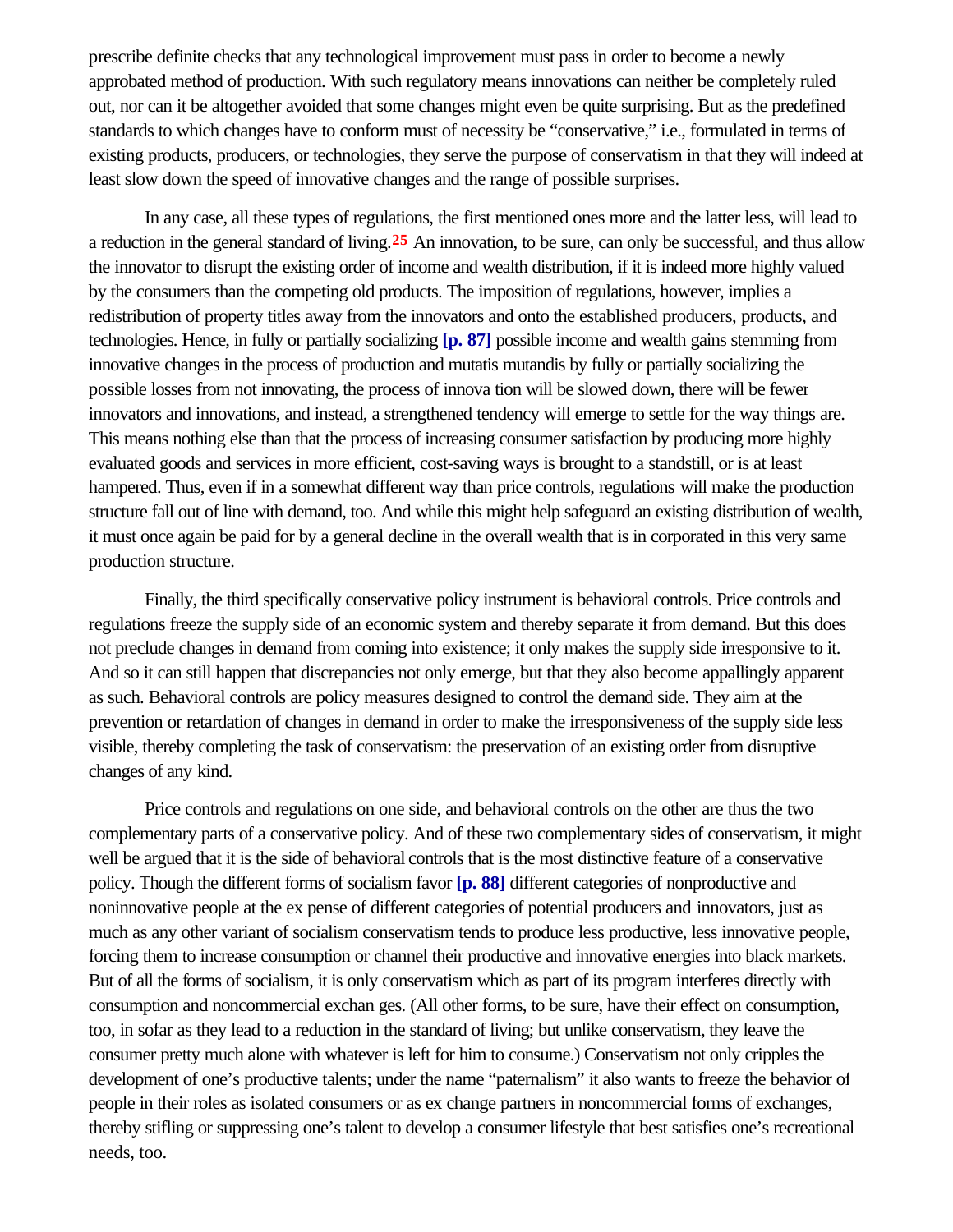Any change in the pattern of consumer behavior has its economic side effects. (If I let my hair grow longer this affects the barbers and the scissors industry; if more people divorce this affects lawyers and the housing market; if I start smoking marijuana this has consequences not only for the use of agricultural land but also for the ice cream industry, etc.; and above all, all such behavior disequilibrates the existing value system of whoever happens to feel affected by it.) Any change could thus appear to be a disruptive element vis à visa conservative production structure, conservatism, in principle, would have to consider *all* actions—the whole lifestyle of people in their roles as individual consumers or noncommercial exchangers as proper objects of behavioral controls. Full-blown conservatism would amount to the establishment of a social system in which everything except the traditional way of behaving (which is explicitly allowed) is outlawed. In practice, conservatism **[p. 89]** could never go quite this far, as there are costs connected with controls and as it would normally have to reckon with rising resistance in the public opinion. "Normal" conservatism, then, is characterized instead by smaller or greater numbers of specific laws and prohibitions which out law and punish various forms of nonaggressive behavior of isolated con sumers, or of people engaging in noncommercial exchanges—of actions, that is to say, which if indeed performed, would neither change the physical integrity of anyone else's property, nor violate anyone's right to refuse any exchange that does not seem advantageous, but which would rather (only) disrupt the established "paternal" order of social values.

 Once again the effect of such a policy of behavioral controls is, in any case, relative impoverishment. Through the imposition of such controls not only is one group of people hurt by the fact that they are no longer allowed to perform certain nonaggressive forms of behavior but another group benefits from these controls in that they no longer have to tolerate such dis liked forms of behavior. More specifically, the losers in this redistribution of property rights are the user-producers of the things whose consumption is now hampered, and those who gain are nonusers/nonproducers of the con sumer goods in question. Thus, a new and different incentive structure regarding production or nonproduction is established and applied to a given population. The production of consumer goods has been made more costly since their value has fallen as a consequence of the imposition of controls regarding their use, and, mutatis mutandis, the acquisition of consumer satisfaction through nonproductive, noncontractual means has been made relatively less costly. As a consequence, there will be less production, less saving and investing, and a greater tendency instead to gain satisfaction at the expense of others through political, i.e., aggressive, methods. And, in particular, insofar as the restrictions imposed by behavioral controls con cern the use that a person can make of his own body, the consequence will [p. 90] be a lowered value attached to it and, accordingly, a reduced investment in human capital.

 With this we have reached the end of the theoretical analysis of conser vatism as a special form of socialism. Once again, in order to round out the discussion a few remarks which might help illustrate the validity of the above conclusions shall be made. As in the discussion of social-democratic socialism, these illustrative observations should be read with some precau tions: first, the validity of the conclusions reached in this chapter has been, can, and must be established independent of experience. And second, as far as experience and empirical evidence are concerned, there are unfortunately no examples of societies that could be studied for the effects of conservatism as compared to the other variants of socialism and capitalism. There is no quasi-experimental case study which alone could provide one with what is normally considered "striking" evidence. Reality is rather such that all sorts of policy measures—conservative, social-democratic, Marxist-socialist, and also capitalist-liberal—are so mixed and combined, that their respective effects cannot usually be neatly matched with definite causes, but must be disentangled and matched once more by purely theoretical means.

With this in mind, though, something might well be said about the actual performance of conservatism in history. Once more, the difference in the living standards between the United States and the countries of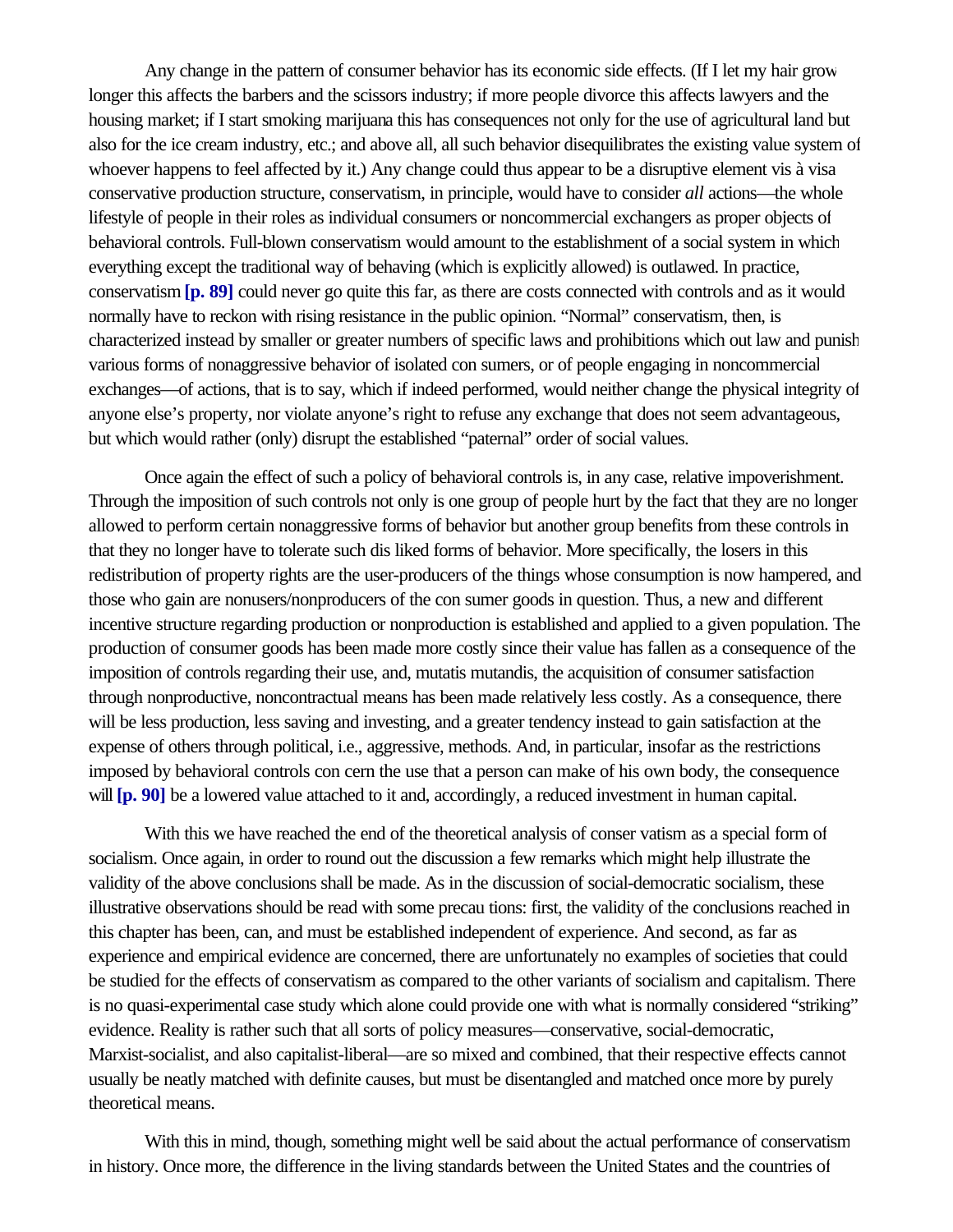Western Europe (taken together) permits an observation that fits the theoretical picture. Surely, as mentioned in the previous chapter, Europe has more redistributive socialism—as indicated roughly by the overall degree of taxation—than the United States, and is poorer because of this. But more striking still is the difference that exists between the two with respect to the degree of conservatism.**26** Europe has a feudal past that is noticeable to this very day, in particular in the form of numerous regulations that restrict **[p. 91]** trade and hamper entry and prohibitions of nonaggressive actions, whereas the United States is remarkably free of this past. Connected with this is the fact that for long periods during the nineteenth and twentieth centuries, Europe had been shaped by policies of more or less explicitly conservative parties rather than by any other political ideology, whereas a genuinely con servative party never existed in the United States. Indeed, even the socialist parties of Western Europe were infected to a notable extent by conser vatism, in particular under the influence of the labor unions, and imposed numerous conservative-socialist elements (regulations and price controls, that is) on the European societies during their periods of influence (while they admittedly helped abolish some of the conservative behavioral controls). In any case then, given that Europe is more socialist than the United States and its living standards are relatively lower, this is due less to the greater influence of social-democratic socialism in Europe and more to the influence of the socialism of conservatism—as indicated not so much by its higher overall degrees of taxation, but rather by the significantly higher numbers of price controls, regulations, and behavioral controls in Europe. I should hasten to add that the United States is not richer than it actually is and no longer exhibits its nineteenth century economic vigor not only be cause they adopted more and more of redistributive socialism's policies over time, but more so because they, too, increasingly fell prey to the con servative ideology of wanting to protect a status quo of income and wealth distribution from competition, and in particular the position of the haves among existing producers, by means of regulations and price controls.**27**

 On even a more global level, another observation fits the theoretically derived picture of conservatism causing impoverishment. For outside the so-called Western world, the only countries that match the miserable economic performance of the outrightly Marxist-socialist regimes are precisely those societies in Latin America and Asia that have never seriously **[p. 92]** broken with their feudal past. In these societies, vast parts of the economy are even now almost completely exempt from the sphere and the pressure of freedom and competition and are instead locked in their traditional position by regulatory means, enforced, as it were, by outright aggression.

 On the level of more specific observations the data also clearly indicate what the theory would lead one to expect. Returning to Western Europe, there can be little doubt that of the major European countries, Italy and France are the most conservative, especially if compared with the northern nations which, as far as socialism is concerned, have been leaning more toward its redistributive version.**28** While the level of taxation in Italy and France (state expenditure as part of GNP) is not higher than elsewhere in Europe, these two countries clearly exhibit more conservative-socialist ele ments than can be found anywhere else. Both Italy and France are studded with literally thousands of price controls and regulations, making it highly doubtful that there is any sector in their economies that can be called "free" with some justification. As a consequence (and as could have been predicted), the standard of living in both countries is significantly lower than that of northern Europe, as anyone who is not traveling exclusively in resort towns cannot fail to notice. In both countries, to be sure, one objective of conservatism seems to have been reached: the differences between the haves and the have-nots have been well-preserved—one will hardly find as extreme income and wealth differentials in West Germany or the United States as in Italy or France—but the price is a relative drop in social wealth. As a matter of fact, this drop is so significant that the standard of living for the lower and lower-middle class in both countries is at best only a bit higher than that in the more liberalized countries of the East bloc. And the southern provinces of Italy, in particular, where even more regulations have been piled on top of those valid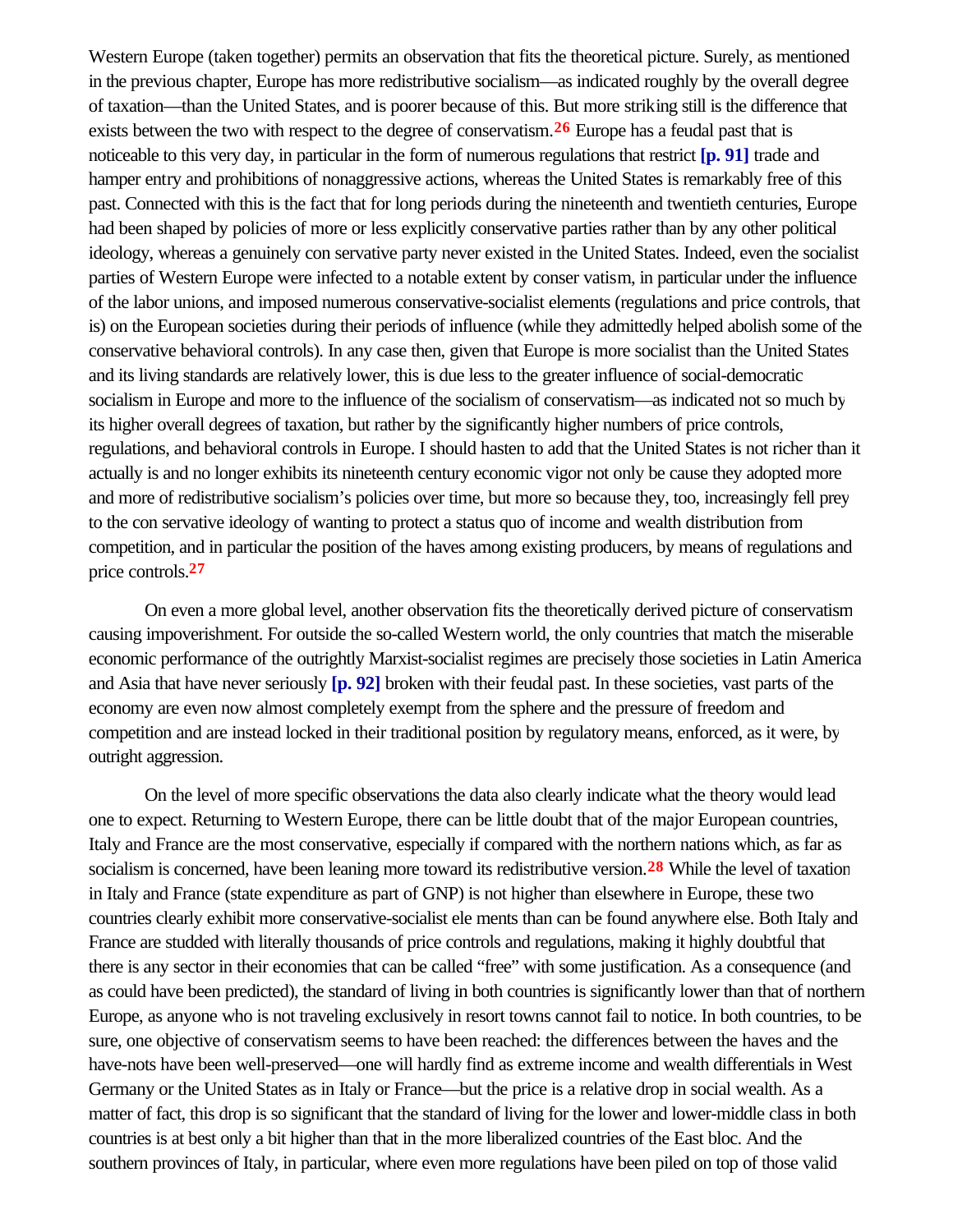everywhere in the country, have just barely left the camp of the third world nations. **[p. 93]**

 Finally, as a last example that illustrates the impoverishment caused by conservative policies, the experience with national-socialism in Germany and to a lesser degree with Italian fascism should be mentioned. It is often not understood that both were conservative-socialist movements.**29** It is as such, i.e., as movements directed against the change and the social disrup tions brought about by the dynamic forces of a free economy, that they—other than Marxist-socialist movements—could find support among the class of established proprietors, shop owners, farmers and entrepreneurs. But to derive from this the conclusion that it must have been a pro-capitalist movement or even the highest stage in the development of capitalism before its final demise, as Marxists normally do, is entirely wrong. Indeed, fascism's and Nazism's most fervently abhorred enemy was not socialism as such, but liberalism. Of course, both also despised the socialism of the Marxists and Bolshevists, because at least ideologically they were internationalists and pacifists (relying on the forces of history that would lead to a destruction of capitalism from within), while fascism and Nazism were nationalist movements devoted to war and conquest; and, probably even more important regarding its public support, because Marxism implied that the haves would be expropriated by the have-nots and the social order thus would be turned upside-down, while fascism and Nazism promised to preserve the given order.**30** But, and this is decisive for their classification as socialist (rather than capitalist) movements, to pursue this goal implies—as has been explained in detail above—just as much a denial of the rights of the individual user-owner of things to do with them whatever seems best (provided one does not physically damage another's property or engage in noncontractual exchanges), and just as much an expropriation of natural owners by "society' (that is, by people who neither produced nor contractually acquired the things in question) as does the policy of Marxism. And indeed, in order to reach this goal both fascism and Nazism did exactly what their classification **[p. 94]** as conservative-socialist would have led one to expect: they established highly controlled and regulated economies in which private ownership was still existent in name, but had in fact become meaningless, since the right to determine the use of the things owned had been almost completely lost to political institutions. The Nazis, in particular, imposed a system of almost complete price controls (including wage controls), devised the institution of four-year plans (almost like in Russia, where the plans spanned the period of five years) and established economic planning and supervising boards which had to approve all significant changes in the production structure. An "owner" could no longer decide what to produce or how to produce it, from whom to buy or to whom to sell, what prices to pay or to charge, or how to implement any changes. All this, to be sure, created a feeling of security. Everyone was assigned a fixed position, and wage-earners as well as owners of capital received a guaranteed, and in nominal terms, stable or even growing income. In addition, giant forced labor programs, the reintroduction of conscription, and finally the implementation of a war economy strengthened the illusion of economic expansion and prosperity.**31** But as would have to be expected from an economic system that destroys a producer's incentive to adjust to demand and avoid not adjusting to it, and that thereby separates demand from production, this feeling of prosperity proved to be nothing but an illusion. In reality, in terms of the goods that people could buy for their money the standard of living fell, not only in relative but even in absolute terms.**32** And in any case, even disregarding here all of the destruction that was caused by the war, Germany and to a lesser extent Italy were severely impoverished after the defeat of the Nazis and fascists. **[p. 95]**

# **Chapter 6 The Socialism of Social Engineering**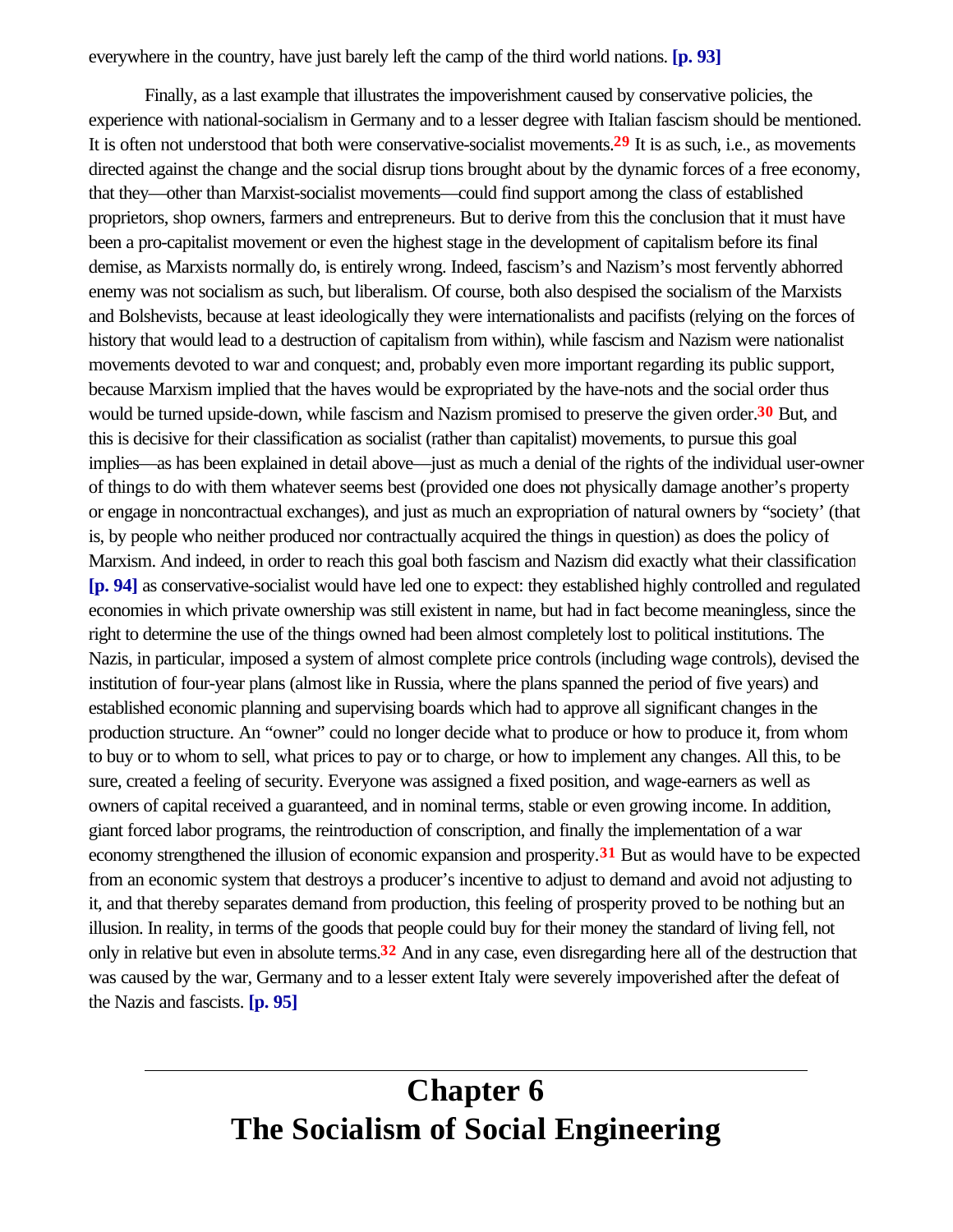#### **and The Foundations of Economic Analysis**

 In light of the theoretical arguments presented in the preceding chapters it appears that there is no economic justification for socialism. Socialism promised to bring more economic prosperity to the people than capitalism, and much of its popularity is based on this promise. The arguments brought forward, though, have proved that the opposite is true. It has been shown that Russian-type socialism, characterized by nationalized or socialized means of production, necessarily involves economic waste since no prices for factors of production would exist (because means of production would not be allowed to be bought or sold), and hence no cost-accounting (which is the means for directing scarce resources with alternative uses into the most value-productive lines of production) could be accomplished. And as regards social-democratic and conservative socialism, it has been demonstrated that in any event, both imply a rise in the costs of production and, mutatis mutandis, a decline in the costs of its alternative, i.e., non-production or black-market production, and so would lead to a relative reduction in the production of wealth, since both versions of socialism establish an incentive structure that (compared to a capitalist system) relatively favors nonproducers and noncontractors over producers and contractors of goods, products and services.

 Experience, too, supports this. By and large, living standards in the East European countries are significantly lower than in Western Europe, where the degree to which the socialization of means of production that has taken place, though certainly remarkable, is relatively much lower. Also, wherever one extends the degree of redistributive measures and the proportion of**[p. 96]** produced wealth that is redistributed is increased, as, for instance, in West Germany during the 1970s under social-democratic liberal government coalitions, there is a retardation in the social production of wealth or even an absolute reduction in the general standard of living. And wherever a society wants to preserve the status quo, that is, a given income and wealth distribution, by means of price controls, regulations, and behavioral controls—as, for instance, in Hitler's Germany or present-day Italy and France—the living standards will constantly fall further behind those of more liberal (capitalist) societies.

 Nonetheless, socialism is very much alive and well, even in the West where social-democratic socialism and conservatism have remained powerful ideologies. How could this come about? One important factor is that its adherents abandoned the original idea of socialism's economic su periority and instead, resorted to a completely different argument: that socialism might not be economically superior but is morally preferable. This claim will be considered in Chapter 7. But that is certainly not the end of the story. Socialism has even regained strength in the field of economics. This became possible because socialism combined its forces with the ideology of empiricism, which traditionally has been strong in the Anglo-Saxon world and which, in particular through the influence of the so-called Vienna-circle of positivist philosophers, became the dominant philosophy-epistemology-methodology of the twentieth century, not only in the field of the natural sciences but also in the social sciences and economics. This applies not only to the philosophers and methodologists of these sciences (who, incidentally, have since freed themselves from the spell of empiricism and positivism) but probably even more so to the practitioners (who are still very much under its influence). Combining its force with empiricism or positivism, which includes for our purposes the so-called critical rationalism of K. R. Popper and his followers, socialism developed into what will henceforth **[p. 97]** be called the"socialism of social engineering."**1** It is a form of socialism very different in its style of reasoning from traditional Marxism, which was much more rationalistic and deductive—one that Marx had adopted from the classical economist D. Ricardo, the most important source for Marx's own economic writings. But it seems to be precisely because of this difference in style that the socialism of social-engineering has been able to win more and more support from the traditional camps of social-democratic and conservative socialists. In West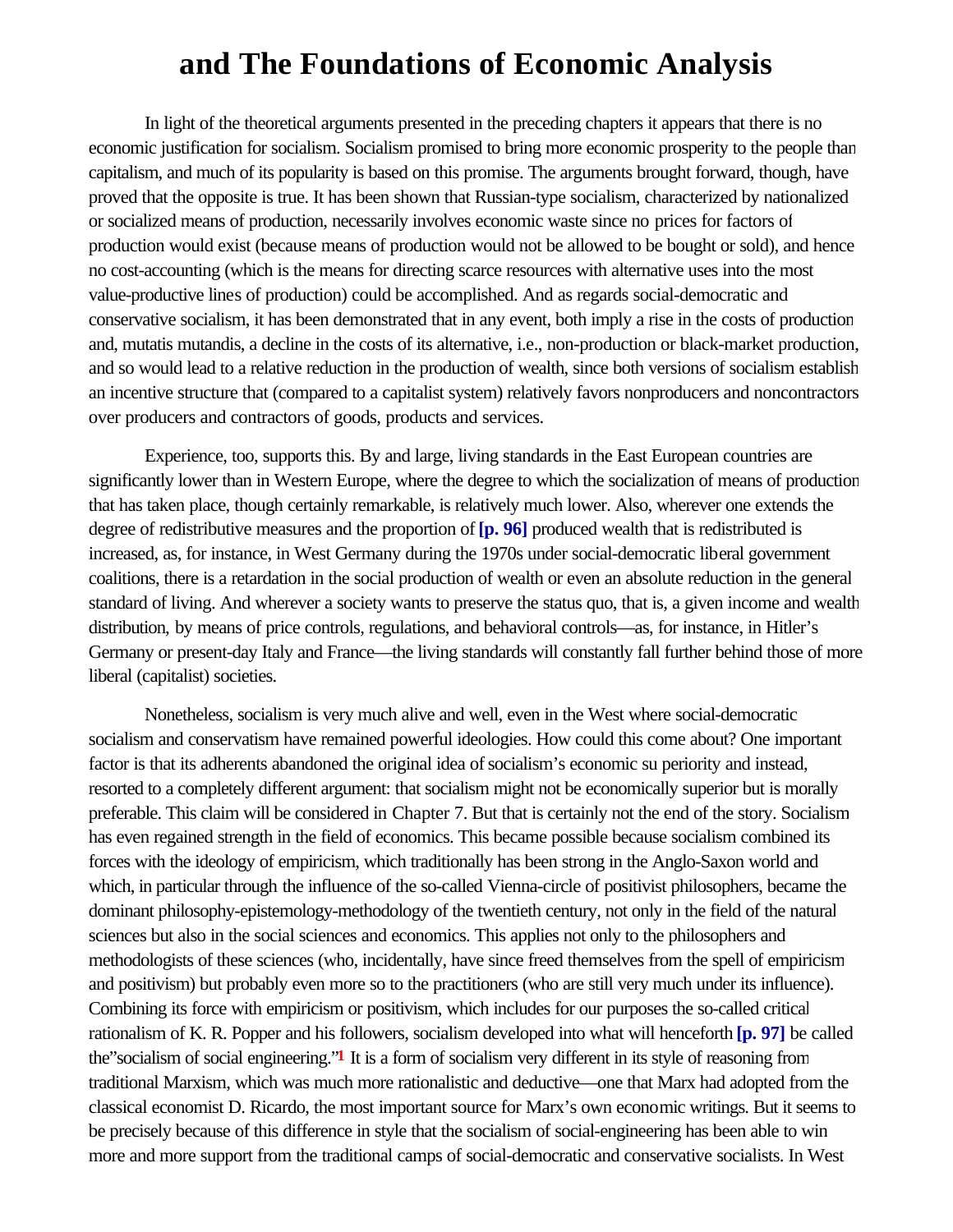Germany, for instance, the ideology of "piecemeal social engineering," as K. R. Popper has called his social philosophy,**2** has now become something like the common ground of "moderates" in all political parties, and only doctrinaires, so it seems, of either side do not subscribe to it. The former SPD-chancellor Helmut Schmidt even publicly endorsed Popperianism as his own philosophy.**3** However, it is in the United States that this philosophy is probably more deeply rooted, as it is almost custom-tailored to the American way of thinking in terms of practical problems and pragmatic methods and solutions.

 How *could* empiricism-positivism help save socialism? On a highly abstract level the answer should be clear. Empiricism-positivism must be able to provide reasons why all the arguments given so far have failed to be decisive; it must try to prove how one can avoid drawing the conclusions that I have drawn and still claim to be rational and to operate in accordance with the rules of scientific inquiry. But how, in detail, can this be ac complished? On this the philosophy of empiricism and positivism offers two seemingly plausible arguments. The first and indeed the most central of its tenets is this:**4** knowledge regarding reality, which is called empirical knowledge, must be verifiable or at least falsifiable by experience; and experience is always of such a type that it could, in principle, have been other than it actually was so that no one could ever know in advance, i.e., before actually having had some particular experience, if the outcome would be **[p. 98]** one way or another. If, mutatis mutandis, knowledge is not verifiable or falsifiable by experience, then it is not knowledge about anything real—*empirical* knowledge, that is—but simply knowledge about words, about the use of terms, about signs and transformational rules for them—or *analytical* knowledge. And it is highly doubtful that analytical knowledge should be ranked as "knowledge"at all.

 If one assumes this position, as I will do for the moment, it is not difficult to see how the above arguments could be severely rebuffed. The arguments regarding the impossibility of economic calculation and the cost-raising character of social-democratic or conservative measures necessarily leading to a decline in the production of goods and services and hence to reduced standards of living evidently claimed to be valid a priori, i.e., not falsifiable by any kind of experience, but rather known to be true prior to any later experiences. Now if this were indeed true, then according to the first and central tenet of empiricism-positivism, this argument could not contain any information about reality, but instead would have to be considered idle verbal quibbling—an exercise in tautological transformations of words such as "cost," "production," "output of production," "consumption"—which do not say anything about reality. Hence, empiricism concludes that insofar as reality, i.e., the *real* consequences of *real* socialism, is concerned, the arguments presented thus far carry no weight whatsoever. Rather, in order to say anything convincing about socialism, experience and experience alone would have to be the decisive thing to consider.

 If this were indeed true (as I will still assume), it would at once dispose of all of the economic arguments against socialism which I have presented as being of a categorical nature. There simply could not be anything categorical about reality. But even then, wouldn't empiricism-positivism still have to face up to the real experiences with real socialism and wouldn't the result of this be just as decisive? In the preceding chapters, much more emphasis **[p. 99]** was placed on logical, principle, categorical (all used synonomously here) reasons directed against socialism's claims of offering a more promising way to economic prosperity than through capitalism; and ex perience was cited only loosely in order to illustrate a thesis whose validity could ultimately have been known independent of illustrative experience. Nonetheless, wouldn't even the somewhat unsystematically cited ex perience be sufficient to make a case against socialism?

 The answer to these questions is a decisive "no." The second tenet of empiricism-positivism explains why. It formulates the extension or rather the application of the first tenet to the problem of causality and causal ex planation or prediction. To causally explain or predict a real phenomenon is to formulate a statement of either the type "if A, then B" or, should the vari ables allow quantitative measurement, "if an increase (or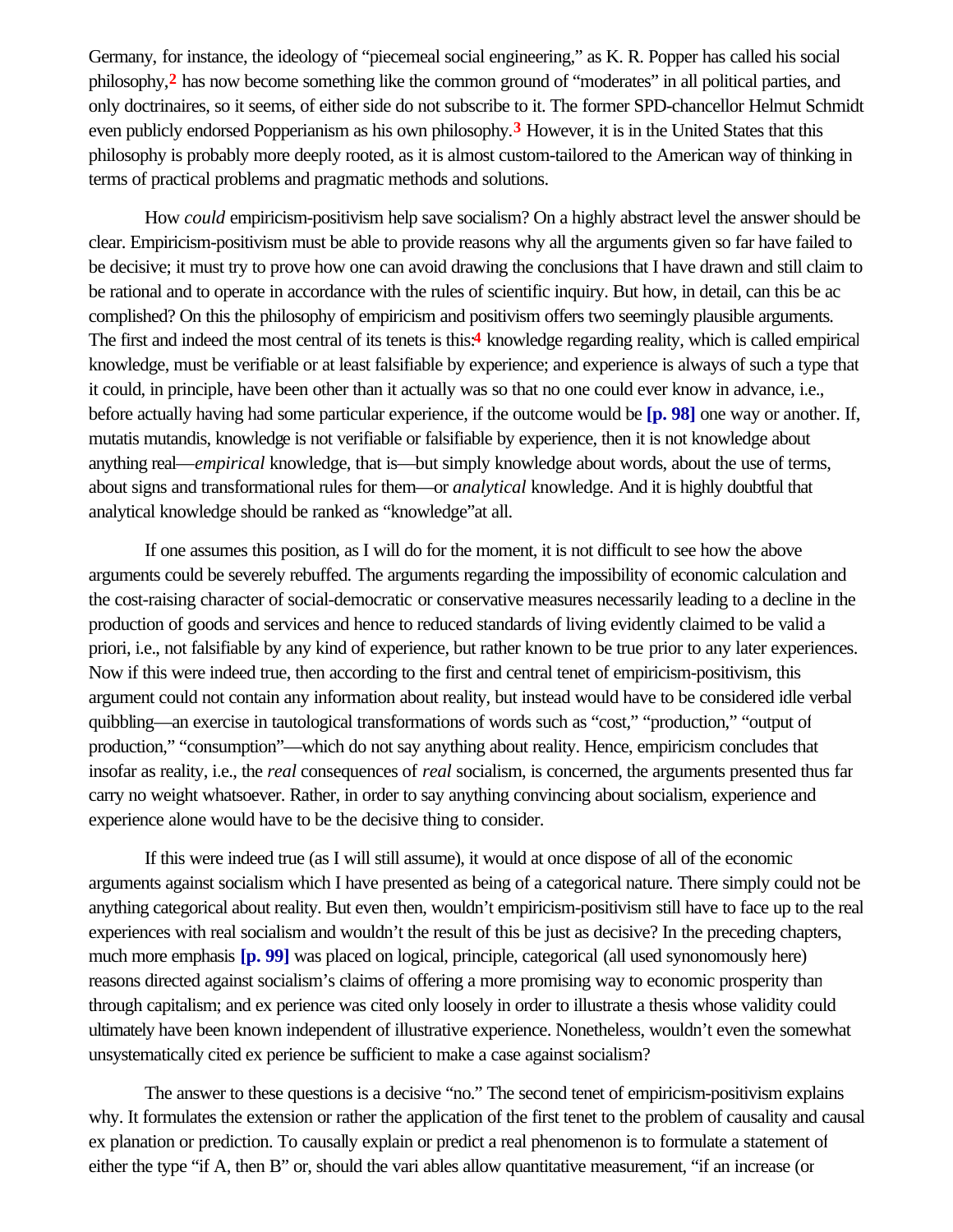decrease) of A, then an increase (or decrease) of B." As a statement referring to reality (with A and B being real phenomena), its validity can never be established with certainty, i.e., by examination of the proposition alone or of any other proposition from which the one in question could in turn be logically deduced, but will always be and remain hypothetical, depending on the out come of future experiences which cannot be known in advance. Should ex perience confirm a hypothetical causal explanation, i.e., should one observe an instance where B indeed followed A, as predicted, this would not prove that the hypothesis is true, since A and B are general, abstract terms ("universals," as opposed to "proper names") which refer to events or processes of which there are (or, at least *might*, in principle, be) an indefinite number of instances, and hence later experiences could still possibly falsify it. And if an experience falsified a hypothesis, i.e., if one observed an instance of A that was not followed by B, this would not be decisive either, as it would still be possible that the hypothetically related phenomena were indeed causally linked and that some other previously neglected and uncontrolled circumstance **[p. 100]** ("variable") had simply prevented the hypothesized relationship from being actually observed. A falsification would only prove that the par ticular hypothesis under investigation was not completely correct as it stood, but rather needed some refinement, i.e., some specification of additional variables which one would have to watch out for and control in order to be able to observe the hypothesized relationship between A and B. But to be sure, a falsification would never prove once and for all that a relationship between some given phenomena did not exist.

 Given that this empiricist-positivist position on causal explanation is cor rect, it is easy to see how socialism could be rescued from empirically jus tified criticism. Of course, a socialist-empiricist would not deny the facts. He would not argue that there indeed is a lower standard of living in Eastern than in Western Europe, and that increased taxation or a conservative policy of regulations and controls have indeed been found to correlate with a retardation or shrinking in the production of economic wealth. But within the boundaries of his methodology he could perfectly well deny that based on such experiences a principled case against socialism and its claim of offering a more promising path toward prosperity could be formulated. He could, that is to say, play down the (seemingly) falsifying experiences, and any other that might be cited, as merely accidental; as experiences that had been produced by some unfortunately neglected and uncontrolled circumstances which would disappear and indeed turn into its very opposite, revealing the true relationship between socialism and an increased production of social wealth, as soon as these circumstances had been controlled. Even the striking differences in the standard of living between East and West Germany—the example that I stressed so heavily because it most closely resembles that of a controlled social experiment—could thus be explained away: in arguing, for instance, that the higher living standards in the West must be explained not by its more capitalist mode of production, but by the **[p. 101]** fact that Marshall aid had streamed into West Germany while East Germany had to pay reparations to the Soviet Union; or by the fact that from the very beginning, East Germany encompassed Germany's less developed, rural, agricultural provinces and so had never had the same starting point; or that in the eastern provinces the tradition of serfdom had been discarded much later than in the western ones and so the mentality of the people was indeed different in both East and West Germany, etc.

 In fact, whatever empirical evidence one brings forward against socialism, as soon as one adopts the empiricist-positivist philosophy, i.e., as soon as the idea of formulating a *principled* case either in favor of or against socialism is dropped as in vain and ill-conceived, and it is instead only admitted that one can, of course, err with respect to the *details* of some socialist policy plan but would then be flexible enough to amend certain points in one's policy whenever the outcome was not satisfactory, socialism is made immune to any decisive criticism, because any failure can always be ascribed to some as yet uncontrolled intervening variable. Not even the most perfectly conducted, controlled experiment, it should be noted, could change this situation a bit. It would never be possible to control all variables that might conceivably have some influence on the variable to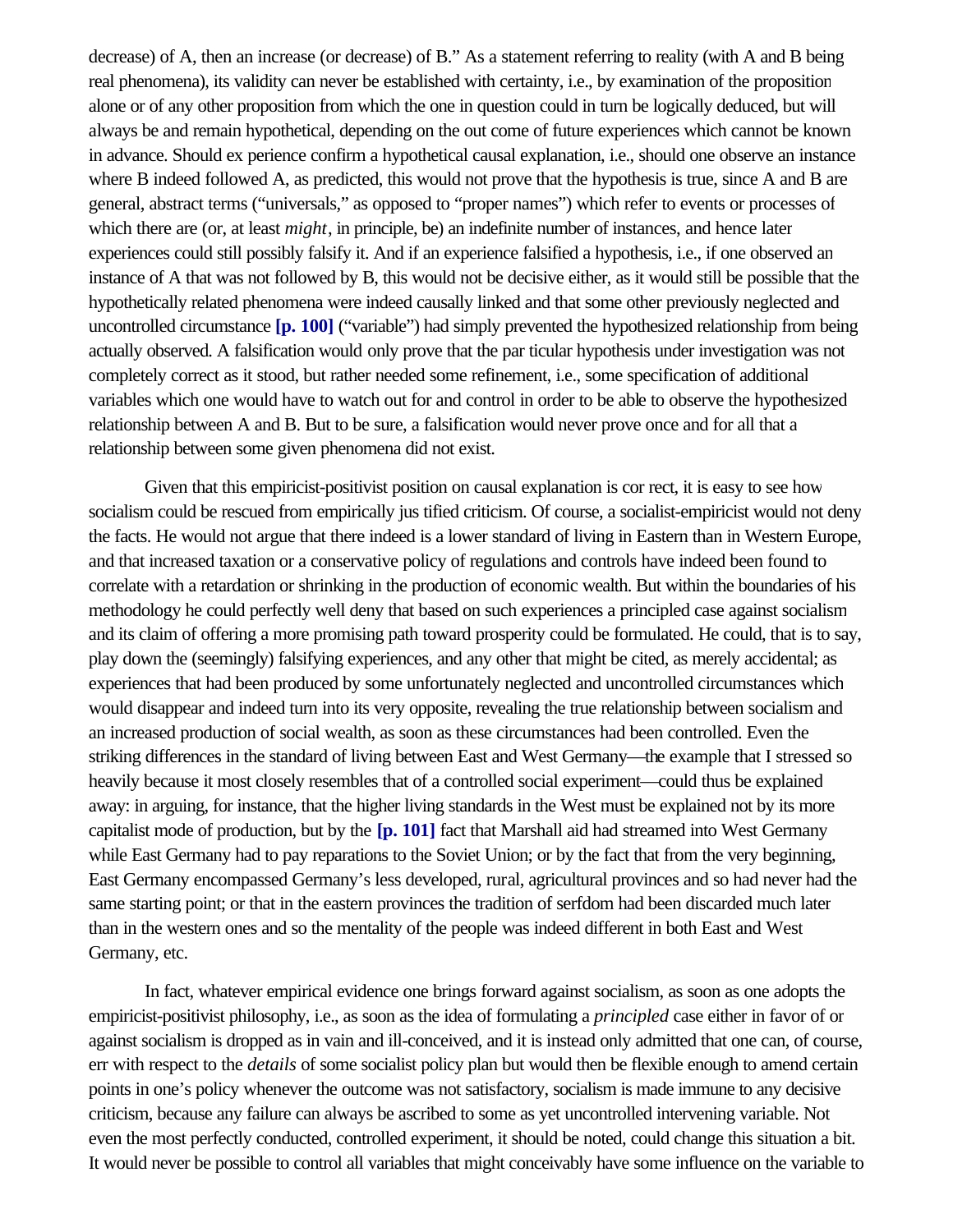be explained—for the practical reason that this would involve controlling literally all of the universe, and for the theoretical reason that no one at any point in time could possibly know what all the variables *are* which make up this universe. This is a question whose answer must permanently remain open to newly discovered and discerned experiences. Hence, the above characterized immunization strategy would work without exception and unfailingly. And since, as we know from the writings of the empiricists themselves, and in particular those of D. Hume, there exists no "band" that one could observe to connect visibly certain variables as causes and effects,**5** it should be noted that there would be no way whatsoever to exclude any variable as a possible **[p. 102]** disturbing influence from the outset without indeed trying it out and controlling it. Not even the seemingly most absurd and ridiculous variables, such as, for instance, differences in weather, or a fly passing by in one case but not in the other, could be ruled out in advance; all that could be done would be to point to experience again. ("Flies passing or not passing by never made a difference for the outcome of an experiment.") But according to the empiricist doctrine itself, this experience, referring as it does only to past instances, would once again not help decide the matter definitively, and a reference to it would only amount to a begging of the question.

 No matter what the charges brought against socialism are, then, as long as they are based on empirical evidence the empiricist-socialist could argue that there is no way of knowing in advance what the results of a certain policy scheme will be without actually enacting it and letting experience speak for itself. And whatever the observable results are, the original socialist idea—the "hard-core" of one's "research programme" as the neo-Popperian philosopher Lakatos would have called it**6**—can always be rescued easily by pointing out some previously neglected, more or less plausible variable, whose noncontrol is hypothesized to be responsible for the negative result, with the newly revised hypothesis again needing to be tried out indefinitely, ad infinitum.**7** Experience only tells us that a particular socialist policy scheme did not reach the goal of producing more wealth; but it can never tell us if a slightly different one will produce any different results, or if it is possible to reach the goal of improving the production of wealth by any socialist policy at all.

 I have now reached the point in my argument where I shall challenge the validity of these two central tenets of empiricism-positivism. What is wrong with them, and why cannot even empiricism help save socialism? The answer will be given in three stages. First, I will demonstrate that the empiricist position proves to be self-defeating at closer analysis because it **[p. 103]** itself must at least implicitly assume and presuppose the existence of non-empirical knowledge as knowledge about reality. This being mainly a destructive task, I will then have to address the question of how it is possible to have or conceive of knowledge that informs about reality, but which is not itself subject to confirmation or falsification by experience. And thirdly, I will show that such knowledge not only is conceivable and must be presupposed but that there are positive instances of it which serve as the firm epistemological foundation on which the economic case against socialism can be and indeed all along has been built.

 In spite of the apparent plausibility of empiricism's central ideas, it might be noted at the very outset that even on the level of intuition things do not seem to be exactly the way empiricism would want them to be. It certainly is not evident that logic, mathematics, geometry, and also certain statements of pure economics, like the law of supply and demand or the quantity theory of money, because they do not allow any falsification by experience, or rather because their validity is independent of experience, do not give us any information about reality but are merely verbal quibble. The opposite seems much more plausible: that the propositions advanced by these disciplines—for instance, a statement of geometry such as "If a straight line S and a circle C have more than one point in common then S has exactly two points in common with C," or a statement more closely related to the field of action with which I am concerned here, such as "One cannot have his cake and eat it, too"—do in fact inform about reality and inform about what cannot possibly be different in reality at pain of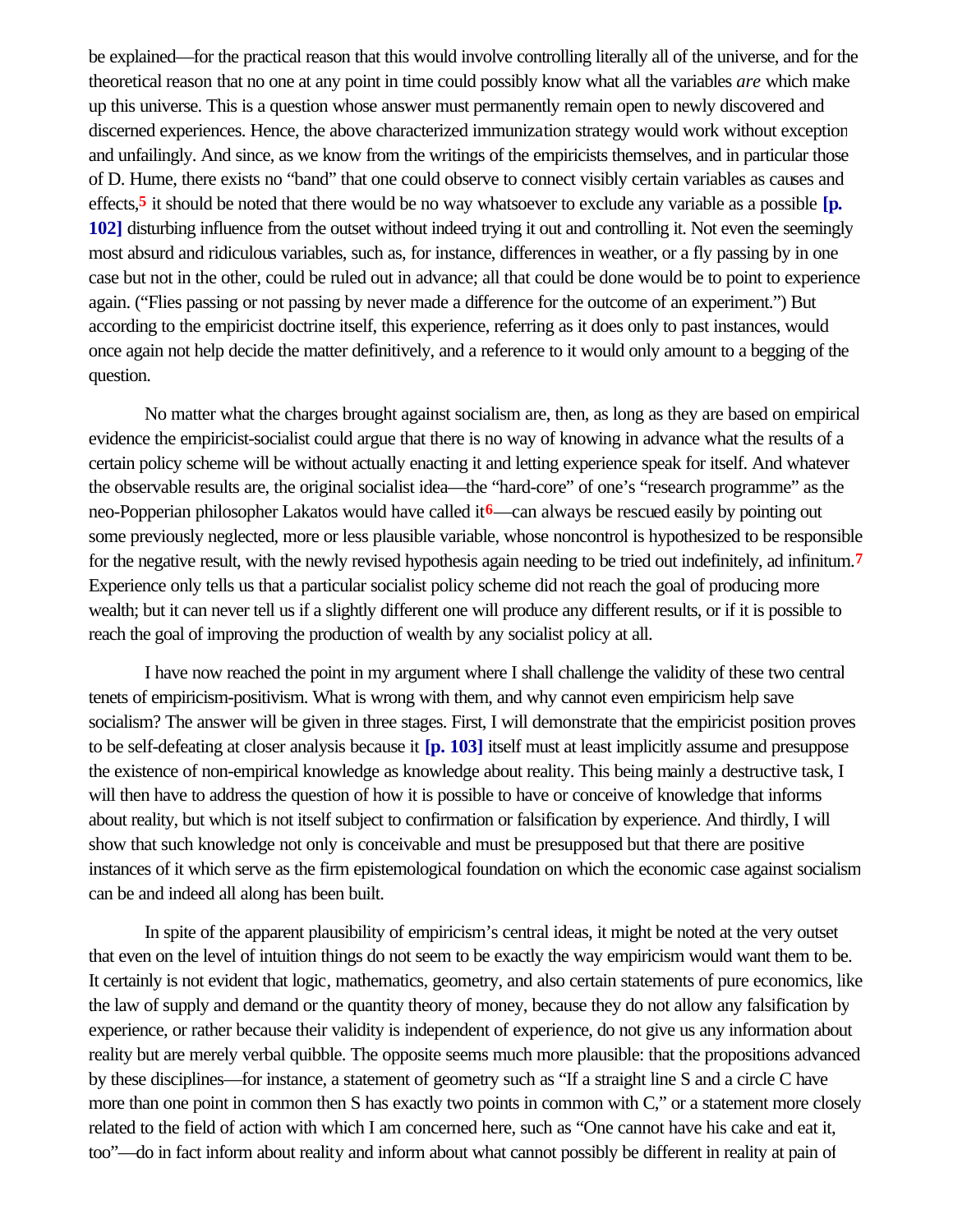contradiction.**8** If I had a cake and ate it, it can be concluded that I do not have it anymore—and this clearly is a conclusion that informs about reality without being falsifiable by experience.

 But much more important than intuition, of course, is reflexive analysis, and this will prove the empiricist position to be simply self-defeating. If it **[p. 104]** were true that empirical knowledge must be falsifiable by experience and that analytical knowledge, which is not so falsifiable, thus cannot contain any empirical knowledge, then what kind of statement is this fundamental statement of empiricism *itself?* It must again be either analytical or empiri cal. If analytical, then according to its own doctrine this proposition is noth ing but some scribbling on paper, hot air, entirely void of any meaningful content. It is only because the terms used in the statement such as "knowledge," "experience," "falsifiable," etc., have already been given some meaningful interpretation that this might at first be overlooked. But the entire meaninglessness of analytical statements follows conclusively from the empiricist-positivist ideology. Of course, and this is the first self-defeating trap, if this were true, then empiricism could not even say and mean what it seems to say and mean; it would be no more than a rustling of leaves in the wind. To mean anything at all, an interpretation must be given to the terms used, and an interpretation of terms, to be sure, is always (as long as one expression cannot be explained in terms of another one) a practical affair; an affair, that is, in which the usage of a term is practiced and learned with real instances of the concept designated by the term, and by which a term is thus tied to reality.**9** However, not just any arbitrary interpretation would do: "falsifiable," for instance, does not mean what one means by "red" or "green." In order to say what empiricism-positivism evidently wants to say when formulating its basic tenets, the terms must be given the meaning that they actually have for the empiricist as well as for those whom he wants to convince of the appropriateness of his methodology. But if the statement indeed means what we thought it did all along, then it evidently contains information about reality. As a matter of fact it informs us about the fundamental structure of reality: that there is nothing in it that can be known to be true in advance of future confirming or falsifying experiences. And if *this* proposition now is taken to be *analytical*, i.e., as a statement that does not allow falsification **[p. 105]** but whose truth can be established by an analysis of the meanings of the terms used alone, as has been assumed for the moment, then one has no less than a glaring contradiction at hand and empiricism once again proves to be self-defeating.**10**

 Hence, it seems that empiricism-positivism would have to choose the other available option and declare its central creed itself to be an *empirical* statement. But then, clearly, the empiricist position would no longer carry any weight whatsoever: after all, the fundamental proposition of empiricism serving as the basis from which all sorts of rules of correct scientific inquiry are derived could be wrong, and no one could ever be sure if it was or was not so. One could equally well claim the exact opposite and within the con fines of empiricism there would be no way of deciding which position was right or wrong. Indeed, if its central tenet were declared an empirical proposition, empiricism would cease to be a methodo-*logy*—a *logic* of science—altogether, and would be no more than a completely arbitrary ver bal convention for calling certain (arbitrary) ways of dealing with certain statements certain (arbitrary) names. It would be a position void of any jus tification of why it, rather than any other one, should be adopted.**11**

 However, this is not all that can be mustered against empiricism, even if the second available alternative is chosen. Upon closer inspection this es cape route leads to another trap of self-defeat. Even if this route were chosen, it can be shown that the empiricist-positivist position must tacitly presuppose the existence of nonempirical knowledge as "real" knowledge. In order to realize this, let it be assumed that a causal explanation relating two or more events has been found to fit one particular instance of experiences regarding such events, and is then applied to a second instance, presumably to undergo some further empirical testing. Now, one should ask oneself what is the presupposition which must be made in order to relate the second instance of experience to the first as either confirming or falsifying **[p. 106]** it? At first it might seem almost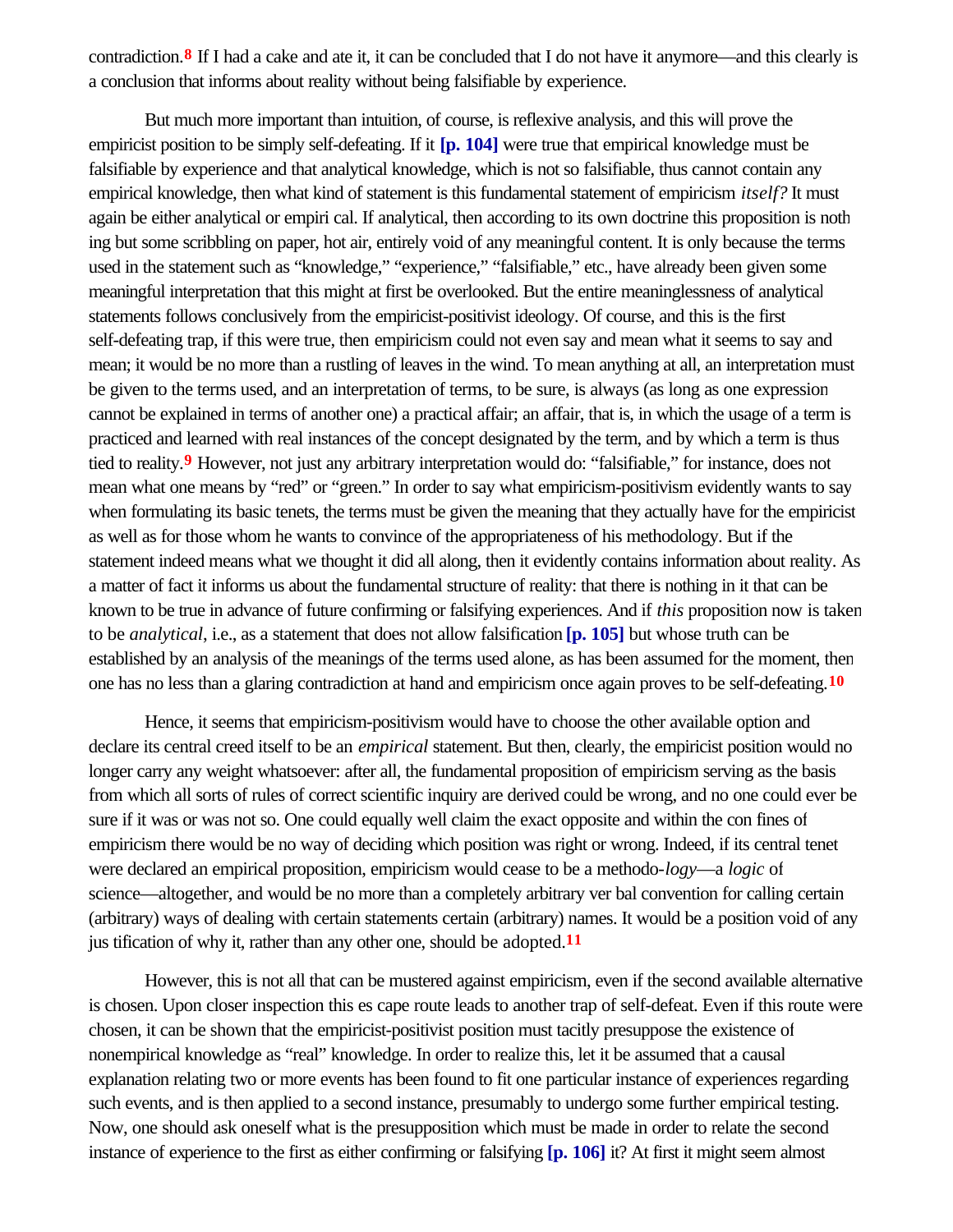self-evident that if in the second in stance of experience the observations of the first were repeated, this would be a confirmation, and if not, a falsification—and clearly, the empiricist methodology assumes this to be evident, too, and does not require further explanation. But this is not true.**12** Experience, it should be noted, only reveals that two or more observations regarding the temporal sequence of two or more types of events can be "neutrally" classified as "repetition" or "nonrepetition." A neutral repetition only becomes a "positive" confirmation and a nonrepetition a "negative" falsification if, independent of what can actually be discovered by experience, it is assumed that there are constant causes which operate in time-invariant ways. If, contrary to this, it is assumed that causes in the course of time might operate sometimes this way and sometimes that way, then these repetitive or nonrepetitive occurrences simply are and remain neutrally registered experiences, completely independent of one another, and are not in any way logically related to each other as confirming or falsifying one another. There is one experience and then there is another, they are the same or they are different, but that is all there is to it; nothing else follows.

 Thus, the prerequisite of being able to say 'falsify' or "confirm" is the constancy principle: the conviction that observable phenomena are in prin ciple determined by causes that are constant and time-invariant in the way they operate, and that in principle contingency plays no part in the way causes operate. Only if the constancy principle is assumed to be valid does it follow from any failure to reproduce a result that there is something wrong with an original hypothesis; and only then can a successful reproduction indeed be interpreted as a confirmation. For only if two (or more) events are indeed cause and effect *and* causes operate in a time-invariant way must it be concluded that the functional relationship to be observed between causally related variables *must* be the same in all actual instances, and that **[p. 107]** if this is not indeed the case, something *must* be at fault with the particular specification of causes.

 Obviously now, this constancy principle is not itself based on or derived from experience. There is not only no observable link connecting events. Even if such a link existed, experience could not reveal whether or not it was time-invariant. The principle cannot be disproved by experience either, since any event which might appear to disprove it (such as a failure to duplicate some experience) could be interpreted from the outset as if experience had shown here that merely one *particular* type of event was not the cause of another (otherwise the experience would have been successfully repeated). However, to the extent that experience cannot exclude the possibility that *another* set of events might actually be found which would turn out to be time-invariant in its way of operating, the validity of the constancy principle cannot be disproved.

 Nonetheless, although neither derived from nor disprovable by ex perience, the constancy principle is nothing less than the logically necessary presupposition for there being experiences which can be regarded as either confirming or falsifying each other (in contrast to isolated, logically unconnected experiences). And hence, since empiricism-positivism as sumes the existence of such logically related experiences, it must be con cluded that it also implicitly assumes the existence of nonempirical knowledge about reality. It must assume that there are indeed time-invariantly operating causes, and it must assume that this is the case although experience could never possibly prove nor disprove it. Once again, then, empiricism turns out to be an inconsistent, contradictory philosophy.

 By now it should be sufficiently clear that aprioristic knowledge must exist, or at least, that empiricism-positivism—the philosophy which is the most skeptical about its possibility—must in fact presuppose its existence. **[p. 108]** Admittedly, though, the very idea of knowledge as knowledge about real things whose validity can be ascertained independent of experience is a dif ficult one to grasp—otherwise the overwhelming success of the philosophy of empiricism-positivism in the scientific community and in the opinion of the "educated public" could hardly be explained. Hence, before proceeding to the more concrete task of elucidating the specific aprioristic foundations on which the economic case against socialism rests, it would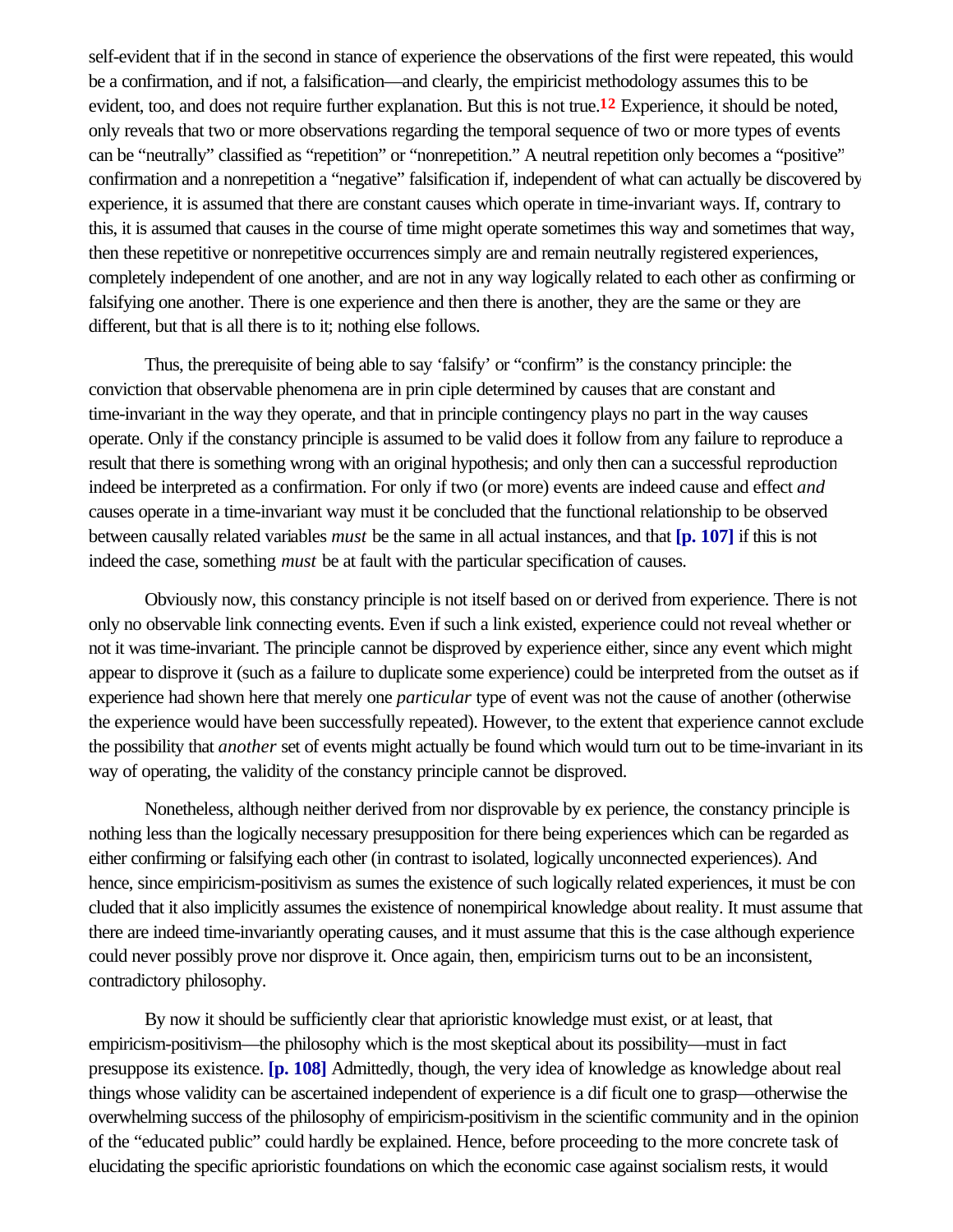seem appropriate to make a few rather general comments which should help make it more plausible that there is indeed something like aprioristic knowledge.

 It seems to be of great importance to first rid oneself of the notion that aprioristic knowledge has anything to do with "innate ideas" or with "intui tive" knowledge which would not have to be discovered somehow or learned. Innate or not, intuitive or not: these are questions that concern the *psychology* of knowledge. In comparison, epistemology is concerned ex clusively with the question of the *validity* of knowledge and of how to ascertain validity—and, to be sure, the problem of aprioristic knowledge is solely an epistemological one. Aprioristic knowledge can be, and in fact quite often is, very similar to empirical knowledge from a psychological point of view, in that both types of knowledge must be acquired, discovered, learned. The process of discovering aprioristic knowledge might and very often indeed seems to be even more difficult and painstaking than that of acquiring empirical knowledge, which frequently enough simply seems to press itself onto us without our having done much about it; and also, it might well be the case genetically that the acquisition of aprioristic knowledge requires one's having previously had some sort of experience. But all this, it should be repeated, does not affect the question of the validation of knowledge, and it is precisely and exclusively in this regard that aprioristic and empirical knowledge differ categorically.**13**

 On the positive side, the most important notion for understanding the **[p. 109]** possibility of a priori knowledge, I submit, is that there are not only nature-given things which one has to learn about through experience, but that there are also artificial, man-made things which may require the existence or use of natural materials, but which to the very extent that they are constructs can nonetheless not only be fully understood in terms of their structure and implications, but which also can be analyzed for the question of whether or not their method of construction can conceivably be altered.**14**

 There are three major fields of constructs: language and thought, actions, and fabricated objects, all of which are man-made things. We shall not deal here with fabricated objects but will only mention in passing that Euclidean geometry, for instance, can be conceived of as ideal norms we cannot avoid using in constructing measurement instruments that make empirical measurements of space possible. (In so far, then, Euclidean geometry cannot be said to have been falsified by the theory of relativity; rather, this theory presupposes its validity through the use of its instruments of measuring.)**15** The field of action, as our area of main concern, will be analyzed when the aprioristic foundations of economics are discussed. The first explanation of aprioristic knowledge, then, as knowledge of rules of construction which cannot conceivably be altered, shall be given using the example of language and thought. This is chosen as the starting point, because it is language and thought which one uses in doing what is being done here, that is, in communicating, discussing, and arguing.

As empiricists see it, language is a conventionally accepted system of signs and sign-combinations, which, again by convention, are given some meaning, ultimately by means of ostensive definitions. According to this view, it may seem that although language is an artificial, man-made product, nothing can be known about it a priori. And indeed, there are lots of different languages, all using different signs, and the meaning of the terms used can be assigned and changed arbitrarily, so that everything there is to know **[p. 110]** about language must, or so it seems, be learned from experience. But this view is incorrect, or at best is only half of the truth. True, any language is a conventional sign system, but what is a convention? Evidently, it cannot be suggested that "convention" in turn be defined conventionally, as that would simply be begging the question. Everything can be *called* a convention (and, for that matter, a language), but surely not everything that can be called one *is* in fact a conventional agreement. Saying and being understood in saying "convention is used in such and such a way" presupposes that one already knows what a convention is, as this statement would already have to make use of language as a means of communication. Hence, one is forced to conclude that language is a conventional sign system and as such knowledge about it can only be empirical knowledge. But in order for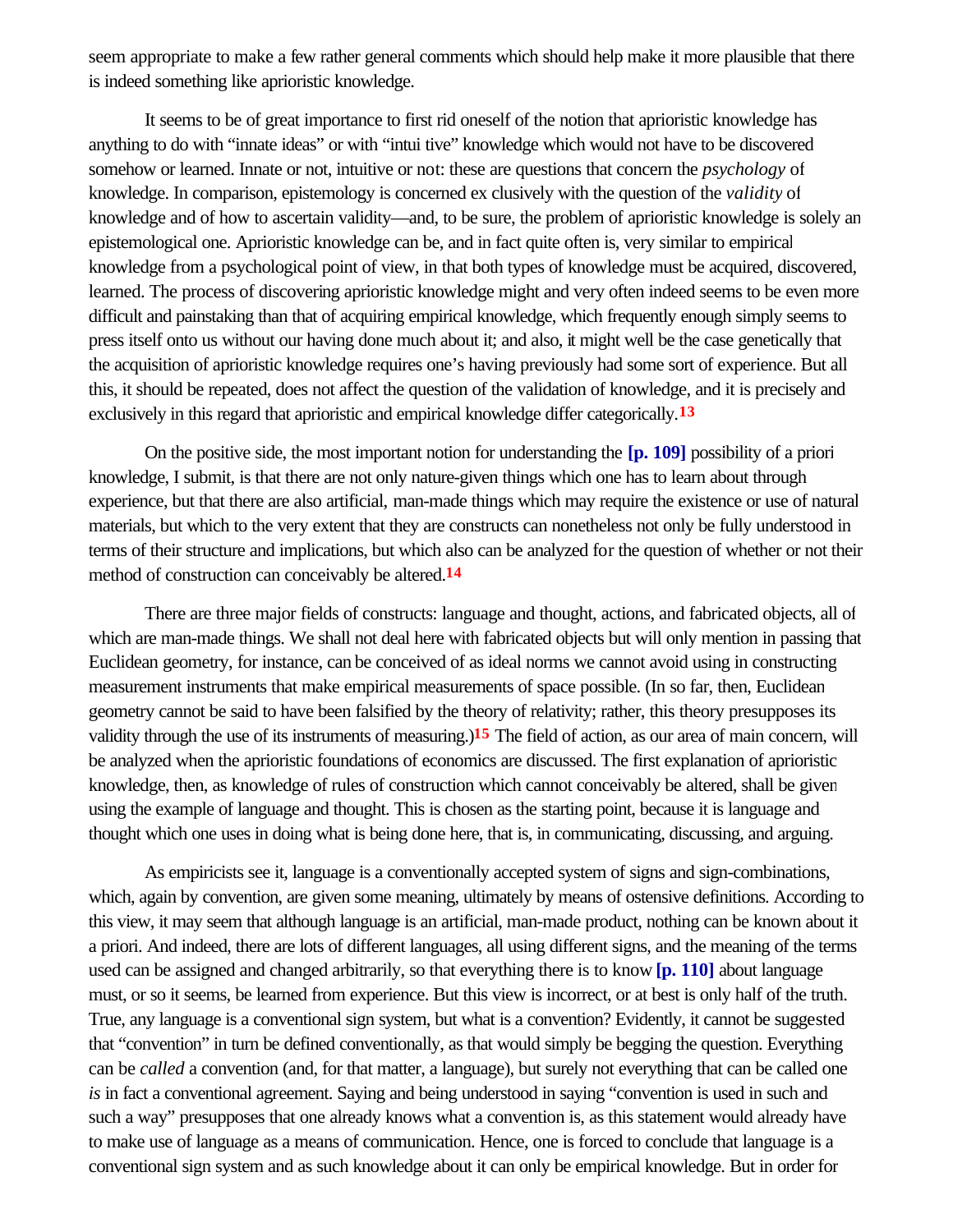there to be such a system it must be assumed that every speaker of a language already knows what a convention is, and he must know this not simply in the way he knows that "dog" means dog, but he must know the real, true meaning of convention. As such his knowledge of what a language is must be considered a priori. This insight can be repeated for more particular levels. There are all sorts of specific statements that can be made in a language, and surely experience plays a role here. However, knowing what it means to make a proposition can definitely not be learned from experience, but rather must be presupposed of any speaker of a language. What a proposition is cannot be explained to a speaker by just another statement unless he already knows how to interpret this as a proposition. And the same is true with definitions: it would not do to define "definition" ostensively by pointing to someone who is just pointing out some definition, because just as in the case in which the word "dog" is defined by pointing to a dog, an understanding of the meaning of ostensive definitions must already be presupposed when it is understood that pointing to a dog, accompanied by the sound  $\lceil \log \rceil$  means that "dog" means dog, so in the case of  $\lceil p. 111 \rceil$  "definition." To define definition ostensively would be entirely meaningless, unless one already knew that the particular sound made was supposed to signify something whose identification should be assisted by pointing, and how then to identify particular objects as instances of general, abstract properties. In short, in order to define any term by convention, a speaker must be assumed to have a priori knowledge of the real meaning—the real definition—of "definition."**16**

 The knowledge about language, then, that must be considered a priori in that it must be presupposed of any speaker speaking any language, is that of how to make real conventions, how to make a proposition by making a statement (i.e., how to mean something by saying something) and how to make a real definition and identify particular instances of general properties. Any denial of this would be self-refuting, as it would have to be made in a language, making propositions and using definitions. And as any experience is conceptual experience, i.e., experience in terms of some language—and to say that this is not so and mean it would only prove the point as it would have to be cast in a language, too—by *knowing* this to be true of a language a priori, one would also know an a priori truth about reality: that it is made of particular objects that have abstract properties, i.e., properties of which it is possible to find other instances; that any one object either does or does not have some definite property and so there are facts that can be said to be the case, true or wrong; and also that it cannot be known a priori what all the facts are, except that they indeed also must be facts, i.e., instances of particular abstract properties. And once again, one does not know all this from experience, as experience is only what can appear in the forms just described.**17**

 With this in mind we can turn to the field of action in order to prove the specific point that one also has positive, aprioristic knowledge of actions and consequences of actions because actions, too, are man-made constructs **[p. 112]** which can be fully understood regarding their rules of construction; and that empiricism-positivism cannot—at pain of contradiction—possibly be thought to be weakening or even seriously challenging the economic case against socialism, as this case ultimately rests on such foundations, whereas the empiricist philosophy stands in contradiction to it.

 In the first argumentative step I shall demonstrate that the empiricist methodology, contrary to its own claim, cannot possibly apply to actions and thereby reveal a first, albeit rather negative, instance of aprioristic knowledge about actions. Empiricism claims that actions, just as any other phenomenon, can and must be explained by means of causal hypotheses which can be confirmed or refuted by experience. Now if this were the case, then empiricism would be forced to assume (contrary to its own doctrine that there is no a priori knowledge as knowledge about reality) that time- invariantly operating causes with respect to actions exist. One would not know in advance which particular event might be the cause of a particular *action—experience* would have to reveal this. But in order to proceed the way that empiricism wants us to proceed—to relate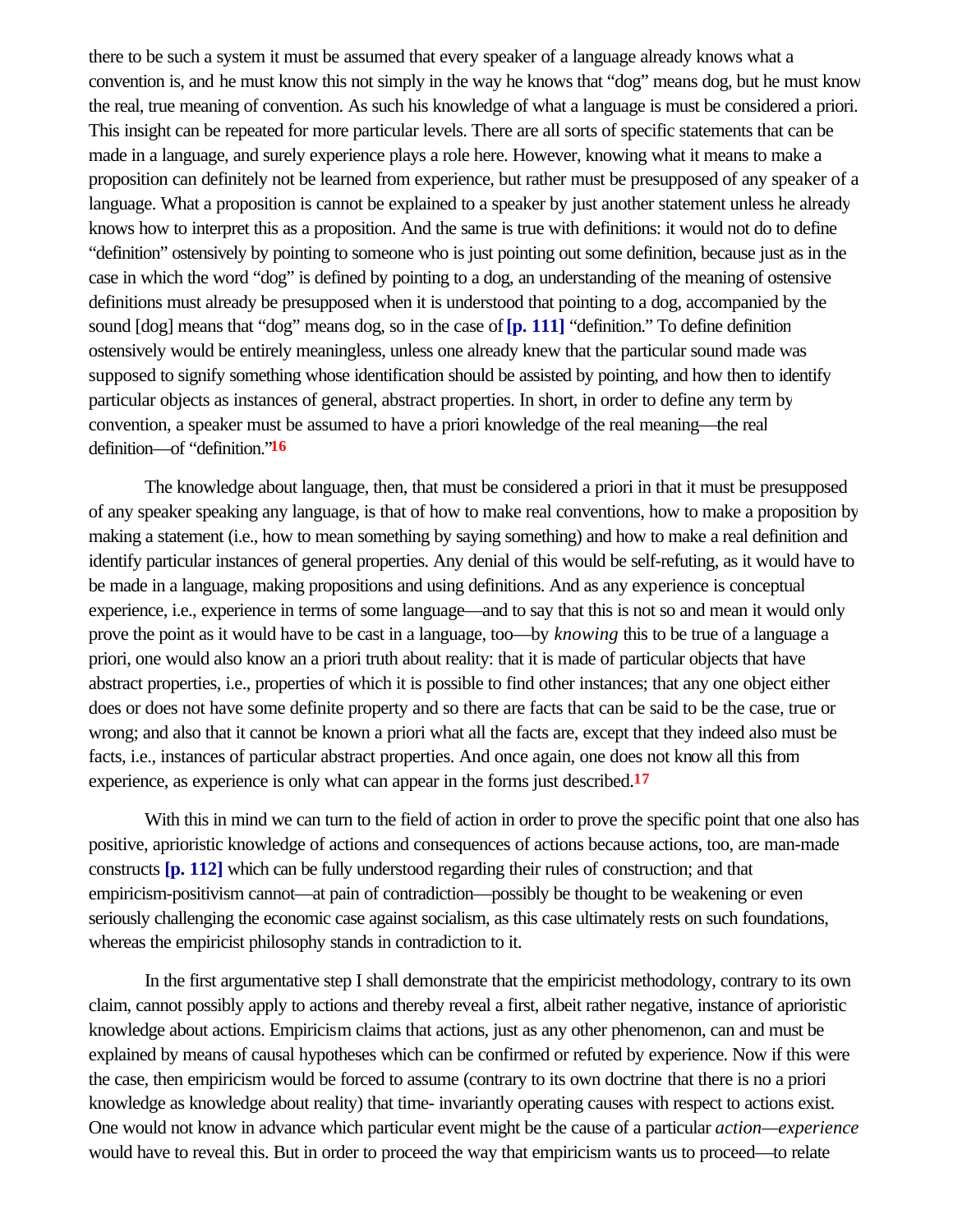different experiences regarding sequences of events as either confirming or falsifying each other, and if falsifying, then responding with a reformulation of the original causal hypothesis—a constancy over time in the operation of causes must be presupposed. However, if this were true, and actions could indeed be con ceived as governed by time-invariantly operating causes, what about ex plaining the explainers, i.e., the persons who carry on the very process of hypothesis creation, of verification and falsification;—all of us, that is, who act the way the empiricists tell us to act? Evidently, to do all this—to assimi late confirming or falsifying experiences, to replace old hypotheses with new ones—one must assumedly be able to learn. However, if one is able to learn from experience, and the empiricist is compelled to admit this, then one cannot know at any given time what one will know at later time and how one will **[p. 113]** act on the basis of this knowledge. Rather, one can only reconstruct the causes of one's actions after the event, as one can only explain one's knowledge after one already possesses it. Thus, the empiricist methodology applied to the field of knowledge and action, which contains knowledge as its necessary ingredient, is simply contradictory—a logical absurdity.**18** The constancy principle may be correctly assumed within the sphere of natural objects and as such the methodology of empiricism may be applicable there, but with respect to actions, any attempt at causal empirical explanation is logically impossible, and this, which is definitely knowledge about something *real*, can be known with certainty. Nothing can be known a priori about any particular action; but a priori knowledge exists regarding actions insofar as they are actions at all. It can be known a priori that no ac tion can be conceived of as predictable on the basis of constantly operating causes.

 The second insight regarding action is of the same type. I will demonstrate that while actions themselves cannot be conceived of as caused, anything that is an action must presuppose the existence of causality in the physical world in which actions are performed. Causality—which the empiricist-positivist philosophy somehow had to assume existed in order to make its own methodological procedures logically feasible, even though its assumption definitely could not be said to be derived from experience and justified in terms of it—is a category of action, i.e., it is produced or constructed by us in following some procedural rule; and this rule, as it turns out, proves to be necessary in order to act at all. In other words, this rule is such that it cannot conceivably be falsified, as even the attempt to falsify it would have to presuppose it.

 After what has been said about causality, it should indeed be easy to see that it is a produced rather than a given feature of reality. One does not experience and learn that there are causes which always operate in the same **[p. 114]** way and on the basis of which predictions about the future can be made. Rather, one establishes that phenomena have such causes by following a particular type of investigative procedure, by refusing on principle to allow any exceptions, i.e., instances of inconstancy, and by being prepared to deal with them by producing a new causal hypothesis each time any such an apparent inconstancy occurs. But what makes this way of proceeding necessary?. Why does one *have* to act this way?. Because behaving this way is what performing intentional actions is; and as long as one acts inten tionally, presupposing constantly operating causes is precisely what one does. Intentional acts are characterized by the fact that an actor interferes in his environment and changes certain things, or prevents them from changing, and so diverts the "natural" course of events in order to achieve a preferred result or state of affairs; or should an active interference prove impossible, that he prepares himself for a result he cannot do anything about except anticipate in time, by watching out for temporally prior events which indicate the later result. In any case, in order to produce a result that otherwise would not have happened, or to be able to adapt to an inevitable result that otherwise would have come as a complete surprise, the actor must presuppose constantly operating causes. He would not interfere if he did not assume this would help bring about the desired result; and he would not prepare for and adjust to anything unless he thought the events on whose basis he began his preparations were indeed the constantly operating causal forces that would produce the result in question, and the preparation taken would indeed lead to the goal desired. Of course, an actor could go wrong with respect to his particular assumptions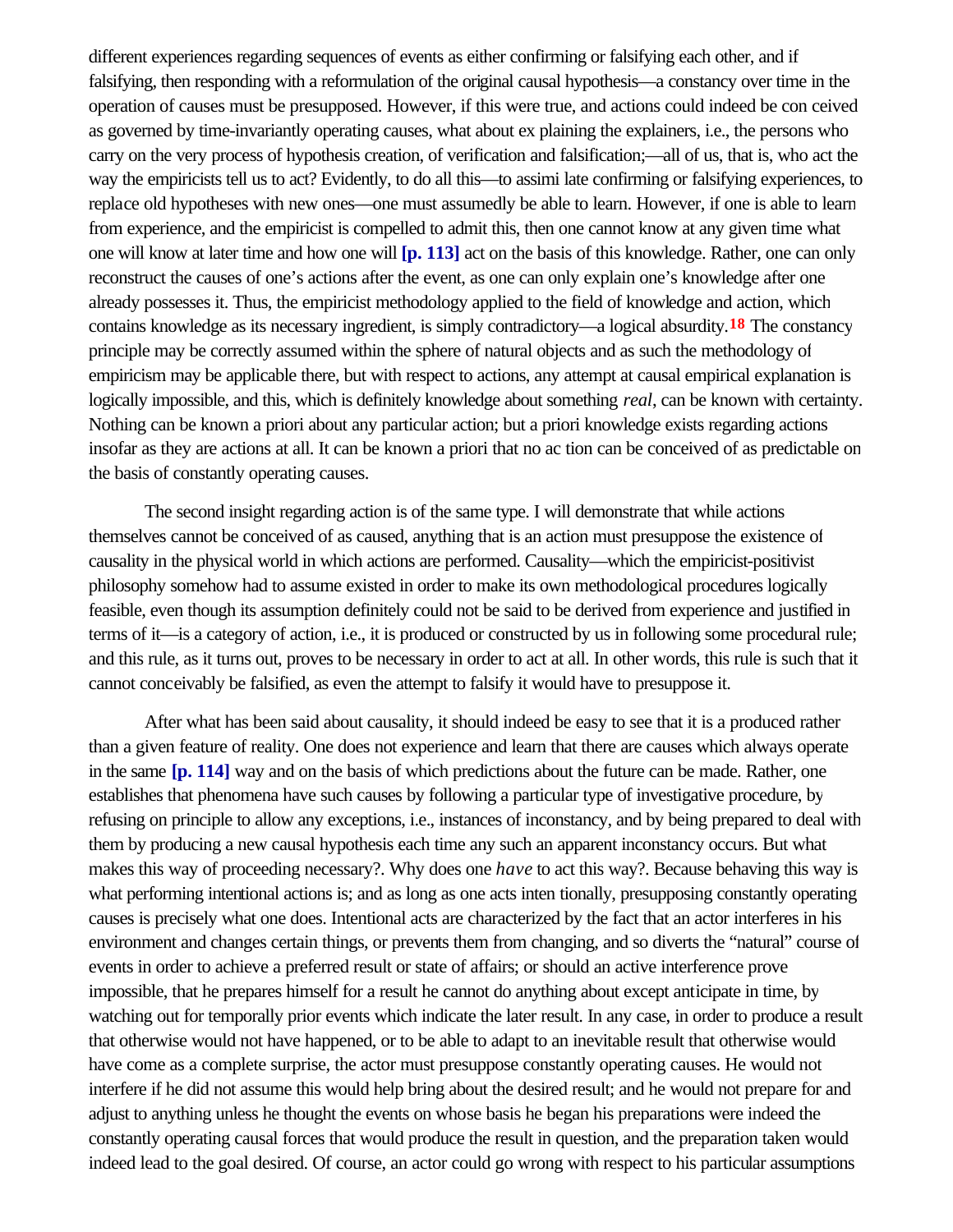of cause-and-effect rela tions and a desired result might not come about in spite of the interference, or an anticipated event for which preparations had been made might fail to occur. But no matter what happens in this respect, whether or not the results conform to the expectations, whether or not actions regarding some given **[p. 115]** result or event are upheld for the future, any action, changed or unchanged, presupposes that there are constantly operating causes even if no particular cause for a particular event can be pre-known to any actor at any time. In fact, disproving that any natural phenomenon is governed by time-invariantly operating causes would require one to show that given phenomenon can not be anticipated or produced on the basis of antecedent variables. But clearly, trying to prove this would again necessarily presuppose that the oc currence or nonoccurrence of the phenomenon under scrutiny could be effected by taking appropriate action and that the phenomenon must thus assumedly be embedded in a network of constantly operating causes. Hence, one is forced to conclude that the validity of the constancy principle cannot be falsified by any action as any action would have to presuppose it.<sup>19</sup> (There is only one way in which it might be said that "experience" could 'falsify" the constancy principle: if the physical world were indeed so chaotic that one could no longer act at all, then of course it would not make much sense to speak of a world with constantly operating causes. But then human beings, whose essential characteristic is to act intentionally, would also no longer be the ones who *experience* this inconstancy. As long as one survives as a human being—and this is what the argument in effect says—the constancy principle must be assumed to be valid a priori, as any action must presuppose it and no experience that anyone could actually *have* could pos sibly disprove this.)**20**

 Implied in the category of causality is that of time. Whenever one produces or prepares for a certain result and thereby categorizes events as causes and effects, one also distinguishes between earlier and later events. And to be sure, this categorization is not simply derived from experience, i.e., the mere observance of things and events. The sequence of experiences as it appears in the temporal order of one's observations is quite a different thing from the real sequence of events in real time. As a matter of **[p. 116]** fact, one can observe things in an order that is exactly the opposite of the real temporal order in which they stand to each other. That one knows how to interpret observations in a way that might deviate from and correct on the temporal order in which they were made and can even locate events in ob jective time requires that the observer be an actor and know what it means to produce or prepare for some result.**21** Only because one is an actor, and experiences are those of an acting person, can events be interpreted as oc curring earlier and later. And, one cannot know from experience that ex periences must be interpreted with reference to actions, as the performance of any action already presupposes the possession of experiences interpreted this way. No person who did not know what it means to act could ever experience events placed in real time, and hence the meaning of time must be assumed to be known a priori to any actor because of the fact that he is an actor.

 Furthermore, actions not only presuppose causality and an objective time order, they also require values. Values, too, are not known to us through experience; rather, the opposite is true. One only experiences things because they are things on which positive or negative value can be placed in the course of action. Only by an *actor*, that is to say, can things be experienced as value-laden and, even more generally, only because one is an actor does one have conscious experiences at all, as they inform about things which might be valuable for an acting person to know. More precise ly: with every action an actor pursues a goal.**22** He wants to produce a definite result or be prepared for a result that he cannot prevent from hap pening. Whatever the goal of his action (which, of course, one could only know from experience), the fact that it is pursued by an actor reveals that he places value on it. As a matter of fact, it reveals that at the very start of his action he places a relatively higher value on it than on any other goal of action he could think of, otherwise he would have acted differently. Furthermore, **[p. 117]** since in order to achieve his most highly valued goal any actor must interfere at an earlier point in time or must watch out for an earlier event in order to start preparations for some later occurrence, every action must also employ means (at least those of the actor's own body and the time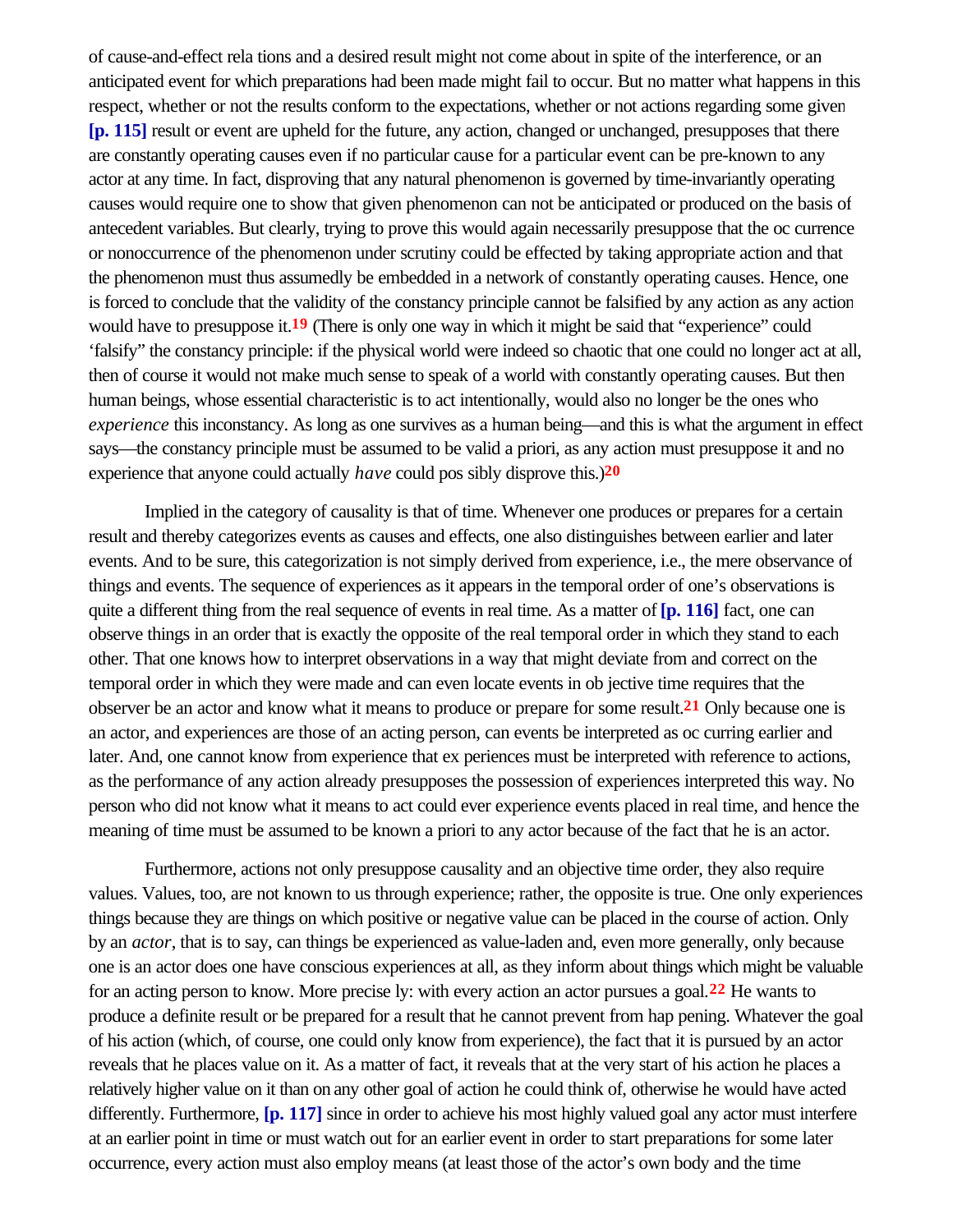absorbed by the interference or the preparations) to produce the desired end. And as these means are assumed to be causally necessary for achieving the valued goal, otherwise the actor would not employ them, value must also be placed on them. Not only the goals, then, have value for an actor, but the means do, too—a value that is derived from that of the desired end, as one could not reach an end without employing some means. In addition, as actions can only be performed sequentially by an actor, every action involves making a choice. It involves taking up that course of action which at the moment of acting promises the most highly valued result to the actor and hence is given preference by him; at the same time it involves excluding other possible actions with expected results of a lesser value. As a consequence of having to choose whenever one acts—of not being able to realize all valued goals simultaneously—the performance of each and every action implies the incurrence of costs. The cost of an action is the price that must be paid for having to prefer one course of action over another, and it amounts to the value attached to the most highly valued goal that cannot be realized or whose realization must now be deferred, because the means necessary to produce it are bound up in the production of another, even more highly valued end. And while this implies that at its starting point every action must be considered to be worth more than its costs and able to secure a profit to the actor, i.e., a result whose value is ranked higher than the costs, every action is also threatened by the possibility of a loss. Such a loss would occur if in retrospect an actor found that—contrary to his own previous expectation—the result in fact had a lower value than that of the relinquished alternative. And just as every action necessarily aims at a profit, the pos- **[p. 118]** sibility of a loss, too, is a necessary accompaniment to any action. For an actor can always go wrong regarding his causal-technological knowledge, and the results aimed for cannot be produced successfully or the events for which they were produced do not occur; or he can go wrong because every action takes time to complete and the value attached to different goals can change in the meantime, making things less valuable now that earlier ap peared to be highly valuable.

 All of these categories—values, ends, means, choice, preference, cost, profit and loss—are implied in the concept of action. None of them is derived from experience. Rather, that one is able to interpret experiences in the above categories requires that one already know what it means to act. No one who is not an actor could understand them as they are not "given," ready to be experienced, but experience is cast in these terms as it is constructed by an actor according to the rules necessary for acting. And to be sure, as actions are real things and one cannot *not* act—as even the attempt to do so would itself be an action aimed at a goal, requiring means, excluding other courses of action, incurring costs, subjecting the actor to the possibility of not achieving the desired goal and so suffering a loss—the knowledge of what it means to act must be considered knowledge about reality which is a priori. The very possession of it could not be undone or disproved, since this would already presuppose its very existence. As a matter of fact, a situation in which these categories of action would cease to have a real existence could not itself ever be observed, as making an ob servation is itself an action.**23**

 Economic analysis, and the economic analysis of socialism in particular, has as its foundation this a priori knowledge of the meaning of action as well as its logical constituents. Essentially, economic analysis consists of: (1) an understanding of the categories of action and an understanding of the meaning of a *change* in values, costs, technological knowledge, etc.; (2) a **[p. 119]** description of a situation in which these categories assume concrete mean ing, where definite people are identified as actors with definite objects specified as their means of action, with definite goals identified as values and definite things specified as costs; and (3) a deduction of the consequences that result from the performance of some specified action in this situation, or of the consequences that result for an actor if this situation is changed in a specified way. And this deduction must yield a priori-valid conclusions, provided there is no flaw in the very process of deduction and the situation and the change introduced into it being given, and a priori—valid conclusions about *reality* if the situation and situation—change, as described, can themselves be identified as real, because then their validity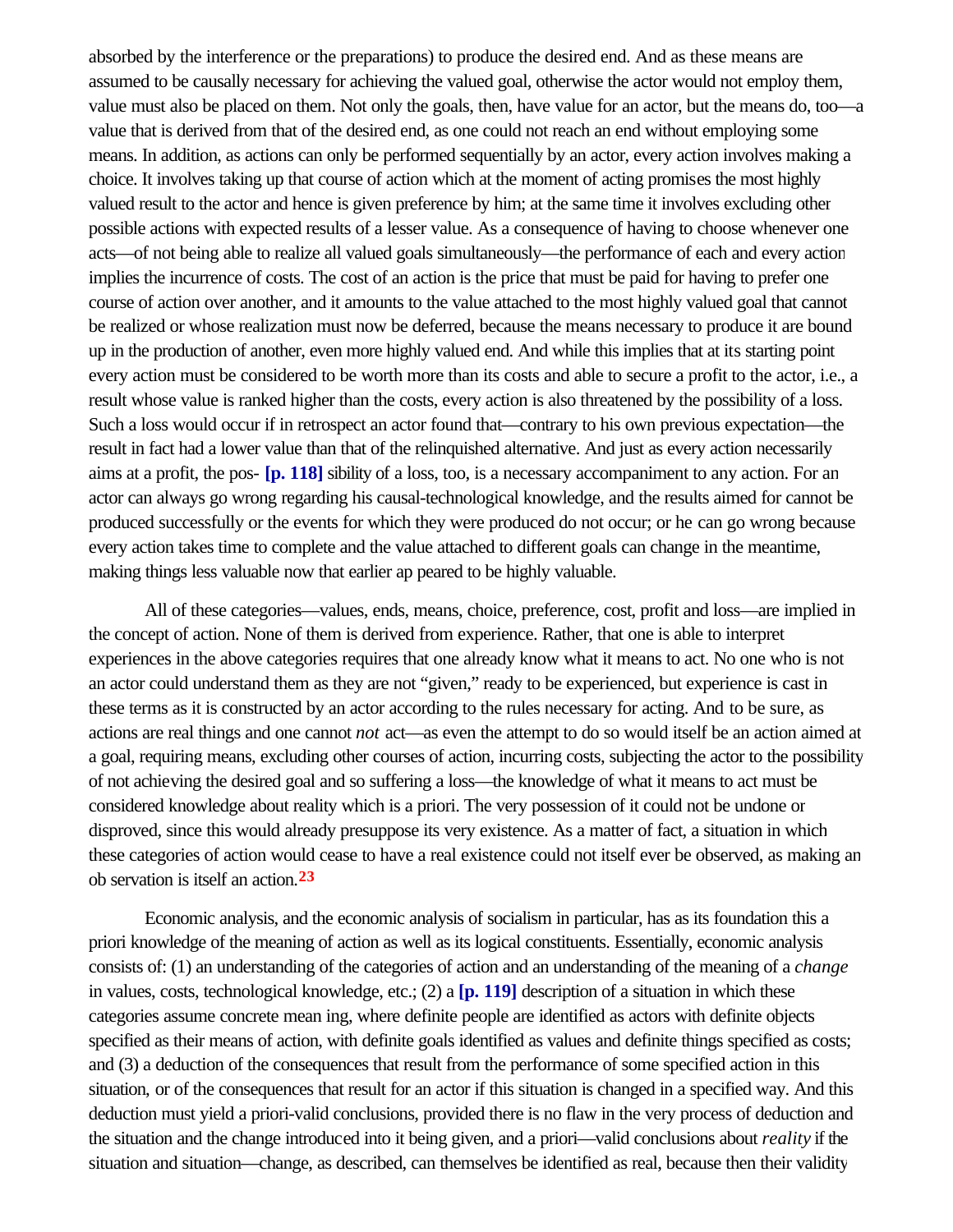would ultimately go back to the indisputable validity of the categories of action.

 It is along this methodological path that in the preceding discussion of socialism the conclusion was derived, for instance, that if the labor expended by an actor was not itself his goal of action, but rather only his means of reaching the goal of producing income and if this income then is reduced against his consent—by taxation—then for him the cost of expending labor has been increased, as the value of other, alternative goals that can be pursued by means of his body and time has gone up in relative terms, and hence a reduced incentive to work must result. Along this path, too, the conclusion—as an a priori conclusion—was reached that, for instance, if the actual users of means of production do not have the right to sell them to the highest bidder, then no one can establish the monetary costs involved in producing what is actually produced with them (the monetary value, that is, of the opportunities foregone by not using them differently), and no one can assure any longer that these means are indeed employed in the production of those goods considered to be the most highly valued ones by the actors at the beginning of their productive efforts. Hence a reduced output in terms of purchasing power must ensue. **[p. 120]**

 After this rather lengthy digression into the field of epistemology, let us now return to the discussion of the socialism of social engineering. This digression was necessary in order to refute the claim of empiricism-positivism, which if true would have saved socialism, that nothing categorical can be said against any policy-scheme, as only experience can reveal the real consequences of certain policies. Against this I have pointed out that empiricism clearly seems to contradict intuition. According to intuition, logic is more fundamental than experience and it is also knowledge about real things. Furthermore, empiricism-positivism turns out to be self-contradictory, as it itself must presuppose the existence of a priori knowledge as real knowledge. There indeed exists a stock of positive a priori knowledge which must be presupposed of every experiencing and acting person, because he knows what it means to act, and which cannot possibly be refuted by experience, as the very attempt to do so would itself presuppose the validity of what had been disputed.

 The discussion has led us to a conclusion which can be summed up as follows: "Experience does not beat logic, but rather the opposite is true." Logic improves upon and corrects experience and tells us what kind of ex periences we can possibly have and which ones are instead due to a mud died mind, and so would be better labeled "dreams" or "fantasies" rather than as experiences regarding "reality." With this reassurance about the solidity of the foundations on which the economic case against socialism has been built, a straightforward criticism of the socialism of social engineering is now possible; a criticism which is again a logical one, drawing on a priori knowledge, and demonstrating that the goals pursued by the socialism of social engineering can never be reached by its proposed means, since this would stand in contradiction to such knowledge. The following critique can now be brief, as the ideology of social engineering, *apart* from its empiricist-positivist methodology which has been proven faulty, is really no different **[p. 121]** from the other versions of socialism. Hence, the analyses provided in the preceding chapters regarding Marxist, social-democratic and conservative socialism find application here, too.

 This becomes clear once the property rules of the socialism of social engineering are stated. First, the user-owners of scarce resources can do whatever they want with them. But secondly, whenever the outcome of this process is not liked by the community of social engineers (people, that is, who are not the user-owners of the things in question and who do not have a contractually acquired title to them), it has the right to interfere with the practices of the actual user-owners and determine the uses of these means, thereby restricting their property rights. Further, the community of social engineers has the right to determine unilaterally what is or is not a preferred outcome, and can thus restrict the property rights of natural owners when ever, wherever, and to the extent that it thinks necessary in order to produce a preferred outcome.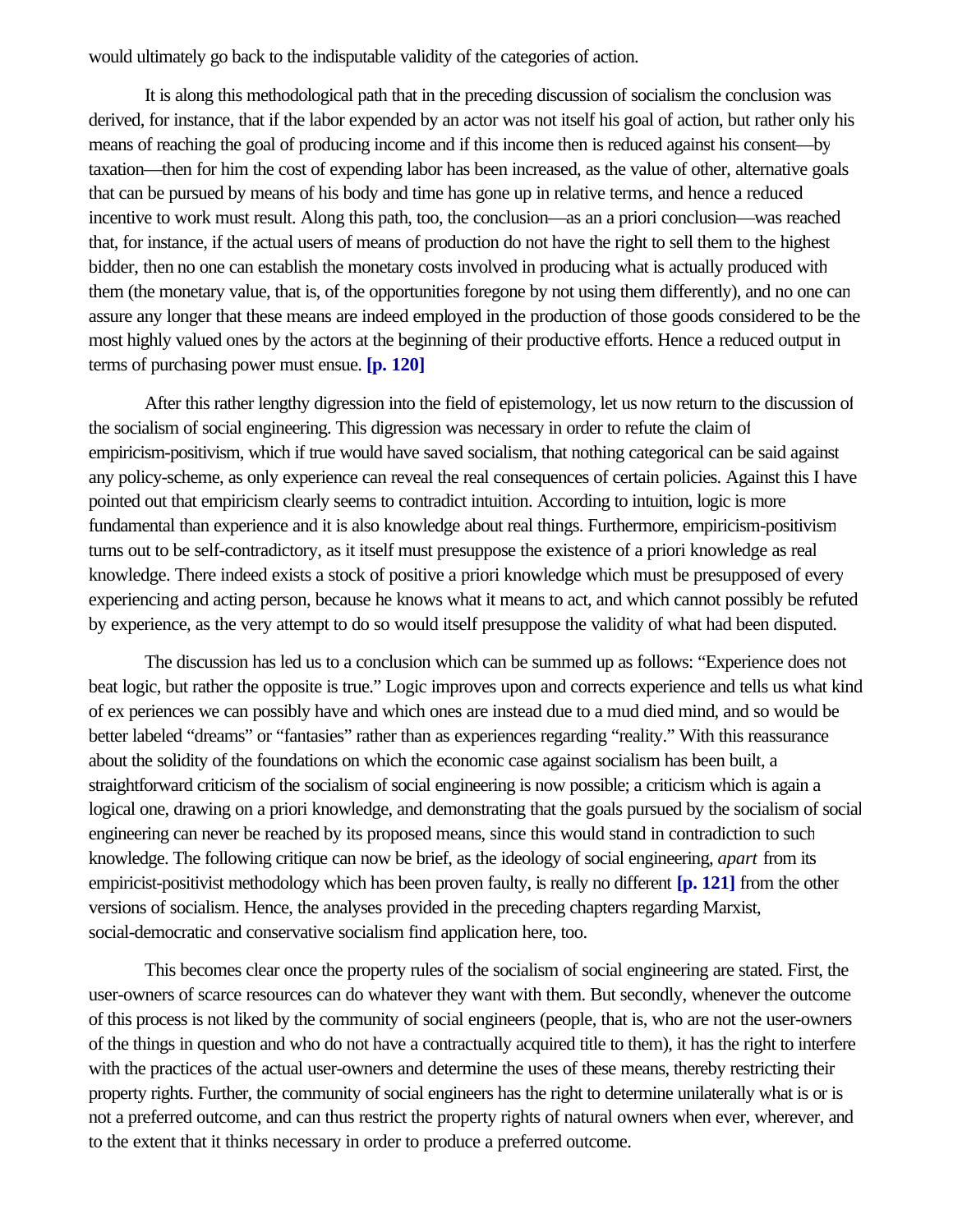Regarding these property rules, one realizes at once that although socialism of social engineering allows for a gradual implementation of its goals with only a moderate degree of intervention in the property rights of natural owners, since the degree to which their rights can be curtailed is to be determined by society (the social engineers), private ownership is in principle abolished and peoples' productive enterprises take place under the threat of an ever-increasing or even total expropriation of private owners. In these respects there is no difference whatsoever between social-democratic and conservative socialism and socialism's socially engineered version. The difference again is reduced to one of social psychology. While Marxist, redistributive, and conservative socialism all want to achieve a general goal determined in advance—a goal of égalité or of the preservation of a given order—the socialism of social engineering does not have any such design. Its idea is one of punctuated, unprincipled intervention; flexible, piece-meal**[p. 122]** engineering. The engineering socialist is thus seemingly much more open to criticism, changing responses, new ideas—and this attitude certainly appeals to a lot of people who would not willingly subscribe to any of the other forms of socialism. On the other hand, though, and this should be kept in mind as well, there is almost nothing, including even the most ridiculous thing, that some social engineers would not like to try out on their fellowmen, whom they regard as bundles of variables to be technically manipulated like pawns on a chessboard by setting the right stimuli.

 In any case, since the socialism of social engineering does not differ in principle from any of the other versions of socialism, in that it implies a redistribution of property titles away from the users and contractors of scarce resources and onto nonusers and noncontractors, it, too, raises the cost of production and so leads to a reduction in the production of wealth; and this is necessarily so and no one need try it out first to reach this con clusion. This general conclusion is true regardless of the specific course social engineering might take. Let us say that the community of social en gineers does not approve of some people having a low income and so decides to fix minimum wages above the current market level.**24** Logic tells one that this implies a restriction of the property rights of the employers as well as the employees who are no longer allowed to strike certain kinds of mutually beneficial bargains. The consequence is and must be unemploy ment. Instead of getting paid at a lower market wage, some people now will not get paid at all, as some employers cannot pay the additional costs or hire as many people as they would be willing to hire at lower costs. The employers will be hurt as they can only employ fewer people and the output of production hence will be lower, in relative terms; and the employees will be hurt, as instead of some income, albeit low, they now have no income. It cannot be stated a priori *who* of the employees and the employers will suffer most from this, except that it will be those of the former whose **[p. 123]** specific labor services have a relatively low value on the market, and those of the latter who specifically hire precisely this type of labor. However, knowing from experience, for instance, that low-skilled labor services are particularly frequent among the young, among blacks, among women, among older people who want to reenter the labor force after a longer period of household-work, etc., it can be predicted with certainty that these will be the groups hit the hardest by unemployment. And to be sure, the very fact that the problem which intervention was originally supposed to cure (the low income of some people) is now even worse than before could have been known a priori, independent of *any* experience! To think that, misled by faulty empiricist methodology, all this first has to be tried out as it otherwise could not have been known is not only scientific humbug; like all acting based on ill-conceived intellectual foundations, it is extremely costly as well.

 To look at yet another example, the community of social engineers does not like the fact that rents for houses or apartments are as high as they are, and hence some people are not able to live as comfortably as they think they should. Accordingly, rent-control legislation is passed, establishing maximum rents for certain apartments.**25** This is the situation, for instance, in New York City, or on a much grander scale, in all of Italy. Again, without having to wait for the consequences to become *real* one knows what they will be. The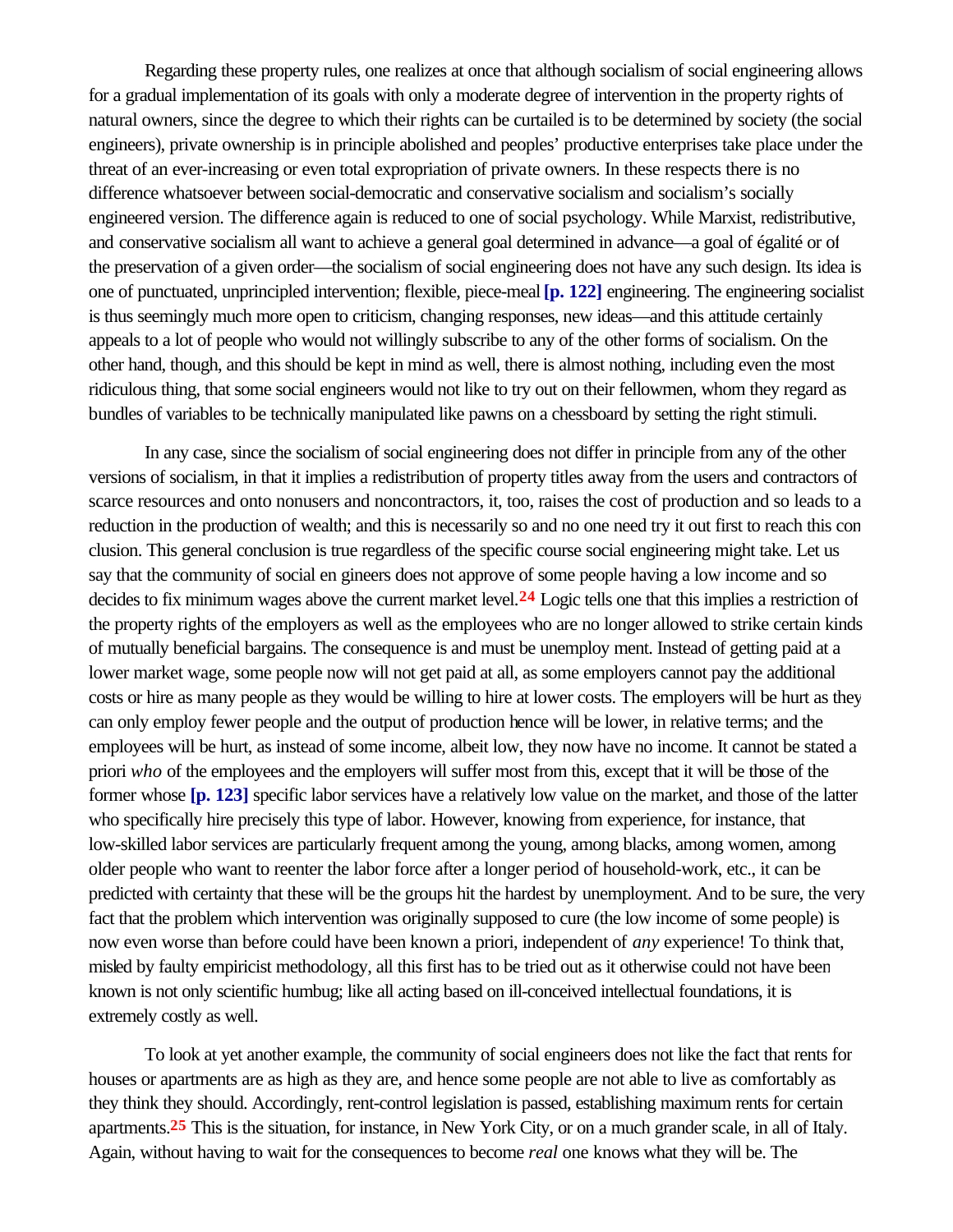construction of new apartments will decrease, as the returns from investment are now lower. And with respect to old apartments, immediate shortages will appear, as the demand for them, their prices being lower, will rise. Some older apartments might not even be rented out anymore, if the fixed rents are so low that the rent would not even cover the cost of the deterioration that occurs by just living in and using the apart ment. Then there would be a tremendous shortage of housing next to thousands of empty apartments (and New York City and Italy provide us with perfect illustrations of this). And there would be no way out of this, as **[p. 124]** it still would not pay to construct new apartments. In addition, the increased shortages would result in very costly inflexibilities, as people who had hap pily gotten into one of the low-priced apartments would be increasingly un willing to move out again, in spite of the fact that, for instance, the family size normally changes during the life cycle and so different needs as regards housing emerge, and in spite of the fact that different job opportunities might appear at different places. And so a huge waste of rental space occurs, because old people, for example, who occupy large apartments that were just the right size when the children were still living at home but are much too big now, still will not move into smaller apartments as there are none available; and young families who are in need of larger premises cannot find those either, precisely because such places will not be vacated. Waste also occurs because people do not move to the places where there is the greatest demand for their specific labor services, or they spend large amounts of time commuting to rather distant places, merely because they cannot find a place to live where there is work for them, or they can only find accommodations at a much higher price than their presently fixed low rent. Clearly, the problem that the social engineers wanted to solve by means of introducing rent control legislation is much worse than before and the general standard of living, in relative terms, has declined. Once again, all of this could have been known a priori. For the social engineer, however, misled by an empiricist-positivist methodology which tells him that there is no way of knowing results unless things are actually tried out, this experience will probably only set the stage for the next intervention. Perhaps the results were not exactly as expected because one had forgotten to control some other important variable, and one should now go ahead and find out. But as this chapter has demonstrated, there is a way of knowing in advance that neither the first nor any subsequent acts of intervention will ever reach their goal, as they all imply an interference with the rights of the natural owners **[p. 125]** of things by nonusers and noncontractors.**26**

 In order to understand this, it is only necessary to return to sound economic reasoning; to realize the unique epistemological nature of economics as an aprioristic science of human action that rests on founda tions whose very denial must presuppose their validity; and to recognize, in turn, that a science of action grounded in an empiricist-positivist methodol ogy is as ill-founded as the statement that "one can have his cake and eat it, too." **[p. 126] [p. 127]**

# **Chapter 7 The Ethical Justification of Capitalism and Why Socialism Is Morally Indefensible**

 The last four chapters have provided systematic reasons and empirical evidence for the thesis that socialism as a social system that is not thoroughly based on the "natural theory of property" (the first-use-first-own rule) which characterizes capitalism must necessarily be, and in fact is, an inferior system with respect to the production of wealth and the average standard of living. This may satisfy the person who believes that economic wealth and living standards are the most important criteria in judging a society—and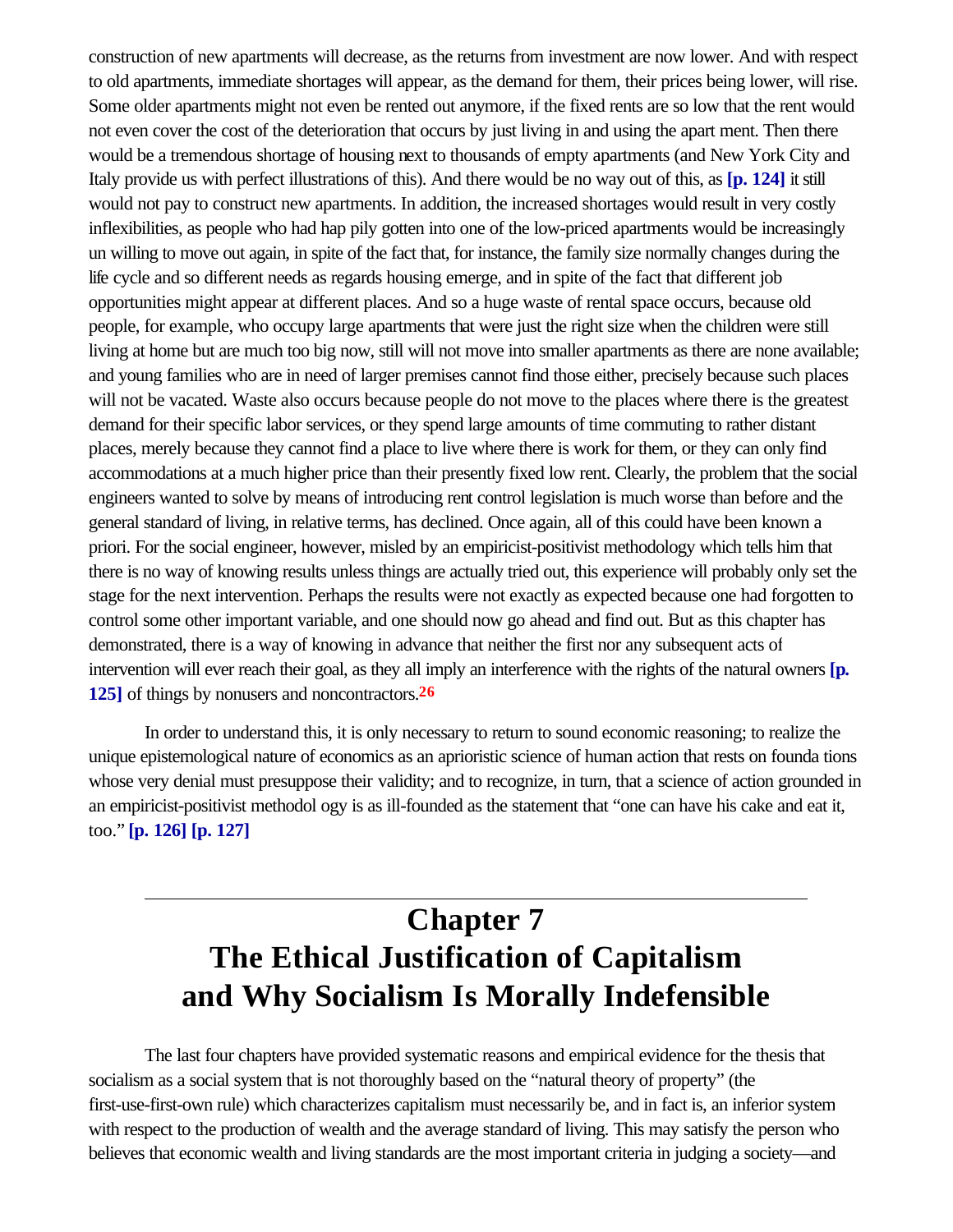there can be no doubt that for many, one's standard of living is a matter of utmost importance—and because of this it is certainly necessary to keep all of the above economic reasoning in mind. Yet there are people who do not attach much importance to economic wealth and who rank other values even higher—happily, one might say, for socialism, because it can thus quietly forget its original claim of being able to bring more prosperity to mankind, and instead resort to the altogether different but even more inspiring claim that whereas socialism might not be the key to prosperity, it would mean justice, fairness, and morality (all terms used synonymously here). And it can argue that a trade-off between efficiency and justice, an exchange of "less wealth" for "more justice" is justified, since justice and fairness, are fundamentally more valuable than economic wealth.

 This claim will be examined in some detail in this chapter. In so doing, two separate but related claims will be analyzed: (1) the claim made in par ticular by socialists of the Marxist and the social-democratic camp, and to a lesser degree also by the conservatives, that a *principled* case in favor of**[p. 128]** socialism can be made because of the moral value of its principles and, mutatis mutandis, that capitalism cannot be defended morally; and (2) the claim of empiricist socialism that normative statements ("should" or "ought" statements)—since they neither solely relate to facts, nor simply state a verbal definition, and thus are neither empirical nor analytical statements—are not really statements at all, at least not statements that one could call "cognitive" in the widest of all senses, but rather mere "verbal expressions" used to express or arouse feelings (such as 'Wow" or "grrrrr").**1**

 The second, empiricist or, as its position applied to the field of morals is called, "emotivist" claim will be dealt with first, as in a way it is more far-reaching.**2** The emotivist position is derived by accepting the central empiricist-positivist claim that the dichotomous distinction between empirical and analytical statements is of an all-inclusive nature; that is, that any statement whatsoever must be empirical or analytical and never can be both. This position, it will be seen, turns out to be self-defeating on closer inspection, just as empiricism in general turned out to be self-defeating.**3** If emotivism is a valid position, then its basic proposition regarding normative statements must itself be analytical or empirical, or else it must be an ex pression of emotions. If it is taken to be analytical, then it is mere verbal quibble, saying nothing about anything real, but rather only defining one sound by another, and emotivism would thus be a void doctrine. If, instead, it is empirical, then the doctrine would not carry any weight, as its central proposition could well be wrong. In any case, right or wrong, it would only be a proposition stating a historical fact, i.e., how certain expressions have been used in the past, which in itself would not provide any reason what soever why this would have to be the case in the future, too, and hence why one should or rather should not look for normative statements that are more than expressions of emotions in that they are meant to be justifiable. And the emotivist doctrine would also lose all its weight if it adopted the third alternative **[p. 129]** and declared its central tenet itself a "wow" statement, too. For if this were the case, then it would not contain any reason why one should re late to and interpret certain statements in certain ways, and so if one's own instincts or feelings did not happen to coincide with somebody else's "wowing," there would be nothing that could stop one from following one's own feelings instead. Just as a normative statement would be no more than the barking of a dog, so the emotivist position then is no more than a bark ing comment on barking.

 On the other hand, if the central statement of empiricism-emotivism, i.e., that normative statements have no cognitive meaning but are simply expres sions of feelings, is itself regarded as a meaningful statement communicat ing that one should conceive of all statements that are not analytical or empirical as mere expressive symbols, then the emotivist position becomes outrightly contradictory. This position must then assume, at least implicitly, that certain insights, i.e., those relating to normative statements, cannot simply be understood and meaningful, but can also be given justification as statements with specific meanings. Hence, one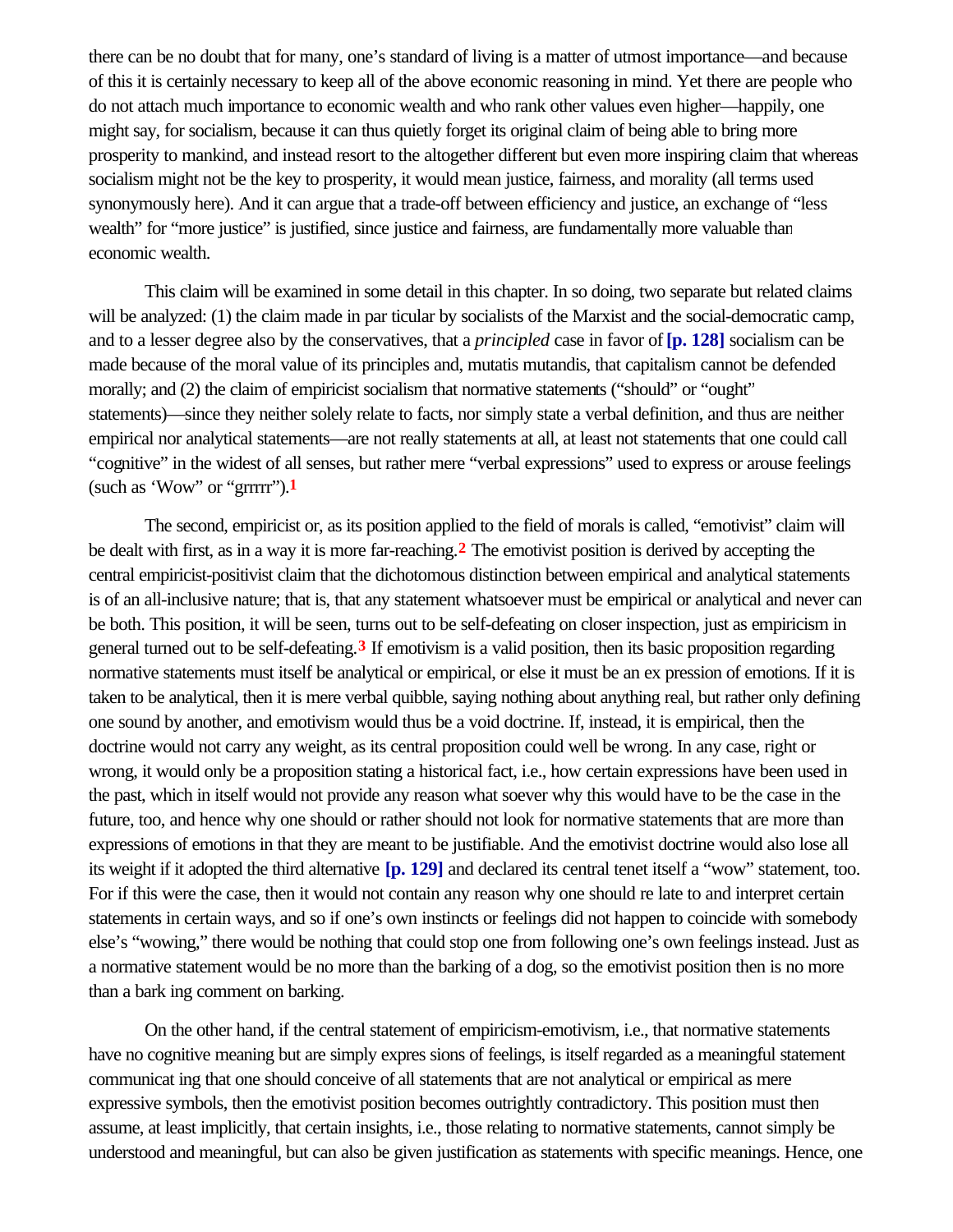must conclude that emotivism falters, because if it were true, then it could not even say and mean what it says—it simply would not exist as a position that could be dis cussed and evaluated with regard to its validity. But if it is a meaningful position which can be discussed, then this fact belies its very own basic premise. Moreover, the fact that it is indeed such a meaningful position, it should be noted, cannot even be disputed, as one cannot communicate and argue that one cannot communicate and argue. Rather, it must be presupposed of *any* intellectual position, that it is meaningful and can be argued with regard to its cognitive value, simply because it is presented in a language and communicated. To argue otherwise would already implicitly admit its validity. One is forced, then, to accept a rationalist approach towards ethics for the very same reason that one was forced to adopt a rationalist instead **[p. 130]** of an empiricist epistemology.<sup>4</sup> Yet with emotivism so rebuffed, I am still far away, or so it seems, from my set goal, which I share with the Marxist and conservative socialists, of demonstrating that a principled case in favor of or against socialism or capitalism can be made. What I have reached so far is the conclusion that the question of whether or not normative statements are cognitive ones is itself a cognitive problem. However, it still seems to be a far cry from there to the proof that actual norm proposals can indeed be shown to be either valid or invalid.

 Fortunately, this impression is wrong and there is already much more won here than might be suspected. The above argument shows us that any truth claim—the claim connected with any proposition that it is true, objec tive, or valid (all terms used synonymously here)—is and must be raised and decided upon in the course of an argumentation. And since it cannot be disputed that this is so (one cannot communicate and argue that one cannot communicate and argue), and it must be assumed that everyone knows what it means to claim something to be true (one cannot deny this statement without claiming its negation to be true), this has been aptly called "the apriori of communication and argumentation."**5**

 Now, arguing never just consists of free-floating propositions claiming to be true. Rather, argumentation is always an activity, too. But given that truth claims are raised and decided upon in argumentation and that ar gumentation, aside from whatever is said in its course, is a practical affair, it follows that intersubjectively meaningful norms must exist—precisely those which make some action an argumentation—which have special cognitive status in that they are the practical preconditions of objectivity and truth.

 Hence, one reaches the conclusion that norms must indeed be assumed to be justifiable as valid. It is simply impossible to argue otherwise, because the ability to argue so would in fact presuppose the validity of those **[p. 131]** norms which underlie any argumentation whatsoever.**6** The answer, then, to the question of which ends can or cannot be justified is to be derived from the concept of argumentation. And with this, the peculiar role of reason in determining the contents of ethics is given a precise description, too. In contrast to the role of reason in establishing empirical laws of nature, reason can claim to yield results in determining moral laws which can be shown to be valid a priori. It only makes explicit what is already implied in the concept of argumentation itself; and in analyzing any actual norm proposal, its task is merely confined to analyzing whether or not it is logically consistent with the very ethics which the proponent must presuppose as valid insofar as he is able to make his proposal at all.**7**

 But what is the ethics implied in argumentation whose validity cannot be disputed, as disputing it would implicitly have to presuppose it? Quite commonly it has been observed that argumentation implies that a proposi tion claims *universal* acceptability, or, should it be a norm proposal, that it is "universalizable." Applied to norm proposals, this is the idea, as formu lated in the Golden Rule of ethics or in the Kantian Categorical Imperative, that only those norms can be justified that can be formulated as general principles which are valid for everyone without exception.<sup>8</sup> Indeed, as ar gumentation implies that everyone who can understand an argument must in principle be able to be convinced of it simply because of its argumenta tive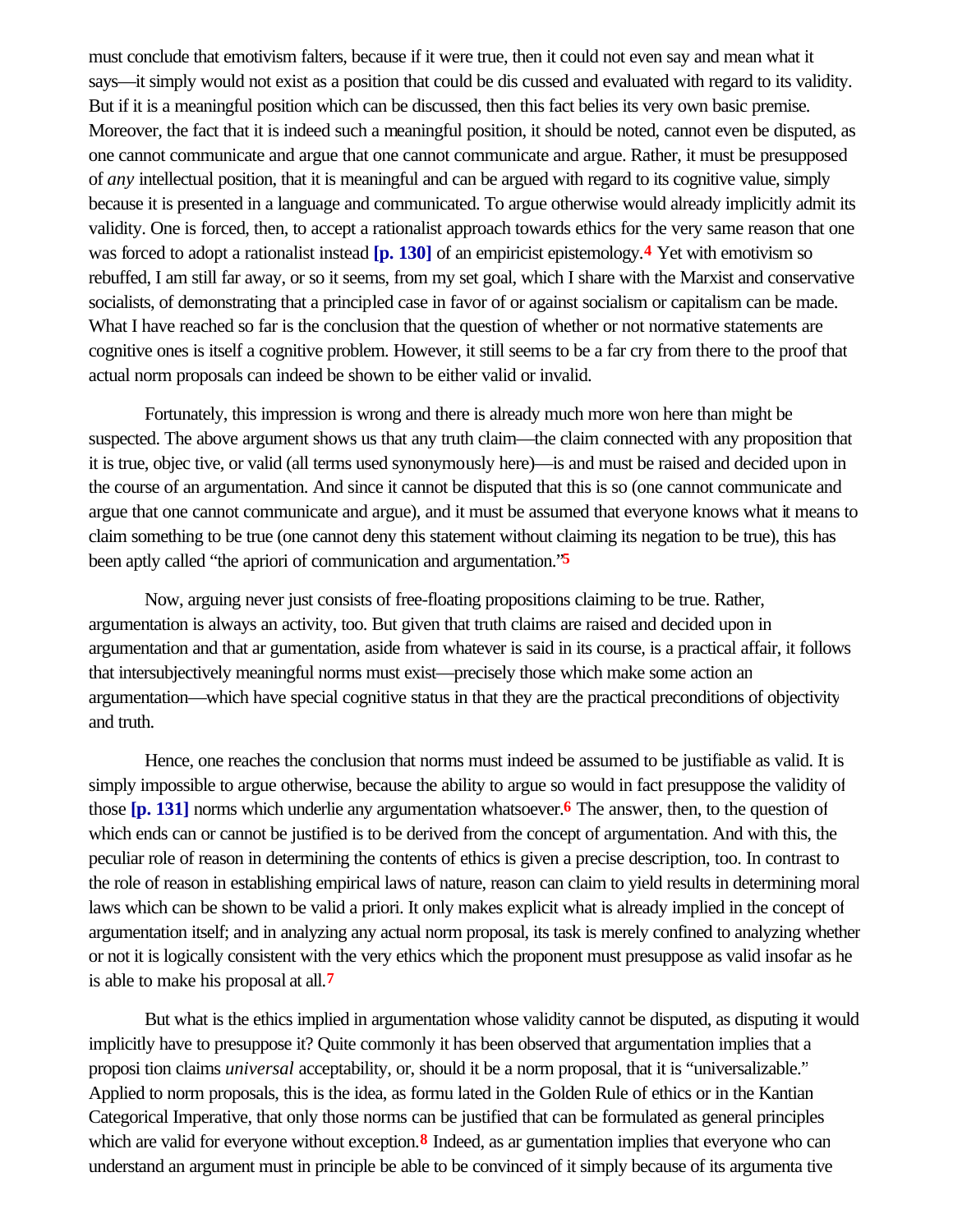force, the universalization principle of ethics can now be understood and explained as grounded in the wider "apriori of communication and ar gumentation." Yet the universalization principle only provides a purely for mal criterion for morality. To be sure, checked against this criterion all proposals for valid norms which would specify different rules for different classes of people could be shown to have no legitimate claim of being universally acceptable as fair norms, unless the distinction between different classes of people were such that it implied no discrimination, but could instead **[p. 132]** be accepted as founded in the nature of things again by everyone. But while some norms might not pass the test of universalization, if enough attention were paid to their formulation, the most ridiculous norms, and what is of course even more relevant, even openly incompatible norms could easily and equally well pass it. For example, "everybody must get drunk on Sundays or be fined" or "anyone who drinks alcohol will be punished" are both rules that do not allow discrimination among groups of people and thus could both claim to satisfy the condition of universalization.

 Clearly then, the universalization principle alone would not provide one with any positive set of norms that could be demonstrated to be justified. However, there are other positive norms implied in argumentation aside from the universalization principle. In order to recognize them, it is only necessary to call three interrelated facts to attention. First, that argumenta tion is not only a cognitive but also a practical affair. Second, that argumen tation, as a form of action, implies the use of the scarce resource of one's body. And third, that argumentation is a conflict-free way of interacting. Not in the sense that there is always agreement on the things said, but in the sense that as long as argumentation is in progress it is always possible to agree at least on the fact that there is disagreement about the validity of what has been said. And this is to say nothing else than that a mutual recognition of each person's exclusive control over his own body must be presupposed as long as there is argumentation (note again, that it is impossible to deny this and claim this denial to be true without implicitly having to admit its truth).

 Hence, one would have to conclude that the norm implied in argumen tation is that everybody has the right of exclusive control over his own body as his instrument of action and cognition. Only if there is at least an implicit recognition of each individual's property right in his own body can argumentation take place.**9** Only as long as this right is recognized is it possible for **[p. 133]** someone to agree to what has been said in an argument and hence can what has been said be validated, or is it possible to say "no" and to agree only on the fact that there is disagreement. Indeed, anyone who would try to justify any norm would already have to presuppose the property right in his body as a valid norm, simply in order to say, "This is what I claim to be true and objective." Any person who would try to dispute the property right in his own body would become caught up in a contradiction, as arguing in this way and claiming his argument to be true, would already implicitly accept precisely this norm as being valid.

 Thus it can be stated that whenever a person claims that some statement can be justified, he at least implicitly assumes the following norm to be justified: "Nobody has the right to uninvitedly aggress against the body of any other person and thus delimit or restrict anyone's control over his own body." This rule is implied in the concept of justification as argumentative justification. Justifying *means* justifying without having to rely on coercion. In fact, if one formulates the opposite of this rule, i.e., "everybody has the right to uninvitedly aggress against other people" (a rule, by the way, that would pass the formal test of the universalization principle!), then it is easy to see that this rule is not, and never could be, defended in argumentation. To do so would in fact have to presuppose the validity of precisely its opposite, i.e., the aforementioned principle of nonaggression.

 With this justification of a property norm regarding a person's body it may seem that not much is won, as conflicts over bodies, for whose pos sible avoidance the nonaggression principle formulates a universally justifi able solution, make up only a small portion of all possible conflicts. However, this impression is not correct. To be sure, people do not live on air and love alone. They need a smaller or greater number of other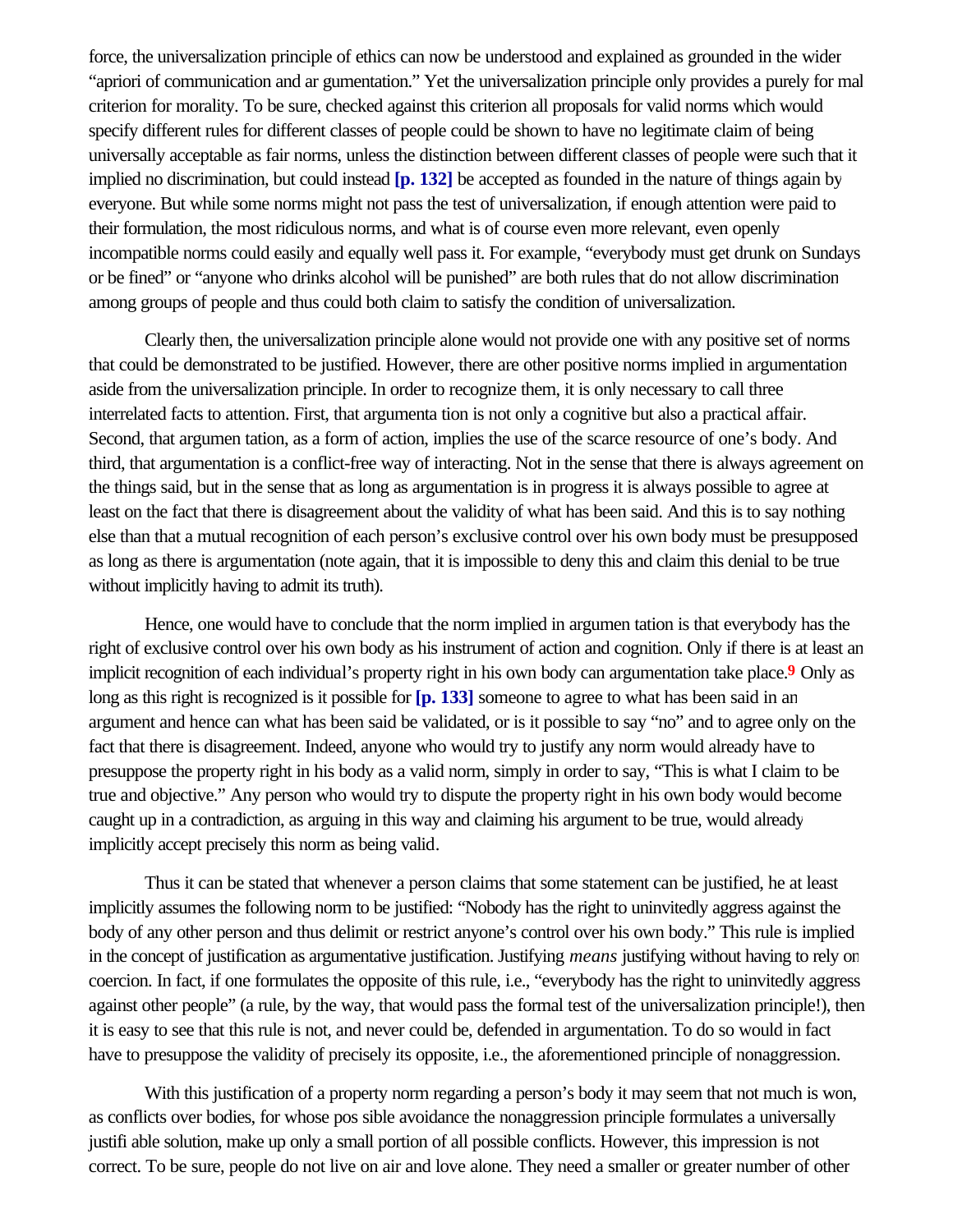things as well, simply to survive—and of course only he who survives can sustain an argumentation, let alone lead a comfortable life. With respect to all of**[p. 134]** these other things norms are needed, too, as it could come to conflicting evaluations regarding their use. But in fact, any other norm must be logi cally compatible with the nonaggression principle in order to be justified it self, and, mutatis mutandis, every norm that could be shown to be incompatible with this principle would have to be considered invalid. In ad dition, as the things with respect to which norms have to be formulated are scarce goods—just as a person's body is a scarce good—and as it is only necessary to formulate norms at all because goods are *scarce* and not be cause they are *particular kinds* of scarce goods, the specifications of the nonaggression principle, conceived of as a special property norm referring to a specific kind of good, must in fact already contain those of a *genera/* theory of property.

 I will first state this general theory of property as a set of rules applicable to *all* goods with the purpose of helping one to avoid *all* possible conflicts by means of *uniform* principles, and will then demonstrate how this general theory is implied in the nonaggression principle. Since according to the nonaggression principle a person can do with his body whatever he wants as long as he does not thereby aggress against another person's body, that person could also make use of other scarce means, just as one makes use of one's own body, provided these other things have not already been ap propriated by someone else but are still in a natural, unowned state. As soon as scarce resources are visibly appropriated—as soon as someone "mixes his labor," as John Locke phrased it,**10** with them and there are objective traces of this—then property, i.e., the right of exclusive control, can only be acquired by a contractual transfer of property titles from a previous to a later owner, and any attempt to unilaterally delimit this exclusive control of previous owners or any unsolicited transformation of the physical characteristics of the scarce means in question is, in strict analogy with ag gressions against other people's bodies, an unjustifiable action.**11 [p. 135]**

 The compatibility of this principle with that of nonaggression can be demonstrated by means of an argumentum a contrario. First, it should be noted that if no one had the right to acquire and control anything except his own body (a rule that would pass the formal universalization test), then we would all cease to exist and the problem of the justification of normative statements (or, for that matter, any other problem that is of concern in this treatise) simply would not exist. The existence of this problem is only pos sible because we are alive, and our existence is due to the fact that we do not, indeed *cannot*, accept a norm outlawing property in other scarce goods next and in addition to that of one's physical body. Hence, the right to ac quire such goods must be assumed to exist. Now, if this is so, and if one does not have the right to acquire such rights of exclusive control over un used, nature-given things through one's own work, i.e., by doing something with things with which no one else had ever done anything before, and if other people *had* the right to disregard one's ownership claim with respect to such things which they had not worked on or put to some particular use before, then this would only be possible if one could acquire property titles not through labor, i.e., by establishing some objective, intersubjectively controllable link between a particular person and a particular scarce resource, but simply by verbal declaration; by decree.**12** However, acquiring property titles through declaration is incompatible with the above justified nonaggression principle regarding bodies. For one thing, if one could Indeed appropriate property by decree, then this would imply that it would also be possible for one to simply declare another person's body to be one's own. Yet this, clearly enough, would conflict with the ruling of the nonaggression principle which makes a sharp distinction between one's own body and the body of another person. And this distinction can only be made in such a clear-cut and unambiguous way because for bodies, as for anything else, the separation between "mine" and "yours" is not based on verbal declarations **[p. 136]** but on action. (Incidentally, a decision between rival declarative claims could not be made unless there were some *objective* criterion other than declaration.) The separation is based on the observation that some par ticular scarce resource had in fact—for everyone to see and verify, as objective indicators for this would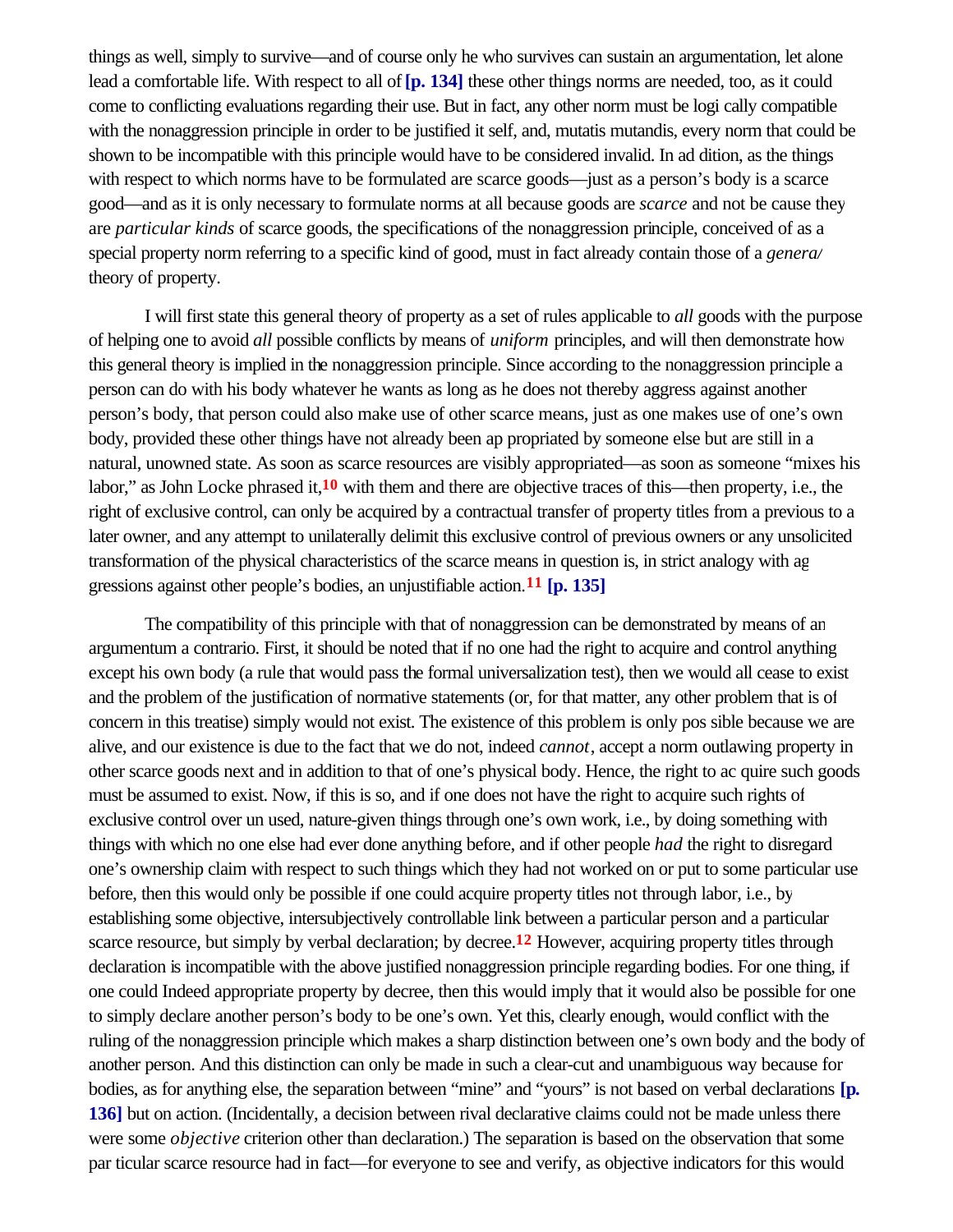exist—been made an expression or materialization of one's own will, or, as the case may be, of someone else's will. Moreover, and more importantly, to say that property is acquired not through action but through a declaration involves an open practical *contradiction*, because nobody could say and declare so unless in spite of what was actually said his right of exclusive control over his body as his own in strument of saying *anything* was *in fact* already presupposed.

 It has now been demonstrated that the right of original appropriation through actions is compatible with and implied in the nonaggression principle as the logically necessary presupposition of argumentation. Indirectly, of course, it has also been demonstrated that any rule specifying different rights, such as a socialist property theory, cannot be justified. Before entering a more detailed analysis, though, of *why* any socialist ethic is indefensible—a discussion which should throw some additional light on the importance of some of the stipulations of the "natural," capitalist theory of property—a few remarks about what is or is not implied by classifying these latter norms as justified seem to be in order.

In making this assertion, one need not claim to have derived an "ought" from an "is." In fact, one can readily subscribe to the almost generally accepted view that the gulf between "ought" and "is" is logically unbridgeable.**13** Rather, classifying the rulings of the natural theory of property in this way is a purely cognitive matter. It no more follows from the classification of the principle underlying capitalism as "fair" or "just" that one ought to act according to it, than it follows from the concept of validity or truth that one should always strive for it. To say that this principle is just also does not **[p. 137]** preclude the possibility of people proposing or even enforcing rules that are incompatible with it. As a matter of fact, with respect to norms the situation is very similar to that in other disciplines of scientific inquiry. The fact, for instance, that certain empirical statements are justified or justifiable and others are not does not imply that everyone only defends objective, valid statements. Rather, people can be wrong, even intentionally. But the distinction between objective and subjective, between true and false, does not lose any of its significance because of this. Rather, people who are wrong would have to be classified as either uninformed or intentionally lying. The case is similar with respect to norms. Of course there are many people who do not propagate or enforce norms which can be classified as valid according to the meaning of justification which I have given above. But the distinction between justifiable and nonjustifiable norms does not dissolve because of this, just as that between objective and subjective statements does not crumble because of the existence of uninformed or lying people. Rather, and accordingly, those people who would propagate and enforce such different, invalid norms would again have to be classified as uninformed or dishonest, insofar as one had explained to them and indeed made it clear that their alternative norm proposals or enforcements could not and never would be justifiable in argumentation. And there would be even more justification for doing so in the moral case than in the empirical one, since the validity of the nonaggression principle and that of the principle of original appropriation through action as its logically necessary corollary must be considered to be even more basic than any kind of valid or true statements. For what is valid or true has to be defined as that upon which everyone acting according to this principle can possibly agree. As a matter of fact, as has just been shown, at least the implicit acceptance of these rules is the necessary prerequisite to being able to live and to argue at all.**14**

 Why is it, then, precisely, that socialist property theories of any kind fail **[p. 138]** to be justifiable as valid? First, it should be noted that all of the actually *practiced* versions of socialism and most of its theoretically proposed models as well would not even pass the first formal universalization test, and would fail for this fact alone! These versions all contain norms within their framework of legal rules which have the form "some people do, and some people do not." However, such rules, which specify different rights or obligations for different classes of people, have no chance of being accepted as fair by every potential participant in an argumentation for simply formal reasons. Unless the distinction made between different classes of people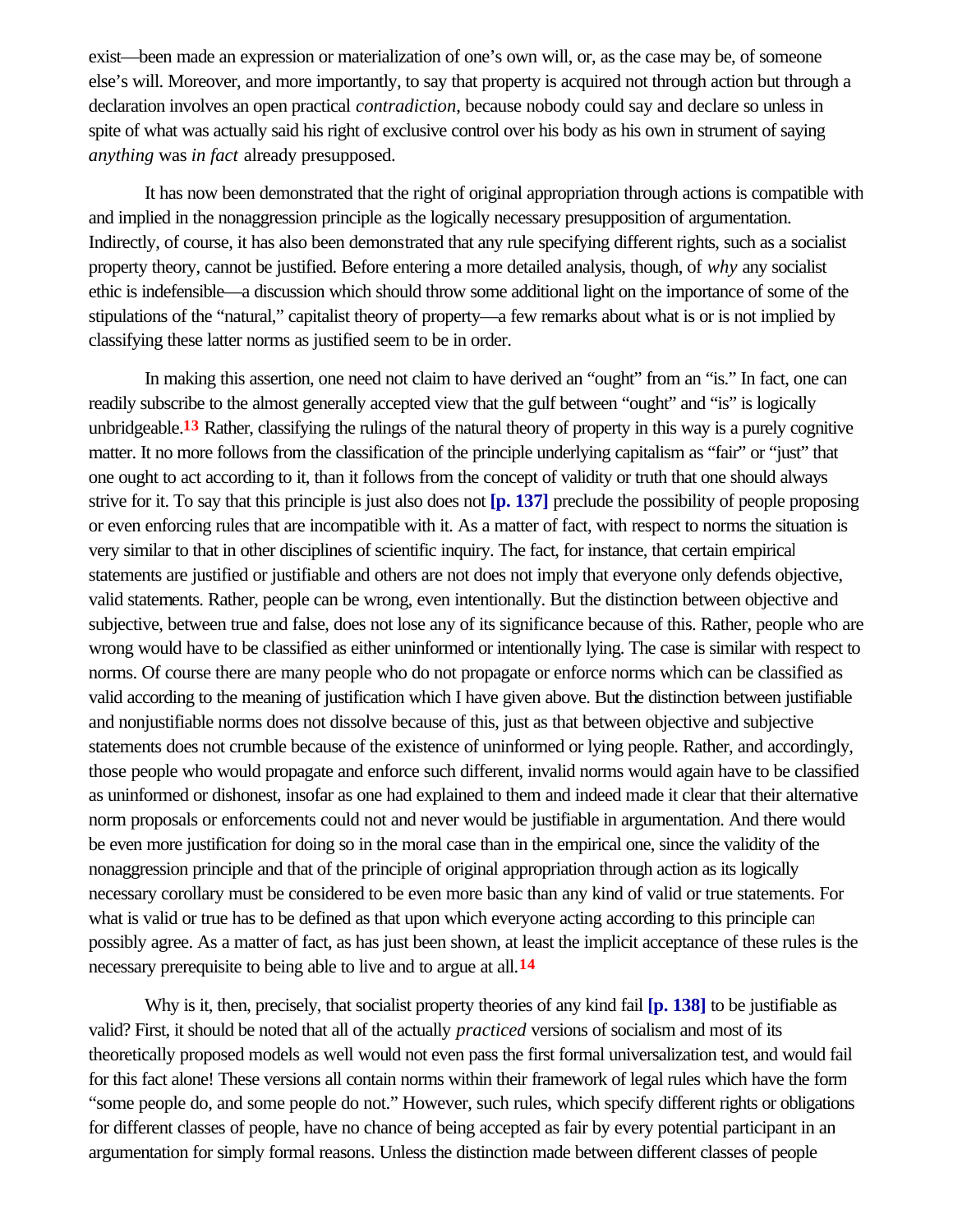happens to be such that it is acceptable to both sides as grounded in the nature of things, such rules would not be acceptable because they would imply that one group is awarded legal privileges at the expense of complementary discriminations against another group. Some people, either those who are allowed to do something or those who are not, therefore could not agree that these were fair rules.**15** Since most kinds of socialism, as practiced or preached, have to rely on the enforcement of rules such as "some people have the obligation to pay taxes, and others have the right to consume them" or "some people know what is good for you and are allowed to help you get these alleged blessings even if you do not want them, but you are not allowed to know what is good for them and help them accordingly' or "some people have the right to determine who has too much of something and who too little, and others have the obligation to comply" or even more plainly, "the computer industry must pay to subsidize the farmers," "the employed for the unemployed," "the ones without kids for those with kids," etc., or vice versa, they all can be discarded easily as serious contenders to the claim of being part of a valid theory of norms qua property norms, because they all indicate by their very formulation that they are not universalizable.

 But what is wrong with the socialist property theories if this is taken care **[p. 139]** of and there is indeed a theory formulated that contains exclusively universalizable norms of the type "nobody is allowed to" or "everybody can"? Even then—and this, more ambitiously, is what has been demonstrated indirectly above and shall be argued directly-socialism could never hope to prove its validity, no longer because of formal reasons, but because of its material specifications. Indeed, while those forms of socialism that can easily be refuted regarding their claim to moral validity on simple formal grounds can at least be practiced, the application of those more sophisticated versions that would pass the universalization test prove, for material reasons, to be fatal: even if we tried, they simply could never be put into effect.

 There are two related specifications in the norms of the natural theory of property with at least one of which a socialist property theory comes into conflict. The first such specification is that according to the capitalistic ethic, aggression is defined as an invasion of the *physical* integrity of another person's property.**16** Socialism, instead, would define aggression as an invasion of the *value* or *psychic integrity* of another person's property. Conservative socialism, it should be recalled, aimed at preserving a given distribution of wealth and values, and attempted to bring those forces which could change the status quo under control by means of price controls, regulations, and behavioral controls. Clearly, in order to do so, property rights to the value of things must be assumed to be justifiable, and an in vasion of values, mutatis mutandis, must be classified as unjustifiable ag gression. Yet not only conservatism uses this idea of property and aggression. Social-democratic socialism does, too. Property rights to values must be assumed to be legitimate when social-democratic socialism allows me, for instance, to demand compensation from people whose chances or opportunities negatively affect mine. And the same is true when com pensation for committing psychological or "structural violence"—a particularly dear term in the leftist political science literature—is permitted.**17 [p. 140]** In order to be able to ask for such compensation, what was done—affecting my opportunities, my psychic integrity, my feeling of what is owed to me—would have to be classified as an aggressive act.

 Why is this idea of protecting the value of property unjustifiable? First, while every person, at least in principle, can have full control over whether or not his actions *cause the physical* characteristics of something to change, and hence also can have full control over whether or not those actions are justifiable, control over whether or not one's actions affect the *value* of someone else's property does not rest with the acting person, but rather with other people and their subjective evaluations. Thus no one could determine ex ante if his actions would be classified as justifiable or unjustifiable. One would first have to interrogate the whole population to make sure that one's planned actions would not change another person's evaluations regarding his own property. And even then nobody could act until universal *agree ment* was reached on who is supposed to do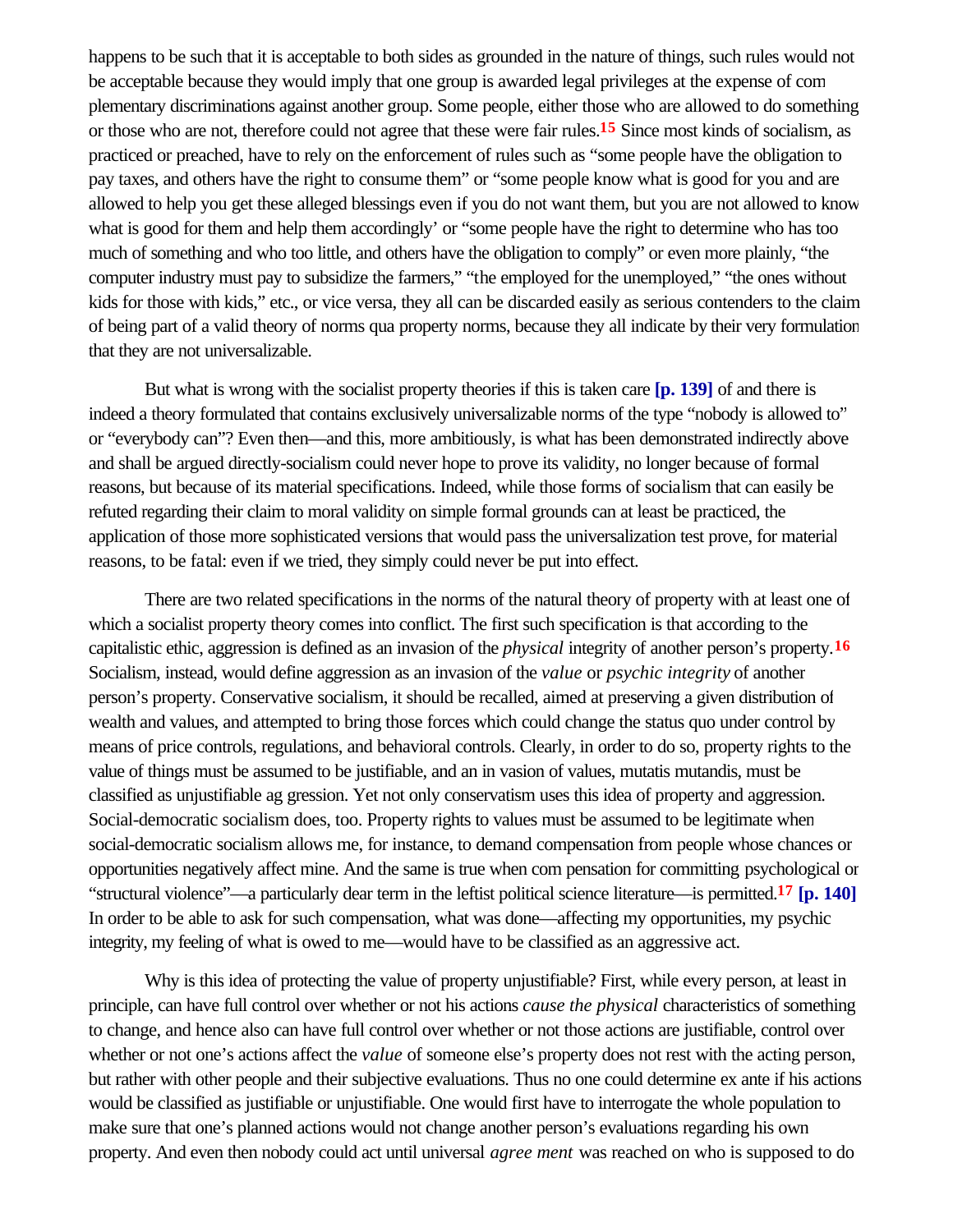what with what, and at which point in time. Clearly, for all the practical problems involved, one would be long dead and nobody would argue anything any longer long before this was ever accomplished.**18** But more decisively still, the socialist position regarding property and aggression could not even be effectively *argued*, because arguing in favor of any norm, socialist or not, implies that there is conflict over the use of some scarce resource, otherwise there would simply be no need for discussion. However, in order to argue that there is a way out of such conflicts, it must be presupposed that actions must be allowed to be performed *prior* to any actual agreement or disagreement, because if they were not, one could not even argue so. Yet if one can do this—and socialism too must assume that one can, insofar as it exists as an argued intellectual position—then this is only possible because the existence of ob*jective borders* of property i.e., borders which every person can recognize as such *on his own*, without having to agree first with anyone else with **[p. 141]** respect to one's system of values and evaluations. Socialism, too, then, in spite of what it *says*, must *in fact* presuppose the existence of objective property borders, rather than of borders determined by subjective evalua tions, if only in order to have any surviving socialist who can make his moral proposals.

 The socialist idea of protecting value instead of physical integrity also fails for a second, related reason. Evidently, the value of a person, for ex ample, on the labor or marriage market, can be and indeed is affected by other people's physical integrity or degree of physical integrity. Thus, if one wanted property *values* to be protected, one would have to allow *physical* aggression against people. However, it is only because of the very fact that a person's borders—that is, the borders of a person's property in his body as his domain of exclusive control with which another person is not allowed to interfere unless he wishes to become an aggressor—are physical borders (intersubjectively ascertainable, and not just subjectively fancied borders) that everyone can agree on anything independently (and, of course, agreement means agreement of independent decision-making units!). Only because the protected borders of property are objective then, i.e., fixed and recognizable as fixed prior to any conventional agreement, can there at all be argumentation, and possibly agreement, between independent decision-making units. There simply could not be anyone arguing anything unless his existence as an independent physical unit was first recognized. No one could argue in favor of a property system defining borders of property in subjective, evaluative terms—as does socialism—because simply to be able to say so presupposes that, contrary to what the theory says, one must in fact be a physically independent unit saying it.

 The situation is no less dire for socialism when one turns to the second essential specification of the rulings of the natural theory of property. The basic norms of capitalism were characterized not only by the fact that **[p. 142]** property and aggression were defined in physical terms; it was of no less importance that in addition property was defined as private, individualized property and that the meaning of original appropriation, which evidently implies making a distinction between prior and later, had been specified. It is with this additional specification as well that socialism comes into conflict. Instead of recognizing the vital importance of the prior-later distinction in deciding between conflicting property claims, socialism proposes norms which in effect state that priority is irrelevant in making such a decision and that late-comers have as much of a right to ownership as first-comers. Clearly, this idea is involved when social-democratic socialism, for instance, makes the natural owners of wealth and/or their heirs pay a tax so that the unfortunate latecomers might be able to participate in its consumption. And this idea is also involved, for instance, when the owner of a natural resource is forced to reduce (or increase) its present exploitation in the interest of posterity. Both times it only makes sense to do so when it is assumed that the person accumulating wealth first, or using the natural resource first, thereby commits an aggression against some late-comers. If they have done nothing wrong, then the late-comers could have no such claim against them.**19**

What is wrong with this idea of dropping the prior-later distinction as morally irrelevant? First, if the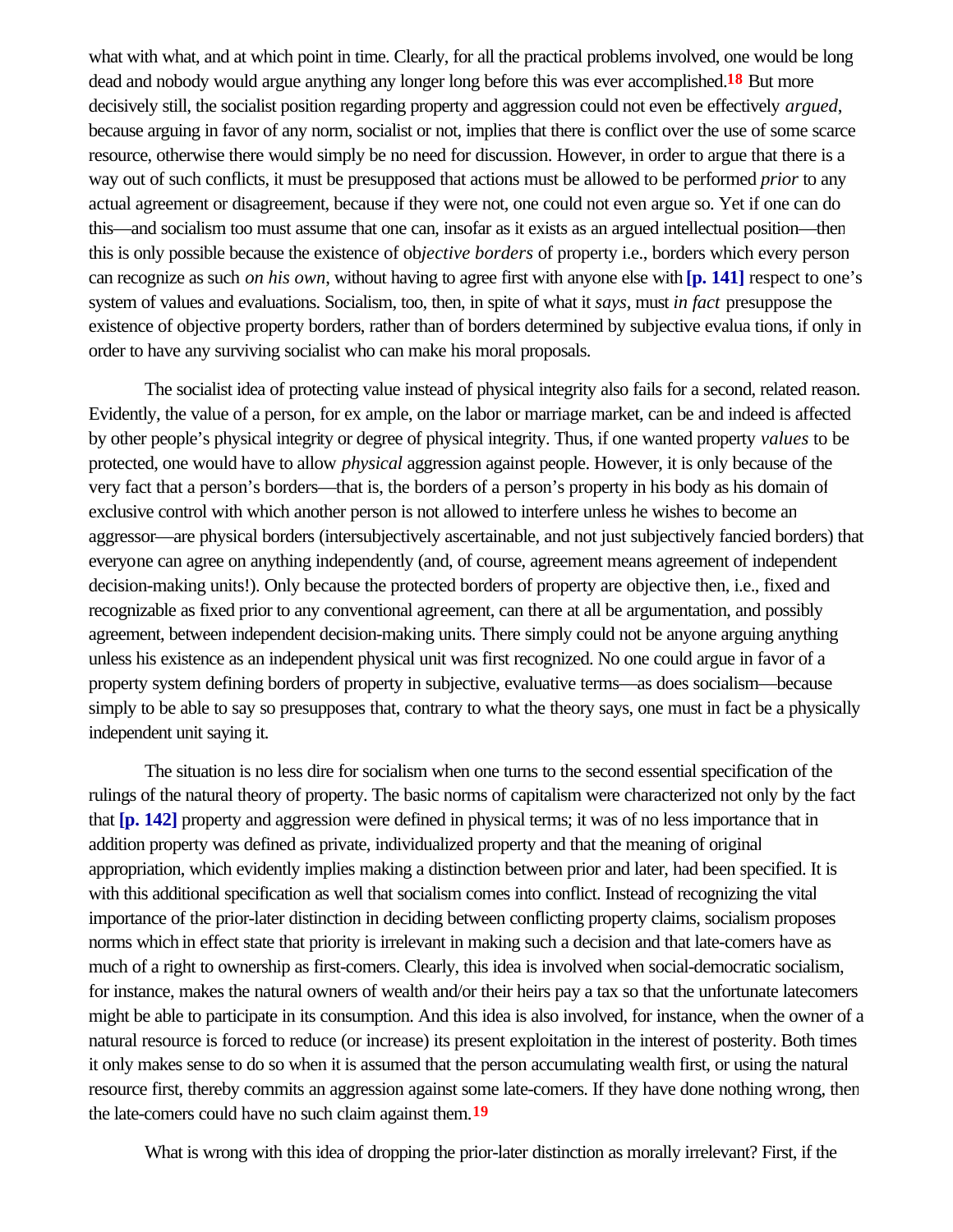late-comers, i.e., those who did not in fact do something with some scarce goods, had indeed as much of a right to them as the first-comers, i.e., those who did do something with the scarce goods, then literally no one would be allowed to do anything with anything, as one would have to have all of the late-comers' consent prior to doing whatever one wanted to do. Indeed, as posterity would include one's children's children—people, that is, who come so late that one could never possibly ask them—advocating a legal system that does not make use of the prior-later distinction as part of its underlying property theory is simply absurd in **[p. 143]** that it implies advocating death but must presuppose life to advocate any thing. Neither we, our forefathers, nor our progeny could, do, or will survive and say or argue anything if one were to follow this rule. In order for any person—past, present, or future—to argue anything it must be possible to survive now. Nobody can wait and suspend acting until everyone of an indeterminate class of late-comers happens to appear and agree to what one wants to do. Rather, insofar as a person finds himself alone, he must be able to act, to use, produce, consume goods straightaway, prior to any agreement with people who are simply not around yet (and perhaps never will be). And insofar as a person finds himself in the company of others and there is conflict over how to use a given scarce resource, he must be able to resolve the problem at a definite point in time with a definite number of people instead of having to wait unspecified periods of time for unspecified numbers of people. Simply in order to survive, then, which is a prerequisite to arguing in favor of or against anything, property rights cannot be conceived of as being timeless and nonspecific regarding the number of people concerned. Rather, they must necessarily be thought of as originating through acting at definite points in time for definite acting individuals.**20**

 Furthermore, the idea of abandoning the prior-later distinction, which socialism finds so attractive, would again simply be incompatible with the nonaggression principle as the practical foundation of argumentation. To argue and possibly agree with someone (if only on the fact that there is dis agreement) means to recognize each other's prior right of exclusive control over his own body. Otherwise, it would be impossible for anyone to first say anything at a definite point in time and for someone else to then be able to reply, or vice versa, as neither the first nor the second speaker would be independent physical decisionmaking units anymore, at any time. Eliminat ing the prior-later distinction then, as socialism attempts to do, is tantamount to eliminating the possibility of arguing and reaching agreement. However, **[p. 144]** as one cannot argue that there is no possibility for discussion without the prior control of every person over his own body being recognized and accepted as fair, a late-comer ethic that does not wish to make this difference could never be agreed upon by anyone. Simply *saying* that it could implies a contradiction, as one's being able to say so would presuppose one's ex istence as an independent decision-making unit at a definite point in time.

 Hence, one is forced to conclude that the socialist ethic is a complete failure. In all of its practical versions, it is no better than a rule such as "1 can hit you, but you cannot hit me," which even fails to pass the universalization test. And if it did adopt universalizable rules, which would basically amount to saying "everybody can hit everybody else," such rulings could not conceivably be said to be universally acceptable on account of their very material specification. Simply to say and argue so must presuppose a person's property right over his own body. Thus, only the first-come-first-own ethic of capitalism can be defended effectively as it is implied in argumentation. And no other ethic could be so justified, as justifying something in the course of argumentation implies presupposing the validity of precisely this ethic of the natural theory of property. **[p. 145]**

### **Chapter 8 The Socio-psychological Foundations of**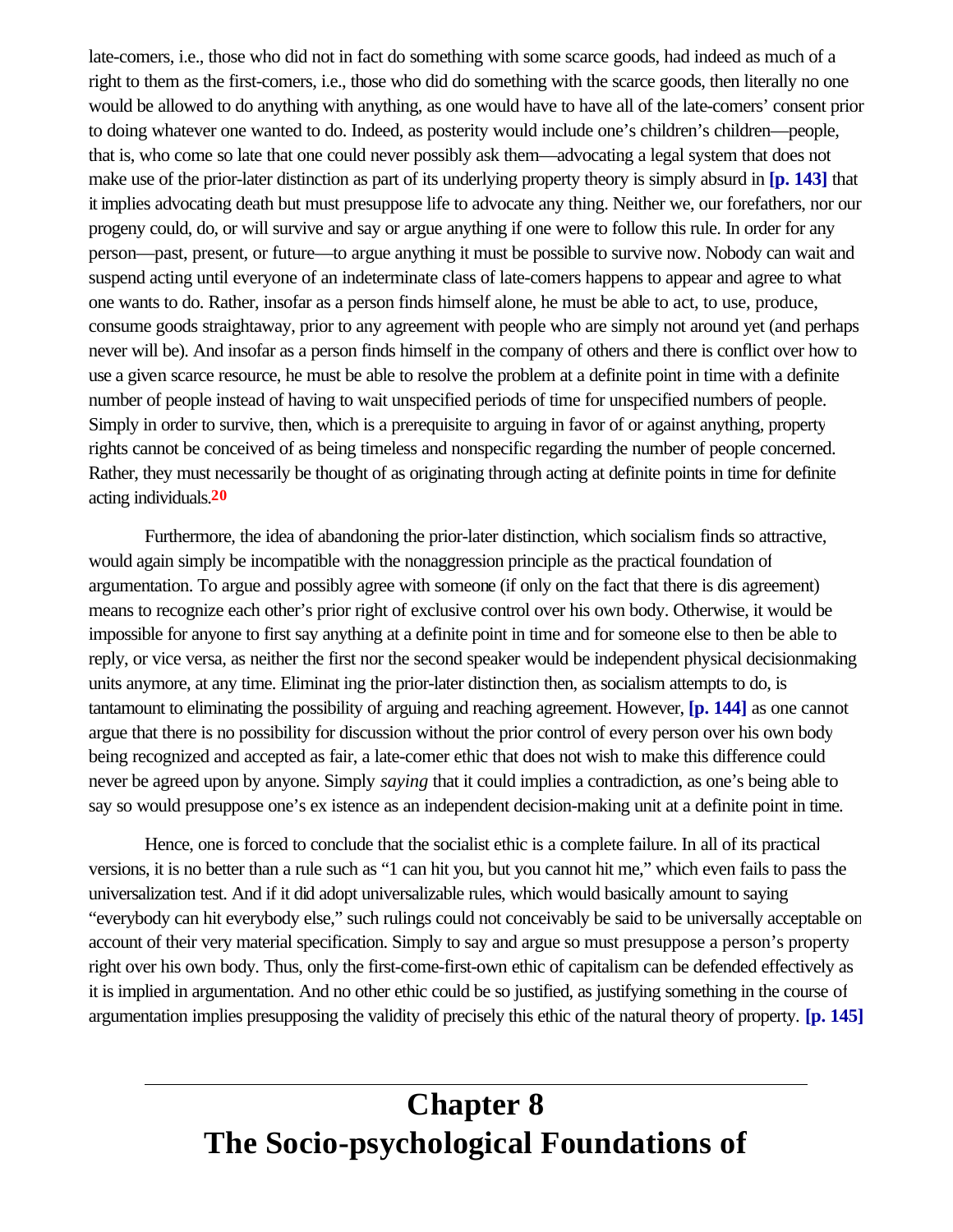#### **Socialism or The Theory of The State**

 In the preceding chapters it has been demonstrated that socialism as a social system implying a redistribution of property titles away from user-owners and contractors to nonuser-owners and noncontractors necessarily involves a reduction in the production of wealth, since the use and contracting of resources are costly activities whose performance is made even more costly as compared with alternatives available to actors. Secondly, such a system cannot be defended as a fair or just social order from a moral point of view because to argue so, in fact to argue at all, in favor or against *anything*, be it a moral, nonmoral, empirical, or logico-analytical position, necessarily presupposes the validity of the first-use-first-own rule of the natural theory of property and capitalism, as otherwise no one could survive and then say, or possibly agree on, anything as an inde pendent physical unit.

 If neither an economic nor a moral case for socialism can be made, then socialism is reduced to an affair of merely social-psychological significance. What, then, are the socio-psychological foundations on which socialism rests? Or, since socialism has been defined as an *institutionalized* policy of redistribution of property titles away from user-owners and contractors, how is an institution that implements a more or less total expropriation of natural owners possible?

 If an institution exists that is allowed to appropriate property titles other than through original appropriation or contract, it must assumedly damage some people who consider themselves to be the natural owners of these things. By securing and possibly increasing its monetary and/or non **[p. 146]** monetary income it reduces that of other people—something categorically different from the situation that exists when there is a contractual relation ship among people in which no one gains at the expense of anyone else but everyone profits, as otherwise there simply would not be any exchange. In this case one can expect resistance to the execution of such a policy. This inclination to resist can, of course, be more or less intensive, and it can change over time and become either more or less pronounced and pose a greater or smaller threat to the institution carrying out the policy of redistribution. But as long as it exists at all, the institution must reckon with it. In particular, it must reckon with it if one assumes that the people representing this institution are ordinary people who, like everyone else, have an interest not only in stabilizing their current income which they are able to secure for themselves in their roles as representatives of this institution but also in increasing this income as much as possible. How, and this is precisely the problem, can they stabilize and possibly increase their income from noncontractual exchanges, even though this necessarily creates victims—and, over time, increasing numbers of victims, or victims who are increasingly hurt?

 The answer can be broken down into three parts which will be discussed in turn: (1) by aggressive violence; (2) by corrupting the public through let ting them or rather parts of them share in the enjoyment of the receipts coer cively extracted from natural owners of things; and (3) by corrupting the public through letting them or parts of them participate in the specific policy of expropriation to be enacted.

 To assure its very existence, any institution that enforces a socialist theory of property must rely on the continual threat of violence. Any such institution threatens people who are unwilling to accept its noncontractual appropriations of their natural property with physical assault, imprisonment, enslavement, or even death, and it must carry out such threats if necessary, **[p. 147]** in order to stay 'trust-worthy" as the kind of institution that it is. Since one is dealing with an institution—an organization, that is, which performs these actions on a regular basis—it is almost self-explanatory that it refuses to call its own practice of doing things "aggression," and instead adopts a different name for it, with neutral or possibly even positive connotations. In fact, its representatives might not even think that they themselves are aggressors when acting in the name of this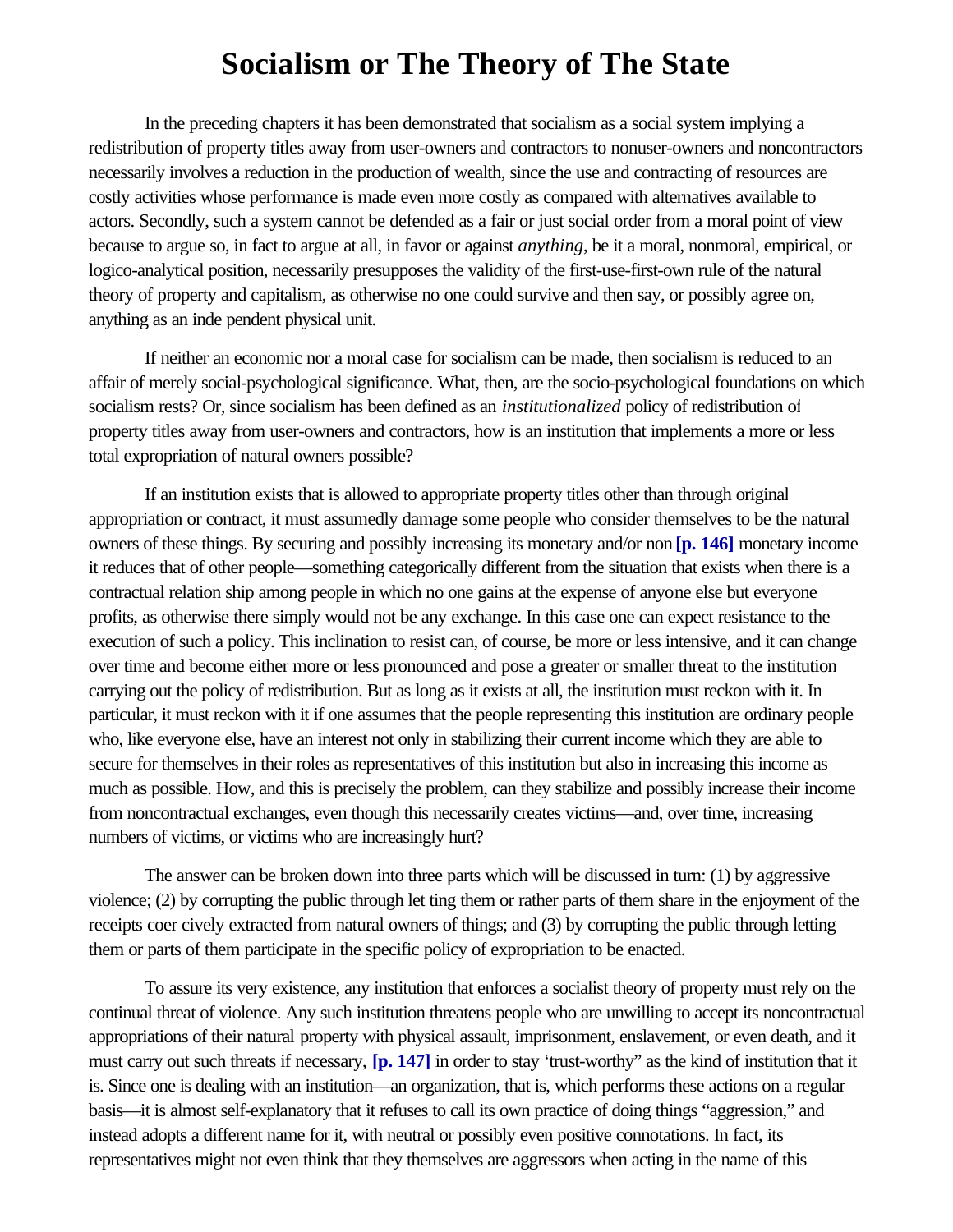organization. However, it is not names or terms that matter here or elsewhere, but what they really mean.**1** Regarding the content of its actions, violence is the cornerstone of socialism's existence as an institution. And to leave no room for misunderstanding here, the violence on which socialism rests is not the kind of violence that a natural owner of things would use or threaten to use against aggressive intruders of his property. It is not the defensive threat toward a prospective murderer of, let us say, subjecting him to capital punishment, should he in fact murder someone. Rather, it is aggressive violence directed at innocent victims. An institution carrying out socialism literally rests on the threat posed by a prospective murderer against innocent people (i.e., people who have not done any physical harm whatsoever to anyone) to kill them should they not comply with his demands, or even to kill them just for the "fun" of killing.

 It is not at all difficult to recognize the truth of this. In order to do so, it is only necessary to assume a boycott of any exchange-relation with the representatives of socialism because such an exchange, for whatever reasons, no longer seems profitable. It should be clear that in a social sys tem based on the natural theory of property—under capitalism—anyone would have the right to boycott at any time, as long as he was indeed the person who appropriated the things concerned by using them before anyone else did or by acquiring them contractually from a previous owner. However much a person or institution might be affected by such a boycott, it would have to tolerate it and suffer silently, or else try to persuade the **[p. 148]** boycotter to give up his position by making a more lucrative offer to him. But it is not so with an institution that puts socialist ideas regarding proper ty into effect. Try, for instance, to stop paying taxes or to make your future payments of taxes dependent on certain changes or improvements in the services that the institution offers in return for the taxes—it would fine, as sault, imprison you, or perhaps do even worse things to you. Or to use another example, try to ignore this institution's regulations or controls im posed on your property. Try, that is to say, to make the point that you did not consent to these limitations regarding the use of your property and that you would not invade the physical integrity of anyone else's property by ig noring such impositions, and hence, that you have the right to secede from its jurisdiction, to "cancel your membership" so to speak, and from then on deal with it on equal footing, from one privileged institution to another. Again, assumedly without having aggressed against anyone through your secession, this institution would come and invade you and your property, and it would not hesitate to end your independence. As a matter of fact, if it did not do so, it would stop being what it is. It would abdicate and become a regular private property owner or a contractual association of such owners. Only because it does not so abdicate is there socialism at all. Indeed, and this is why the title of this chapter suggested that the question regarding the socio-psychological foundations of socialism is identical to that of the foundations of a state, if there were no institution enforcing socialistic ideas of property, there would be no room for a state, as a state is nothing else than an institution built on taxation and unsolicited, noncontractual interference with the use that private people can make of their natural property. There can be no socialism without a state, and as long as there is a state there is socialism. The state, then, is the very institution that puts socialism into action; and as socialism rests on aggressive violence directed against innocent victims, aggressive violence is the nature of any **[p. 149]** state.**2**

 But socialism, or the state as the incorporation of socialist ideas, does not rest exclusively on aggression. The representatives of the state do not engage solely in aggressive acts in order to stabilize their incomes, though without it there would not be any state! As long as the relationship between the state and private property owners is exclusively a parasitic one, and the activities of the representatives of the state consist entirely of unsolicited in terferences with other people's property rights, designed to increase the in come of the former at the expense of a corresponding reduction in income of the latter, and these agents of socialism then do nothing else with their income than consume it for their own private purposes, then the chances for the state's growth and the spread of socialism are at least very limited and narrow. Certainly, one man, or one group of men, possessed with sufficient aggressive energies can inspire enough fear in one and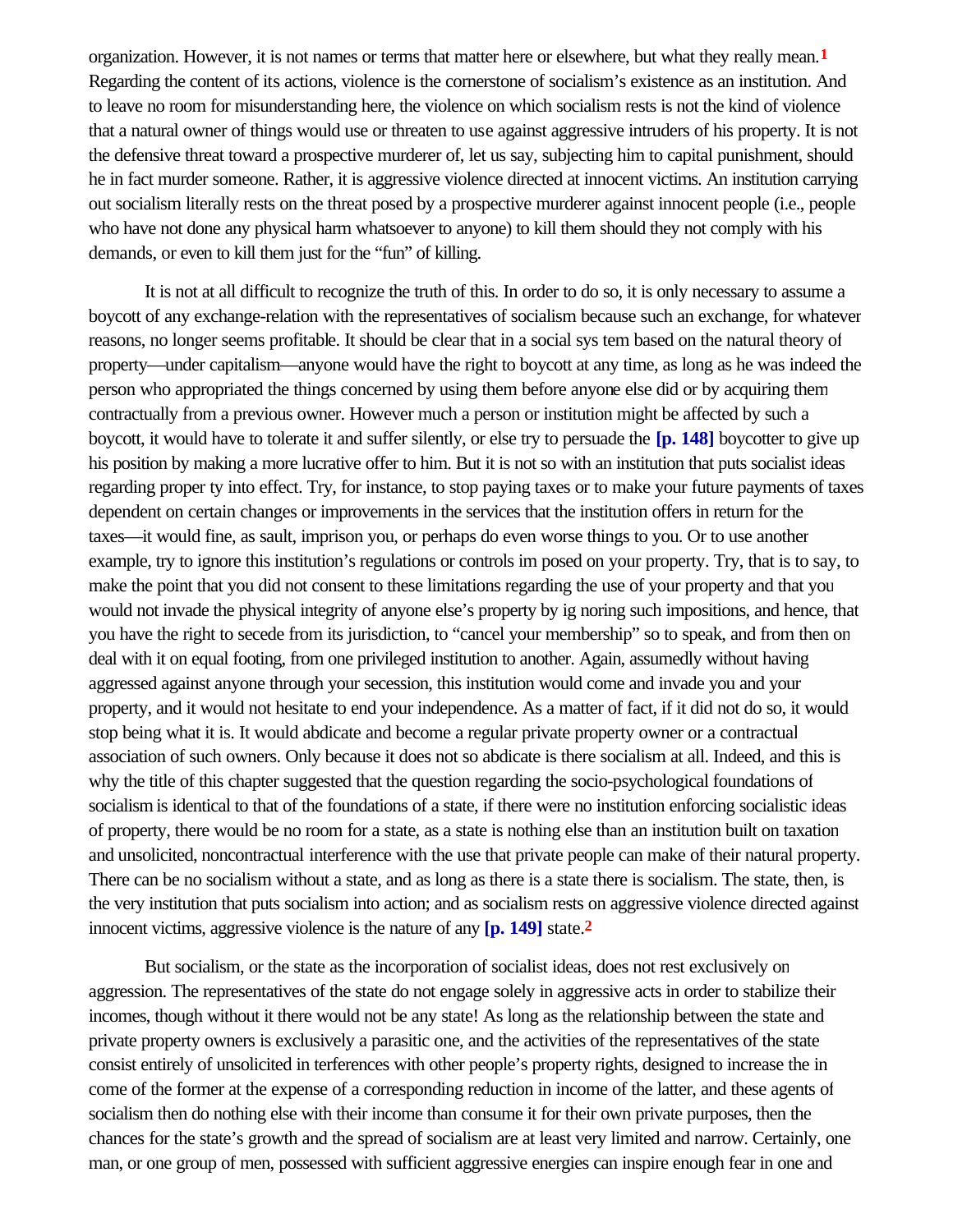possibly even in a few others, or in another more numerous group of men who, for whatever reason, lack such characteristics, and can establish a stable relationship of exploitation. But it is impossible to explain the fact, characteristic of all states and each and every socialist social system, that the group of men representing the state can hold people ten, a hundred, or even a thousand times more numerous than they themselves in submission, and extract from them the incredibly large amounts of income that they in fact do, only by instilling fear in them.

 It might be thought that an increase in the degree of exploitation could explain the size of income. But from the economic reasoning of previous chapters we know that a higher degree of exploitation of natural owners necessarily reduces their incentive to work and produce, and so there is a narrow limit to the degree to which one person (or group of persons) can lead a comfortable life on the income coercively extracted from another person (or a roughly equally sized group of persons) who would have to support **[p. 150]** this life style through his (their) work. Hence, in order for the agents of socialism to be able to lead a comfortable life and prosper as they do, it is essential that the number of exploited subjects be considerably larger and grow over-proportionally as compared with those of the representatives of the state itself. With this, however, we are back to the question of how the few can rule the many.

 There would also be no convincing way around this explanatory task by arguing that the state could simply solve this problem by improving its weaponry; by threatening with atomic bombs instead of with guns and rifles, so to speak, thereby increasing the number of its subjects. Since realistically one must assume that the technological know-how of such improved weaponry can hardly be kept secret, especially if it is in fact applied, then with the state's improved instruments for instilling fear, mutatis mutandis the victims' ways and means of resisting improve as well, and hence, such advances can hardly be thought of as explaining what has to be explained.**3** One must conclude, then, that the problem of explaining how the few can rule the many is indeed real, and that socialism and the state as the incorporation of socialism must rest in addition to aggression on some sort of active support among the public.

 David Hume is one of the classic expositors of this insight. In his essay on "The first principles of government" he argues:

> Nothing appears more surprising to those who consider human affairs with a philosophical eye, than the easiness with which the many are governed by the few, and the implicit submission, with which men resign their own sentiments and passions to those of their rulers. When we inquire by what means this wonder is effected we shall find, that as Force is always on the side of the governed, the governors have nothing to support them but opinion. It is, therefore, on opinion only that government is founded, and this maxim extends to the most despotic and most military **[p. 151]** governments, as well as to the most free and most popular. The soldan of Egypt, or the emperor of Rome, might drive his harmless subjects, like brute beasts, against their sentiments and inclination. But he must, at least, have led his mamalukes or praetorian bands, like men, by their opinion.**4**

 How indeed is this support brought about?. One important component in the process of generating it is Ideology. The state spends much time and effort persuading the public that it is not *really* what it is and that the conse quences of its actions are positive rather than negative. Such Ideologies, spread to stabilize a state's existence and increase its income, claim that socialism offers a superior economic system or a social order that is more just than capitalism, or claim that there is no such thing as justice at all prior to the state's stepping in and simply declaring certain norms to be just.**5** And such ideologies, too, less attractive now, but once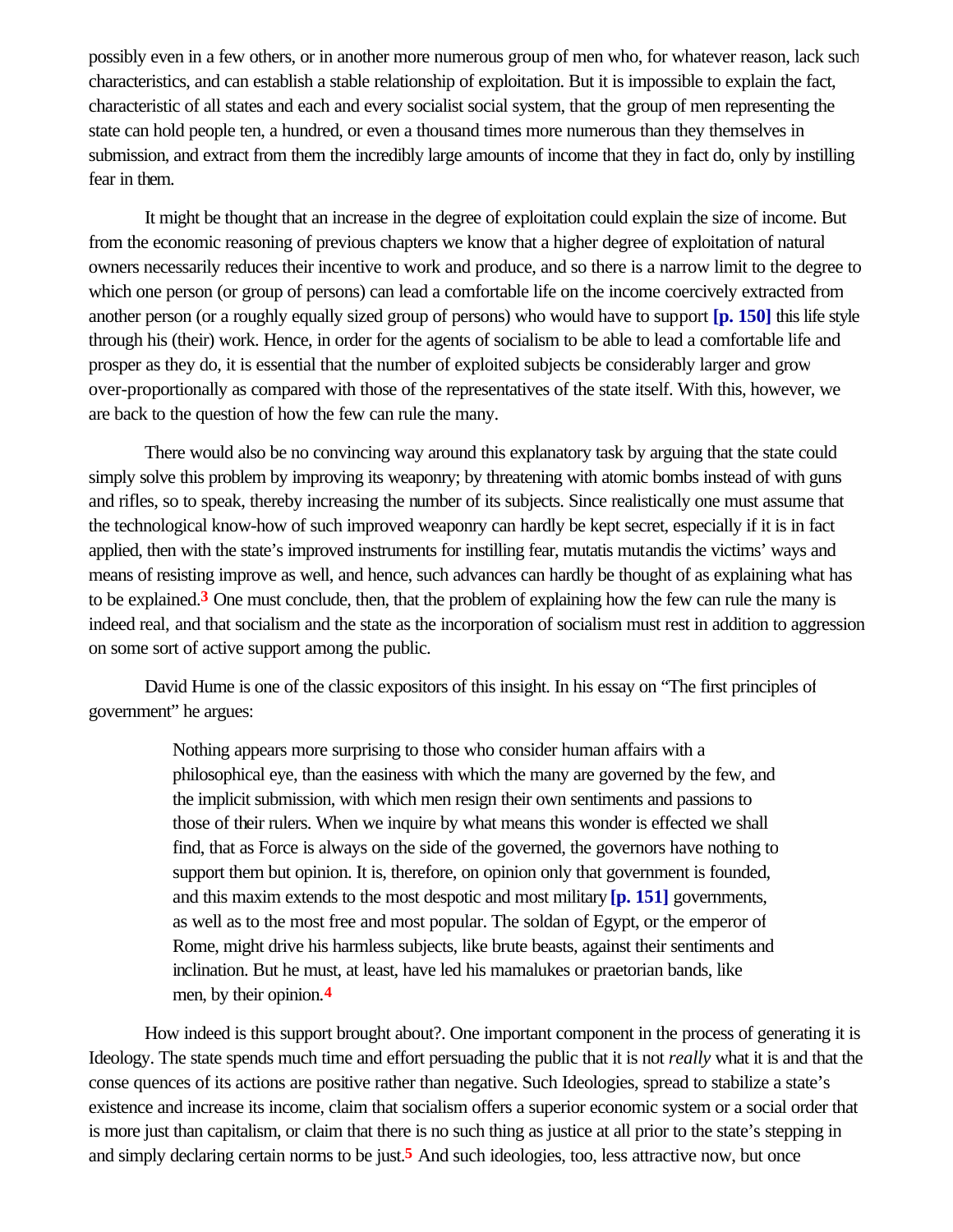extremely powerful, are those, for example, of the state being sanctified by religion, or of the rulers not being ordinary people but instead god-like superhumans, who must be obeyed because of their natural superiority. I have gone to great lengths in previous chapters to demonstrate that such Ideas are false and unjustified, and I will return to the task of analyzing and unmasking another fashionable Ideology in the final chapter of this treatise. But regardless of the falsity of these Ideologies, it must be recognized that they certainly do have some effect on people, and that they do contribute—some more so than others—to their submission to a policy of aggressive invasion of the property rights of natural owners.

 Yet there is another more important component contributing to public support and this is not verbal propaganda, but rather actions with a clear-cut, tangible impact. Instead of being a mere parasitic consumer of goods that other people have produced, the state, in order to stabilize itself and in crease its income as much as possible, adds some positive ingredients to **[p. 152]** its policy, designed to be of use to some people outside the circle of its own personnel. Either it is engaged as an agent of income transfer, i.e., as an organization that hands out monetary or nonmonetary income to B that it has previously taken away from A without A's consent—naturally after sub tracting a handling charge for the never costless act of such a transfer—or it engages in the production of goods or services, using the means ex propriated earlier from natural owners, and thus contributes something of value to the users/buyers/consumers of these goods. Either way, the state generates support for its role. The recipients of transferred incomes as well as the users/consumers of state-produced goods and services become de pendent to varying degrees on the continuation of a given state policy for their current incomes, and their inclination to resist the socialism embodied in state rule is reduced accordingly.

 But this is only half of the picture. The positive achievements of the state are not undertaken simply to do something nice for some people, as, for in stance, when someone gives somebody else a present. Nor are they done simply to gain as high an income as possible from the exchange for the or ganization doing them, as when an ordinary, profit-oriented institution engages in trade. Rather, they are undertaken in order to secure the exist ence and contribute to the growth of an institution that is built on aggressive violence. As such, the positive contributions emanating from the state must serve a *strategic purpose.* They must be designed to break up resistance to or add support for the continued existence of an aggressor as an aggressor. Of course, the state can err in this task, as can any ordinary business, because its decisions about what measures best serves its strategic purposes have to be made *in anticipation* of certain expected results. And if it errs with respect to the responses following its policy decisions, instead of rising its income can fall, jeopardizing its very existence, just as a profit-oriented institution can make losses or even go bankrupt if the public is not **[p. 153]** willing to deliberately buy what it was expected to buy. But only if the peculiar strategic purpose of state transfers and state production as com pared with private transfers or production is understood does it become possible to explain typical, recurring structural patterns of a state's actions, and to explain why states generally and uniformly prefer to go into certain lines of activities rather than others.

 As regards the first problem: it does not make sense for a state to exploit every individual to the same extent, since this would bring everyone against it, strengthen the solidarity among the victims, and in any case, it would not be a policy that would find many new friends. It also does not make sense for a state to grant its favors equally and indiscriminately to everybody. For if it did, the victims would still be victims, although perhaps to a lesser degree. However, there would then be less income left to be distributed to people who would truly profiteer from state action, and whose increased support could help compensate for the lack of support from victimized persons. Rather, state policy must be and indeed is guided by the motto "divide et impera": treat people differently, play them against each other, exploit one possibly smaller group and favor another possibly larger group at the former's expense, and so counterbalance increased resentment or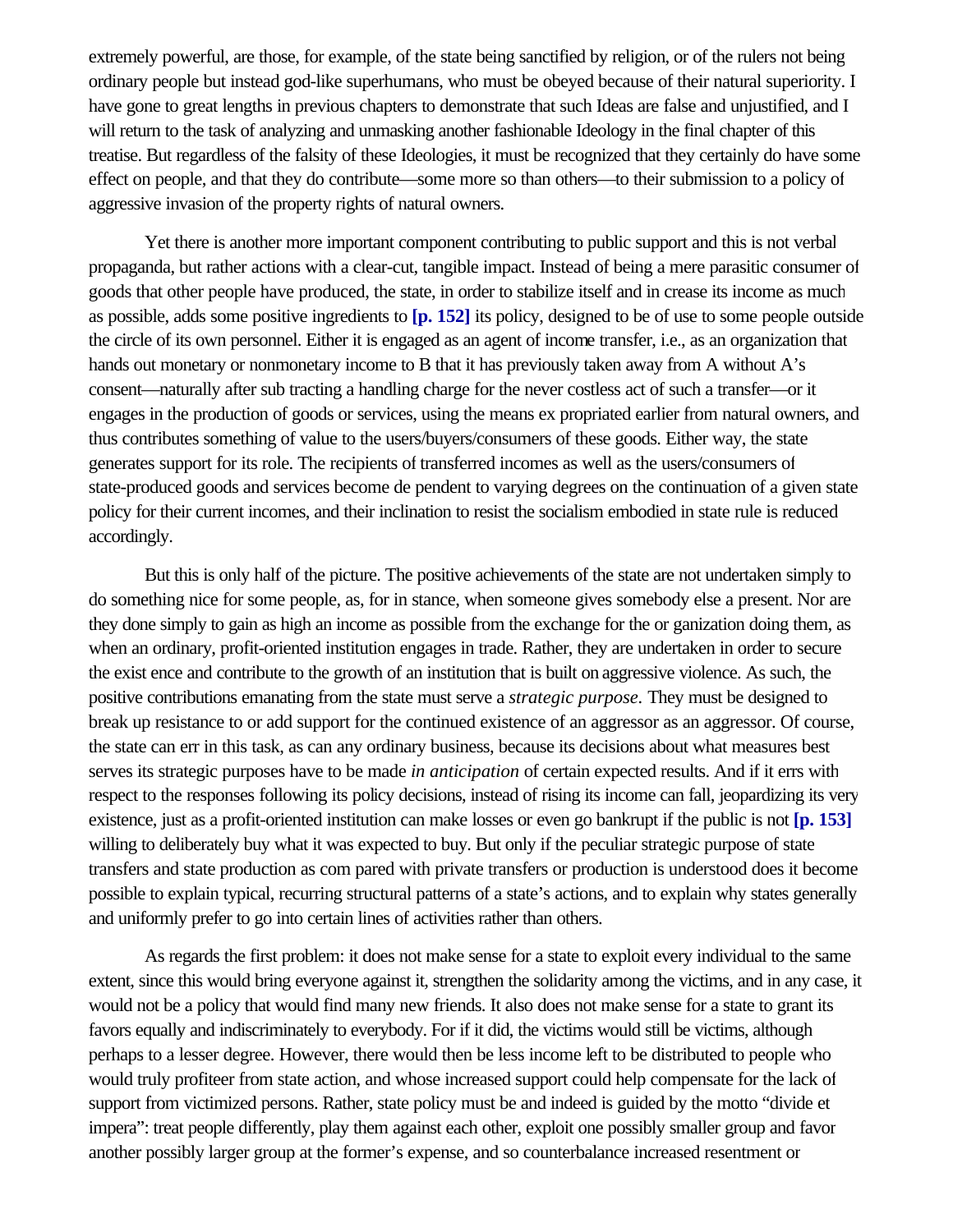resistance of some by increased support of others. Politics, as politics of a state, is not "the art of doing the possible," as statesmen prefer to describe their business. It is the art, building on an equilibrium of terror, of helping to stabilize state income on as high a level as possible by means of popular discrimination and a popular, discriminatory scheme of distributional favors. To be sure, a profit-oriented institution can also engage in dis criminatory business policies, but to do so and to follow a discriminatory employment policy or not to sell indiscriminately to anyone who is willing to pay the price set for a given service or product is costly, and so an economic incentive to avoid such action exists. For the state, on the other hand, there **[p. 154]** is every incentive in the world to engage in such discriminatory practices.**6**

 Regarding the kinds of services preferably offered by the state: clearly, the state cannot produce everything, or at least not everything to the same extent, for if it tried to do so its income would actually fall—as the state can only appropriate what has in fact been produced earlier by natural owners, and the incentive to produce anything in the future would be almost completely gone in a system of all-around socialization. It is of utmost im portance in trying to implement socialism, then, that a state engage in and concentrate on the production and provision of such goods and services (and, mutatis mutandis, drive private competitors out of competition in such lines of productive activities, thereby monopolizing their provision) which are strategically relevant for preventing or suppressing any actual revolt, rebellion, or revolution.**7**

 Thus, all states—some more extensively than others, but every state to a considerable degree—have felt the need to take the system of education, for one thing, into their own hands. It either directly operates the educational institutions, or indirectly controls such institutions by making their private operation dependent on the granting of a state license, thus insuring that they operate within a predefined framework of guidelines provided by the state. Together with a steadily extended period of compulsory schooling, this gives the state a tremendous head start in the competition among dif ferent ideologies for the minds of the people. Ideological competition which might pose a serious threat to state rule can thereby be eliminated or its im pact considerably reduced, especially if the state as the incorporation of socialism succeeds in monopolizing the job market for intellectuals by making a state license the prerequisite for any sort of systematic teaching activity.**8**

 The direct or indirect control of traffic and communication is of similar **[p. 155]** strategic importance for a state. Indeed, all states have gone to great pains to control rivers, coasts and seaways, streets and railroads, and especially, mail, radio, television, and telecommunication systems. Every prospective dissident is decisively restrained in his means of moving around and coor dinating the actions of individuals if these things are in the hand or under the supervision of the state. The fact, well known from military history, that traffic and communication systems are the very first command posts to be occupied by any state attacking another vividly underlines their central strategic significance in imposing state rule on a society.

 A third central concern of strategic relevance for any state is the control and possible monopolization of money. If the state succeeds in this task and, as is the case now all over the world, supplants a system of free bank ing and metal-based currency—most commonly the gold standard—with a monetary system characterized by a state-operated central bank and paper-money backed by nothing but paper and ink, a great victory has indeed been reached. In its permanent struggle for higher income, the state is no longer dependent on the equally unpopular means of increased taxation or currency depreciation (coin-clipping), which at all times has been unmasked quickly as fraudulent. Rather, it can now increase its own revenue and decrease its own debt almost at will by printing more money, as long as the additional money is brought into circulation before the inflationary consequences of this practice have taken effect or have been anticipated by the market.**9**

Fourth and last, there is the area of the production of security, of police, defense, and judicial courts.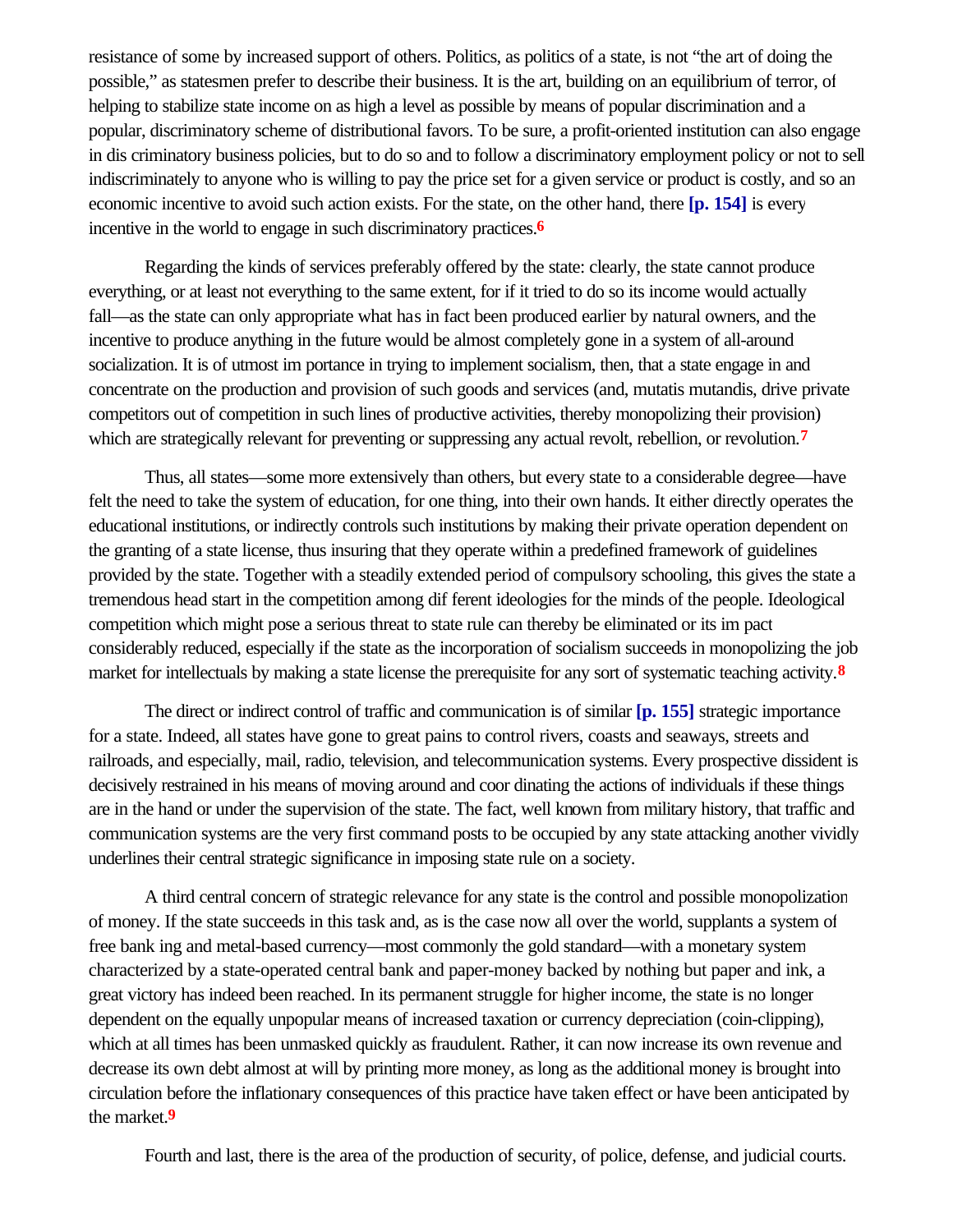Of all the state-provided or controlled goods or services this is certainly the area of foremost strategic importance. In fact, it is of such great significance for any state to gain control of these things, to outlaw competitors, and to monopolize these activities, that "state" and "producer of law and order" have frequently been considered **[p. 156]** synonyms. Wrongly so, of course, as the state must be correctly described as an institution of organized aggression attempting only to *appear* as an ordinary producer in order to continue aggressing against innocent natural owners. But the fact that this confusion exists and is widely shared can be explained with reference to the observation that all states must monopolize the production of security because of its central strategic importance, and hence, these two terms, different as they are with respect to their intentional meaning, indeed have the same extensional meaning.

 It is not difficult to see why in order to stabilize its existence, a state can not, under any circumstances, leave the production of security in the hands of a market of private property owners.**10** Since the state ultimately rests on coercion, it requires armed forces. Unfortunately (for any given state, that is), other armed states exist which implies that there is a check on a state's desire to expend its reign over other people and thereby increase its revenue appropriated through exploitation. It is unfortunate for a given state, too, that such a system of competing states also implies that each individual state is somewhat limited regarding the degree to which it can exploit its own subjects, as their support might dwindle if its own rule is perceived as more oppressive than that of competing states. For then the likelihood of a state's subjects collaborating with a competitor in its desire to 'take over," or that of voting with their feet (leaving one's own country and going to a different one) might increase.**11** It is even more important, then, for each in dividual state to avoid any such unpleasant competition from other poten tially dangerous armed organizations at least *within* the very territory it happens to control. The mere existence of a private protection agency, armed as it would have to be to do its job of protecting people from aggres sion and employing people trained in the use of such arms, would constitute a potential threat to a state's ongoing policy of invading private people's property rights. Hence, such organizations, which would surely spring upon **[p. 157]** the market as the desire to be protected against aggressors is a genuine one, are eagerly outlawed, and the state arrogates this job to itself and its monopolistic control. As a matter of fact, states everywhere are highly in tent on outlawing or at least controlling even the mere possession of arms by private citizens—and most states have indeed succeeded in this task—as an armed man is clearly more of a threat to any aggressor than an unarmed man. It bears much less risk for the state to keep things peaceful while its own aggression continues, if rifles with which the taxman could be shot are out of the reach of everyone except the taxman himself!

 With respect to the judicial system matters are quite similar. If the state did not monopolize the provision of judicial services, it would be unavoidable that, sooner or later (and most likely sooner), the state would come to be regarded as the unjust institution it in fact is. Yet no unjust organization has any interest in being recognized as such. For one thing, if the state did not see to it that only judges appointed and employed by the state itself administered the law, it is evident that public law (those norms regulating the relationship between the state and private individuals or associations of such individuals) would have no chance of being accepted by the public, but instead would be unveiled immediately as a system of legalized aggression, existing in violation of almost everyone's sense of justice. And secondly, if the state did not also monopolize the administration of private law (those norms regulating the relationships among private citizens) but left this task to competing courts and judges, dependent on the public's deliberate financial support, it is doubtful that norms implying an asymmetrical distribution of rights or obligations between different persons or classes of persons would have even the slightest chance of becoming generally accepted as valid laws. Courts and judges who laid down such rules would immediately go bankrupt due to a lack of continued financial assistance.**12** However, since the state is dependent on a policy of *divide et impera* to maintain its **[p. 158]** power, it must stop the emergence of a competitive system of private law courts at all costs.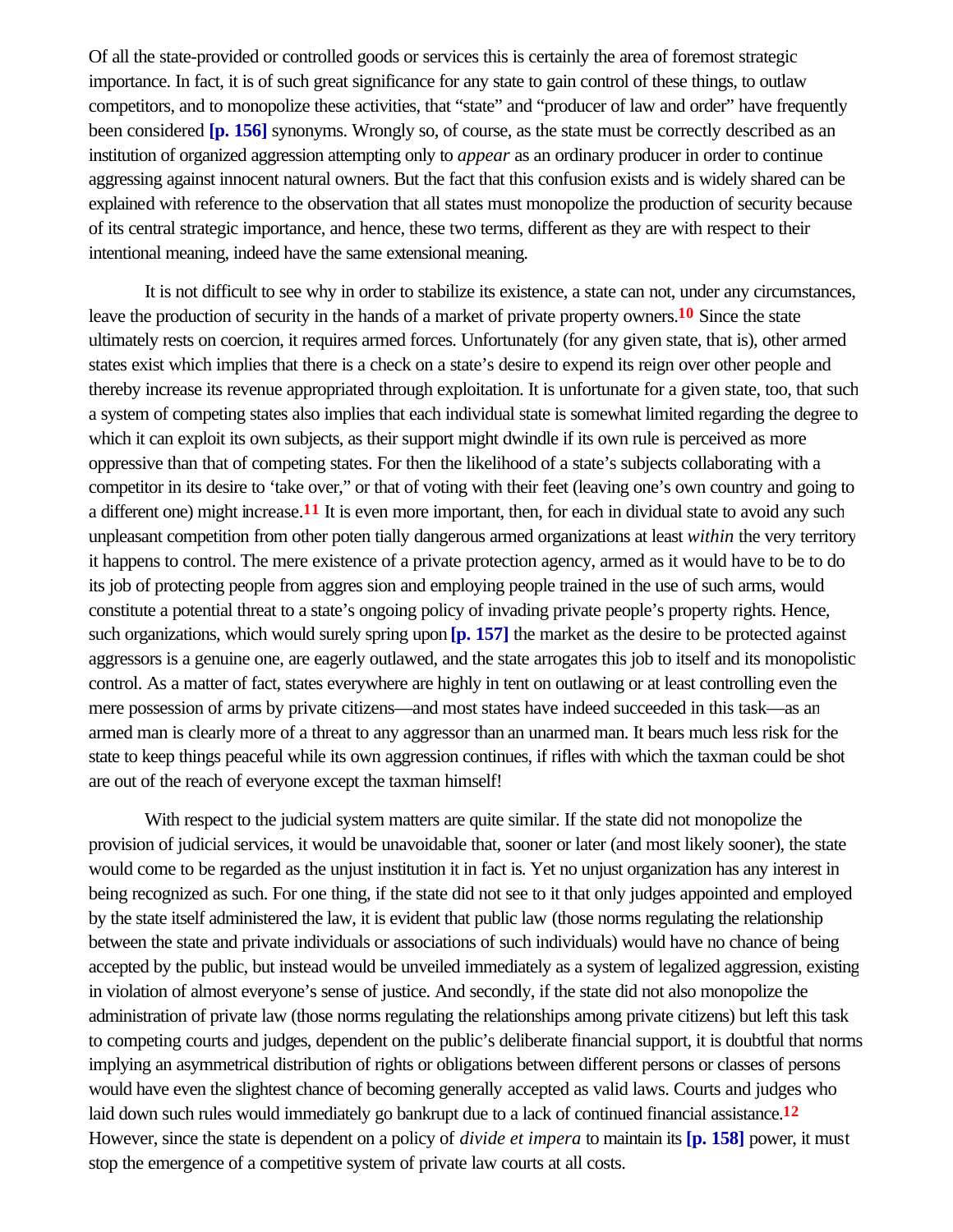Without a doubt, all of these state-provided services—education, traffic and communication, money and banking, and, most importantly, security and the administration of justice—are of vital importance to any society whatsoever. All of them would certainly have to be provided, and would, in fact, be produced by the market if the state did not take these things into its own hands. But this does not mean that the state is simply a substitute for the market. The state engages in these activities for an entirely different reason than any private business would—not simply because there is a demand for them, but rather because these areas of activities are of essential strategic importance in assuring the state's continued existence as a privileged institution built on aggressive violence. And this different strategic intent is responsible for a peculiar kind of product. Since the educators, employees of traffic and communication systems, those of central banks, the police and judges, are all paid by taxes, the kind of products or services provided by a state, though certainly of some positive value to some people, can never be of such quality that *everyone* would deliberately spend his own money on them. Rather, these services all share the characteristic that they contribute to letting the state increase its own coercively extracted income by means of benefiting some while harming others.**13**

 But there is even more to the socio-psychological foundations of the state as an institution of continued aggression against natural owners than the popular redistribution of strategically important goods and services. Equally important for the state's stability and growth is the decision-making structure which it adopts for itself: its constitution. An ordinary profit-oriented business would try to adopt a decision-making structure best suited to its goal of maximizing income through the perception and implementa tion of entrepreneurial opportunities, i.e., differences in production costs and **[p. 159]** anticipated product demand. The state, in comparison, faces the entirely different task of adopting a decision-making structure which allows it to in crease maximally its coercively appropriated income—given its power to threaten and bribe persons into supporting it by granting them special favors.

 I submit that the best *decision-making* structure for doing so is a democratic constitution, i.e., the adoption of majority rule. In order to real ize the validity of this thesis, only the following assumption need be made. Not only the persons actually representing the state have the desire (which *they*, incidentally, are always permitted to satisfy) to increase their income at the expense of a corresponding income reduction of natural owners, producers, and contractors; this lust for power and the desire to rule others also exists among the people governed. Not everyone has this desire to the same extent; indeed some people might never have it. But most people have it quite normally on recurring occasions. If this is so (and experience informs us that this *is* indeed the case), then the state must reckon with resistance from two analytically distinct sources. On the one hand there is resistance by the victims which any state policy creates. The state can try to break this up by making supportive friends; and indeed it will succeed in doing so to the extent that people can be corrupted through bribery. On the other hand, if lust for power exists among the victims and/or the persons favored by a given state policy, then there must also be resistance or at least discontent originating from the fact that any given policy of expropriation and discriminatory distribution automatically excludes any other such policy with its advocates in the state-ruled population, and hence must frustrate their particular plan of how power should be used. By definition, no change in the expropriation-redistribution policy of the state can eliminate this sort of discontent, as any change would necessarily exclude a different policy. Thus, if the state wants to do something to reduce the resistance (stemming **[p. 160]** from the frustration of one's lust for power) that any one particular policy implies, it can only do so by adopting a decision-making structure which minimizes the disappointment of potential power wielders: by opening up a popular scheme of participation in decision making, so that everyone lust ing for his particular power policy can hope to have a shot at it in the future.

 This, precisely, is the function of a democracy. Since it is based on a respect for the majority, it is by definition a popular constitution for decision making. And as it indeed opens up the chance for everyone to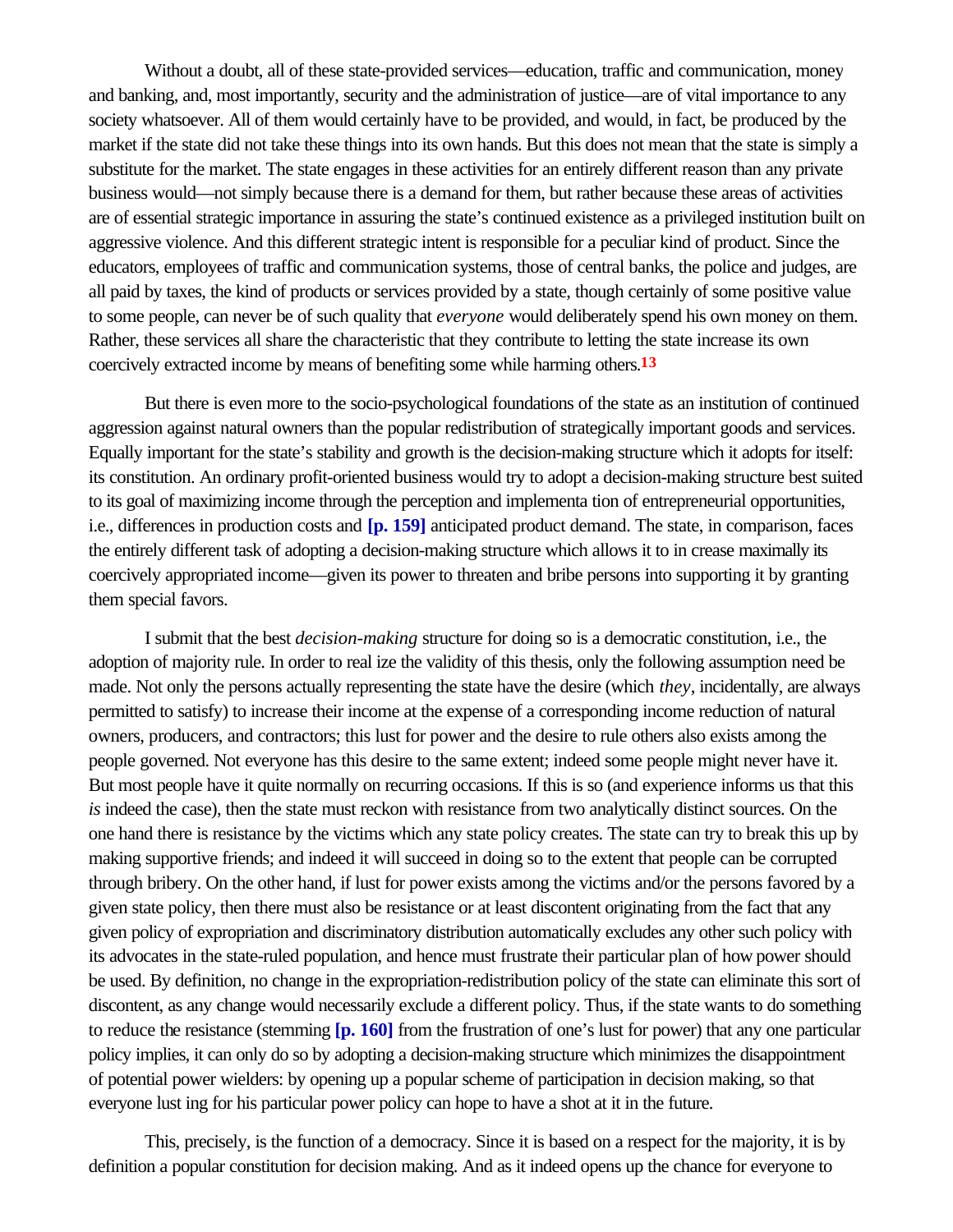lobby for his own specific plan of wielding power at regular intervals, it maximally reduces current frustrated lust for power through the prospect of a better future. Contrary to popular myth, the adoption of a democratic constitution has nothing to do with freedom or justice.**14** Certainly, as the state restrains itself in its use of aggressive violence when engaging in the provision of some positively valued goods and services, so it accepts additional constraints when the incumbent rulers subject themselves to the control of the majority of those being ruled. Despite the fact, though, that this constraint fulfills the positive function of satisfying certain desires of certain people by reducing the intensity of the frustrated lust for power, it by no means implies the state's forsaking its privileged position as an institution of legalized aggression. Rather, democratizing the state is an organizational measure undertaken for the strategic purpose of rationalizing the execution of power, thereby increasing the amount of income to be aggressively appropriated from natural owners. The form of power is changed, but majority rule is aggression, too. In a system based on the natural theory of property—under capitalism—majority rule does not and cannot play any role (apart from the fact, of course, that if accepted, anyone could join an association adopting majority rule, such as a sports club or an association of animal lovers, whose jurisdiction is deliberately accepted by members as binding for the duration of one's membership). In such a system, only the rules of original appropriation **[p. 161]** of goods through use or contractual acquisition from previous owners are valid. Appropriation by decree or without a previous user-owner's con sent regardless of whether it was carried out by an autocrat, a minority, against a majority, or by a majority against a minority is without exception an act of aggressive violence. What distinguishes a democracy from an autocracy, monarchy, or oligarchy is not that the former means freedom, whereas the others mean aggression. The difference between them lies solely in the techniques used to manage, transform, and channel popular resistance fed by the frustrated lust for power. The autocrat does not allow the population to influence policy in any regular, formalized way, even though he, too, must pay close attention to public opinion in order to stabi lize his existence. Thus, an autocracy is characterized by the lack of an in stitutionalized outlet for potential power wielders. A democracy, on the other hand, has precisely such an institution. It allows majorities, formed according to certain formalized rules, to influence policy changes regularly. Accordingly, if disappointed lust for power becomes more tolerable when there is a regular outlet for it, then there must be less resistance to democratic rule than to autocratic power. This important socio-psychological difference between autocratic and democratic regimes has been described masterfully by B. de Jouvenel:

> From the twelfth to the eighteenth century governmental authority grew continuously. The process was understood by all who saw it happening; it stirred them to incessant protest and to violent reaction.—In later times its growth has continued at an accelerated pace, and its extension has brought a corresponding extension of war. And now we no longer understand the process, we no longer protest, we no longer react. This quiescence of ours is a new thing, for which Power has to thank the smoke-screen in which it has wrapped itself. Formerly it could be seen, manifest in the person of the king, who did not disclaim being the master he was, and in whom human passions were discernible. **[p. 162]** Now, masked in anonymity, it claims to have no existence of its own, and to be but the impersonal and passionless instrument of the general will. – But that is clearly a fiction.  $- \ldots$  Today as always Power is in the hands of a group of men who control the power house . . . . All that has changed is that it has now been made easy for the ruled to change the personnel of the leading wielders of Power. Viewed from one angle, this weakens Power, because the wills which control a society's life can, at the society's pleasure, be replaced by other wills, in which it feels more confidence. – But by opening the prospect of Power to all the ambitious talents, this arrangement makes the extension of Power much easier. Under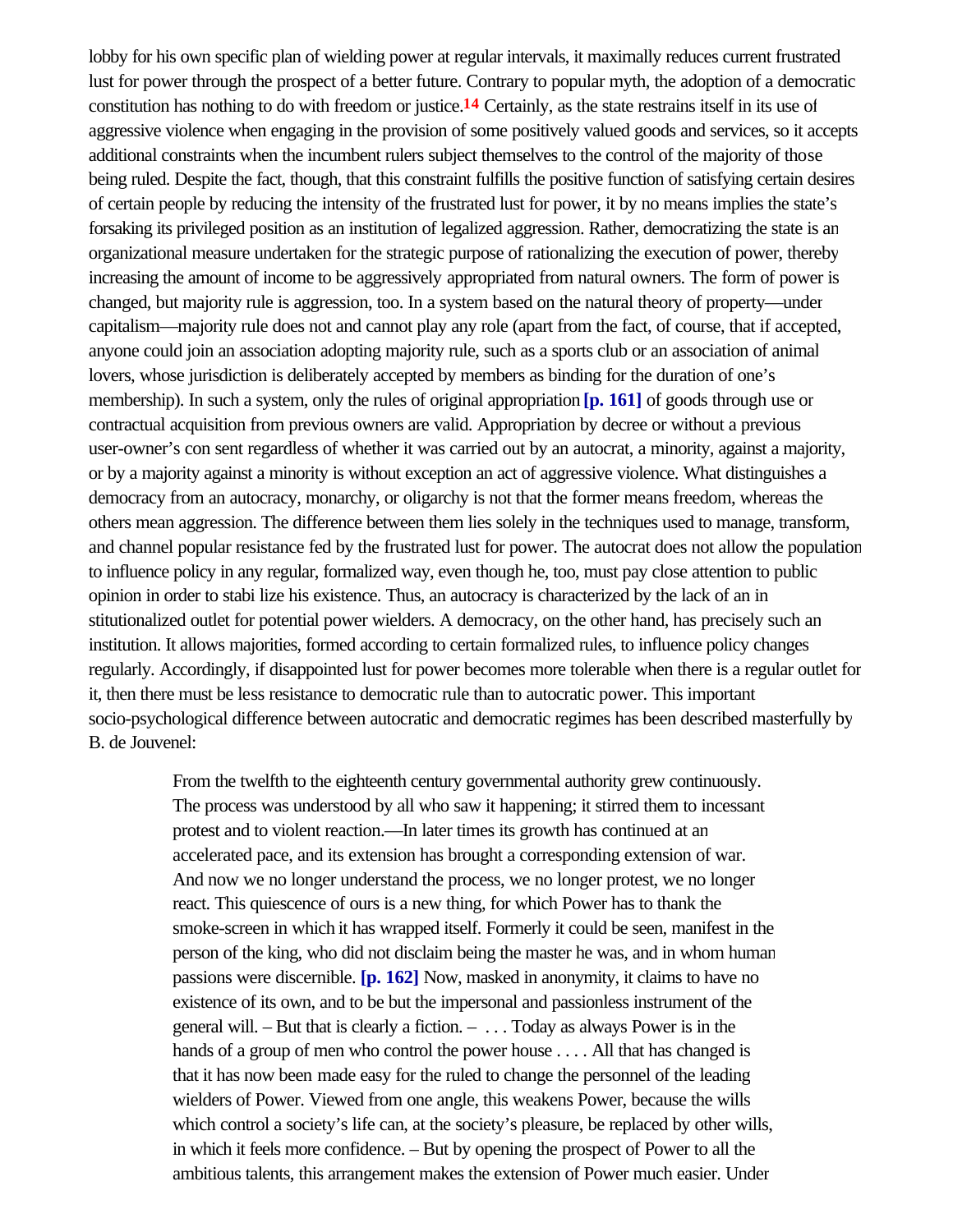the "ancien regime," society's moving spirits, who had, as they knew, no chance of a share in Power, were quick to denounce its smallest encroachment. Now, on the other hand, when everyone is potentially a minister, no one is concerned to cut down an office to which he aspires one day himself, or to put sand in a machine which he means to use himself when his turn comes. Hence, it is that there is in the political circles of a modern society a wide complicity in the extension of Power.**15**

 Given an identical population and an identical state policy of the dis criminatory provision of goods and services, a democratic state has more opportunities for increasing its own aggressively appropriated income. And mutatis mutandis, an autocracy must settle for a relative lower income. In terms of the classics of political thought, it must rule more wisely, i.e., rule less. Since it does not allow any will other than that of the autocrat, and per haps his immediate advisors, to gain power or influence policy on a regular basis, its execution of power appears less tolerable to those ruled. Thus, its stability can only be secured if the overall degree of exploitation enacted by the state is relatively reduced.

 The situation over the last two centuries vividly illustrates the validity of this thesis. During this time we have experienced an almost universal sub stitution of relatively democratic regimes for relatively autocratic-monarchical**[p. 163]** systems.**16** (Even Soviet Russia is notably more democratic than czarist Russia ever was.) Hand in hand with this change has gone a process never experienced before regarding its speed and extent: a permanent and seem ingly uncontrollable growth of the state. In the competition of different states for exploitable populations, and in these states' attempts to come to grips with internal resistance, the democratic state has tended to win outright over the autocratic one as the superior power-variant. Ceteris paribus, it is the democratic state—and the democratic socialism incorporated in it—which commands the higher income and so proves to be superior in wars with other states. And ceteris paribus, it is this state, too, that succeeds better in the management of internal resistance: it is, and historically this has been shown repeatedly, easier to save the power of a state by democratizing it than by doing the opposite and autocratizing its decision-making structure.

 Here, then, we have the socio-psychological foundations of the state as the very institution enacting socialism. Any state rests on the monopolization or the monopolistic control of strategically important goods and services which it discriminately provides to favored groups of people, thereby breaking down resistance to a policy of aggression against natural owners. Furthermore, it rests on a policy of reducing the frustrated lust for power by creating outlets for public participation in future changes in a policy of exploration. Naturally, every historical description of a state and its specific socialist policy and policy changes will have to give a more detailed account of what made it possible for socialism to become established and to grow. But if any such description is supposedly complete and is not to fall prey to ideological deception, then all measures taken by the state must be described as embedded in this very institutional framework of violence, *divide et impera*, and democratization.

 Whatever any given state does in terms of positively evaluated contribu tions to society, and however great or small the extent of such contributions **[p. 164]** might be; whether the state provides help for working mothers with depend ent children or gives medical care, engages in road or airport construction; whether it grants favors to farmers or students, devotes itself to the production of educational services, society's infrastructure, money, steel or peace; or even if it does all of these things and more, it would be completely fallacious to enumerate all of this and leave it at that. What must be said in ad dition is that the state can do *nothing* without the previous noncontractual expropriation of natural owners. Its contributions to welfare are never an or dinary present, even if they are given away free of charge, because some thing is handed out that the state does not rightfully own in the first place. If it sells its services at cost, or even at a profit, the means of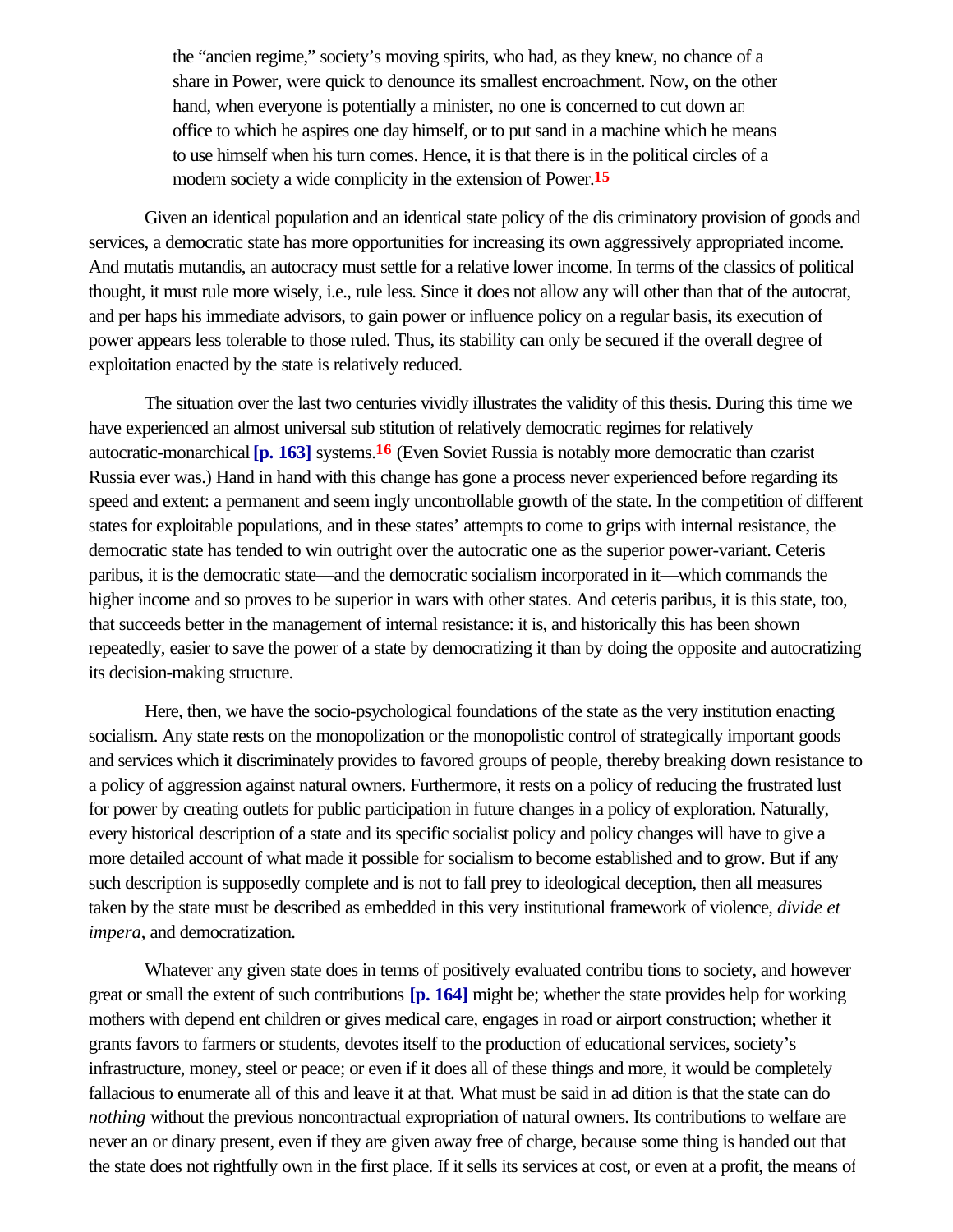production employed in providing them still must have been appropriated by force. And if it sells them at a subsidized price, aggression must continue in order to uphold the current level of production.

 The situation is similar with respect to a state's decision-making struc ture. Whether a state is organized autocratically or democratically, has a centralized or decentralized decision-making structure, a single or multi stage representational structure; whether it is organized as a system of par ties or as a corporate state, it would be delusory to describe it in these terms and leave it at that. In order to be exhaustive, what must be added is that first and foremost, the constitution of a state is an organizational device for promoting its existence as an institution of aggression. And insofar as its stability rests on constitutionally guaranteed rights to participate in the in auguration of policy changes, it must be stressed that the state rests on an institutionalized appeal to motivational energies that people in their private lives would regard as criminal and accordingly would do everything to sup press. An ordinary business enterprise has a decision-making structure that must adapt to the purpose of enabling it to secure as high a profit as pos sible from sales to deliberately supportive customers. A state's constitution **[p. 165]** has nothing in common with this, and only superficial sociological "studies in organization" would engage in investigations of structural similarities or differences between the two.**17**

 Only if this is thoroughly understood can the nature of the state and socialism be fully grasped. And only then can there be a complete under standing of the other side of the same problem: what it takes to overcome socialism. The state cannot be fought by simply boycotting it, as a private business could, because an aggressor does not respect the negative judg ment revealed by boycotts. But it also cannot simply be fought by counter ing its aggression with defensive violence, because the state's aggression is supported by public opinion.**18** Thus, everything depends on a change in public opinion. More specifically, everything depends on two assumptions and the change that can be achieved regarding their status as realistic or unrealistic. One such assumption was implied when it was argued above that the state can generate support for its role by providing certain goods and services to favored groups of people. There, evidently, the assumption involved was that people can be corrupted into supporting an aggressor if they receive a share, however small, of the benefits. And, since states exist everywhere, this assumption, happily for the state, must indeed be said to be realistic everywhere, today. But then, there is no such thing as a law of nature stating that this must be so forever. In order for the state to fail in reaching its objective, no more and no less than a change in general public opinion must take place: state-supportive action must come to be regarded and branded as immoral because it is support given to an organization of institutionalized crime. Socialism would be at its end if only people stopped letting themselves be corrupted by the state's bribes, but would, let us say, if offered, take their share of the wealth in order to reduce the state's bribing power, while continuing to regard and treat it as an aggressor to be resisted, ignored, and ridiculed, at any time and in any place. **[p. 166]**

 The second assumption involved was that people indeed lust for power and hence can be corrupted into state-supportive action if given a chance to satisfy this lust. Looking at the facts, there can hardly be any doubt that today this assumption, too, is realistic. But once again, it is not realistic be cause of natural laws, for at least in principle, it can deliberately be made unrealistic.**19** In order to bring about the end of statism and socialism, no more and no less must be accomplished than a change in public opinion which would lead people away from using the institutional outlets for policy participation for the satisfaction of power lust, but instead make them suppress any such desire and turn this very organizational weapon of the state against it and push uncompromisingly for an end to taxation and regulation of natural owners wherever and whenever there is a chance of influencing policy.**20 [p. 167]**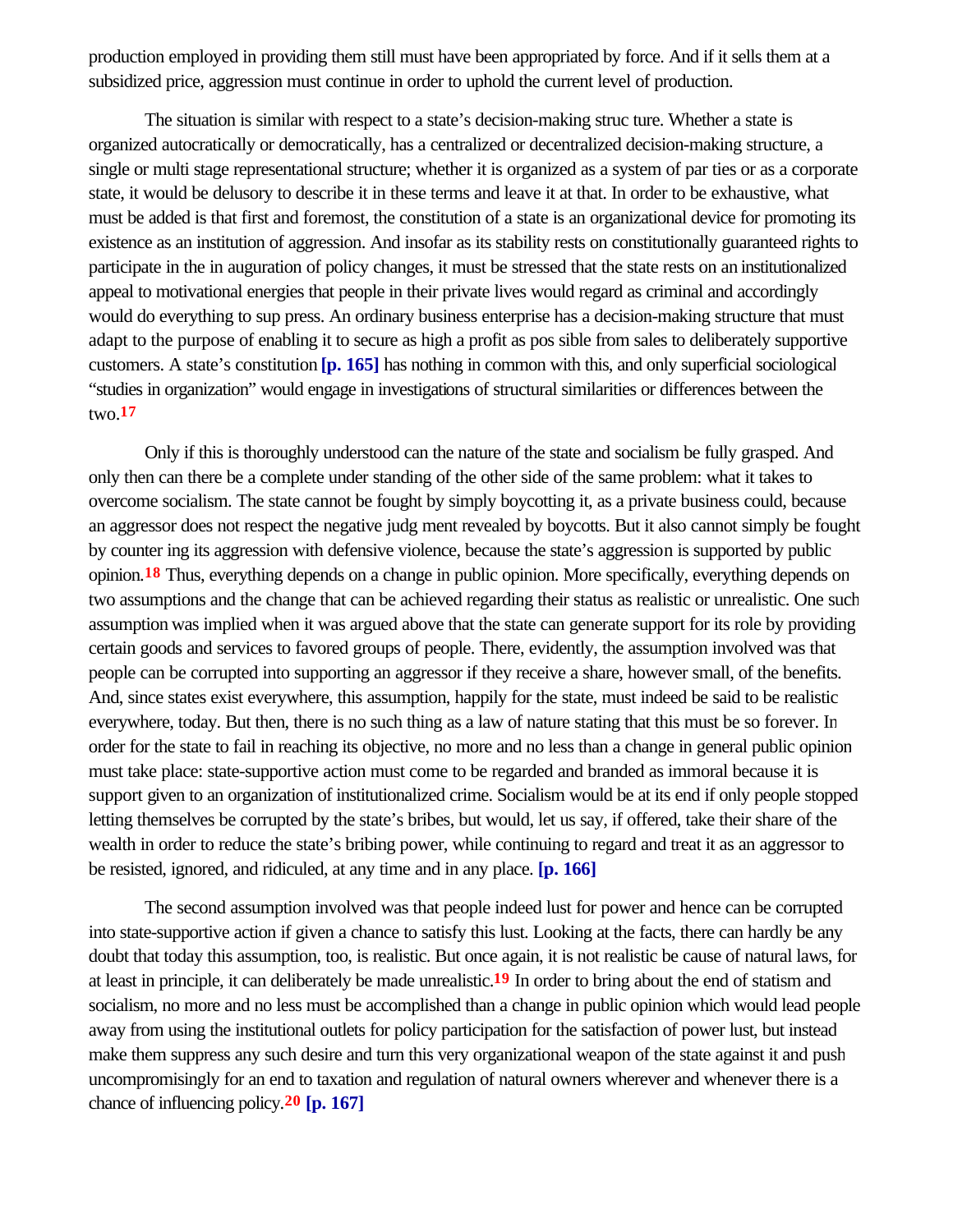# **Chapter 9 Capitalist Production and The Problem of Monopoly**

 The previous chapters have demonstrated that neither an economic nor a moral case for socialism can be made. Socialism is economically and morally inferior to capitalism. The last chapter examined why socialism is nonetheless a viable social system, and analyzed the socio-psychological characteristics of the state—the institution embodying socialism. Its exist ence, stability, and growth rest on aggression and on public support of this aggression which the state manages to effect. This it does, for one thing, through a policy of popular discrimination; a policy, that is, of bribing some people into tolerating and supporting the continual exploitation of others by granting them favors; and secondly, through a policy of popular participa tion in the making of policy, i.e., by corrupting the public and persuading it to play the game of aggression by giving prospective power wielders the consoling opportunity to enact their particular exploitative schemes at one of the subsequent policy changes.

We shall now return to economics, and analyze the workings of a capitalist system of production—a market economy—as the alternative to socialism, thereby constructively bringing my argument against socialism full circle. While the final chapter will be devoted to the question of how capitalism solves the problem of the production of so-called "public goods," this chapter will explain what might be termed the normal functioning of capitalist production and contrast it with the normal working of a system of state or social production. We will then turn to what is generally believed to be a special problem allegedly showing a peculiar economic deficiency in a pure capitalist production system: the so-called problem of monopolistic production. **[p. 168]**

 Ignoring for the moment the special problems of monopolistic and public goods production, we will demonstrate why capitalism is economically superior as compared to its alternative for three structural reasons. First, only capitalism can rationally, i.e., in terms of consumer evaluations, allocate means of production; second, only capitalism can ensure that, with the quality of the people and the allocation of resources being given, the quality of the output produced reaches its optimal level as judged again in terms of consumer evaluations; and third, assuming a given allocation of production factors and quality of output, and judged again in terms of con sumer evaluations, only a market system can guarantee that the value of production factors is efficiently conserved over time.**1**

 As long as it produces for a market, i.e., for exchange with other people or businesses, and subject as it is to the rule of nonaggression against the property of natural owners, every ordinary business will use its resources for the production of such goods and such amounts of these goods which, in anticipation, promise a return from sales that surpasses as far as possible the costs which are involved in using these resources. If this were not so, a business would use its resources for the production of different amounts of such goods or of different goods altogether. And every such business has to decide repeatedly whether a given allocation or use of its means of production should be upheld and reproduced, or if, due to a change in demand or the anticipation of such a change, a reallocation to different uses is in order. The question of whether or not resources have been used in the most value-productive (the most profitable) way, or if a given reallocation was the most economic one, can, of course, only be decided in a more or less distant future under any conceivable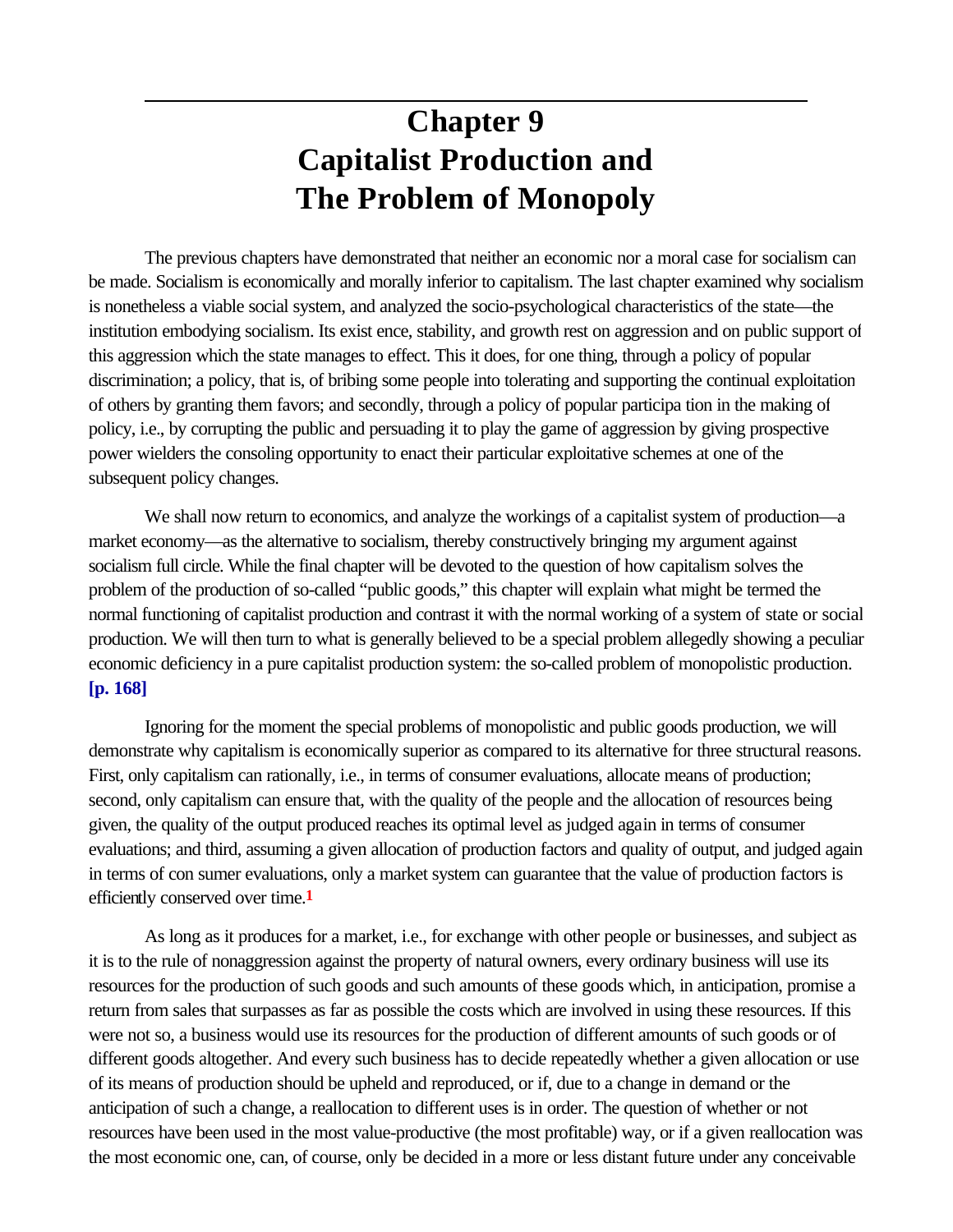economic or social system, be cause invariably time is needed to produce a product and bring it onto the market. However, and this is decisive, for every business there is an objec tive criterion for deciding the extent to which its previous allocational**[p. 169]** decisions were right or wrong. Bookkeeping informs us—and in principle anyone who wanted to do so could check and verify this information—whether or not and to what extent a given allocation of factors of produc tion was economically rational, not only for the business in total but for each of its subunits, insofar as market prices exist for the production factors used in it. Since the profit-loss criterion is an ex post criterion, and must necessarily be so under any production system because of the time factor involved in production, it cannot be of any help when deciding on future ex ante allocations. Nevertheless, from the consumers' point of view it is possible to conceive of the process of resource allocation and reallocation as rational, because every allocational decision is constantly tested against the profit-loss criterion. Every business that fails to meet this criterion is in the short or long run doomed to shrink in size or be driven out of the market entirely, and only those enterprises that successfully manage to meet the profit-loss criterion can stay in operation or possibly grow and prosper. To be sure, then, the institutionalization of this criterion does not insure (and no other criterion ever could) that all individual business decisions will always turn out to be rational in terms of consumer evaluations. However, by eliminating bad forecasters and strengthening the position of consistently successful ones, it does insure that the structural changes of the whole production system which take place overtime can be described as constant movements toward a more rational use of resources and as a never-ending process of directing and redirecting factors of production out of less value-productive lines of production into lines which are valued more highly by the consumer.**2**

 The situation is entirely different and arbitrariness from the point of view of the consumer (for whom, it should be recalled, production is undertaken) replaces rationality as soon as the state enters the picture. Because it is dif ferent from ordinary businesses in that it is allowed to acquire income by noncontractual means, the state is not forced to avoid losses if it wants to **[p. 170]** stay in business as are all other producers. Rather, since it is allowed to im pose taxes and/or regulations on people, the state is in a position to deter mine unilaterally whether or not, to what extent, and for what length of time to subsidize its own productive operations. It can also unilaterally choose which prospective competitor is allowed to compete with the state or pos sibly outcompete it. Essentially this means that the state becomes inde pendent of cost-profit considerations. But if it is no longer forced to test continually any of its various uses of resources against this criterion, i.e., if it no longer need successfully adjust its resource allocations to the changes in demand of consumers in order to survive as a producer, then the se quence of allocational decisions as a whole must be regarded as an ar bitrary, irrational process of decision making. A mechanism of selection forcing those allocational "mutations" which consistently ignore or exhibit a maladjustment to consumer demand out of operation simply no longer ex ists.**3** To say that the process of resource allocation becomes arbitrary in the absence of the effective functioning of the profit-loss criterion does not mean that the decisions which somehow have to be made are not subject to any kind of constraint and hence are pure whim. They are not, and any such decision faces certain constraints imposed on the decision maker. If, for instance, the allocation of production factors is decided democratically, then it evidently must appeal to the majority. But if a decision is constrained in this way or if it is made autocratically, respecting the state of public opinion as seen by the autocrat, then it is still arbitrary from the point of view of voluntarily buying or not-buying consumers.**4** Hence, the allocation of resources, whatever it is and however it changes over time, embodies a wasteful use of scarce means. Freed from the necessity of making profits in order to survive as a consumer-serving institution, the state necessarily substitutes allocational chaos for rationality. M. Rothbard nicely summarizes the problem as follows:**[p. 171]**

> How can it (i.e. the government, the state) know whether to build road A or road B, whether to invest in a road or in a school—in fact, how much to spend for all its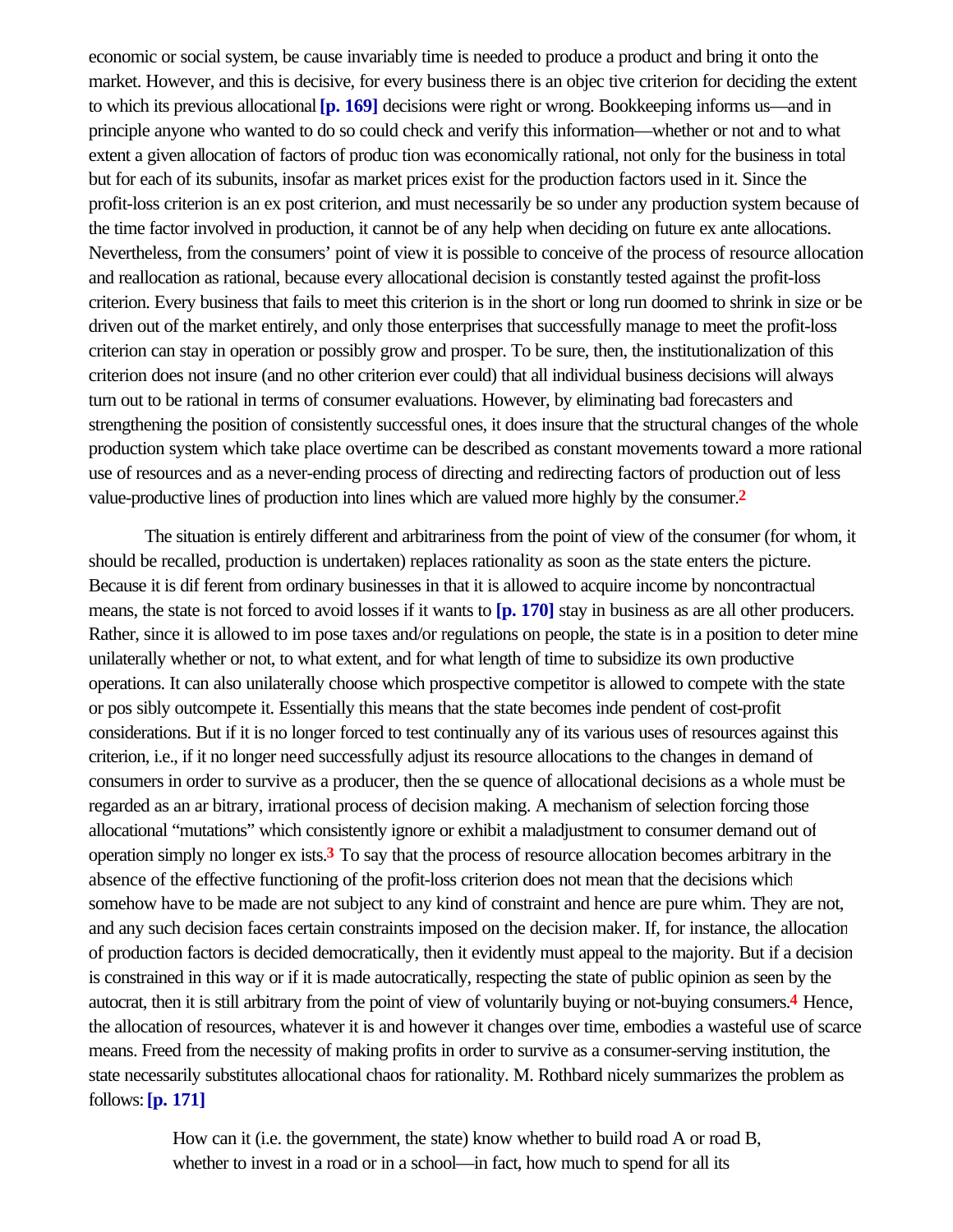activities? There is no rational way that it can allocate funds or even decide how much to have. When there is a shortage of teachers or schoolrooms or police or streets, the government and its supporters have only one answer: more money. Why is this answer never offered on the free market? The reason is that money must be *withdrawn* from some other uses in consumption or investment . . . . and this withdrawal must be justified. This justification is provided by the test of profit and loss: the indication that the most urgent wants of the consumers are being satisfied. If an enterprise or product is earning high profits for its owners and these profits are expected to continue, more money will be forthcoming; if not, and losses are being incurred, money will flow out of the industry. The profit-and-loss-test serves as the critical guide for directing the flow of productive services. No such guide exists for the government, which has no rational way to decide how much money to spend, either in total, or in each specific line. The more money it spends, the more service it can supply—but where to stop?**5**

 Besides the misallocation of factors of production that results from the decision to grant the state the special right to appropriate revenue in a non contractual way, state production implies a reduction in the quality of the output of whatever it decides to produce. Again, an ordinary profit-oriented business can only maintain a given size or possibly grow if it can sell its products at a price and in such quantity that allow it to recover at least the costs involved in production and is hopefully higher. Since the demand for the goods or services produced depends either on their relative quality or on their price—this being one of many criteria of quality—as perceived by potential buyers, the producers must constantly be concerned about "per ceived product quality" or "cheapness of product." A firm is dependent ex clusively on voluntary consumer purchases for its continued existence, so **[p. 172]** there is no arbitrarily defined standard of quality for a capitalist enterprise (including so-called scientific or technological standards of quality) set by an alleged expert or committee of experts. For it there is only the quality as perceived and judged by the consumers. Once again, this criterion does not guarantee that there are no low-quality or overpriced products or services offered on the market because production takes time and the sales test comes only after the products have appeared on the market. And this would have to be so under any system of goods production. Nonetheless, the fact that every capitalist enterprise must undergo this sales test and pass it to avoid being eliminated from the market guarantees a sovereign position to the consumers and their evaluations. Only if product quality is constantly improved and adjusted to consumer tastes can a business stay in operation and prosper.

 The story is quite different as soon as the production of goods is under taken by the state. Once future revenue becomes independent of cost covering sales—as is typically the case when the state produces a good—there is no longer a reason for such a producer to be concerned about product quality in the same way that a sales-dependent institution would have to be. If the producer's future income can be secured, regardless of whether according to consumer evaluations the products or services produced are worth their money, why undertake special efforts to improve anything? More precisely, even if one assumes that the employees of the state as a productive enterprise with the right to impose taxes and to regu late unilaterally the competitiveness of its potential rivals are, on the average, just as much interested or uninterested in work as those working in a profit-dependent enterprise,**6** and if one further assumes that both groups of employees and workers are on the average equally interested or uninterested in an increase or decrease in their income, then the quality of products, measured in terms of consumer demand and revealed in actual**[p. 173]** purchases, must be lower in a state enterprise than in private business, be cause the income of the state employees would be far less dependent on product quality. Accordingly, they would tend to devote relatively less ef fort to producing quality products and more of their time and effort would go into doing what they, but not necessarily the consumer, happen to like.**7** Only if the people working for the state were superhumans or angels, while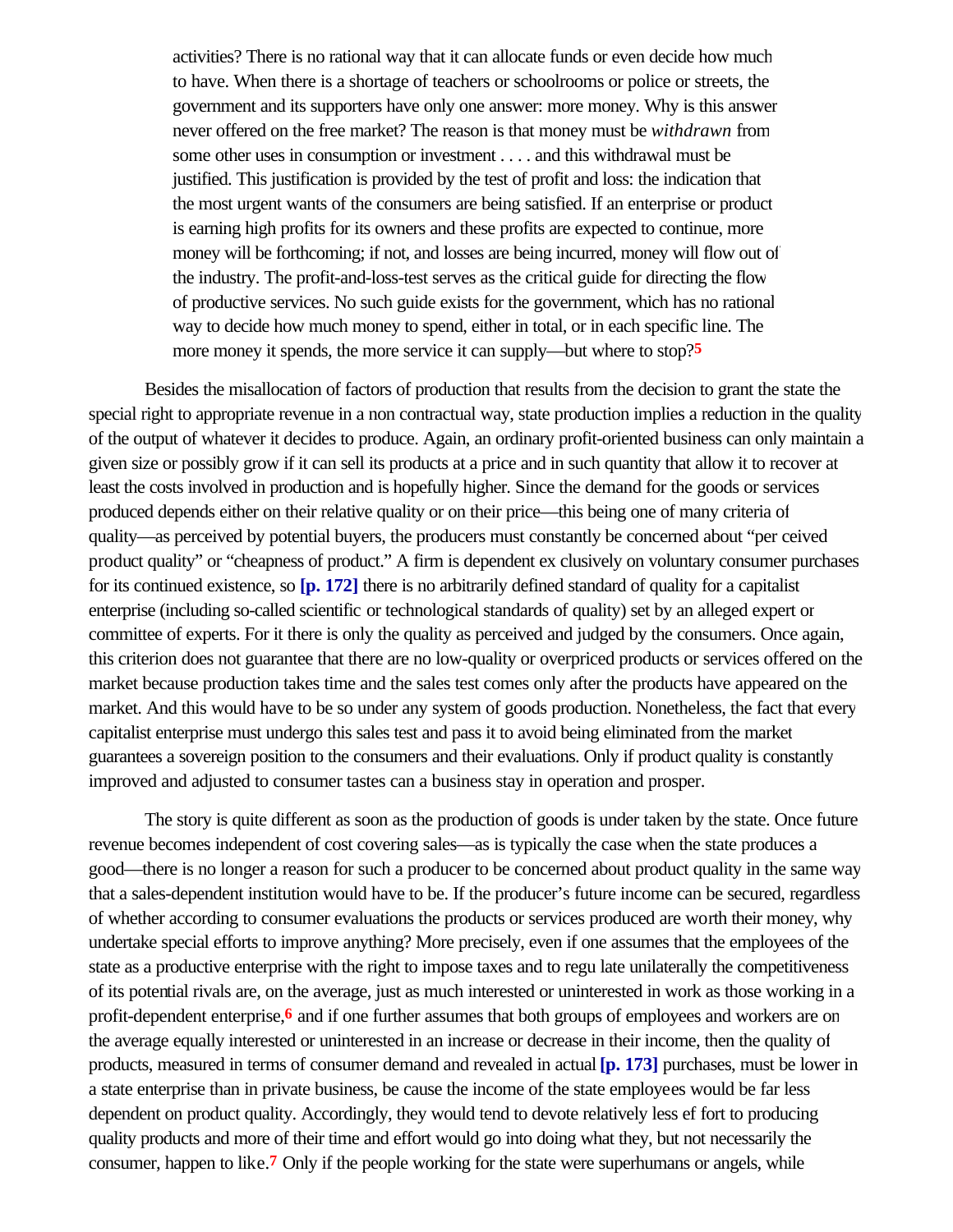everyone else was simply an ordinary, inferior human being, could the result be any different. Yet the same result, i.e., the inferiority of product quality of any state-produced goods, would again ensue if the human race in the aggregate would somehow improve: if they were working in a state enterprise even angels would produce a lower quality output than their angel-colleagues in private business, if work implied even the slightest disutility for them.

 Finally, in addition to the facts that only a market system can ensure a rational allocation of scarce resources, and that only capitalist enterprises can guarantee an output of products that can be said to be of optimal quality, there is a third structural reason for the economic superiority, indeed unsurpassability of a capitalist system of production. Only through the operation of market forces is it possible to utilize resources efficiently over time in any given allocation, i.e., to avoid overutilization as well as underutilization. This problem has already been addressed with reference to Russian style socialism in Chapter 3. What are the institutional constraints on an ordinary profit-oriented enterprise in its decisions about the degree of exploitation or conservation of its resources in the particular line of production in which they happen to be used? Evidently, the owner of such an enterprise would own the production factors or resources as well as the products produced with them. Thus, his income (used here in a wide sense of the term) consists of two parts: the income that is received from the sales of the products produced after various operating costs have been subtracted; and the value **[p. 174]** that is embodied in the factors of production which could be translated into current income should the owner decide to sell them. Institutionalizing a capitalist system—a social order based on private property—thus implies es tablishing an incentive structure under which people would try to maximize their income in both of these dimensions. What exactly does this mean?**8** Every act of production evidently affects both mentioned income dimen sions. On one hand, production is undertaken to reach an income return from sales. On the other hand, as long as the factors of production are ex haustible, i.e., as long as they are scarce and not free goods, every produc tion act implies a deterioration of the value of the production factors. Assuming that private ownership exists, this produces a situation in which every business constantly tries not to let the marginal costs of production (i.e., the drop in value of the resources that results from their usage) to be come greater than the marginal revenue product, and where with the help of bookkeeping an instrument for checking the success or failure of these attempts exists. If a producer were not to succeed in this task and the drop in the value of capital were higher than the increase in the income returns from sales, the owner's total income (in the wider sense of the term) would be reduced. Thus, private ownership is an institutional device for safeguard ing an existing stock of capital from being overexploited or if it is, for punishing an owner for letting this happen through losses in income. This helps make it possible for values produced to be higher than values destroyed during production. In particular, private ownership is an institution in which an incentive is established to efficiently adjust the degree of conserving or consuming a given stock of capital in a particular line of production to anticipated price changes. If, for instance, the future price of oil were expected to rise above its current level, then the value of the capital bound up in oil production would immediately rise as would the marginal cost involved in producing the marginal product. Hence, the enterprise would immediately **[p. 175]** be impelled to reduce production and increase conservation accordingly, because the marginal revenue product on the present market was still at the unchanged lower level. On the other hand, if in the future oil prices were expected to fall below their present level, this would result in an immediate drop in the respective capital values and in marginal costs, and hence the enterprise would immediately begin to utilize its capital stock more inten sively since prices on the present market would still be relatively higher. And to be sure, both of these reactions are exactly what is desirable from the point of view of the consumers.

 If the way in which a capitalist production system works is compared with the situation that becomes institutionalized whenever the state takes care of the means of production, striking differences emerge. This is true especially when the state is a modern parliamentary democracy. In this case, the managers of an enterprise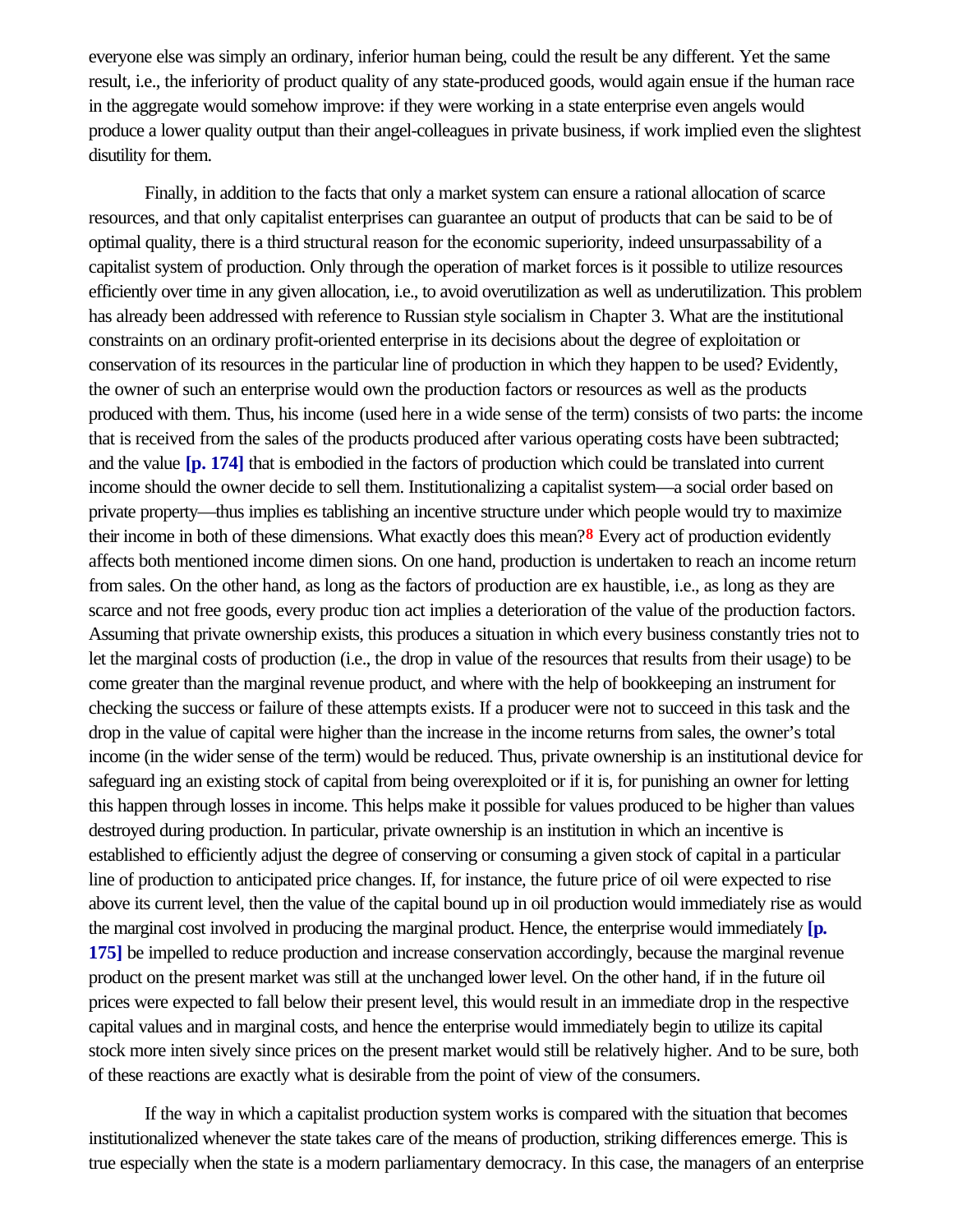may have the right to receive the returns from sales (after subtracting operation costs), but, and this is decisive, they do not have the right to appropriate privately the receipts from a possible sale of the production factors. Under this constellation, the incentive to use a given stock of capital economically over time is drastically reduced. Why?. Because if one has the right to privately appropriate the income return from product sales but does not have the right to appropriate the gains or losses in capital value that result from a given degree of usage of this capital, then there is an incentive structure institutionalized not of maximizing total income—i.e., total social wealth in terms of consumer evaluations—but rather of maximizing income returns from sales at the expense of losses in capital value. Why, for instance, should a government official reduce the degree of exploitation of a given stock of capital and resort to a policy of conservation when prices for the goods produced are expected to rise in the future? Evi dently, the advantage of such a conservationist policy (the higher capital value resulting from it) could not be reaped privately. On the other hand, **[p. 176]** by resorting to such a policy one's income returns from sales would be reduced, whereas they would not be reduced if one forgot about conserving. In short, to conserve would mean to have none of the advantages and all of the disadvantages. Hence, if the state managers are not super-humans but ordinary people concerned with their own advantages, one must conclude that it is an absolutely necessary consequence of any state production that a given stock of capital will be overutilized and the living standards of consumers impaired in comparison to the situation under capitalism.

 Now it is fairly certain that someone will argue that while one would not doubt what has been stated so far, things would in fact be different and the deficiency of a pure market system would come to light as soon as one paid attention to the special case of monopolistic production. And by necessity, monopolistic production would have to arise under capitalism, at least in the long run. Not only Marxist critics but orthodox economic theorists as well make much of this alleged counter-argument.**9** In answer to this challenge four points will be made in turn. First, available historical evidence shows that contrary to these critics' thesis, there is no tendency toward increased monopoly under an unhampered market system. In addition, there are theoretical reasons that would lead one to doubt that such a tendency could ever prevail on a free market. Third, even if such a process of increasing monopolization should come to bear, for whatever reason, it would be harmless from the point of view of consumers provided that free entry into the market were indeed ensured. And fourth, the concept of monopoly prices as distinguished from and contrasted to competitive prices is illusory in a capitalist economy.

 Regarding historical evidence, if the thesis of the critics of capitalism were true, then one would have to expect a more pronounced tendency toward monopolization under relatively freer, unhampered, unregulated laissez-faire capitalism than under a relatively more heavily regulated system of  $[p. 177]$  "welfare" or "social" capitalism. However, history provides evidence of precisely the opposite result. There is general agreement regarding the as sessment of the historical period from 1867 to World War I as being a rela tively more capitalist period in history of the United States, and of the subsequent period being one of comparatively more and increasing business regulations and welfare legislation. However, if one looks into the matter one finds that there was not only less development toward monopolization and concentration of business taking place in the first period than in the second but also that during the first period a constant trend towards more severe competition with continually falling prices for almost all goods could be observed.**10** And this tendency was only brought to a halt and reversed when in the course of time the market system became more and more obstructed and destroyed by state intervention. Increasing monopolization only set in when leading businessmen became more suc cessful at persuading the government to interfere with this fierce system of competition and pass regulatory legislation, imposing a system of "orderly" competition to protect existing large firms from the so-called cutthroat com petition continually springing up around them.**11** G. Kolko, a left-winger and thus certainly a trustworthy witness, at least for the critics from the left, sums up his research into this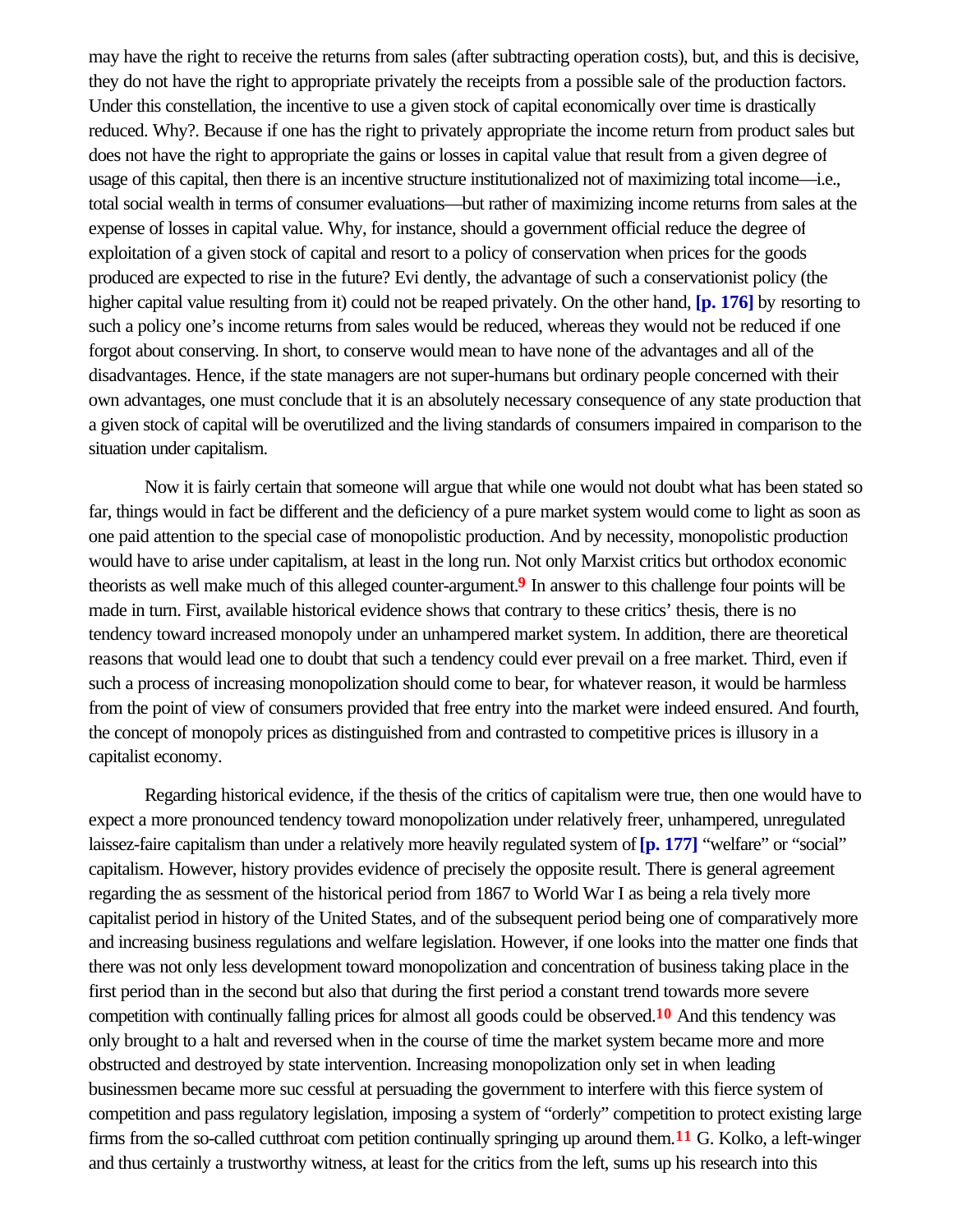There was during this [first] period a dominant trend toward growing competition. Competition was unacceptable to many key business and financial leaders, and the merger movement was to a large extent a reflection of voluntary, unsuccessful business effects to bring irresistible trends under control . . . As new competitors sprang up, and as economic power was diffused throughout an expanding nation, it became apparent to many important businessmen that only the national government could [control and stabilize] the economy . . . Ironically, contrary to the consensus of historians, it was not the existence of monopoly which caused the government to intervene in the economy, but the lack of it.**12 [p. 178]**

 In addition, these findings, which stand in clear contradiction to much of the common wisdom on the matter, are backed by theoretical considera tions.**13** Monopolization means that some specific factor of production is withdrawn from the market sphere. There is no trading of the factor, but there is only the owner of this factor engaging in restraint of trade. Now if this is so, then no market price exists for this monopolized production fac tor. But if there is no market price for it, then the owner of the factor can also no longer assess the monetary costs involved in withholding it from the market and in using it as he happens to use it. In other words, he can no longer calculate his profits and make sure, even if only ex post facto, that he is indeed earning the highest possible profits from his investments. Thus, provided that the entrepreneur is really interested in making the highest pos sible profit (something, to be sure, which is always assumed by his critics), he would have to offer the monopolized production factors on the market continually to be sure that he was indeed using them in the most profitable way and that there was no other more lucrative way to use them, so as to make it more profitable for him to sell the factor than keep it. Hence, it seems, one would reach the paradoxical result that in order to maximize his profits, the monopolist must have a permanent interest in discontinuing his position as the owner of a production factor withheld from the market and, instead, desire its inclusion in the market sphere.

 Furthermore, with every additional act of monopolization the problem for the owner of monopolized production factors—i.e., that because of the impossibility of economic calculation, he can no longer make sure that those factors are indeed used in the most profitable way—becomes ever more acute. This is so, in particular, because realistically one must assume that the monopolist is not only not omniscient but that his knowledge regarding future competing goods and services by the consumers in future markets becomes more and more limited as the process of monopolization advances. **[p. 179]** As production factors are withdrawn from the market, and as the circle of consumers served by the goods produced with these factors widens, it will be less likely that the monopolist, unable to make use of economic cal culation, can remain in command of all the relevant information needed to detect the most profitable uses for his production factors. Instead, it be comes more likely in the course of such a process of monopolization, that other people or groups of people, given their desire to make profits by en gaging in production, will perceive more lucrative ways of employing the monopolized factors.**14** Not necessarily because they are better entrepreneurs, but simply because they *occupy* different positions in space and time and thus become increasingly aware of entrepreneurial oppor tunities which become more and more difficult and costly for the monopo list to detect with every new step toward monopolization. Hence, the likelihood that the monopolist will be persuaded to sell his monopolized factors to other producers—*nota bene*: for the purpose of thereby increasing his profits—increases with every additional step toward monopolization.**15**

 Now, let us assume that what historical evidence as well as theory proves to be unlikely happens anyway, for whatever reason. And let us assume straightaway the most extreme case conceivable: there is only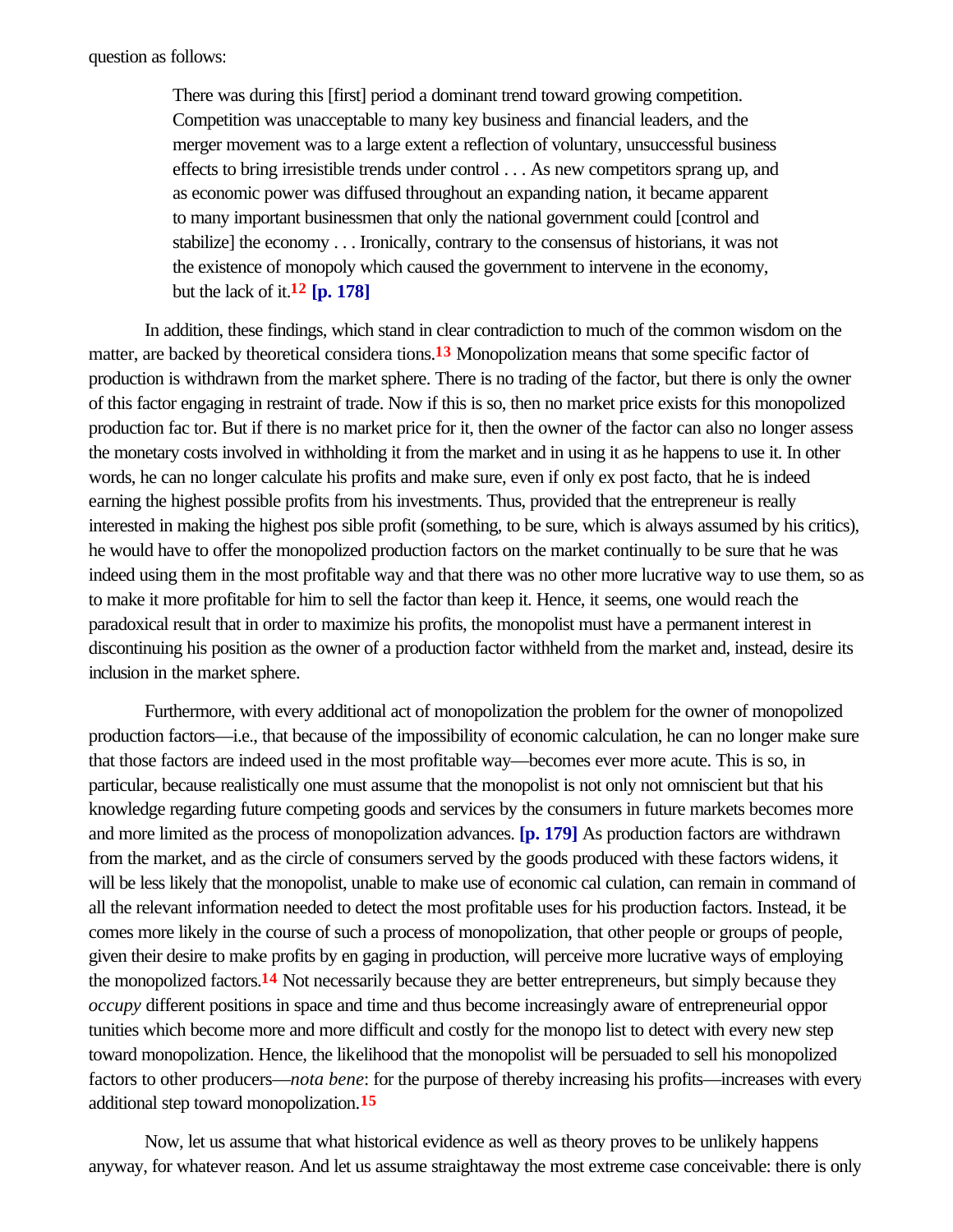one single business, one super-monopolist so to speak, that provides all the goods and services available on the market, and that is the sole employer of everyone. What does this state of affairs imply regarding consumer satisfaction, provided, of course, as assumed, that the super-monopolist has acquired his position and upholds it without the use of aggression? For one thing, it evidently means that no one has any valid claims against the owner of this firm; his enterprise is indeed fully and legitimately his own. And for another thing it means that there is no infringement on anyone's right to boycott any possible exchange. No one is forced to work for the monopolist or buy anything from him, and everyone can do with his earnings from**[p. 180]** labor services whatever he wants. He can consume or save them, use them for productive or nonproductive purposes, or associate with others and combine their funds for any sort of joint venture. But if this were so, then the existence of a monopoly would only allow one to say this: the monop olist clearly could not see any chance of improving his income by selling all or part of his means of production, otherwise he would do so. And no one else could see any chance of improving his income by bidding away factors from the monopolist or by becoming a capitalist producer himself through original saving, through transforming existing nonproductively used private wealth into productive capital, or through combining funds with others, otherwise it would be done. But then, if no one saw any chance of improv ing his income without resorting to aggression, it would evidently be absurd to see anything wrong with such a super-monopoly. Should it indeed ever come into existence within the framework of a market economy, it would only prove that this self-same super-monopolist was indeed providing con sumers with the most urgently wanted goods and services in the most effi cient way.

 Yet the question of monopoly prices remains.**16** Doesn't a monopoly price imply a suboptimal supply of goods to consumers, and isn't there then an important exception from the generally superior economic working of capitalism to be found here? In a way this question has already been answered by the above explanation that even a super-monopolist estab lishing itself in the market cannot be considered harmful for consumers. But in any case, the theory that monopoly prices are (allegedly) categorically different from competitive prices has been presented in different, technical language and hence deserves special treatment. The result of this analysis, which is hardly surprising now, only reinforces what has already been dis covered: monopoly does not constitute a special problem forcing anyone to make qualifying amendments to the general rule of a market economy **[p. 181]** being necessarily more efficient than any socialist or statist system. What is the definition of "monopoly price" and, in contrast to it, of "competitive price" according to economic orthodoxy (which in the matter under inves tigation includes the so-called Austrian school of economics as represented by L. v. Mises)? The following definition is typical:

> Monopoly is a prerequisite for the emergence of monopoly prices, but it is not the only prerequisite. There is a further condition required, namely a certain shape of the demand curve. The mere existence of monopoly does not mean anything in this regard. The publisher of a copyrighted book is a monopolist. But he may not be able to sell a single copy, no matter how low the price he asks. Not every price at which a monopolist sells a monopolized commodity is a monopoly price. Monopoly prices are only prices at which it is more advantageous for the monopolist to restrict the total amount to be sold than to expand its sales to the limit which a competitive market would allow.**17**

 However plausible this distinction might seem, it will be argued that neither the producer himself nor any neutral outside observer could ever decide if the prices actually obtained on the market were monopoly or com petitive prices, based on the criterion "restricted versus unrestricted supply' as offered in the above definition. In order to understand this, suppose a monopolist producer in the sense of "a sole producer of a given good" ex ists. The question of whether or not a given good is different from or homogeneous to other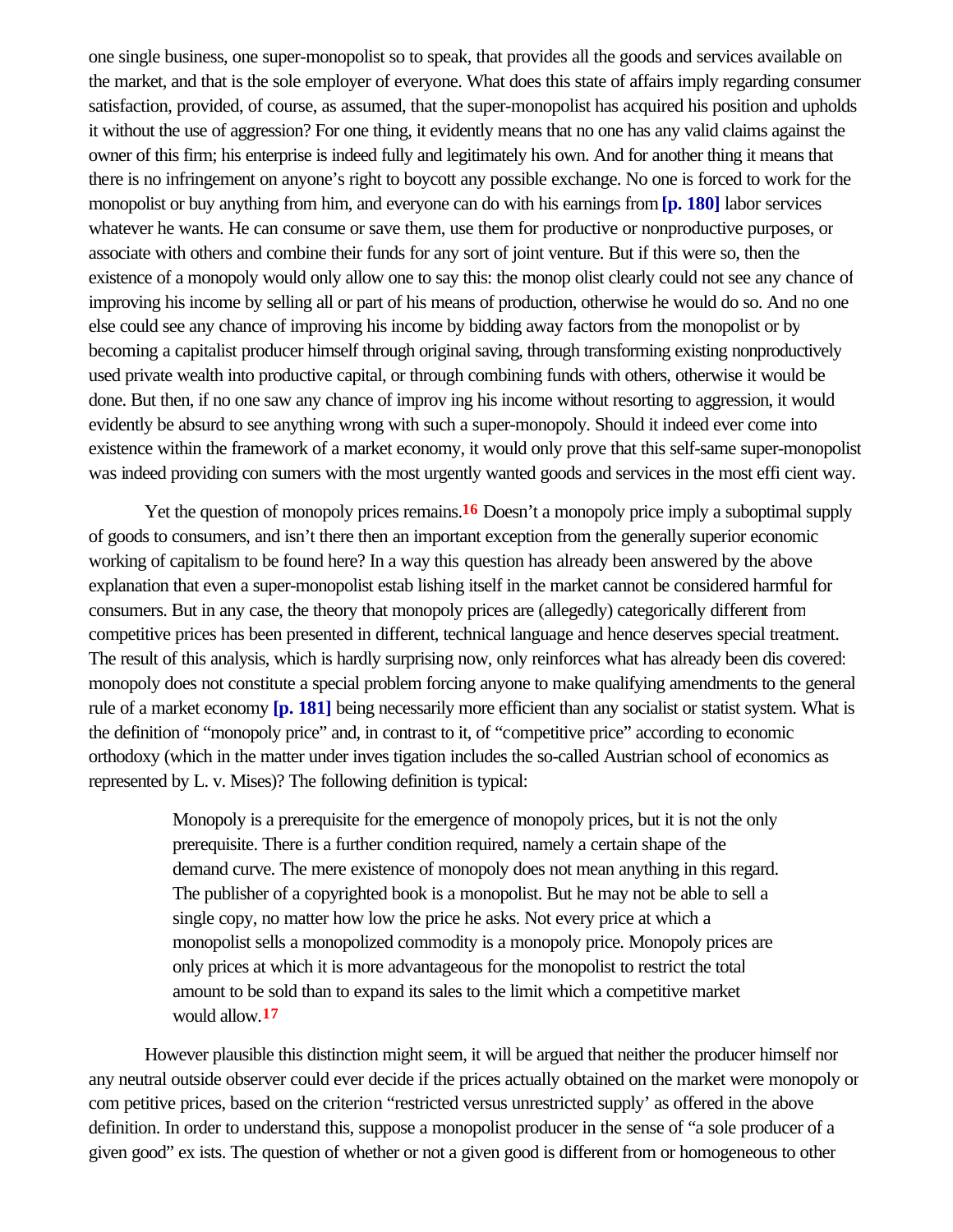goods produced by other firms is not one that can be decided based on a comparative analysis of such goods in physical or chemical terms ex ante, but will always have to be decided ex post facto, on future markets, by the different or equal treatment and evaluations that these goods receive from the buying public. Thus every producer, no matter what his product is, can be considered a potential monopolist in this sense of the term, at the point of decision making. What, then, is the decision **[p. 182]** with which he and every producer is faced? He must decide how much of the good in question to produce in order to maximize his monetary income (with other, nonmonetary income considerations assumed to be given). To be able to do this he must decide how the demand curve for the product concerned will be shaped when the products reach the market, and he must take into consideration the various production costs of producing various amounts of the good to be produced. This done, he will establish the amount to be produced at that point where returns from sales, i.e., the amount of goods sold times price, minus production costs involved in producing that amount, will reach a maximum. Let us assume this happens and the monopolist also happens to be correct in his evaluation of the future demand curve in that the price he seeks for his products indeed clears the market. Now the question is, is this market price a monopoly or a com petitive price? As M. Rothbard realized in his path-breaking but much neglected analysis of the monopoly problem, there is no way of knowing. Was the amount of the good produced "restricted" in order to take advantage of inelastic demand and was a monopoly price thus reaped, or was the price reached a competitive one established in order to sell an amount of goods that was expanded "to the limit that a competitive market would allow"? There is no way to decide the matter.**18** Clearly, every producer will always try to set the quantity produced at a level above which demand would become elastic and would hence yield lower total returns to him because of reduced prices paid. He thus engages in restrictive practices. At the same time, based on his estimate of the shape of future demand curves, every producer will always try to expand his production of any good up to the point at which the marginal cost of production (that is, the opportunity cost of not producing a unit of an alternative good with the help of scarce production factors now bound up in the process of producing another unit of x) equals the price per unit of x that one expects to be able to charge at the respective **[p. 183]** level of supply. Both restriction and expansion are part of profit-maximizing and market-price formation, and neither of these two aspects can be separated from the other to make a valid distinction between monopolistic and competitive action.

 Now, suppose that at the next point of decision making the monopolist decides to reduce the output of the good produced from a previously higher to a new lower level, and assume that he indeed succeeds in securing higher total returns now than at the earlier point in time. Wouldn't this be a clear instance of a monopoly price? Again, the answer must be no. And this time the reason would be the indistinguishability of this reallocational "restriction" from a "normal" reallocation that takes account of changes in demand. Every event that can be interpreted in one way can also be interpreted in the other, and no means for deciding the matter exist, for once again both are essentially two aspects of one and the same thing: of action, of choosing. The same result, i.e., a restriction in supply coupled not only with higher prices but with prices high enough to increase total revenue from sales, would be brought about if the monopolist who, for example, produces a unique kind of apples faces an increase in the demand for his apples (an upward shift in the demand curve) and simultaneously an even higher increase in demand (an even more drastic upward shift of the demand curve) for oranges. In this situation he would reap greater returns from a reduced output of apples, too, because the previous market price for his apples would have become a subcompetitive price in the meantime. And if he indeed wanted to maximize his profits, instead of simply expanding apple production according to the increased demand, he now would have to use some of the factors previously used for the production of apples for the production of oranges, because in the meantime changes in the system of relative prices would have occurred. However, what if the monopolist who restricts apple production does not engage in producing oranges with the now available **[p. 184]** factors, but instead does nothing with them? Again, all that this would indi cate is that besides the increase in demand for apples, in the meantime an even greater increase in the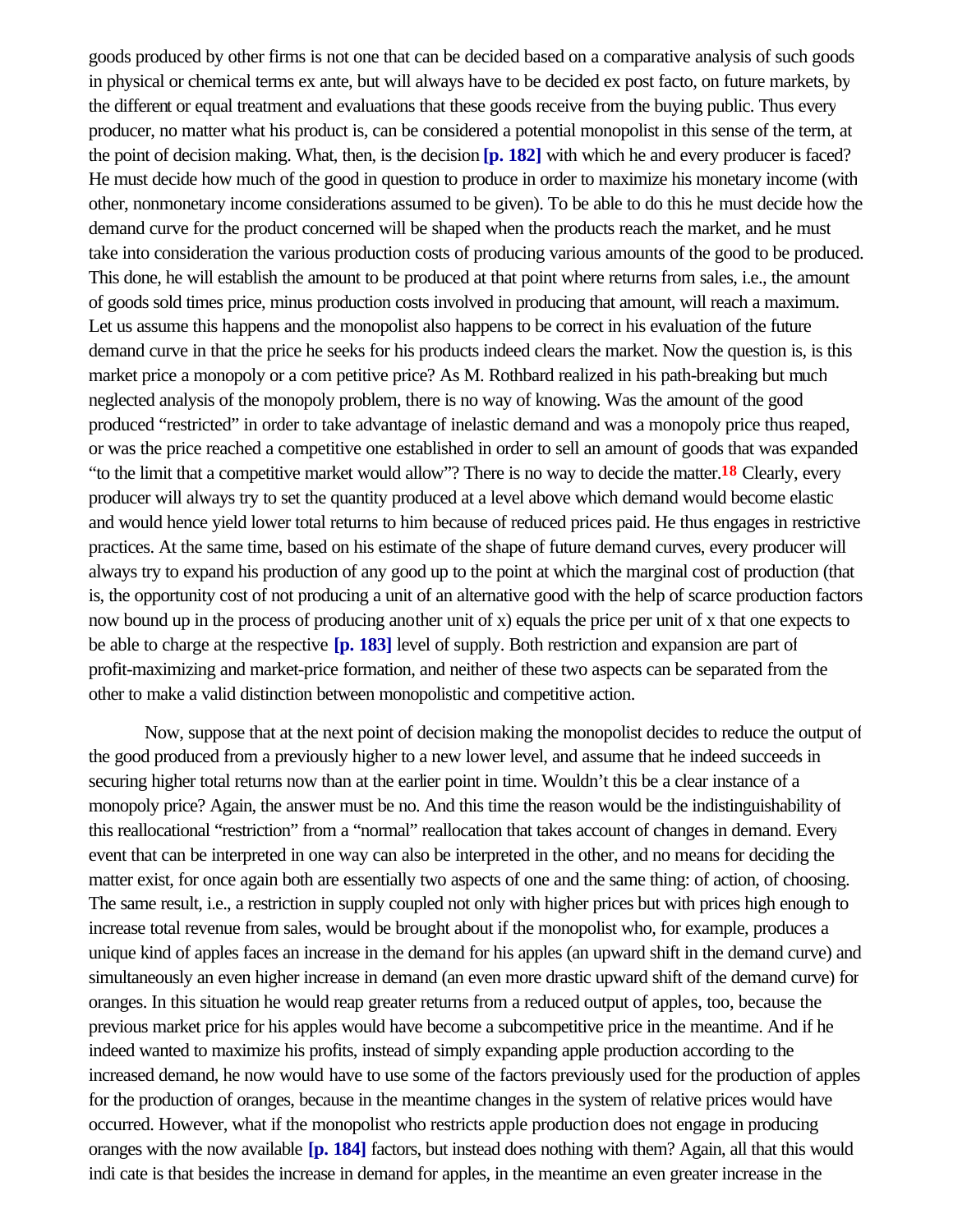demand for yet another good—leisure (more precisely, the demand for leisure by the monopolist who is also a consumer)-had taken place. The explanation for the restricted apple supply is thus found in the relative price changes of leisure (instead of oranges) as compared with other goods.

 Neither from the perspective of the monopolist himself nor from that of any outside observer could restrictive action then be distinguished concep tually from normal reallocations which simply follow anticipated changes in demand. Whenever the monopolist engages in restrictive activities which are followed by higher prices, by definition he must use the released factors for another more highly valued purpose, thereby indicating that he adjusts to changes in relative demand. As M. Rothbard sums up,

> We cannot use "restriction of production" as the test of monopoly vs. competitive price. A movement from a sub-competitive to a competitive price also involves a restriction of production of this good, coupled, of course, with an expansion of production in other lines by the released factors. There is no way whatever to distinguish such a restriction and corollary expansion from the alleged "monopoly price" situation. If the restriction is accompanied by increased leisure for the owner of the labor factor rather than increased production of some other good on the market, it is still the expansion of the yield of a consumer good—leisure. There is still no way of determining whether the "restriction" resulted in a "monopoly" or a "competitive" price or to what extent the motive of increased leisure was involved. To define a monopoly price as a price attained by selling a smaller quantity of a product at a higher price is therefore meaningless, since the same definition applies to the "competitive" price as compared with a subcompetitive price.**19 [p. 185]**

 The analysis of the monopoly question, then, provides no reason what soever to modify the description given above of the way a pure market economy normally works and its superiority over any sort of socialist or statist system of production. Not only is a process of monopolization highly unlikely to occur, empirically as well as theoretically, but even if it did, from the point of view of the consumers it would be harmless. Within the framework of a market system a restrictive monopolistic price could not be distinguished from a normal price hike stemming from higher demand and changes in relative prices. And as every restrictive action is simultaneously expansionary, to say that the curtailment of production in one production line coupled with an increase in total revenue implies a misallocation of production factors and an exploitation of consumers is simply nonsense. The misunderstanding involved in such reasoning has been accurately revealed in the following passage from one of L. v. Mises' later works in which he implicitly refutes his own above-cited orthodox position regarding the monopoly-price problem. He states:

> An entrepreneur at whose disposal are 100 units of capital employs, for instance, 50 units for the production of p and 50 units for the production of q. If both lines are profitable, it is odd to blame him for not having employed more, e.g., 75 units, for the production of p. He could increase the production of p only by curtailing correspondingly the production of q. But with regard to q the same fault could be found with the grumblers. If one blames the entrepreneur for not having produced more p, one must blame him also for not having produced more q. This means: one blames the entrepreneur for the fact that there is scarcity of factors of production and that the earth is not a land of Cockaigne.**20**

 The monopoly problem as a special problem of markets requiring state action to be resolved does not exist.**21** In fact, only when the state enters **[p. 186]** the scene does a real, nonillusory problem of monopoly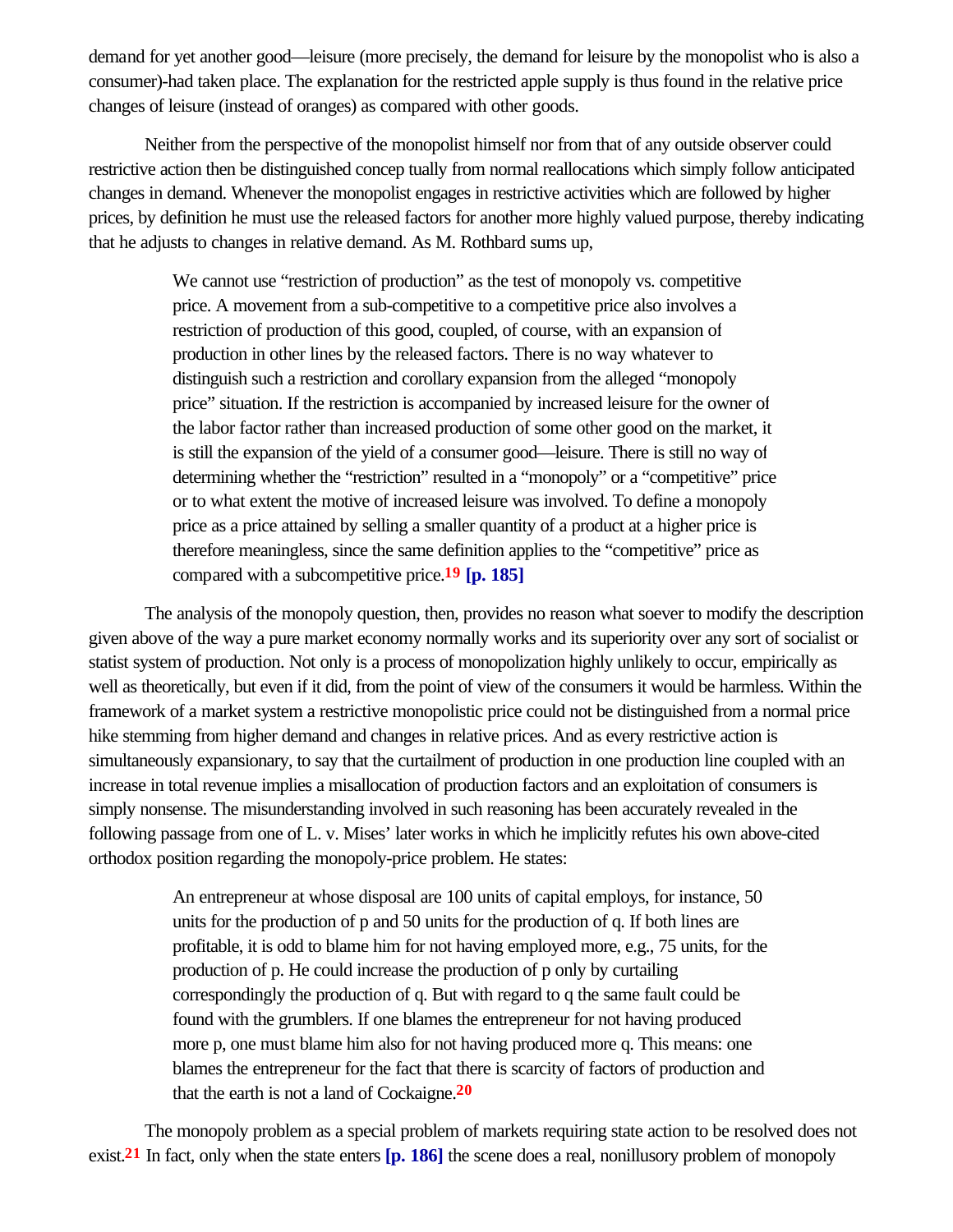and monopoly prices emerge. The state is the only enterprise whose prices and business practices can be conceptually distinguished from all other prices and prac tices, and whose prices and practices can be called 'too high" or "exploitative" in a completely objective, nonarbitrary way. These are prices and practices which consumers are not voluntarily willing to pay and accept, but which instead are forced upon them through threats of violence. And only for so privileged an institution as the state is it also normal to expect and to find a permanent process of increasing monopolization and concentration. As compared to all other enterprises, which are subject to the control of voluntarily buying or not-buying consumers, the enterprise "state" is an organization that can tax people and need not wait until they accept the tax, and can impose regulations on the use people make of their property without gaining their consent for doing so. This evidently gives the state, as compared to all other institutions, a tremendous advantage in the competition for scarce resources. If one only assumes that the representatives of the state are as equally driven by the profit motive as anyone else, it follows from this privileged position that the organization "state" must have a relatively more pronounced tendency toward growth than any other organization. And indeed, while there was not evidence for the thesis that a market system would bring about a tendency toward monopolistic growth, the thesis that a statist system would do so is amply supported by historical experience. **[p. 187]**

# **Chapter 10 Capitalist Production And The Problem of Public Goods**

 We have tried to demolish socialism on the economic as well as moral fronts. Having reduced it to a phenomenon of exclusively socio-psychological significance, i.e., a phenomenon for whose existence neither good economic nor good moral reasons can be found, its roots were explained in terms of aggression and the corruptive influence that a policy of *divide et impera* exercises on public opinion. The last chapter returned to economics in order to give the final blows to socialism by engaging in the constructive task of explaining the workings of a capitalist social order as socialism's economically superior rival, ready for adoption at any time. In terms of consumer evaluations, capitalism was indicated as being superior with respect to the allocation of production factors, the quality of the output of goods produced, and the preservation of values embodied in capital over time. The so-called monopoly problem allegedly associated with a pure market system was in fact demonstrated not to constitute any special problem at all. Rather, everything said about the normally more efficient functioning of capitalism is true also with respect to monopolistic producers, as long as they are indeed subject to the control of voluntary purchases or voluntary abstentions from purchases by consumers.

 This final chapter will analyze an even more frequently cited special case which allegedly requires one to make qualifying amendments regarding the thesis of the economic superiority of capitalism: the case of the production of so-called public goods. Considered in particular will be the production of security.

 If what has been stated in the foregoing chapter regarding the working of a market economy is true, and if monopolies are completely harmless to consumers as long as the consumers have the right to boycott them and **[p. 188]** freely enter the market of competing producers themselves, then one must draw the conclusion that for economic as well as moral reasons, the produc tion of all goods and services should be left in private hands. And in par ticular it follows that even the production of law and order, justice and peace—those things that one has come to think of as being the most likely candidates for state-provided goods for reasons explained in Chapter 8—should be provided privately, by a competitive market. This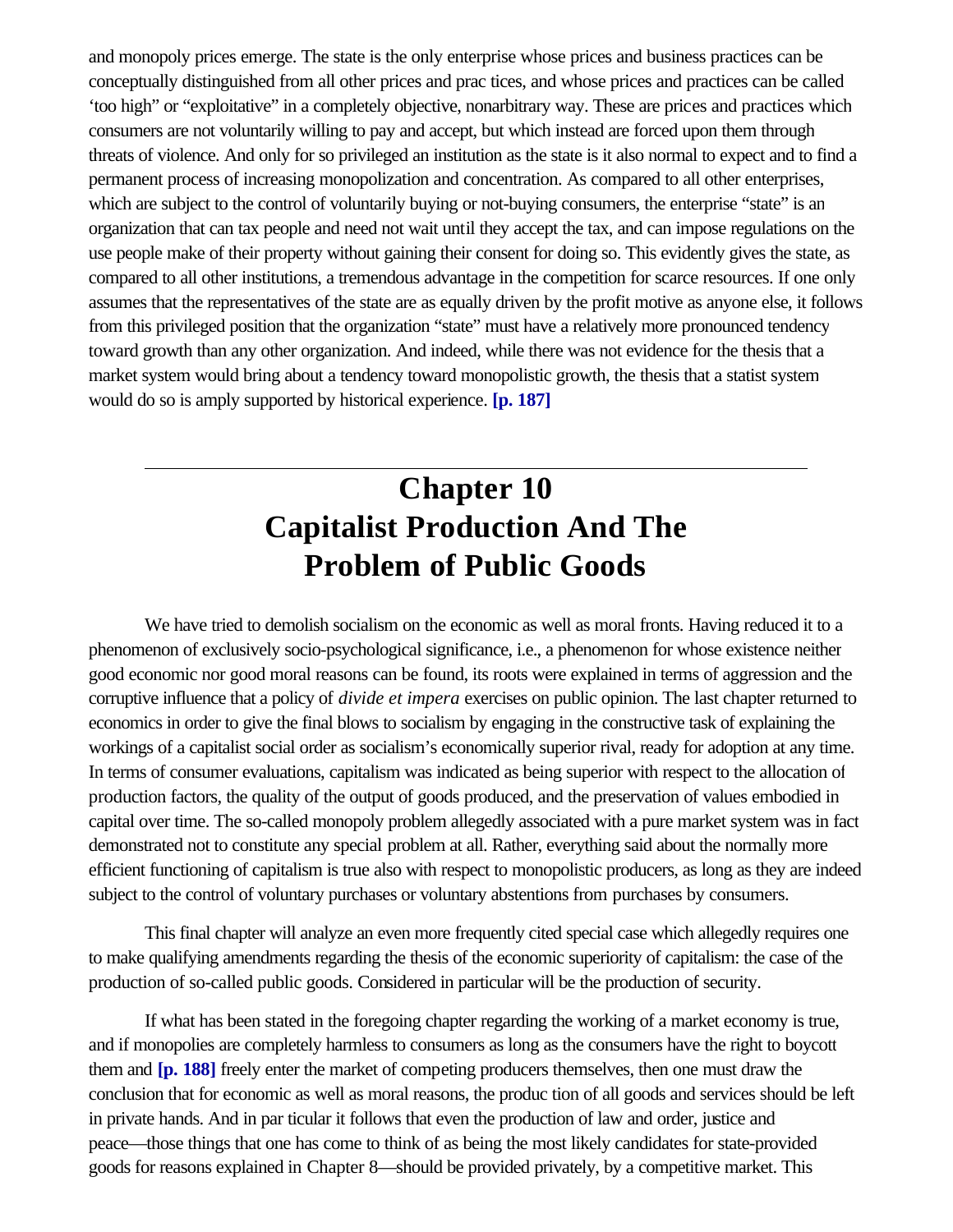indeed is the conclusion that G. de Molinari, a renowned Belgian economist, formulated as early as 1849—at a time when classical liberalism was still the dominant ideological force, and "economist" and "socialist" were generally (and rightly so) considered to be antonyms:

 If there is one well established truth in political economy, it is this: That in all cases, for all commodities that serve to provide for the tangible or in tangible need of the consumer, it is in the consumer's best interest that labor and trade remain free, because the freedom of labor and trade have as their necessary and permanent result the maximum reduction of price. And this: That the interests of the consumer of any commodity whatsoever should al ways prevail over the interests of the producer. Now, in pursuing these prin ciples, one arrives at this rigorous conclusion: That the production of security should, in the interest of consumers of this intangible commodity, remain subject to the law of free competition. Whence it follows: That no government should have the right to prevent another government from going into competition with it, or require consumers of security to come ex clusively to it for this commodity.**1**

 And he comments on this argument by saying: "Either this is logical and true, or else the principles on which economic science is based are invalid."**2**

 There is apparently only one way out of this unpleasant (for all socialists, **[p. 189]** that is) conclusion: to argue that there are particular goods to which for some special reasons the above economic reasoning does not apply. It is this that the so-called public goods theorists are determined to prove.**3** However, we will demonstrate that in fact no such special goods or special reasons exist, and that the production of security in particular does not pose any problem different from that of the production of any other good or ser vice, be it houses, cheese, or insurance. In spite of its many followers, the whole public goods theory is faulty, flashy reasoning, ridden with internal inconsistencies, nonsequiturs, appealing to and playing on popular prejudices and assumed beliefs, but with no scientific merit whatsoever.**4**

What, then, does the "escape route" that socialist economists have found in order to avoid drawing Molinari's conclusion look like? Since Molinari's time it has become increasingly common to answer the question of whether there are goods to which different sorts of economic analyses apply in the affirmative. As a matter of fact, nowadays it is almost impossible to find a single economic textbook that does not make and stress the vital importance of the distinction between private goods, for which the truth of the economic superiority of a capitalist order of production is generally admitted, and public goods, for which it is generally denied.<sup>5</sup> Certain goods or services, and among them, security, are said to have the special charac teristic that their enjoyment cannot be restricted to those persons who have actually financed their production. Rather, people who have not participated in their financing can draw benefits from them, too. Such goods are called public goods or services (as opposed to private goods or services, which exclusively benefit those people who actually paid for them). And it is due to this special feature of public goods, it is argued, that markets cannot produce them, or at least not in sufficient quantity or quality, and hence compensatory state action is required.**6** The examples given by different authors for alleged public goods vary widely. Authors often classify **[p. 190]** the same good or services differently, leaving almost no classification of a particular good undisputed.**7** This clearly foreshadows the illusory character of the whole distinction. Nonetheless, some examples that enjoy par ticularly popular status as public goods are the fire brigade that stops a neighbor's house from catching fire, thereby letting him profit from my fire brigade, even though he did not contribute anything to financing it; or the police that by walking around my property scare away potential burglars from my neighbor's property as well, even if he did not help finance the patrols; or the lighthouse, a particularly dear example to economists,**8** that helps ships find their way, even though they did not contribute a penny to its construction or upkeep.

Before continuing with the presentation and critical examination of the theory of public goods let us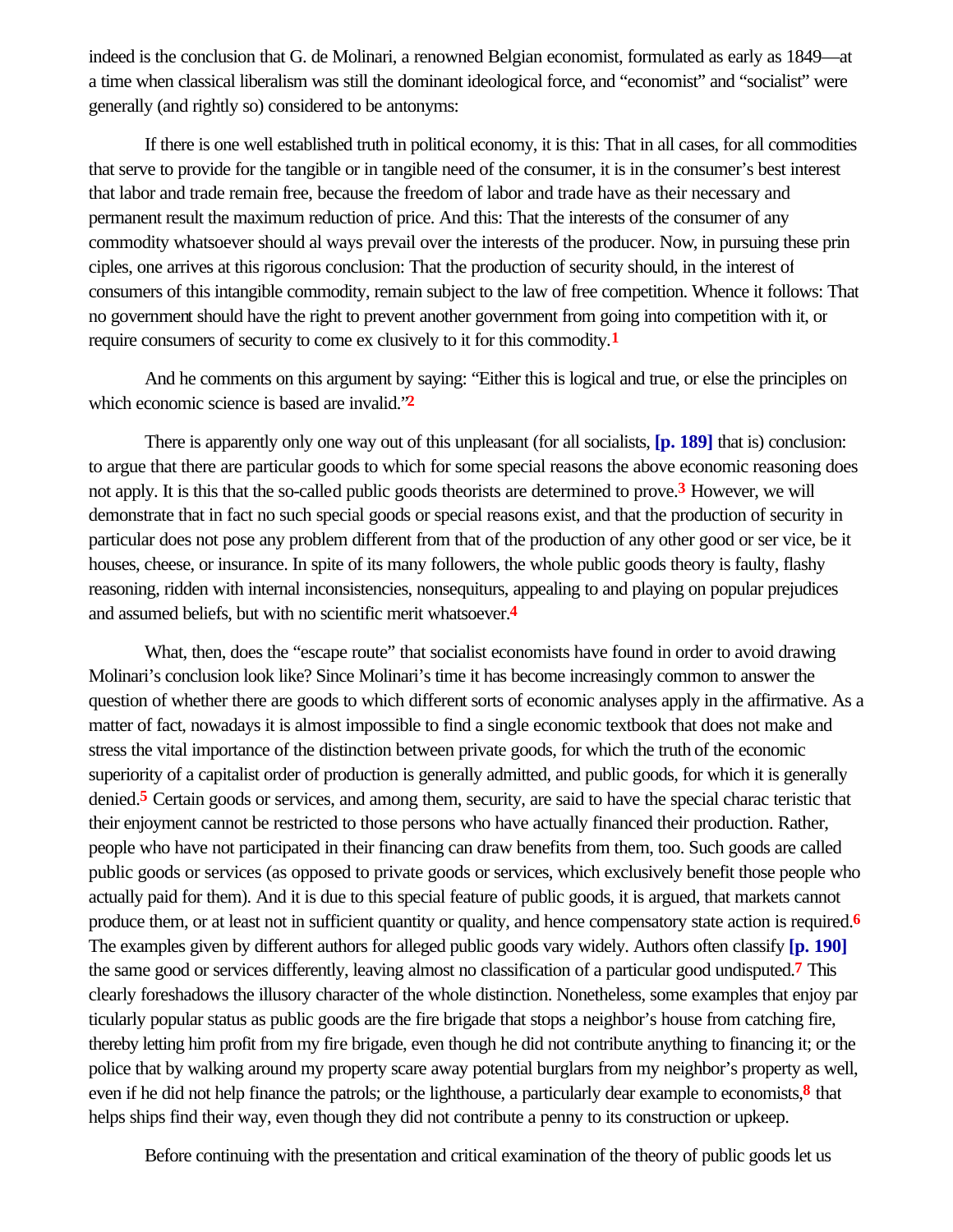investigate how useful the distinction between private and public goods is in helping decide what should be produced privately and what by the state or with state help. Even the most superficial analysis could not fail to point out that using this alleged criterion, rather than presenting a sensible solution, would get one into deep trouble. While at least at first glance it seems that some of the state-provided goods and services might indeed qualify as public goods, it certainly is not obvious how many of the goods and services that are actually produced by states could come under the heading of public goods. Railroads, postal services, telephone, streets, and the like seem to be goods whose usage can be restricted to the persons who actually finance them, and hence appear to be private goods. And the same seems to be the case regarding many aspects of the multidimensional good "security": everything for which insurance could be taken out would have to qualify as a private good. Yet this does not suffice. Just as a lot of state-provided goods appear to be private goods, so many privately produced goods seem to fit in the category of a public good. Clearly my neighbors would profit from my well-kept rose **[p. 191]** garden—they could enjoy the sight of it without ever helping me garden. The same is true of all kinds of improvements that I could make on my property that would enhance the value of neighboring property as well. Even those people who do not throw money in his hat could profit from a street musician's performance. Those fellow travellers on the bus who did not help me buy it profit from my deodorant. And everyone who ever comes into contact with me would profit from my efforts, undertaken without their financial support, to turn myself into a most lovable person. Now, do all these goods—rose gardens, property improvements, street music, deodorants, personality improvements—since they clearly seem to possess the characteristics of public goods, then have to be provided by the state or with state assistance?

 As these latter examples of privately produced public goods indicate, there is something seriously wrong with the thesis of public goods theorists that these goods cannot be produced privately but instead require state in tervention. Clearly they *can* be provided by markets. Furthermore, historical evidence shows us that all of the alleged public goods which states now provide had at some time in the past actually been provided by private entrepreneurs or even today are so provided in one country or another. For example, the postal service was once private almost everywhere; streets were privately financed and still are sometimes; even the beloved ligh thouses were originally the result of private enterprise;**9** private police forces, detectives, and arbitrators exist; and help for the sick, the poor, the elderly, orphans, and widows has been a traditional field for private charity organizations. To say, then, that such things cannot be produced by a pure market system is falsified by experience one hundredfold.

 Apart from this, other difficulties arise when the public-private goods distinction is used to decide what to leave to the market and what not. What, for instance, if the production of so-called public goods did not have positive [p. 192] but negative consequences for other people, or if the consequences were positive for some and negative for others? What if the neighbor whose house was saved from burning by my fire brigade had wished (perhaps be cause he was overinsured) that it had burned down, or my neighbors hate roses, or my fellow travellers find the scent of my deodorant disgusting? In addition, changes in the technology can change the character of a given good. For example, with the development of cable TV, a good that was formerly (seemingly) public has become private. And changes in the laws of property—of the appropriation of property—can have the very same effect of changing the public-private character of a good. The lighthouse, for in stance, is a public good only insofar as the sea is publicly (not privately) owned. But if it were permitted to acquire pieces of the ocean as private property, as it would be in a purely capitalist social order, then as the ligh thouse only shines over a limited territory, it would clearly become possible to exclude nonpayers from the enjoyment of its services.

 Leaving this somewhat sketchy level of discussion and looking into the distinction between private and public goods more thoroughly, it turns out to be a completely illusory distinction. A clear-cut dichotomy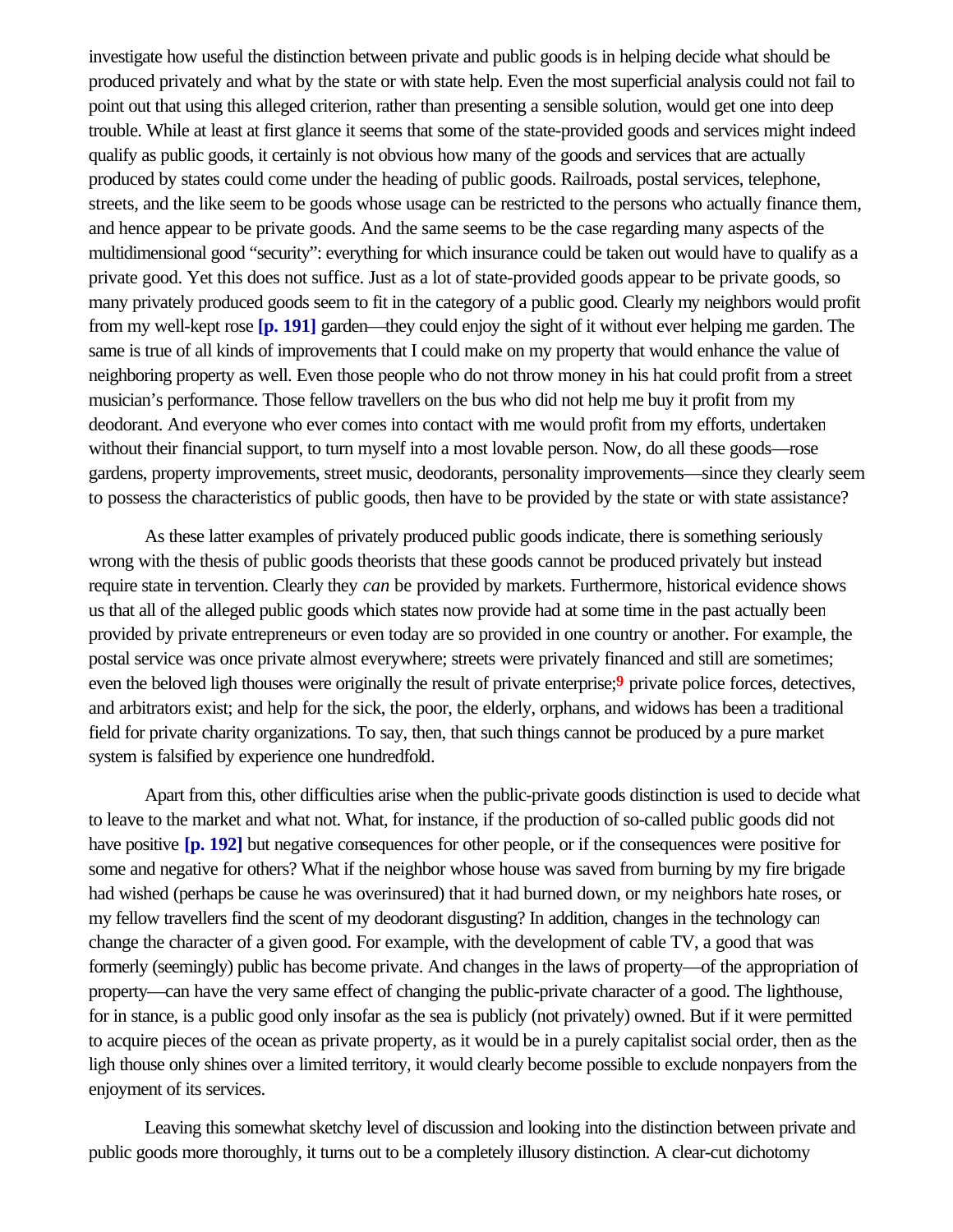between private and public goods does not exist, and this is essentially why there can be so many disagreements on how to classify given goods. All goods are more or less private or public and can—and constantly do—change with respect to their degree of privateness/publicness with people's changing values and evaluations, and with changes in the composition of the popula tion. They never fall, once and for all, into either one or the other category. In order to recognize this, one must only recall what makes something a good. For something to be a good it must be realized and treated as scarce by someone. Something is not a good-as-such, that is to say, but goods are goods only in the eyes of the beholder. Nothing is a good without at least one person subjectively evaluating it as such. But then, since goods **[p. 193]** are never goods—as-such—since no physico-chemical analysis can identify something as an economic good—there is clearly no fixed, objective criterion for classifying goods as either private or public. They can never be private or public goods as such. Their private or public character depends on how few or how many people consider them to be goods, with the degree to which they are private or public changing as these evaluations change, and ranging from one to infinity. Even seemingly completely private things like the interior of my apartment or the color of my underwear thus can become public goods as soon as somebody else starts caring about them.**10** And seemingly public goods, like the exterior of my house or the color of my overalls, can become extremely private goods as soon as other people stop caring about them. Moreover, every good can change its characteristics again and again; it can even turn from a public or private good to a public or private bad and vice versa, depending solely on the changes in this caring or uncaring. However, if this is so, no decision whatsoever can be based on the classification of goods as private or public.**11** In fact, to do so it would not only become necessary to ask virtually every individual person with respect to every single good whether or not he happened to care about it, positively or negatively and perhaps to what extent, in order to determine who might profit from what and should hence participate in its financing. (And how could one know if they were telling the truth?I) It would also become necessary to monitor all changes in such evaluations continually, with the result that no definite decision could ever be made regarding the production of anything, and as a consequence of a nonsensical theory all of us would be long dead.**12**

 But even if one were to ignore all these difficulties, and were willing to admit for the sake of argument that the private-public good distinction did hold water, even then the argument would not prove what it is supposed to. It neither provides conclusive reasons why public goods—assuming that **[p. 194]** they exist as a separate category of goods—should be produced at all, nor why the state rather than private enterprises should produce them. This is what the theory of public goods essentially says, having introduced the above-mentioned conceptual distinction: The positive effects of public goods for people who do not contribute anything to their production or financing proves that these goods are desirable. But evidently, they would not be produced, or at least not in sufficient quantity and quality, in a free, competitive market, since not all of those who would profit from their production would also contribute financially to make the production possible. So in order to produce these goods (which are evidently desirable, but would not be produced otherwise), the state must jump in and assist in their production. This sort of reasoning, which can be found in almost every textbook on economics (Nobel laureates not excluded**13**) is completely fal lacious, and fallacious on two counts.

 For one thing, to come to the conclusion that the state has to provide public goods that otherwise would not be produced, one must smuggle a norm into one's chain of reasoning. Otherwise, from the statement that be cause of some special characteristics of theirs certain goods would not be produced, one could never reach the conclusion that these goods *should* be produced. But with a norm required to justify their conclusion, the public goods theorists clearly have left the bounds of economics as a positive, *wertfrei* science. Instead they have transgressed into the field of morals or ethics, and hence one would expect to be offered a theory of ethics as a cognitive discipline in order for them to legitimately do what they are doing and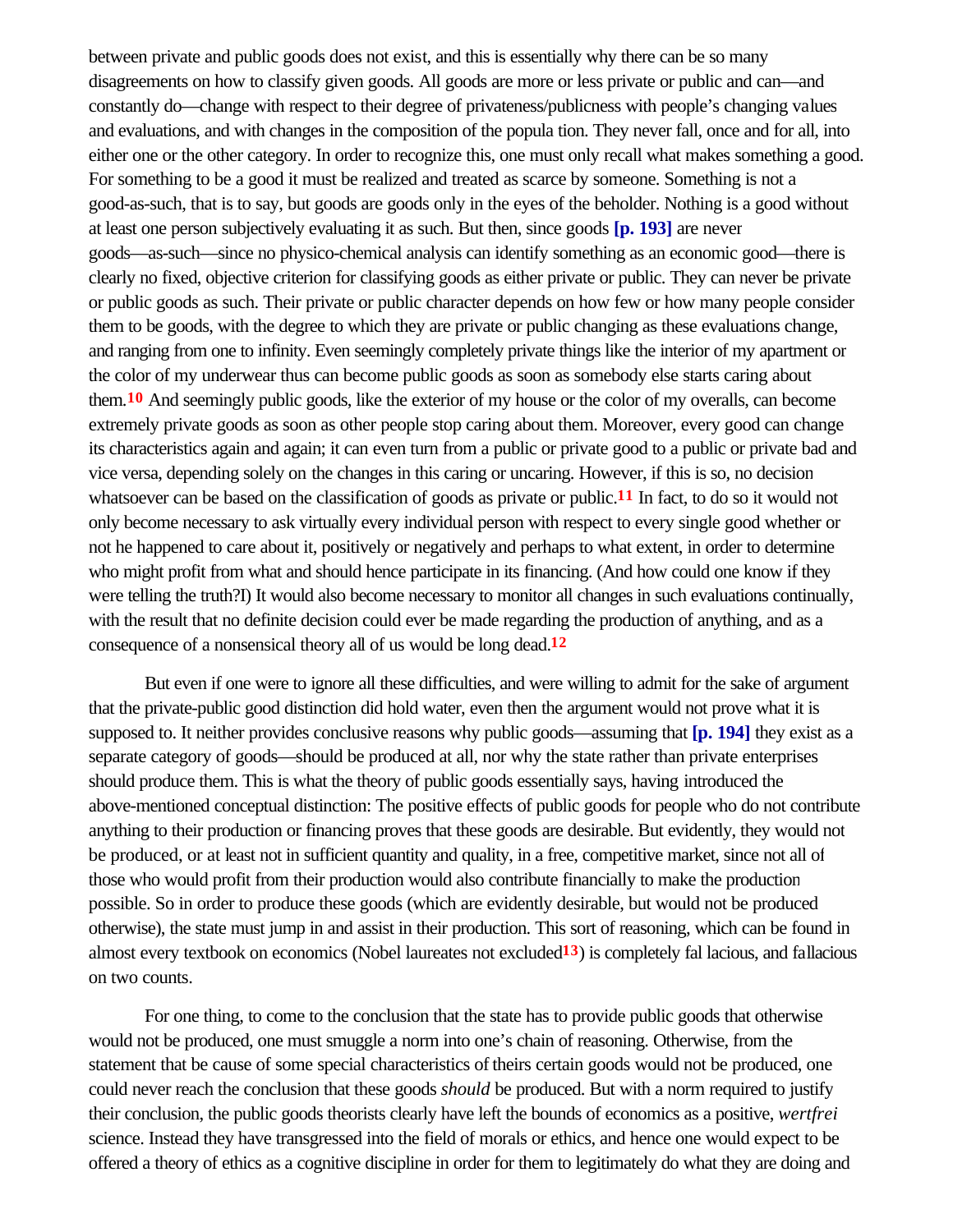to justifiably derive the conclusion that they actually derive. But it can hardly be stressed enough that nowhere in the public goods theory literature can there be found anything that even faintly resembles such a cognitive theory of ethics.**14** Thus it must be stated at the outset, that the public goods theorists are misusing whatever prestige they might have as positive **[p. 195]** economists for pronouncements on matters on which, as their own writings indicate, they have no authority whatsoever. Perhaps, though, they have stumbled on something correct by accident, without supporting it with an elaborate moral theory?. It becomes apparent that nothing could be further from the truth as soon as one explicitly formulates the norm that would be needed to arrive at the above-mentioned conclusion about the state's having to assist in the provision of public goods. The norm required to reach the above conclusion is this: whenever it can somehow be proven that the production of a particular good or service has a positive effect on someone but would not be produced at all, or would not be produced in a definite quantity or quality unless others participated in its financing, then the use of aggressive violence against these persons is allowed, either directly or indi rectly with the help of the state, and these persons may be forced to share in the necessary financial burden. It does not need much comment to show that chaos would result from implementing this rule, as it amounts to saying that everyone can aggress against everyone else whenever he feels like it. Moreover, it should be sufficiently clear from the discussion of the problem of the justification of normative statements (Chapter 7) that this norm could never be justified as a fair norm. For to argue in that way and to seek agree ment for this argument must presuppose, contrary to what the norm says, that everyone's integrity as a physically independent decision-making unit is assured.

 But the public goods theory breaks down not just because of the faulty moral reasoning implied in it. Even the utilitarian, economic reasoning contained in the above argument is blatantly wrong. As the public goods theory states, it might well be that it would be better to have the public goods than not to have them, though it should not be forgotten that no a priori reason exists that this must be so of necessity (which would then end the public goods theorists' reasoning right here). For it is clearly possible, and **[p. 196]** indeed known to be a fact, that anarchists exist who so greatly abhor state action that they would prefer not having the so-called public goods at all to having them provided by the state!<sup>15</sup> is In any case, even if the argument is conceded so far, to leap from the statement that the public goods are desirable to the statement that they should therefore be provided by the state is anything but conclusive, as this is by no means the choice with which one is confronted. Since money or other resources must be withdrawn from possible alternative uses to finance the supposedly desirable public goods, the only relevant and appropriate question is whether or not these alterna tive uses to which the money could be put (that is, the private goods which could have been acquired but now cannot be bought because the money is being spent on public goods instead) are more valuable—more urgent—than the public goods. And the answer to this question is perfectly clear. In terms of consumer evaluations, however high its absolute level might be, the value of the public goods is relatively lower than that of the competing private goods, because if one had left the choice to the consumers (and had not forced one alternative upon them), they evidently would have preferred spending their money differently (otherwise no force would have been necessary). This proves beyond any doubt that the resources used for the provision of public goods are wasted, as they provide consumers with goods or services which at best are only of secondary importance. In short, even if one assumed that public goods which can be distinguished clearly from private goods existed, and even if it were granted that a given public good might be useful, public goods would still compete with private goods. And there is only one method for finding out whether or not they are more urgently desired and to what extent, or, mutatis mutandis, if, and to what extent, their production would take place at the expense of the nonproduction or reduced production of more urgently needed private goods: by having *everything* provided by freely competing private enterprises. Hence, contrary **[p. 197]** to the conclusion arrived at by the public goods theorists, logic forces one to accept the result that only a pure market system can safeguard the rationality, from the point of view of the consumers, of a decision to produce a public good. And only under a pure capitalist order could it be ensured that the decision about how much of a public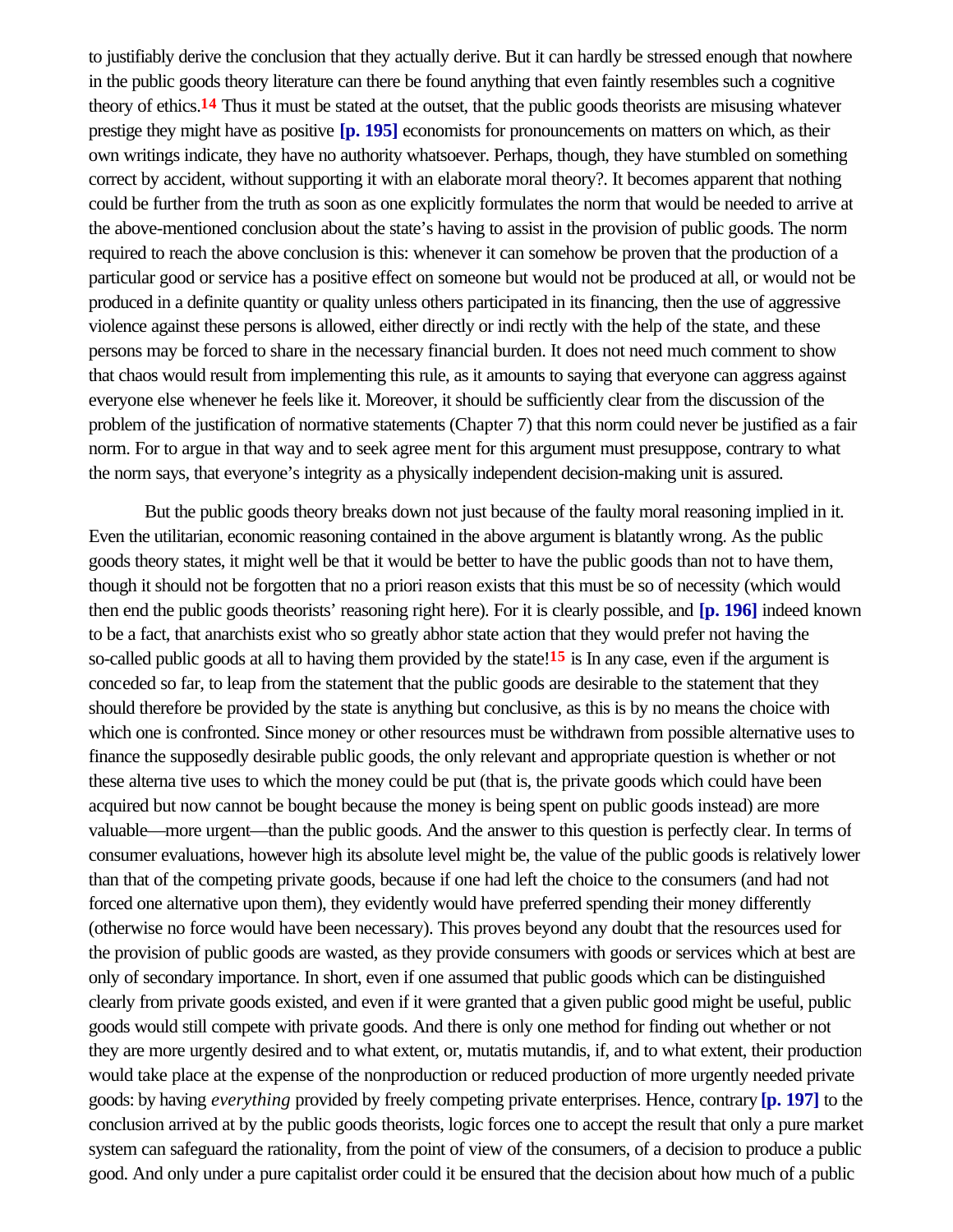good to produce (provided it should be produced at all) is rational as well.**16** No less than a semantic revolution of truly Orwellian dimensions would be required to come up with a different result. Only if one were willing to interpret someone's "no" as really meaning "yes," the "nonbuying of something" as meaning that it is really "preferred over that which the nonbuying person does instead of non-buying," of "force" really meaning "freedom," of "non-contracting" really meaning "making a contract" and so on, could the public goods theorists' point be "proven."**17** But then, how could we be sure that they really mean what they seem to mean when they say what they say, and do not rather mean the exact opposite, or don't mean anything with a definite content at all, but are simply babbling? We could not! M. Rothbard is thus completely right when he comments on the endeavors of the public goods ideologues to prove the existence of so-called market failures due to the nonproduction or a quantitatively or qualitatively "deficient" production of public goods. He writes, ". . . such a view completely misconceives the way in which economic science asserts that free-market action is *ever* optimal. It is optimal, not from the standpoint of the personal ethical views of an economist, but from the standpoint of free, voluntary actions of all participants and in satisfying the freely expressed needs of the consumers. Government interference, therefore, will necessarily and always move away from such an optimum."**18**

 Indeed, the arguments supposedly proving market failures are nothing short of being patently absurd. Stripped of their disguise of technical jargon all they prove is this: a market is not perfect, as it is characterized by **[p. 198]** the nonaggression principle imposed on conditions marked by scarcity, and so certain goods or services which could only be produced and provided if aggression were allowed will not be produced. True enough. But no market theorist would ever dare deny this. Yet, and this is decisive, this "imperfec tion" of the market can be defended, morally as well as economically, whereas the supposed "perfections" of markets propagated by the public goods theorists cannot.**19** It is true enough, too, that a termination of the state's current practice of providing public goods would imply some change in the existing social structure and the distribution of wealth. And such a reshuffling would certainly imply hardship for some people. As a matter of fact, this is precisely why there is widespread public resistance to a policy of privatizing state functions, even though in the long run overall social wealth would be enhanced by this very policy. Surely, however, this fact cannot be accepted as a valid argument demonstrating the failure of markets. If a man had been allowed to hit other people on the head and is now not permitted to continue with this practice, he is certainly hurt. But one would hardly accept *that* as a valid excuse for upholding the old (hitting) rules. He is harmed, but harming him means substituting a social order in which every consumer has an equal right to determine what and how much of anything is produced, for a system in which some consumers have the right to determine in what respect other consumers are not allowed to buy voluntarily what they want with the means justly acquired by them and at their disposal. And certainly, such a substitution would be preferable from the point of view of all consumers as voluntary consumers.

 By force of logical reasoning, then, one must accept Molinari's above-cited conclusion that for the sake of consumers, all goods and services be provided by markets.**20** It is not only false that clearly distinguishable categories of goods exist, which would render special amendments to the general thesis of capitalism's economic superiority necessary; even if they **[p. 199]** did exist, no special reason could be found why these supposedly special public goods should not also be produced by private enterprises since they invariably stand in competition with private goods. In fact, in spite of all the propaganda from the side of the public goods theorists, the greater efficien cy of markets as compared with the state has been realized with respect to more and more of the alleged public goods. Confronted daily with ex perience, hardly anyone seriously studying these matters could deny that nowadays markets could produce postal services, railroads, electricity, telephone, education, money, roads and so on more effectively, i.e., more to the liking of the consumers, than the state. Yet people generally shy away from accepting in one particular sector what logic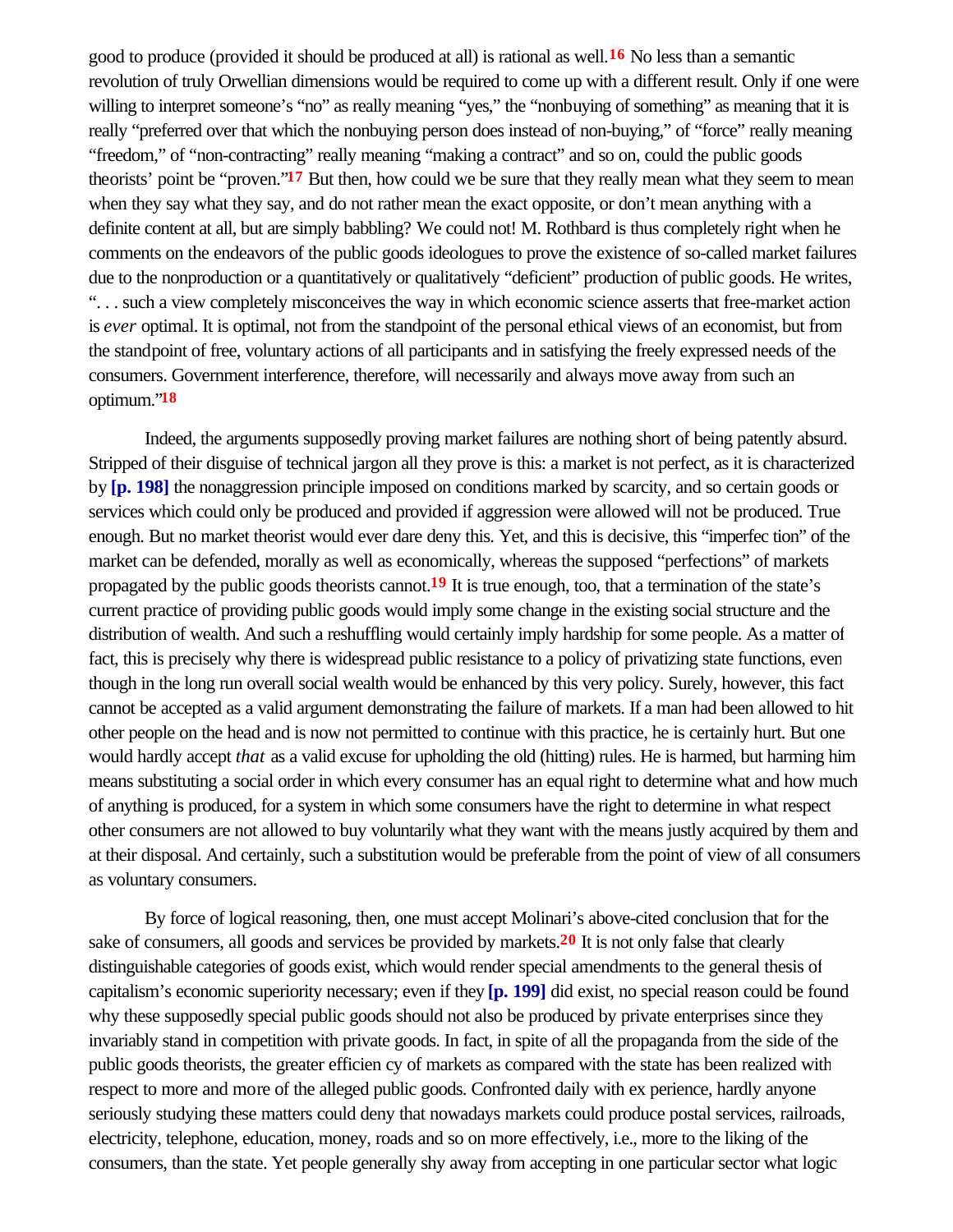forces upon them: in the field of the production of security. Hence, the rest of this chapter will explain the superior functioning of a capitalist economy in this particular area—a superiority whose logical case has already been made, but which shall be rendered more persuasive once some empirical material is added to the analysis and it is studied as a problem in its own right.**21**

 How would a system of nonmonopolistic, competing producers of security work?. It should be clear from the outset that in answering this question one is leaving the realm of purely logical analysis and hence the answers must necessarily lack the certainty, the apodictic character of pronouncements on the validity of the public goods theory. The problem faced is precisely analogous to that of asking how a market would solve the problem of hamburger production, especially if up to this point hamburgers had been produced exclusively by the state, and hence no one could draw on past experience. Only tentative answers could be formulated. No one could possibly know the exact structure of the hamburger industry—how many competing companies would come into existence, what importance this industry might have compared to others, what the hamburgers would look like, how many different sorts of hamburgers would appear on the market **[p. 200]** and perhaps disappear again because of a lack of demand, and so on. No one could know all of the circumstances and the changes which would in fluence the very structure of the hamburger industry that would take place over time—changes in demand of various consumer groups, changes in technology, changes in the prices of various goods that affect the industry directly or indirectly, and so on. It must be stressed that all this is no dif ferent when it comes to the question of the private production of security. But this by no means implies that nothing definitive can be said on the mat ter. Assuming certain general conditions of demand for security services which are known to be more or less realistic by looking at the world as it presently is, what can and will be said is how different social orders of security production, characterized by different structural constraints under which they have to operate, will respond differently.**22** Let us first analyze the specifics of monopolistic, state-run security production, as at least in this case one can draw on ample evidence regarding the validity of the con clusions reached, and then turn to comparing this with what could be ex pected if such a system were replaced by a nonmonopolistic one.

 Even if security is considered to be a public good, in the allocation of scarce resources it must compete with other goods. What is spent on security can no longer be spent on other goods that also might increase consumer satisfaction. Moreover, security is not a single, homogeneous good, but rather consists of numerous components and aspects. There is not only prevention, detection, and enforcement but there is also security from robbers, rapists, polluters, natural disasters, and so on. Moreover, security is not produced in a "lump," but can be supplied in marginal units. In addition, different people attach different importance to security as a whole and also to different aspects of the whole thing, depending on their personal characteristics, their past experiences with various factors of insecurity, and the time and place in which they happen to live.**23** Now, and **[p. 201]** here we return to the fundamental economic problem of allocating scarce resources to competing uses, how can the state—an organization which is not financed exclusively by voluntary contributions and the sales of its products, but rather partially or even wholly by taxes—decide how much security to produce, how much of each of its countless aspects, to whom and where to provide how much of what? The answer is that it has no ra tional way to decide this question. From the point of view of the consumers its response to their security demands must thus be considered arbitrary. Do we need one policeman and one judge, or 100,000 of each? Should they be paid \$100 a month, or \$10,000? Should the policemen, however many we might have, spend more time patrolling the streets, chasing robbers, recovering stolen loot, or spying on participants in victimless crimes such as prostitution, drug use, or smuggling? And should the judges spend more time and energy hearing divorce cases, traffic violations, cases of shoplifting, murder, or antitrust cases? Clearly, all of these questions must be answered somehow because as long as there is scarcity and we do not live in the Garden of Eden, the time and money spent on one thing cannot be spent on another. The state must answer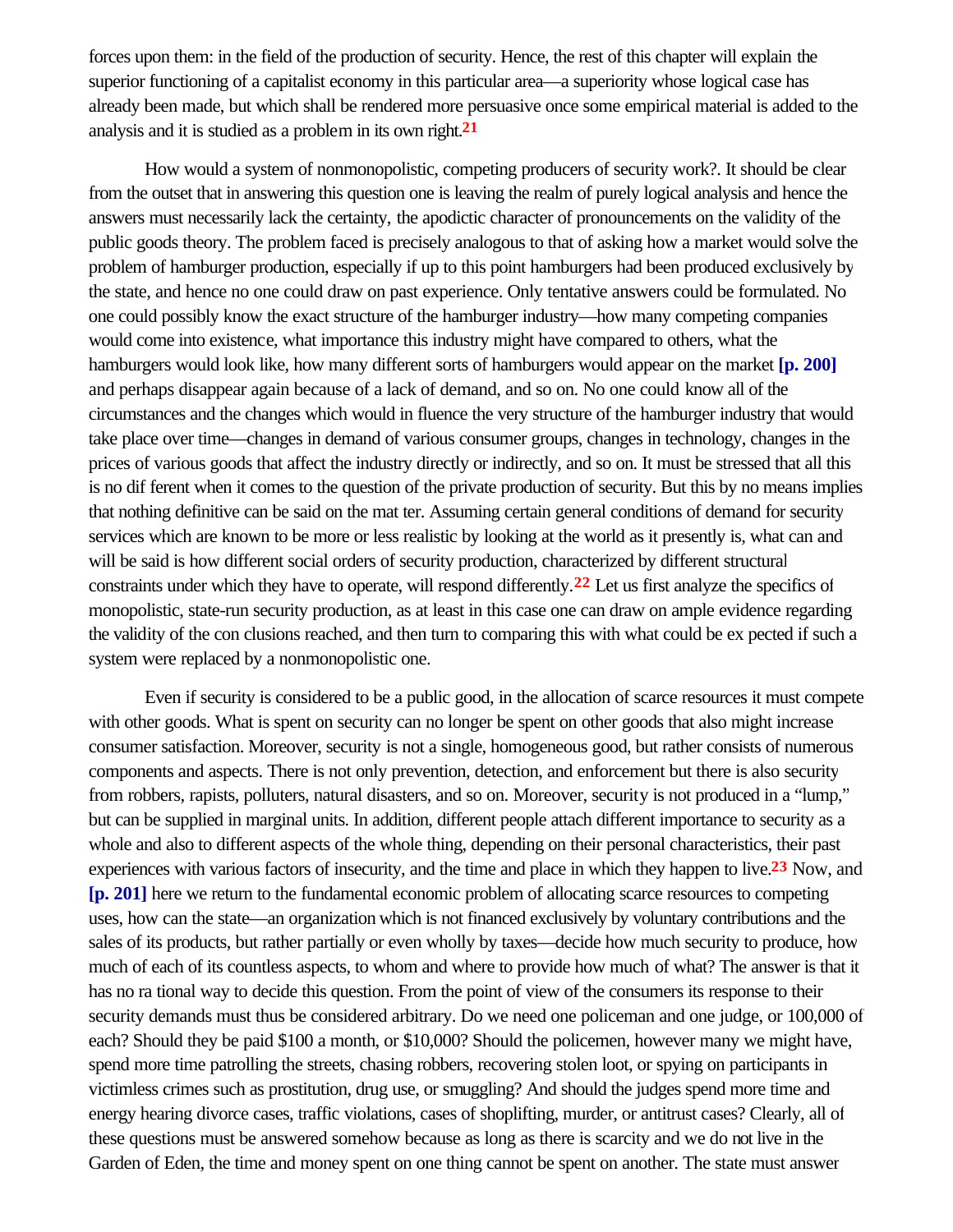these questions, too, but whatever it does, it does it *without* being subject to the profit-and-loss criterion. Hence, its action is arbitrary and thus necessarily involves count less wasteful misallocations from the consumer's viewpoint.**24** Independent to a large degree of consumer wants, the state-employed security producers instead do, as everyone knows, what *they* like. They hang around instead of doing anything, and if they do work they prefer doing what is easiest or work where they can wield power rather than serve consumers. Police of ficers drive around a lot in cars, hassle petty traffic violators, and spend huge amounts of money investigating victimless crimes which a lot of people (i.e., nonparticipants) do not like, but which few would be willing to spend their money on to fight, as they are not immediately affected by it. Yet with **[p. 202]** respect to the one thing that consumers want most urgently—the prevention of hard-core crime (i.e., crimes *with* victims), the detection and effective punishment of hard-core criminals, the recovery of loot, and the securement of compensation to victims of crimes from the aggressors—they are notoriously inefficient, in spite of ever higher budget allocations.

 Further, and here I return to the problem of a lowered quality of output (with given allocations), whatever state-employed police or judges happen to do (arbitrary as it must be), since their income is more or less independent of the consumers' evaluations of their respective services, they will tend to do poorly. Thus one observes police arbitrariness and brutality and the slowness in the judicial process. Moreover, it is remarkable that neither the police nor the judicial system offers consumers anything even faintly resembling a service contract in which it is laid down in unambiguous terms what procedure the consumer can expect to be set in motion in a specific situation. Rather, both operate in a contractual void which over time allows them to change their rules of procedure arbitrarily, and which explains the truly ridiculous fact that the settlement of disputes between police and judges on the one hand and private citizens on the other is not assigned to an independent third party, but to another police or judge who shares employers with one party—the government—in the dispute.

 Third, anyone who has seen state-run police stations and courts, not to mention prisons, knows how true it is that the factors of production used to provide us with such security are overused, badly maintained, and filthy. There is no reason for them to satisfy the consumers who provide their in come. And if, in an exceptional case, this happens not to be so, then it has only been possible at costs that are comparatively much higher than those of any similar private business.**25**

Without a doubt, all of these problems inherent in a system of monopolistic **[p. 203]** security production would be solved relatively quickly once a given demand for security services was met by a competitive market with its en tirely different incentive structure for producers. This is not to say that a "perfect" solution to the problem of security would be found. There would still be robberies and murders; and not all loot would be recovered nor all murderers caught. But in terms of consumer evaluations the situation would improve to the extent that the nature of man would allow this. First, as long as there is a competitive system, i.e., as long as the producers of security services depend on voluntary purchases, most of which probably take the form of service and insurance contracts agreed to in advance of any actual "occurrence" of insecurity or aggression, no producer could increase its in come without improving services or quality of product as perceived by the consumers. Furthermore, all security producers taken together could not bolster the importance of their particular industry unless, for whatever reason, consumers indeed started evaluating security more highly than other goods, thus ensuring that the production of security would never and nowhere take place at the expense of the non- or reduced production of, let us say, cheese, as a competing private good. In addition, the producers of security services would have to diversify their offerings to a considerable degree because a highly diversified demand for security products among millions and millions of consumers exists. Directly dependent on voluntary consumer support, they would immediately be hurt financially if they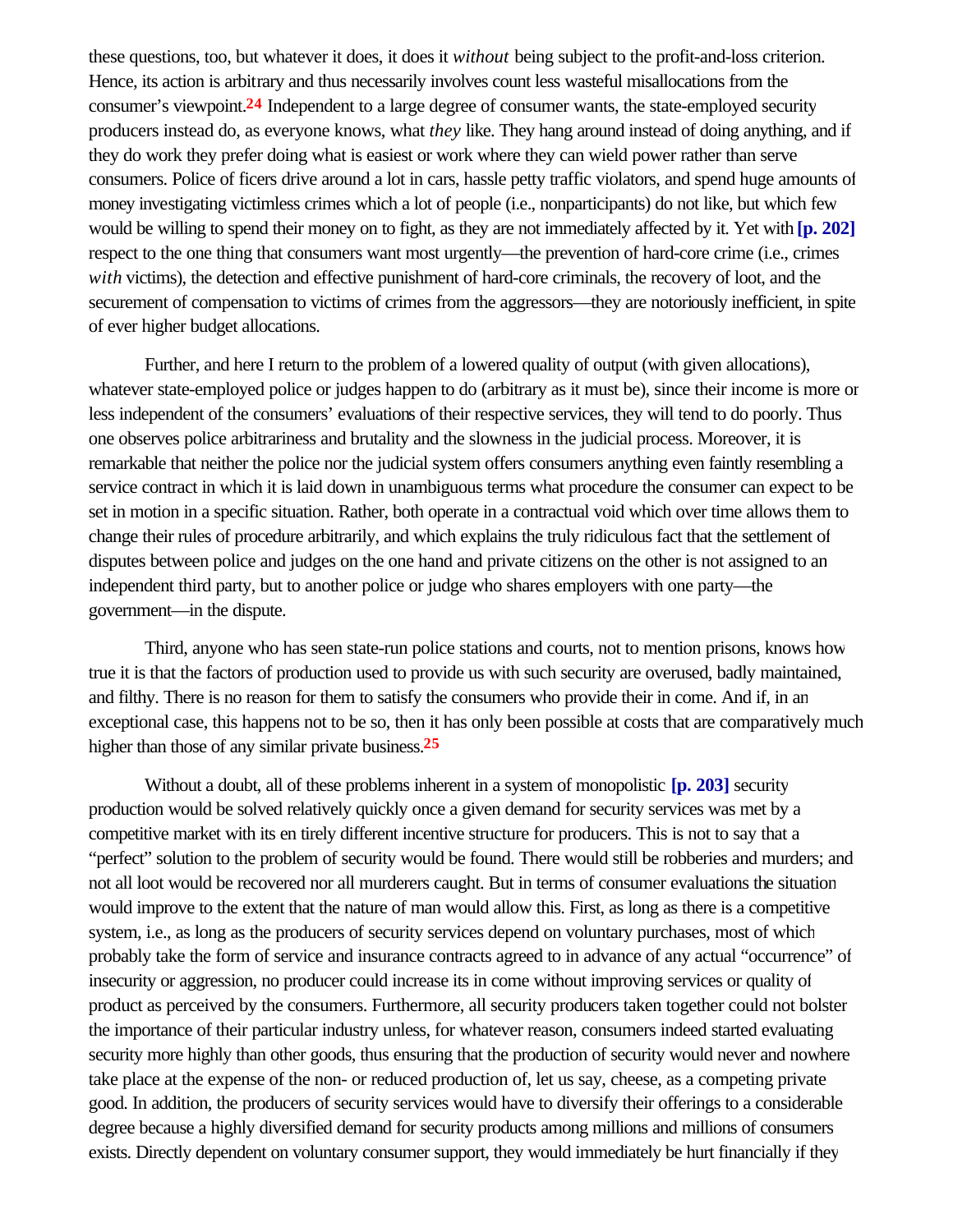did not appropriately respond to the consumers' various wants or changes in wants. Thus, every consumer would have a direct influence, albeit small, on the output of goods appearing on or disappearing from the security market. Instead of offering a uniform "security packet" to everyone, as is characteristic of state production policy, a multitude of service packages would appear on the market. They would be tailored to the different security needs of different people, taking account of different occupations, different risk-taking **[p. 204]** behavior, different things to be protected and insured, and different geographical locations and time constraints.

 But that is far from all. Besides diversification, the content and quality of the products would improve, too. Not only would the treatment of con sumers by the employees of security enterprises improve immediately, the "I could care less" attitude, the arbitrariness and even brutality, the negligence and tardiness of the present police and judicial systems would ultimately disappear. Since they then would be dependent on voluntary consumer support, any maltreatment, impoliteness, or ineptitude could cost them their jobs. Further, the above-mentioned peculiarity—that the settle ment of disputes between a client and his service provider is invariably entrusted to the latter's judgment—would almost certainly disappear from the books, and conflict arbitration by independent parties would become the standard deal offered by producers of security. Most importantly though, in order to attract and retain customers the producers of such services would have to offer *contracts* which would allow the consumer to know what he was buying and enable him to raise a valid, intersubjectively ascertainable complaint if the actual performance of the security producer did not live up to its obligations. And more specifically, insofar as they are not in dividualized service contracts where payment is made by the customers for covering their own risks exclusively, but rather insurance contracts proper which involve pooling one's own risks with those of other people, contrary to the present statist practice, these contracts most certainly would no longer contain any deliberately built-in redistributive scheme favoring one group of people at the expense of another. Otherwise, if anyone had the feeling that the contract offered to him involved his paying for other people's peculiar needs and risks—factors of possible insecurity, that is, that he did not perceive as applicable to his own case—he would simply reject signing it or discontinue his payments. **[p. 205]**

 Yet when all this is said, the question will inevitably surface, "Wouldn't a competitive system of security production still necessarily result in per manent social conflict, in chaos and anarchy?." There are several points to be made regarding this alleged criticism. First, it should be noted that such an impression would by no means be in accordance with historical, empiri cal evidence. Systems of competing courts have existed at various places, such as in ancient Ireland or at the time of the Hanseatic league, before the arrival of the modern nation state, and as far as we know they worked well.**26** Judged by the then existent crime rate (crime per capita), the private police in the Wild West (which incidentally was not as wild as some movies insinuate) was relatively more successful than today's state-supported police.**27** And turning to contemporary experience and examples, millions and millions of international contacts exist even now—contacts of trade and travel—and it certainly seems to be an exaggeration to say, for instance, that there is more fraud, more crime, more breach of contract there than in domestic relations. And this is so, it should be noted, without there being one big monopolistic security producer and law-maker. Finally it is not to be forgotten that even now in a great number of countries there are various private security producers alongside to the state: private investigators, insurance detectives, and private arbitrators. Regarding their work, the impression seems to confirm the thesis that they are more, not less, successful in resolving social conflicts than their public counterparts.

 However, this historical evidence is greatly subject to dispute, in par ticular regarding whether any general information can be derived from it. Yet there are systematic reasons, too, why the fear expressed in the above criticism is not well-founded. Paradoxical as it may seem at first, this is be cause establishing a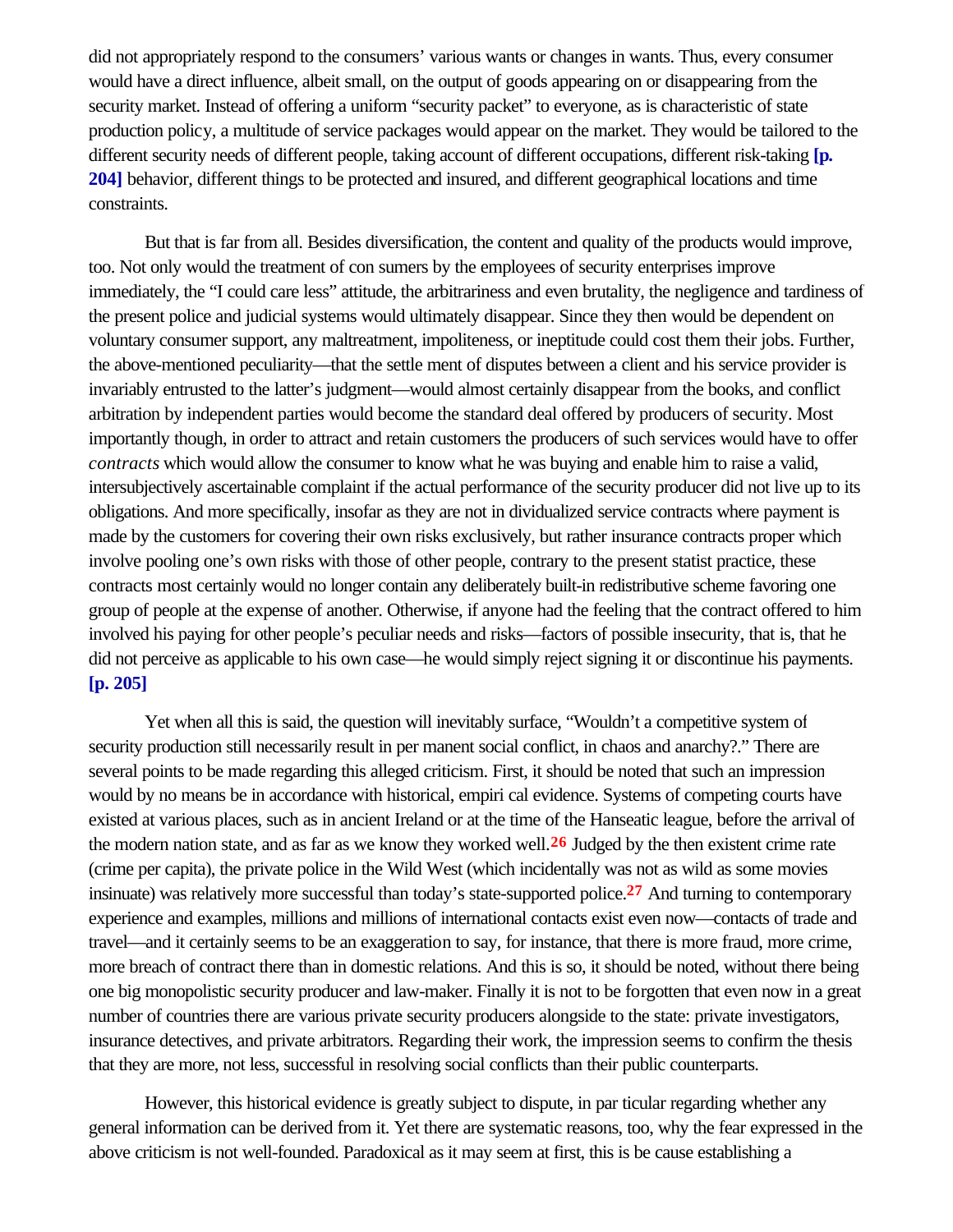competitive system of security producers implies erect ing an institutionalized incentive structure to produce an order of law and law-enforcement that embodies the highest possible degree of consensus **[p. 206]** regarding the question of conflict resolution, and hence will tend to generate less rather than more social unrest and conflict than under monopolistic auspices!**28** In order to understand this it is necessary to take a closer look at the only typical situation that concerns the skeptic and allows him to believe in the superior virtue of a monopolistically organized order of security production. This is the situation when a conflict arises between A and B, both are insured by different companies and the companies cannot come to an immediate agreement regarding the validity of the conflicting claims brought forward by their respective clients. (No problem would exist if such an agreement were reached, or if both clients were insured by one and the same company—at least the problem then would not be different in any way from that emerging under a statist monopoly!) Wouldn't such a situation always result in an armed confrontation? This is highly unlikely. First, any violent battle between companies would be costly and risky, in particular if these companies had reached a respectable size which would be important for them to have in order to appear as effective guarantors of security to their prospective clients in the first place. More importantly though, under a competitive system with each company dependent on the continuation of voluntary consumer payments, any battle would have to be deliberately supported by each and every client of both companies. If there were only one person who withdrew his payments because he was not convinced the battle was necessary in the particular conflict at hand, there would be immediate economic pressure on the company to look for a peaceful solution to the conflict.**29** Hence, any competitive producer of security would be extremely cautious about his dedication to engaging in violent measures in order to resolve conflicts. Instead, to the extent that it is peaceful conflict-resolution that consumers want, each and every security producer would go to great lengths to provide such measures to its clients and to establish in advance, for everyone to know, to what arbitration process it would be willing to submit **[p. 207]** itself and its clients in case of a disagreement over the evaluation of conflicting claims. And as such a scheme could only appear to the clients of different firms to be really working if there were agreement among them regarding such arbitrational measures, a system of law governing relations between companies which would be universally acceptable to the clients of all of the competing security producers would naturally evolve. Moreover, the economic pressure to generate rules representing consensus on how conflicts should be handled is even more far-reaching. Under a competitive system the independent arbitrators who would be entrusted with the task of finding peaceful solutions to conflicts would be dependent on the continued support of the two disagreeing companies insofar as they could and would select different judges if either one of them were sufficiently dissatisfied with the outcome of their arbitration work. Thus, these judges would be under pressure to find solutions to the problems handed over to them which, this time not with respect to the procedural aspects of law, but its content, would be acceptable to all of the clients of the firms involved in a given case as a fair and just solution.**30** Otherwise one or all of the companies might lose some of their customers, thus inducing those firms to turn to a different arbitrator the next time they were in need of one.**31**

But wouldn't it be possible under a competitive system for a security-producing firm to become an outlaw company—a firm, that is, which, sup ported by its own clients, started to aggress against others? There is certainly no way to deny that this might be possible, though again it must be emphasized that here one is in the realm of empirical social science and no one could know such a thing with certainty. And yet the tacit insinuation that the possibility of a security firm becoming an outlaw company would somehow indicate a severe deficiency in the philosophy and economics of a pure capitalist social order is fallacious.**32** First, it should be recalled that any social system, a statist-socialist order no less than a pure market **[p. 208]** economy, is dependent for its continued existence on public opinion, and that a given state of public opinion at all times delimits what can or cannot occur, or what is more or less likely to occur in a given society. The current state of public opinion in West Germany, for instance, makes it highly un likely or even impossible that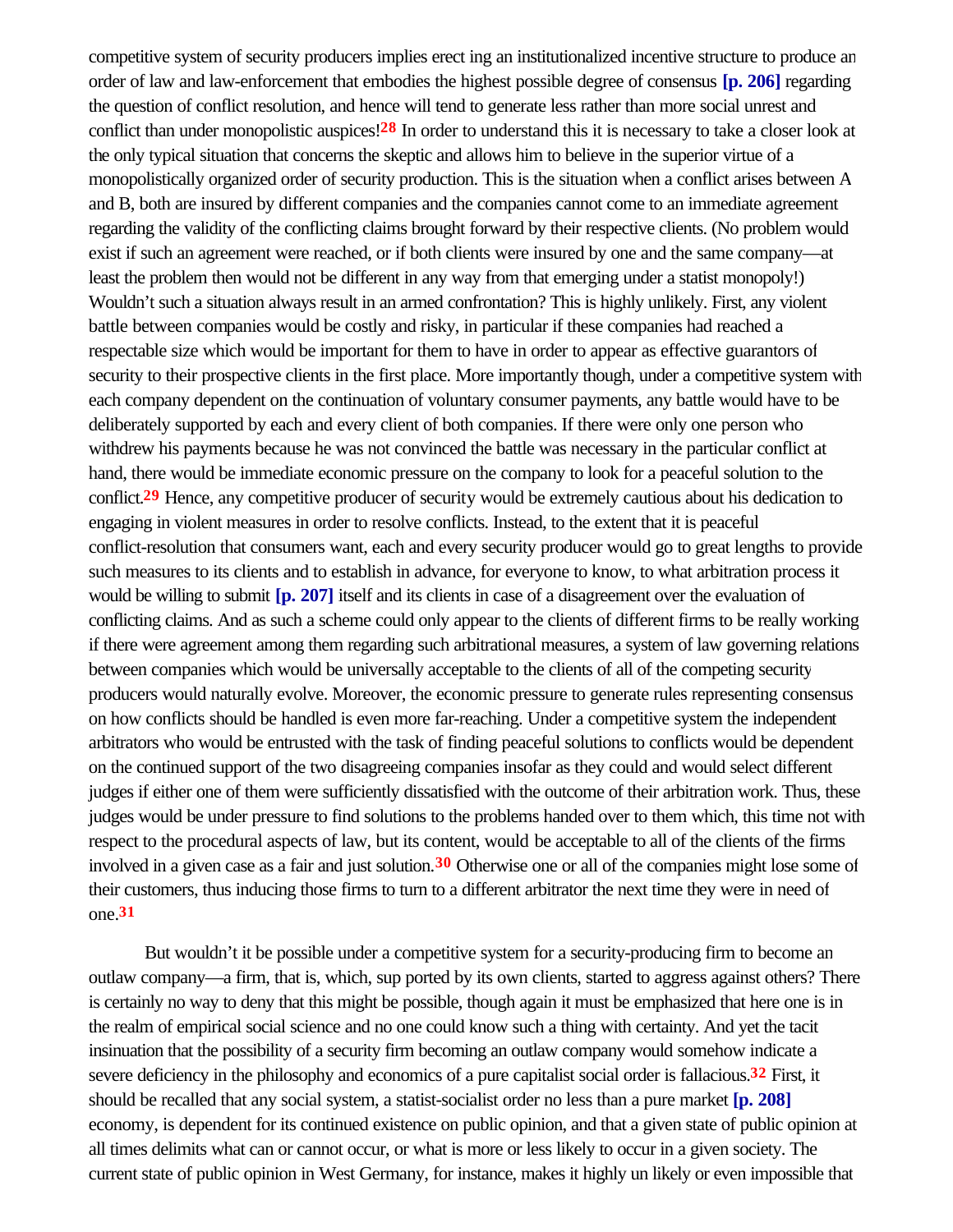a statist-socialist system of the present-day Russian type could be imposed on the West German public. The lack of public support for such a system would doom it to failure and make it col lapse. And it would be even more unlikely that any such attempt to impose a Russian-type order could ever hope to succeed among Americans, given American public opinion. Hence, in order to see the problem of outlaw companies correctly, the above question should be phrased as follows: How likely is it that any such event would occur in a given society with its specific state of public opinion? Formulated in this way, it is clear that the answer would have to be different for different societies. For some, characterized by socialist ideas deeply entrenched in the public, there would be a greater likelihood of the reemergence of aggressor companies, and for other societies there would be a much smaller chance of this happening. But then, would the prospect of a competitive system of security production in any given case be better or worse than that of the continuation of a statist system? Let us look, for instance, at the present-day United States. Assume that by a legislative act the state had abolished its right to provide security with tax funds, and a competitive system of security production were intro duced. Given the state of public opinion, how likely would it then be that outlaw producers would spring up, and what if they did? Evidently, the answer would depend on the reactions of the public to this changed situa tion. Thus, the first reply to those challenging the idea of a private market for security would have to be: what about you? What would your reaction be? Does your fear of outlaw companies mean that you would then go out and engage in trade with a security producer that aggressed against other **[p. 209]** people and their property, and would you continue supporting it if it did? Certainly the critic would be much muted by this counterattack. But more important than this is the systematic challenge implied in this personal counterattack. Evidently, the described change in the situation would imply a change in the cost-benefit structure that everyone would face once he had to make his decisions. Before the introduction of a competitive system of security production it had been legal to participate in and support (state) aggression. Now such an activity would be an illegal activity. Hence, given one's conscience, which makes each of one's own decisions appear more or less costly, i.e., more or less in harmony with one's own principles of cor rect behavior, support for a firm engaging in the exploitation of people un willing to deliberately support its actions would be more costly now than before. Given this fact, it must be assumed that the number of people—among them even those who otherwise would have readily lent their sup port to the state—who would now spend their money to support a firm committed to honest business would rise, and would rise everywhere this social experiment was tried. In contrast, the number of people still com mitted to a policy of exploitation, of gaining at the expense of others, would fall. How drastic this effect would be would, of course, depend on the state of public opinion. In the example at hand—the United States, where the natural theory of property is extremely widespread and accepted as a private ethic, the libertarian philosophy being essentially the ideology on which the country was founded and that let it develop to the height it reached**33**—the above-mentioned effect would naturally be particularly pronounced. Ac cordingly, security-producing firms committed to the philosophy of protect ing and enforcing libertarian law would attract the greatest bulk of public support and financial assistance. And while it may be true that some people, and among them especially those who had profited from the old order, might continue their support of a policy of aggression, it is very unlikely that they **[p. 210]** would be sufficient in number and financial strength to succeed in doing so. Rather, the likely outcome would be that the honest companies would develop the strength needed—alone or in a combined effort and supported in this effort by their own voluntary customers—to check any such emergence of outlaw producers and destroy them wherever and whenever they came into existence.**34** And if against all odds the honest security producers should lose their fight to retain a free market in the production of security and an outlaw monopoly reemerged, one would simply have a state again.**35**

 In any case, implementing a pure capitalist social system with private producers of security—a system permitting freedom of choice—would neces sarily be better than what one has now. Even if such an order should then collapse because too many people were still committed to a policy of ag gression against and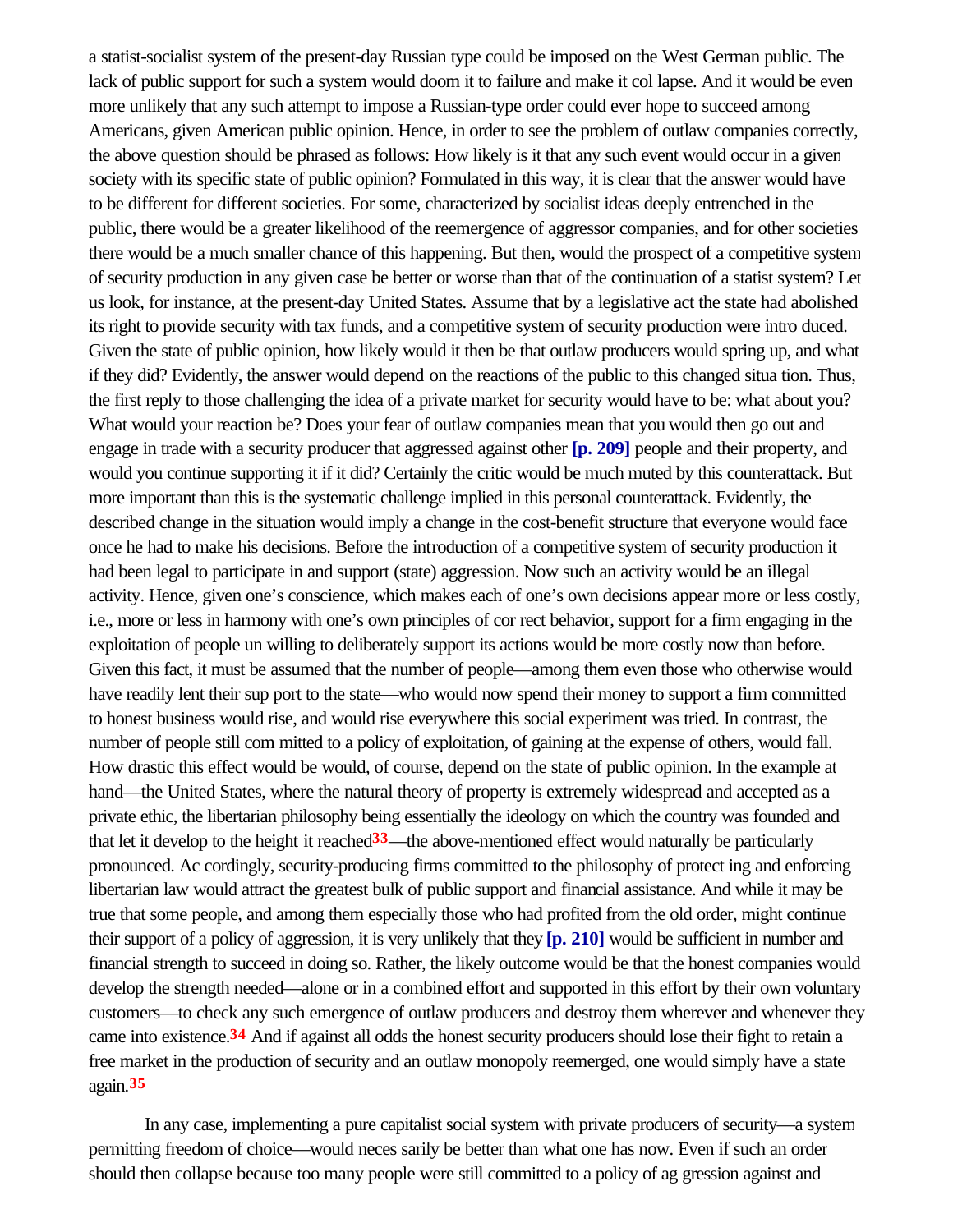exploitation of others, mankind would at least have ex perienced a glorious interlude. And should this order survive, which would seem to be the more likely outcome, it would be the beginning of a system of justice and unheard-of economic prosperity. **[p. 211]**

# **Notes**

## **Chapter 1**

- 1. To avoid any misunderstanding from the outset: the thesis presented here is that any *given* society's overall wealth will be relatively increased, i.e., will grow more than it otherwise would, if the overall degree of socialism is decreased and vice versa. The United States, for instance, would improve their standards of living by adopting more capitalism (above the level that would be attained otherwise), and so would Germany, etc. It is a somewhat different task, though, to explain the relative position (as regards overall wealth) of *different* societies at any given time because then, of course, the "ceteris" are no longer necessarily "paribus," while, of course, other things, in addition to an *existing* degree of socialism, undoubtedly affect a society's overall wealth. A given society's *history*, for instance, has a tremendous ef fect on its present wealth. Every society is rich or poor not only because of present but also past conditions; because of capital having been accumulated or destroyed in the past by our fathers and forefathers. So it can easily happen that a society which is presently more capitalist can still be significantly poorer than a more socialist one. And the same, only seemingly paradoxical result can emerge because societies can (and do) differ with respect to other formerly or presently operating factors affecting the production of wealth. There can and do exist, for instance, differences in the work ethic and/or in prevalent world-views and habits among societies and these can and do account for divergencies (or similarities) in the production of wealth of societies alike or different with respect to their present degree of socialism. Thus, the most straightforward and best way to illustrate the validity of the thesis that the degree of socialism is inversely related to a society's wealth in any *comparative* social analysis, would be to compare societies which, except for differences in their degree of socialism, are paribus with respect to their history and the present socio- psychological characteristics of their people, or are at least very similar, like, for instance, West and East Germany: and here the predicted effect indeed shows in the most dramatic way, as will be dealt with in the following.
- 2. Incidentally, "socialism" in the United States is called "liberalism" and the socialist, or social democrat there, who calls himself "liberal" would generally detest being called "socialist."
- 3. Recall the repeated pronouncements in the early days of Soviet-Russian communism, up to the days of Khrushchev, that the capitalist world would soon be economically surpassed! **[p. 212]**

### **Chapter 2**

- 1. Cf. D. Hume, *A Treatise of Human Nature* (ed. Selby-Bigge), Oxford, 1968, esp. 3, 2, p.484; and, "Enquiry Concerning the Principles of Morals," in: Hume, *Enquiries* (ed. Selby-Bigge), Oxford, 1970; cf. also: L. Robbins, *Political Economy: Past and Present*, London, 1977, esp. pp. 29-33.
- 2. Incidentally, the *normative* character of the concept of property also makes the sufficient precondition for its emergence as a concept clear: Besides scarcity "rationality of agents" must exist, i.e., the agents must be capable of communicating, discussing, arguing, and in particular, *they must be able to engage in an argumentation of normative problems.* If there were no such capability of communication, normative concepts simply would not be of any use. We do not, for instance, try to avoid clashes over the use of a given scarce resource with, let us say, an elephant, by defining property rights, for we cannot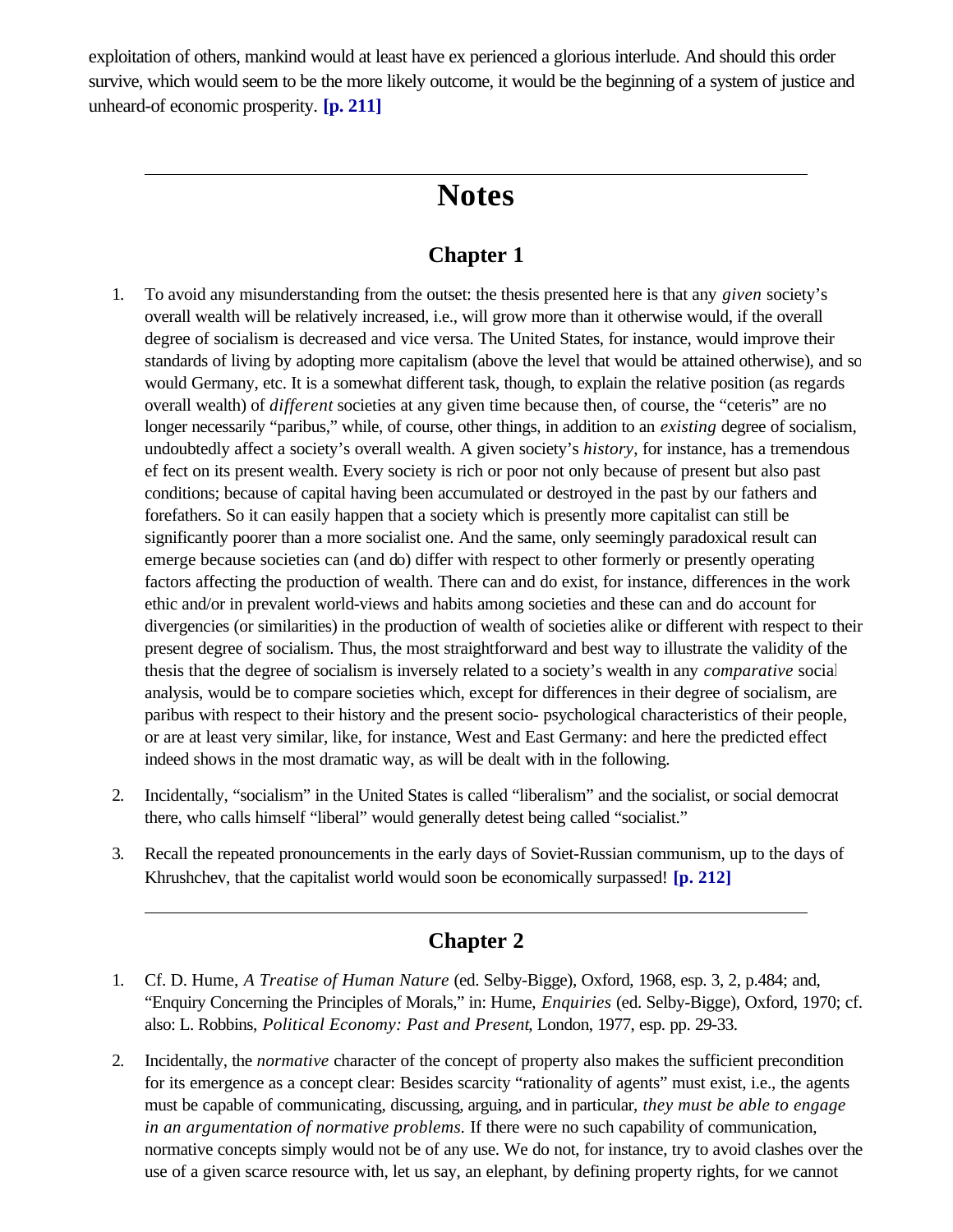argue with the elephant and hence arrive at an agreement on rights of ownership. The avoidance of future clashes in such a case is exclusively a *technical* (as opposed to a normative) problem.

- 3. It should be noted that a person cannot intentionally *not* act, as even the attempt not to act, i.e., one's decision *not* to do anything and instead remain in some previously occupied position or state would itself qualify as an action, thus rendering this statement aprioristically true, i.e., a statement that cannot be challenged by experience, as anyone who would try to disprove it thereby would have to choose and put his body willy-nilly to some specific use.
- 4. Cf. L. v. Mises, *Human Action*, Chicago, 1966, esp. part 1; M. N. Rothbard, *Man, Economy and State*, Los Angeles, 1970; also: L. Robbins, *Nature and Significance of Economic Science*, London, 1935.
- 5. On the concept of cost cf. in particular, M. Buchanan, *Cost and Choice*, Chicago, 1969; *L.S.E. Essays on Cost* (ed. Buchanan and Thirlby), Indianapolis, 1981.
- 6. It is worth mentioning here that the validity of all of what follows, of course, in no way depends on the correctness of the description of the natural position as "natural." Even if someone would only be willing to grant the so-called natural position the status of an arbitrary starting point, our **[p. 213]** analysis assumes validity. Terms don't matter; what counts is what the natural position really is and implies as such. The following analyses are concerned exclusively with *this* problem.
- 7. Note again that the term "aggression" is used here without evaluative connotations. Only later in this treatise will I demonstrate that aggression as defined above is indeed morally indefensible. Names are empty; what alone is important is what it really is that is called aggression.
- 8. When I discuss the problem of moral justification in Chapter 7, I will return to the importance of the distinction just made of aggression as an invasion of the *physical* integrity of someone and, on the other hand, an invasion of the integrity of someone's value system, which is not classified as aggression. Here it suffices to notice that it is some sort of technical necessity for *any* theory of property (not just the natural position described here) that the delimitation of the property rights of one person against those of another be formulated in *physical, objective, intersubjectively ascertainable* terms. Otherwise it would be impossible for an actor to determine ex ante if any particular action of his were an aggression or not, and so the social func tion of property norms (*any* property norms), i.e., to make a conflict—free interaction possible, could not be fulfilled simply for technical reasons.
- 9. It is worth mentioning that the ownership right stemming from production finds its natural limitation only when, as in the case of children, the thing produced is itself another actor- producer. According to the natural theory of property, a child, once born, is just as much the owner of his own body as anyone else. Hence, not only can a child expect not to be physically aggressed against but as the owner of his body a child has the right, in particular, to abandon his parents once he is physically able to run away from them and say "no" to their possible attempts to recapture him. Parents only have special rights regarding their child—stemming from their unique status as the child's producers—insofar as they (and no one else) can rightfully claim to be the child's trustee as long as the child is physically unable to run away and say "no."
- 10. On the disutility of work and waiting cf. the theory of time-preference as espoused by L. v. Mises, *Human Action*, Chicago, 1966, chapters 5, 18, 21 ; the same, *Socialism*, Indianapolis, 1981, chapter 8; M. N. Rothbard, *Man, Economy and State*, Los Angeles, 1970, chapters 6, 9; also: E.v. Boehm-Bawerk, *Kapital und Kapitalzins. Positive Theory des Kapitals*, Meisenheim, 1967; F. Fetter, *Capital, Interest and Rent*, Kansas City, 1976.

 On a critical assessment of the term "human capital," in particular of the **[p. 214]** absurd treatment that this concept has had at the hands of some Chicago-economists (notably G. Becker, *Human Capital*, New York, 1975), cf. A. Rub-ner, *The Three Sacred Cows of Economics*, New York, 1970.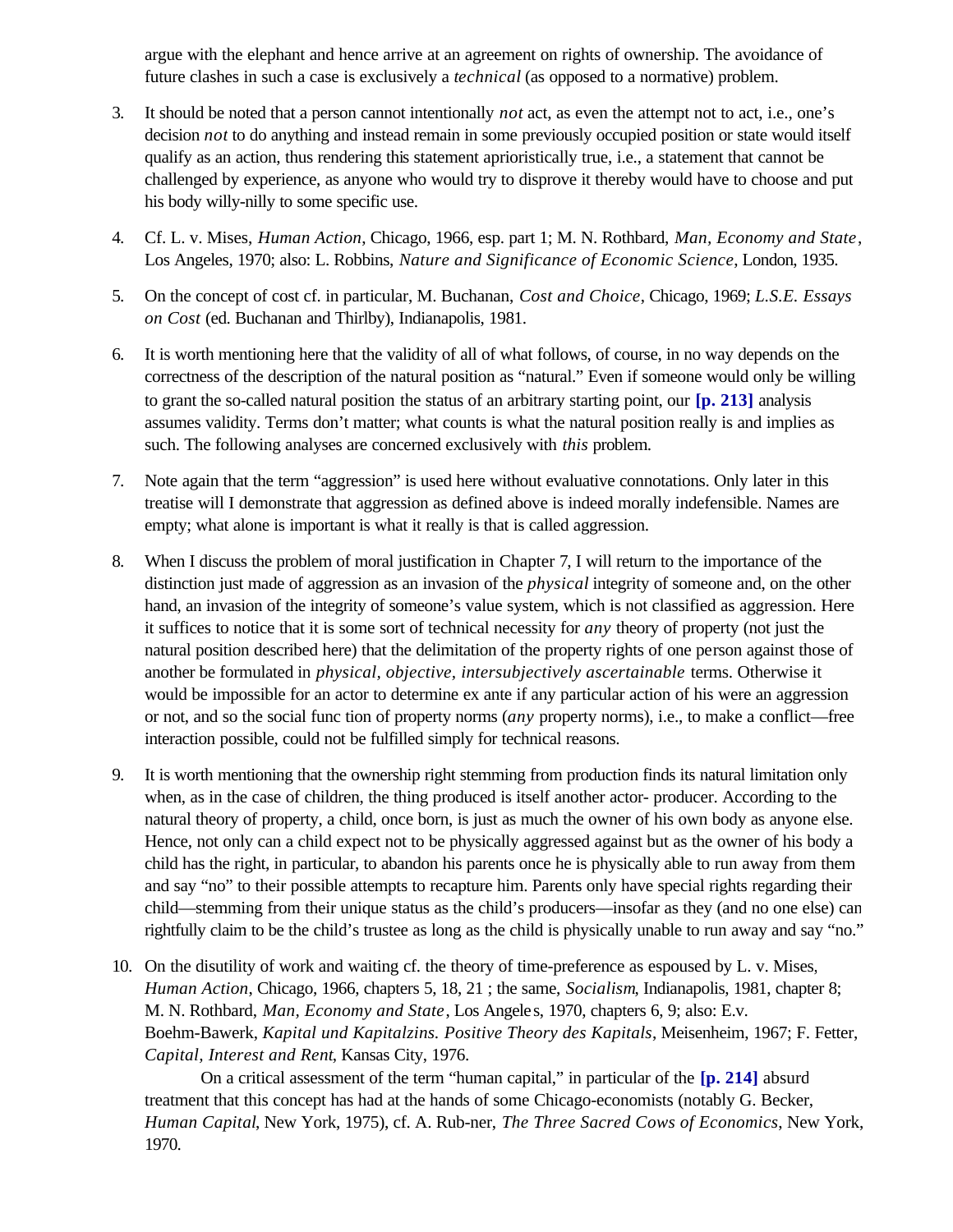- 11. On the theory of original appropriation cf. J. Locke, *Two Treatises of Government* (ed. Laslett), Cambridge, 1960, esp. 2, 5.
- 12. On the distinction, flowing naturally from the unique character of a person's body as contrasted with all other scarce goods, between "inalienable" and "alienable" property titles cf. W. Evers, "Toward a Reformation of a Law of Contracts," in: *Journal of Libertarian Studies*, 1977.
- 13. The superimposition of public on private law has tainted and compromised the latter to some extent everywhere. Nonetheless, it is not difficult to disentangle existing private law systems and find what is here called the natural position as constituting its central elements—a fact which once again underlines the "naturalness" of this property theory. Cf. also Chapter 8, n. 13. **[p. 215]**

#### **Chapter 3**

- 1. On Marxism and its development cf. L. Kolakowski, *Main Currents of Marxism*, 3 vols., Oxford, 1978; W. Leonhard, *Sovietideologie. Die politischen Lehren*, Frankfurt/M., 1963.
- 2. When one speaks of socialism Russian style it is evident that one abstracts from the multitude of concrete data which characterize any social system and with respect to which societies may differ. Russian style socialism is what has been termed by M. Weber an "ideal type." It "is arrived at through the one-sided intensification of one or several aspects and through integration into an immanently consistent conceptual representation of a multiplicity of scattered and discrete individual phenomena" (M. Weber, *Gesammelte Aufsaetze zur Wissenschaftslehre*, Tuebingen, 1922, p.191). But to stress the abstract character of the concept by no means implies any deficiency in it. On the contrary, it is the very purpose of constructing ideal types to bring out those features which the acting individuals themselves regard as constituting relevant resemblances or differences in meaning, and to disregard those which they themselves consider to be of little or no importance in understanding either one's own or another person's actions. More specifically, describing Russian style socialism on the level of abstraction chosen here and developing a typology of various forms of socialism later on should be understood as the attempt to reconstruct those conceptual distinctions which people use to attach themselves ideologically to various political parties or social movements, hence enabling an understanding of the ideological forces that in fact shape present-day societies. On ideal types as prerequisites for historico-sociologic al research cf. L. v. Mises, *Epistemological Problems of Economics*, New York, 1981, esp. pp.75ff; the same, *Human Action*, Chicago, 1966, esp. pp.59ff. On the methodology of "meaning reconstruction" of empirical social research cf. H. H. Hoppe, *Kritik der kausalwis- senschaftlichen Sozialforschung*, Opladen, 1983, chapter 3, esp. pp.33ff.
- 3. For the following cf. in particular L. v. Mises, *Socialism*, Indianapolis, 1981.
- 4. Of course, this complete outlawing of private investment, as stated under (2) only applies strictly to a *fully* socialized economy. If next to a socialized part of the economy a private part also exists, then private investment would only become curtailed and hampered to the degree to which the economy **[p. 216]** is socialized.
- 5. The related, crucial difference between capitalism and socialism is that under the former, the voluntary actions of consumers ultimately determine the structure and process of production, whereas it is the producer-caretakers who do so under socialism. Cf. in particular Chapter 9 below.
- 6. Writes Mises, "The essential mark of socialism is that *one will* alone acts. It is immaterial whose will it is. The director may be anointed king or a dictator, ruling by virtue of his *charisma*, he may be a Fuehrer or a board of Fuehrers appointed by the vote of the people. The main thing is that the employment of all factors of production is directed by one agency only' (L. v. Mises, *Human Action*, Chicago, 1966,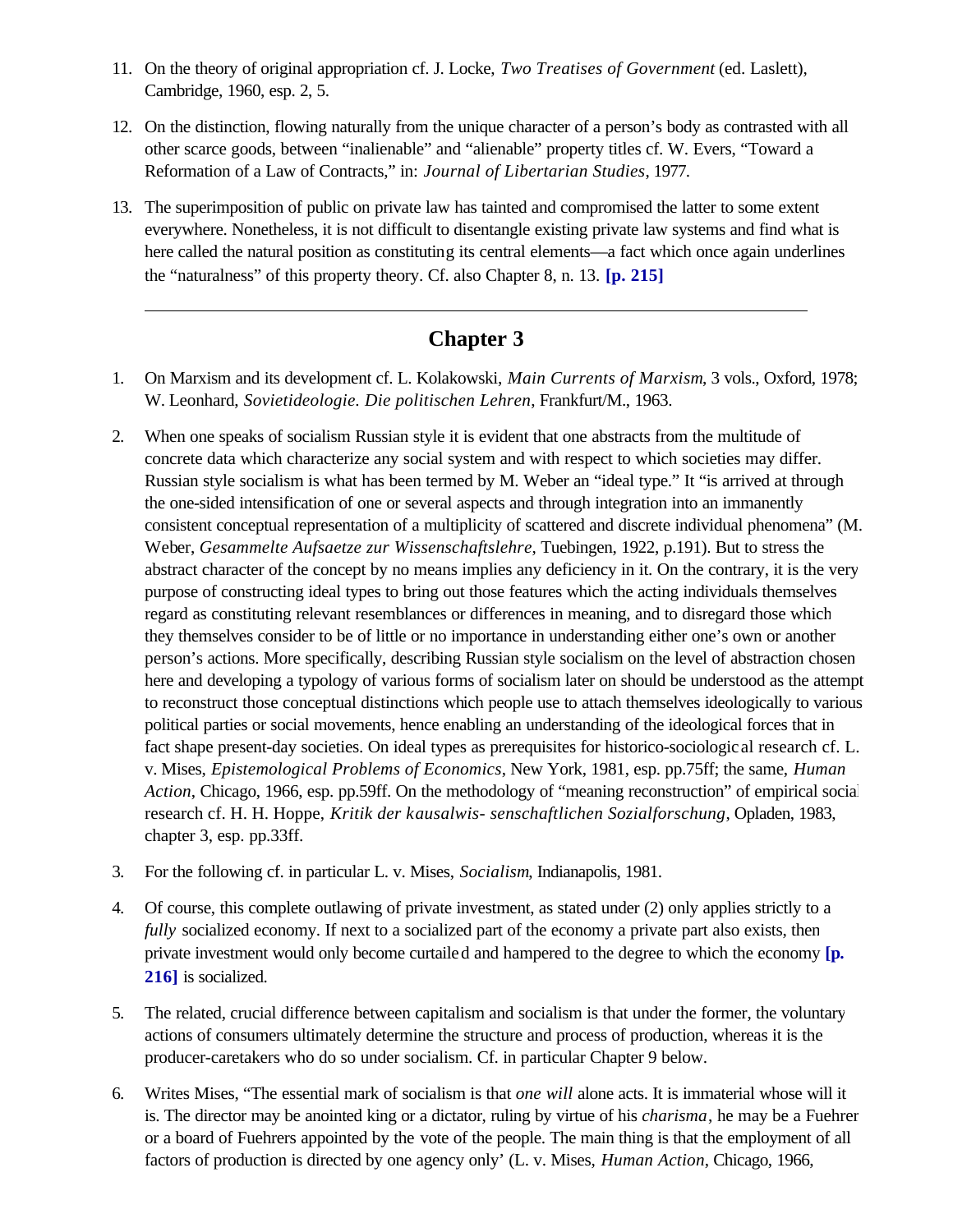p.695).

- 7. Cf. L. v. Mises, *Socialism*, Indianapolis, 1981, esp. part 2; also *Human Action*, Chicago, 1966, esp. Chapters 25, 26.
- 8. On the following cf. also F. A. Hayek (ed.), *Collectivist Economic Planning*, London, 1935; *Journal of Libertarian Studies* 5, 1, 1981 (An Economic Critique of Socialism).
- 9. On the free market as the necessary prerequisite for economic calculation and rational resource allocation cf. also Chapters 9, 10 below.
- 10. Incidentally, this proves that a socialized economy will be even less productive than a slave economy. In a slave economy, which of course also suffers from a relatively lower incentive to work on the part of the slaves, the slaveholder, who can sell the slave and capture his market value privately, would not have a comparable interest in extracting from his slave an amount of work which reduces the slave's value below the value of his marginal product. For a caretaker of labor no such disincentive exists. Cf. also G. Reisman, *Government Against the Economy*, New York, 1979.
- 11. Cf. H. H. Hoppe, *Eigentum, Anarchie und Staat*, Opladen, 1987, esp. Chapter 5, 3.2.
- 12. To be sure, Russia was a poor country to begin with, with little accumulated capital to be drawn on and consumed in an "emergency." On the socio-economic history of Soviet Russia cf. B. Brutzkus, *Economic Planning [p. 217] in Soviet Russia*, London, 1935; also, e.g., A. Nove, *Economic History of the USSR*, Harmondsworth, 1969; also S. Wellisz, *The Economies of the Soviet Bloc*, New York, 1964.
- 13. On the economic system of the Soviet-dominated East bloc cf. T. Rakowska- Harmstone (ed)., *Communism in Eastern Europe*, Bloomington, 1984; H. H. Hohmann, M. Kaser, and K. Thalheim (eds.), *The New Economic Systems of Eastern Europe*, London, 1975; C.M. Cipolla (ed.), *Economic History of Europe. Contemporary Economies, vol 2*, Glasgow, 1976.
- 14. On everyday life in Russia cf., e.g., H. Smith, *The Russians*, New York, 1983; D.K. Willis, *Klass. How Russians Really Live*, New York, 1985; S. Pejovich, *Life in the Soviet Union*, Dallas, 1979; M. Miller, *Rise of the Russian Consumer*, London, 1965.
- 15. Cf. L. Erhard, the initiator and major political exponent of post-war economic policy, *Prosperity through Competition*, New York, 1958; and *The Economics of Success*, London, 1968. For theoreticians of the German "soziale Marktwirtschaft" cf. W. Eucken, *Grundsaetze der Wirtschaftspolitik* , Hamburg, 1967; W. Roepke, *A Humane Economy*, Chicago, 1960; the same, *Economics of a Free Society*, Chicago, 1963. For a critique of the West German economic policy as insufficiently capitalist and ridden with inconsistencies which would lead to increasingly socialist interventions in the course of time cf. the prophetic observations by L. v. Mises, *Human Action*, Chicago, 1966, p.723.
- 16. For comparative studies on the two Germanys cf. E. Jesse (ed.), *BRD und DDR*, Berlin, 1982; H. v. Hamel (ed.), *BRD-DDR. Die Wirtschaftssys-teme*, Muenchen, 1983; also K. Thalheim, *Die wirtschaftliche Entwicklung der beiden Staaten in Deutschland*, Opladen, 1978.

 An honest but naive empirically minded comparative study which illustrates that at best, economic statistics has very little to do with reality as perceived by acting persons is P. R. Gregory and R.C. Stuart, *Comparative Economic Systems*, Boston, 1985, Chapter 13 (East and West Germany). For a valuable critique of economic statistics cf. O. Morgenstern, *National Income Statistics: A Critique of Macroeconomic Aggregation*, San Francisco, 1979. For an even more fundamental criticism cf. L. v. Mises, *Theory of Money and Credit*, Irvington, 1971, part II, Chapter 5.

17. On life in East Germany cf. E. Windmoeller and T. Hoepker, *Leben in der DDR*, Hamburg, 1976. **[p. 218]**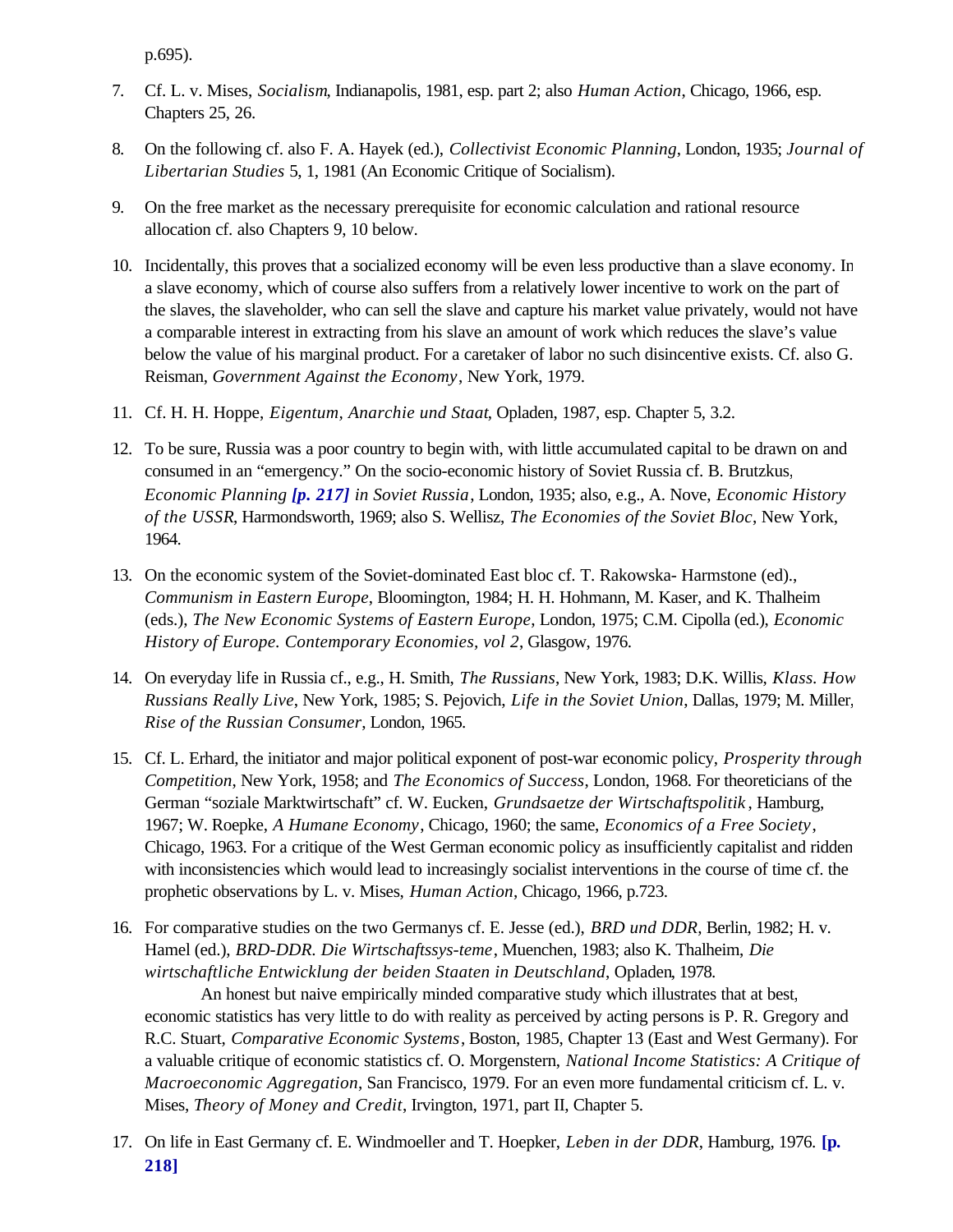### **Chapter 4**

- 1. Cf. L. Kolakowski, *Main Currents of Marxism*, 3 vols., Oxford, 1978; also W. Leonhard, *Sovietideologie heute. Die politischen Lehren*, Frankfurt/M., *1963.*
- 2. Cf. note 16 below on the assessment of the somewhat different practice.
- 3. Cf. E. Bernstein, *Die Voraussetzungen des Sozialismus und die Auf-gaben der Sozialdemokratie*, Bonn, 1975, as a major expositor of the refor-mist-revisionist course; K. Kautsky, *Bernstein und das sozialdemokratische Programm*, Bonn, 1976, as exponent of the Marxist orthodoxy.
- 4. On the idea of a "market-socialism" cf. one of its leading representatives, O. Lange, "On the Economic Theory of Socialism," in M. I. Goldman (ed.), *Comparative Economic Systems*, New York, 1971.
- 5. On the ideology of the German Social Democrats cf. T. Meyer (ed.), *Demokratischer Sozialismus*, Muenchen, 1980; G. Schwan (ed.), *Demok-ratischer Sozialismus fuer Industriegeselischaften*, Frankfurt/M., 1979.
- 6. Indicators for the social-democratization of the socialist movement are the rise of the socialist party and the corresponding decline of the orthodox communist party in France; the emergence of a social-democratic party as a rival to the more orthodox labour party in Great Britain; the moderation of the communists in Italy as the only remaining powerful communist party in Western Europe toward an increasingly social-democratic policy; and the growth of the socialist-social-democratic parties in Spain and Portugal under Gonzales and Soares, both with close ties to the German SPD. Furthermore, the socialist parties of Scandinavia, which traditionally had close ly followed the German path and which later provided safe haven to a number of prominent socialists during the Nazi persecution (most notably W. Brandt and B. Kreisky), have long given credence to the revisionist beliefs.
- 7. On the social-democratic position regarding the North-South conflict cf. *North- South: A Programme for Survival*, Independent Commission on International Development Issues (Chair: W. Brandt), 1980. **[p. 219]**
- 8. Note again that this characterization of social-democratic socialism has the status of an "ideal type" (cf. Chapter 3, n. 2). It is not to be taken as a description of the policy or ideology of any actual party. Rather, it should be understood as the attempt to reconstruct what has become the essence of modern social-democratic style socialism, underlying a much more diverse reality of programs and policies of various parties or movements of different names as the ideologically unifying core.
- 9. On the following cf. L. v. Mises, *Socialism*, Indianapolis, 1981, esp. part V; *Human Action*, Chicago, 1966, esp. part 6.
- 10. Cf. M. N. Rothbard, *Power and Market*, Kansas City, 1977.
- 11. In addition, it should not be overlooked that even if it led to increased work by those taxed, a higher degree of taxation would in any case reduce the amount of leisure available to them and thereby reduce their standard of living. Cf. M.N. Rothbard, *Power and Market*, Kansas City, 1977, pp.95f.
- 12. A fictional account of the implementation of such a policy, supervised by "The unceasing vigilance of agents of the United States Handicapper General" has been given by K. Vonnegut in "Harrison Bergeron," in: K. Von-negut, *Welcome to the Monkey House*, New York, 1970.
- 13. On the phenomenon of politicalization cf. also K. S. Templeton (ed.), *The Politicalization of Society*, Indianapolis, 1977.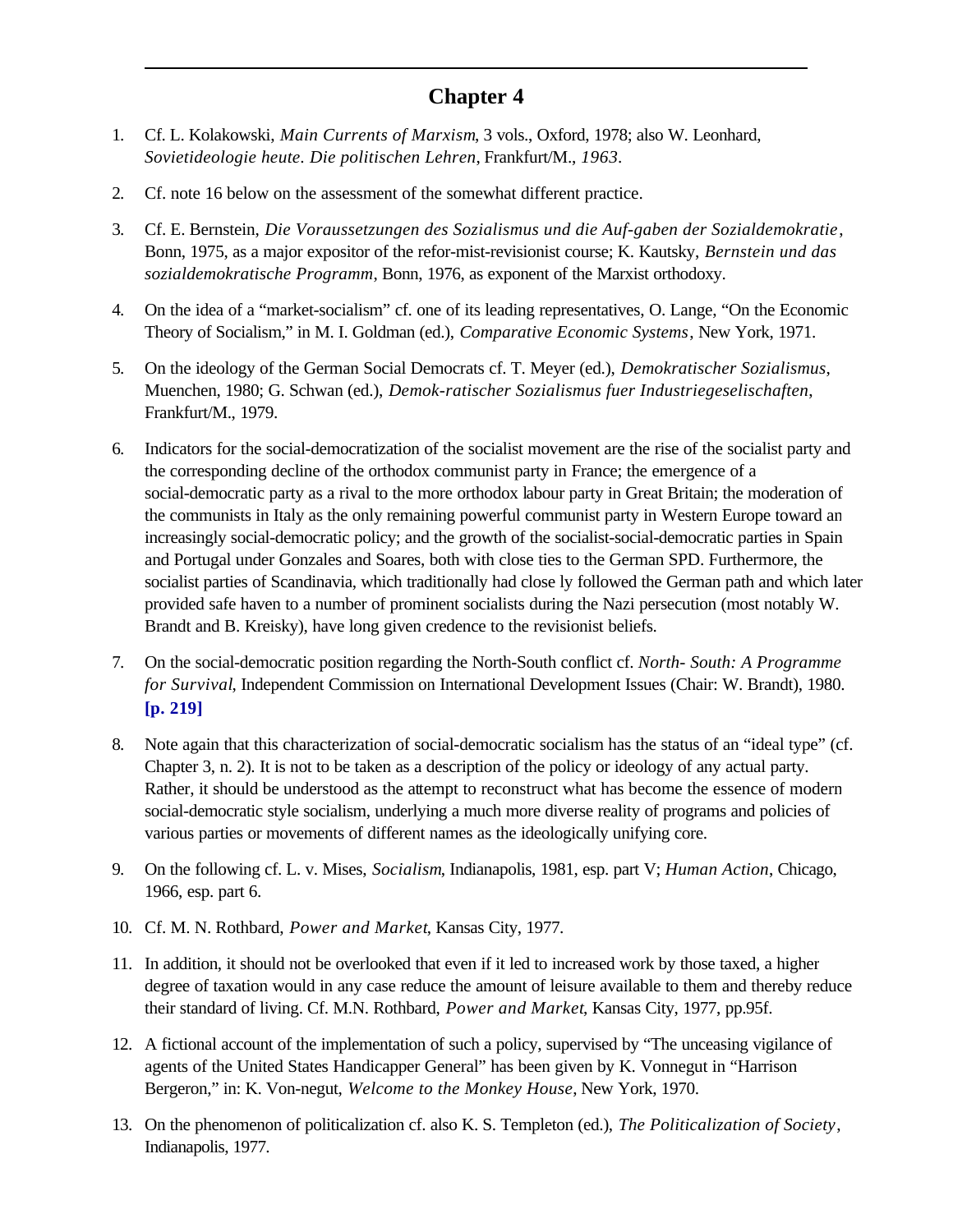14. On the concern of orthodox and social-democratic socialism for equality cf. S. Lukes, "Socialism and Equality," in: L. Kolakowski and S. Hampshire (eds.), *The Socialist Idea*, New York, 1974; also B. Williams, "The Idea of Equality," in P. Laslett and W. G. Runciman (eds.), *Philosophy, Politics, and Society*, 2nd series, Oxford, 1962.

 For a critique of the socialist concept of equality cf. M. N. Rothbard, "Freedom, Inequality, Primitivism and the Division of Labor," in K. S. Templeton (ed.), *The Politicalization of Society*, Indianapolis, 1977; and *Egalitarianism* as a *Revolt Against Nature*, (title essay), Washington, 1974; H. Schoeck, *Envy*, New York, 1966; and *1st Leistung unanstaendig?*, Osnabrueck, 1971; A. Flew, *The Politics of Procrustes*, London, 1980; and *Sociology, Equality and Education*, New York, 1976. **[p. 220]**

15. Traditionally, this approach has been favored, at least in theory, by orthodox Marxist socialism—in line with Marx' famous dictum in his "Critique of the Gotha Programme," (K. Marx, *Selected Works*, vol. 2, London, 1942, p.566), 'from each according to his ability, to each according to his needs." Economic reality, however, has forced the Russian-style countries to make considerable concessions in practice. Generally speaking, an effort has indeed been made to equalize the (assumedly highly visible) monetary income for various occupations, but in order to keep the economy going, considerable difference in (assumedly less visible) nonmonetary rewards (such as special privileges regarding travel, education, housing, shopping, etc.) have had to be introduced.

 Surveying the literature, P. Gregory and R. Stuart (*Comparative Economic Systems*, Boston, 1985), state: ". . . earnings are more equally distributed in Eastern Europe, Yugoslavia and the Soviet Union than in the United States. For the USSR, this appears to be a relatively new phenomenon, for as late as 1957, Soviet earnings were more unequal than the United States." However, in Soviet-style countries "a relatively larger volume of resources . . . is provided on an extra market bases . . ." (p.502). In conclusion: "Income is distributed more unequally in the capitalist countries in which the state plays a relatively minor redistributive role . . . (United States, Italy, Canada). Yet even where the state plays a major redistributive role (United Kingdom, Sweden), the distribution of incomes appears to be slightly more unequal than in the planned socialist countries (Hungary, Czechoslovakia, Bulgaria). The Soviet Union in 1966 appears to have a less egalitarian distribution of income than its East European counterparts" (p.504). Cf. also, F. Parkin, *Class Inequality and Political Order*, New York, 1971, esp. Chapter 6.

- 16. This approach is traditionally most typical for social-democratic socialism. In recent years it has been given much publicized support—from the side of the economics profession—by M. Friedman with his proposal for a "negative income tax" (Friedman, *Capitalism and Freedom*, Chicago, 1962, Chapter 12); and by J. Rawls—from the philosophical side—with his "difference principle" (Rawls, *A Theory of Justice*, Cambridge, 1971, pp. 60, 75ff, 83). Accordingly, both authors have received much attention from social-democratic party intellectuals. Generally, Friedman was only found "guilty" of not wanting to set the minimum income high enough—but then, he had no principled criterion for setting it at any specific point anyway. Rawls, who wants to coerce the "most advantaged person" into letting the "least advantaged one" share in his fortune whenever he happens to improve his own position, was at times even found to have gone too far with his egalitarianism. Cf. G. Schwan, *Sozialismus in der Demokratie. Theorie eine* **[p. 221]** konsequent sozialdemokratischen Politik, Stuttgart, 1982, Chapter 3. D.
- 17. A representative example of social-democratically inclined research on equality of opportunity, in particular regarding education, is C. Jencks, and others, *Inequality*, London, 1973; the increasing prominence of the idea of equalizing opportunity also explains the flood of sociological studies on "quality of life" and "social indicators" that has appeared since the late 1960s. Cf., for instance, A. Szalai and F. Andrews (eds.), *The Quality of Life*, London, 1980.
- 18. On the following cf. also R. Merklein, *Griff in die eigene Tasche, H*amburg, 1980; and *Die Deutschen*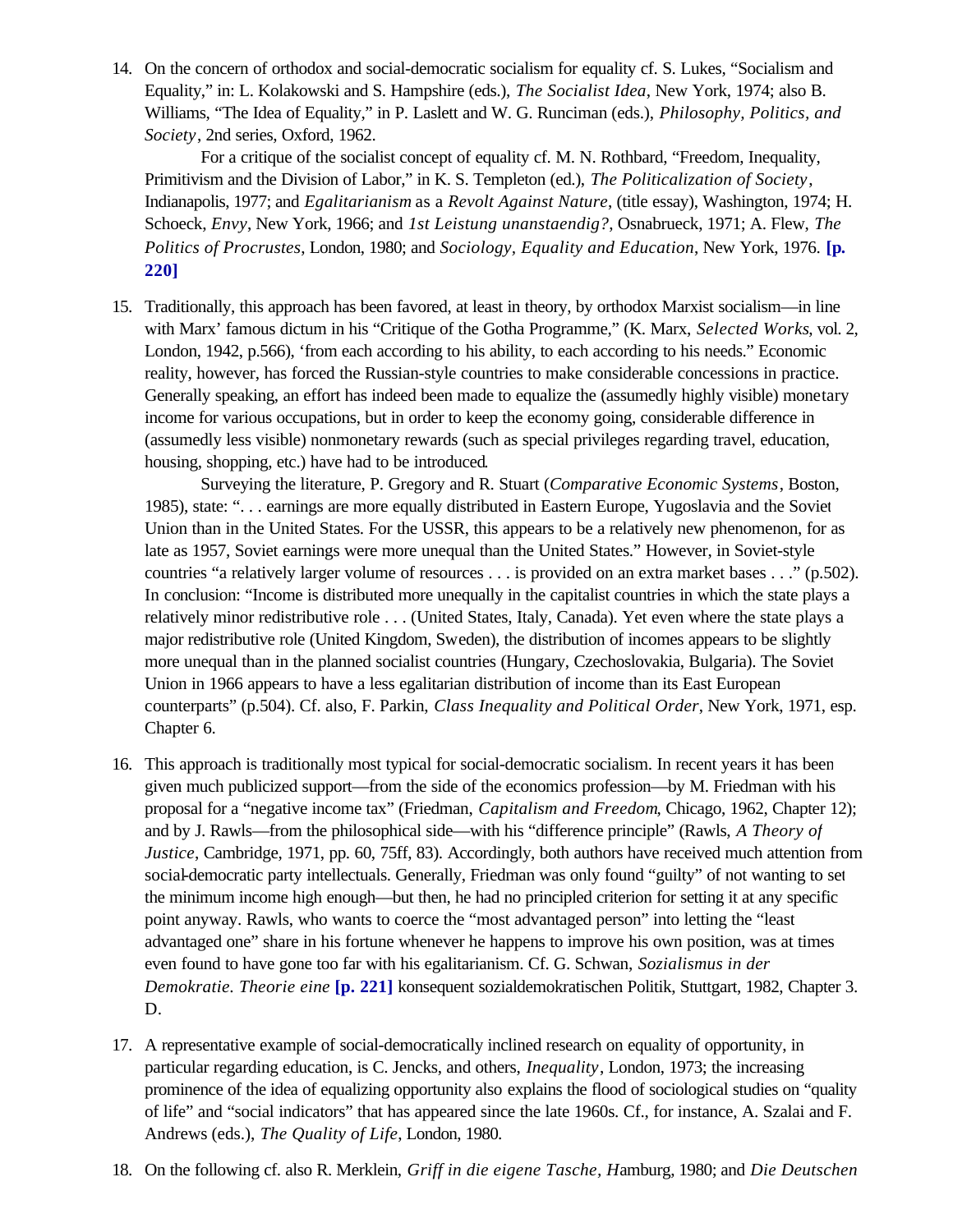*werden aermer*, Hamburg, 1982.

- 19. Cf. as a representative example, W. Zapf (ed.), *Lebensbedingungen in der Bundesrepublik* , Frankfurt/M., 1978.
- 20. Cf. on this A. Alchian, "The Economic and Social Impact of Free Tuition" in: A. Alchian, *Economic Forces at Work*, Indianapolis, 1977. **[p. 222]**

#### **Chapter 5**

- 1. On the following cf. in particular M. N. Rothbard's brilliant essay"Left and Right: The Prospects for Liberty' in the same, *Egalitarianism as a Revolt Against Nature*, Washington, 1974.
- 2. On the social structure of feudalism cf. M. Bloch, *Feudal Society*, Chicago, 1961; P. Anderson, *Passages from Antiquity to Feudalism*, London, 1974; R. Hilton (ed.), *The Transition from Feudalism to Capitalism*, London, 1978.
- 3. Cf. H. Pirenne, *Medieval Cities. Their Origins and the Revival of Trade*, Princeton, 1974, Chapter 5, esp. pp. 126ff; also cf. M. Tigar and M. Levy, *Law and the Rise of Capitalism*, New York, 1977.
- 4. It is worth stressing that contrary to what various nationalist historians have taught, the revival of trade and industry was caused by the *weakness* of central states, by the essentially *anarchistic character* of the feudal system. This insight has been emphasized by J. Baechler in *The Origins of Capitalism*, New York, 1976, esp. Chapter 7. He writes: "The constant expansion of the market, both in extensiveness and in intensity, was the result of an absence of a political order extending over the whole of Western Europe." (p.73) "The expansion of capitalism owes its origin and raison d'eetre to political anarchy . . . . Collectivism and State management have only succeeded in school text-books (look, for example, at the constantly favourable judgement they give to Colbertism)." (p.77) "All power tends toward the absolute. If it is not absolute, this is because some kind of limitations have come into play . . . those in positions of power at the centre ceaselessly tried to erode these limitations. They never succeeded, and for a reason that also seems to me to be tied to the international system: a limitation of power to act externally and the constant threat of foreign assault (the two characteristics of a multi-polar system) imply that power is also limited internally and must rely on autonomous centres of decisionmaking and so may use them only sparingly." (p.78)

 On the role of ecological and reproductive pressures for the emergence of capitalism cf. M. Harris, *Cannibals and Kings*, New York, 1978, Chapter 14. **[p. 223]**

- 5. Cf. on this the rather enthusiastic account given by H. Pirenne, *Medieval Cities*, Princeton, 1974, pp.208ff.
- 6. On this coalition cf. H. Pirenne, *Medieval Cities*, Princeton, 1974. "The clear interest of the monarchy was to support the adversaries of high feudalism. Naturally, help was given whenever it was possible to do so without becoming obligated to these middle classes who in arising against their lords fought, to all intents and purposes, in the interests of royal prerogatives. To accept the king as arbitrator of their quarrel was, for the parties in conflict, to recognize his sovereignty . . . It was impossible that royalty should not take count of this and seize every chance to show its goodwill to the communes which, without intending to do so, labored so usefully in its behalf" (p.179-80; cf. also pp.227f).
- 7. Cf. P. Anderson, *Lineages of Absolutism*, London, 1974.
- 8. Cf. L. Tigar and M. Levy, *Law and the Rise of Capitalism*, New York, 1977.
- 9. Cf. L. v. Mises, *Liberalismus*, Jena, 1929; also E. K. Bramsted and K. J. Melhuish (eds.), *Western Liberalism*, London, 1978.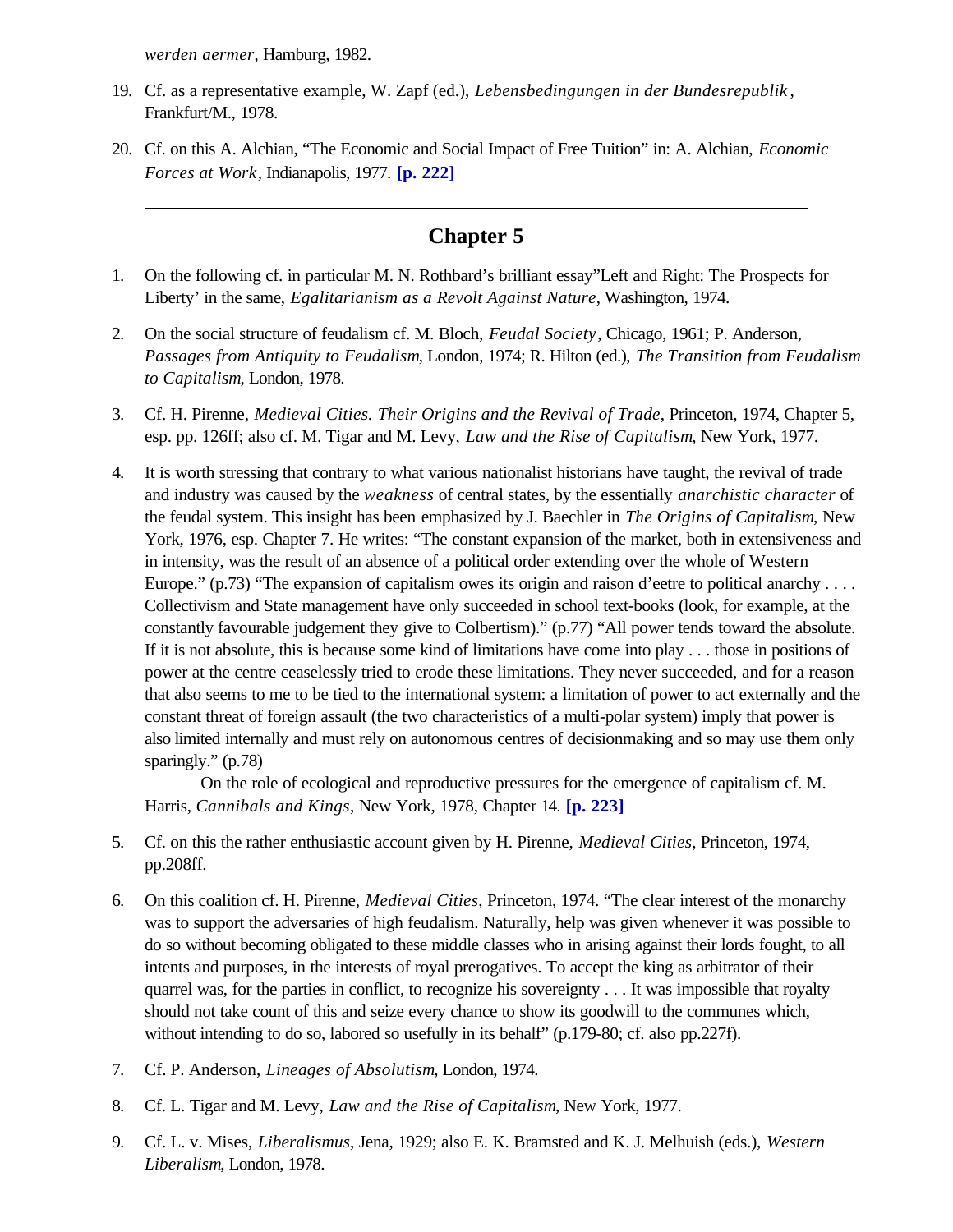- 10. Cf. F. A. Hayek (ed.), *Capitalism and the Historians*, Chicago, 1963.
- 11. On the social dynamics of capitalism as well as the resentment caused by it cf. D. Mc. C. Wright, *Democracy and Progress*, New York, 1948; and *Capitalism*, New York, 1951.
- 12. In spite of their generally progressive attitude, the socialist left is not entirely free of such conservative glorifications of the feudal past, either. In their contempt for the "alienation" of the producer from his product, which of course is the normal consequence of any market system based on division of labor, they have frequently presented the economically self-sufficient feudal manor as a cozy, wholesome social model. Cf., for instance, K. Polanyi, *The Great Transformation*, New York, 1944.
- 13. Cf. R. Nisbet, "Conservatism," in: R. Nisbet and T. Bottomore, *History of Sociological Analysis*, New York, 1978; also G. K. Kaltenbrunner (ed.), *Rekonstruktion des Konservatismus*, Bern, 1978; on the relationship between **[p. 224]** liberalism and conservatism cf. F. A. Hayek, *The Constitution of Liber*ty, Chicago, 1960 (Postscript).
- 14. On the inconsistencies of liberalism cf. Chapter 10, n. 21.
- 15. Normally, peoples' attitudes toward change are ambivalent: on the one hand, in their role as consumers people see change as a positive phenomenon since it brings about a greater variety of choice. On the other hand, in their role as producers people tend to embrace the ideal of stability, as this would save them from the need to continually adapt their productive efforts to changed circumstances. It is, then, largely in their capacity as producers that people lend support to the various socialist stabilization schemes and promises, only to thereby harm themselves as consumers. Writes D. Mc. C. Wright in *Democracy and Progress*, New York, 1948, p.81: "From freedom and science came rapid growth and change. From rapid growth and change came insecurity. From insecurity came demands which ended growth and change. Ending growth and change ended science and freedom."
- 16. On liberalism, its decline, and the rise of socialism cf. A. V. Dicey, *Lectures on the Relation Between Law and Public Opinion in England during the Nineteenth Century*, London, 1914; W. H. Greenleaf, *The British Political Tradition*, 2 vols., London, 1983.
- 17. I might again mention that the characterization of conservatism, too, has the status of an ideal-type (cf. Chapter 3, n. 2; Chapter 4, n. 8). It is the attempt to reconstruct those ideas which people either consciously or unconsciously accept or reject in attaching or detaching themselves to or from certain social policies or movements.

 The idea of a conservative policy as described here and in the following can also be said to be a fair reconstruction of the underlying, unifying ideological force of what is indeed labeled "conservative" in Europe. However, the term "conservative" is used differently in the United States. Here, quite frequently, everyone who is not a left-liberal-(social)-democrat is labeled a conservative. As compared with this terminology, our usage of the term conservative is much narrower, but also much more in line with ideological reality. Labeling everything that is not "liberal" (in the American sense) "conservative" glosses over the fundamental ideological differences that—despite some partial agreement regarding their opposition to "liberalism"—exist in the United States between libertarians, as advocates of a pure **[p. 225]** capitalist order based on the natural theory of property, and conservatives proper, who, from W. Buckley to I. Kristol, nominally hail the institution of private property, only to disregard private owners' rights whenever it is deemed necessary in order to protect established economic and political powers from eroding in the process of peaceful competition. And in the field of foreign affairs they exhibit the same disrespect for private property rights through their advocacy of a policy of aggressive interventionism. On the polar difference between libertarianism and conservatism cf. G. W. Carey (ed.), *Freedom and Virtue. The Conservative/Libertarian Debate*, Lanham, 1984.

18. D. Mc. C. Wright (*Capitalism*, New York, 1951, p.198) correctly describes that both—left-liberalism, or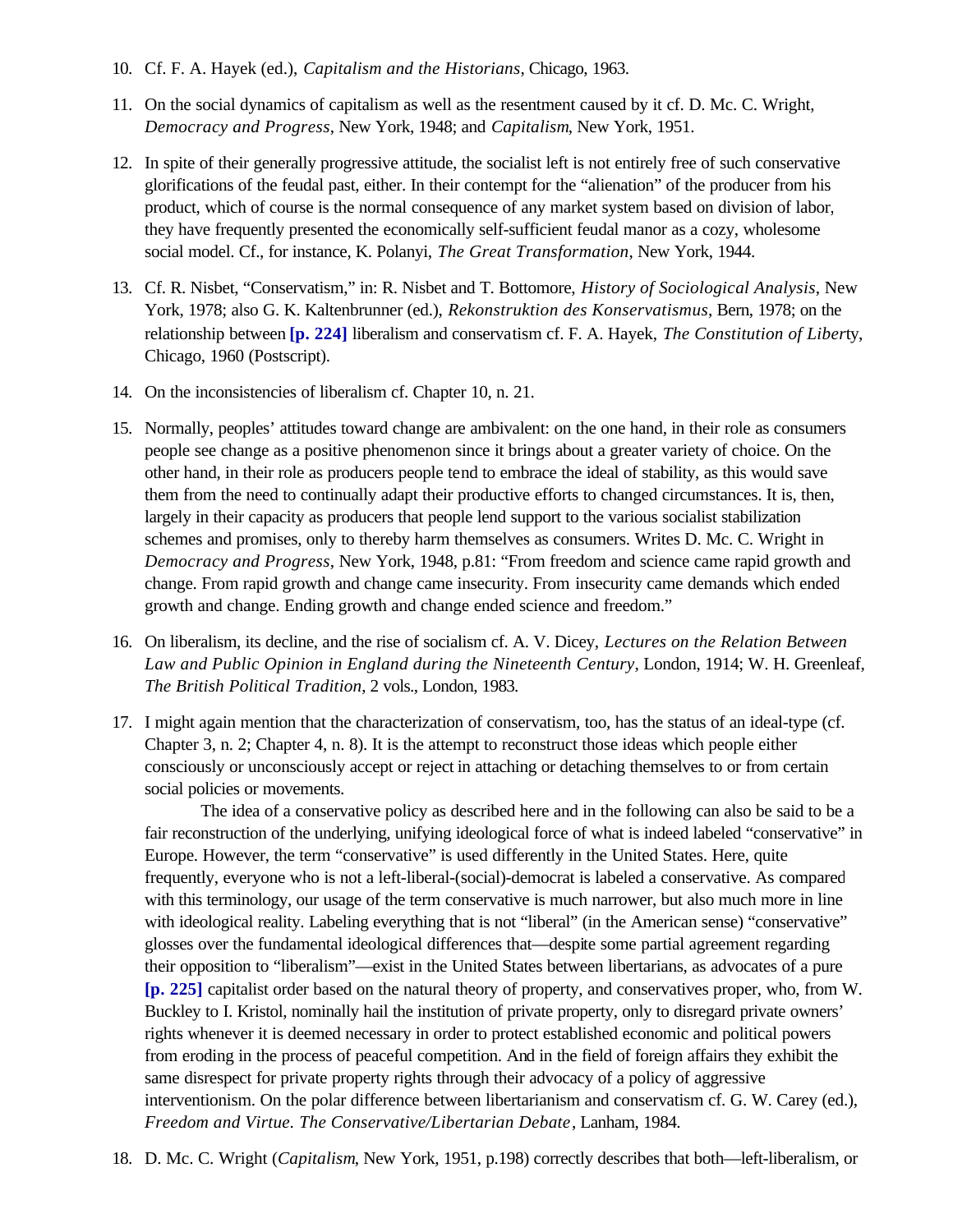rather social democracy, and conservatism—imply a partial expropriation of producers/contractors. He then misinterprets the difference, though, when he sees it as a disagreement over the question of how *far* this expropriation should go. In fact, there is disagreement about this among social-democrats *and* conservatives. Both groups have their "radicals" and "moderates." What makes them social-democrats or conservatives is a different idea about which groups are to be favored at the expense of others.

- 19. Note the interesting relationship between our sociological typology of socialist policies and the logical typology of market interventions as developed by M. N. Rothbard. Rothbard (*Power and Market*, Kansas City, 1977, pp. 10ff) distinguishes between "autistic intervention" where 'the intervener may command an individual subject to do or not to do certain things when these actions directly involve the individual's person or property *a/one* . . . (i.e.) when exchange is not involved"; "binary intervention" where 'the intervener may enforce a coerced *exchange* between the individual subject and himself'; and 'triangular intervention" where 'the intervener may either compel or prohibit an exchange between a *pair* of subjects" (p. 10). In terms of this distinction, the characteristic mark of conservatism then is its preference for "triangular intervention"—and as will be seen later in this Chapter, "autistic intervention" insofar as autistic actions also have natural repercussions on the pattern of inter-individual exchanges—for such interventions are uniquely suited, in accordance with the social psychology of conservatism, to helping "freeze" a given pattern of social exchanges. As compared with this, egalitarian socialism, in line with its described "progressive" psychology, exhibits a preference for"binary interventions" (taxation). Note, however, that the actual policies of socialist and social-democratic parties do not always coincide precisely with our ideal-typical description of socialism social-democratic style. While they generally do, the socialist parties—most  $[p, 226]$  notably under the influence of labor unions—have also adopted typically conservative policies to a certain extent and are by no means totally opposed to any form of triangular intervention.
- 20. Cf. on the following M. N. Rothbard, *Power and Market*, Kansas City, 1977, pp.24ff.
- 21. While in order to stabilize social positions, price-freezing is needed and price- freezing can result in maximum or minimum prices, conservatives distinctly favor minimum price controls to the extent that it is commonly considered even more urgent that one's absolute—rather than one's relative—wealth position be prevented from eroding.
- 22. To be sure, conservatives are by no means always actually willing to go quite as far. But they recurringly do so—the last time in the United States being during the Nixon presidency. Moreover, conservatives have always exhibited a more or less open admiration for the great unifying social spirit brought about by a war-economy which is typically characterized precisely by full-scale price controls.
- 23. Cf. G. Reisman, *Government Against the Economy*, New York, 1979. For an apologetic treatment of price-controls cf. J. K. Galbraith, *A Theory of Price Control*, Cambridge, 1952.
- 24. G. Reisman, *Government Against the Economy*, New York, 1979, p.141.
- 25. On the politics and economics of regulation cf. G. Stigler, *The Citizen and the State. Essays on Regulation*, Chicago, 1975; M. N. Rothbard, *Power and Market*, Kansas City, 1977, Chapter 3.3; on licenses cf. also M. Friedman, *Capitalism and Freedom*, Chicago, 1962, Chapter 9.
- 26. Cf. also B. Badie and P. Birnbaum, *The Sociology of the State*, Chicago, 1983, esp. pp.107f.
- 27. Cf. on this R. Radosh and M. N. Rothbard (eds.), *A New History of Leviathan*, New York, 1972.
- 28. Cf. Badie and Birnbaum, *The Sociology of the State*, Chicago, 1983. **[p. 227]**
- 29. Cf. L. v. Mises, *Omnipotent Government*, New Haven, 1944; F. A. Hayek, *The Road to Serfdom*, Chicago, 1956; W. Hock, *Deutscher Antikapitalismus*, Frankfurt/M, 1960.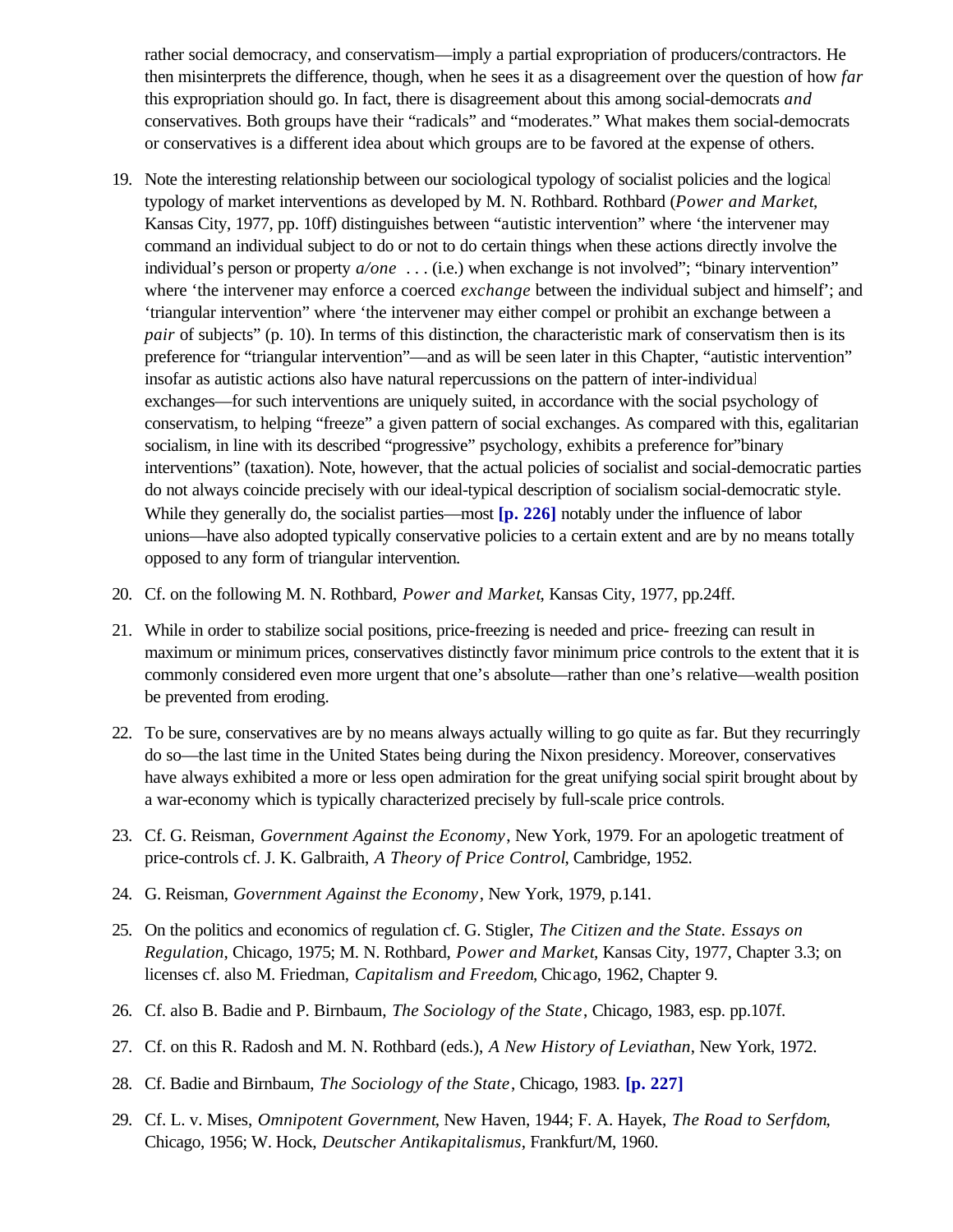- 30. Cf. one of the foremost representatives of the German "Historical School," the "Kathedersozialisr' and naziapologist: W. Sombart, *Deutscher Sozialimus*, Berlin, 1934.
- 31. Cf. W. Fischer, *Die Wirtschaftspolitik Deutschlands 1918-45*, Hannover, 1961; W. Treue, *Wirtschaftsgeschichte der Neuzeit, vol.* 2, Stuttgart, 1973; R. A. Brady, "Modernized Cameralism in the Third Reich: The Case of the National Industry Group," in: M. I. Goldman (ed.), *Comparative Economic Systems*, New York, 1971.
- 32. The average gross income of employed persons in Germany in 1938 (last figure available) was (in absolute terms, i.e., not taking inflation into account!) still lower than that of 1927. Hitler then started the war and resources were increasingly shifted from civilian to non-civilian uses, so that it can safely be assumed that the standard of living decreased even further and more drastically from 1939 on. Cf. *Statistisches Jahrbuch fuer die BRD*, 1960, p.542; cf. also V. Trivanovitch, *Economic Development of Germany Under National Socialism*, New York, 1937, p.44. **[p. 228]**

#### **Chapter 6**

- 1. Of. on the classical positivist position A.J. Ayer, *Language, Truth and Logic*, New York, 1950; on critical rationalism K. R. Popper, *Logic of Scientific Discovery*, London, 1959; *Conjectures and Refutations*, London, 1969; and *Objective Knowledge*, Oxford, 1973; on representative statements of empiricism-positivism as the appropriate methodology of economics cf. e.g. M. Blaug, *The Methodology of Economics*, Cambridge, 1980; T. W. Hutchinson, *The Significance and Basic Postulates of Economic Theory*, London, 1938; and *Positive Economics and Policy Objectives*, London, 1964; and *Politics and Philosophy of Economics*, New York, 1981; also M. Friedman, "The Methodology of Positive Economics," in: M. Friedman, *Essays in Positive Economics*, Chicago, 1953; H. Albert, *Marktsoziologie und Entscheidungslogik* , Neuwied, 1967.
- 2. On piecemeal social engineering cf. K. R. Popper, The *Poverty of His-toricism*, London, 1957.
- 3. Cf. G. Luehrs (ed.), *Kritischer Rationalismus und Sozialdemokratie*, 2 vols., Bonn, 1975-76.
- 4. On the following cf. M. Hollis and E. Nell, *Rational Economic Man*, Cambridge, 1975, pp.3ff.
- 5. Cf. D. Hume, *A Treatise of Human Nature* and *Enquiry Concerning Human Understanding*, in: Selby-Bigge (ed.), *Hume's Enquiries*, Oxford, 1970; also H. H. Hoppe, *Handeln und Erkennen*, Bern, 1976.
- 6. Cf. I. Lakatos, "Falsification and the Methodology of Scientific Research Programmes," in: Lakatos and Musgrave (eds.), *Criticism and the Growth of Knowledge*, Cambridge, 1970.
- 7. All of this has been brought home to Popperianism, mainly by T. S. Kuhn, *The Structure of Scientific Revolutions*, Chicago, 1964; and it was then P. Feyerabend who drew the most radical conclusion: to throw out science's claim to rationality altogether, and to embrace nihilism under the banner "everything goes" (P. Feyerabend, *Against Method*, London, 1978; and *Science in a Free Society*, London, 1978). For a critique of this unfounded **[p. 229]** conclusion cf. note 20 below.
- 8. Cf. on this and the following A. Pap, *Semantics and Necessary Truth*, New Haven, 1958; M. Hollis and E. Nell, *Rational Economic Man*, Cambridge, 1975; B. Blanshard, *Reason and Analysis, La* Salle, 1964.
- 9. Cf. on this W. Kamlah and P. Lorenzen, *Logische Propaedeutik* , Mann-heim, 1967.
- 10. Cf. L. v. Mises, *The Ultimate Foundation of Economic Science*, Kansas City, 1978, p.5: "The essence of logical positivism is to deny the cognitive value of a priori knowledge by pointing out that all a priori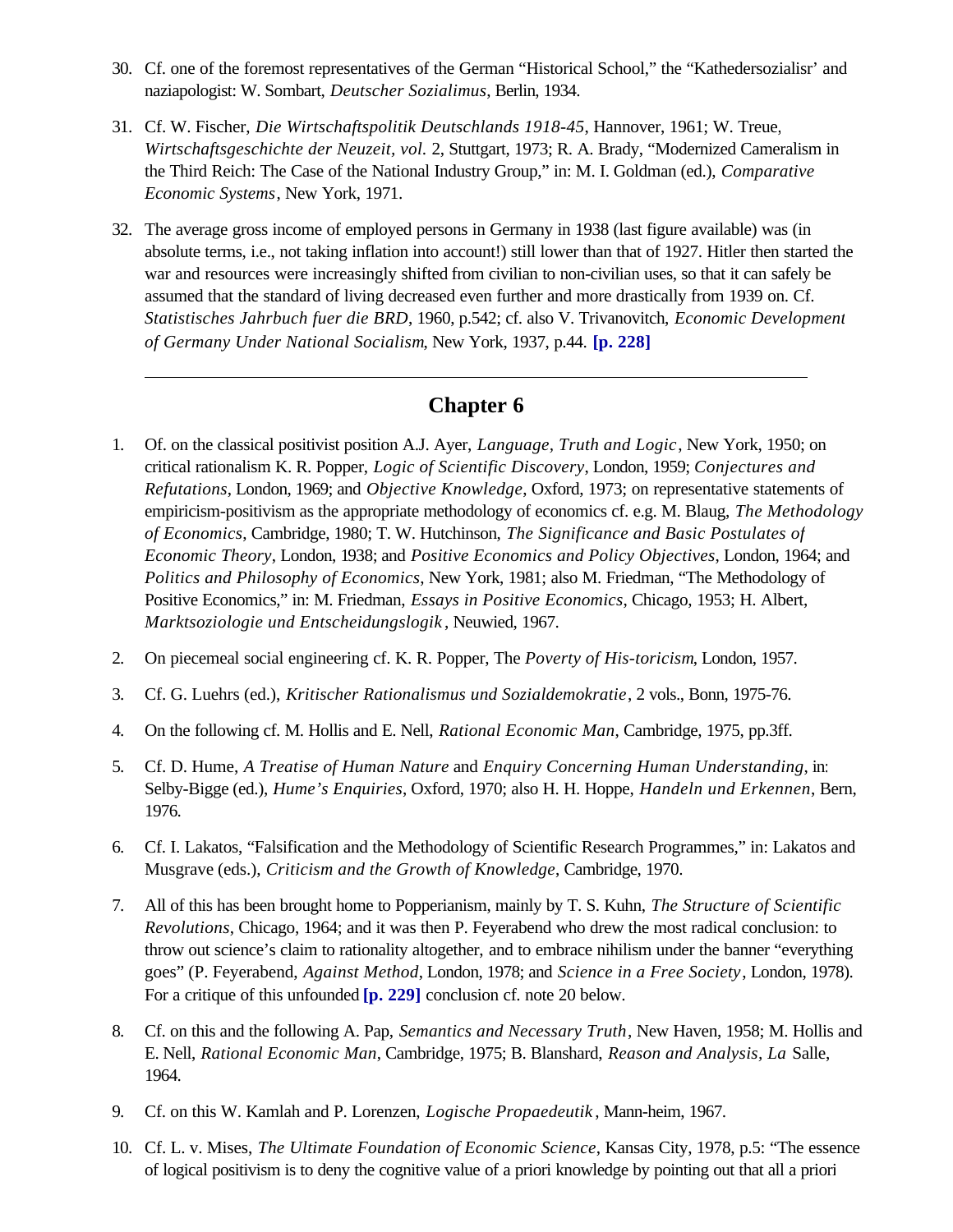propositions are merely analytic. They do not provide new information, but are merely verbal or tautological . . . Only experience can lead to synthetic propositions. There is an obvious objection against this doctrine, viz., that this proposition is in itself a—as the present writer thinks, false—synthetic a priori proposition, for it can manifestly not be established by experience."

- 11. M. Hollis and E. Nell remark: "Since every significant statement is, for a positivist, analytic or synthetic and none is both, we can ask for a classification . . . . We know of no positivist who has tried to produce empirical evidence for statements of (the sort in question). Nor can we see how to do so, unless by arguing that this is a matter of fact how people use terms . . . which would prompt us to ask simply 'So what'?" (M. Hollis and E. Nell, *Rational Economic Man*, Cambridge, 1975, p. 110).
- 12. Cf. on this H. H. Hoppe, *Kritik der kausalwissenschaftlichen Sozial-forschung*, Opladen, 1983; and "Is Research Based on Causal Scientific Principles Possible in the Social Sciences," in *Ratio*, XXV, 1, 1983.
- 13. Cf. I. Kant, *Kritik der reinen Vernunft*, in Kant, *Werke* (ed. Weischedel), Wiesbaden, 1956, vol. II, p.45.
- 14. This, of course, is a Kantian idea, expressed in Kant's dictum that "reason can only understand what it has itself produced according to its own design" (*Kritik der reinen Vernunft*, in: Kant, *Werke* (*ed.* Weischedel), Wiesbaden, 1956, vol. II, p.23).
- 15. Cf. on this P. Lorenzen, "Wieist Objektivitaet in der Physik moeglich"; **[p. 230]** "Das Begruendungsproblem der Geometrie als Wissenschaft der raeum-lichen Ordnung," in: *Methodisches Denken*, Frankfurt/M., 1968; and *Normative Logic and Ethics*, Mannheim, 1969; F. Kambartel, *Erfahrung und Struktur*, Frankfurt/M., 1968, Kap. 3; also H. Dingier, *Die Ergreifung des Wirklichen*, Muenchen, 1955; P. Janich, *Protophysik der Zeit*, Mannheim, 1969.
- 16. On the problem of real vs. conventional or stipulated definitions cf. M. Hollis and E. Nell, *Rational Economic Man*, Cambridge, 1975, pp.177ff. "Honest definitions are, from an empiricist point of view, of two sorts, lexical and stipulative." (p.177) But "when it comes to justifying (this) view, we are presumably being offered a definition of 'definition'. Whichever category of definition the definition . . . falls in, we need not accept it as of any epistemological worth. Indeed, it would not be even a possible epistemological thesis, unless it were neither lexical nor stipulative. The view is both inconvenient and self-refuting. A contrary opinion with a long pedigree is that there are 'real' definitions, which capture the essence of the thing defined" (p.178); cf. also B. Blanshard, *Reason and Analysis*, La Salle, 1964, pp.268f.
- 17. Cf. A. v. Melsen, *Philosophy of Nature*, Pittsburgh, 1953, esp. Chapters 1,4.
- 18. Cf. also H. H. Hoppe. *Kritik der kausalwissenschaftlichen Sozial-forschung*, Opladen, 1983; and "Is Research Based on Causal Scientific Principles Possible in the Social Sciences" in *Ratio* XXV, 1, 1983. Here the argument is summed up thus (p.37): "(1) I and—as possible opponents in an argument—other people are able to learn. (This statement cannot be challenged without implicitly admitting that it is correct. Above all, it must be assumed by anyone undertaking research into causes. To this extent, proposition (1) is valid a *priori.)* (2) If it is possible to learn, one cannot know at any given time what one will know at any later time and how one will act on the basis of this knowledge. (If one did know at any given time what one will come to know at some later time, it would be impossible ever to learn anything—but see proposition (1) on this point.) (3) The assertion that it is possible to predict the future state of one's own and/or another's knowledge and the corresponding actions manifesting that knowledge (i.e. find the variables which can be interpreted as the causes) involves a contradiction. If the subject of a given state of knowledge or of an intentional act can learn, then there are no causes for this; however, if there are causes, then the subject cannot learn—but see again proposition (1)." **[p. 231]**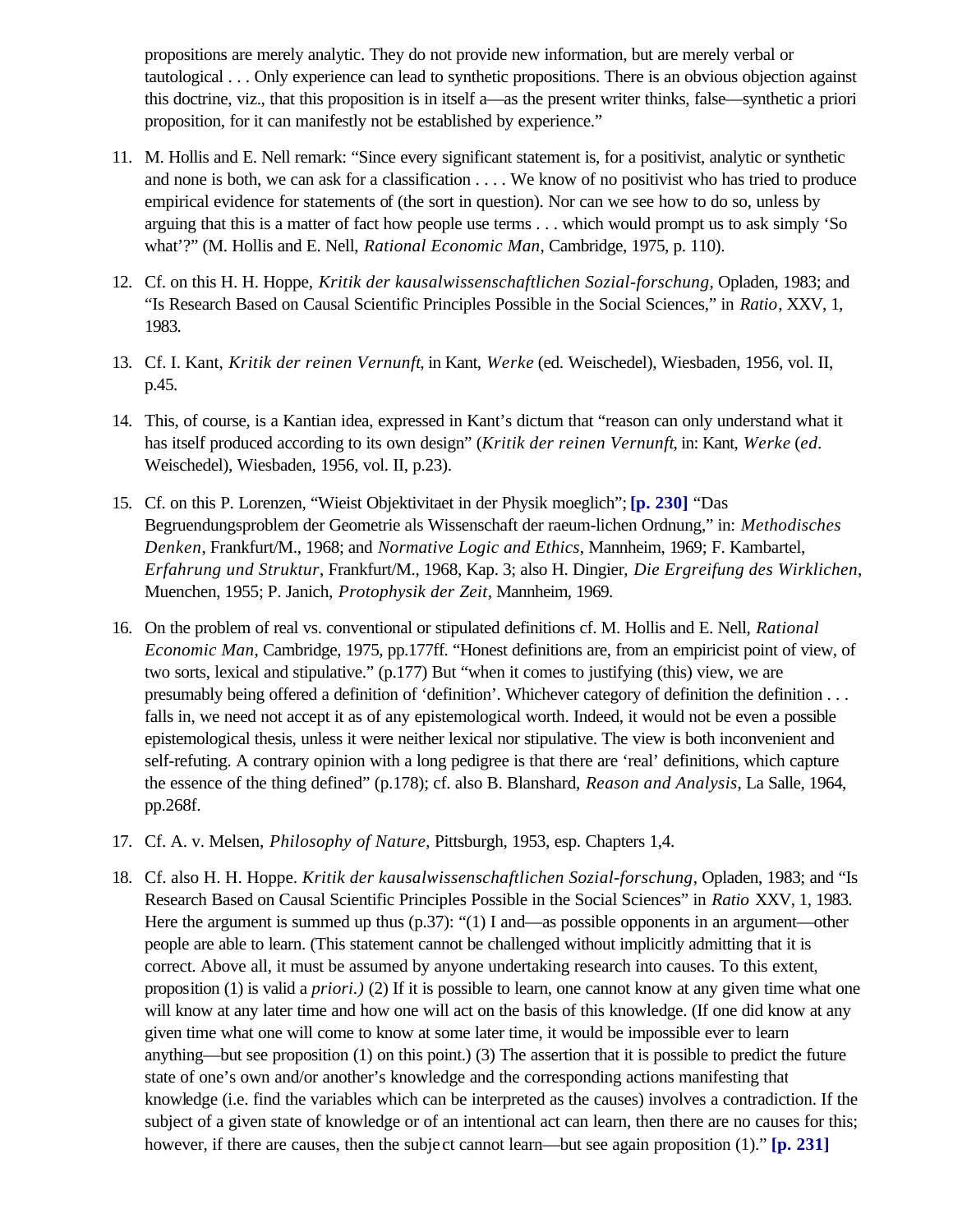- 19. M. Singer, *Generalization in Ethics*, London, 1863; P. Lorenzen, *Normative Logic and Ethics*, Mannheim, 1969; S. Toulmin, *The Place of Reason in Ethics*, Cambridge, 1970; F. Kambartel (ed.), *Praktische Philosophie und konstruktive Wissenschaftstheorie*, Frankfurt/M, 1974; A. Gewirth, *Reason and Morality*, Chicago, 1978.
- 20. Causality, then, is not a contingent feature of physical reality, but rather a category of action, and as such, a logically necessary trait of the physical world. This fact explains why in spite of the possibility explained above of immunizing any hypothesis against possible refutations by postulating ever new uncontrolled variables, no nihilistic consequences regarding the undertaking of causal scientific research follow (cf. note 7 above). For if it is understood that natural science is not a contemplative enterprise but ultimately an instrument of action (cf. on this also J. Habermas, *Knowledge and Human Interests*, Boston, 1971, esp. Chapter 6), then neither the fact that hypotheses can be immunized nor that a selection between rival theories may not always seem possible (because theories are, admittedly, under- determined by data) ever affects the permanent existence of the rationality criterion of "instrumental success." Neither immunizing hypotheses nor referring to paradigmatic differences makes anyone less subject to this criterion in whose light every theory ultimately proves commensurable. It is the inexorability of the rationality criterion of instrumental success which explains why—not withstanding Kuhn, Feyerabend et al.—the development of the natural sciences could bring about an ultimately undeniable, constant technological progress.

 On the other hand, in the field of human action, where, as has been demonstrated above, no causal scientific research is possible, where predictive knowledge can never attain the status of empirically testable scientific hypotheses but rather only that of informed, not-systematically teachable foresight, and where in principle the criterion of instrumental success is thus inapplicable, the spectre of nihilism would seem indeed to be real, if one were to take the empiricist methodological prescriptions seriously. However, not only are these prescriptions inapplicable to the social sciences as *empirical* sciences (cf. on this H. H. Hoppe, *Kritik der kausalwissenschaftlichen Sozialforschung*, Opladen, 1983, esp. Chapter 2); as I show here, contrary to the empiricist doctrine according to which everything must be tried out before its outcome can be known, a priori knowledge regarding action exists, and apodictically true predictions regarding the social world can be made based on this a priori knowledge. It is this, then, that proves all nihilistic temptations unfounded. **[p. 232]**

- 21. Cf. also, H. H. Hoppe, *Handeln und Erkennen*, Bern, 1976, pp.62f.
- 22. Cf. also L. v. Mises, *Human Action*, Chicago, 1966; *Epistemological Problems of Economics*, New York, 1981; and *The Ultimate Foundation of Economic Science*, Kansas City, 1978.
- 23. The aprioristic character of the concept of action—i.e., the impossibility of disproving the proposition that man acts and acting involves the categories explained above, because even the attempt to disprove it would itself be an action—has its complement in the field of epistemology, in the law of contradiction and the unthinkability of its denial. Regarding this law B. Blanshard writes: "To deny the law means to say that it is false *rather than* true, that its being false excludes its being true. But this is the very thing that is supposedly denied. One cannot deny the law of contradiction without presupposing its validity in the act of denying it" (B. Blanshard, *Reason and Analysis*, La Salle, 1964, p.276).

 In fact, as L v. Mises indicates, the law of contradiction is implied in the epistemologically more fundamental "axioms of action." (L v. Mises, *The Ultimate Foundation of Economic Science*, Kansas City, 1978, p.35). On the relation between praxeology and epistemology cf. also Chapter 7, n. 5.

- 24. On the effects of minimum wages cf. also Y. Brozen and M. Friedman, *The Minimum Wage: Who Pays?*, Washington, 1966.
- 25. On the effects of rent control cf. also C. Baird, *Rent Control: The Perennial Folly*, San Francisco, 1980; F. A. Hayek et al., *Rent Control: A Popular Paradox*, Vancouver, 1975.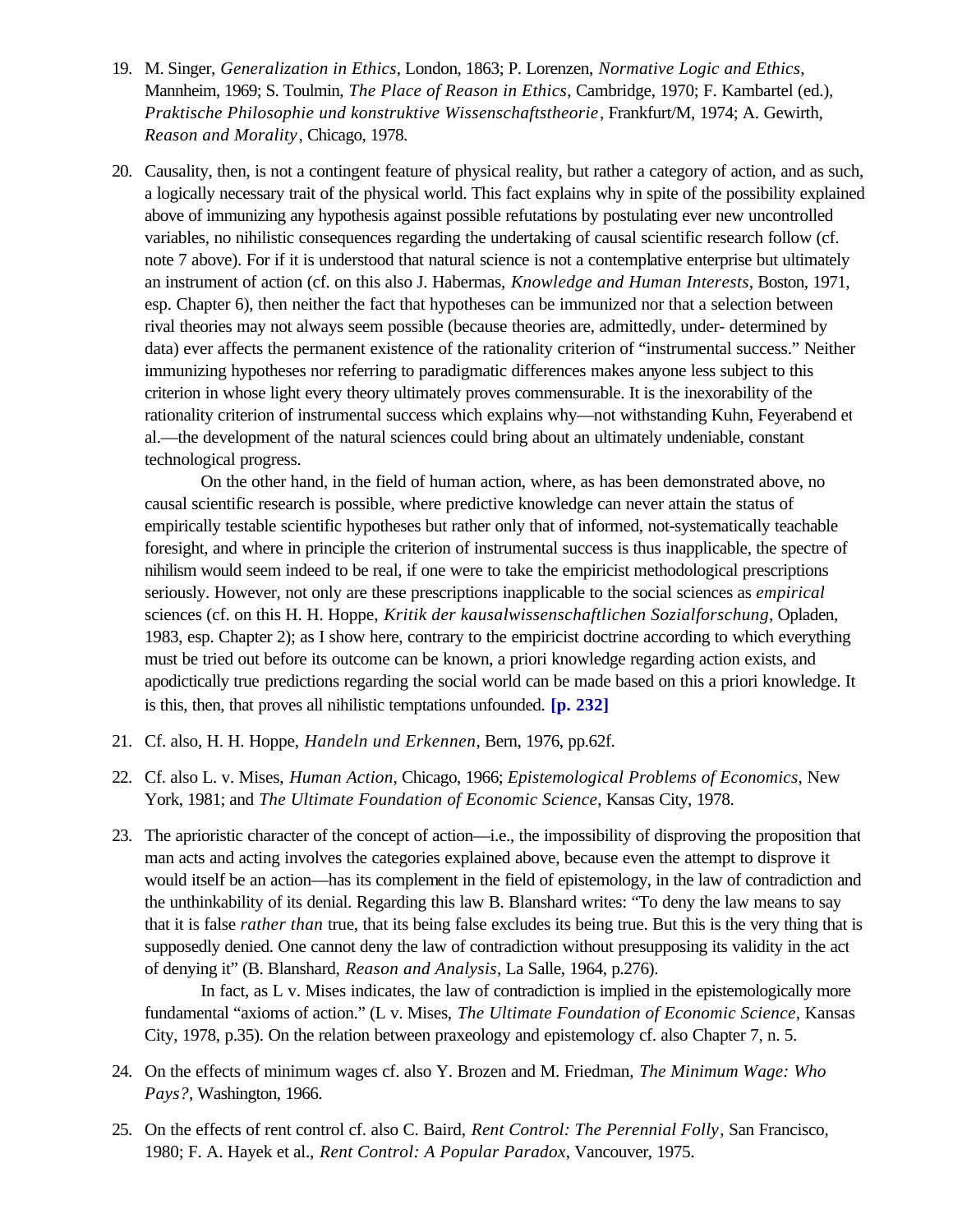#### **Chapter 7**

- 1. For such a position cf. A. J. Ayer, *Language, Truth and Logic*, New York, 1950. On the emotivist position cf. C. L. Stevenson, *Facts and Values*, New Haven, 1963; and *Ethics and Language*, London, 1945; cf. also the instructive discussion by G. Harman, *The Nature of Morality*, New York, 1977; the classical exposition of the idea that "reason is and can be no more than the slave of the passions" is to be found in D. Hume, *Treatise on Human Nature*, (ed. Selby-Bigge), Oxford, 1970.
- 3. Cf. also Chapter 6 above.
- 4. For various "cognitivist" approaches toward ethics cf. K. Baier, *The Moral Point of View*, Ithaca, 1958; M. Singer, *Generalization in Ethics*, London, 1863; P. Lorenzen, *Normative Logic and Ethics*, Mannheim, 1969; S. Toul-min, *The Place of Reason in Ethics*, Cambridge, 1970; F. Kambartel (ed.), *Praktische Philosophie und konstruktive Wissenschaftstheorie*, Frankfurt/M., 1974; A. Gewirth, *Reason and Morality*, Chicago, 1978.

 Another cognitivist tradition is represented by various "natural rights" theorists. Cf. J. Wild, *Plato's Modern Enemies and the Theory of Natural Law*, Chicago, 1953; H. Veatch, *Rational Man. A Modern Interpretation of Aristotelian Ethics*, Bloomington, 1962; and *For An Ontology of Morals. A Critique of Contemporary Ethical Theory*, Evanston, 1968; and *Human Rights. Fact or Fancy?*, Baton Rouge, 1985; L. Strauss, *Natural Right and History*, Chicago, 1970.

5. Cf. K. O. Apel, *Transformation der Philosophie*, Vol. 2, Frankfurt/M, 1973, in particular the essay "Das Apriori der Kommunikationsgemeinschaft und die Grundlagen der Ethilk"; also J. Habermas, "Wahrheitstheorien," in: H. Fahrenbach (ed.), *Wirklichkeit und Reflexion*, Pfullingen, 1974; *Theorie des kommunikativen Handelns, Vol. 1*, Frankfurt/M, 1981, pp.44ff; and *Moralbewusstsein und kommunikatives Handeln*, Frankfurt/M., 1983.

 Note the structural resemblance of the "a priori of argumentation" to the "a priori of action," i.e., the fact, as explained in Chapter 6 above, that there is no way of disproving the statement that everyone knows what it means to act, since the attempt to disprove this statement would presuppose one's knowledge of how to perform certain activities. Indeed, the indisputability of the knowledge of the meaning of validity claims and action are intimately related. On the one hand, actions are more fundamental than argumentation **[p. 234]** with whose existence the idea of validity emerges, as argumentation is clearly only a subclass of action. On the other hand, to say what has just been said about action and argumentation and their relation to each other already requires argumentation and so in this sense—epistemologically, that is—argumentation must be considered to be more fundamental than nonargumentative action. But then, as it is epistemology, too, which reveals the insight that although it might not be *known* to be so prior to any argumentation, *in fact* the development of argumentation *presupposes* action in that validity claims can only be explicitly discussed in an argument if the persons doing so already know what it means to have knowledge implied in actions; both, the meaning of action in general and argumentation in particular, must be thought of as logically necessary interwoven strands of a priori knowledge.

6. Methodologically, our approach exhibits a close resemblance to what A. Gewirth has described as the "dialectically necessary method" (*Reason and Morality*, Chicago, 1978, p.42-47)—a method of a priori reasoning modeled after the Kantian idea of transcendental deductions. Unfortunately, though, in his important study Gewirth chooses the wrong starting point for his analyses. He attempts to derive an ethical system not from the concept of argumentation, but from that of action. However, this surely cannot work, because from the correctly stated fact that in action an agent must, by necessity,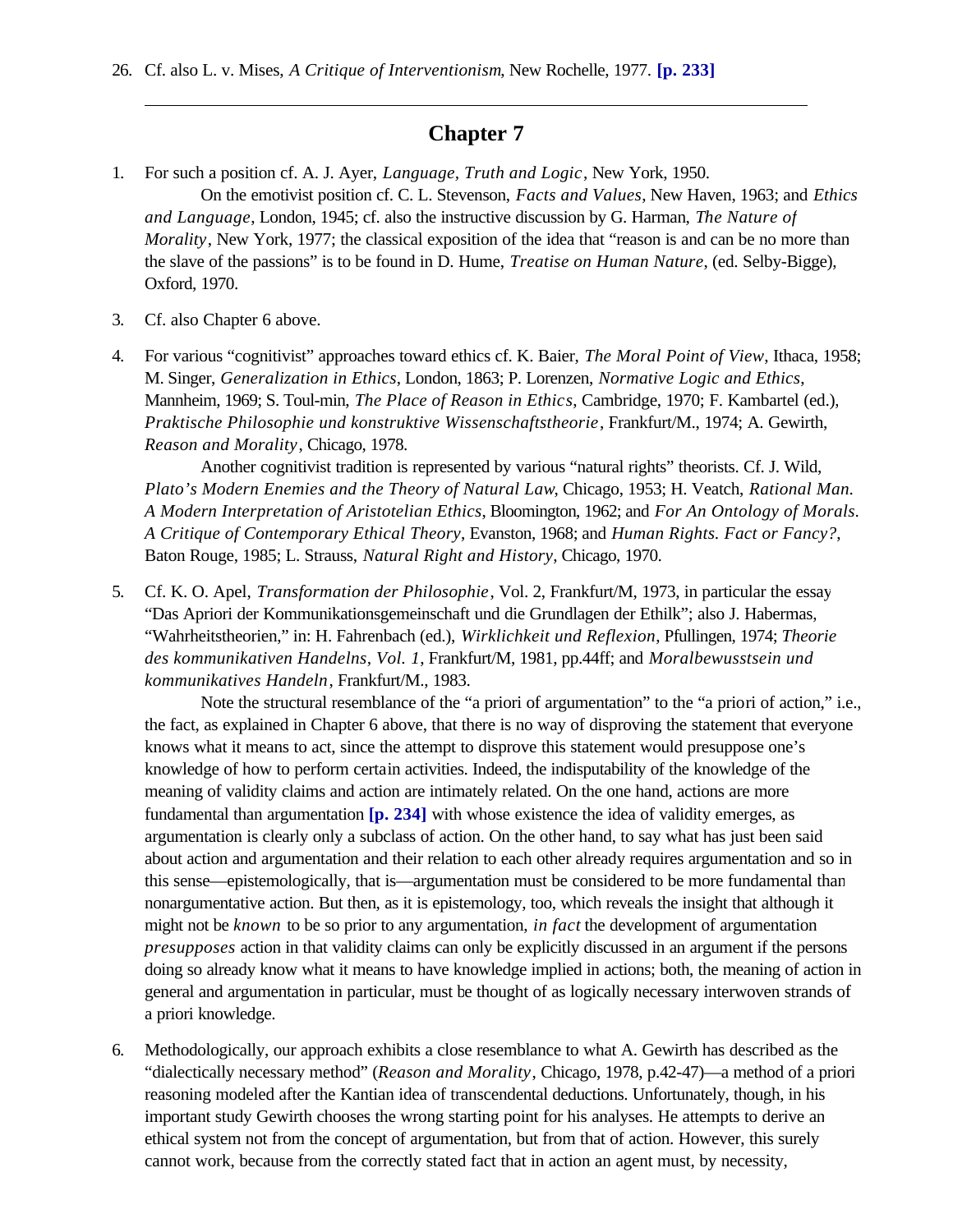presuppose the existence of certain values or goods, it does not follow that such goods then are universalizable and should thus be respected by others as the agent's goods by right. (On the requirement of normative statements to be universalizable cf. the following discussion in the text.) Rather, the idea of truth, or regarding morals, of universalizable rights or goods only emerges with argumentation as a special subclass of actions but not with action as such, as is clearly revealed by the fact that Gewirth, too, is not engaged simply in action, but more specifically in argumentation when he tries to convince us of the necessary truth of his ethical system. However, with argumentation recognized as the one and only appropriate starting point for the dialectically necessary method, a capitalist (i.e., non-Gewirthian) ethic follows, as will be seen. On the faultiness of Gewirth's attempt to derive universalizable rights from the notion of action cf. also the perceptive remarks by M. MacIntyre, *After Virtue*, Notre Dame, 1981, pp.6465; J. Habermas, *Moralbewusstsein und kommunikatives Handeln*, Frankfurt/M., 1983, pp.110-111; and H. Veatch, *Human Rights*, Baton Rouge, 1985, pp. 159-160.

7. The relationship between our approach and a "natural rights" approach can now be described in some detail, too. The natural law or natural rights **[p. 235]** tradition of philosophic thought holds that universally valid norms can be discerned by means of reason as grounded in the very nature of man. It has been a common quarrel with this position, even on the part of sympathetic readers, that the concept of human nature is far "too diffuse and varied to provide a determinate set of contents of natural law" (A. Gewirth, "Law, Action, and Morality" in: *Georgetown Symposium on Ethics. Essays in Honor of H. Veatch* (ed. R. Porreco), New York, 1984, p.73). Furthermore, its description of rationality is equally ambiguous in that it does not seem to distinguish between the role of reason in establishing empirical laws of nature on the one hand, and normative laws of human conduct on the other. (Cf., for instance, the discussion in H. Veatch, *Human Rights*, Baton Rouge, 1985, p.62-67.)

 In recognizing the narrower concept of argumentation (instead of the wider one of human nature) as the necessary starting point in deriving an ethic, and in assigning to moral reasoning the status of a priori reasoning, clearly to be distinguished from the role of reason performed in empirical research, our approach not only claims to avoid these difficulties from the outset, but claims thereby to be at once more straightforward and rigorous. Still, to thus dissociate myself from the natural rights tradition is not to say that I could not agree with its critical assessment of most of contemporary ethical theory; indeed I do agree with H. Veatch's complementary refutation of all desire (teleological, utilitarian) ethics as well as all duty (deontological) ethics (see *Human Rights*, Baton Rouge, 1985, Chapter 1). Nor do I claim that it is impossible to interpret my approach as falling in a "rightly conceived" natural rights tradition after all. What I claim, though, is that the following approach is clearly out of line with what the natural rights approach has ac tually come to be, and that it owes nothing to this tradition as it stands.

- 8. The universalization principle figures prominently indeed among all cognitivist approaches to morals. For the classical exposition cf. I. Kant, "Grundlegung zur Metaphysik der Sitten" and "Kritik der praktischen Vernunft" in: Kant, *Werke* (ed. Weischedel), vol. IV, Wiesbaden, 1956.
- 9. It might be noted here that only because scarcity exists is there even a problem of formulating moral laws; insofar as goods are superabundant ("free" goods) no conflict over the use of goods is possible and no action-coordination is needed. Hence, it follows that *any* ethic, correctly conceived, must be formulated as a theory of property, i.e., a theory of the assignment of rights of exclusive control over scarce means. Because only then does it become possible to avoid otherwise inescapable and unresolvable conflict. Unfortunately, moral philosophers, in their widespread ig norance of economics, have hardly ever seen this clearly enough. Rather, **[p. 236]** like H. Veatch (*Human Rights*, Baton Rouge, 1985, p. 170), for instance, they seem to think that they can do without a precise definition of property and property rights only to then necessarily wind up in a sea of vagueness and ad-hoceries. On human rights as property rights cf. also M. N. Rothbard, *The Ethics of Liberty*, Atlantic Highlands, 1982, Chapter 15.
- 10. Cf. J. Locke, *Two Treatises on Government* (ed. P. Laslett), Cambridge, 1970, esp. 2, 5.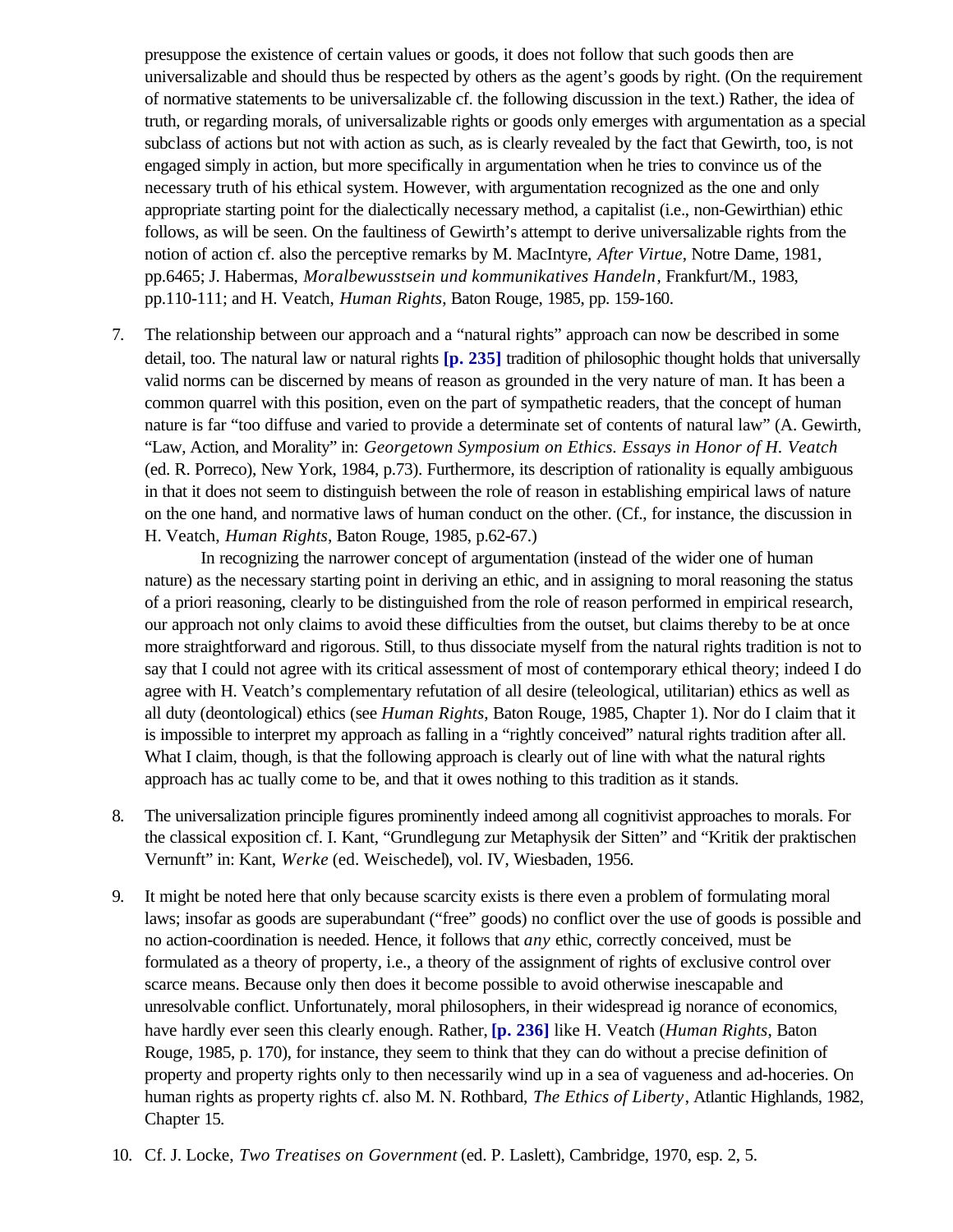- 11. On the nonaggression principle and the principle of original appropriation cf. also M. N. Rothbard, *For A New Liberty*, New York, 1978, Chapter 2; *and The Ethics of Liberty*, Atlantic Highlands, 1982, Chapters 6-8.
- 12. This, for instance, is the position taken by J. J. Rousseau, when he asks us to resist attempts to privately appropriate nature given resources by, for example, fencing them in. In his famous dictum, he says, "Beware of listening to this impostor; you are undone if you once forget that the fruits of the earth belong to us all, and the earth itself to nobody" ("Discourse upon the Origin and Foundation of Inequality among Mankind" in: J. J. Rousseau, *The Social Contract and Discourses (ed.* G. Cole), New York, 1950, p.235). However, it is only possible to argue so if it is assumed that property claims can be justified by decree. Because how else could "all" (i.e., even those who never did anything with the resources in question) or "nobody" (i.e., not even those who actually made use of it) own something—unless property claims were founded by mere decree?!
- 13. On the problem of the deriveability of "ought" from "is" statements cf. W. D. Hudson (ed.), *The Is-Ought Question*, London, 1969; for the view that the fact-value dichotomy is an ill-conceived idea cf. the natural rights literature cited in note 4 above.
- 14. Writes M. N. Rothbard in *The Ethics of Liberty*, Atlantic Highlands, 1982, p.32: "Now, *any* person participating in any sort of discussion, including one on values, is, by virtue of so participating, alive and affirming life. For if he were *really* opposed to life he would have no business in such a discussion, indeed he would have no business continuing to be alive. Hence, the *supposed* opponent of life is really affirming it in the very process of discussion, and hence the preservation and furtherance of one's life takes on the stature of an incontestable axiom." Cf. also D. Osterfeld, "the Natural Rights Debate" in: *Journal of Libertarian Studies*, VII, I, 1983, pp.106f. **[p. 237]**
- 15. Cf. also M. N. Rothbard, *The Ethics of Liberty*, Atlantic Highlands, 1982, p.45.
- 16. On the importance of the definition of aggression as physical aggression cf. also M. N. Rothbard, *The Ethics of Liberty*, Atlantic Highlands, 1982, Chapters 8-9; the same, "Law, Property Rights and Pollution," in: *Cato Journal*, Spring 1982, esp. pp. 60-63.
- 17. On the idea of structural violence as distinct from physical violence cf. D. Senghaas (ed.), *Imperialismus und strukturelle Gewalt*, Frankfurt/M., 1972.

 The idea of defining aggression as an invasion of property *values* also underlies the theories of justice of both J. Rawls and R. Nozick, however different these two authors may have appeared to be to many commentators. For how could he think of his so-called difference-principle—"Social and economic inequalities are to be arranged so that they are . . . reasonably expected to be to everyone's—including the least advantaged one's—ad-vantage or benefit" (J. Rawis, *A Theory of Justice*, Cambridge, 1971, pp. 60-83; see also pp.75ff)—as justified unless Rawls believes that simply by increasing his relative wealth a more fortunate person commits an aggres sion, and a less fortunate one then has a valid claim against the more fortunate person only because the former's relative position in terms of value has deteriorated?! And how could Nozick claim it to be justifiable for a "dominant protection agency" to outlaw competitors, regardless of what their actions would have been like (R. Nozick, *Anarchy, State and Utopia*, New York, 1974, pp.55f)? Or how could he believe it to be morally correct to outlaw so-called nonproductive exchanges, i.e., exchanges where one party would be better off if the other one did not exist at all, or at least had nothing to do with it (as, for instance, in the case of a blackmailee and a blackmailer), regardless of whether or not such an exchange involved physical invasion of any kind (*ibid.*, pp. 83-86), unless he thought that the right existed to have the integrity of one's property *values* (rather than its physical integrity) preserved?! For a devastating critique of Nozick's theory in particular cf. M. N. Rothbard, *The Ethics of Liberty*, Atlantic Highlands, 1982, Chapter 29; on the fallacious use of the indifference curve analysis, employed both by Rawls and Nozick, cf. the same, "Toward a Reconstruction of Utility and Welfare Economics," *Center for Libertarian Studies, Occasional Paper*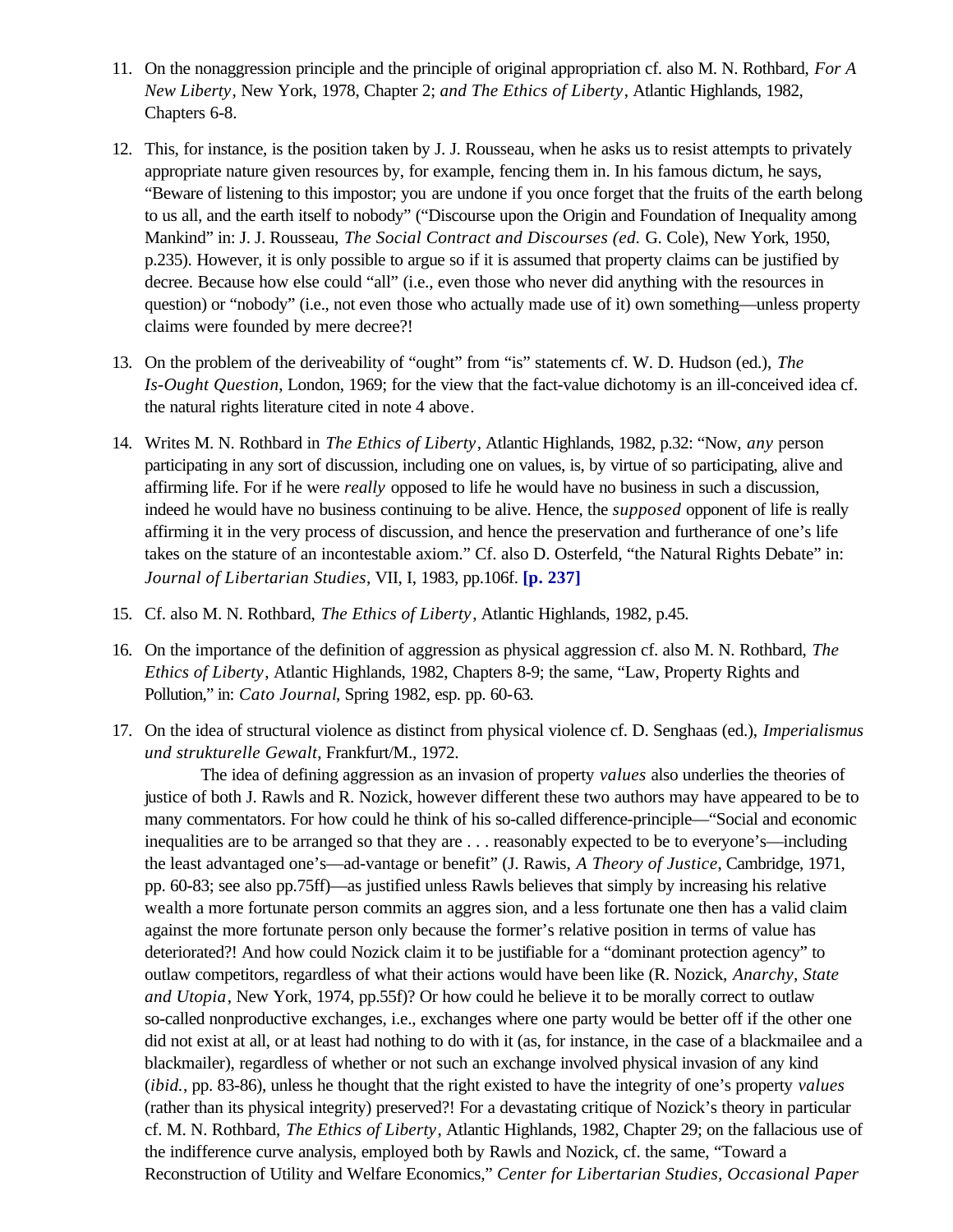*No.* 3, New York, 1977.

- 18. Cf. also M. N. Rothbard, *The Ethics of Liberty*, Atlantic Highlands, 1982, p.46. **[p. 238]**
- 19. For an awkward philosophical attempt to justify a late-comer ethic cf. J. Rawls, *A Theory of Justice*, Cambridge, 1971, pp.284ff; J. Sterba, *The Demands of Justice*, Notre Dame, 1980, esp. pp.58ff, pp.137ff; On the absurdity of such an ethic cf. M. N. Rothbard, *Man, Economy and State*, Los Angeles, 1972, p.427.
- 20. It should be noted here, too, that only if property rights are conceptualized as private property rights originating in time, does it then become possible to make contracts. Clearly enough, contracts are agreements between enumerable physically independent units which are based on the mutual recognition of each contractor's private ownership claims to things acquired prior to the agreement, and which then concern the transfer of property titles to definite things from a specific prior to a specific later owner. No such thing as contracts could conceivably exist in the framework of a late-comer ethic! **[p. 239]**

#### **Chapter 8**

- 1. On the difference between institutional aggression committed by the state as the very incorporation of socialism and common, criminal action cf. L. Spooner, *No Treason*, Colorado Springs, 1973, pp. 19-20.: ."..the government, like a highwayman, says to a man: "Your money, or your life." And many, if not most, taxes are paid under the compulsion of that threat. The government does not, indeed, waylay a man in a lonely place, spring upon him from the roadside, and, holding a pistol to his head, proceed to rifle his pockets. But the robbery is none the less a robbery on that account; and it is far more dastardly and shameful. The highwayman takes solely upon himself the responsibility, danger, and crime of his own act. He does not pretend that he has any rightful claim to your money, or that he intends to use it for your own benefit. He does not pretend to be anything but a robber. He has not acquired impudence enough to profess to be merely a "protector," and that he takes men's money against their will, merely to enable him to "protect" those infatuated travellers, who feel perfectly able to protect themselves, or do not appreciate his peculiar system of protection. He is too sensible a man to make such professions as these. Furthermore, having taken your money, he leaves you, as you wish him to do. He does not persist in following you on the road, against your will; assuming to. be your rightful "sovereign," on account of the "protection" he affords you. He does not keep "protecting" you, by commanding you to bow down and serve him; by requiring you to do this, and forbidding you to do that; by robbing you of more money as often as he finds it for his interest or pleasure to do so; and by brandishing you as a rebel, a traitor, and an enemy to your country, and shooting you down without mercy, if you dispute his authority or resist his demands. He is too much of a gentleman to be guilty of such impostures and insults and villainies as these. In short, he does not, in addition to robbing you, attempt to make you either his dupe or his slave. The proceedings of those robbers and murderers, who call themselves "the government," are directly the opposite of these of the "single highwayman."
- 2. On the theory of the state cf. M. N. Rothbard, "The Anatomy of the State," in: the same, *Egalitarianism As A Revolt Against Nature*, Washington, 1974; *For A New Liberty*, New York, 1978; and *The Ethics of Liberty*, Atlantic Highlands, 1982; H. H. Hoppe, *Eigentum, Anarchie und Staat*, Opladen, 1987; cf. also A. Herbert, *The Right and Wrong of Compulsion by the State* (ed. E. Mack), Indianapolis, 1978; H. Spencer, *Social Statics*, London, 1851; F. Oppenheimer, *The State*, New York, 1926; A. J. Nock, *Our Enemy, the State, [p. 240] Delevan, 1983; cf. also J. Schumpeter's remark directed against then as now prevalent views, notably among economists, that "the theory which construes taxes on the analogy of club dues or the purchase of a service of, say, a doctor only proves how far removed this part of the social sciences is from scientific habits of minds" (J. Schumpeter, Capitalism, Socialism and Democracy*, New York, 1942, p. 198).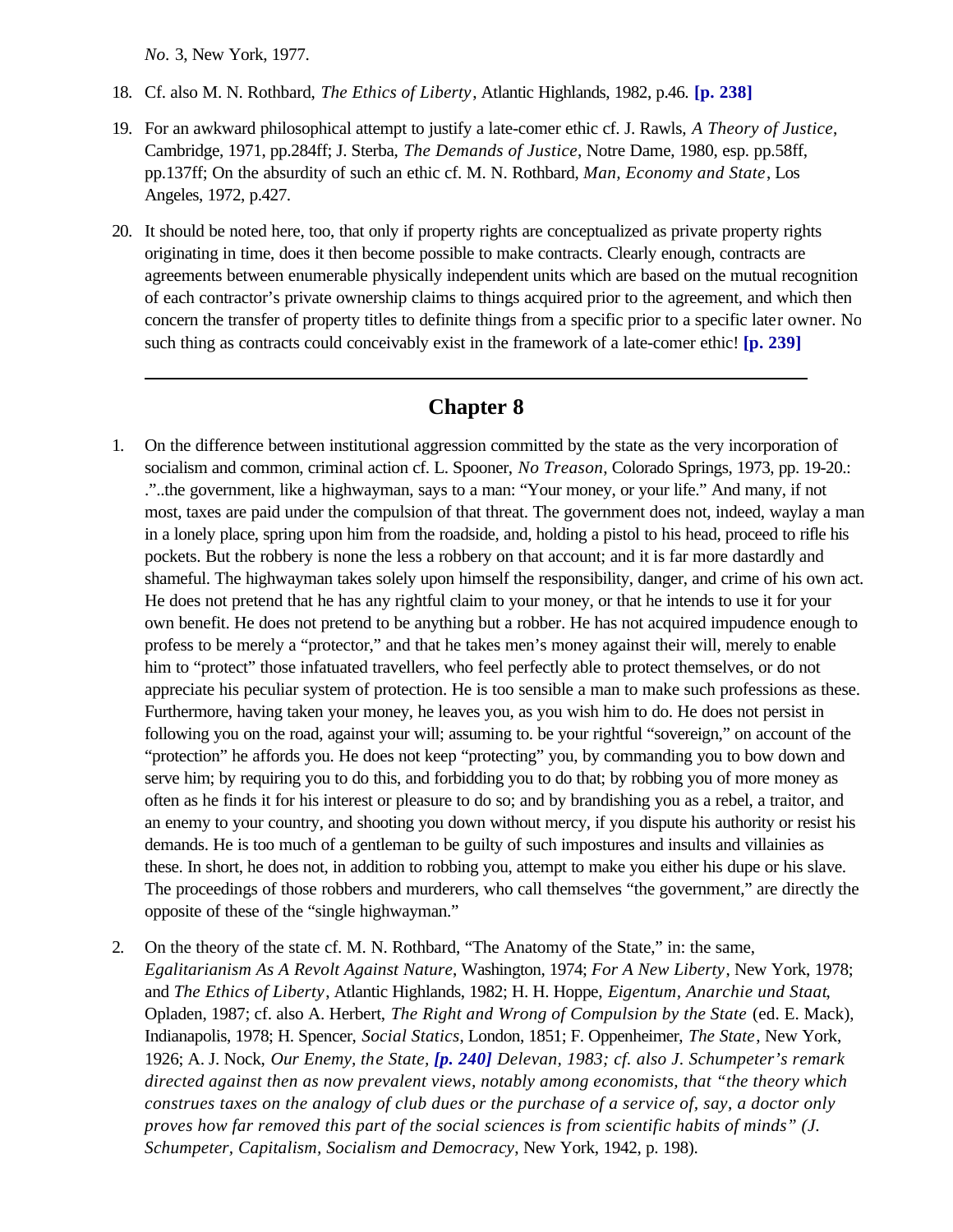- 3. In addition, the use of at least some weaponry, such as atomic bombs, against one's subjects would be prohibitive, since the rulers could hardly prevent that they themselves would be hurt or killed by it, too.
- 4. D. Hume, *Essays, Moral, Political and Literary*, Oxford, 1971, p.19; cf. also E. de La Boetie, *The Politics of Obedience: The Discourse of Voluntary Servitude*, New York, 1975.
- 5. The classical exposition of the idea that in the "state of nature" no distinction between "just" and "unjust" can be made and that only the state creates justice is to be found in T. Hobbes, *Leviathan*, Oxford, 1946. That this "positivistic" theory of law is untenable has been implicitly demonstrated in Chapter 7 above. In addition, it should be noted that such a theory does not even succeed in doing what it is supposed to do: in *justifying* the state. Because the transition from the state of nature to a statist system can of course only be called justified (as opposed to arbitrary) if natural (pre- statist) norms exist that are the justificatory basis for this very transition.

 For modern positivists cf. G. Jellinek, *Allgemeine Staatslehre*, Bad Homburg, 1966; H. Kelsen, *Reine Rechtslehre*, Wien, 1976; for a critique of legal positivism cf. F. A. Hayek, *Law, Legislation and Liberty*, 3 vols., Chicago, 1973-79.

- 6. For the classical exposition of this view of politics cf. N. Machiavelli, *The Prince*, Harmondsworth, 1961; cf. also Q. Skinner, *The Foundations of Modern Political Thought*, Cambridge, 1978.
- 7. Cf. on this and the following, M. N. Rothbard, *Power and Market*, Kansas City, 1977, pp. 182f.
- 8. On the role of the intellectuals and teachers as advocates of socialism and statism cf. B. de Jouvenel, "The Treatment of Capitalism by Continental Intellectuals," in: F.A. Hayek, *Capitalism and the Historians*, Chicago, 1954; L. v. Mises, *The Anti- Capitalist Mentality*, South Holland, 1972. **[p. 241]**
- 9. On a free market monetary system and the effects of government intervention on this system cf. R. Paul and L. Lehrman, *The Case For Gold*, San Francisco, 1983, Chapters 2, 3; M. N. Rothbard, *What Has Government Done to Our Money?*, Novato, 1973.
- 10. On the problem of a free market production of law and order cf. Chapter 10 below.
- 11. Cf. on this also Chapter 5, n. 4.
- 12. On this point cf. also Chapter 10 below.
- 13. F. Oppenheimer, *System der Soziologie, VoL II, Der Staat*, Stuttgart, 1964. Oppenheimer sums up the peculiar, discriminatory character of state-provided goods, in particular of its production of law and order, in this way (pp.322-323): 'the basic norm of the state is power. That is, seen from the side of its origin: violence transformed into might. Violence is one of the most powerful forces shaping society, but is not itself a form of *social* interaction. It must become law in the positive sense of this term, that is, sociologically speaking, it must permit the development of a system of 'subjective reciprocity': and this is only possible through a system of self- imposed restrictions on the use of violence and the assumption of certain obligations in exchange for its arrogated rights. In this way violence is turned into might, and a relationship of domination emerges which is accepted not only by the rulers, but under not too severely oppressive circumstances by their subjects as well, as expressing a 'just reciprocity.' Out of this basic norm secondary and tertiary norms now emerge as implied in it: norms of private law, of inheritance, criminal, obligational, and constitutional law, which all bear the mark of the basic norm of power and domination, and which are all designed to influence the structure of the state in such a way as to increase economic exploitation to the maximum level which is compatible with the continuation of legally regulated domination." The insight is fundamental that "law grows out of two essentially different roots ( . . . ): on the one hand, out of the law of the association of equals, which can be called a 'natural' right, even if it is no 'natural right,' and on the other hand, out of the law of violence transformed into regulated might, the law of unequals."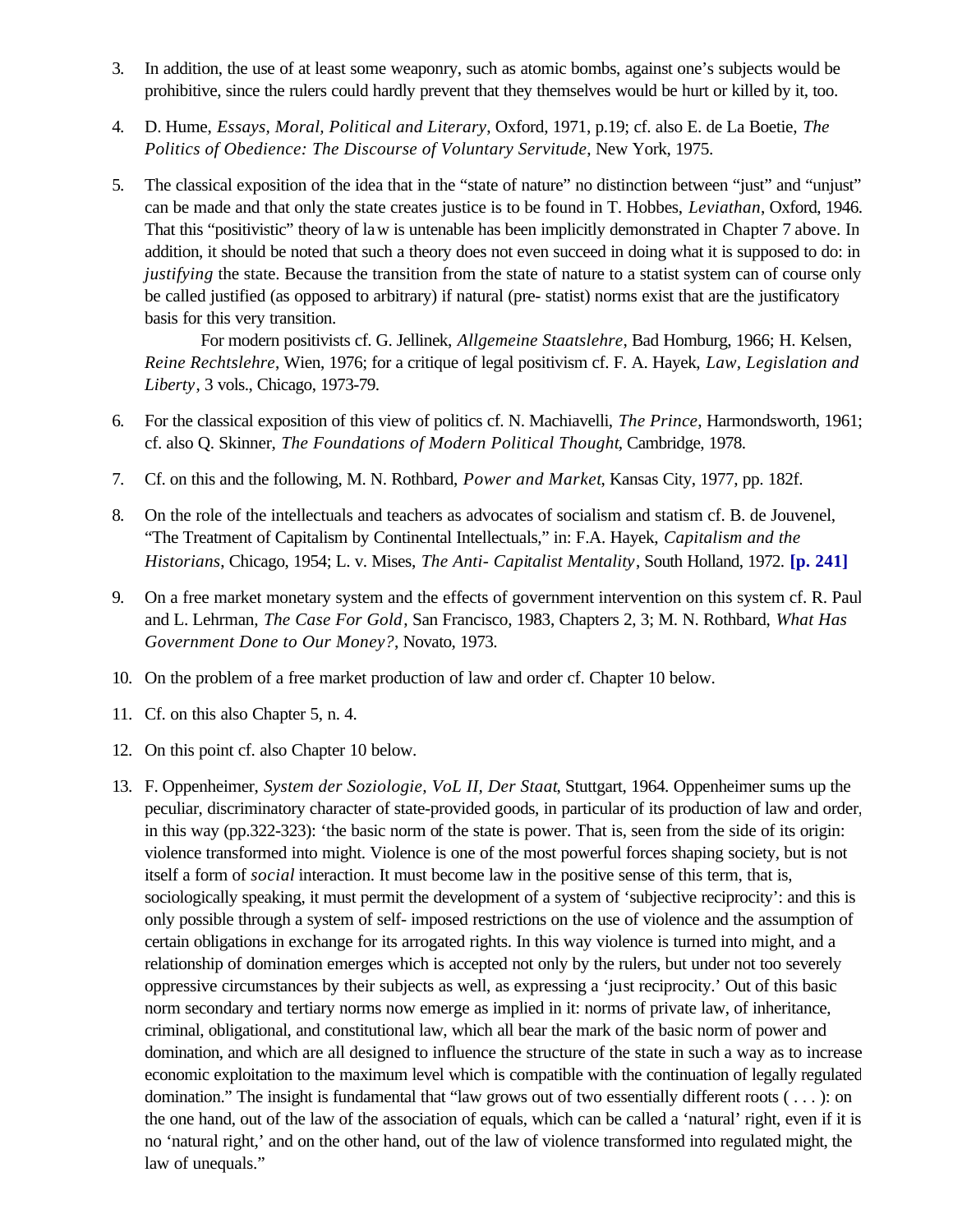- 14. Only the fact that democracy has become a sacred cow in modern politics can explain why the extent to which the idea of majority rule is ridden **[p. 242]** with inner contradictions is almost generally overlooked: first, and this is already decisive, if one accepts democracy as justified, then one would also have to accept a democratic abolishment of democracy and a substitution of either an autocracy or a libertarian capitalism for democracy—and this would demonstrate that democracy as such cannot be regarded as a moral value. In the same way it would have to be accepted as justified if majorities decided to eliminate minorities until the point at which there were only two people, the last majority, left, for which majority rule could no longer be applied, for logico-arithmetic reasons. This would prove once again that democracy cannot in itself be regarded as justifiable. Or, if one did not want to accept these consequences and instead adopted the idea of a constitutionally limited, liberal democracy, one would at the same time have to admit that the principles from which these limitations are derived must then be logically more fundamental than the majority rule—and this again would point to the fact that there can be nothing of particular moral value in democracy. Second, by accepting majority rule it is not automatically clear what the population is to which it should be applied. (The majority of *which* population is to decide?) Here there are exactly three possibilities. Either one applies the democratic principle once again with regard to this question, and decides to opt for the idea that greater majorities should always prevail over smaller ones—but then, of course, there would be no way of saving the idea of national or regional democracy, as one would have to choose the total, global population as one's group of reference. Or, one decides that determining the population is an arbitrary matter—but in this case, one would have to accept the possibility of increasingly smaller minorities seceding from larger ones, with every individual being his own self-determining majority, as the logical end point of such a process of secession—and once again the unjustifiability of democracy as such would have been demonstrated. Third, one could adopt the idea that selecting the population to which the majority principle is applied is neither done democratically nor arbitrarily, but somehow differently—but then again, one would have to admit that whatever this different principle that would justify such a decision might be, it must be more fundamental than the majority rule itself, and majority rule in itself must be classified as completely arbitrary. Cf. on this M. N. Rothbard *Power and Market*, Kansas City, 1977, pp. 189ff., H. H. Hoppe, *Eigentum, Anarchie und Staat*, Opladen, 1987, Chapter 5.
- 15. B. de Jouvenel, *On Power*, New York, 1949, pp. 9-10; on the social psychology of democracy cf. also the same, *On Sovereignty*, Cambridge, 1957; G. Mosca, *The Ruling Class*, New York, 1939; H. A. Mencken, *Notes on Democracy*, New York, 1926; on the tendency of democratic rule to "degenerate" to oligarchic rule cf. R. Michels, *Zur Soziologie des Parteiwesens* **[p. 243]** *in der modernen Demokratie*, Stuttgart, 1957.
- 16. Cf. on this process, R. Bendix, *Kings or People*, Berkeley, 1978.
- 17. On the fundamental difference between private business organizations and the state cf. L. v. Mises, *Bureaucracy*, New Haven, 1944.
- 18. L. Spooner describes the supporters of the state as falling into two categories: "1. Knaves, a numerous and active class, who see in the government an instrument which they can use for their own aggrandizement or wealth. 2. Dupes—a large class, no doubt—each of whom, because he is allowed one voice out of millions in deciding what he may do with his own person and his own property, and because he is permitted to have the same voice in robbing, enslaving, and murdering others, that others have in robbing, enslaving and murdering himself, is stupid enough to imagine that he is a 'free man,' a 'sovereign,' that this is a 'free government,' 'the best government on earth,' and such like absurdities" (L Spooner, *No Treason. The Constitution of No Authority*, Colorado Springs, 1973, p. 18).
- 19. Writes E. de la Boetie (*The Politics of Obedience: The Discourse of Voluntary Servitude*, New York, 1975, pp. 52-53): "He who domineers over you . . . has indeed nothing more than the power that you confer upon him to destroy you . . . . Resolve to serve no more, and you are at once freed. I do not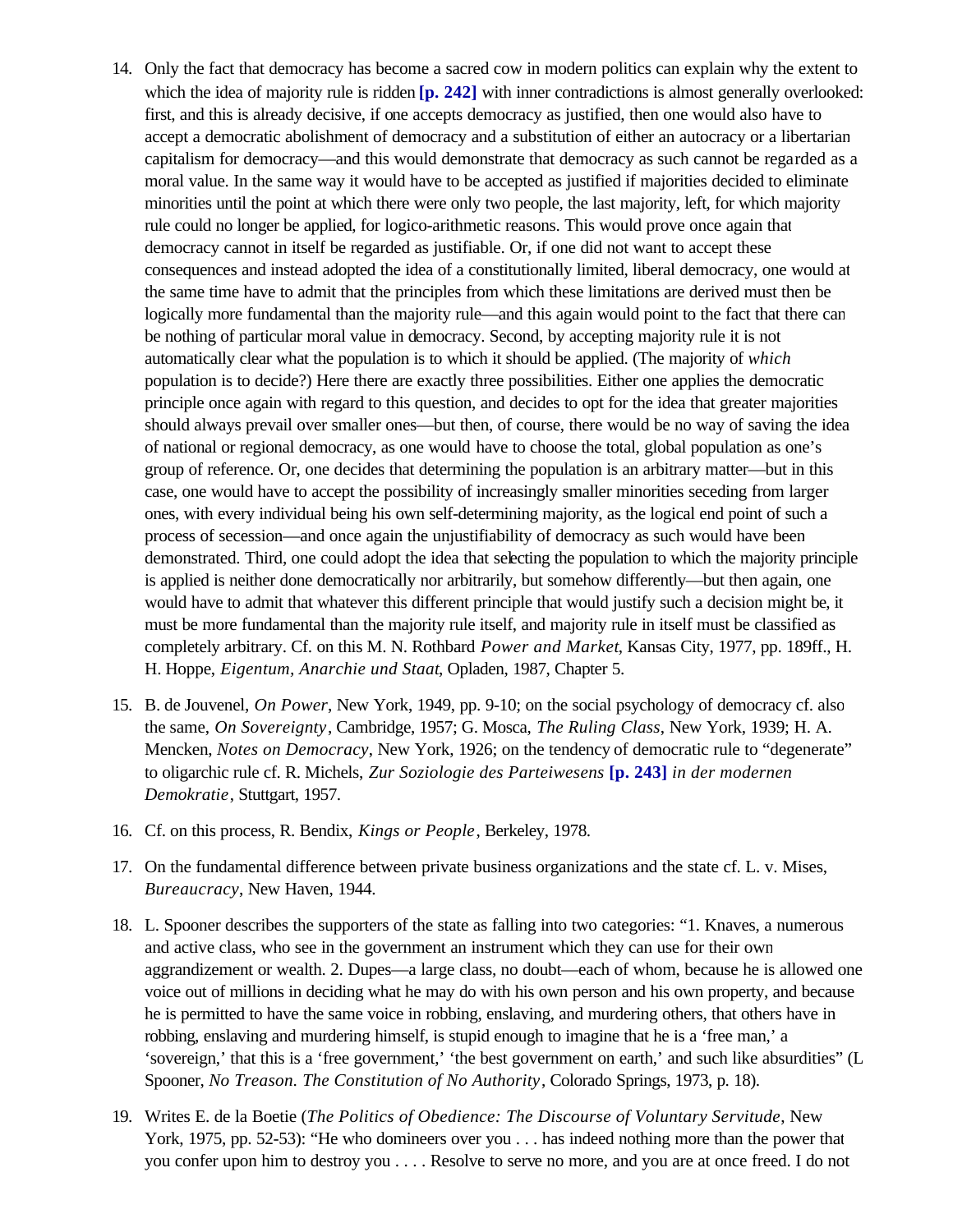ask that you place hands upon the tyrant to topple him over, but simply that you support him no longer; then you will behold him, like a great Colossus whose pedestal has been pulled away, fall of his own weight and break into pieces."

20. On a strategy for liberty, and in particular on the importance of a libertarian movement for the achievement of these goals, cf. M. N. Rothbard, *For A New Liberty*, New York, 1978, Chapter 15; and *The Ethics of Liberty*, Atlantic Highlands, 1982, part 5. **[p. 244]**

## **Chapter 9**

- 1. Cf. on this also Chapter 3 above and Chapter 10 below.
- 2. On the function of profit and loss cf. L. v. Mises, *Human Action*, Chicago, 1966, Chapter 15; and "Profit and Loss," in: the same, *Planning for Freedom*, South Holland, 1974; M. N. Rothbard, *Man, Economy and State*, Los Angeles, 1970, Chapter 8.
- 3. On the economics of government cf., esp. M. N. Rothbard, *Power and Market*, Kansas City, 1977, Chapter 5.
- 4. Regarding democratically controlled allocations, various deficiencies have become quite evident. For instance J. Buchanan and R. Wagner write (*The Consequences of Mr. Keynes*, London, 1978, p. 19), "Market competition is continuous; at each purchase, a buyer is able to select among competing sellers. Political competition is intermittent; a decision is binding generally for a fixed number of years. Market competition allows several competitors to survive simultaneously . . . . Political competition leads to an all-or-nothing outcome . . . . in market competition the buyer can be reasonably certain as to just what it is that he will receive from his purchase. In political competition, the buyer is in effect purchasing the services of an agent, whom he cannot bind . . . . Moreover, because a politician needs to secure the cooperation of a majority of politicians, the meaning of a vote for a politician is less clear than that of a 'vote' for a private firm." (Cf. on this also J. Buchanan, "Individual Choice in Voting and the Market," in: the same, *Fiscal Theory and Political Economy*, Chapel Hill, 1962; for a more general treatment of the problem J. Buchanan and G. Tullock, *The Calculus of Consent*, Ann Arbor, 1962.)

 What has commonly been overlooked, though—especially by those who try to make a virtue of the fact that a democracy gives equal voting power to everyone, whereas consumer sovereignty allows for unequal "votes"—is the most important deficiency of all: that under a system of consumer sovereignty people might cast unequal votes but, in any case, they exercise control exclusively over things which they acquired through original appropriation or contract and hence are forced to act morally. Under a democracy of production everyone is assumed to have something to say regarding things one did not so acquire, and hence one is permanently invited thereby not only to create legal instability with all its negative effects **[p. 245]** on the process of capital formation, but, moreover, to act immorally. Cf. on this also L. v. Mises, *Socialism*, Indianapolis, 1981, Chapter 31; also cf. Chapter 8 above.

- 5. M. N. Rothbard, *Power and Market*, Kansas City, 1977, p. 176.
- 6. This is a very generous assumption, to be sure, as it is fairly certain that the so- called public sector of production attracts a different type of person from the very outset and boasts an unusually high number of inefficient, lazy, and incompetent people.
- 7. Cf. L. v. Mises, *Bureaucracy*, New Haven, 1944; Rothbard, *Power and Market*, Kansas City, 1977, pp. 172ff; and *For A New Liberty New York*, 1978, Chapter 10; also M. and R. Friedman, *The Tyranny of the Status Quo*, New York, 1984, pp. 35-51.
- 8. On the following cf. L. v. Mises, *Human Action*, Chicago, 1966, Chapter 23.6; M.N. Rothbard, *Man Economy and State*, Los Angeles, 1970, Chapter 7, esp. 7.4-6; "Conservation in the Free Market," in: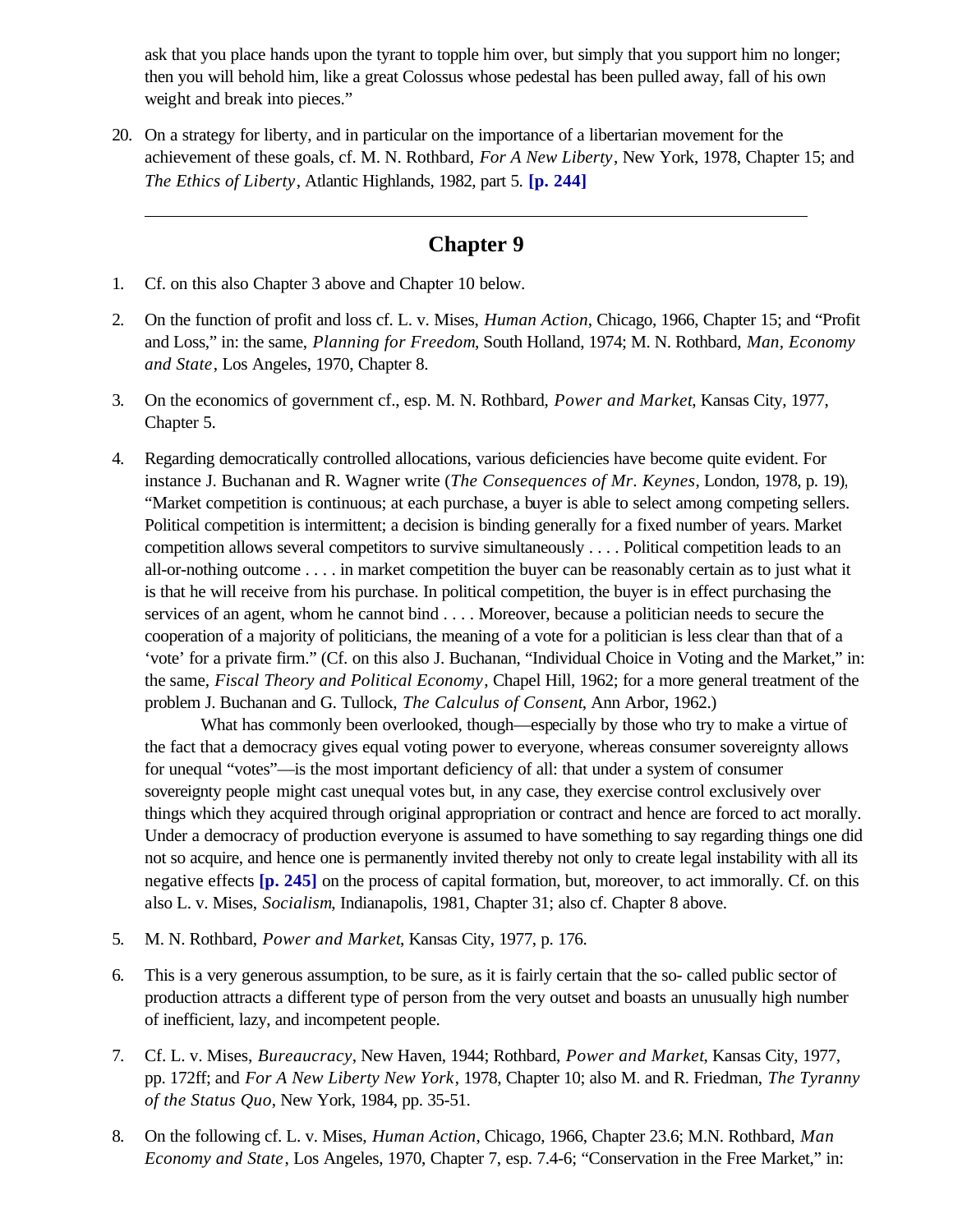*Egalitarianism As A Revolt Against Nature*, Washington, 1974; and *For A New Liberty*, New York, 1978, Chapter 13.

- 9. On this and the following cf. L. v. Mises, *Socialism*, Indianapolis, 1981, part 3.2.
- 10. Thus states J. W. McGuire, *Business and Society*, New York, 1963, pp. 38-39: "From 1865 to 1897, declining prices year after year made it difficult for businessmen to plan for the future. In many areas new railroad links had resulted in a nationalization of the market east of the Mississippi, and even small concerns in small towns were forced to compete with other, often larger firms located at a distance. At the same time there were remarkable advances in technology and productivity. In short it was a wonderful era for the consumer and a frightful age for the producers especially as competition became more and more severe."
- 11. Cf. on this G. Kolko, *The Triumph of Conservatism*, Chicago, 1967; and *Railroads and Regulation*, Princeton, 1965; J. Weinstein, *The Corporate /deal in the Liberal State*, Boston, 1968; M. N. Rothbard and R. Radosh (eds.), *A New History of Leviathan*, New York, 1972. **[p. 246]**
- 12. G. Kolko, *The Triumph of Conservatism*, Chicago, 1967, pp.4-5; cf. also the investigations of M. Olson, *The Logic of Collective Action*, Cambridge, 1965, to the effect that mass organizations (in particular labor unions), too, are not market phenomena but owe their existence to legislative action.
- 13. On the following cf. L. v. Mises, *Socialism*, Indianapolis, 1981, part 3.2; and Human Action, Chicago, 1966, Chapters 25-26; M. N. Rothbard, *Man, Economy and State*, Los Angeles, 1970, pp.544ff; pp.585ff; and "Ludwig von Mises and Economic Calculation under Socialism," in: L. Moss (ed.), *The Economics of Ludwig von Mises*, Kansas City, 1976, pp. 75-76.
- 14. Cf. F. A. Hayek, *Individualism and Economic Order*, Chicago, 1948, esp. Chapter 9; I. Kirzner, *Competition and Entrepreneurship*, Chicago, 1973.
- 15. Regarding large-scale ownership, in particular of land, Mises observes that it is normally only brought about and upheld by nonmarket forces: by coercive violence and a state-enforced legal system outlawing or hampering the selling of land. "Nowhere and at no time has the large scale ownership of land come into being through the working of economic forces in the market. Founded by violence, it has been upheld by violence and that alone. As soon as the latifundia are drawn into the sphere of market transactions they begin to crumble, until at last they disappear completely . . . . That in a market economy it is difficult even now to uphold the latifundia, is shown by the endeavors to create legislation institutions like the 'Fideikommiss' and related legal institutions such as the English 'entail' . . . . Never was the ownership of the means of production more closely concentrated than at the time of Pliny, when half the province of Africa was owned by six people, or in the day of the Merovingian, when the church possessed the greater part of all French soil. And in no part of the world is there less large-scale land ownership than in capitalist North America," *Socialism*, Indianapolis, 1981, pp.325326.
- 16. Cf. on the following in M. N. Rothbard, *Man, Economy and State*, Los Angeles, 1970, Chapter 10, esp. pp.586ff; also W. Block, "Austrian Monopoly Theory. A Critique," in: *Journal of Libertarian Studies*, 1977.
- 17. L.v. Mises, *Human Action*, Chicago, 1966, p.359; cf. also any current textbook, such as P. Samuelson, *Economics*, New York, 1976, p.500. **[p. 247]**
- 18. Cf. M. N. Rothbard, *Man, Economy and State*, Los Angeles, 1970, Chapter 10, esp. pp.604-614.
- 19. M. N. Rothbard, *Man, Economy and State*, Los Angeles, 1970, p.607.
- 20. L.v. Mises, "Profit and Loss," in: *Planning for Freedom*, South Holland, 1974, p.116.
- 21. In fact, historically, governmental anti-trust policy has almost exclusively been a practice of providing less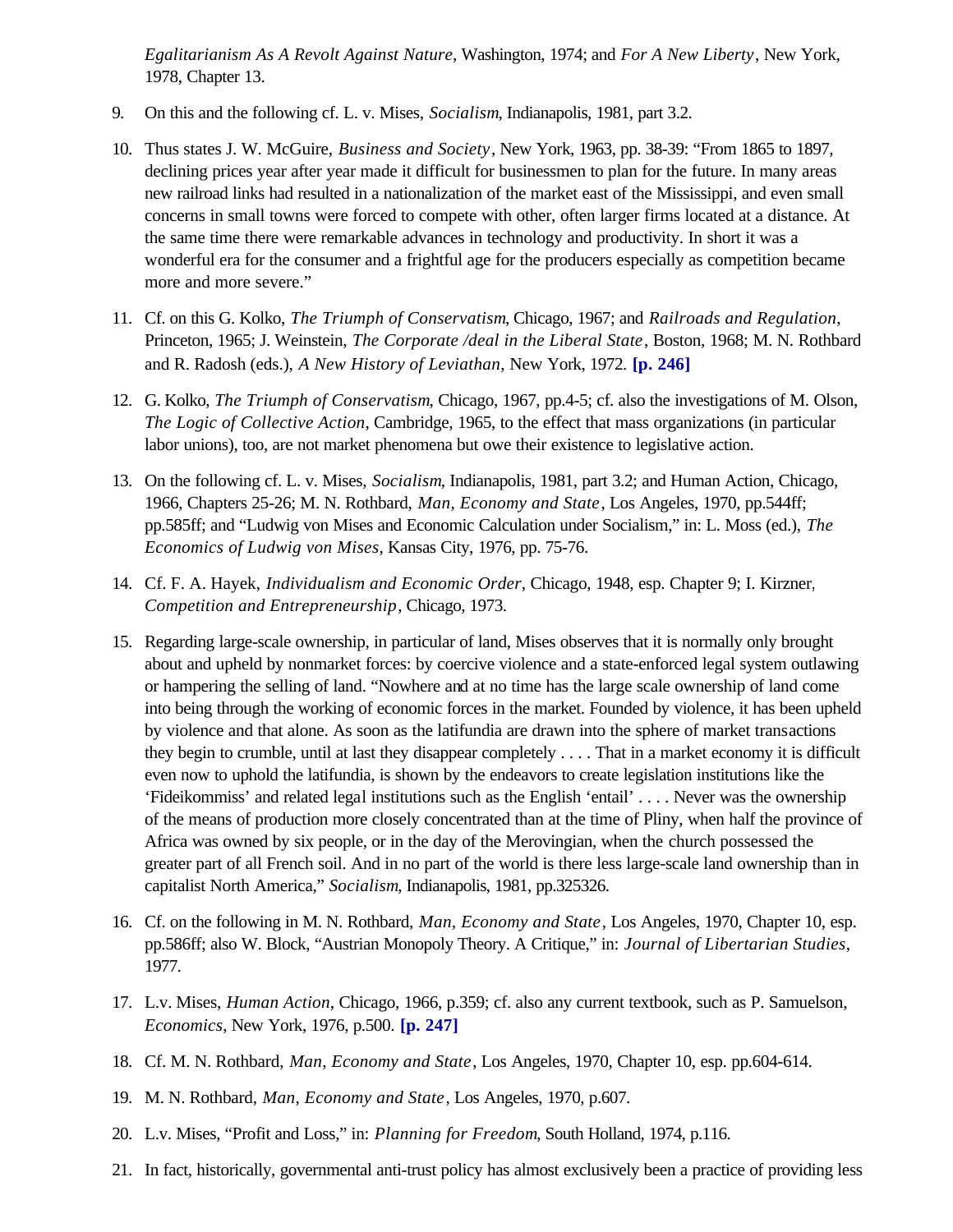successful competitors with the legal tools needed to hamper the operation of their more successful rivals. For an impressive assembly of case studies to this effect cf. D. Armentano, An*titrust and Monopoly*, New York, 1982; also Y. Brozen, *Is Government the Source of Monopoly? And Other Essays*, San Francisco, 1980. **[p. 248]**

## **Chapter 10**

- 1. G. de Molinari, "The Production of Security," Center for Libertarian Studies, Occasional Paper No. 2, New York, 1977, p.3.
- 2. *Ibid.,* p.4.
- 3. For various approaches of public goods theorists cf. J. Buchanan and G. Tullock, *The Calculus of Consent*, Ann Arbor, 1962; J. Buchanan, *The Public Finances*, Homewood, 1970; and *The Limits of Liberty*, Chicago, 1975; G. Tullock, *Private Wants, Public Means*, New York, 1970; M. Olson, *The Logic of Collective Action*, New York, 1965; W. Baumol, *Welfare Economics and the Theory of the State*, Cambridge, 1952.
- 4. Cf. on the following M. N. Rothbard, *Man, Economy and State*, Los Angeles, 1970, pp.883ff; and "The Myth of Neutral Taxation," in: *Cato Journal*, 1981; W. Block, "Free Market Transportation: Denationalizing the Roads," in: *Journal of Libertarian Studies*, 1979; and "Public Goods and Externalities: The Case of Roads," in: *Journal of Libertarian Studies*, 1983.
- 5. Cf. for instance, W. Baumol and A. Blinder, *Economics, Principles and Policy*, New York, 1979, Chapter 31.
- 6. Another frequently used criterion for public goods is that of "non-rival-rous consumption." Generally, both criteria seem to coincide: when free riders cannot be excluded, nonrivalrous consumption is possible; and when they can be excluded, consumption becomes rivalrous, or so it seems. However, as public goods theorists argue, this coincidence is not perfect. It is, they say, conceivable that while the exclusion of free riders might be possible, their inclusion might not be connected with any additional cost (the marginal cost of admitting free riders is zero, that is), and that the consumption of the good in question by the additionally admitted free rider will not necessarily lead to a subtraction in the consumption of the good avail able to others. Such a good would be a public good, too. And since exclusion would be practiced on the free market and the good would not become available for nonrivalrous consumption to everyone it otherwise could—even though this would require no additional costs—this, according to statist- socialist logic, would prove a market failure, i.e., a suboptimal level**[p. 249]** of consumption. Hence, the state would have to take over the provision of such goods. (A movie theater, for instance, might only be half-full, so it might be "costless" to admit additional viewers free of charge, and their watching the movie also might not affect the paying viewers; hence the movie would qualify as a public good. Since, however, the owner of the theater would be engaging in exclusion, instead of letting free riders enjoy a "costless" performance, movie theaters would be ripe for nationalization.) On the numerous fallacies involved in defining public goods in terms of nonrivalrous consumption cf. notes 12 and 16 below.
- 7. Cf. on this W. Block, "Public Goods and Externalities," in: *Journal of Libertarian Studies*, 1983.
- 8. Cf. for instance, J. Buchanan, *The Public Finances*, Homewood, 1970, p.23; P. Samuelson, *Economics*, New York, 1976, p.160.
- 9. Cf. R. Coase, "The Lighthouse in Economics," in: *Journal of Law and Economics*, 1974.
- 10. Cf. for instance, the ironic case that W. Block makes for socks being public goods in "Public Goods and Externalities," in: *Journal of Libertarian Studies*, 1983.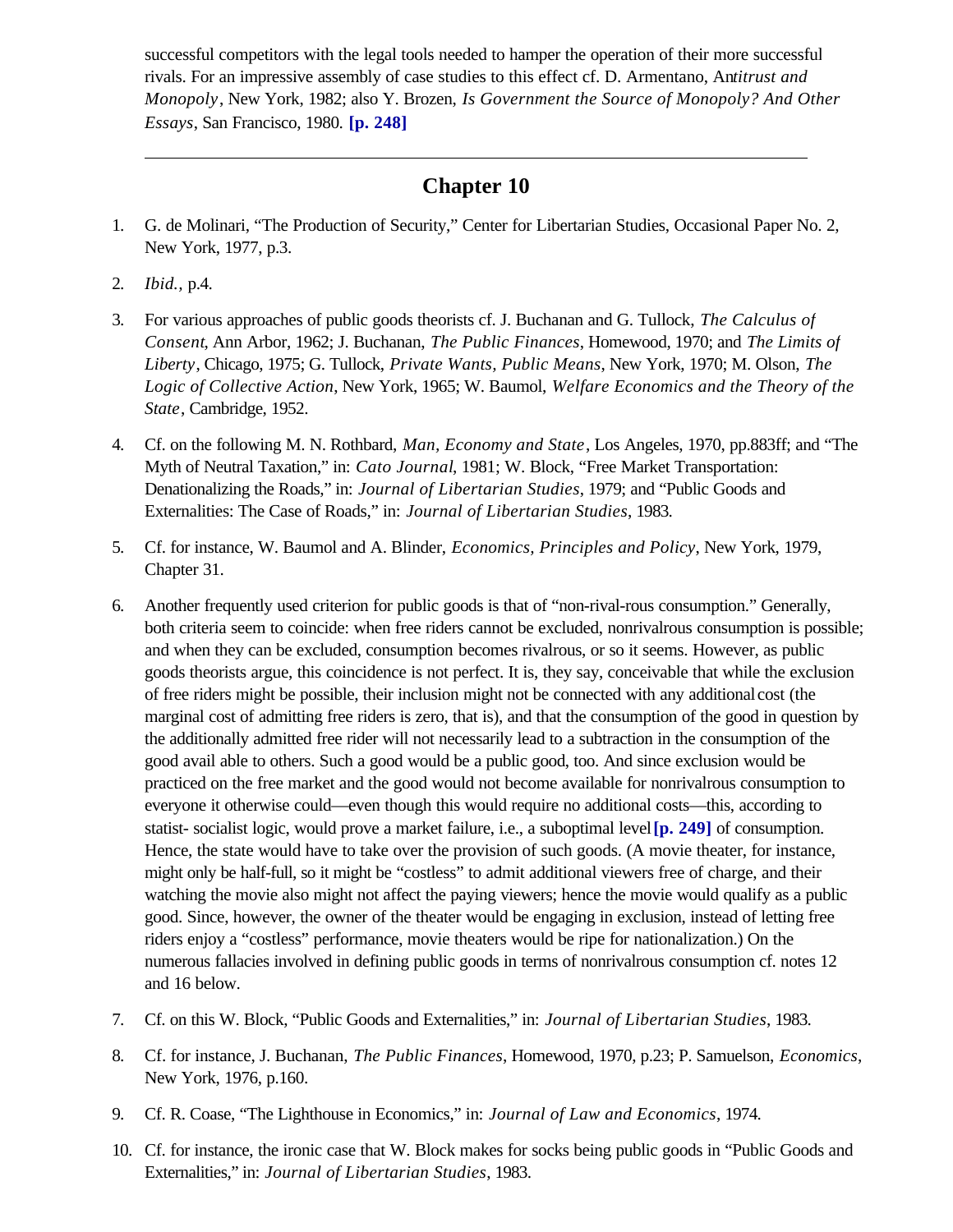- 11. To avoid any misunderstanding here, every single producer and every association of producers making joint decisions can, at any time, decide whether or not to produce a good based on an evaluation of the privateness or publicness of the good. In fact, decisions on whether or not to produce public goods privately are constantly made within the framework of a market economy. What is impossible is to decide whether or not to ignore the outcome of the operation of a free market based on the assessment of the degree of privateness or publicness of a good.
- 12. In fact, then, the introduction of the distinction between private and public goods is a relapse into the presubjectivist era of economics. From the point of view of subjectivist economics no good exists that can be categorized objectively as private or public. This, essentially, is why the second proposed criterion for public goods, i.e., permitting nonrivalrous consumption (cf. note 6 above), breaks down, too. For how could any outside observer determine whether or not the admittance of an additional free rider at no charge would not indeed lead to a reduction in the enjoyment of **[p. 250]** a good by others?! Clearly, there is no way that he could objectively do so. In fact, it might well be that one's enjoyment of a movie or driving on a rood would be considerably reduced if more people were allowed in the theater or on the rood. Again, to find out whether or not this is the case one would have to ask every individual—and not everyone might agree. (What then?) Furthermore, since even a good that allows nonrivalrous consumption is not a free good, as a consequence of admitting additional free riders "crowding" would *eventually* occur, and hence everyone would have to be asked about the appropriate "margin." In addition, my consumption may or may not be affected, depending on *who it* is that is admitted free of charge, so I would have to be asked about this, too. And finally, everyone might change his opinion on all of these questions over time. It is thus in the same way impossible to decide whether or not a good is a candidate for state (rather than private) production based on the criterion of nonrivalrous consumption as on that of nonexcludability. (Cf. also note 16 below).
- 13. Cf. P. Samuelson, "The Pure Theory of Public Expenditure," in: *Review of Economics and Statistics*, 1954; and *Economics*, New York, 1976, Chapter 8; M. Friedman, *Capitalism and Freedom*, Chicago, 1962, Chapter 2; F. A. Hayek, *Law, Legislation and Liberty*, vol. 3, Chicago, 1979, Chapter 14.
- 14. In recent years economists, in particular of the so-called Chicago-school, have been increasingly concerned with the analysis of property rights (cf. H. Demsetz, '9"he Exchange and Enforcement of Property Rights," in: *Journal of Law and Economics*, 1964; and 'Toward a Theory of Property Rights," in: *American Economic Review*, 1967; R. Coase, 'The Problem of Social Cost," in: *Journal of Law and Economics*, 1960; A. Alchian, *Economic Forces at Work*, Indianapolis, 1977, part 2; R. Posner, *Economic Analysis of Law*, Boston, 1977). Such analyses, however, have nothing to do with ethics. On the contrary, they represent attempts to substitute economic efficiency considerations for the establishment of justifiable ethical principles (on the critique of such endeavors cf. M. N. Rothbard, *The Ethics of Liberty*, Atlantic Highlands 1982, Chapter 26; W. Block, "Coase and Demsetz on Private Property Rights," in: *Journal of Libertarian Studies*, 1977; R. Dworkin, "Is Wealth a Value," in: *Journal of Legal Studies*, 1980; M. N. Rothbard, "The Myth of Efficiency," in: M. Rizzo (ed.), *Time, Uncertainty, and Disequilibrium*, Lexington, 1979). Ultimately, all efficiency arguments are irrelevant because there simply exists no nonarbitrary way of measuring, weighing, and aggregating individual utilities or disutilities that result from some given allocation of property rights. Hence, any attempt to recommend some particular system of assigning property rights in terms of its alleged maximization of "social welfare" is pseudo-scientific humbug (see **[p. 251]** in particular, M. N. Rothbard, 'Toward a Reconstruction of Utility and Welfare Economics," Center for Libertarian Studies, Occasional Paper No. 3, New York, 1977; also, L. Robbins, "Economics and Political Economy," in: *American Economic Review*, 1981 ).

 The "Unanimity Principle" which J. Buchanan and G. Tullock, following K. Wicksell (*Finanztheoretische Untersuchungen*, Jena, 1896), have repeatedly proposed as a guide for economic policy is also not to be confused with an ethical principle proper. According to this principle only such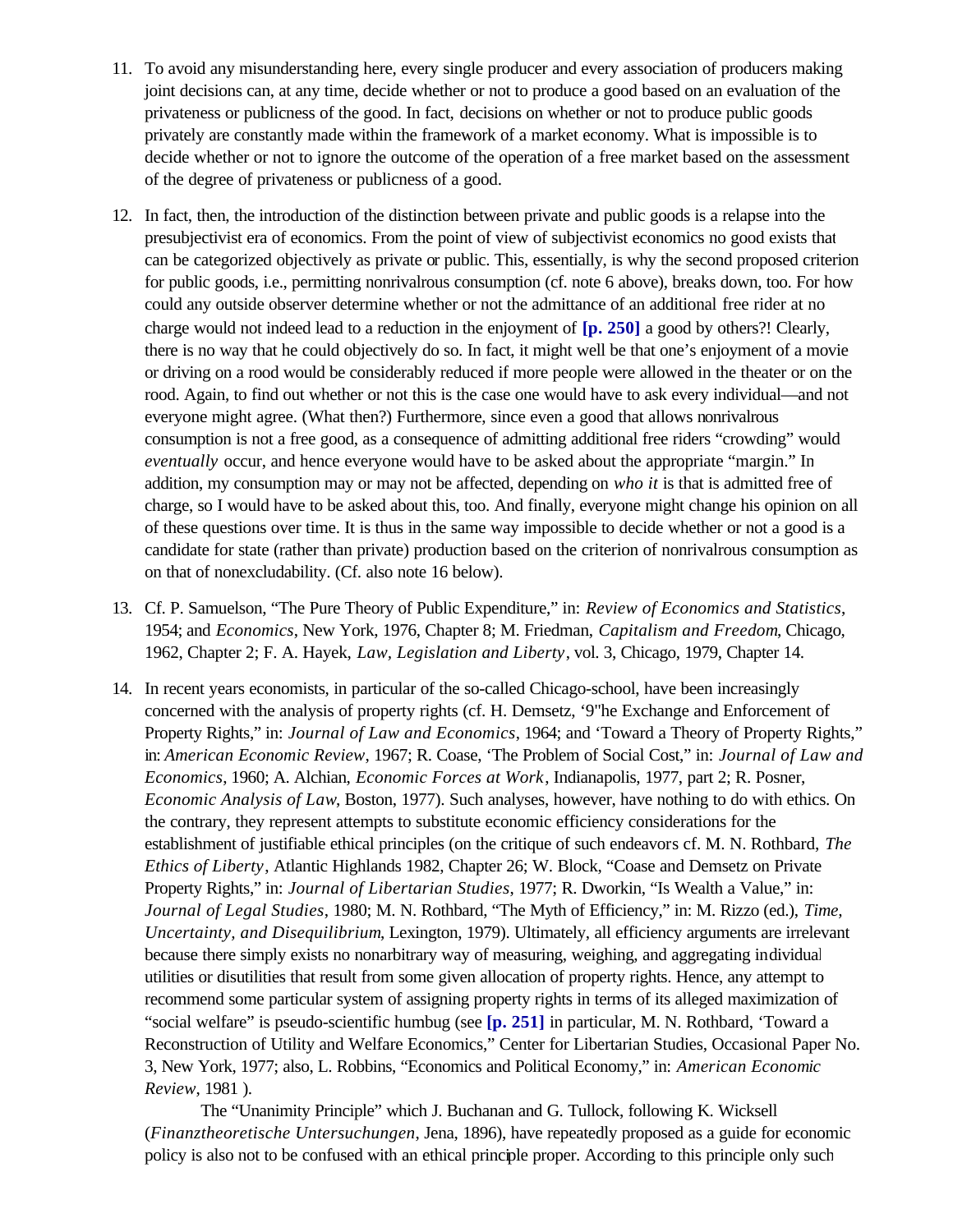policy changes should be enacted which can find unanimous consent—and that surely sounds attractive; but then, mutatis mutandis, it also determines that the status quo be preserved if there is less than unanimous agreement on any proposal of change—and that sounds far less attractive because it implies that any given, present state of affairs regarding the allocation of property rights must be legitimate either as a point of departure or as a to-be-continued state. However, the public choice theorists offer no justification in terms of a normative theory of property rights for this daring claim as would be required. Hence, the unanimity principle is ultimately without ethical foundation. In fact, because it would legitimize any conceivable status quo, the Buchananites most favored principle is no less than outrightly absurd as a moral criterion (cf. on this also M. N. Rothbard, *The Ethics of Liber*ty, Atlantic Highlands, 1982, Chapter 26; and "The Myth of Neutral Taxation," in: *Cato Journal*, 1981, pp.549f).

 Whatever might still be left for the unanimity principle, Buchanan and Tullock, following the lead of Wicksell again, then give away by reducing it in effect to one of "relative" or "quasi" unanimity.

- 15. Cf. on this argument M. N. Rothbard, "The Myth of Neutral Taxation," in: *Cato Journal*, 1981, p.533. Incidentally, the existence of one single anarchist also invalidates all references to Paretooptimality as a criterion for economically legitimate state action.
- 16. Essentially the same reasoning that leads one to reject the socialist-statist theory built on the allegedly unique character of public goods as defined by the criterion of nonexcludability, also applies when instead, such goods are defined by means of the criterion of nonrivalrous consumption (cf. notes 6 and 12 above). For one thing, in order to derive the normative statement that they *should* be so offered from the statement of fact that goods which allow nonrivalrous consumption would *not* be offered on the free market to as many consumers as could be, this theory would face exactly the same problem of requiring a justifiable ethics. Moreover, the utilitarian reasoning is blatantly wrong, too. To reason, as the public goods theorists do, that the free-market practice of excluding free riders from the **[p. 252]** enjoyment of goods which would permit nonrivalrous consumption at zero marginal costs would indicate a suboptimal level of social welfare and hence would require compensatory state action is faulty on two related counts. First, cost is a subjective category and can never be objectively measured by any outside observer. Hence, to say that additional free riders could be admitted at no cost is totally inadmissible. In fact, if the subjective costs of admitting more consumers at no charge were indeed zero, the private owner-producer of the good in question would do so. If he does not do so, this reveals that to the contrary, the costs for him are *not* zero. The reason for this may be his belief that to do so would reduce the satisfaction available to the other consumers and so would tend to depress the price for his product; or it may simply be his dislike for uninvited free riders as, for instance, when I object to the proposal that I turn over my less-than-capacity-filled living room to various self- inviting guests for nonrivalrous consumption. In any case, since for whatever reason the cost cannot be assumed to be zero, it is then fallacious to speak of a market failure when certain goods are not handed out free of charge. On the other hand, wel fare losses would indeed become unavoidable if one accepted the public goods theorists' recommendation of letting goods that allegedly allow for nonrivalrous consumption to be provided free of charge by the state. Besides the insurmountable task of determining what fulfills this criterion, the state, independent of voluntary consumer purchases as it is, would first face the equally insoluble problem of rationally determining *how much* of the public good to provide. Clearly, since even public goods are not free goods but are subject to "crowding" at some level of use, there is no stopping point for the state, because at any level of supply there would still be users who would have to be excluded and who, with a larger supply, could enjoy a free ride. But even if this problem could be solved miraculously, in any case the (necessarily inflated) cost of production and operation of the public goods distributed free of charge for nonrivalrous consumption would have to be paid for by taxes. And this then, i.e., the fact that consumers would have been coerced into enjoying their free rides, again proves beyond any doubt that from the consumers' point of view these public goods, too, are inferior in value to the competing private goods that they now no longer can acquire.
- 17. The most prominent modern champions of Orwellian double talk are J. Buchanan and G. Tullock (cf.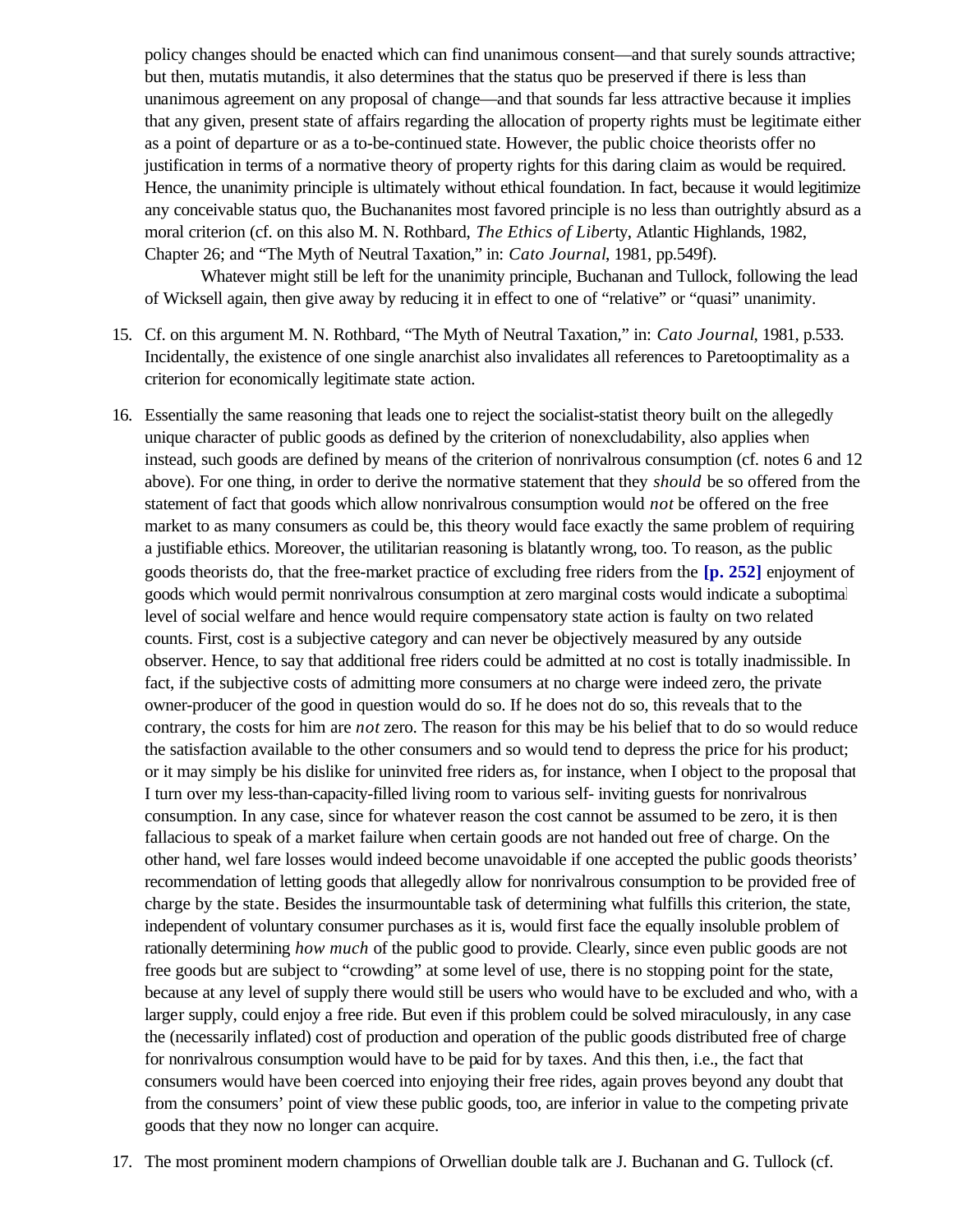their works cited in note 3 above). They claim that government is founded by a "constitutional contract" in which everyone "conceptually agrees" to submit to the coercive powers of government with the understanding that everyone else is subject to it, too. Hence, government is only seemingly coercive but really voluntary. There are several evident **[p. 253]** objections to this curious argument. First, there is no empirical evidence whatsoever for the contention that any constitution has ever been voluntarily accepted by everyone concerned. Worse, the very idea of all people voluntarily coercing themselves is simply inconceivable, much in the same way that it is inconceivable to deny the law of contradiction. For if the voluntarily accepted coercion is voluntary, then it would have to be possible to revoke one's subjection to the constitution and the state would be no more than a voluntarily joined club. If, however, one does not have the "right to ignore the state"—and that one does not have this right is, of course, the characteristic mark of a state as compared to a club—then it would be logically inadmissible to claim that one's acceptance of state coercion is voluntary. Furthermore, even if all this were possible, the constitutional contract could still not claim to bind anyone except the original signers of the con stitution.

 How can Buchanan and Tullock come up with such absurd ideas? By a semantic trick. What was "inconceivable" and "no agreement" in pre- Orwellian talk is for them "conceptually possible" and a "conceptual agreement." For a most instructive short exercise in this sort of reasoning in leaps and bounds cf. J. Buchanan, "A Contractarian Perspective on Anarchy," in: *Freedom in Constitutional Contract*, College Station, 1977. Here we learn (p. 17) that even the acceptance of the 55 m.p.h, speed limit is possibly voluntary (Buchanan is not quite sure), since it ultimately rests on all of us conceptually agreeing on the constitution, and that Buchanan is not really a statist, but in truth an anarchist (p. 11).

- 18. M. N. Rothbard, *Man, Economy and State*, Los Angeles, 1970, p.887.
- 19. This, first of all, should be kept in mind whenever one has to assess the validity of statist-interventionist arguments such as the following, by J. M. Keynes ("The End of Laissez Faire," in: J. M. Keynes, *Collected Writings*, London 1972, vol. 9, p.291): "The most important Agenda of the state relate not to those activities which private individuals are already fulfilling but to those functions which fall outside the sphere of the individual, to those decisions which are made by *no one* if the state does not make them. The important thing for government is not to do things which individuals are doing already and to do them a little better or a little worse: but to do those things which are not done at all." This reasoning not only *appears* phony, it truly is.
- 20. Some libertarian minarchists object that the existence of a market presupposes the recognition and enforcement of a common body of law, and hence a government as a monopolistic judge and enforcement agency. **[p. 254]** (Cf., for instance, J. Hospers, *Libertarianism*, Los Angeles, 1971; T. Machan, *Human Rights and Human Liberties*, Chicago, 1975.) Now, it is certainly correct that a market presupposes the recognition and enforcement of those rules that underlie its operation. But from this it does not follow that this task must be entrusted to a monopolistic agency. In fact, a common language or sign-system is also presupposed by the market; but one would hardly think it convincing to conclude that hence the government must ensure the observance of the rules of language. Just as the system of language then, the rules of market behavior emerge spontaneously and can be enforced by the "invisible hand" of self-interest. Without the observance of common rules of speech people could not reap the advantages that communication offers, and without the observance of common rules of conduct, people could not enjoy the benefits of the higher productivity of an exchange economy based on the division of labor. In addition, as I have demonstrated in Chapter 7, independent of any government, the rules of the market can be defended a priori as just. Moreover, as I will argue in the conclusion of this Chapter, it is precisely a competitive system of law administration and law enforcement that generates the greatest possible pressure to elaborate and enact rules of conduct that incorporate the highest degree of *consensus* conceivable. And, of course, the very rules that do just this are those that a priori reasoning establishes as the logically necessary presupposition of argumentation and argumentative agreement.
- 21. Incidentally, the same logic that would force one to accept the idea of the production of security by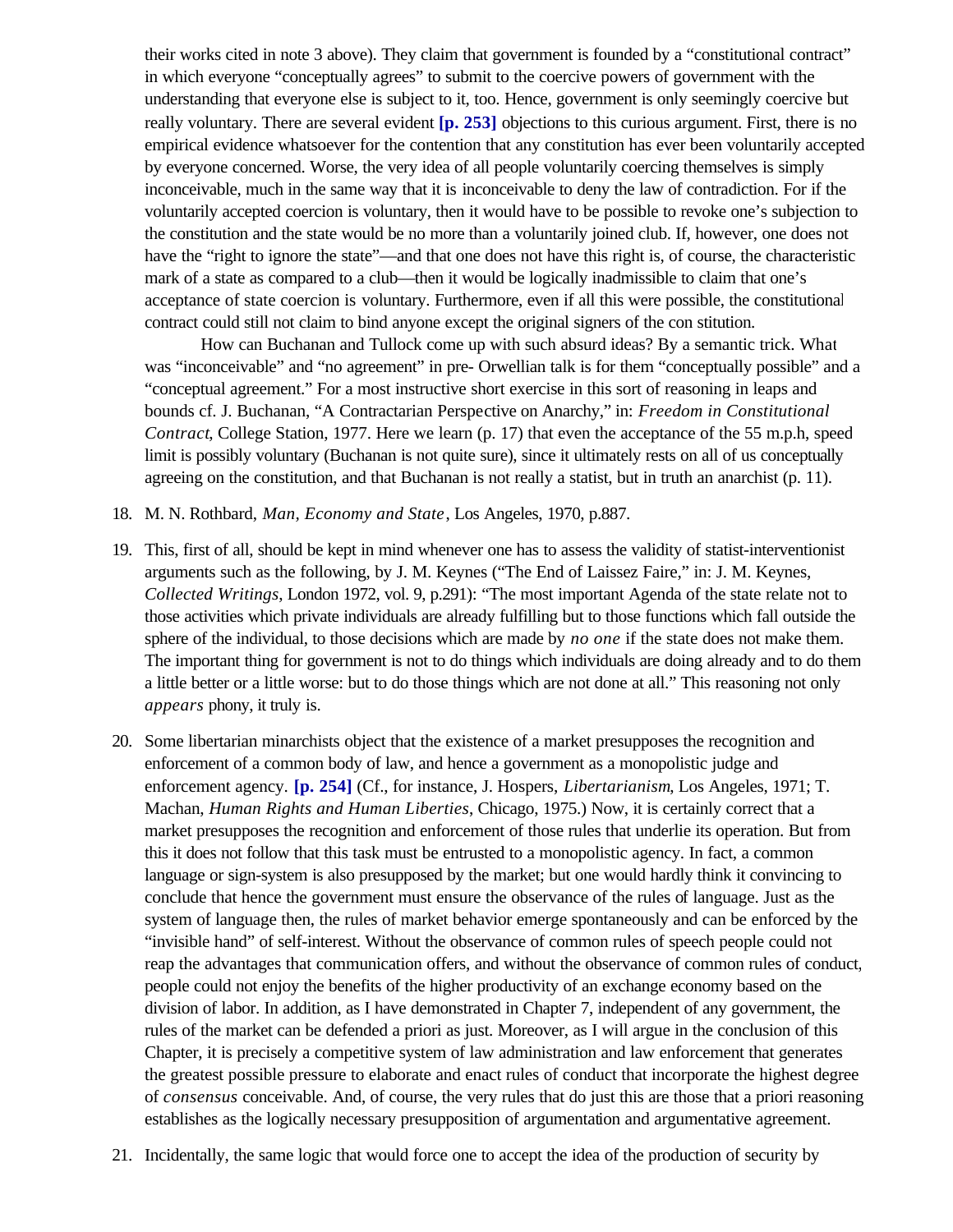private business as economically the best solution to the problem of consumer satisfaction also forces one, as far as moral-ideological positions are concerned, to abandon the political theory of classical liberalism and take the small but nevertheless decisive step (from there) to the theory of libertarianism, or private property anarchism. Classical liberalism, with L. v. Mises as its foremost representative in this century, advocates a social system based on the fundamental rules of the natural theory of property. And these are also the rules that libertarianism advocates. But classical liberalism then wants to have these laws enforced by a monopolistic agency (the government, the state)—an organization, that is, which is not exclusively dependent on voluntary, contractual support by the consumers of its respective services, but instead has the right to unilaterally determine its own income, i.e., the taxes to be imposed on consumers in order to do its job in the area of security production. Now, however plausible this might sound, it should be clear that it is inconsistent. Either the principles of the natural property theory are valid, in which case the state as a privileged monopolist is immoral, or business built on and **[p. 255]** around aggression—the use of force and of noncontractual means of acquiring resources—is valid, in which case one must toss out the first theory. It is impossible to sustain both contentions and not be inconsistent unless, of course, one could provide a principle that is more fundamental than both the natural theory of property and the state's right to aggressive violence and from which both, with the respective limitations regarding the domains in which they are valid, can be logically derived. However, liberalism never provided any such principle, nor will it ever be able to do so, since, as I demonstrated in Chapter 7, to argue in favor of anything presupposes one's right to be free of aggression. Given the fact then that the principles of the natural theory of property cannot be argumentatively contested as morally valid principles without implicitly acknowledging their validity, by force of logic one is committed to abandoning liberalism and accepting instead its more radical child: libertarianism, the philosophy of pure capitalism, which demands that the production of security be undertaken by private business, too.

- 22. Cf. on the problem of competitive security production G. de Molinad, "The Production of Security" Center for Libertarian Studies, Occasional Paper No. 2, New York, 1977; M. N. Rothbard, *Power and Market*, Kansas City, 1977, Chapter 1; and *For A New Liberty*, New York, 1978, Chapter 12; also: W.C. Wooldridge, *Uncle Sam the Monopoly Man*, New Rochelle, 1970, Chapters 5-6; M. and L. Tannehill, *The Market for Liberty*, New York, 1984, part 2.
- 23. Cf. M. Murck, *Soziologie der oeffentlichen Sicherheit*, Frankfurt/M., 1980.
- 24. On the deficiencies of democratically controlled allocation decisions cf. above, Chapter 9, n. 4.
- 25. Sums up Molinari ("Production of Security," Center for Libertarian Studies, Occasional Paper No. 2, New York, 1977, pp. 13-14): "If . . . the consumer is not free to buy security wherever he pleases, you forthwith see open up a large profession dedicated to arbitrariness and bad management. Justice becomes slow and costly, the police vexatious, individual liberty is no longer respected, the price of security is abusively inflated and inequitably apportioned, according to the power and influence of this or that class of consumers." **[p. 256]**
- 26. Cf. the literature cited in note 21 above; also: B. Leoni, *Freedom and the Law*, Princeton, 1961; J. Peden, "Property Rights in Celtic Irish Law," in: *Journal of Libertarian Studies*, 1977.
- 27. Cf. T. Anderson and P. J. Hill, "The American Experiment in Anarcho- Capitalism: The Not So Wild, Wild West," in: *Journal of Libertarian Studies*, 1980.
- 28. Cf. on the following H. H. Hoppe, *Eigentum, Anarchie und Staat*, Opladen, 1987, Chapter 5.
- 29. Contrast this with the state's policy of engaging in battles without having everyone's deliberate support because it has the right to tax people; and ask yourself if the risk of war would be lower or higher if one had the right to stop paying taxes as soon as one had the feeling that the state's handling of foreign affairs was not to one's liking!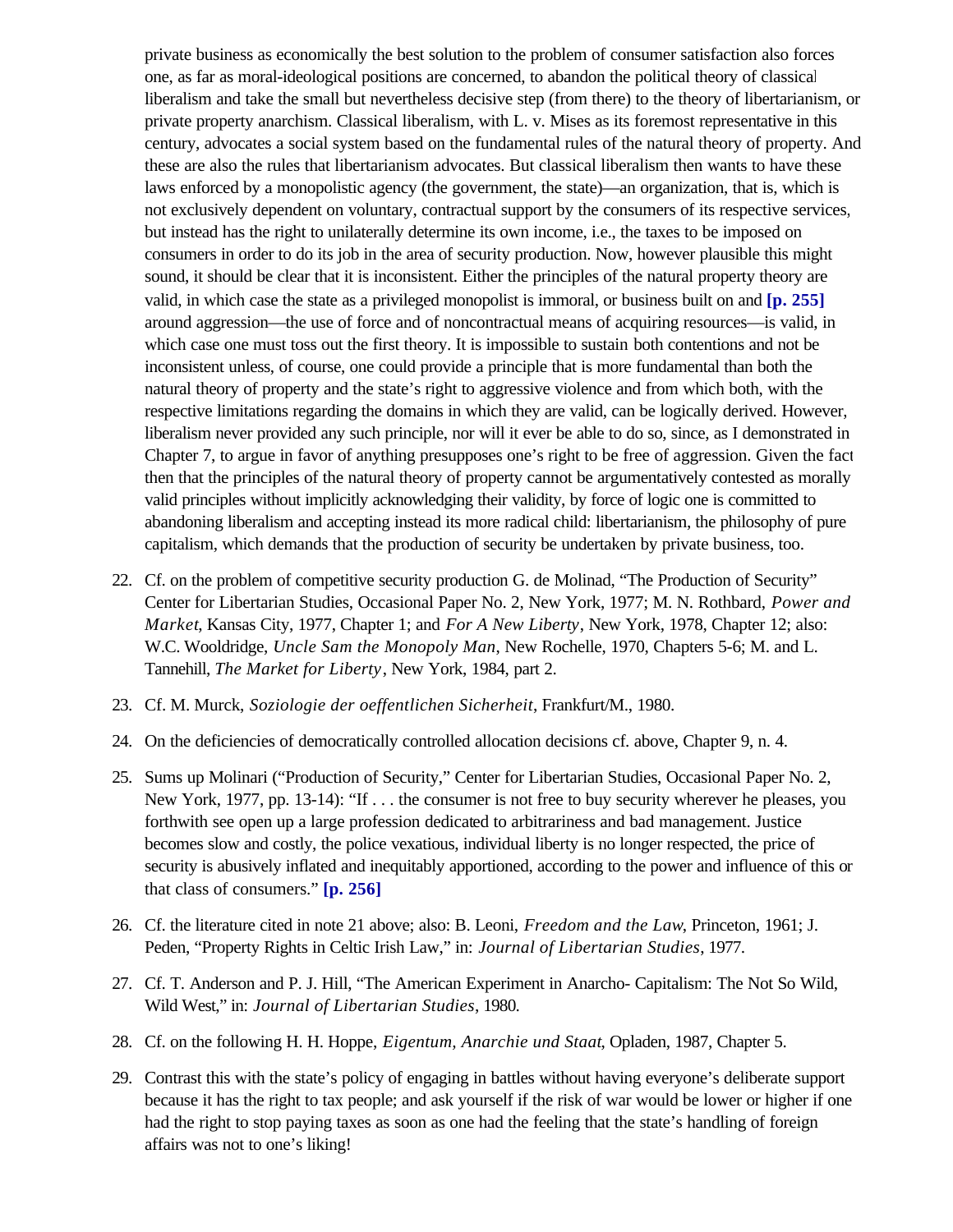- 30. And it may be noted here again that norms that incorporate the highest possible degree of consensus are, of course, those that are presupposed by argumentation and whose acceptance makes consensus on anything at all possible, as shown in Chapter 7.
- 31. Again, contrast this with state-employed judges who, because they are paid from taxes and so are relatively independent of consumer satisfaction, can pass judgments which are clearly not acceptable as fair by everyone; and ask yourself if the risk of not finding the truth in a given case would be lower or higher if one had the possibility of exerting economic pressure whenever one had the feeling that a judge who one day might have to adjudicate in one's own case had not been sufficiently careful in assembling and judging the facts of a case, or simply was an outright crook.
- 32. Cf. on the following in particular, M. N. Rothbard, *For A New Liberty*, New York, 1978, pp.233ff.
- 33. Cf. B. Bailyn, *The Ideological Origins of the American Revolution*, Cambridge, 1967; J. T. Main, *The Anti-Federalists: Critics of the Constitution*, Chapel Hill, 1961; M. N. Rothbard, *Conceived in Liberty*, 4 vols., New Rochelle, 1975-1979. **[p. 257]**
- 34. Naturally, insurance companies would assume a particularly important role in checking the emergence of outlaw companies. Note M. and L. Tan-nehill: "Insurance companies, a very important sector of any totally free economy, would have a special incentive to dissociate themselves from any aggressor and, in addition, to bring all their considerable business influence to bear against him. *Aggressive violence causes value loss*, and the insurance industry would suffer the major cost in most such value losses. An unrestrained aggressor is a walking liability, and no insurance company, however remotely removed from his original aggression, would wish to sustain the risk that he might aggress against one of its own clients next. Besides, aggressors and those who associate with them are more likely to be involved in situations of violence and are, thus, bad insurance risks. An insurance company would probably refuse coverage to such people out of a foresighted desire to minimize any future losses which their aggressions might cause. But even if the company were not motivated by such foresight, it would still be forced to raise their premiums up drastically or cancel their coverage altogether in order to avoid carrying the extra risk involved in their inclination to violence. In a competitive economy, no insurance company could afford to continue covering aggressors and those who had dealings with aggressors and simply pass the cost on to its honest customers; it would soon lose these customers to more reputable firms which could afford to charge less for their insurance coverage.

 What would loss of insurance coverage mean in a free economy?. Even if [the aggressor] could generate enough force to protect itself against any aggressive or retaliatory force brought against it by any factor or combination of factors, it would still have to go completely without several economic necessities. It could not purchase insurance protection against auto accidents, natural disasters, or contractual disputes. It would have no protection against damage suits resulting from accidents occurring on its property. It is very possible that [it] would even have to do without the services of a fire extinguishing company, since such companies are natural outgrowths of the fire insurance business.

 In addition to the terrific penalties imposed by the business ostracism which would naturally follow its aggressive act [it] would have trouble with its employees . . . . [For] if a defense service agent carried out an order which involved the intentional initiation of force, both the agent and the entrepreneur or manager who gave him the order, as well as any other employees knowledgeably involved, would be liable for any damages caused" (M. and L. Tannehill, *The Market for Liberty*, New York, 1984, pp.110-111).

35. The process of an outlaw company emerging as a state would be even **[p. 258]** further complicated, since it would have to reacquire the "ideological legitimacy' that marks the existence of the presently existing states and which took them centuries of relentless propaganda to develop. Once this legitimacy is lost through the experience with a pure free market system, it is difficult to imagine how it could ever be easily regained. **[p. 259]**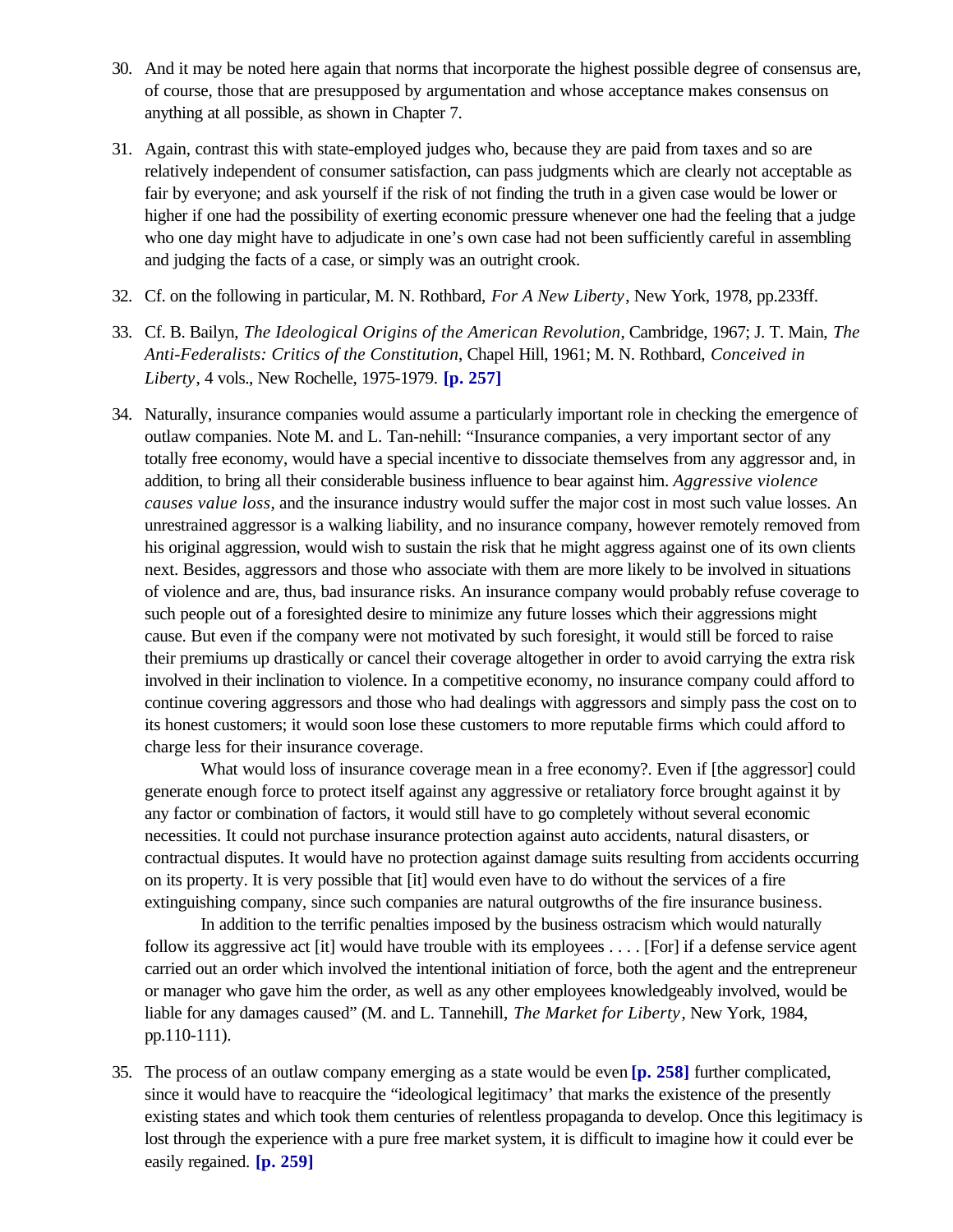# **References**

- Albert, H. *Marktsoziologie und Entscheidungslogik.* Neuwied, 1967.
- Alchian, A. *Economic Forces at Work.* Indianapolis, 1977.
- Anderson, P. *Passages from Antiquity to Feudalism.* London, 1974.

\_\_\_\_\_\_\_\_\_\_. *Lineages of Absolutism.* London, 1974.

Anderson, T. and Hill, P. J. 'The American Experiment in Anarcho-Capitalism: The Not So Wild, Wild West." *Journal of Libertarian Studies*, 1980.

Apel, K. O. *Transformation der Philosophie* (2 vols.). Frankfurt/M, 1973.

Armentano, D. *Antitrust and Monopoly.* New York, 1982.

- Ayer, A. J. *Language, Truth and Logic.* New York, 1950.
- Badie, B. and Birnbaum, P. *The Sociology of the State.* Chicago, 1983.

Baechler, J. *The Origins of Capitalism.* New York, 1976.

Baler, K. *The Moral Point of View.* Ithaca, 1958.

Bailyn, B. *The Ideological Origins of the American Revolution.* Cambridge, 1967.

Baird, C. *Rent Control: The Perennial Folly.* San Francisco, 1980.

Baumol, W. *Welfare Economics and the Theory of the State.* Cambridge, 1952.

\_\_\_\_\_\_\_\_\_\_. and Blinder, A. *Economics. Principles and Policy.* New York, 1979.

- Becker, G. *Human Capital.* New York, 1975. Bendix, R. *Kings or People.* Berkeley, 1978.
- Bernstein, E. *Die Voraussetzungen des Sozialismus und die Aufgabender* **[p. 260]** *Sozialdemokratie.* Bonn, 1975.
- Blanshard, B. *Reason and Analysis.* La Salle, 1964.
- Blaug, M. *The Methodology of Economics.* Cambridge, 1980.
- Bloch, M. *Feudal Society.* Chicago, 1961.
- Block, W. "Public Goods and Externalities: The Case of Roads." *Journal of Libertarian Studies*, 1983.

\_\_\_\_\_\_\_\_\_\_. "Free Market Transportation: Denationalizing the Roads." *Journal of Libertarian Studies*, 1979.

\_\_\_\_\_\_\_\_\_\_. "Austrian Monopoly Theory. A Critique." *Journal of Libertarian Studies*, 1977.

\_\_\_\_\_\_\_\_\_\_. "Coase and Demsetz on Private Property Rights." *Journal of Libertarian Studies* , 19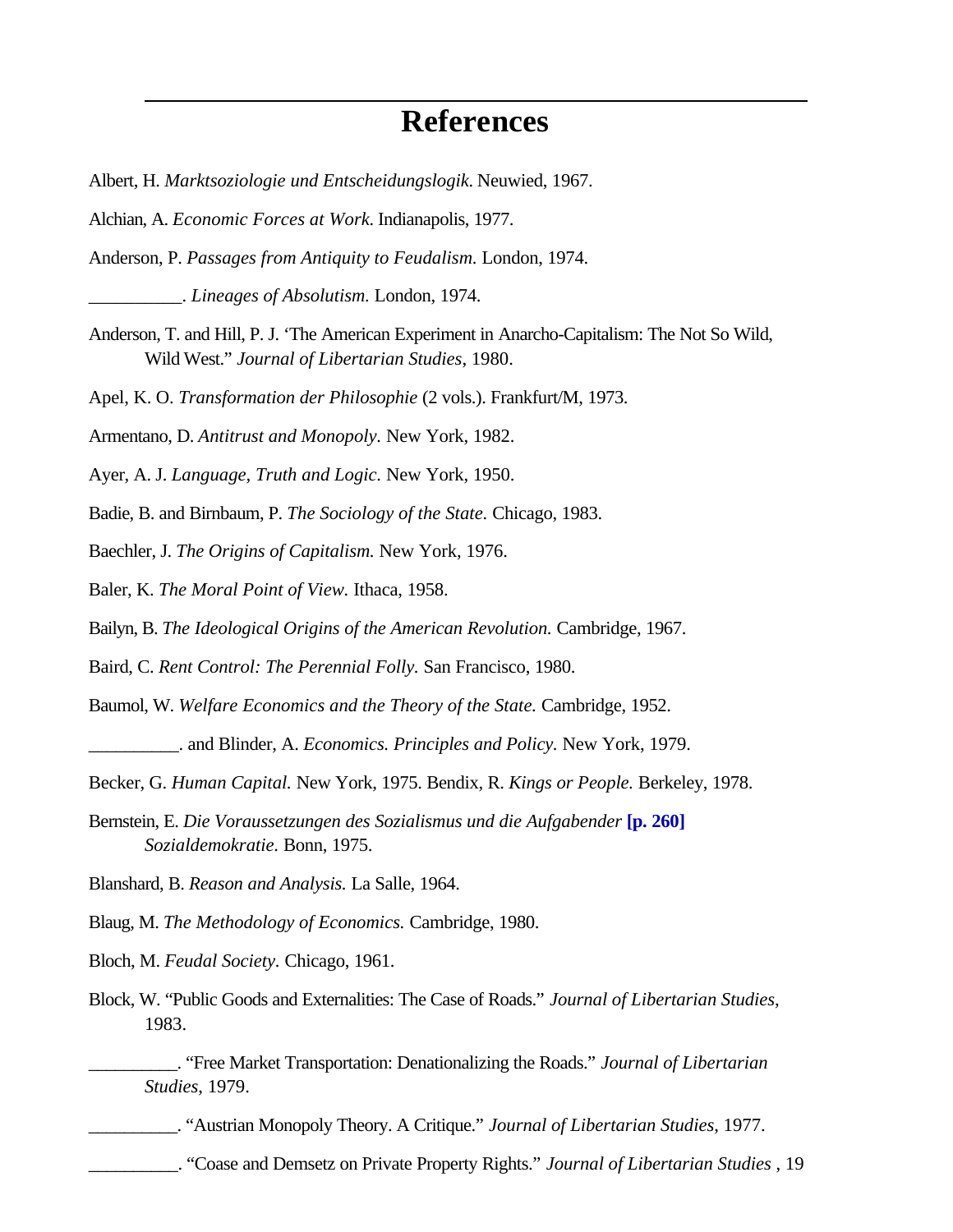- Boehm-Bawerk, E. v. *Kapital und Kapitalzins. Positive Theorie des Kapitals.* Meisenheim, 1967.
- Boetie, E. de La. *The Politics of Obedience: The Discourse of Voluntary Servitude* (ed. M. N. Rothbard). New York, 1975.
- Brady, R. A. "Modernized Cameralism in the Third Reich: The Case of the National Industry Group." in: M. I. Goldman (ed.) *Comparative Economic Systems.* New York, 1971.
- Bramsted, E. K. and Melhuish, K. J. (eds.). *Western Liberalism.* London, 1978.

Brandt, W. (ed.). *North-South: A Programme for Survival.* 1980.

Brozen, Y. *Is Government the Source of Monopoly? And Other Essays.* San Francisco, 1980.

\_\_\_\_\_\_\_\_\_\_ and Friedman, M. *The Minimum Wage: Who Pays?* Washington, 1966. **[p. 261]**

Brutzkus, B. *Economic Planning in Soviet Russia.* London, 1935.

Buchanan, J. *Freedom in Constitutional Contract.* College Station, 1977.

\_\_\_\_\_\_\_\_\_\_. *The Limits of Liberty.* Chicago, 1975.

\_\_\_\_\_\_\_\_\_\_. *The Public Finances.* Homewood, 1970.

\_\_\_\_\_\_\_\_\_\_. *Cost and Choice.* Chicago, 1969.

\_\_\_\_\_\_\_\_\_\_. *Fiscal Theory and Political Economy.* Chapel Hill, 1962.

\_\_\_\_\_\_\_\_\_\_/Thirlby (ed.). *L. S. E. Essays on Cost.* Indianapolis, 1981.

\_\_\_\_\_\_\_\_\_\_ and Tullock, G. *The Calculus of Consent.* Ann Arbor, 1962.

\_\_\_\_\_\_\_\_\_\_ and Wagner, R. *The Consequences of Mr. Keynes.* London, 1978. Carey, L. W. (ed.). *Freedom and Virtue. The Conservative/Libertarian Debate.* Lanham, 1984.

Cipolla, C. M. (ed.). *Economic History of Europe. Contemporary Economies.* Glasgow, 1976.

Coase, R. "The Lighthouse in Economics." *Journal of Law and Economics*, 1974.

Coase, R. "The Problem of Social Cost." *Journal of Law and Economics*, 1960.

Demsetz, H. "Toward a Theory of Property Rights." *American Economic Review*, 1967.

\_\_\_\_\_\_\_\_\_\_. "The Exchange and Enforcement of Property Rights." *Journal of Law and Economics*, 1964.

- Dicey, A. V. *Lectures on the Relation Between Law and Public Opinion in England During the Nineteenth Century.* London, 1974.
- Dingier, H. *Die Ergreifung des Wirklichen.* Muenchen, 1955.
- Dworkin, R. "Is Wealth a Value?" *Journal of Legal Studies*, 1980. Erhard, L. *The Economics of Success.* London, 1968. **[p. 262]**

\_\_\_\_\_\_\_\_\_\_. *Prosperity Through Competition.* New York, 1958.

<sup>77 .</sup>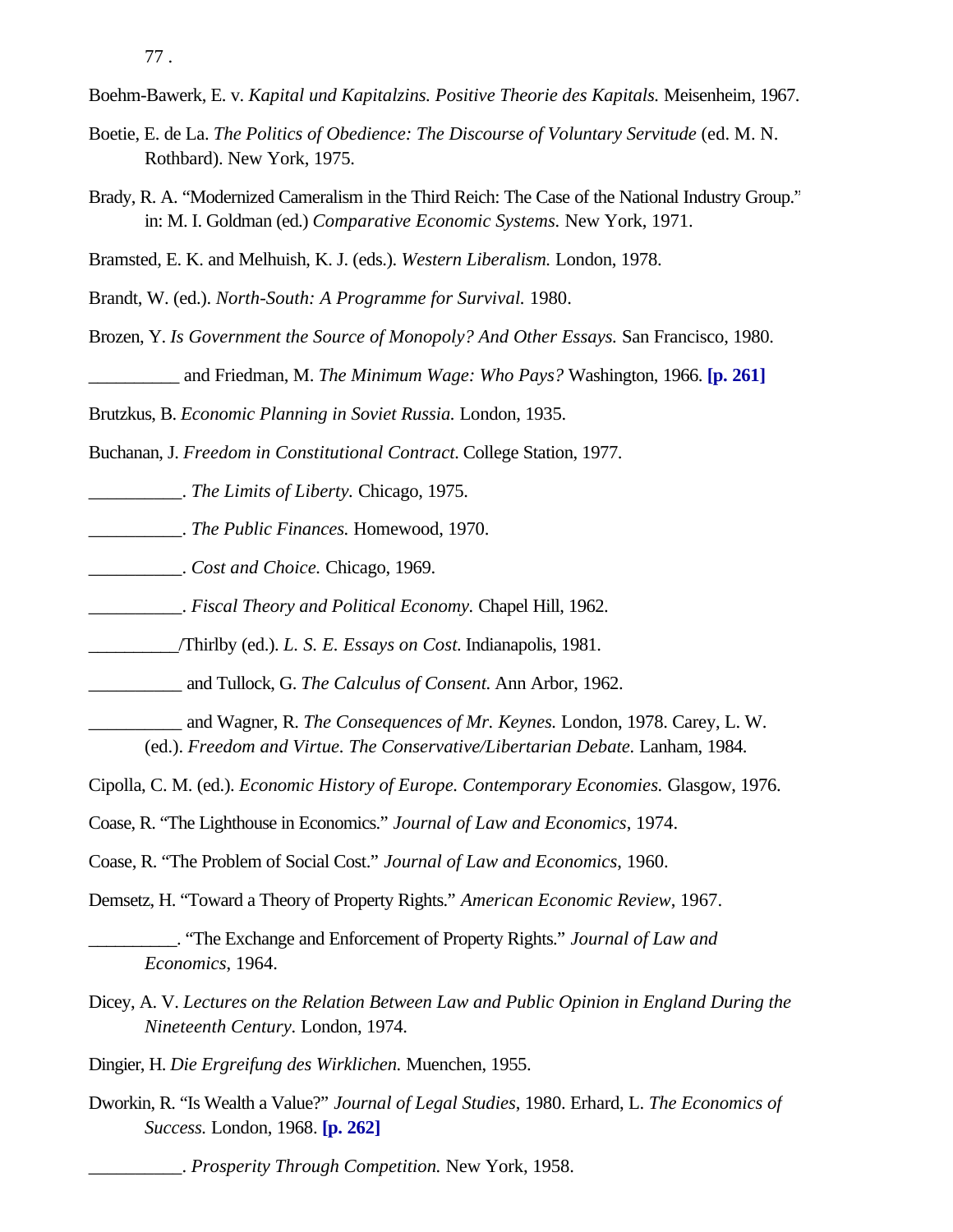Eucken, W. *Grundsaetze der Wirtschaftspolitik.* Hamburg, 1967.

Evers, W. 'Toward a Reformation of a Law of Contracts." *Journal of Libertarian Studies*, 1977.

Fetter, F. *Capital, Interest and Rent.* Kansas City, 1976.

Feyerabend, P. *Against Method.* London, 1978.

\_\_\_\_\_\_\_\_\_\_. *Science in a Free Society.* London, 1978.

Fischer, W. *Die Wirtschaftspolitik Deutschlands 1918-45.* Hannover, 1961.

Flew, A. *The Politics of Procrustes.* London, 1980.

\_\_\_\_\_\_\_\_\_\_. *Sociology, Equality and Education.* New York, 1976.

Friedman, M. *Capitalism and Freedom.* Chicago, 1962.

\_\_\_\_\_\_\_\_\_\_. *Essays in Positive Economics.* Chicago, 1953.

\_\_\_\_\_\_\_\_\_\_ and Friedman, R. *The Tyranny of the Status Quo.* New York, 1984.

Galbraith, *J. K. A Theory of Price Control.* Cambridge, 1952.

Gewirth, A. "Law, Action and Morality" in: Porreco, R. (ed.) *Georgetown Symposium on Ethics. Essays in Honor of H. Veatch.* New York, 1984.

\_\_\_\_\_\_\_\_\_\_. *Reason and Morality.* Chicago, 1978.

Greenleaf, W. H. *The British Political Tradition* (2 vols.). London, 1983.

Gregory, P. R. and Stuart, R. C. *Comparative Economic Systems.* Boston, 1985.

Habermas, J. *Moralbewusstsein und kommunikatives Handeln.* Frankfurt/M., 1983.

\_\_\_\_\_\_\_\_\_\_. *Theorie des kommunikativen Handelns* (2 vols.). Frankfurt/M, 1981.

\_\_\_\_\_\_\_\_\_\_. "Wahrheitstheorien." in: Fahrenbach, H. (ed.) *Wirklichkeit und Reflexion.* Pfullingen, 1974. **[p. 263]**

\_\_\_\_\_\_\_\_\_\_. *Knowledge and Human Interest.* Boston, 1971.

Hamel, H. v. (ed.). *BRD-DDR. Die Wirtschaftssysteme.* Muenchen, 1983.

Harman, G. *The Nature of Morality.* New York, 1977.

Harris, M. *Cannibals and Kings.* New York, 1978.

Hayek, F. A. *Law, Legislation and Liberty* (3 vols.). Chicago, 1973-79.

\_\_\_\_\_\_\_\_\_\_. (ed.). *Capitalism and the Historians.* Chicago, 1963.

\_\_\_\_\_\_\_\_\_\_. *The Constitution of Liberty.* Chicago, 1960.

\_\_\_\_\_\_\_\_\_\_. *The Road to Serfdom.* Chicago, 1956.

\_\_\_\_\_\_\_\_\_\_. *Individualism and Economic Order.* Chicago, 1948.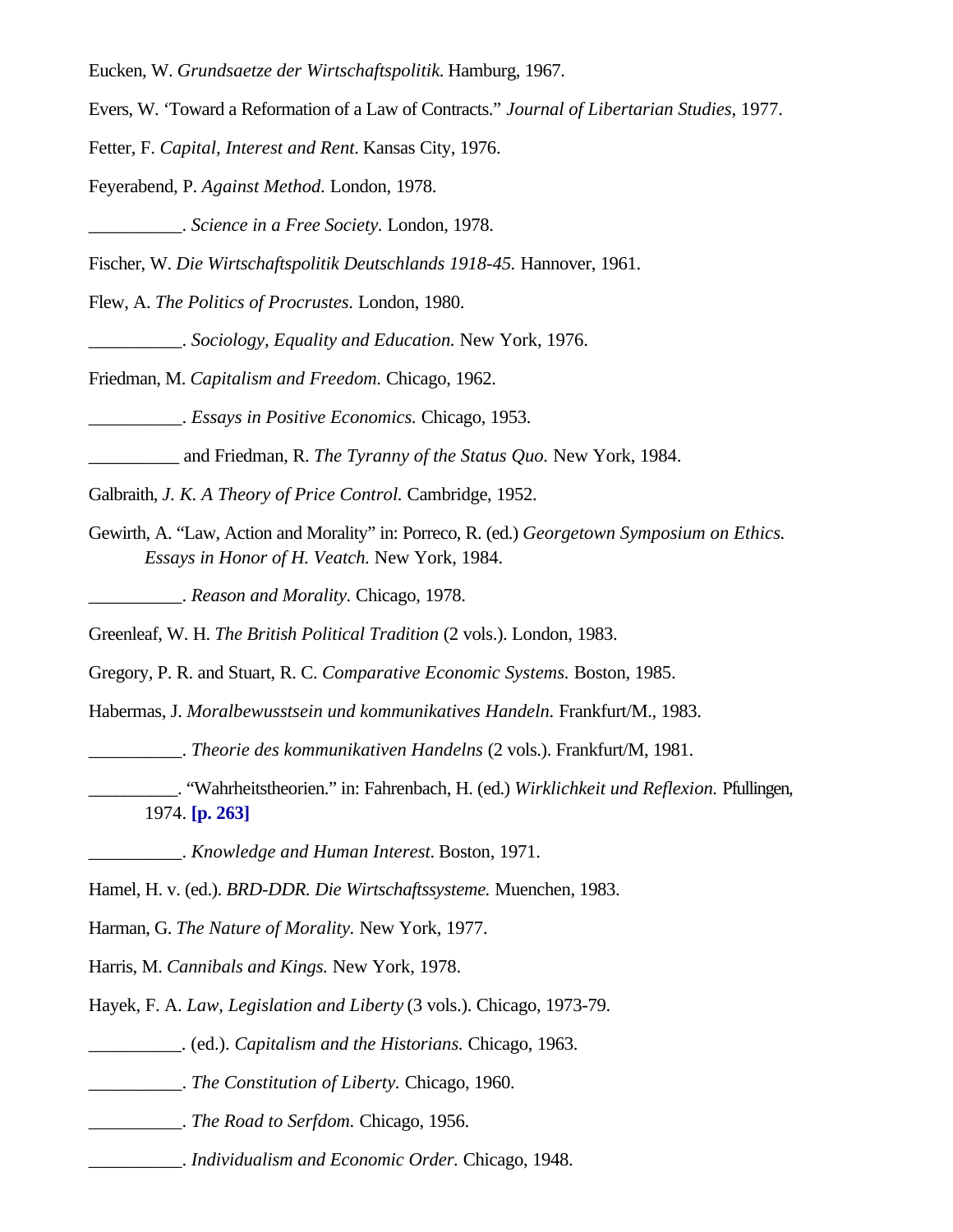\_\_\_\_\_\_\_\_\_\_. (ed.). *Collectivist Economic Planning.* London, 1935.

\_\_\_\_\_\_\_\_\_\_. et. al. *Rent Control. A Popular Paradox.* Vancouver, 1975.

- Herbert, A. *The Right and Wrong of Compulsion by the State.* Indianapolis, 1981.
- Hilton, R. (ed.). *The Transition from Feudalism to Capitalism.* London, 1978.
- Hock, W. *Deutscher Antikapitalismus.* Frankfurt/M, 1960.
- Hohmann, H. H., Kaser, M., and Thalheim, K. (eds.). *The New Economic Systems of Eastern Europe.* London, 1975.

Hollis, M. and Nell, E. *Rational Economic Man.* Cambridge, 1975.

Hoppe, H. H. *Eigentum, Anarchie und Staat.* Opladen, 1987.

\_\_\_\_\_\_\_\_\_\_. "Is Research Based on Causal Scientific Principles Possible in the Social Sciences." *Ratio*, 1983.

\_\_\_\_\_\_\_\_\_\_. *Kritik der kausalwissenschaftlichen Sozialforschung.* Opladen, *1983.*

\_\_\_\_\_\_\_\_\_\_. *Handeln und Erkennen.* Bern, 1976.

Hospers, J. *Libertarianism.* Los Angeles, 1971. **[p. 264]**

Hudson, W. D. (ed.). *The Is-Ought Question.* London, 1969.

Hume, D. *Essays. Moral, Political and Literary.* Oxford, 1971.

\_\_\_\_\_\_\_\_\_\_. *Enquiries* (ed. Selby-Bigge). Oxford, 1970.

\_\_\_\_\_\_\_\_\_\_. *A Treatise of Human Nature* (ed. Selby-Bigge). Oxford, 1968.

Hutchinson, T. W. *Politics and Philosophy of Economics.* New York, 1981.

\_\_\_\_\_\_\_\_\_\_. *Positive Economics and Policy Objectives.* London, 1964.

\_\_\_\_\_\_\_\_\_\_. *The Significance and Basic Postulates of Economic Theory.* London, 1938.

Janich, P. *Protophysik der Zeit.* Mannheim, 1969.

Jellinek, G. *Allgemeine Staatslehre.* Bad Hamburg, 1966.

Jencks, C. et. al. *Inequality.* London, 1973.

Jesse, E. (ed.). *BRD und DDR.* Bedin, 1982.

Jouvenel, B. de. *On Sovereignty.* Cambridge, 1957.

\_\_\_\_\_\_\_\_\_\_. "The Treatment of Capitalism by Continental Intellectuals." in: F. A. Hayek (ed.) *Capitalism and the Historians.* Chicago, 1954.

\_\_\_\_\_\_\_\_\_\_. *On Power.* New York, 1949.

Kaltenbrunner, G. K. (ed.). *Rekonstruktion des Konservatismus.* Bern, 1978.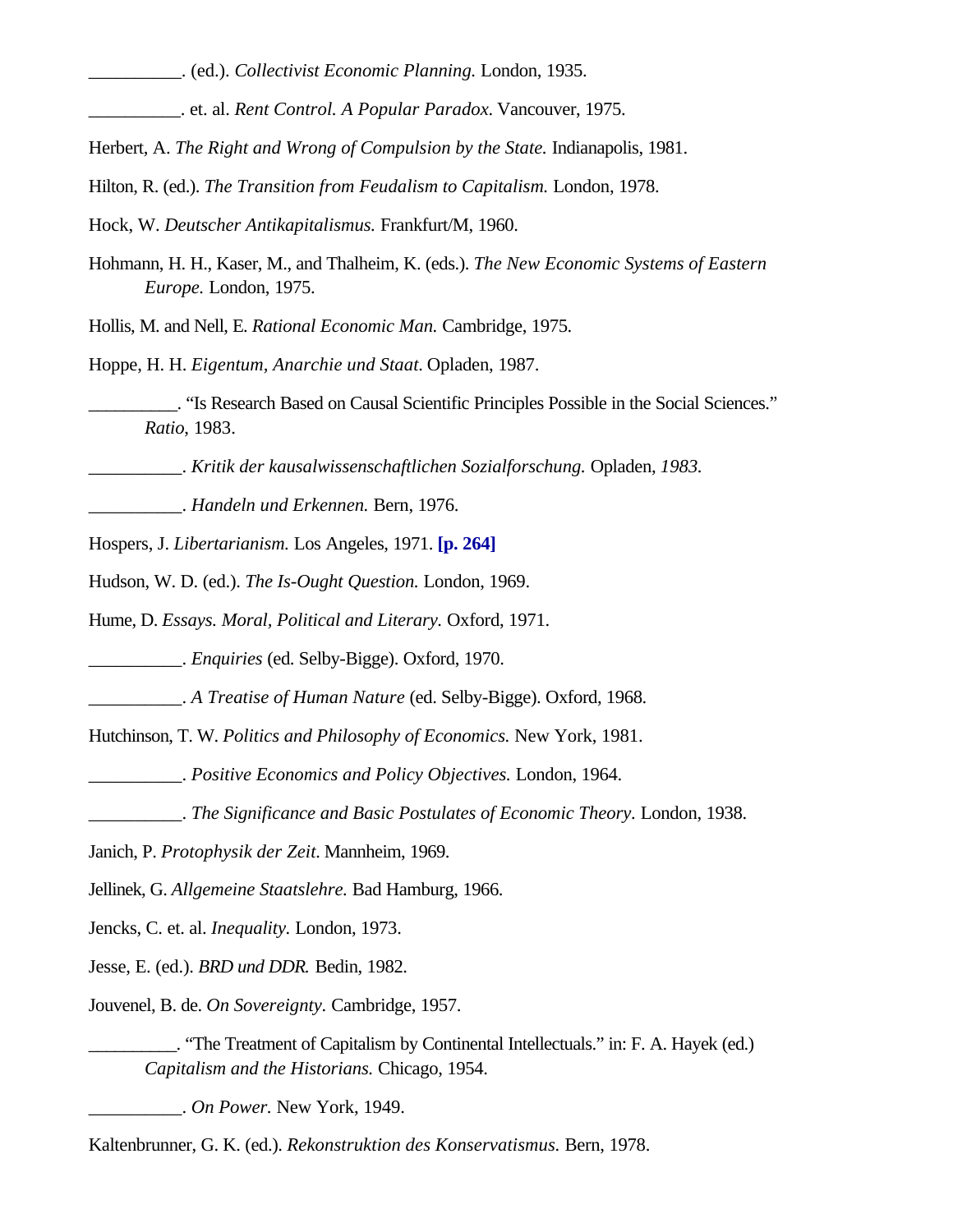Kambartel, F. (ed.). *Praktische Philosophie und konstruktive Wissenschaftstheorie.* Frankfurt/M., 1974.

\_\_\_\_\_\_\_\_\_\_. *Erfahrung und Struktur.* Frankfurt/M., 1968.

- Kamlah, W. and Lorenzen, P. *Logische Propaedeutik.* Mannheim, 1967.
- Kant, I. *Werke* (6 vols., ed. W. Weischedel). Wiesbaden, 1956.
- Kautsky, K. *Bemstein und das sozialdemokratische Programm.* Bonn, 1976. **[p. 265]**
- Kelsen, H. *Reine Rechtslehre.* Wien, 1976.
- Keynes, J. M. *The End of Laissez Faire (Collected Writings*, VOl. IX). London, 1972.
- Kirzner, I. *Competition and Entrepreneurship.* Chicago, 1973.
- Kolakowski, L. *Main Currents of Marxism* (3 vols.). Oxford, 1978.

Kolko, G. *The Triumph of Conservatism.* Chicago, 1967.

\_\_\_\_\_\_\_\_\_\_. *Railroads and Regulation.* Princeton, 1965.

- Kuhn, T. S. *The Structure of Scientific Revolutions.* Chicago, 1964.
- Lakatos, I. "Falsification and the Methodology of Scientific Research Programmes" in :Lakatos/Musgrave (ed.) *Criticism and the Growth of Knowledge.* Cambridge, 1970.
- Lange, O. "On the Economic Theory of Socialism" in: Goldman, M. I. (ed.) *Comparative Economic Systems.* New York, 1971.
- Leonhard, W. *Sovietideologie. Die politischen Lehren.* Frankfurt/M, 1963. Leoni, B. *Freedom and the Law.* Princeton, 1961.
- Locke, J. *Two Treatises of Government* (ed. P. Laslett). Cambridge, 1960.

Lorenzen, P. *Normative Logic and Ethics.* Mannheim, 1969.

\_\_\_\_\_\_\_\_\_\_. *Methodisches Denken.* Frankurt/M., 1968.

Luehrs, G. (ed.). *Kritischer Rationalismus und Sozialdemokratie* (2 vols.). Bonn, 1975-76.

- Lukes, S. "Socialism and Equality" in: Kolakowski/Hampshire (eds.) *The Socialist Idea.* New York, 1974.
- Machan, T. *Human Rights and Human Liberties.* Chicago, 1975.
- Machiavelli, N. *The Prince.* Harmondsworth, 1961.
- MacIntyre, A. *After Virtue.* Notre Dame, 1981. **[p. 266]**
- Main, J. *The Anti-Federalists: Critics of the Constitution.* Chapel Hill, 1961.
- Marx, K. *Critique of the Gotha Programme*. (*Selected Works*, Vol. 2). London, 1942.
- McGuire, J. W. *Business and Society.* New York, 1963.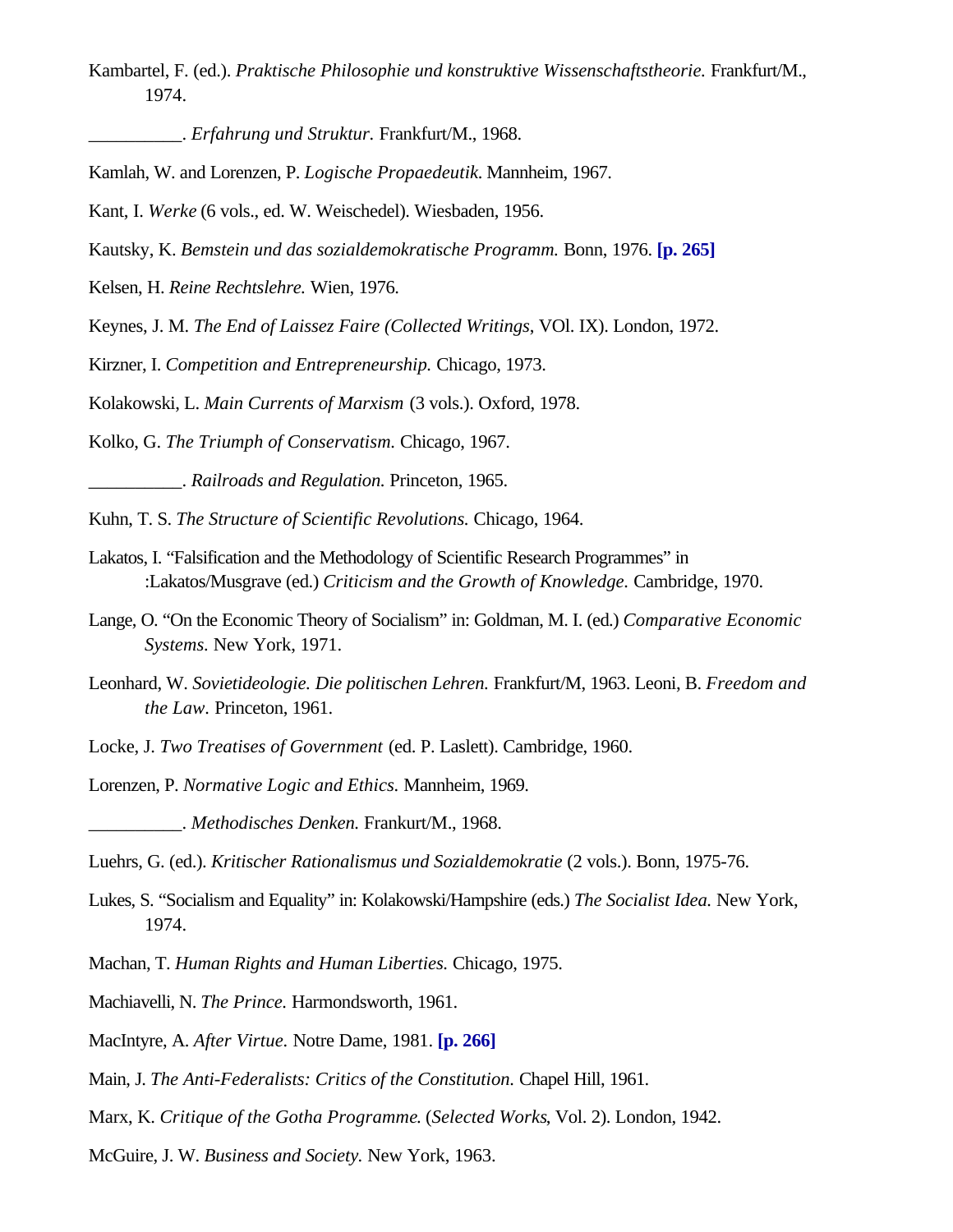Melsen, A. v. *Philosophy of Nature.* Pittsburgh, 1953.

Mencken, H. A. *Notes on Democracy.* New York, 1926.

Merklein, R. *Die Deutschen werden aermer.* Hamburg, 1982.

\_\_\_\_\_\_\_\_\_\_. *Griff in die eigene Tasche.* Hamburg, 1980.

Meyer, T. (ed.). *Demokratischer Sozialismus.* Muenchen, 1980.

Michels, R. *Zur Soziologie des Parteiwesens in der modernen Demokratie.* Stuttgart, 1957.

Miller, M. *Rise of the Russian Consumer.* London, 1965.

Mises, L. v. *The Anti-Capitalist Mentality.* San Francisco, 1983.

\_\_\_\_\_\_\_\_\_\_. *Epistemological Problems of Economics.* New York, 1981.

\_\_\_\_\_\_\_\_\_\_. *Socialism.* Indianapolis, 1981.

\_\_\_\_\_\_\_\_\_\_. *The Ultimate Foundation of Economic Science.* Kansas City, 1978.

\_\_\_\_\_\_\_\_\_\_. *A Critique of Interventionism.* New Rochelle, 1977.

- \_\_\_\_\_\_\_\_\_\_. *Planning for Freedom.* South Holland, 1974.
- \_\_\_\_\_\_\_\_\_\_. *Theory of Money and Credit.* Irvington, 1971.
- \_\_\_\_\_\_\_\_\_\_. *Human Action.* Chicago, 1966.
- \_\_\_\_\_\_\_\_\_\_. *Bureaucracy.* New Haven, 1944.
	- \_\_\_\_\_\_\_\_\_\_. *Omnipotent Government.* New Haven, 1944.
		- \_\_\_\_\_\_\_\_\_\_. *Liberalismus.* Jena, 1929.

Mittelstaedt, P. *Philosophische Probleme der modernen Physik.* Mannheim, 1966. **[p. 267]**

- Molinari, G. de. "The Production of Security." Center for Libertarian Studies, Occasional Paper No. 2. New York, 1977.
- Morgenstern, O. *National Income Statistics: A Critique of Macro-economic Aggregation.* San Francisco, 1979.
- Mosca, G. *The Ruling Class.* New York, 1939.
- Murck, M. *Soziologie der oeffentlichen Sicherheit.* Frankfurt/M., 1980.
- Nisbet, R. "Conservatism" in: Nisbet/Bottomore (eds.), *History of Sociological Analysis.* New York, 1978.
- Nock, A. J. *Our Enemy: The State.* Delevan, 1983.
- Nove, A. *Economic History of the USSR.* Harmondsworth, 1969.
- Nozick, R. *Anarchy, State and Utopia.* New York, 1974.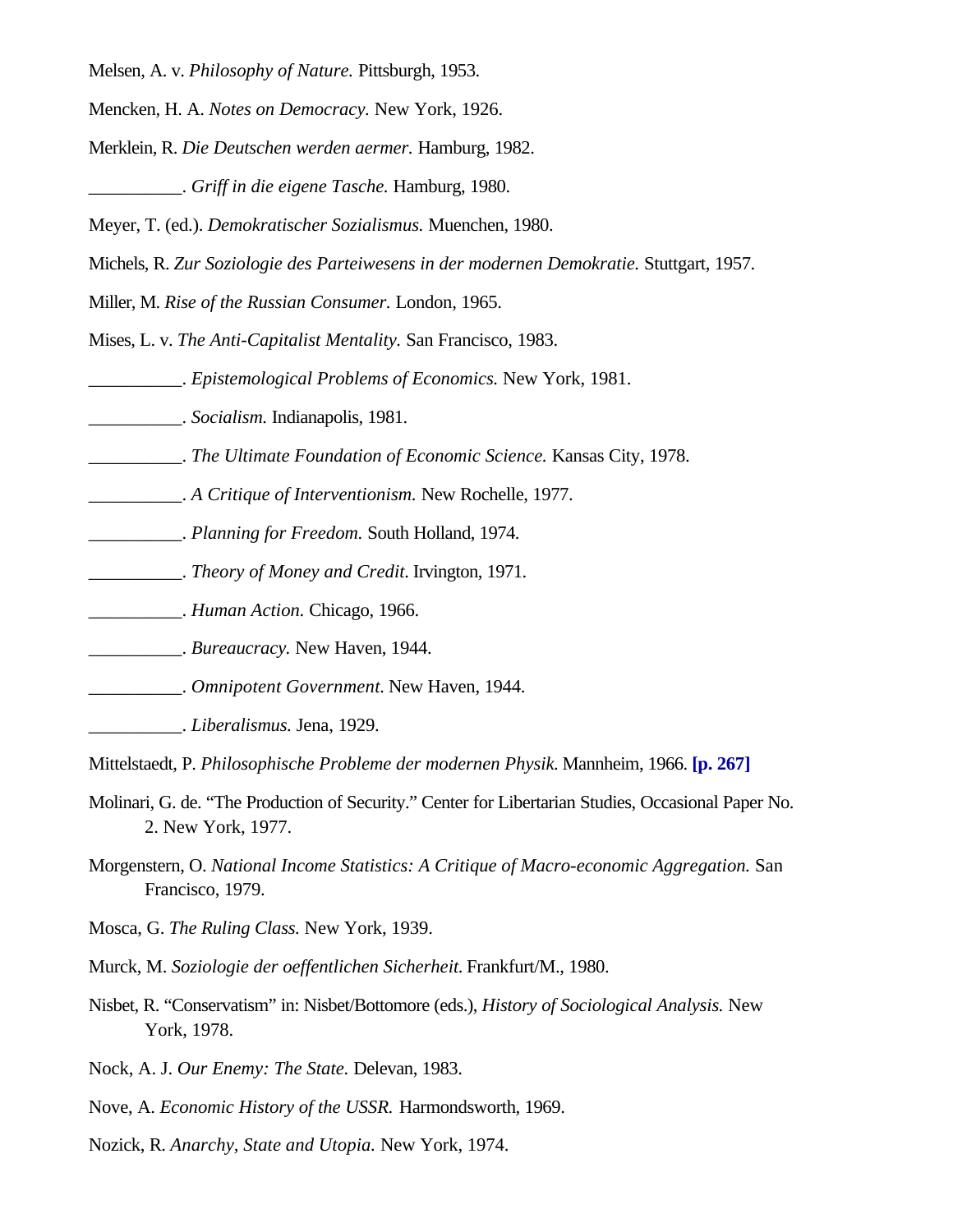Olson, M. *The Logic of Collective Action.* Cambridge, 1965.

- Oppenheimer. *System der Soziologie. Vol. II Der Staat.* Stuttgart, 1964.
- Osterfeld, D. "The Natural Rights Debate." *Journal of Libertarian Studies*, 1983.

Pap, A. *Semantics and Necessary Truth.* New Haven, 1958.

Parkin, F. *Class Inequality and Political Order.* New York, 1971.

- Paul, R. and Lehrman, L. *The Case for Gold.* San Francisco, 1983.
- Peden, J. "Property Rights in Celtic Irish Law." *Journal of Libertarian Studies*, 1977.
- Pejovich, S. *Life in the Soviet Union.* Dallas, 1979.
- Pirenne, H. *Medieval Cities. Their Origins and the Revival of Trade.* Princeton, 1978.
- Polanyi, K. *The Great Transformation.* New York, 1944.

Popper, K. R. *Objective Knowledge.* Oxford, 1973.

*\_\_\_\_\_\_\_\_\_\_*. *Conjectures and Refutations.* London, 1969. **[p. 268]**

\_\_\_\_\_\_\_\_\_\_. *Logic of Scientific Discovery.* London, 1959.

\_\_\_\_\_\_\_\_\_\_. *The Poverty of Historicism.* London, 1957.

Posner, R. *Economic Analysis of Law.* Boston, 1977.

- Radosh, R. and Rothbard, M. N. (eds.). *A New History of Leviathan.* New York, 1972.
- Rakowska-Harmstone, T. (ed.). *Communism in Eastern Europe.* Bloomington, 1984.

Rawls, J. *A Theory of Justice.* Cambridge, 1971.

Reisman, G. *Government Against the Economy.* New York, 1979.

Robbins, L. "Economics and Political Economy." *American Economic Review*, 1981.

\_\_\_\_\_\_\_\_\_\_. *Political Economy: Past and Present.* London, 1977.

\_\_\_\_\_\_\_\_\_\_. *Nature and Significance of Economic Science.* London, 1935.

Roepke, W. *Economics of a Free Society.* Chicago, 1963.

\_\_\_\_\_\_\_\_\_\_. *A Humane Economy.* Chicago, 1960.

Rothbard, M. N. *The Ethics of Liberty.* Atlantic Highlands, 1982.

\_\_\_\_\_\_\_\_\_\_. "Law, Property Rights and Pollution." *Cato Journal*, 1982.

\_\_\_\_\_\_\_\_\_\_. "The Myth of Neutral Taxation." *Cato Journal*, 1981.

\_\_\_\_\_\_\_\_\_\_. "The Myth of Efficiency" in: M. Rizzo (ed.) *Time, Uncertainty and Disequilibrium.* Lexington, 1979.

\_\_\_\_\_\_\_\_\_\_. *For a New Liberty.* New York, 1978.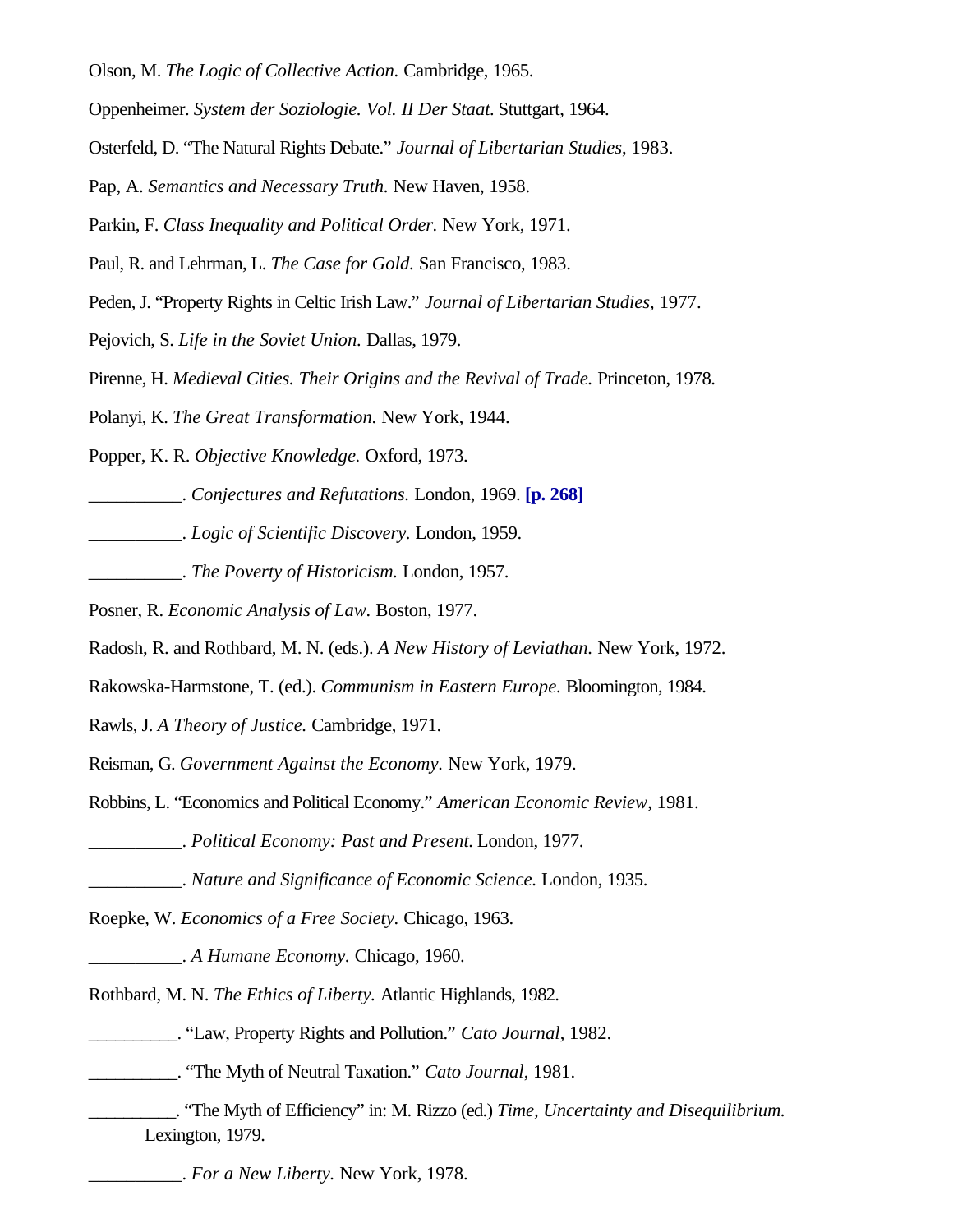\_\_\_\_\_\_\_\_\_\_. "Freedom, Inequality, Primitivism and the Division of Labor" in: K. S. Templeton (ed.) *The Politicalization of Society.* Indianapolis, 1977.

\_\_\_\_\_\_\_\_\_\_. *Power and Market.* Kansas City, 1977.

\_\_\_\_\_\_\_\_\_\_. "Toward a Reconstruction of Utility and Welfare Economics." Center for Libertarian Studies, Occasional Paper No. 3. New York, 1977. **[p. 269]**

\_\_\_\_\_\_\_\_\_\_. "Ludwig von Mises and Economic Calculation Under Socialism" in: L. Moss (ed.). *The Economics of Ludwig von Mises.* Kansas City, 1976.

\_\_\_\_\_\_\_\_\_\_. *Conceived in Liberty* (4 vols.), New Rochelle, 1975-79.

\_\_\_\_\_\_\_\_\_\_. *Egalitarianism* as a *Revolt Against Nature and Other* Essays. Washington, 1974.

\_\_\_\_\_\_\_\_\_\_. *What Has Government Done to Our Money?.* Novato, 1973.

\_\_\_\_\_\_\_\_\_\_. *Man, Economy and State* (2 vols.). Los Angeles, 1970.

Rousseau, J. *The Social Contract and Discourses* (ed. G. Cole). New York, 1950.

Rubner, A. *The Three Sacred Cows of Economics.* New York, 1970.

Samuelson, P. *Economics.* New York, 1976.

\_\_\_\_\_\_\_\_\_\_. "The Pure Theory of Public Expenditure." *Review of Economics and Statistics*, 1954.

Schoeck, H. *1st Leistung unanstaendig?* Osnabrueck, 1971.

\_\_\_\_\_\_\_\_\_\_. *Envy.* New York, 1966.

Schumpeter, J. *Capitalism, Socialism and Democracy.* New York, 1942.

Schwan, G. *Sozialismus in der Demokratie. Theorie einer konsequent sozialdemokratischen Politik.* Stuttgart, 1982.

\_\_\_\_\_\_\_\_\_\_. (ed.). *Demokratischer Sozialismus fuer Industriegeselischaften.* Frankfurt/M., 1979.

Senghaas, D. (ed.). *Imperialismus und strukturelle Gewalt.* Frankfurt/M, 1972.

Singer, M. *Generalization in Ethics.* London, 1963.

Skinner, Q. *The Foundations of Modern Political Thought.* Cambridge, 1978.

Smith, H. *The Russians.* New York, 1983. **[p. 270]**

Sombart, W. *Deutscher Sozialismus.* Berlin, 1934.

Spencer, H. *Social Statics.* London, 1851.

Spooner, *L No Treason. The Constitution of No Authority.* Colorado Springs, 1973.

*Statistisches Jahrbuch fuer die BRD. 1960.*

Sterba, J. *The Demands of Justice.* Notre Dame, 1980.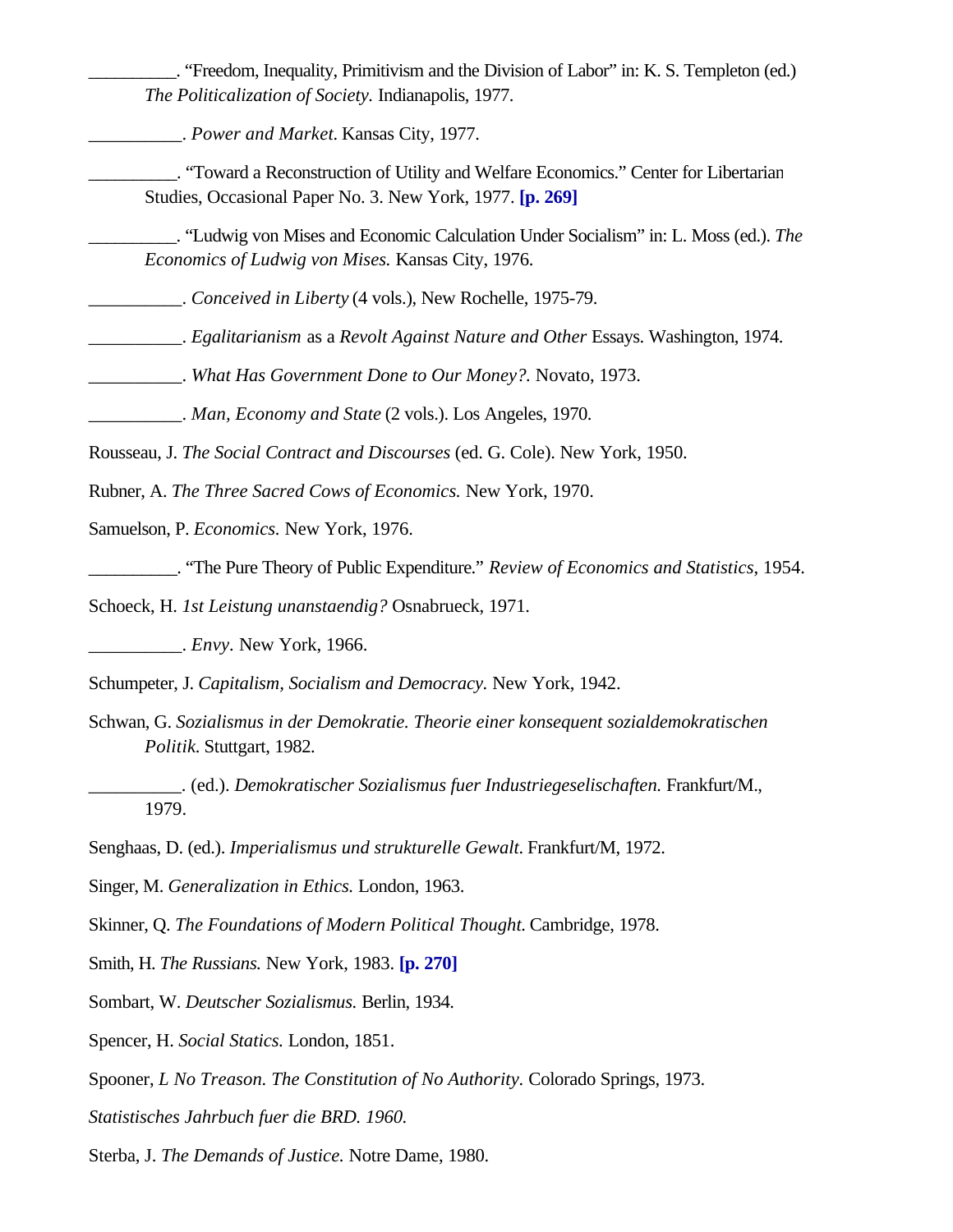Stevenson, C. L. *Facts and Values.* New Haven, 1963.

\_\_\_\_\_\_\_\_\_\_. *Ethics and Language.* London, 1945.

- Stigler, G. *The Citizen and the State. Essays on Regulation.* Chicago, 1975.
- Strauss, L. *Natural Right and History.* Chicago, 1970.
- Szalai, A. and Andrews, F. (eds.). *The Quality of Life.* London, 1980.

Tannehill, M. and Tannehill, L. *The Market for Liberty.* New York, 1984.

- Templeton, K. S. (ed.). *The Politicalization of Society.* Indianapolis, 1977.
- Thalheim, K. *Die wirtschaftliche Entwicklung der beiden Staaten in Deutschland.* Opladen, 1978.
- Tigar, M. and Levy, M. *Law and the Rise of Capitalism.* New York, 1977.

Toulmin, S. *The Place of Reason in Ethics.* Cambridge, 1970.

- Treue, W. *Wirtschaftsgeschichte der Neuzeit.* Stuttgart, 1973.
- Trivanovitch, V. *Economic Development of Germany Under National Socialism.* New York, 1937.
- Tullock, G. *Private Wants, Public Means.* New York, 1970.

Veatch, H. *Human Rights. Fact or Fancy?.* Baton Rouge, 1985.

\_\_\_\_\_\_\_\_\_\_. *For an Ontology of Morals. A Critique of Contemporary Ethical Theory.* Evanston, 1968. **[p. 271]**

\_\_\_\_\_\_\_\_\_\_. *Rational Man. A Modern Interpretation of Aristotelian Ethics.* Bloomington, 1962.

- Vonnegut, K. *Welcome to the Monkey House.* New York, 1970.
- Weber, M. *Gesammelte Aufsaetze zur Wissenschaftslehre.* Tuebingen, 1922.

Weinstein, J. *The Corporate Ideal in the Liberal State.* Boston, 1968.

Wellisz, S. *The Economies of the Soviet Bloc.* New York, 1964.

Wicksell, K. *Finanztheoretische Untersuchungen.* Jena, 1896.

Wild, J. *Plato's Modern Enemies and the Theory of Natural Law.* Chicago, 1953.

- Williams, B. "The Idea of Equality" in: Laslett/Runciman (eds.), *Philosophy, Politics and Society* (2nd series). Oxford, 1962.
- Willis, D. K. *K/ass. How Russians Really Live.* New York, 1985.
- Windmoeller, E. and Hoepker, T. *Leben in der DDR.* Hamburg, 1976.
- Wooldridge, W. C. *Uncle Sam the Monopoly Man.* New Rochelle, 1970.
- Wright, D. Mc. C. *Capitalism.* New York, 1951.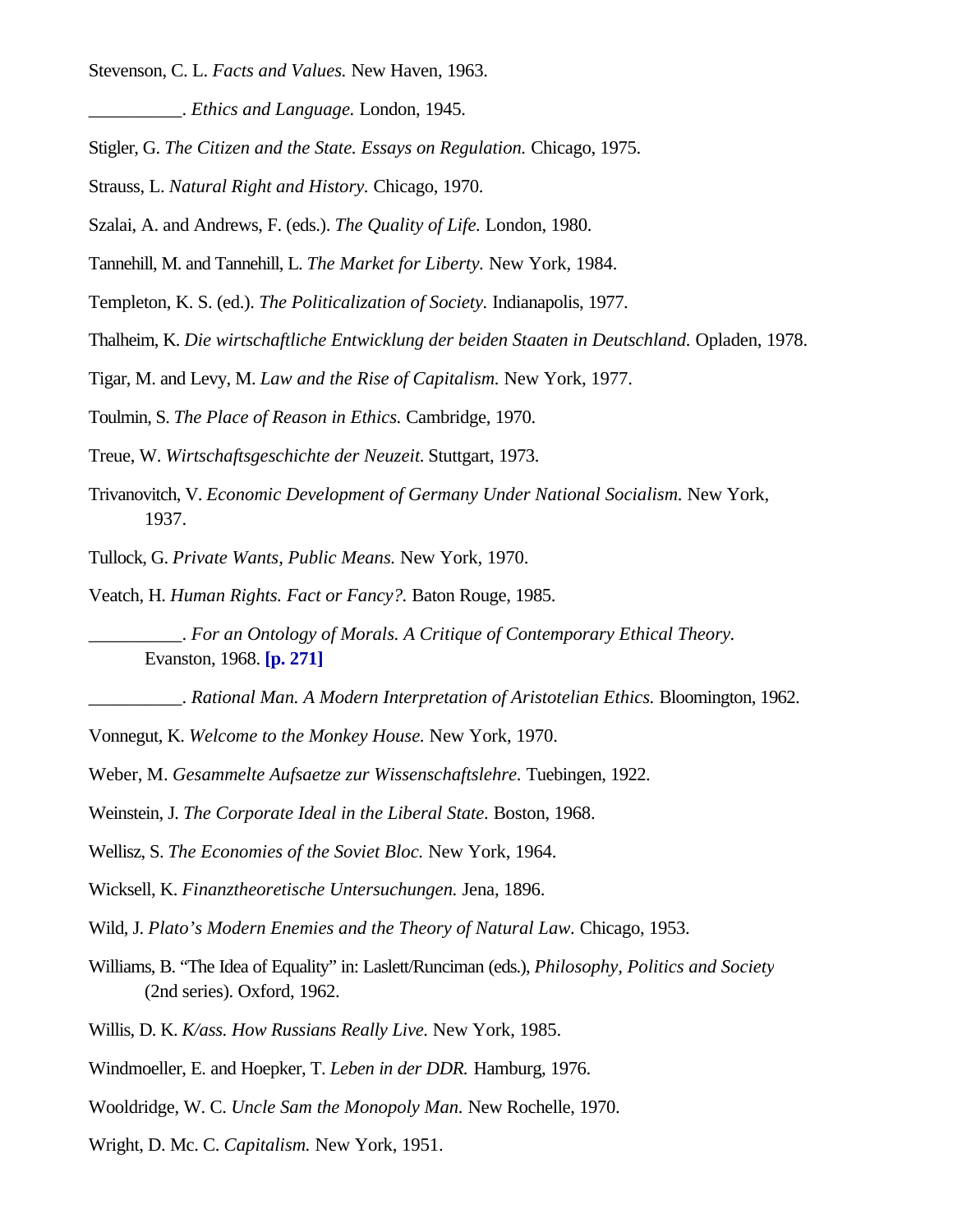Zapf, W. (ed.). *Lebensbedingungen in der Bundesrepublik.* Frankfurt/M., 1978. **[p. 272] [p. 273]**

# **Index**

Note: A figure in parentheses following a page number indicates the number of a reference note on that page.

Albert, H., 228 (1) Alchian, A., 221 (20), 250 (14) Anderson, P., 222 (2), 223 (7) Anderson, T., 256 (27) Andres, F., 221 (17) Apel, K. O., 233 (5) Armentano, D., 247 (21) Ayer, A. J., 228 (1), 233 (1) Badie, B., 226 (26,28) Baechler, J., 222 (4) Baler, K., 233 (4) Bailyn, B., 256 (33) Baird, C., 232 (25) Baumol, W., 248 (3,5) Becker, G., 214 (10) Bendix, R., 243 (16) Bernstein, E., 218 (3) Birnbaum, P., 226 (26,28) Blanshard, B., 229 (8), 230 (16), 232 (23) Blaug, M., 228 (1) Blinder, A., 248 (5) Bloch, M., 222 (2) Block, W., 246 (16), 248 (4), 249 (7,10), 250 (14) Boehm-Bawerk, E. v., 213 (10) Boetie, E. de I.a, 240 (4), 243 (19) Bottomore, T., 223 (13) Brady, R. A., 227 (31) Bramsted, E. K., 223 (9) Brandt, W., 62, 218 (6,7) Bright, J., 73 Brozen, Y., 232 (24), 247 (21) Brutzkus, B., 216 (12) Buchanan, J. M., 212 (5), 244 (4), 248 (3), 249 (8), 251 (14), 252 (17) Buckley, W., 225 (17) Carey, G. W., 225 (17) Cipolla, C. M., 217 (13) Coase, R., 249 (9), 250 (14)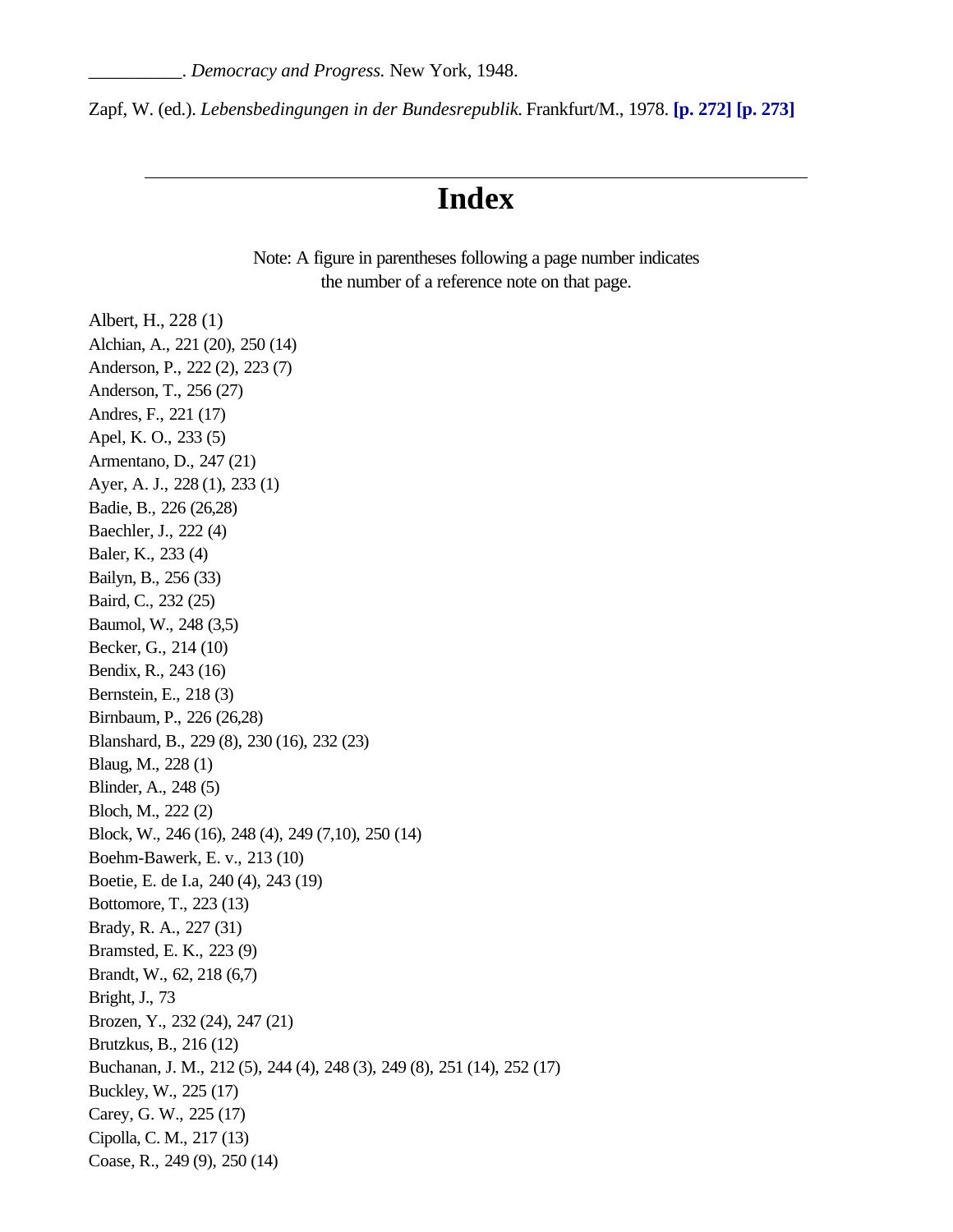Cobden, R., 73 Demsetz, H., 250 (14) Dicey, A. V., 224 (16) Dingier, H., 230 (15) Dworkin, R., 250 (14) Erhard, L., 217 (15) Eucken, W., 217 (15) Evers, W., 214 (12) Fahrenbach, H., 233 (5) Fetter, F., 213 (10) Feyerabend, P., 226 (7) Fischer, W., 227 (31) Flew, A., 219 (14) Friedman, M., 220 (16), 226 (25), 228 (1), 232 (24), 245 (7), 250 (13) Friedman, R., 245 (7) Galbraith, J. K., 226 (23) Gewirth, A., 231 (19), 233 (4), 234 (6), 235 (7) Goldman, M. t., 218 (4), 227 (31) Gonzales, F., 218 (6) Greenleaf, W. H., 224 (16) Gregory, P. R., 217 (16), 220 (15) Habermas, J., 231 (20), 233 (5), 234 (6) Hamel, H. v., 217 (16) Hampshire, S., 219 (14) Harris, M., 222 (4) Harman, G., 233 (1) Hayek, F. A., 216 (8), 224 (13), 227 (29), 232 (250), 240 (5,8), 246 (14), 250 (13) Herbert, A., 239 (2) Hill, P. J., 256 (27) Hilton, R., 222 (2) Hitler, A., 227 (32) Hobbes, T., 240 (5) Hock, W., 227 (29) Hoepker, T., 217 (17) Hohmann, H. H., 217 (13) Hollis, M., 228 (4), 229 (8,11), 230 (16) Hoppe, H. H., 215 (2), 216 (11), 228 (5), 229 (12), 230 (18), 231 (20), 232 (21), 239 (2), 242 (14), 256 (28) Hospers, J., 254 (20) Hudson, W. D., 236 (13) Hume, D., 101, 150, 212 (1), 228 (5), 233 (1), 240 (4) Hutchinson, T. W., 228 (1) Janich, P., 230 (15) **[p. 274]** Jellinek, G., 240 (5) Jencks, C., 221 (17) Jesse, E., 217 (16) Jouvenel, B. de, 181, 242 (8), 242 (15) Kaltenbrunner, G. K., 223 (13) Kambartel, F., 230 (9,15), 231 (19), 233 (4) Kamlah, W., 229 (9)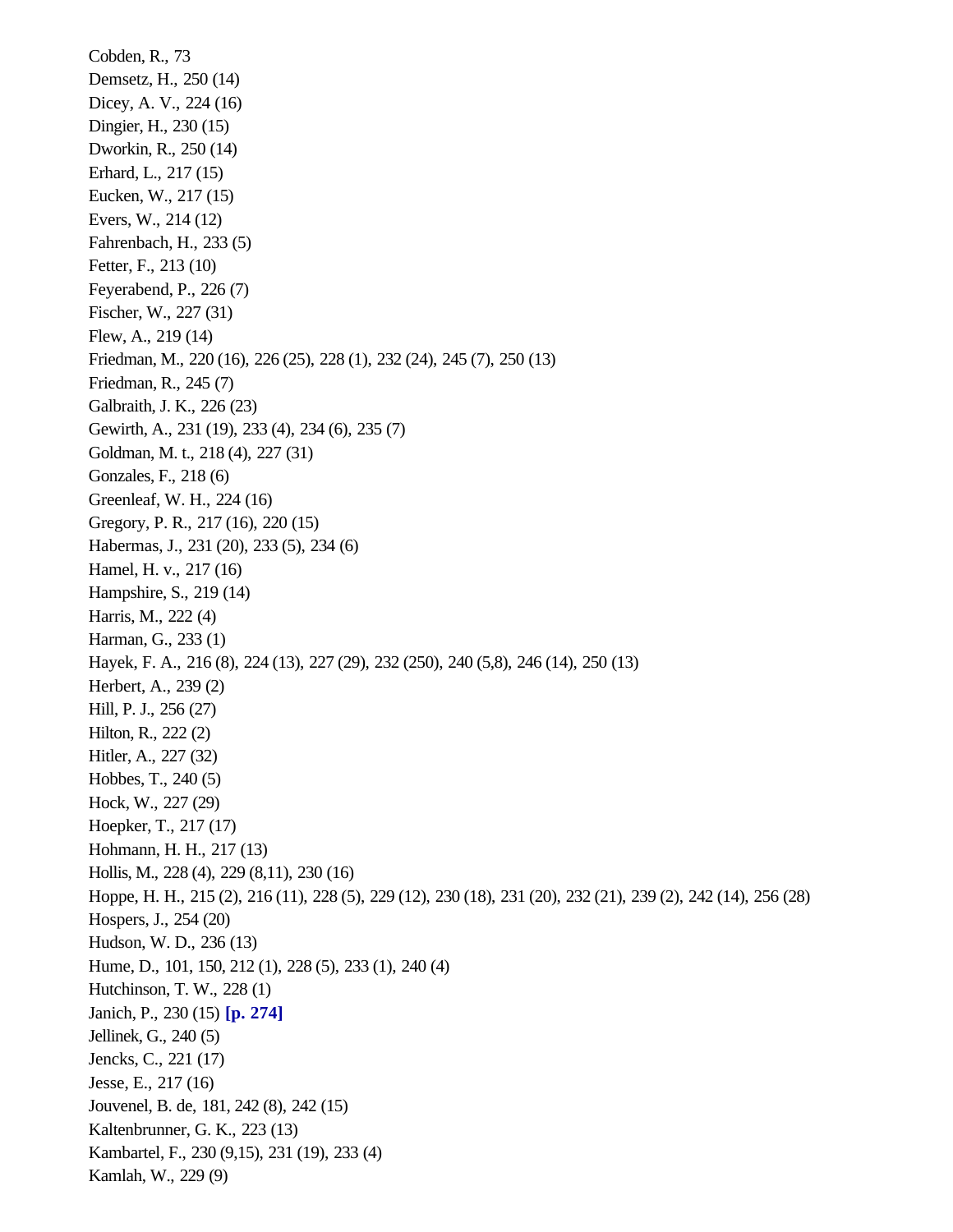Kant, I., 229 (13,14), 235 (8) Kaser, M., 217 (13) Kautsky, K., 218 (3) Kelsen, H., 240 (5) Keynes, M., 253 (19) Khrushchev, N., 211 (3) Kirzner, I., 246 (14) Kolakowski, L., 215 (1), 217 (1), 219 (14) Kolko, G., 177, 245 (11), 246 (12) Kreisky, B., 218 (6) Kristol, I., 225 (17) Kuhn, T. S., 228 (7) Lakatos, I., 102, 228 (6) Lange, 0., 218 (4) Laslett, P., 219 (14) Lehrman, L, 241 (9) Lenin, V., 40 Leonhard, W., 215 (1), 218 (1) Leonl, B., 256 (26) Levy, M., 222 (3), 223 (8) Locke, J., 69, 134, 214 (11), 238 (10) Lorenzen, P., 229 (9,15), 231 (19), 232 (4) Luehrs, G., 228 (3) Lukes, S., 219 (14) Machan, T., 254 (20) Machiavelli, N., 240 (6) MacIntyre, A., 234 (6) Main, J. T., 256 (33) Marx, K., 19, 97, 220 (15) McGuire, J. W., 245 (10) Melhuish, K. J., 223 (9) Melsen, A. v., 230 (1 7) Mencken, H. A., 242 (15) Merklein, R., 221 (18) Meyer, T., 218 (5) Michels, R., 242 (15) Miller, M., 217 (14) Mises, L. v., 181, 185, 212 (4), 213 (10), 215 (2,3), 216 (6,7) 217 (15,16), 219 (9), 223 (9), 227 (29), 229 (10), 232 (22,23,26), 240 (8), 243 (17), 244 (2), 245 (4), 245 (7, 8, 9), 246 (13,15,17), 247 (20), 254 (21) Mitterand, F., 61 Molinari, G. de, 188, 189, 198, 248 (1,2), 255 (22,25) Morgenstern, 0., 219 (16) Mosca, G., 242 (15) Moss, L, 246 (13) Murck, M., 255 (23) Musgrave, A., 228 (6) Nell, E., 228 (4), 229 (8,11), 230 (16) Nisbet, R., 223 (13) Nixon, R., 226 (22)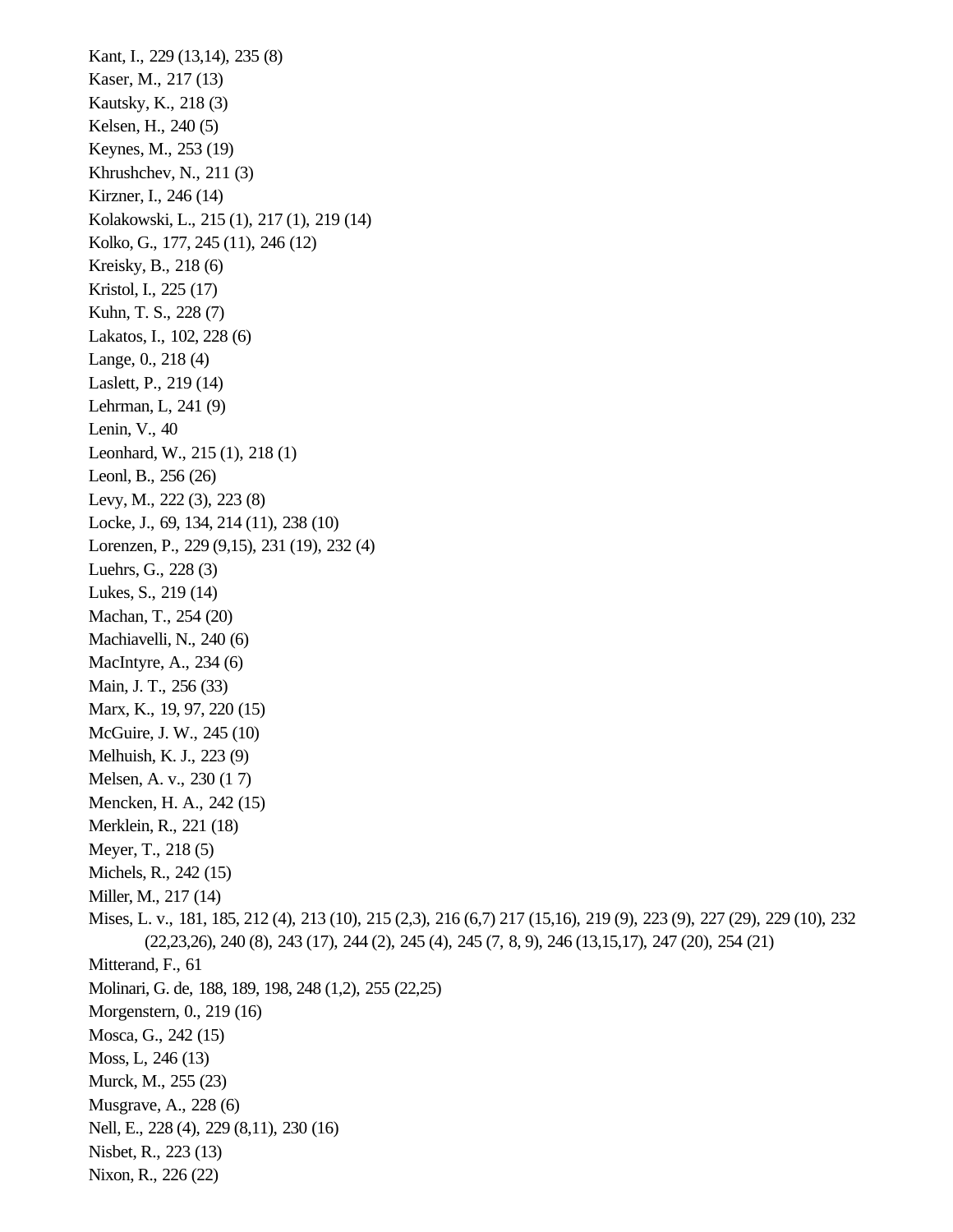Nock, 239 (2) Nove, A., 217 (12) Nozick, R., 237 (17) Olson, M., 246 (12) Oppenheimer, F., 239 (2) Osterfeld, D., 236 (14) Pap, A., 229 (8) Parkin, F., 220 (15) Paul, R., 241 (9) Peden, J., 256 (26) Pejovich, S., 217 (14) Pirenne, H., 222 (3), 223 (5,6) Polanyl, K., 223 (12) Pol Pot, 85 Popper, K. R., 96, 97, 228 (1,2) Porreco, R., 235 (7) Posner, P., 250 (14) Radosh, R., 226 (27), 245 (11) Rakowska-Harmstone, T., 217 (13) Pawls, J., 220 (16), 237 (17), 238 (19) Reisman, G., 83, 218 (10), 226 (23,24) Ricardo, D., 97 Rizzo, M., 250 (14) Robbins, L., 212 (1,4), 251 (14) Roepke, W., 217 (15) Rothbard, M., 170, 182, 184, 197, 212 (4), 213 (10), 219 (10,11,14), 222 (1), 226 (19), 226 (20,25,27), 236 (9,11,14), 237 (15,16,17,18), 238 (19), 239 (2), 240 (7), 241 (9), 242 (14), 243 (20), 244 (2,3), 245 (5,7,8,11), 246 (13,16), 247 (18,19), 248 (4), 250 (14), 251 (15), 253 (18), 255 (22), 255 (32,33) Rousseau, J. J., 236 (12) Rubner, A., 214 (10) Runciman, W. G., 219 (14) Samuelson, P., 246 (17), 249 (8), (13) Schmidt, H., 62, 97 Schoeck, H., 219 (14) Schumpeter, J., 240 (2) Schwan, G., 218 (5), 220 (16) **[p. 275]** Senghaas, D., 237 (17) Singer, M., 231 (10), 233 (4) Skinner, Q., 241 (6) Smith, A., 69 Smith, H., 217 (14) Soares, M., 218 (6) Sombad, W., 227 (30) Spencer, H., 239 (2) Spooner, L, 239 (1), 243 (18) Sterba, J., 238 (19) Stevenson, C. L, 233 (1) Stigler, G., 226 (25) Strauss, L, 233 (4)